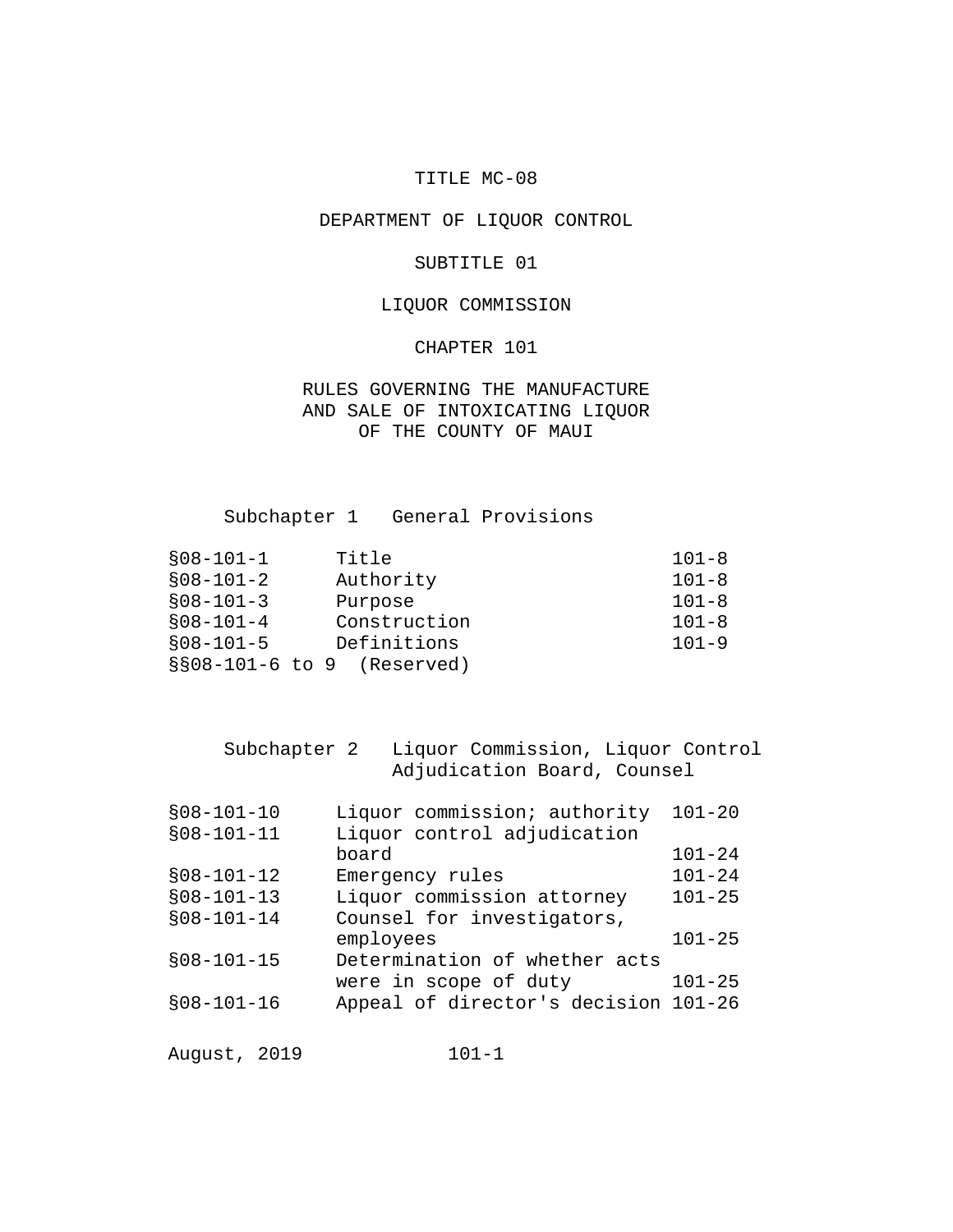| $$08-101-17$ | Issuance of director's written |            |
|--------------|--------------------------------|------------|
|              | warning and caution            | $101 - 26$ |
| $$08-101-18$ | Appeal of director's written   |            |
|              | warning and caution            | $101 - 27$ |
| $$08-101-19$ | Political activities of        |            |
|              | commission employees           | $101 - 27$ |
|              |                                |            |
|              |                                |            |
| Subchapter 3 | Types of Licenses, Hours,      |            |
|              | Restrictions                   |            |
|              |                                |            |
| $$08-101-20$ | Manufacture or sale without    |            |
|              | license                        | $101 - 29$ |
| $$08-101-21$ | Licensee purchases from class  |            |
|              | 1 manufacturers, class 3       |            |
|              | wholesalers, class 14 brewpub  |            |
|              | licensee, class 16 winery      |            |
|              | licensee, and class 18 small   |            |
|              | craft producer pub licensee    |            |
|              | only                           | $101 - 29$ |
| $$08-101-22$ | Licenses, classes              | $101 - 30$ |
| $$08-101-23$ | Special conditions             | $101 - 62$ |
| $$08-101-24$ | Temporary licenses             | $101 - 65$ |
| $$08-101-25$ | Hours for the sale, service,   |            |
|              | and consumption of liquor in   |            |
|              | licensed premises              | $101 - 67$ |
| $$08-101-26$ | Restrictions or conditions     |            |
|              | on licenses                    | $101 - 69$ |
| $$08-101-27$ | Permits                        | $101 - 70$ |
| $$08-101-28$ | Special conditions for class   |            |
|              | 4, retail dealer's licenses    | $101 - 72$ |
| $$08-101-29$ | Special conditions for class   |            |
|              | 15, condominium hotel          |            |
|              | licenses                       | $101 - 73$ |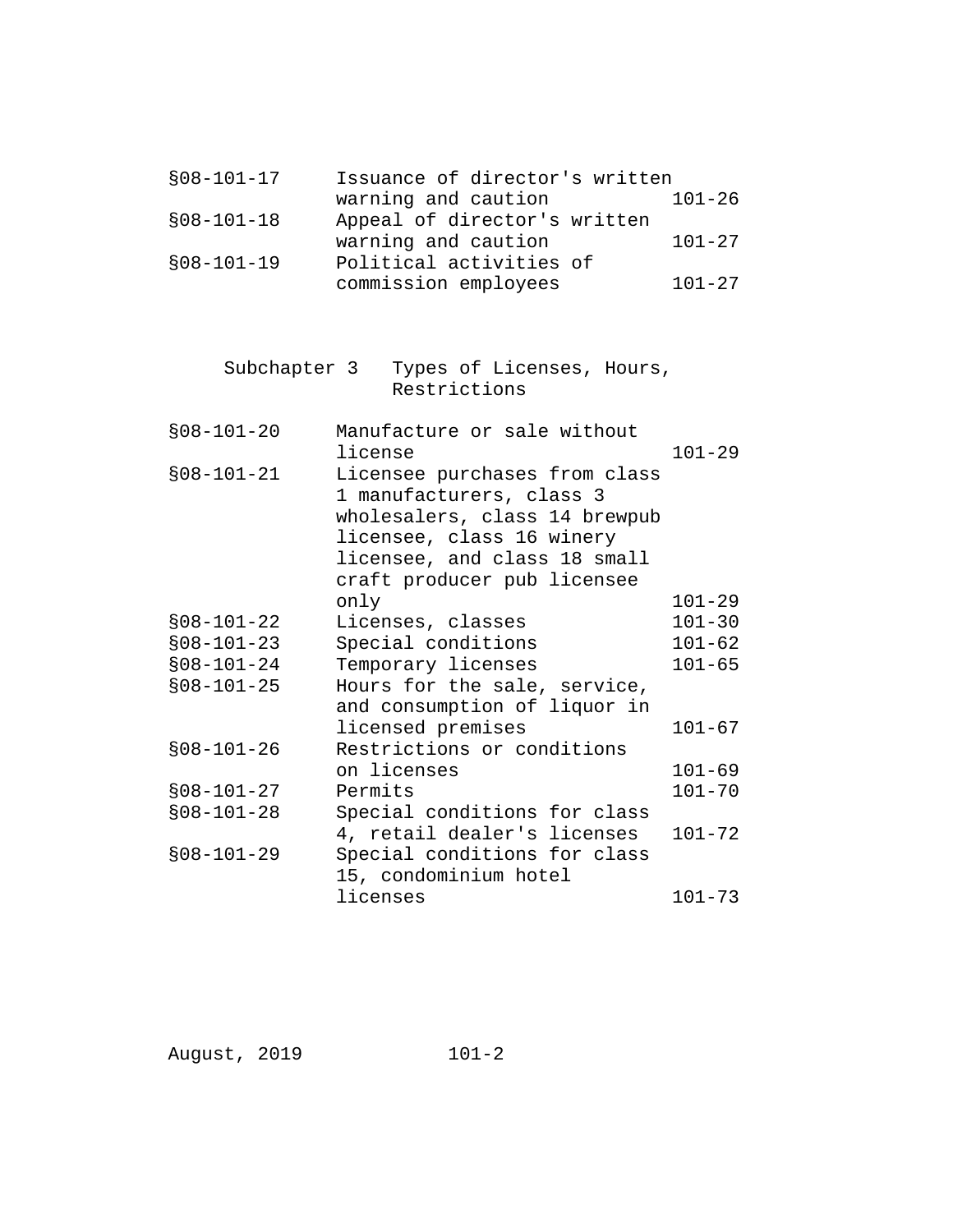Subchapter 4 Licensing Procedures

| $$08-101-30$     | Application                           | $101 - 75$  |
|------------------|---------------------------------------|-------------|
| $$08 - 101 - 31$ | No license issued, when               | $101 - 81$  |
| $$08-101-32$     | Transfer of license                   | $101 - 85$  |
| $$08-101-33$     | Renewal of license                    | $101 - 85$  |
| $$08 - 101 - 34$ | Term of license                       | $101 - 87$  |
| $$08 - 101 - 35$ | Temporary or permanent                |             |
|                  | closing of licensed premises          | $101 - 87$  |
| $$08-101-36$     | Unauthorized use of trade             |             |
|                  | name; change                          | $101 - 88$  |
| $$08 - 101 - 37$ | Representation of licensee            | $101 - 89$  |
| $$08 - 101 - 38$ | Authorized signature                  | $101 - 89$  |
| $$08-101-39$     | Notice of public hearing;             |             |
|                  | license application                   | $101 - 90$  |
| $$08-101-40$     | Condition of license                  | $101 - 96$  |
| $$08-101-41$     | Criminal history record check 101-96  |             |
| $$08-101-42$     | Address for service of process101-101 |             |
| $$08-101-43$     | Further application                   | $101 - 101$ |
| $$08 - 101 - 44$ | Application for individual            |             |
|                  | permits to receive shipments          |             |
|                  | of liquor                             | $101 - 103$ |
| $$08-101-45$     | Direct shipment of wine by            |             |
|                  | wineries                              | $101 - 104$ |
| $$08-101-45.1$   | Repealed                              |             |
| $$08-101-46$     | Reduction or increase in area         |             |
|                  | of licensed premises                  | $101 - 106$ |
| $$08-101-47$     | Hearing; amending conditions          | $101 - 107$ |
| $$08-101-48$     | Repealed                              |             |
| $$08-101-48.1$   | Liquor license prohibited;            |             |
|                  | where                                 | $101 - 108$ |
| $$08-101-49$     | (Reserved)                            |             |
|                  |                                       |             |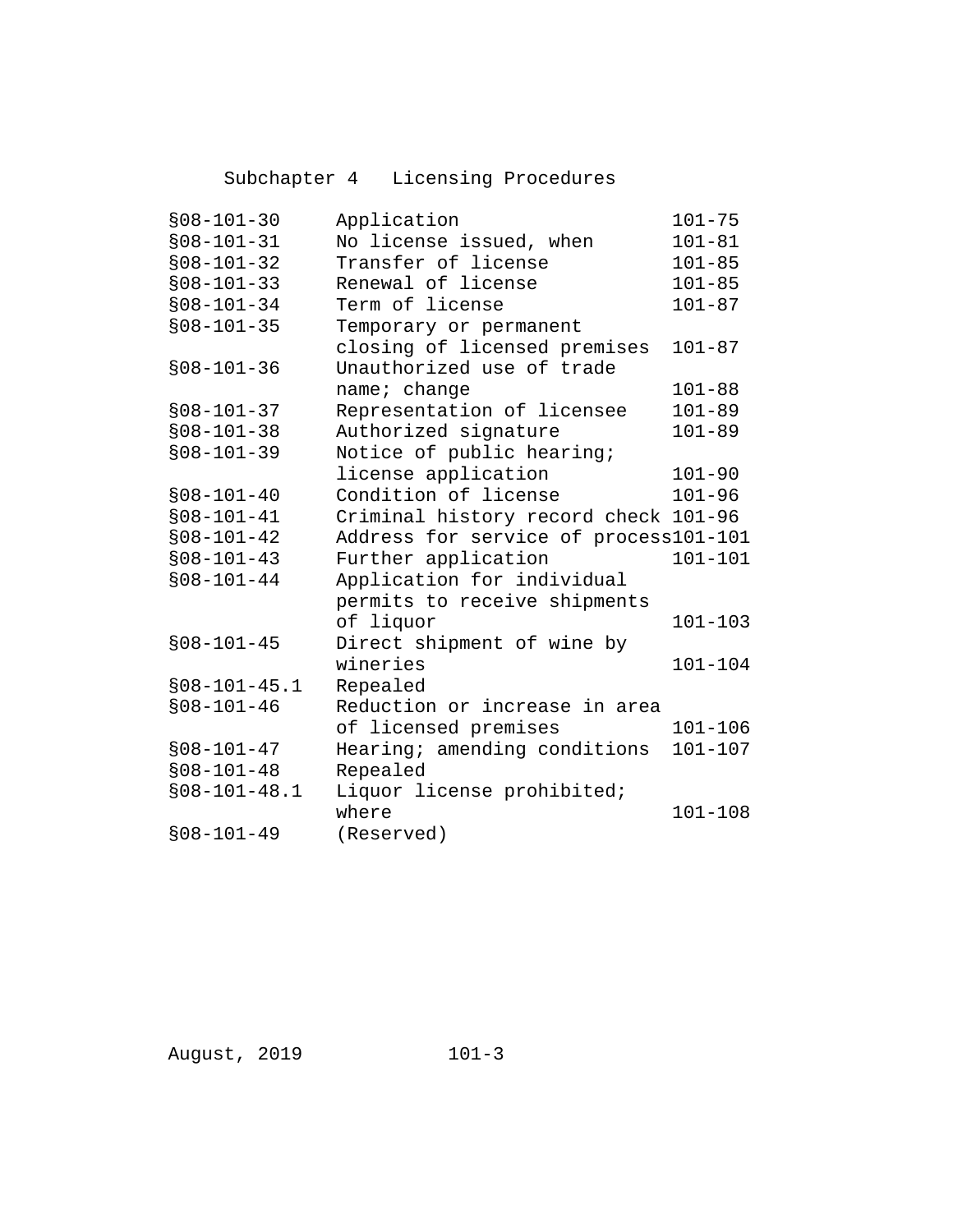# Subchapter 5 Fees

| $$08-101-50$ | Fees for liquor license,              |             |
|--------------|---------------------------------------|-------------|
|              | temporary license, duplicate          |             |
|              | license; solicitors' and              |             |
|              | representatives' permits;             |             |
|              | certificate for registration of       |             |
|              | employee approved by the director,    |             |
|              | minor, employee of class 5,           |             |
|              | category D, or any duplicate          |             |
|              | thereof; and others and terms 101-110 |             |
| $$08-101-51$ | Solicitors' and representatives'      |             |
|              | permits and terms                     | 101-119     |
| $$08-101-52$ | (Reserved)                            |             |
| $$08-101-53$ | Concession agreement                  | $101 - 120$ |
|              | §§08-101-54 to 59 (Reserved)          |             |
|              |                                       |             |

Subchapter 6 Prohibitions

| $$08-101-60$   | Prohibitions                  | $101 - 122$ |
|----------------|-------------------------------|-------------|
| $$08-101-61$   | Minors                        | $101 - 125$ |
| $$08-101-62$   | Prizes, gifts, premiums, and  |             |
|                | other inducements             | $101 - 128$ |
| $$08-101-63$   | Illegal liquor on licensed    |             |
|                | premises                      | $101 - 129$ |
| $$08-101-64$   | Noise levels                  | $101 - 130$ |
| $$08-101-65$   | Refusal or tampering with     |             |
|                | evidence                      | $101 - 134$ |
| $$08-101-65.1$ | Obstructing departmental      |             |
|                | operations                    | 101-134     |
| $$08-101-66$   | Labeling                      | $101 - 134$ |
| $$08-101-67$   | Refilling                     | $101 - 135$ |
| $$08-101-68$   | Drugs                         | $101 - 136$ |
| $$08-101-69$   | Practice to promote excessive |             |
|                | consumption of liquor;        |             |
|                | prohibited                    | $101 - 136$ |
|                |                               |             |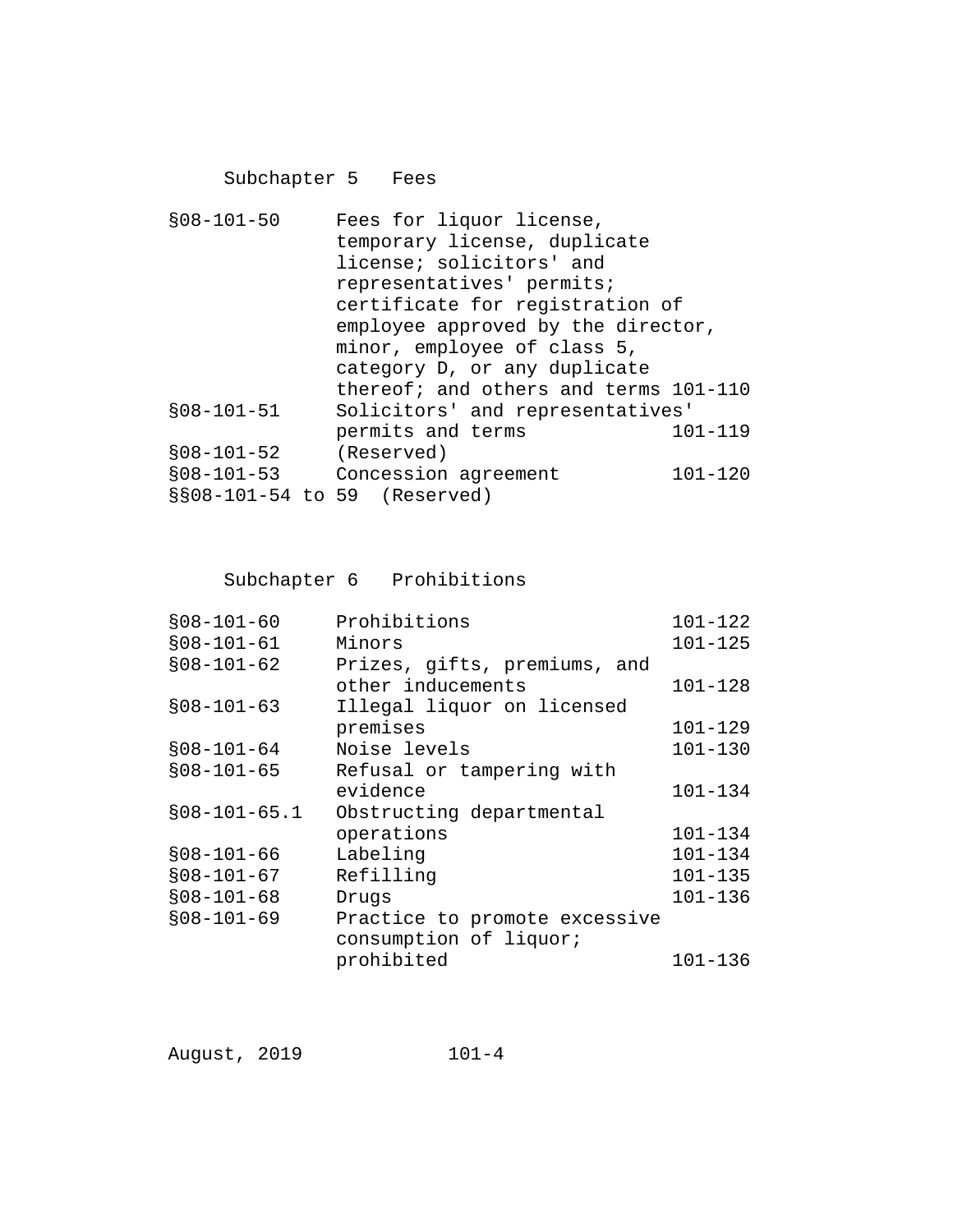Subchapter 7 Registration of personnel

| $$08 - 101 - 70$  | Employee approved by the<br>director | $101 - 138$ |
|-------------------|--------------------------------------|-------------|
| $$08 - 101 - 71$  | Registration of employees of         |             |
|                   | class 5, category D,                 |             |
|                   | licensees                            | $101 - 139$ |
| $$08-101-72$      | (Reserved)                           |             |
| $$08-101-73$      | Employment and registration          |             |
|                   | of minors                            | $101 - 140$ |
| $$08 - 101 - 74$  | Requirement for registration         |             |
|                   | of employees or as an employee       |             |
|                   | approved by the director             | $101 - 143$ |
| $$08-101-75$      | Repealed                             |             |
| $$08-101-76$      | Registration certificate             | $101 - 145$ |
| §§08-101-77 to 79 | (Reserved)                           |             |

Subchapter 8 Managerial Requirements

| $$08-101-80$ | Conduct of employees         | $101 - 146$ |
|--------------|------------------------------|-------------|
| $$08-101-81$ | Approved employee designated |             |
|              | to maintain order            | $101 - 147$ |
| $$08-101-82$ | Rules available at all times | $101 - 148$ |
| $$08-101-83$ | Knowledge of rules presumed  | $101 - 148$ |
| $$08-101-84$ | Preparation of drinks;       |             |
|              | clearing of tables           | $101 - 148$ |
| $$08-101-85$ | Liquor dispensing system     | $101 - 150$ |
| $$08-101-86$ | Price list posted            | $101 - 151$ |
| $$08-101-87$ | Disposal of liquor           | $101 - 152$ |
| $$08-101-88$ | Posting of license           | $101 - 152$ |
| $$08-101-89$ | Posting of HRS sanctions     | $101 - 153$ |
|              |                              |             |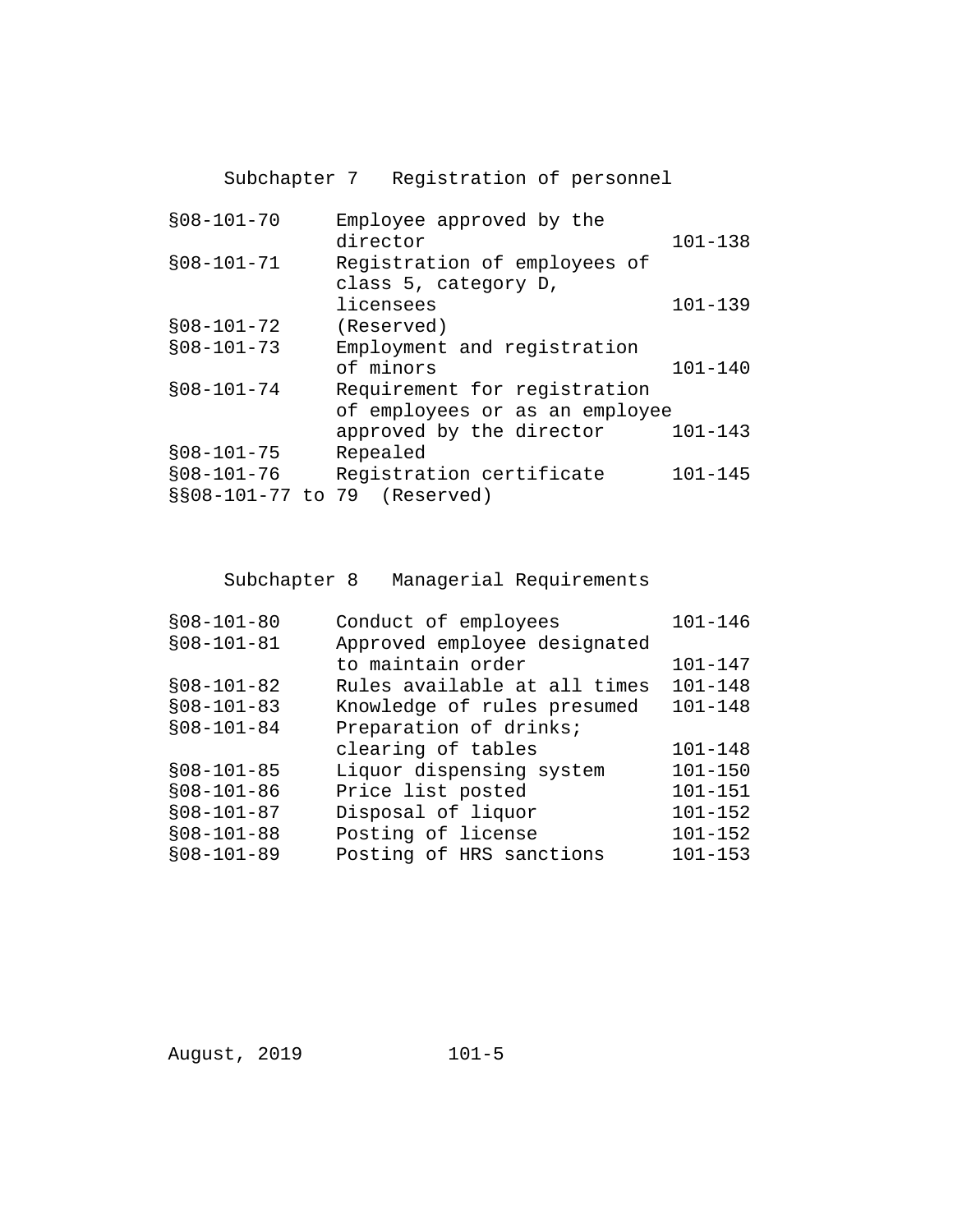Subchapter 9 Regulation of Premises

| $$08-101-90$ | Entrances, aisles, or walkways101-154 |             |
|--------------|---------------------------------------|-------------|
| $$08-101-91$ | Partitions                            | $101 - 154$ |
| $$08-101-92$ | Lighting                              | $101 - 155$ |
| $$08-101-93$ | Posters, signs, displays,             |             |
|              | and advertisements                    | $101 - 155$ |
| $$08-101-94$ | Sanitation                            | $101 - 155$ |
| $$08-101-95$ | Interior rooms                        | $101 - 156$ |
| $$08-101-96$ | Unauthorized access                   | $101 - 156$ |
| $$08-101-97$ | Exclusive control                     | $101 - 156$ |
| $$08-101-98$ | Modification or extension of          |             |
|              | licensed premises                     | $101 - 157$ |
| $$08-101-99$ | Non-consumption areas                 | $101 - 157$ |
|              |                                       |             |

Subchapter 10 Miscellaneous

| $$08-101-100$ | Deliveries by manufacturers,           |             |
|---------------|----------------------------------------|-------------|
|               | wholesalers, retailers; peddling       |             |
|               | prohibited; exception                  | $101 - 159$ |
| $$08-101-101$ | Sale of alcohol for                    |             |
|               | non-beverage purposes                  | $101 - 160$ |
| $$08-101-102$ | Minor decoy; requirements              | $101 - 160$ |
| $$08-101-103$ | Assessment of penalty; hearing101-161  |             |
| $$08-101-104$ | Mandatory minimum penalties            | $101 - 163$ |
| $$08-101-105$ | Disposal of liquor                     | $101 - 165$ |
| $$08-101-106$ | Industry members; special              |             |
|               | restrictions                           | 101-166     |
| $$08-101-107$ | Industry member; special               |             |
|               | license exception                      | $101 - 177$ |
| $$08-101-108$ | Retailer's independence at             |             |
|               | risk                                   | $101 - 177$ |
| $$08-101-109$ | Consumer promotions                    | $101 - 178$ |
| $$08-101-110$ | Merchandise                            | $101 - 180$ |
| $$08-101-111$ | Violation                              | $101 - 181$ |
| $$08-101-112$ | Pool buying                            | 101-181     |
| $$08-101-113$ | "Growlers" or containers used for off- |             |
|               | premises consumption                   | $101 - 183$ |
|               |                                        |             |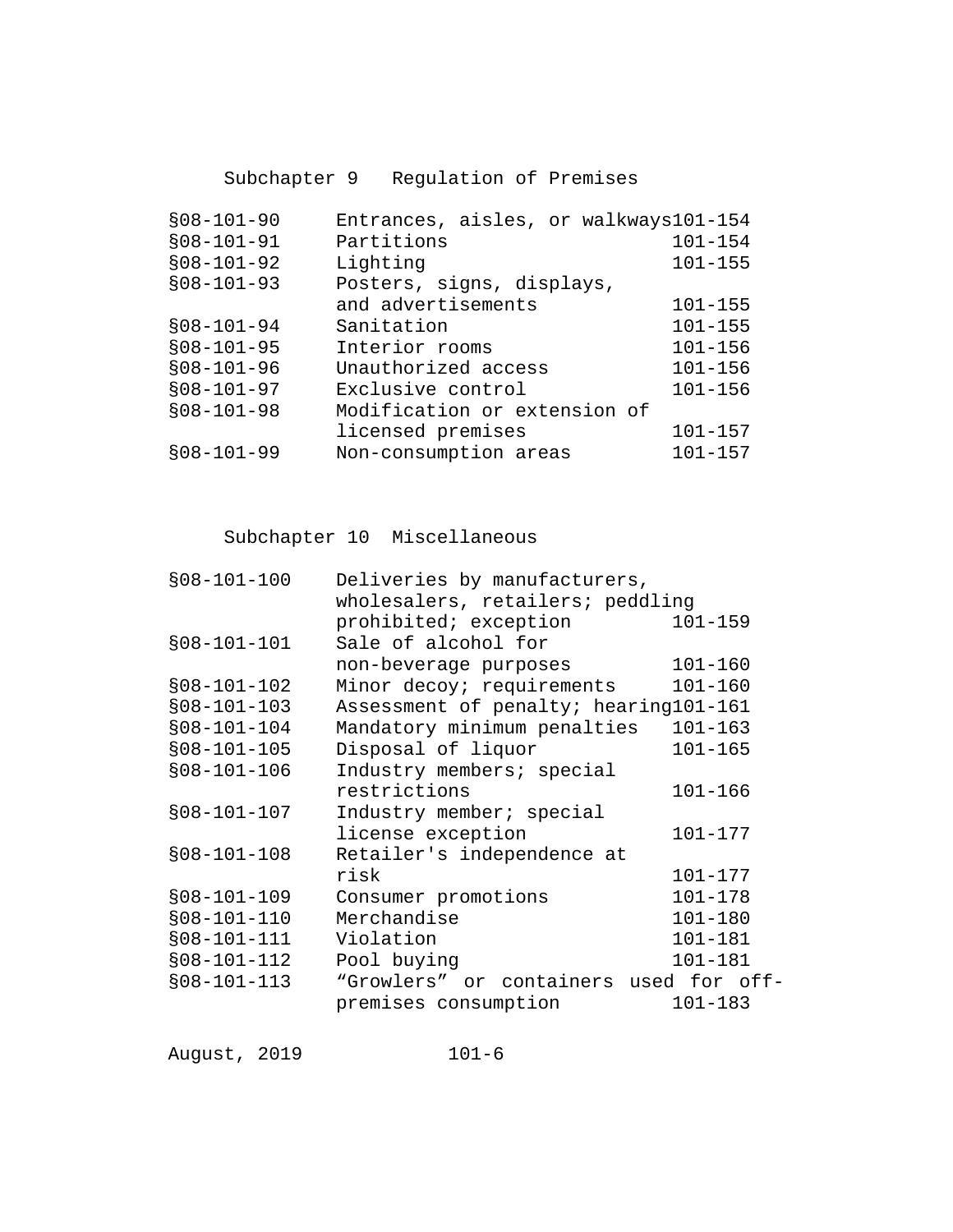| $$08-101-114$ | Trade shows and/or other       |         |
|---------------|--------------------------------|---------|
|               | exhibitions                    | 101-183 |
|               | §§08-101-115 to 149 (Reserved) |         |
| \$08-101-150  | Severability                   | 101-185 |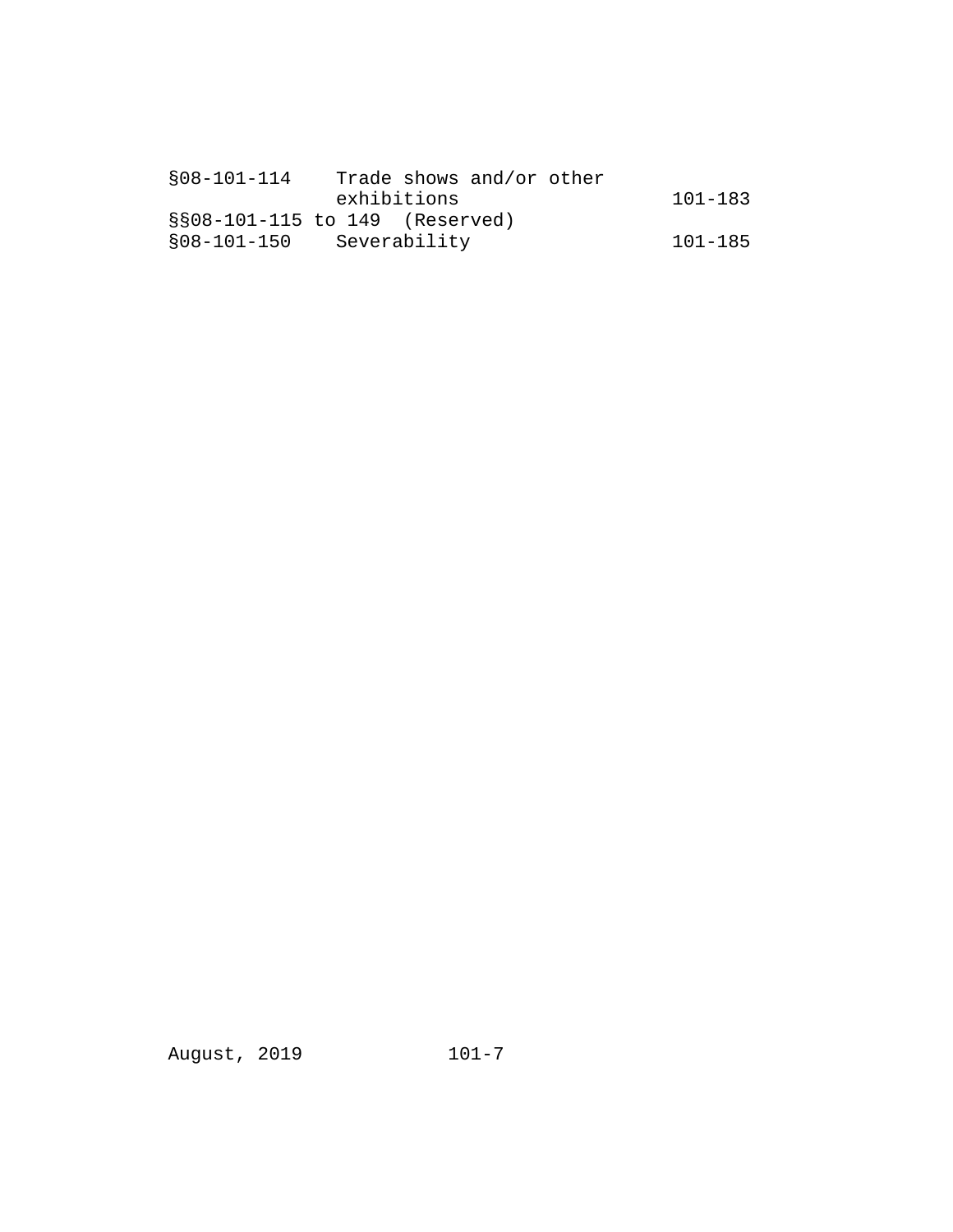#### SUBCHAPTER 1

#### GENERAL PROVISIONS

| $$08-101-1$     |  | Title        |
|-----------------|--|--------------|
| $$08-101-2$     |  | Authority    |
| $$08 - 101 - 3$ |  | Purpose      |
| $$08-101-4$     |  | Construction |
| $$08 - 101 - 5$ |  | Definitions  |
| §§08-101-6 to 9 |  | (Reserved)   |

#### §08-101-1 Title.

The rules in this chapter shall be known as the "Rules Governing the Manufacture and Sale of Intoxicating Liquor of the County of Maui," herein referred to as "Rules of the Commission."

#### §08-101-2 Authority.

The rules contained in this chapter are hereby established pursuant to section 281-17, HRS, as amended.

## §08-101-3 Purpose.

The purpose of the rules of the commission is to carry out the mandates of chapter 281, HRS, for the efficient administration of the manufacture and sale of liquor and to prescribe the proper conduct of business of liquor licenses in the County of Maui.

## §08-101-4 Construction.

The rules of the commission shall be construed to secure a reasonable balance between the protection of the public health, safety, and welfare, and the prudent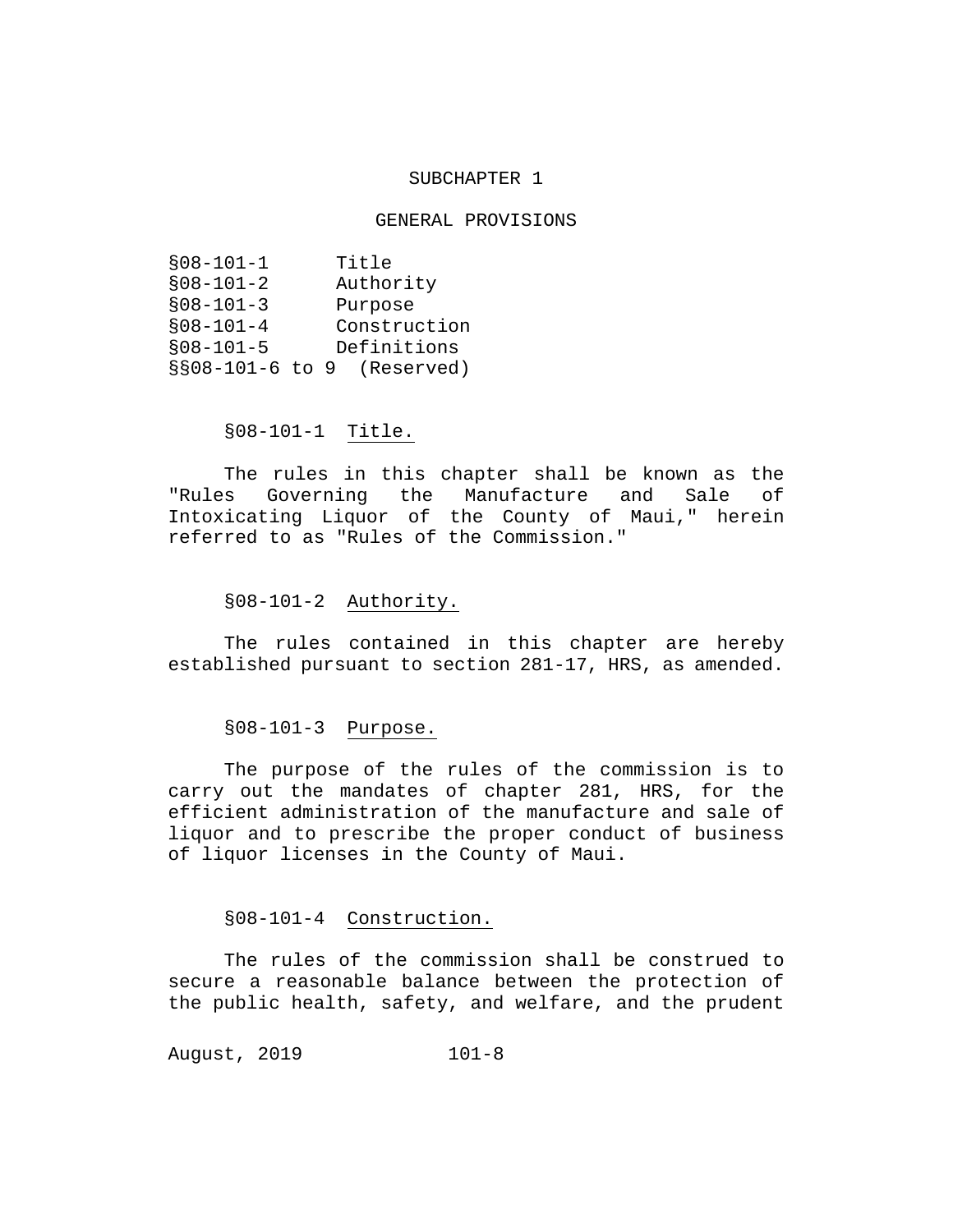exercise of liquor licensees' privilege to sell and manufacture liquor in the County of Maui, and to be no less restrictive than chapter 281, HRS, or other applicable statutes.

#### §08-101-5 Definitions.

Words defined in section 281-1, HRS, shall have the<br>meaning wherever used herein. Words in the same meaning wherever used herein. masculine gender signify both the masculine and feminine gender, and those in singular or plural number signify both the singular and plural number. Whenever used herein, unless otherwise apparent from the context, the following definitions shall apply:

"Addicted to the excessive use of intoxicating liquor" refers to one who has acquired the habit of using intoxicating liquor excessively to deprive oneself of reasonable self-control, a common drunkard, or a habitual drunkard.

"Alcohol" means the product of distillation of any fermented liquid, whether rectified or not, whatever may be the origin thereof, and includes synthetic ethyl alcohol, but not denatured or other alcohol, which is considered nonpotable under the customs laws of the United States.

"Applicant" means a person who has filed any application for a permit, management agreement, liquor license, or its like, for consideration by the department of liquor control or liquor commission.

"Application" means the application or the required forms used in making the request and any information contained therein for liquor license, renewal, or transfer thereof, a permit or the amendment of restrictions or conditions placed on a license or for any other request or petition and shall include and not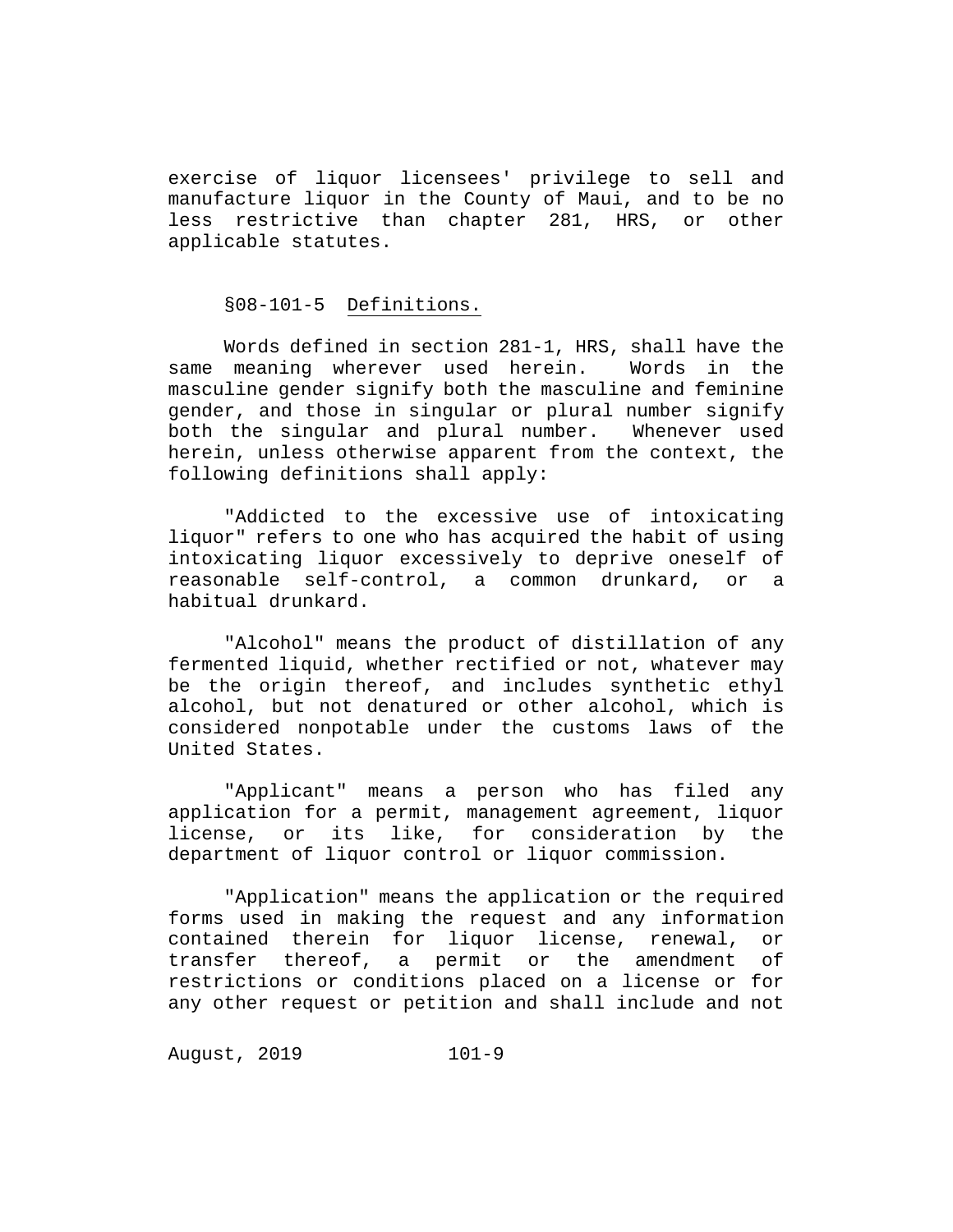be limited to any affidavit or document filed by the applicant in connection with such application, oral statements to the liquor commission, the required necessary documentation, and any other forms or documents which may be prescribed from time to time by the liquor commission.

"Beer" means any beverage obtained by the alcoholic fermentation of any infusion or decoction of barley or other grain, malt, and hops in water.

"Board" means the liquor control adjudication board, County of Maui.

"Club" means any organization for objects of a social, patriotic, political or athletic nature, or the like, but not for pecuniary gain, having a regular membership to all of whom is charged monthly or quarterly dues, employing a full-time steward, and from which organization no person is entitled to or takes, directly or indirectly, any share of the profits thereof. "Club" also means the establishment so operated and the premises thereof; provided the word "club" shall not apply to any organization not in existence for at least one year prior to its application for a license.

"Commission" means the liquor commission, County of Maui.

"Concession area" means the area the concession is operating in or proposed to be operated.

"Concessionaire" means a person who is not a holder of a liquor license, and who acquires the right to the possession and use of a specific area within the licensed premises to operate a concession.

"Condominium hotel" means an establishment consisting of one or more buildings that includes: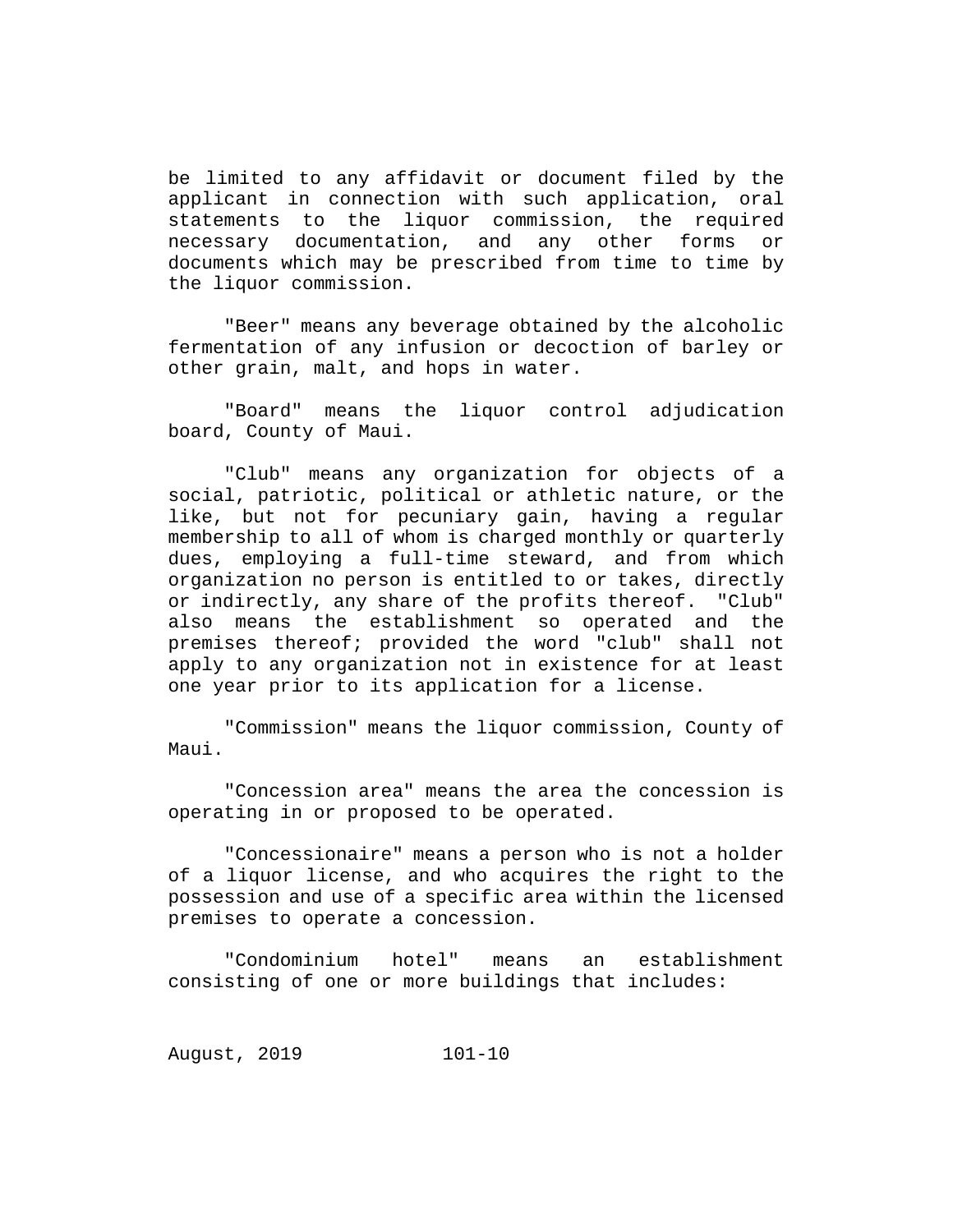(a) Guest rooms that are units, as defined in section 514B-3, HRS, which are used to provide transient lodging for periods of less than thirty days under a written contract with the owner of a unit in the condominium hotel operation; and

(b) Guest rooms that are units, owned or managed by the condominium hotel operator providing transient lodging for periods of less than thirty days, which are offered for adequate pay to transient guests.

A condominium hotel does not include a hotel that may be part of a condominium property regime established under chapter 514B, HRS, that does not have guest rooms that are separate units, as defined in section 514B-3, HRS.

"Condominium hotel operator" means any person who operates a condominium hotel, including but not limited to, a condominium hotel operator registered under section 467-30, HRS.

"County" means the County in respect of which each liquor commission has jurisdiction under chapter 281, HRS, provided that in the County of Kalawao liquor may be sold only by such persons and only under such conditions as may be permitted or prescribed from time to time by the department of health.

"Dancing" means to move your body in a way that goes with the rhythm and style of music that is being played.

"Department" means the department of liquor control, County of Maui.

"Director" means the director of the department of liquor control, County of Maui.

"Drink" means any quantity of wine, beer, or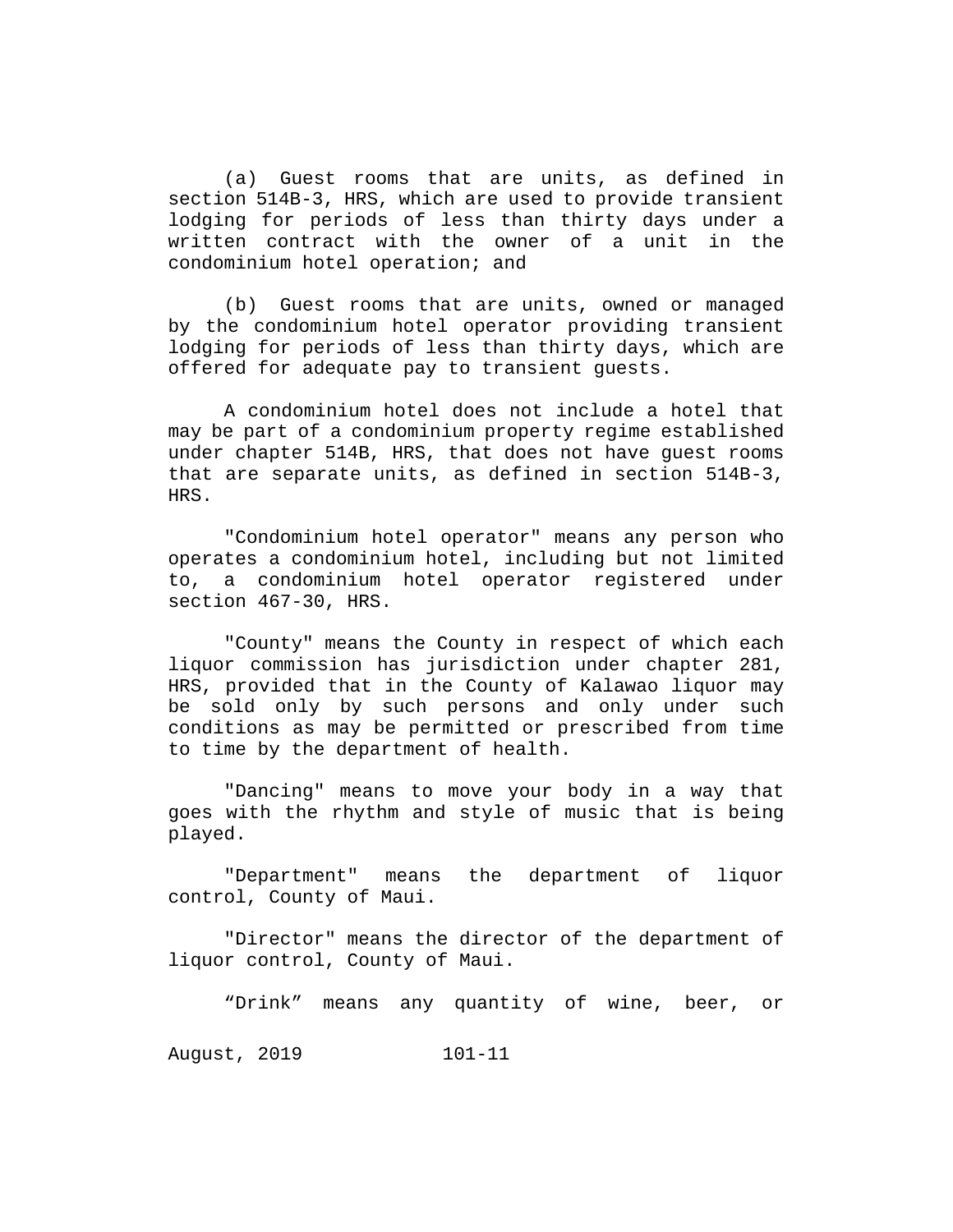distilled spirits served in a container.

"Due care" means the degree of care that a reasonable person would exercise to avoid any violation of the law or harm reasonably foreseeable if such care is not taken.

"Elected executive head" means the mayor of each county or the mayor's duly appointed or elected successor.

"Employee" shall include the licensee and all other persons who perform any type of activity, whether compensated or not, in conjunction with the operation, maintenance, or management of the licensed premises, including but not limited to the dispensing, serving, or selling of liquor, directly or indirectly, or who shall assist in the dispensing, serving, or selling of liquor,<br>or who shall manage or supervise, directly or who shall manage or supervise, indirectly, any person who shall dispense, serve, or<br>sell liquor. Any person who performs, whether Any person who performs, whether compensated or not, any act or function defined above, the person shall be considered "on duty."

"Establishment gross revenue" means food and liquor gross sale revenues.

"Gross sales" means the total receipts actually received from the sale of liquor for which the license has been issued without deduction on account of the cost of property sold or expenses of any kind.

"Hotel" means a premises consisting of one or more buildings which contain at least forty separate rooms, units, or apartments, providing sleeping accommodations for adequate pay to transient or permanent guests.

"Hosted bar" means a bar at an event at which the drinks are or have been paid by the host.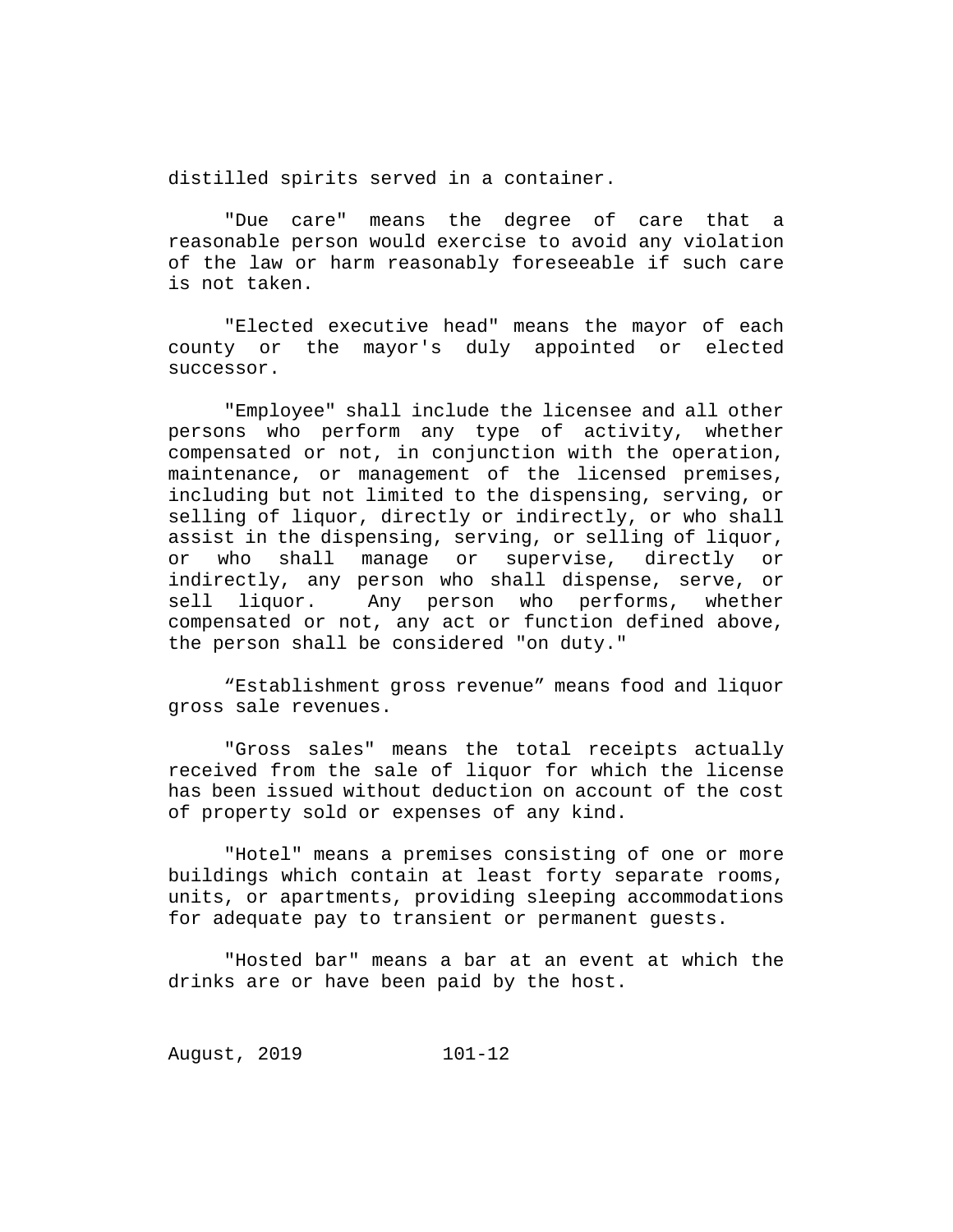"HRS" means the Hawaii Revised Statutes.

"Immoral conduct" means any act which is contrary to good morals; inconsistent with the rules of the liquor commission and principles of morality; inimical to public welfare according to the standards of a given community, as expressed in law or otherwise; morally evil; impure; obscene; unprincipled; vicious; or<br>dissolute. Immorality is not confined to sexual dissolute. Immorality is not confined to sexual<br>matters, but includes conduct inconsistent with includes conduct rectitude, or indicative of corruption, indecency, depravity, and dissoluteness; or is willful, flagrant, or shameless conduct showing moral indifference to opinions of respectable members of the community, and as an inconsiderate attitude toward good order and public welfare.

"Industry member" includes any person engaged in business, within and without the County of Maui or State of Hawaii, as a distiller, brewer, rectifier, blender, or other producer, or as an importer or wholesaler including class 1, manufacturer licensee, and class 3, wholesale dealer's licensee, class 14 brewpub licensee, class 16 winery licensee, class 18 small craft producer pub licensee, of distilled spirits, wine, or malt beverages, or as a bottler of distilled spirits, wine, beer, or malt beverages; or as a bottler, or warehousemen and bottler, of distilled spirits; industry member does not include an agency of a state or political subdivision thereof, or an officer or employee of such agency.

"Investigator" means any investigator of the liquor commission in each case for the county wherein the liquor commission has jurisdiction.

"Lewd conduct" means any act which is obscene,<br>ul, indecent, lascivious, or lecherous. The term lustful, indecent, lascivious, or lecherous. imports a lascivious intent. It signifies that form of immorality which has relation to moral impurity, or that which is carried on in a wanton manner. Given to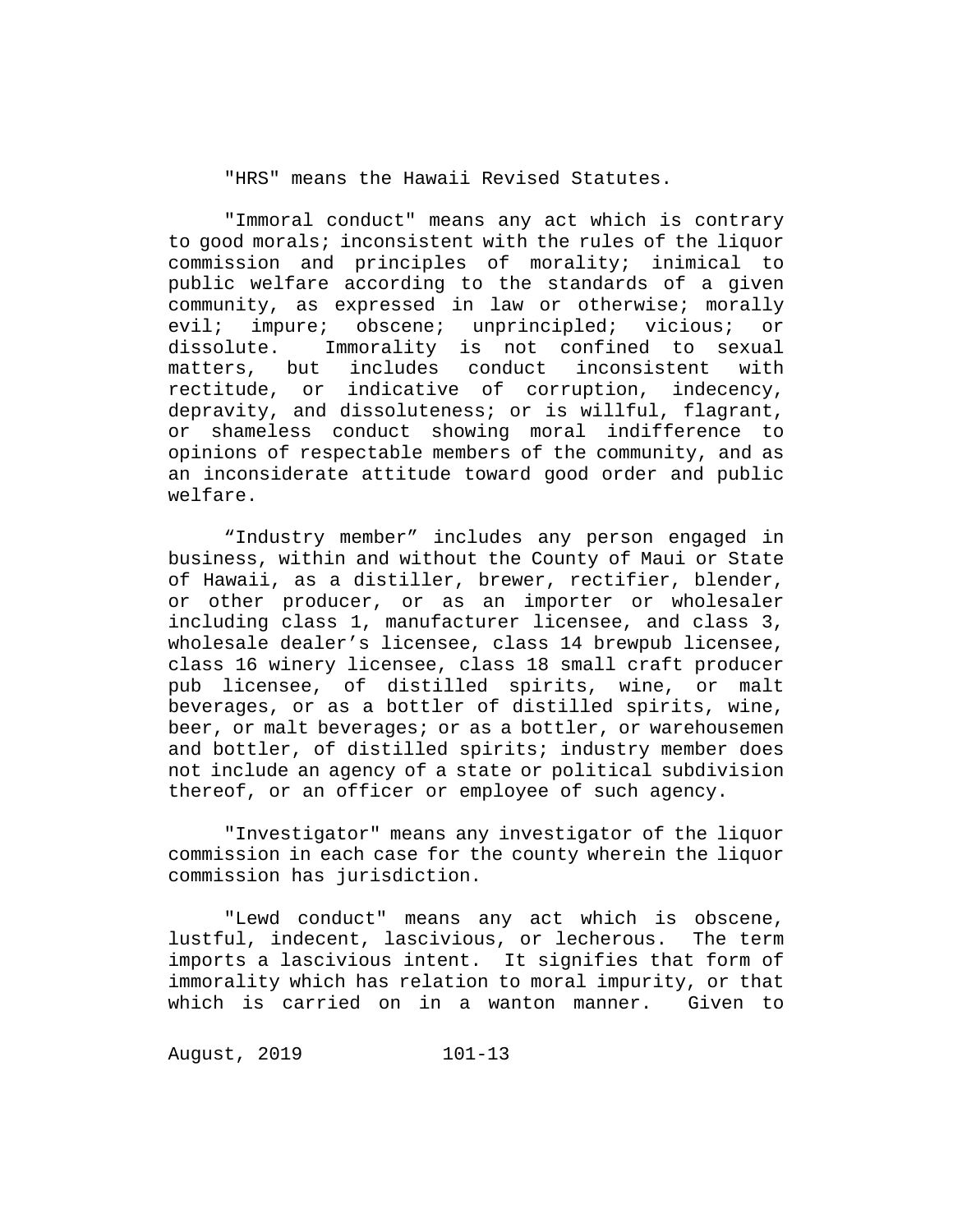unlawful indulgence of lust, eager for sexual indulgence. Open and public indecency.

"License" means any license granted by the liquor commission, County of Maui, under the rules of the liquor commission.

"Licensee" includes also all agents, servants, and employees of the holder of a license, issued by the liquor commission.

"Liquor" or "intoxicating liquor" includes alcohol, brandy, whiskey, rum, gin, okolehao, sake, beer, ale, porter, and wine, and also includes, in addition to the foregoing, any spirituous, vinous, malt, or fermented liquor, liquids, and compounds, whether medicated, proprietary, patented or not, in whatever form and of whatever constituency, and by whatever name called, containing one-half of one percent or more alcohol by volume, which are fit for use or may be used or readily converted for use for beverage purposes.

"Manufacturer" includes distillers, rectifiers, blenders, vintners, and brewers of alcoholic beverages.

"Minibar" means a specified area of a hotel or condominium hotel guest room where a selection of liquors in their original package are kept for sale or consumption in the hotel or condominium hotel guest room.

"Minor" means any person below the age of twentyone years.

"No host bar" means a bar at an event at which guests are required to pay for the drinks themselves.

"Obscene" means work or conduct that is objectionable or offensive to a reasonable person applying accepted standards of decency or the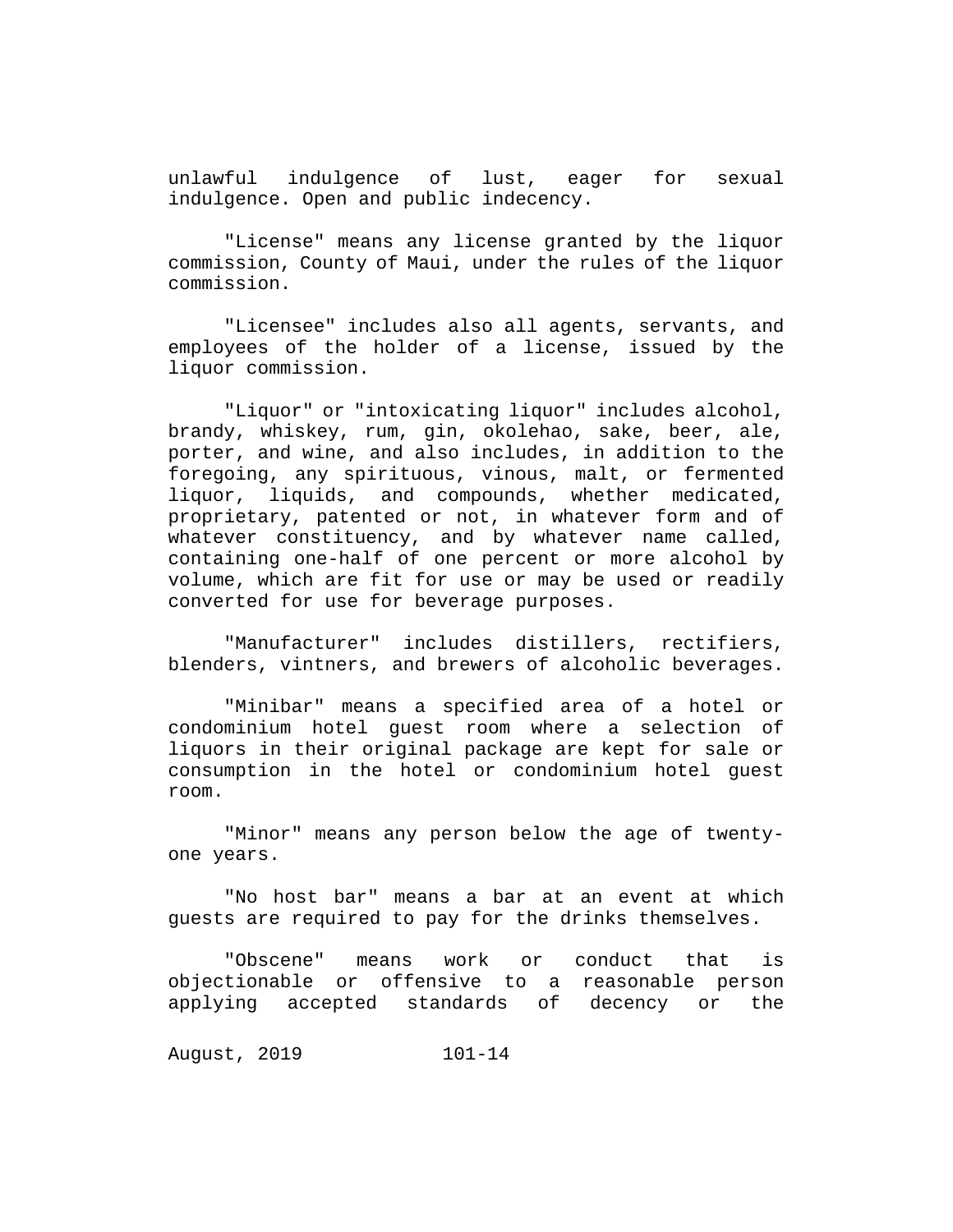contemporary standards of the community.

"Open for business" means whenever any type of service or consumption is performed within the licensed premises; or when the licensee solicits and receives an order for; have or keep or offer or expose for sale; deliver for value or in any other way, including purely gratuitously; peddle; keep with intent to sell; or traffic in any liquor or merchandise.

"Original package" means a package or container as<br>xisted at the time of its delivery by the it existed at the time of manufacturer or the wholesale dealer for convenience in transportation and sale.

"Partner" means a partner in a general partnership, limited partnership, or limited liability partnership.

"Partnership" means any co-partnership, general limited partnership, foreign general partnership, limited liability partnership, foreign limited liability partnership, or any other partnership that is in good standing and can legally do business in the State of Hawaii.

"Person" means individual, corporation, business trust, estate, trust, partnership, limited liability company, limited liability partnership, association, joint venture, government, governmental subdivision, agency, or instrumentality, or any other legal or commercial entity and includes any entity or person in a subdivision thereof, natural persons, any agent, partner, manager, member, organizer, officer, director, fiduciary, servant, and employee of such person.

"Premises" or "licensed premises" means the building and property that houses the establishment for which a license has been or is proposed to be issued; provided that in the case of a class 12 hotel license, "premises" includes the hotel premises; provided further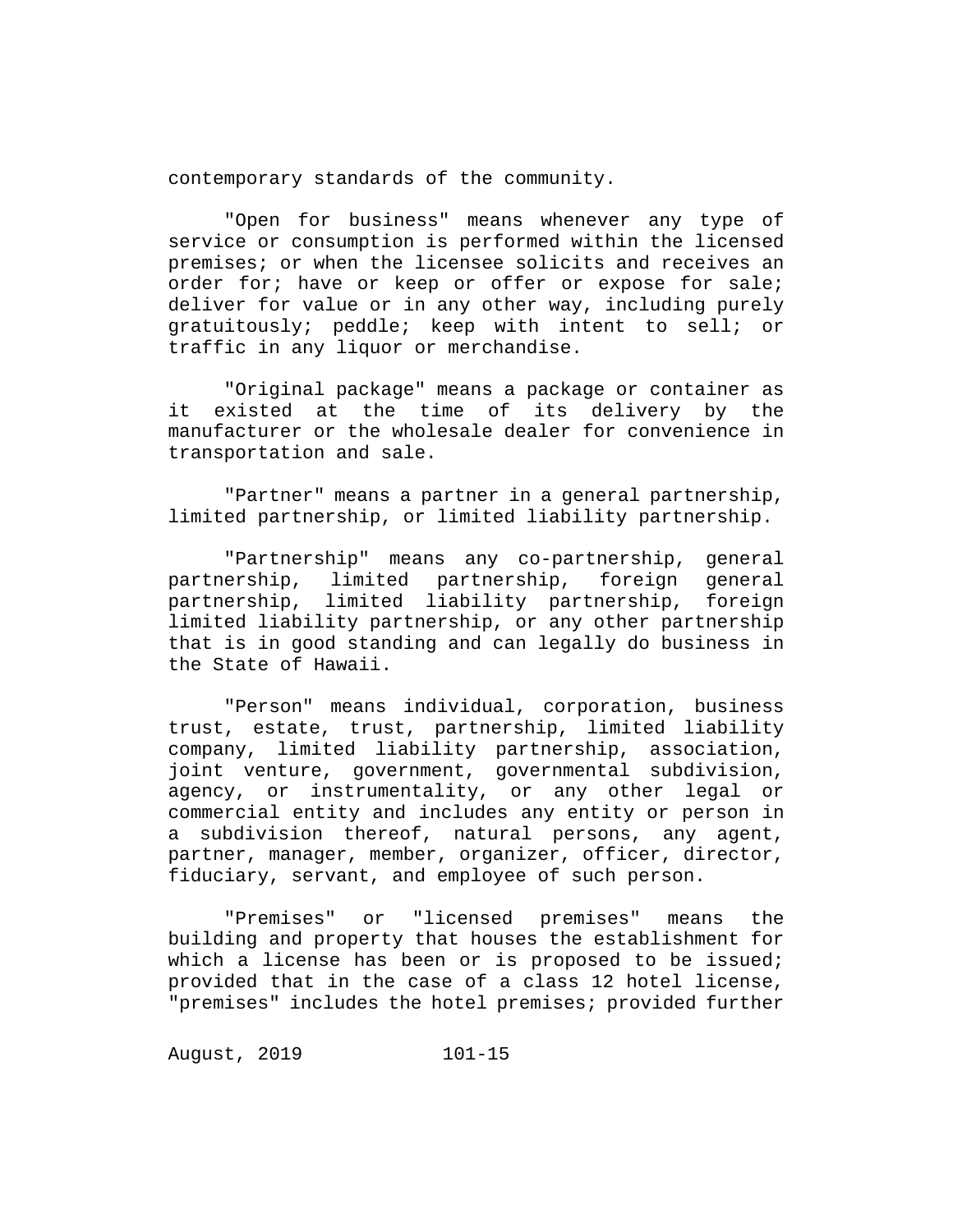that in the case of a class 15 condominium hotel license, "premises" includes apartments, as defined in section 514B-3, HRS, that are used to provide transient lodging for periods of less than thirty days under a written contract with the owner or owners of each unit in, and common elements for access purposes as established by the declaration of condominium property regime of the condominium hotel; and provided further that if an establishment is in a retail shopping complex the businesses of which have formed a merchants association, "premises" means the establishment. As used in this<br>definition, "establishment" means a single physical "establishment" means a single physical location where the selling of liquor takes place.

"Product" includes distilled spirits, wine, or malt beverages as defined in the Federal Alcohol Administration Act.

"Public place" means any publicly owned property or privately owned property open for public use or to which the public is invited for entertainment or business purposes.

"Restaurant" means a place which is regularly, and in a bona fide manner, used and kept open for the serving of meals to patrons for compensation, and which has<br>suitable kitchen facilities connected therewith, suitable kitchen facilities containing the necessary equipment and supplies for cooking an assortment of foods which may be required for ordinary meals. Additionally, at least thirty percent of the establishment's gross revenue must derive from the sale of foods.

"Retail licensee" means any licensee holding a class 2, class 4 through 16, or class 18 license.

"Retailer" includes the holder of a license issued by the liquor commission and all its agents, servants, and employees, engaged in the sale of distilled spirits, wine or malt beverages to consumers. A wholesaler who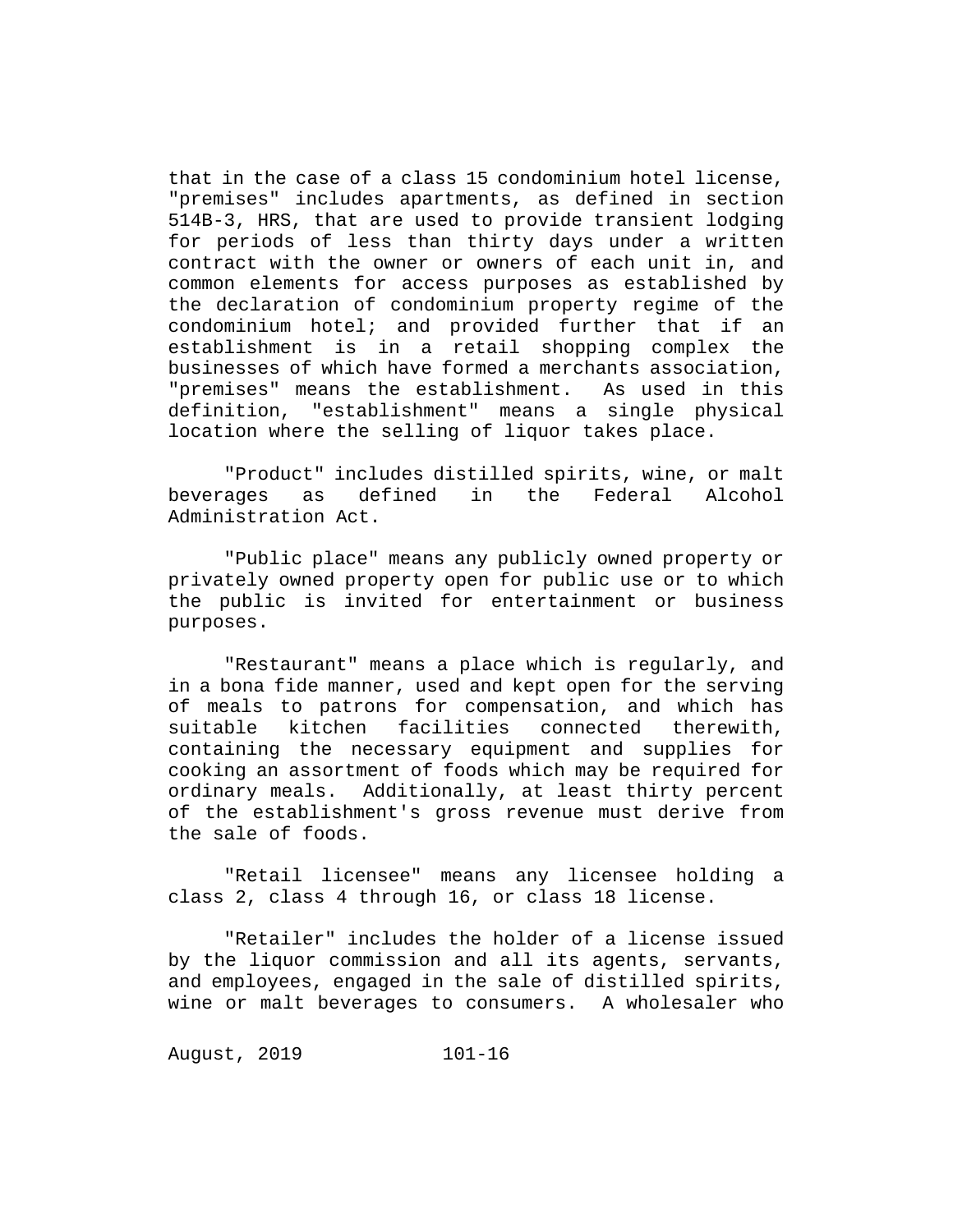makes incidental retail sales pursuant to section 08- 101-22(d)(1)(2) of the rules of the liquor commission, representing less than five percent of the wholesaler's total sales volume for the preceding two month period shall not be considered a retailer with respect to such incidental sales.

"Rotate" means the inspection of and replacement of outdated liquor product with the same brand label liquor product in the existing liquor display area for that specific liquor product.

"School" means public or private elementary, intermediate, or high school.

"Sell" or "to sell" includes to solicit and receive an order for; to have or keep or offer or expose for sale; to deliver for value or in any other way than purely gratuitously; to peddle; to keep with intent to sell; to traffic in; and the word "sale" includes every act of selling as herein defined. Notwithstanding the provisions, the delivery of liquor by a licensee's vehicle or the vehicle of a licensee's agent shall be deemed delivery for value.

"Seller" includes the agents and employees of a seller, provided that any person shall be deemed to be a seller, who in the State, whether acting as agent or representative of a nonresident principal or otherwise, solicits the placing of, or takes, receives, or forwards orders for liquor to be shipped into the State from any place without the State to be delivered to customers, by direct shipment or otherwise.

"Standard bar" means any establishment licensed to sell liquor for consumption on the premises, except:

(a) Premises in which a person performs or entertains unclothed or in attire restricted to use by entertainers pursuant to the rules of the liquor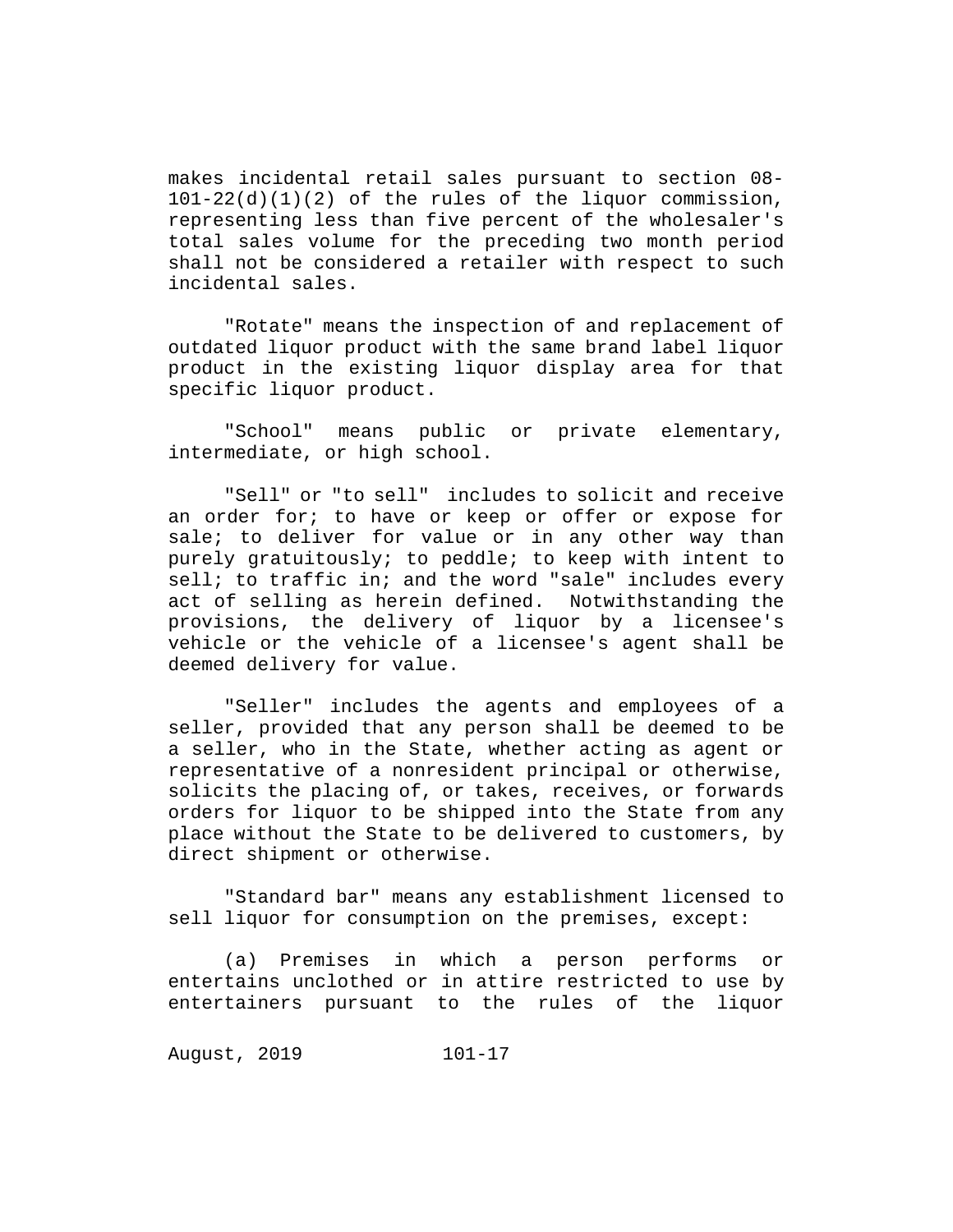commission; or

(b) Premises in which live entertainment or recorded music is provided. Facilities for dancing by the patrons may be provided by the rules of the liquor commission; or

(c) Premises in which employees or entertainers consume nonalcoholic beverages while in the company of patrons or sit with patrons pursuant to rules of the liquor commission.

"State" means the State of Hawaii, unless otherwise indicated.

"Stock" means the inspection of and replacement of a liquor product with the same brand label liquor product in the existing liquor display area and/or approved liquor storage area for that specific liquor product.

"Striptease" means a burlesque act in which a performer removes his or her clothing piece by piece.

"Under the influence of drugs" means that the person concerned has consumed any legal or illegal drug sufficient to impair at the particular time under inquiry the person's normal mental faculties or ability to care for oneself and guard against casualty, or sufficient to substantially impair at the time under inquiry that clearness of intellect and control of oneself which the person would otherwise normally possess.

"Under the influence of liquor" means that the person concerned has consumed intoxicating liquor sufficient to impair at the particular time under inquiry the person's normal mental faculties or ability to care for oneself and guard against casualty, or sufficient to substantially impair at the time under inquiry that clearness of intellect and control of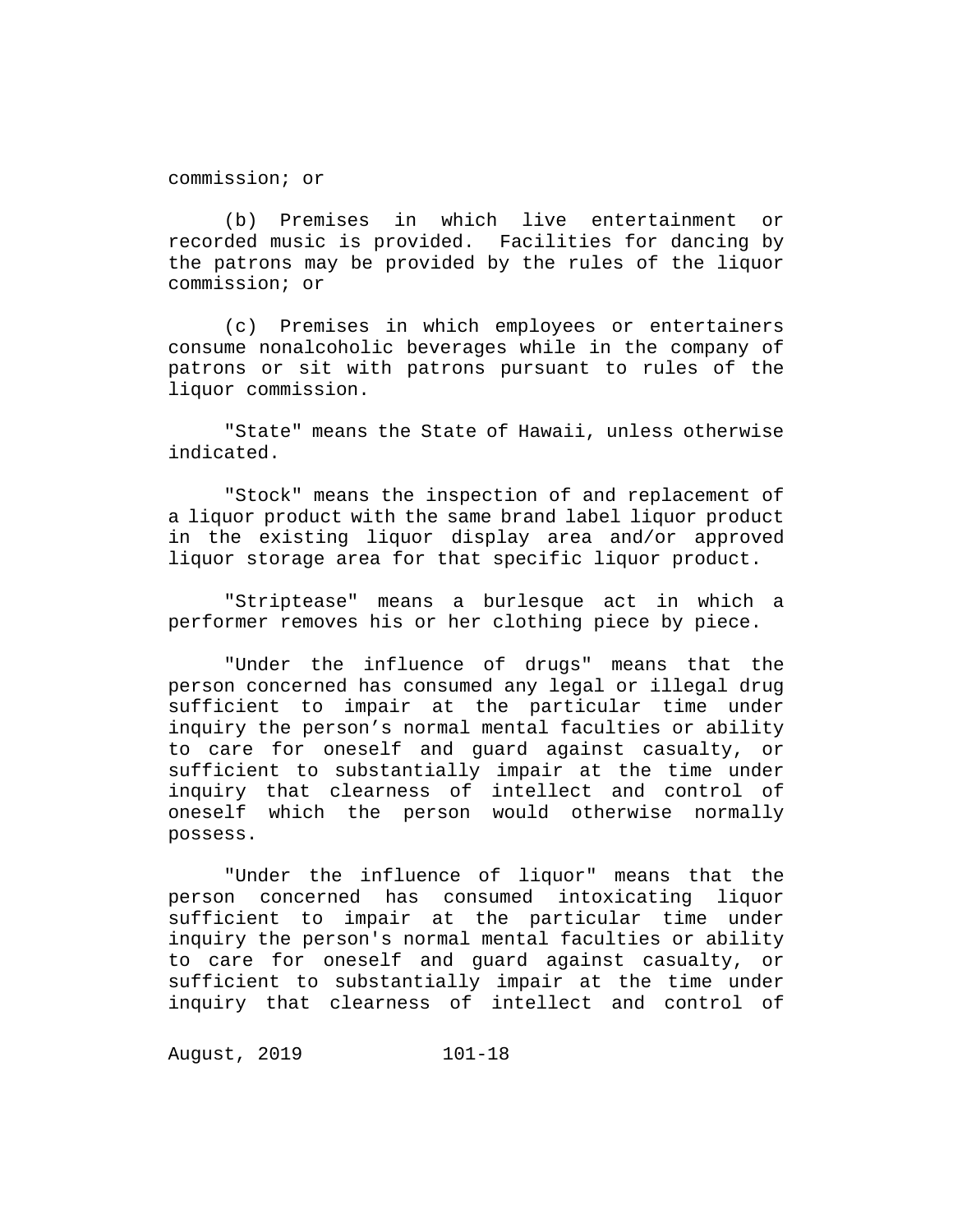oneself which the person would otherwise normally possess.

"Wholesaler" includes wholesale and/or distributors of distilled spirits, wine, or malt beverages.

"Wine" means any wine coming within the definition of wine contained in the United States Revenue Act of 1918 (Act of February 24, 1919), and includes sake.

"Written" or "writing" includes printing and typewriting.

§§08-101-6 to 9 (Reserved)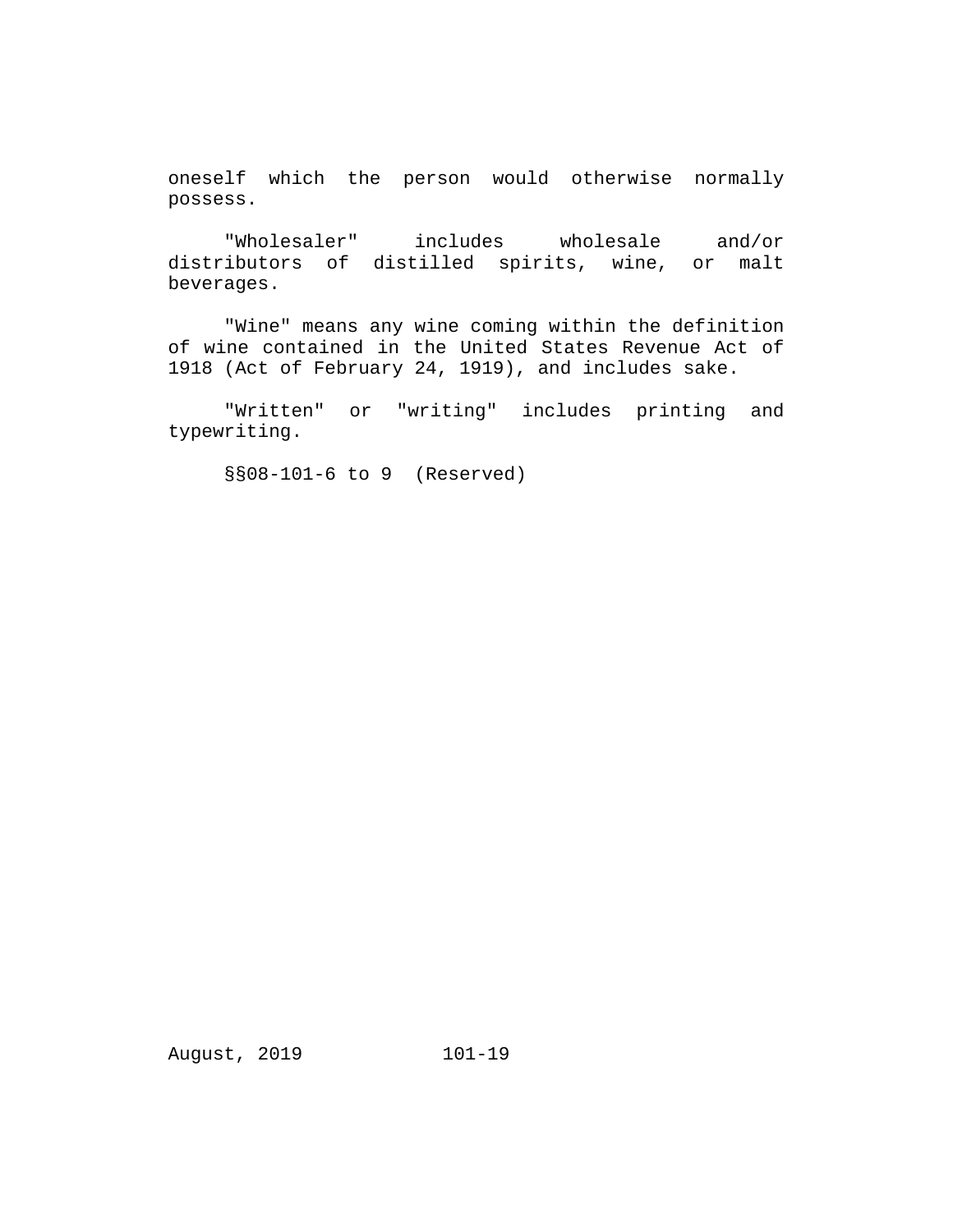#### SUBCHAPTER 2

# LIQUOR COMMISSION, LIQUOR CONTROL ADJUDICATION BOARD, COUNSEL

| $$08-101-10$ | Liquor commission; authority             |
|--------------|------------------------------------------|
| $$08-101-11$ | Liquor control adjudication board        |
| $$08-101-12$ | Emergency rules                          |
| $$08-101-13$ | Liquor commission attorney               |
| $$08-101-14$ | Counsel for investigators, employees     |
| $$08-101-15$ | Determination of whether acts were in    |
|              | scope of duty                            |
| $$08-101-16$ | Appeal of director's decision            |
| $$08-101-17$ | Issuance of director's written warning   |
|              | and caution                              |
| $$08-101-18$ | Appeal of director's written warning and |
|              | caution                                  |
| $$08-101-19$ | Political activities of<br>commission    |
|              | employees                                |

#### §08-101-10 Liquor commission; authority.

(a) The commission is established in accordance with the provisions of chapter 281, HRS, and chapter 13 of the revised charter of the County of Maui (1983), as<br>amended. The commission shall have the sole The commission shall jurisdiction, power, authority, and discretion, subject to the rules of the commission and chapter 281, HRS:

- (1) To grant, refuse, suspend, and revoke any licenses for the manufacture, importation, and sale of liquors;
- (2) To take appropriate action against a person who, directly or indirectly, manufactures, sells, or purchases any liquor without being authorized pursuant to the rules of the commission; provided the liquor control adjudication board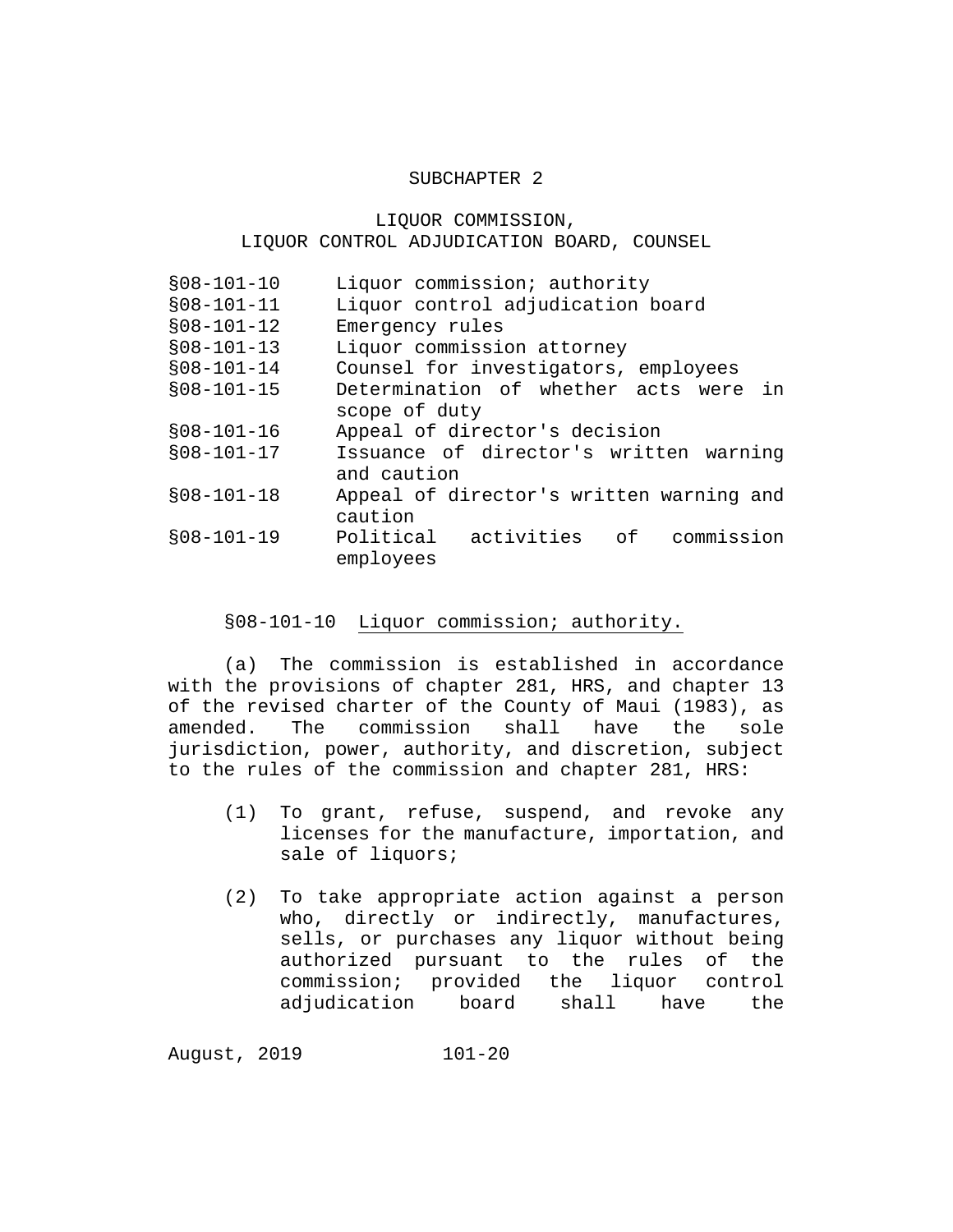jurisdiction, power, authority, and<br>discretion to hear and determine discretion to hear administrative complaints of the director regarding violations of the liquor laws of the State or of the rules of the liquor<br>commission, and impose penalties for commission, and impose penalties for violations thereof as may be provided by law;

- (3) To control, supervise, and regulate the manufacture, importation, and sale of liquors by investigation, enforcement, and education, provided that any educational program shall be<br>limited to the commission staff, to the commission staff, commissioners, liquor control adjudication board members, licensees, and their employees and shall be financed through the money collected from the assessment of fines against licensees; provided that fine moneys, not to<br>exceed ten percent a year of fines exceed ten percent a year accumulated, may be used to fund public liquor related educational or enforcement programs;
- (4) From time to time to make, amend, and repeal such rules, not inconsistent with chapter 281, HRS, as in the judgment of the commission seem appropriate for carrying out the provisions of chapter 281, HRS, and for the efficient administration thereof, and the proper conduct of the business of all licensees, including every matter required to be done or which may be done with the approval or consent or by order or under the direction or supervision of or as prescribed by the commission, which rules, when adopted as provided in chapter 91, HRS, shall have the force and effect of law;
- (5) Subject to chapters 76 and 77, HRS, to appoint and remove a director, who may also be appointed an investigator, and who shall be responsible for the operations and activities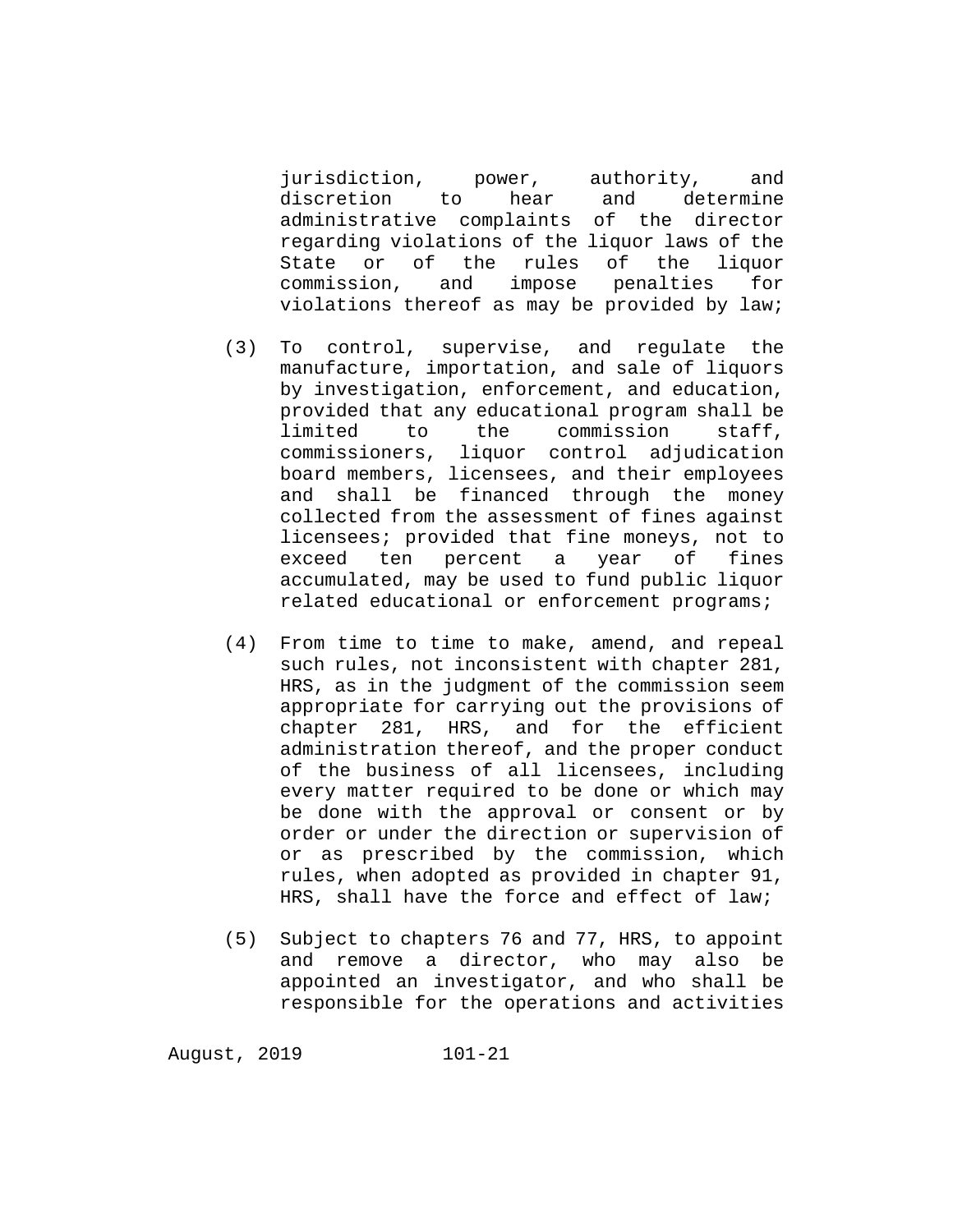of the staff. The director may hire and remove<br>hearings officers, investigators, and investigators, and clerical, or other assistants as its business may from time to time require, to prescribe their duties, and fix their compensation; to engage the services of experts and persons engaged in the practice of a profession, if deemed expedient. Every investigator within the scope of the investigator's duties shall have the powers of a police officer.

- (6) To limit the number of licenses of any class or kind within the County or the number of licenses of any class or kind to do business in any given locality, when in the judgment of the commission such limitations are in the public interest;
- (7) To prescribe the nature of the proof to be furnished, the notices to be given, and the conditions to be met or observed in case of the issuance of a duplicate license in place of one alleged to have been lost or destroyed, including a requirement of any indemnity deemed appropriate to the case;
- (8) To fix the hours between which licensed premises of any class or classes may regularly be open for the transaction of business, which shall be uniform throughout the County as to each class respectively;
- (9) To prescribe all forms to be used for the purposes of the rules of the commission not otherwise provided for in the rules of the commission, and the character and manner of keeping of books, records, and accounts to be kept by licensees in any matter pertaining to their business;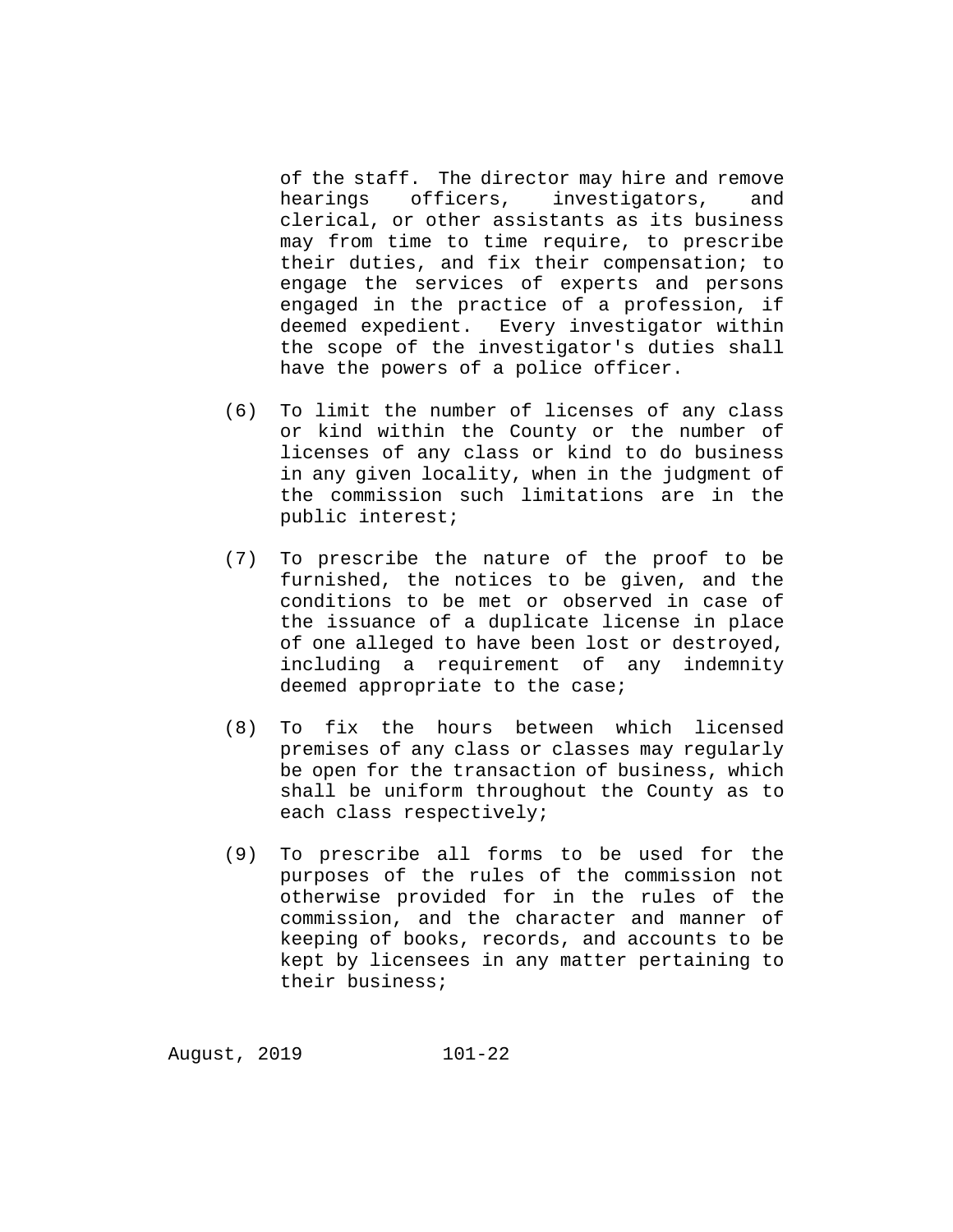- (10) To investigate violations of the rules of the commission, State liquor laws, State liquor tax laws, and, violations of the applicable department of health's allowable noise levels, through its investigators or otherwise, and to report such violations to the prosecuting officer for prosecution and, where appropriate, the department of taxation to hear and determine complaints against any licensee;
- (11) To prescribe by rule, the terms, conditions, and circumstances under which persons or any class of persons may be employed by holders of liquor licenses;
- (12) To prescribe by rule, the term of any license or solicitor's and representative's permit authorized by the rules of the commission, the annual or prorated amount and the manner of payment of fees for such licenses and permits, and the amount of filing fees; and
- (13) To prescribe by rule, the circumstances and penalty for the unauthorized manufacturing or selling of any liquor.

(b) Subject only to the rules of the commission and chapter 281, HRS, the commission and each member thereof shall have the same powers respecting the administering of oaths, compelling the attendance of witnesses and the production of documentary evidence, and examining the witnesses as are possessed by a circuit court, except that the commission and each member thereof shall not be bound by the strict legal rules of evidence. In addition, the commission shall have the power to require the production of, and to examine any books, papers, and records of any licensee which may pertain to the licensee's business under the license or which may pertain to a matter at a hearing before the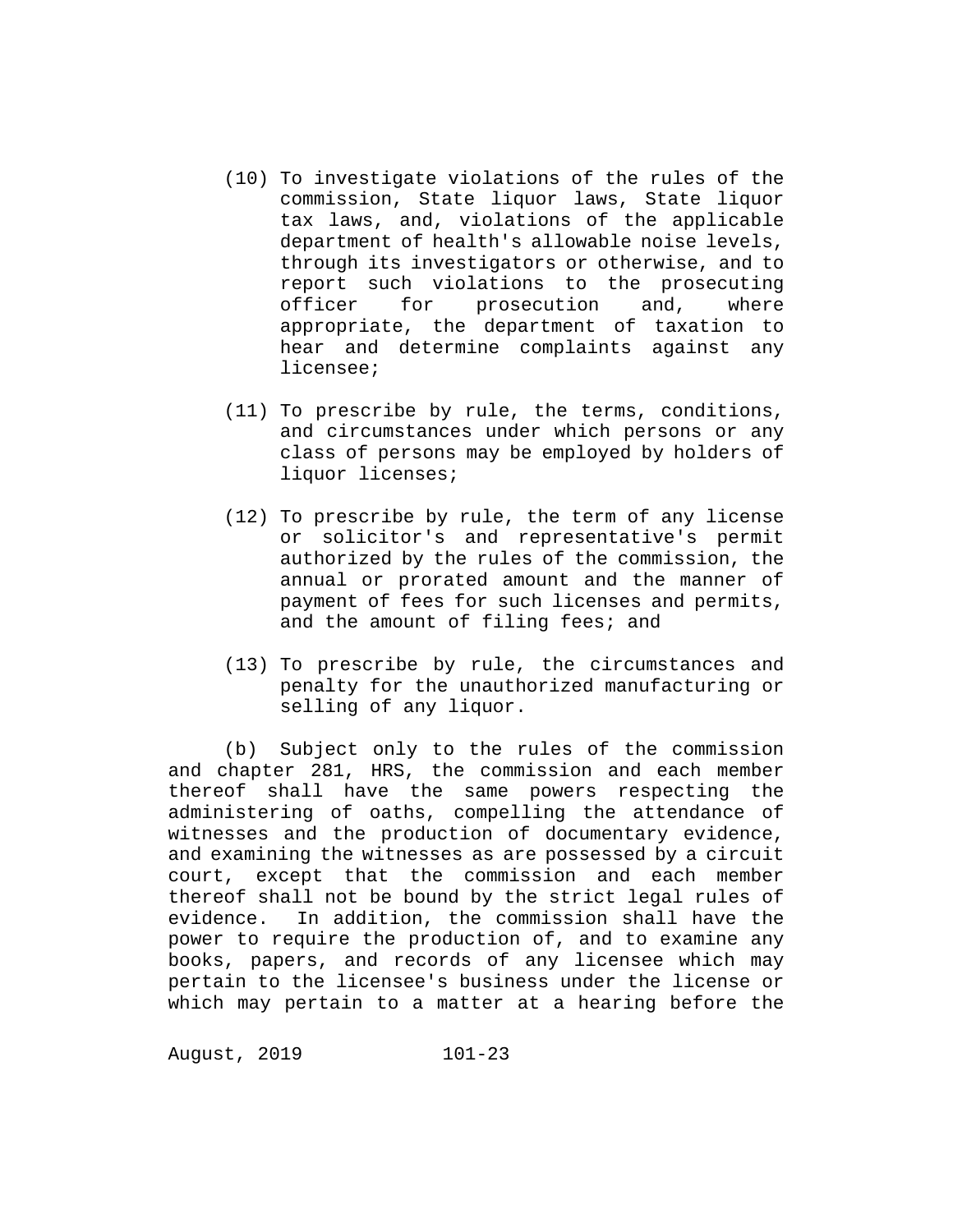commission or to an investigation by the commission.

(c) Any investigator, police officer, or other law enforcement officer may serve any subpoena issued by the commission.

(d) The exercise by the commission of the power, authority, and discretion vested in it, pursuant to the rules of the commission and chapter 281, HRS, shall be final and shall not be reviewable by or appealable to any court or tribunal, except as otherwise provided in the rules of the commission or chapter 91, HRS.

#### §08-101-11 Liquor control adjudication board.

(a) The board shall consist of nine members appointed by the mayor with the approval of the council. The board shall hear and determine administrative complaints of the director regarding violations of the liquor laws of the State or the rules of the commission and impose penalties for violations thereof as may be provided by law.

(b) The board is established in accordance with section 8-13.3 of the Charter of the County.

#### §08-101-12 Emergency rules.

In the event of national, State, or local emergency, the commission or the director may adopt emergency rules, with the approval of the mayor, for the health, safety, or welfare of the public or, the protection of life and property. All emergency rules shall be scheduled for public hearing at the earliest possible date and shall be in effect for the emergency period only.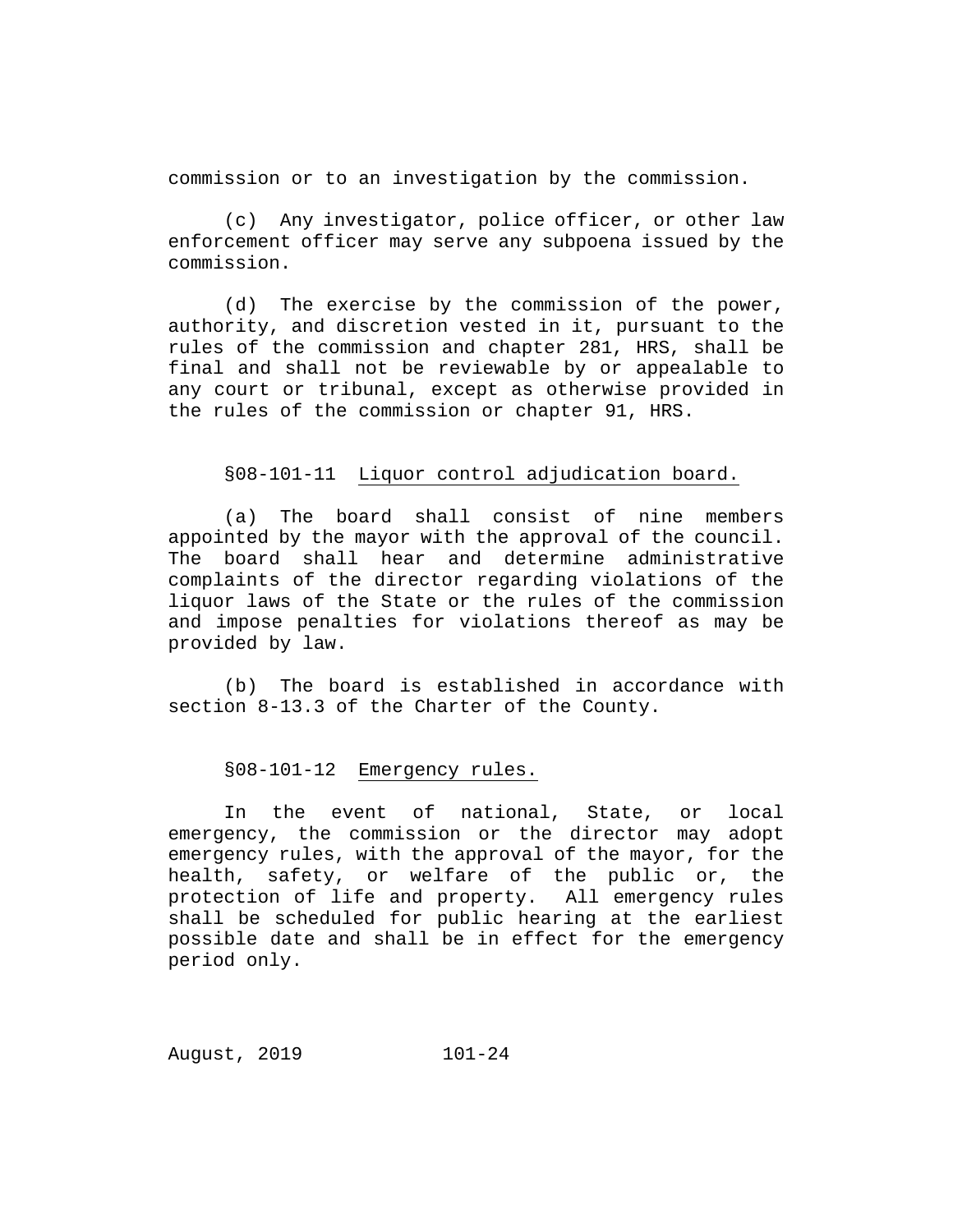# §08-101-13 Liquor commission attorney.

The commission may hire attorneys to assist it in<br>ing out its administrative functions. The carrying out its administrative functions. assistance may include providing legal advice, and prosecuting and defending legal claims or actions under or arising in connection with chapter 281, HRS, and the rules of the commission.

#### §08-101-14 Counsel for investigators, employees.

Whenever any investigator or other employee of the commission shall be questioned or prosecuted for any crime or sued in any civil cause for acts done in the performance of the investigator's or employee's duty as such investigator or employee, the investigator or employee shall be represented and defended, (1) in any such criminal proceeding by an attorney to be employed and paid by the commission, and (2) in any such civil cause by the department of the corporation counsel of the County, by an outside attorney to be employed and paid for by the commission.

# §08-101-15 Determination of whether acts were in scope of duty.

The determination of whether the acts of an investigator or other employee of the commission, when the investigator or other employee is being questioned, prosecuted, or sued, were done in the performance of the<br>investigator's or other employee's duty, so as to investigator's or other employee's duty, so as to entitle the investigator or other employee to be<br>represented by the corporation counsel, or by an represented by the corporation counsel, or attorney employed and paid by the commission, shall be made by the commission after consultation with the corporation counsel who may make a recommendation to the commission in respect thereof if the corporation counsel so desires, and such determination shall be conclusive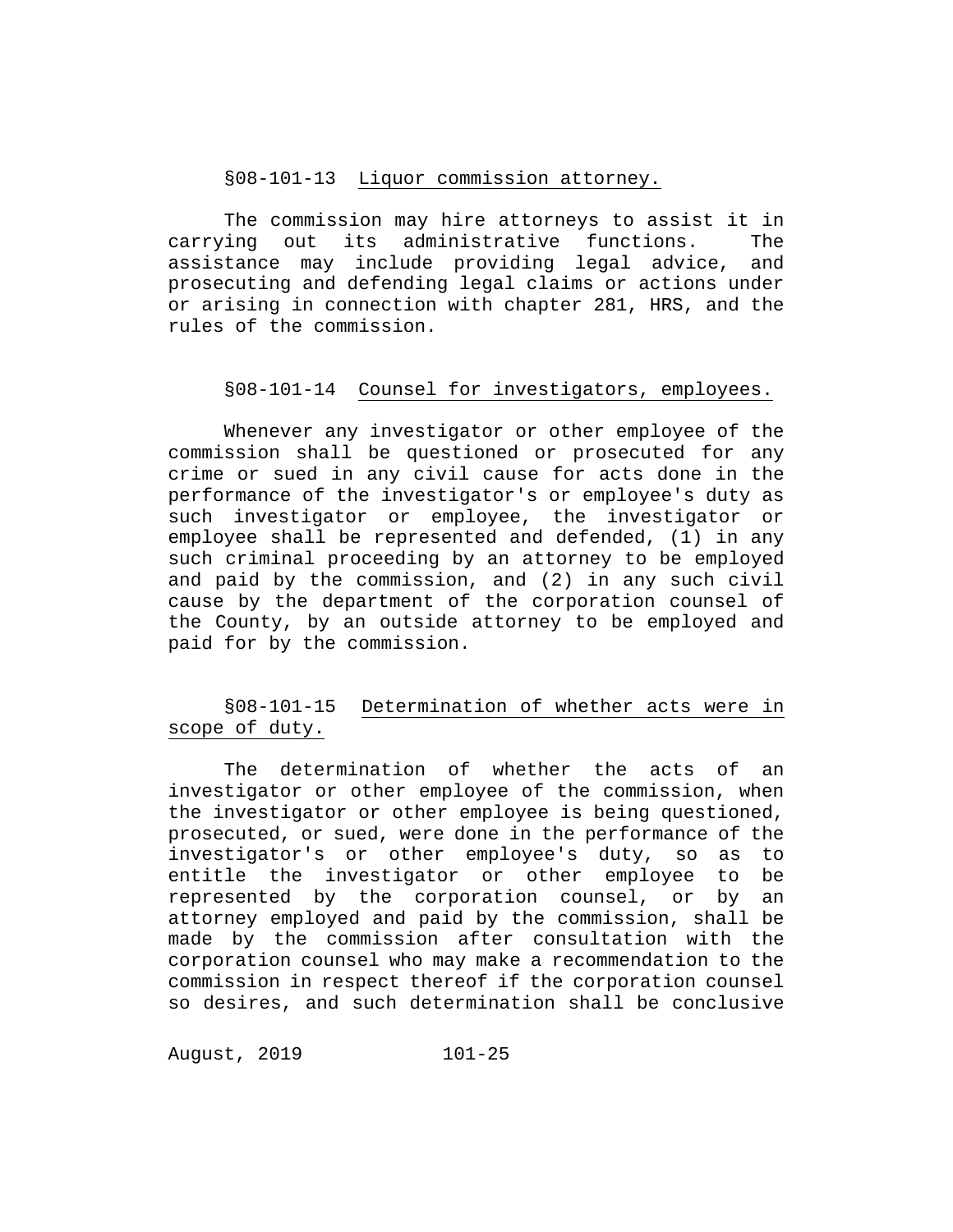for such purpose only.

§08-101-16 Appeal of director's decision.

Any licensee or applicant aggrieved by any decision of the director may appeal such decision to the commission within thirty days after such decision is rendered by filing therewith reasons supporting such appeal. The commission shall, within a reasonable time, set a date and time for hearing such appeal and shall serve a notice thereof to the licensee at least two calendar days before the date of hearing. Notice of the commission's decision shall be given to the licensee as soon as possible upon the conclusion of such hearing.

§08-101-17 Issuance of director's written warning and caution.

(a) Except as provided in subsections (b) and (c) of this section, the director may issue a director's written warning and caution to any licensee the director reasonably finds may have violated any rule of the commission or any State liquor laws.

(b) The director shall not issue a written warning and caution to any licensee who has allegedly violated:

- (1) Section 281-78(b)(1)(A), HRS;
- (2) Section 281-78(b)(1)(B), HRS;
- (3) Section 08-101-60(b)(1)(A) of the rules of the commission; or
- $(4)$  Section  $08-101-60(b)(1)(B)$  of the rules of the commission.
- (c) This subsection does not prohibit the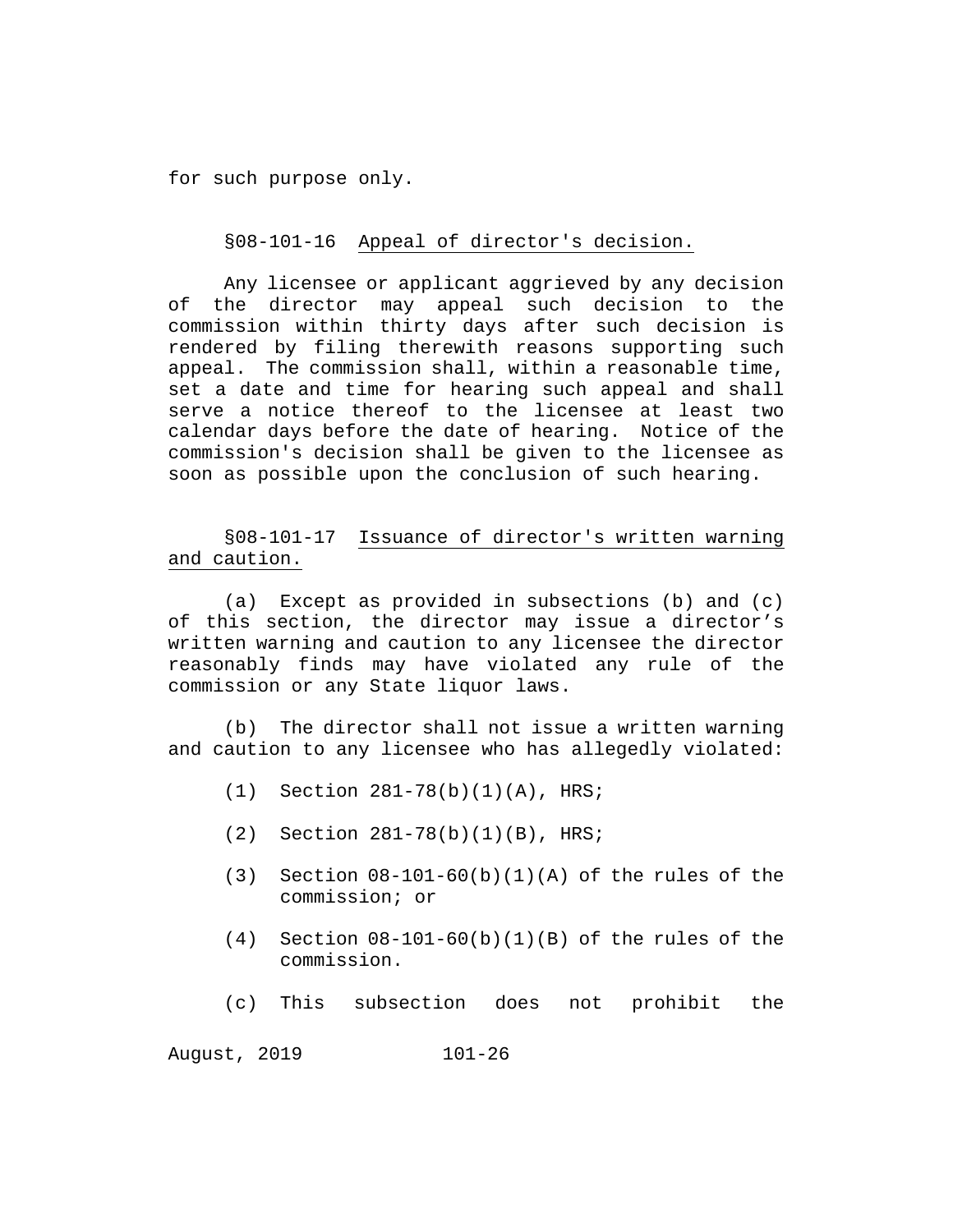department to present the director's written warning and caution at any commission or board proceeding as evidence to establish the licensee's knowledge of the violation of the rules of the commission, or State law, factor(s) to be considered in imposing penalties, or as part of the report by the investigator.

§08-101-18 Appeal of director's written warning and caution.

(a) A licensee may appeal a director's written warning and caution to the board, within thirty calendar days of receiving the written warning and caution.

(b) Upon an appeal of a director's written warning and caution, the director shall issue to the licensee a complaint and accusation.

(c) If the board finds that the licensee has violated the allegations contained in the complaint and accusation, the board may impose penalties in accordance with the rules of the commission, the Hawaii Revised Statutes, and section 8-13.3 of the Charter of the County.

(d) Any decision and order by the board may be used against the licensee in future board and commission proceedings.

§08-101-19 Political activities of commission employees.

(a) A commission employee may support, advocate, or aid in the election or defeat of any candidate for public office, or run for public office; provided the employee:

(1) Notifies the commission in writing of the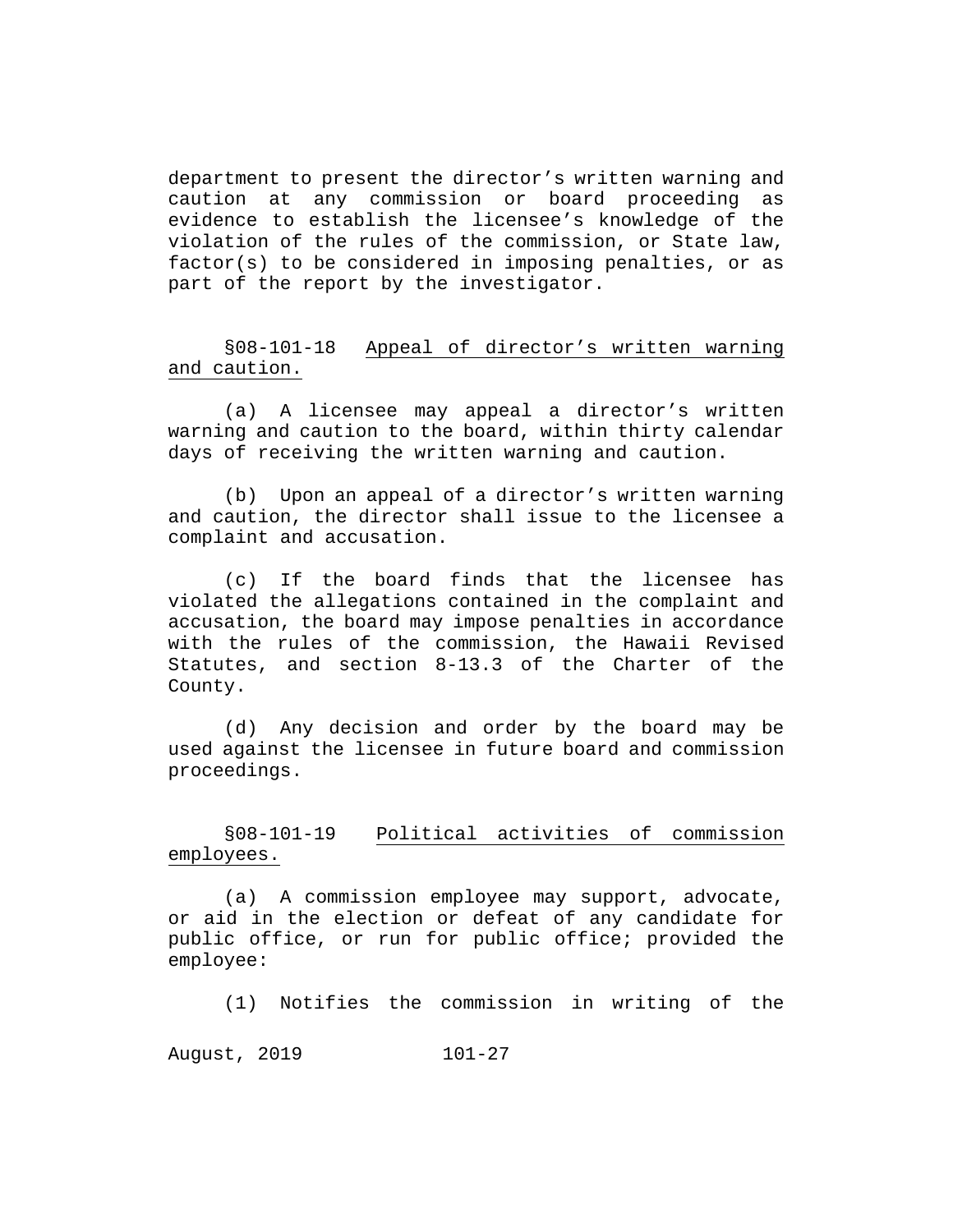employee's intent to support, advocate, or aid in the election or defeat of a candidate for public office; and

(2) If a candidate for public office, takes a leave of absence in accordance with section 78-23, HRS, for a period beginning prior to the initiation of political activities related to the candidacy and ending the day following the general election for the office.

(b) Notwithstanding chapter 11, HRS, or any other law to the contrary, no commission employee shall solicit or receive contributions, or receive or transfer money or anything of value from a licensee for the purpose of supporting, advocating, or aiding in the election or defeat of a candidate for public office. Violation of this subsection shall be:

- (1) Punishable by summary dismissal of the employee; and
- (2) Subject to fines in accordance with section 11-410, HRS.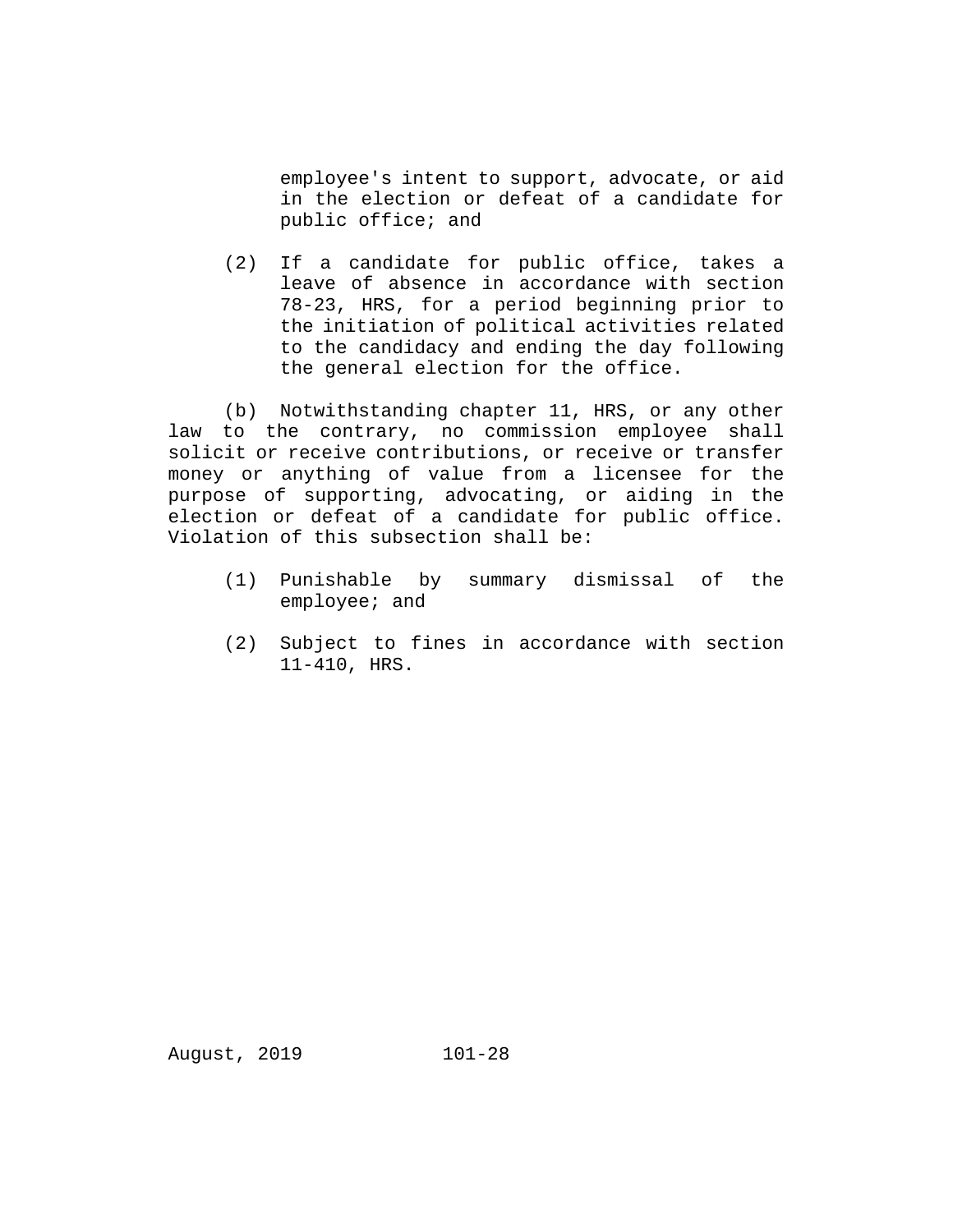#### SUBCHAPTER 3

# TYPES OF LICENSES, HOURS, RESTRICTIONS

| $$08-101-20$ | Manufacture or sale without license       |
|--------------|-------------------------------------------|
| $$08-101-21$ | Licensee purchases from class 1           |
|              | manufacturers, class 3 wholesalers,       |
|              | class 14 brewpub licensee, class 16       |
|              | winery licensee, and class 18 small craft |
|              | producer pub licensee only                |
| $$08-101-22$ | Licenses, classes                         |
| $$08-101-23$ | Special conditions                        |
| $$08-101-24$ | Temporary licenses                        |
| $$08-101-25$ | Hours for the sale, service, and          |
|              | consumption of liquor in licensed         |
|              | premises                                  |
| $$08-101-26$ | Restrictions or conditions on licenses    |
| $$08-101-27$ | Permits                                   |
|              |                                           |
| $$08-101-28$ | Special conditions for class 4, retail    |
|              | dealer's licenses                         |
| $$08-101-29$ | Special conditions for class<br>15,       |

## §08-101-20 Manufacture or sale without license.

If any person, acting in person or by or through any agent, servant, or employee, manufactures or sells any liquor, either directly or indirectly, or upon any pretense or by any subterfuge, except as authorized pursuant to chapter 281, HRS, and the rules of the commission, the person shall be fined not more than \$2,000.

§08-101-21 Licensee purchases from class 1 manufacturers, class 3 wholesalers, class 14 brewpub licensee, class 16 winery licensee, and class 18 small craft producer pub licensee only.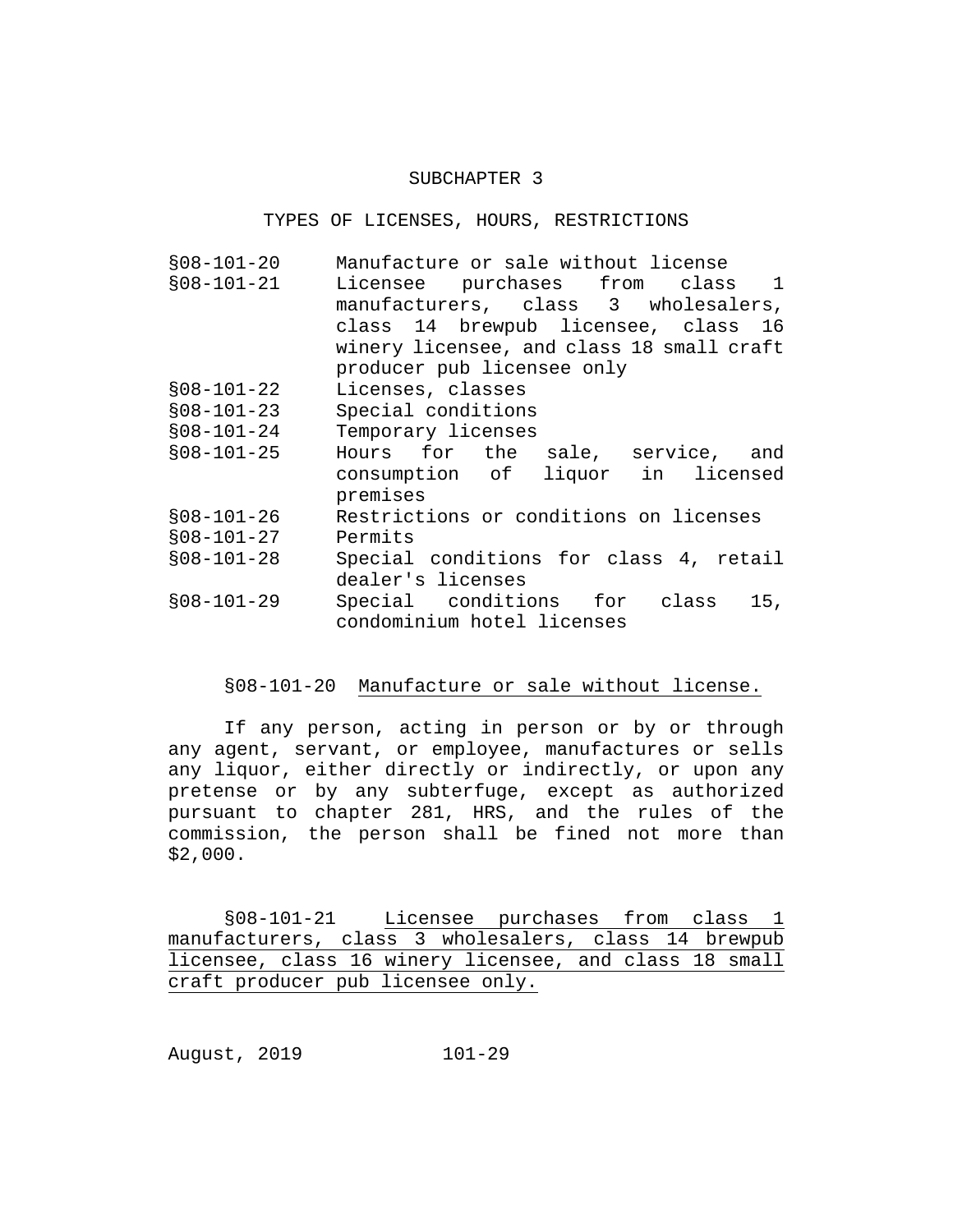(a) It shall be unlawful for any licensee, except a class 1, 3, or 10 licensee, to purchase, acquire, possess, serve, or sell any liquor from any person other than a class 1 manufacturers' licensee, or a class 3 wholesale dealers' licensee, class 14 brewpub licensee, class 16 winery licensee, and class 18 small craft producer pub licensee, or a person authorized by the commission as a solicitor or representative of a manufacturer or wholesale dealer, pursuant to this rule, except as otherwise provided in this chapter.

(b) It shall be unlawful for any licensee to obtain any liquor from a class 1 manufacturers' licensee, or a class 3 wholesale dealers' licensee, class 14 brewpub licensee, class 16 winery licensee, and class 18 small craft producer pub licensee, or a person authorized by the commission as a solicitor or representative of a manufacturer or wholesale dealer except for use under the terms of their license.

# §08-101-22 Licenses, classes.

(a) Licenses may be granted by the commission as provided in this rule.

- (b) Class 1. Manufacturer license.
- (1) A license for the manufacture of liquor shall authorize the licensee to manufacture the liquor therein specified and to sell it at wholesale in original packages to any person who holds a license to resell it and to sell draught beer or wine manufactured from grapes or other fruits grown in the State in any quantity to any person for private use and consumption.
- (2) Under this license, no liquor shall be consumed on the premises except as authorized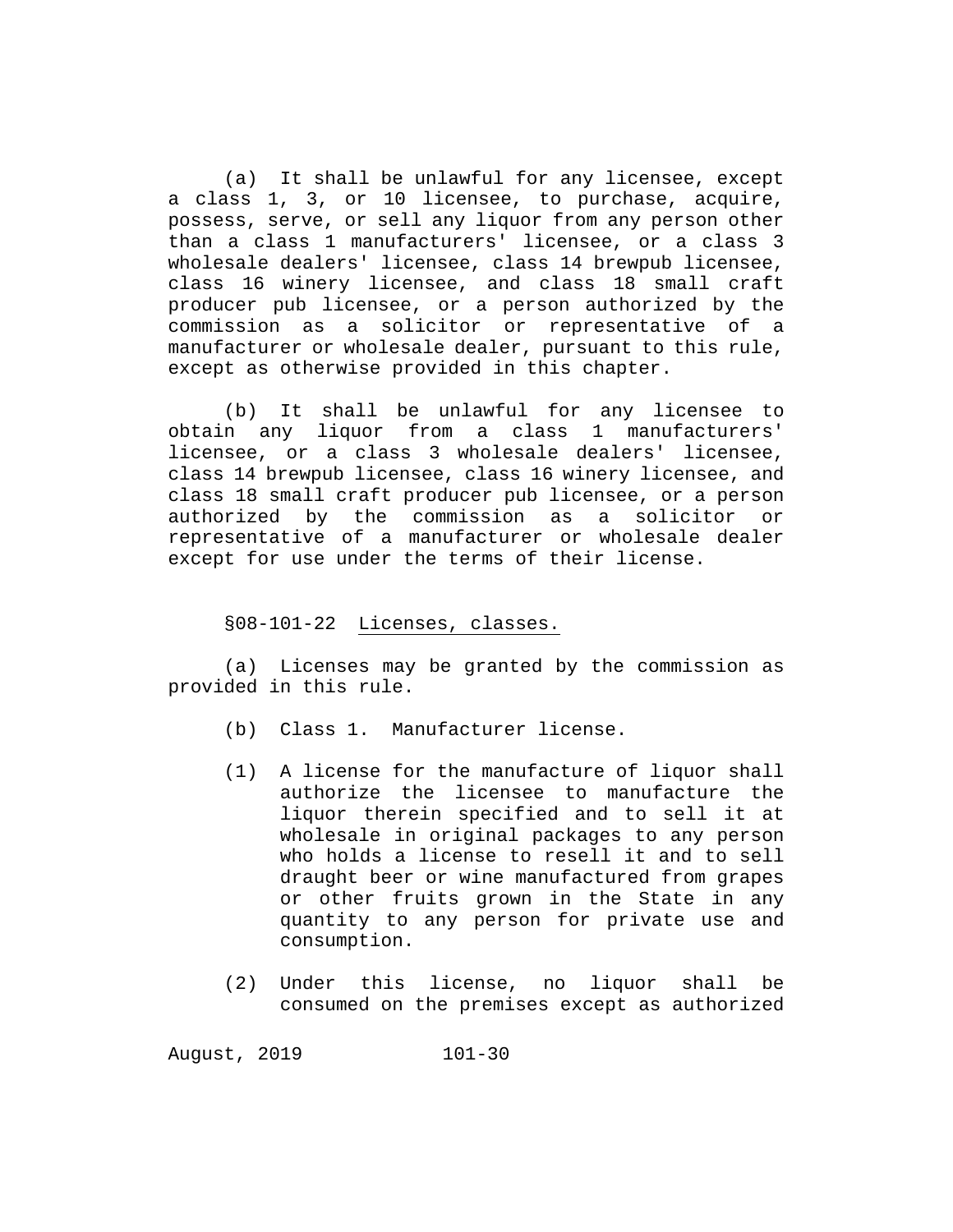by the commission.

- (3) Of this class, there shall be the following kinds:
	- (A) Beer.
	- (B) Wine.
	- (C) Alcohol.
	- (D) Other specified liquor.
- (4) It shall be unlawful for any holder of a manufacturer license to have any interest whatsoever in the license or licensed premises of any other licensee, except as may be provided within section 08-101-106 of the<br>rules of the commission. This subsection rules of the commission. shall not prevent the holder of a manufacturer license under this chapter or under the law of another jurisdiction from maintaining any interest in the license or licensed premises of a wholesale dealer licensee under this chapter.
- (c) Class 2. Restaurant license.
- (1) A license under this class shall authorize the licensee to sell liquor specified in this section for consumption on the premises; provided that a restaurant licensee, with commission approval, may provide off-premises catering of food and liquor by applying and obtaining approval for a catering permit while performing food catering functions; provided further that the catering activity shall be directly related to the licensee's operation as a restaurant. A license under this class shall also authorize the licensee to sell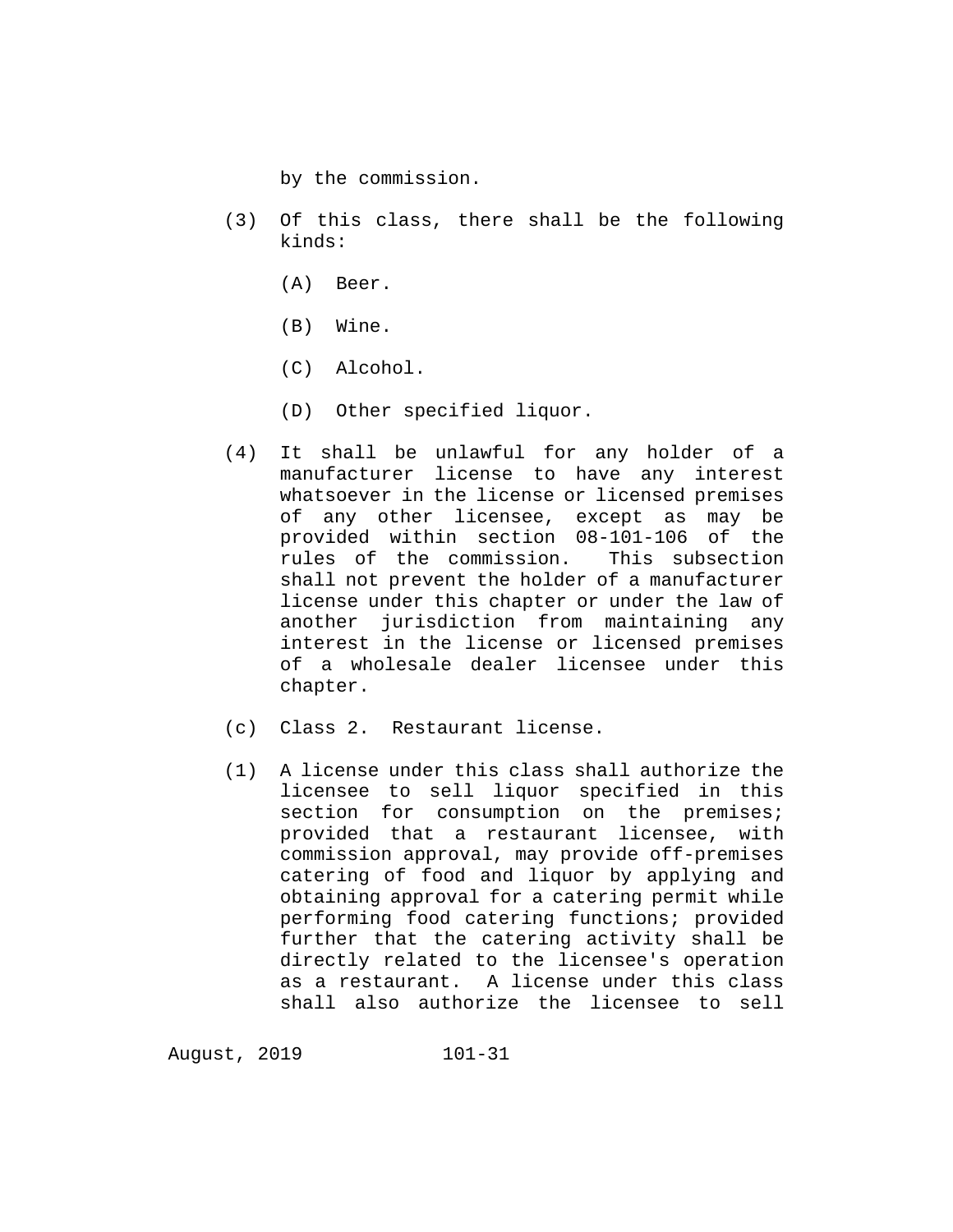beer, malt beverages, or cider for offpremises consumption, provided that the licensee has the appropriate kind of license pursuant to paragraph (4); and provided further that the beer, malt beverage, or cider is sold in a securely sealed or covered glass, ceramic, or metal container that is sold to or provided by the patron, and each sealed or covered glass, ceramic, or metal container does not exceed a maximum capacity of one-half gallon.

- (2) A licensee under this class shall be issued a license according to the category establishment the licensee owns or operates. The categories shall be:
	- (A) A standard bar; or
	- (B) Premises in which live entertainment or recorded music is provided. Facilities<br>for dancing by the patrons may be dancing by the patrons may be permitted as provided by the rules of the commission. The subcategories of this category shall be:
		- (i) Premises in which recorded background music is provided.
		- (ii) Premises in which live entertainment or recorded music is provided; provided that facilities for dancing by the patrons may be permitted as provided by the rules of the commission.
- (3) If a licensee under class 2 desires to change the category of establishment the licensee owns or operates, the licensee shall apply for a new license applicable to the category of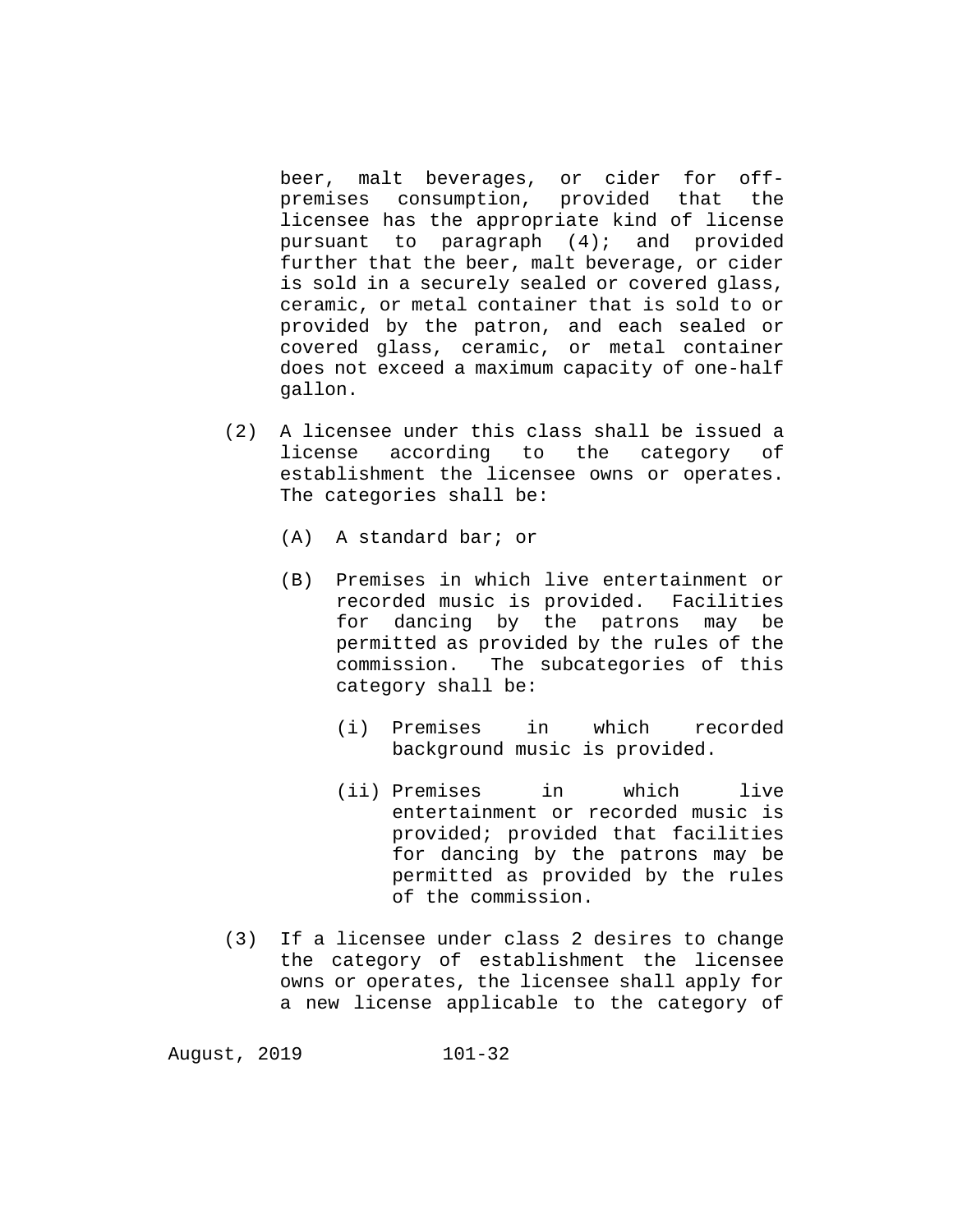the licensee's establishment.

- (4) Of this class, there shall be the following kinds:
	- (A) General (includes all liquor except alcohol).
	- (B) Beer and wine.
	- (C) Beer.
- (5) Notwithstanding section 281-57, HRS, the commission may approve at one public hearing and without notice the change to a class 2 restaurant license of a licensee holding and operating a class 5 dispenser license who meets the requirements of a class 2 license.
- (6) Restaurant license may be granted to a place, which regularly, and in a bona fide manner, is used and kept open for the serving of meals to patrons for compensation, and which has suitable State department of health and County of Maui department of fire control approved kitchen facilities within, containing the necessary equipment and supplies for cooking an assortment of foods, which may be required<br>for ordinary meals. Additionally, the ordinary meals. Additionally, the premises must have been continuously operated for one year prior to any application, and the applicant must provide a financial report of gross revenue of that year of which at least thirty percent of the establishment's gross revenue must be derived from the sale of foods.
- (7) Restaurant license may be transferred to an applicant for a class 2, restaurant license, whose proposed premises is the same premises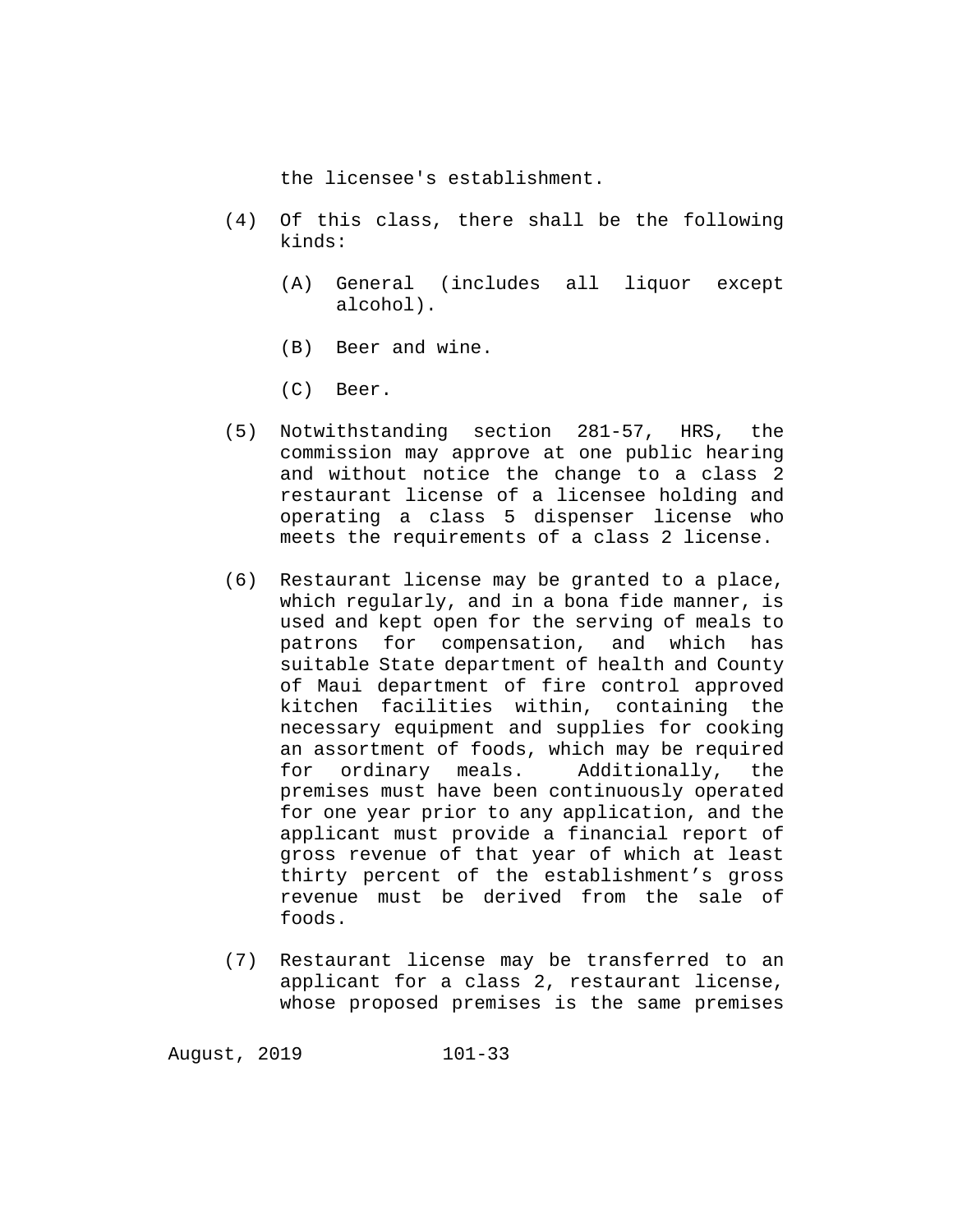of the transferor, provided:

- (A) The premises meet all requirements for a restaurant license and is the same class, kind, and category.
- (B) The transferee certifies that the transferee intends to and shall derive no less than 30 percent of the establishment's gross revenue from the sale of food.
- (C) The applicant shall submit, not later than the fifth day of each month for a period of one year, a financial report of food and liquor gross revenue of which 30 percent of the establishment's gross revenue must be derived from the sale of food, failure to meet this requirement, the license shall be automatically downgraded to a dispenser license of the same category and kind.
- (8) A new class 2, restaurant license may be issued prior to an establishment commencing operation. An application for a new class 2 license shall include an affidavit by the applicant that the applicant intends to and shall derive no less than 30 percent of the establishment's gross revenue from the sale of food.
	- (A) The premises shall meet all requirements for a restaurant license.
	- (B) The applicant shall submit, no later than the fifth day of each month for a period of one year, a financial report of food and liquor gross revenue of which 30 percent of the establishment's gross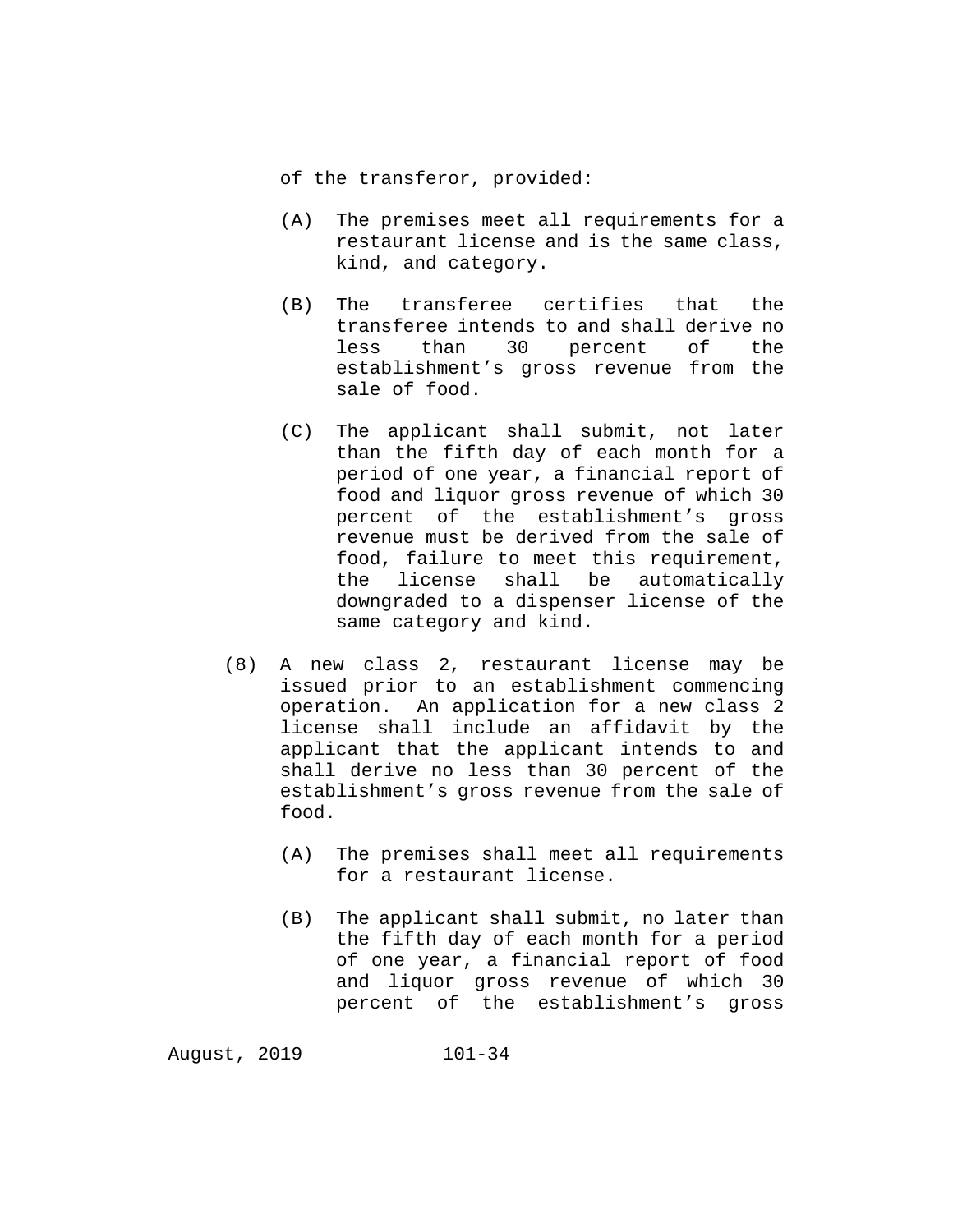revenue must be derived from the sale of food, failure to meet this requirement,<br>the license shall be automatically license shall be automatically downgraded to a dispenser license of the same category and kind.

- (d) Class 3. Wholesale dealer license.
- (1) A license for the sale of liquor at wholesale shall authorize the licensee to import and sell only to licensees or to others who are by law authorized to resell the liquor specified by the license but are not by law required to hold a license provided that a class 3 licensee may sell samples of liquor back to the manufacturer.
- (2) Under a class 3 license no liquor shall be consumed on the premises except as authorized by the commission.
- (3) Of this class, there shall be the following kinds:
	- (A) General (includes all liquor except alcohol.
	- (B) Beer and wine.
	- (C) Alcohol.
- (4) If any wholesale dealer solicits or takes any orders in any county other than that where the dealer's place of business is located, the orders may be filled only by shipment direct from the county in which the wholesale dealer<br>holds the dealer license. Nothing in this holds the dealer license. subsection shall prevent a wholesaler from selling liquor to post exchanges, ships' service stores, army or navy officers' clubs,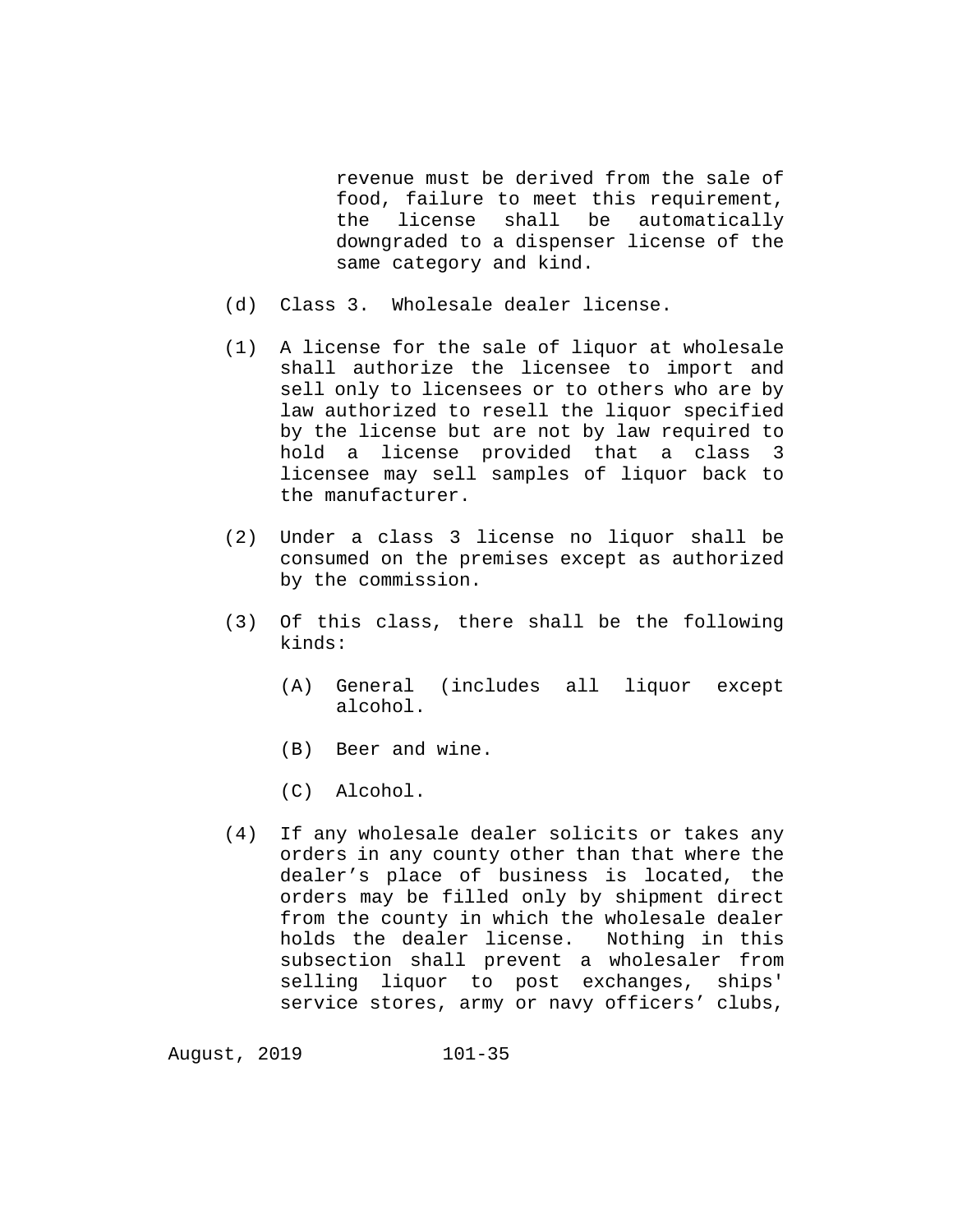or like organizations located on army or navy reservations, or to any vessel other than<br>vessels performing a reqular water performing a regular water transportation service between any two or more ports in the State, or to aviation companies who operate an aerial transportation enterprise subject to chapter 269, HRS, and engaged in flight passenger services between any two or more airports in the State for use on aircraft, or aviation companies engaged in transpacific flight operations for use on aircraft outside the jurisdiction of the State.

- (e) Class 4. Retail dealer license.
- (1) A license to sell liquor at retail or to class 10 licensee, shall authorize the licensee to sell the liquor therein specified in their original packages. A license under this class shall also authorize the licensee to sell beer, malt beverages, or cider in non-original packages; provided that the beer, malt beverage, or cider is sold in a securely sealed or covered glass, ceramic, or metal container that is sold to or provided by the patron, and each sealed or covered glass, ceramic, or metal container does not exceed a maximum capacity of one half-gallon.
- (2) Under a class 4 license, no liquor shall be consumed on the premises except as authorized by the commission.
- (3) Of this class, there shall be the following kinds:
	- (A) General (includes all liquor except alcohol.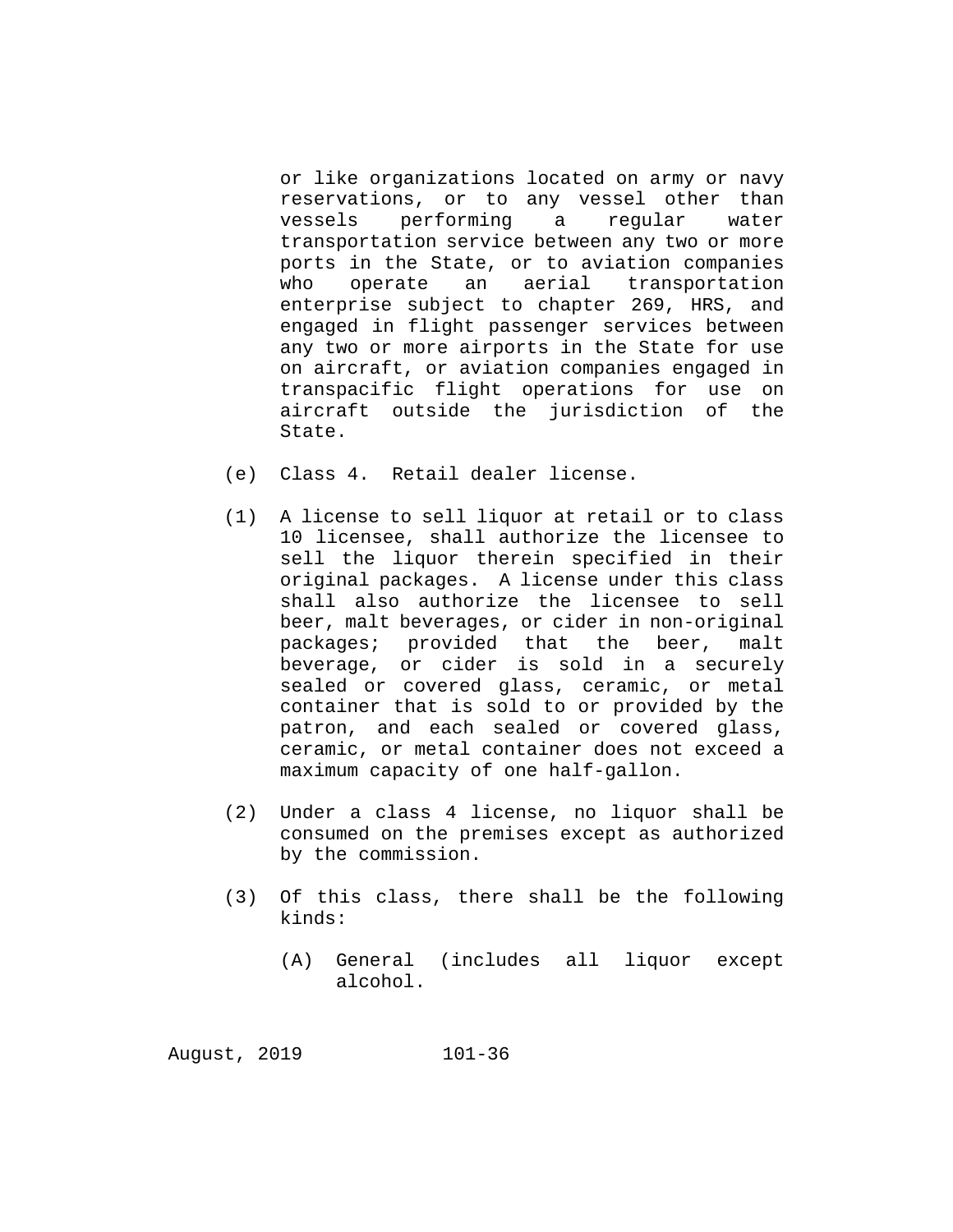- (B) Beer and wine.
- (C) Alcohol.
- (f) Class 5. Dispenser license.
- (1) A license under this class shall authorize the licensee to sell liquor specified in this subsection for consumption on the premises.
- (2) A licensee under this class shall be issued a<br>license according to the category of according to the category of establishment the licensee owns or operates. The categories shall be:
	- (A) A standard bar.
	- (B) Premises in which a person performs or<br>entertains unclothed or in attire entertains unclothed or in attire<br>restricted to use by entertainers restricted to use by pursuant to the rules of the commission.
	- (C) Premises in which live entertainment or recorded music is provided. The subcategories of this category shall be:
		- (i) Premises in which recorded background music is provided; or
		- (ii) Premises in which live entertainment or recorded music is provided; provided that facilities for dancing by the patrons may be permitted as provided by the rules of the commission.
	- (D) Premises in which employees or entertainers are compensated to sit with patrons, whether or not the employees or entertainers are consuming nonalcoholic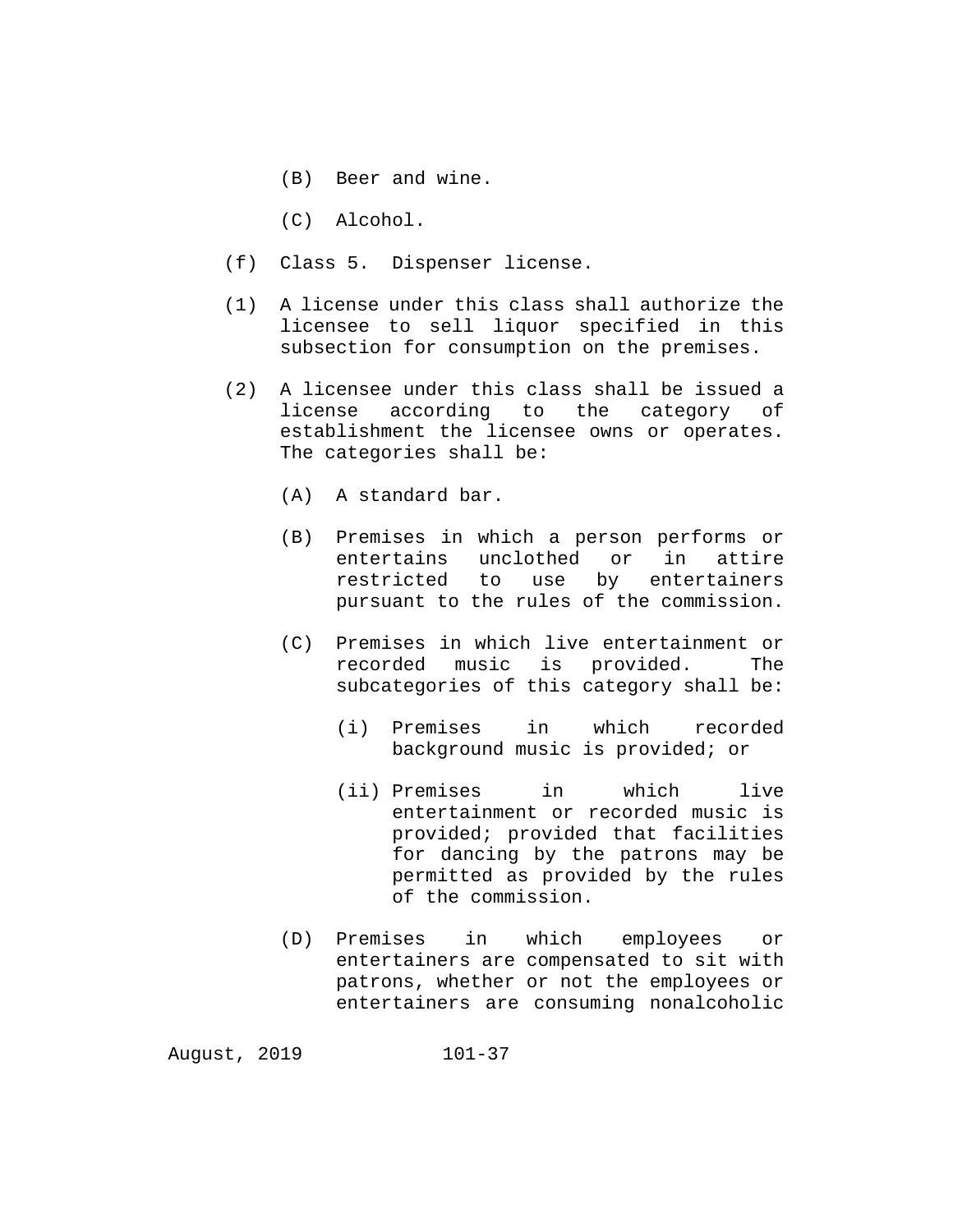beverages while in the company of the patrons, pursuant to the rules of the commission; provided that all employees, entertainers, or other persons or patrons therein shall be twenty-one years of age or older; and provided further that there shall be no more than twelve category D, class 5 dispenser licenses in the County.

- (3) If a licensee under class 5 desires to change the category of establishment the licensee owns or operates, the licensee shall apply for a new license applicable to the category of the licensee's establishment.
- (4) Of this class, there shall be the following kinds:
	- (A) General (includes all liquor except alcohol.
	- (B) Beer and wine.
	- (C) Beer.
- (5) Any licensee holding a different class of license and who would otherwise come within this class with the same or downgrade of kind or category of license, or both, shall not be required to apply for a new license.
- (g) Class 6. Club license.
- (1) A club license shall be general only but shall exclude alcohol and shall authorize the licensee to sell liquor to members of the club, and to guests of the club enjoying the privileges of membership for consumption only on the premises kept and operated by the club; provided that the license shall also authorize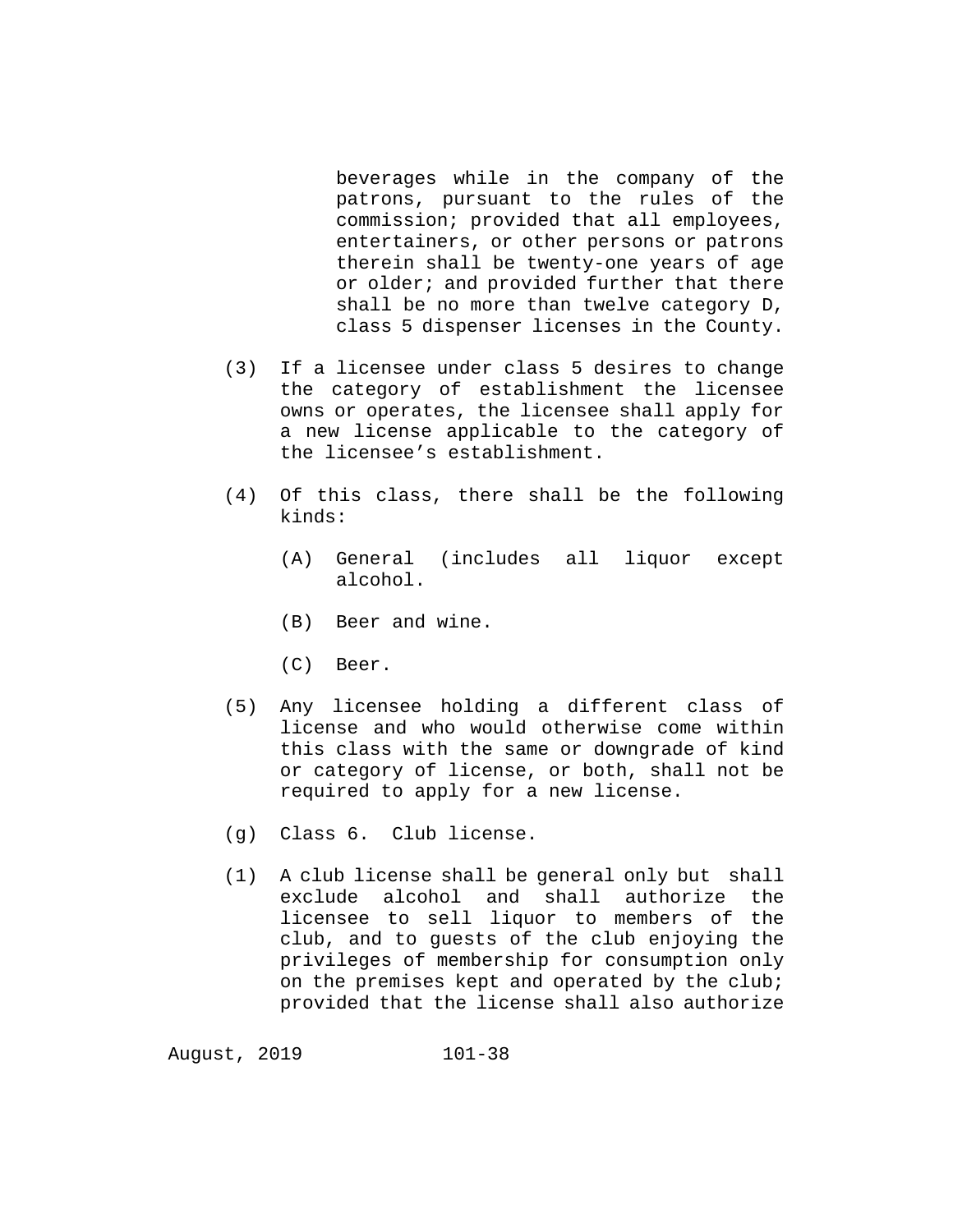any club member to keep in the member's private locker on the premises a reasonable quantity of liquor owned by the member, for the member's own personal use and not to be sold that may be consumed only on the premises. A club licensee shall be authorized to host charitable functions that are open to the general public in accordance with commission rules.

- (2) Club licensees shall keep a complete list of its members, which list shall at all times be conspicuously posted and exposed to view, convenient for inspection on the licensed premises. The categories of this class shall be as follows:
	- (A) A standard bar; or
	- (B) Premises in which live entertainment or recorded music is provided. Facilities for dancing by the patrons may be permitted as provided by the rules of the commission. The subcategories of this category shall be:
		- (i) Premises in which recorded music is provided; or
		- (ii) Premises in which live entertainment or recorded music is provided.
- (3) Any person enjoying the guest privileges of a club and to whom liquor may be sold must be a bona fide guest of a member of the club, and the member must be present at all times within the premises with his or her guest(s).
- (4) Clubs shall keep records as to registration of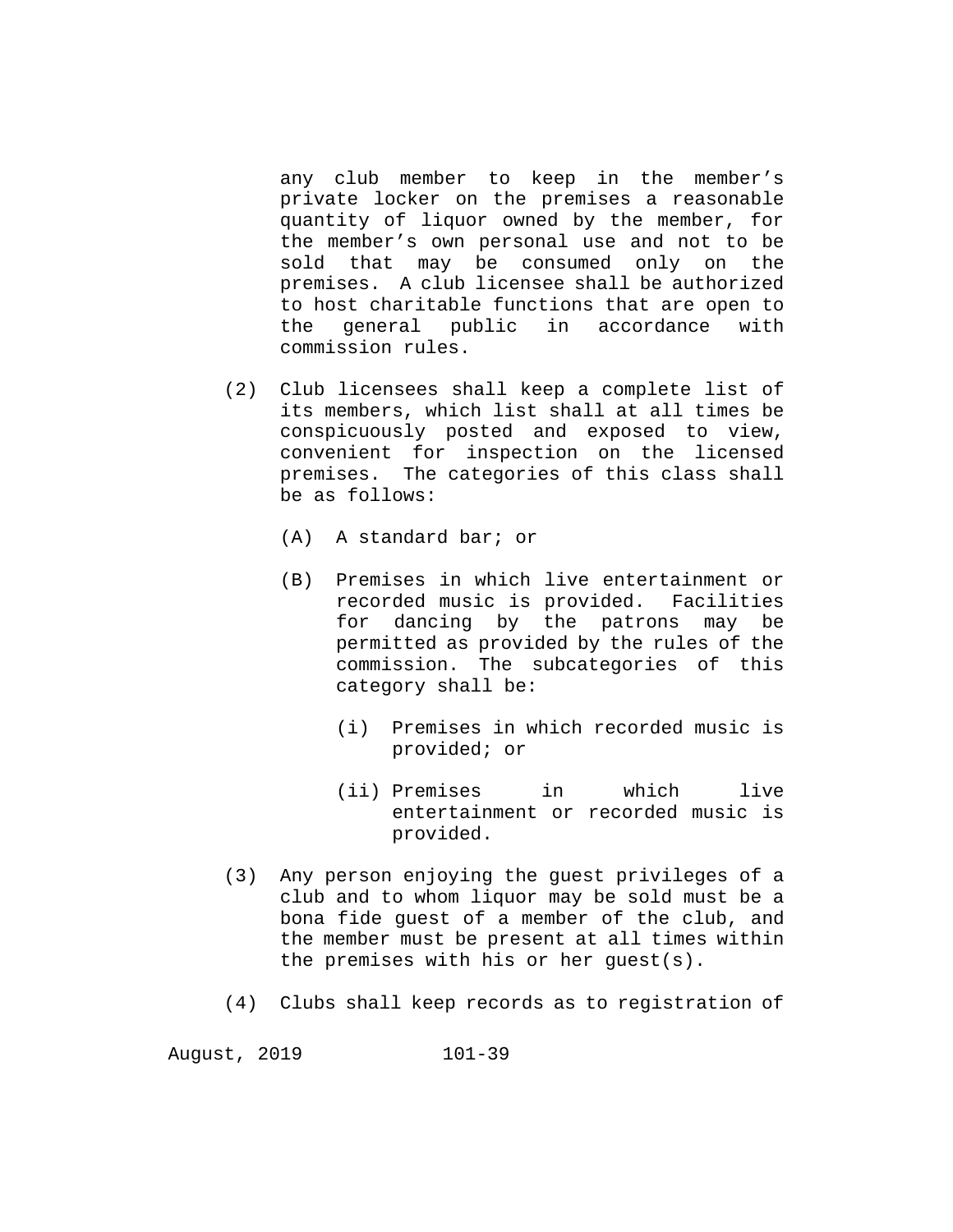guests for at least one year, which records shall be produced whenever required by the director.

- (5) Licensee shall have readily available at all times a guest book on the licensed premises and shall be responsible for its member signing in his or her guest(s) at the time his or her guest(s) enter the licensed premises.
- (h) Class 8. Transient vessel license.
- (1) A general license may be granted to the owner of any vessel for the sale of liquor (other than alcohol) on board the vessel while en route within the jurisdictional limits of the State and within any port of the State.
- (2) Sales shall be made only for consumption by passengers and their guests on board the vessel.
- (3) The license shall be issuable in each county where the sales are to be made.
- (4) The application for the license may be made by any agent representing the owner.
- (i) Class 9. Tour or cruise vessel license.
- (1) A general license may be granted to the owner of any tour or cruise vessel for the sale of liquor other than alcohol on board the vessel while in the waters of the State; provided that sales be made only for consumption by passengers on board while the vessel is in operation outside the port or dock of any island of the State, unless otherwise approved by the commission.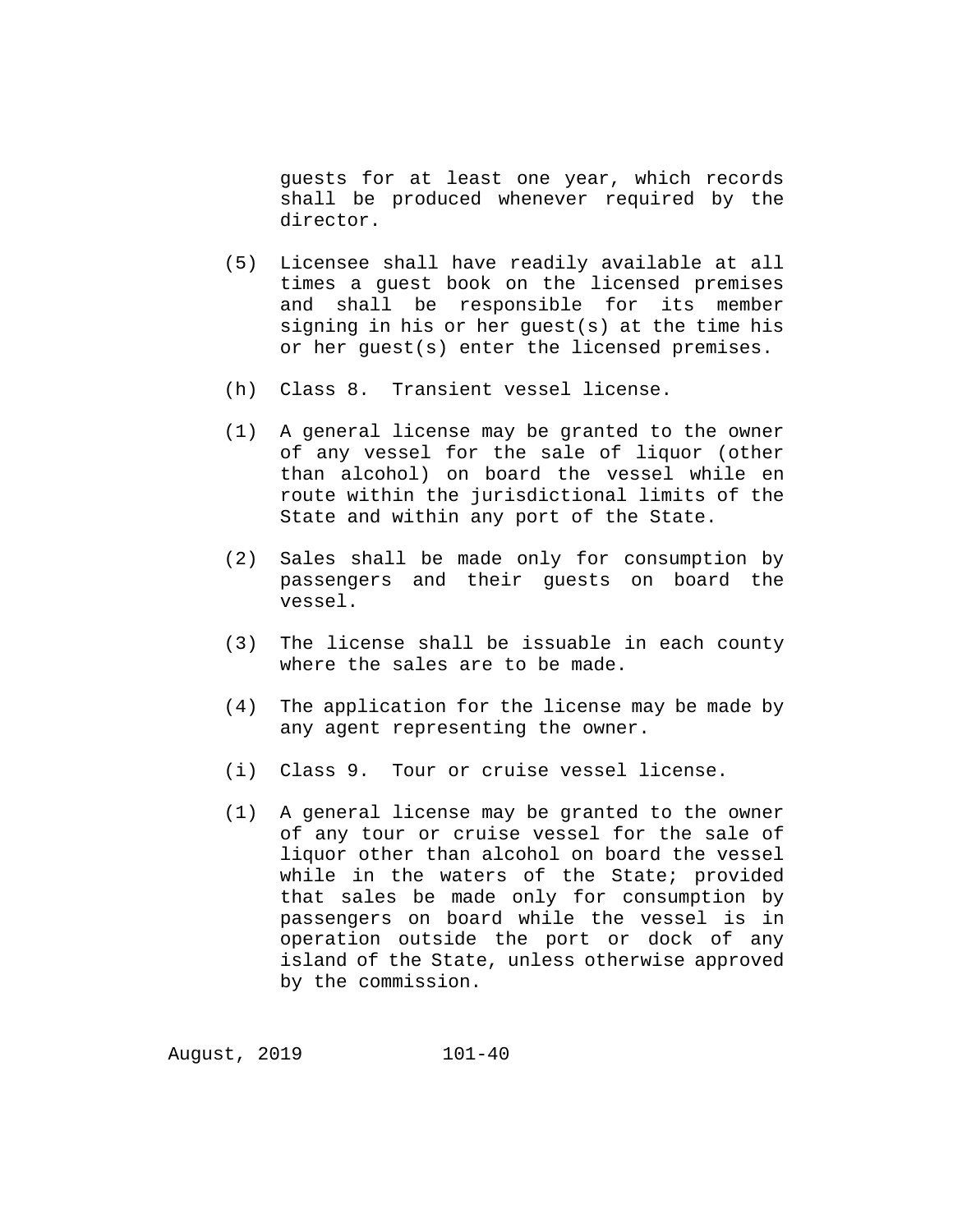- (2) The license shall be issuable in the county where the home port of the vessel is situated.
- (3) If on any vessel for which no license has been obtained under the rules of the commission, any liquor is sold or served within three miles off the shore of any island of the County, the same shall constitute a violation of the rules of the commission.
- (4) A license under this class shall be issued a according to the category of establishment the licensee owns or operates. The categories shall be:
	- (A) A standard bar; or
	- (B) Premises in which live entertainment or recorded music is provided. Facilities for dancing by the patrons may be permitted as provided by the rules of the commission.
- (j) Class 10. Special license.
- (1) A special license may be granted by the director for the sale of liquor for a period not to exceed three consecutive days at the same location for fundraising events by<br>nonprofit organizations, political organizations, political candidates, and political parties; provided that any registered educational or charitable nonprofit organization may sell liquor in its<br>original package for off-premises package for consumption; provided further that any social club granted tax exempt status pursuant to U.S. Internal Revenue section 501(c)(7) may sell wine from the social club's inventory to the club's members for off-premises consumption.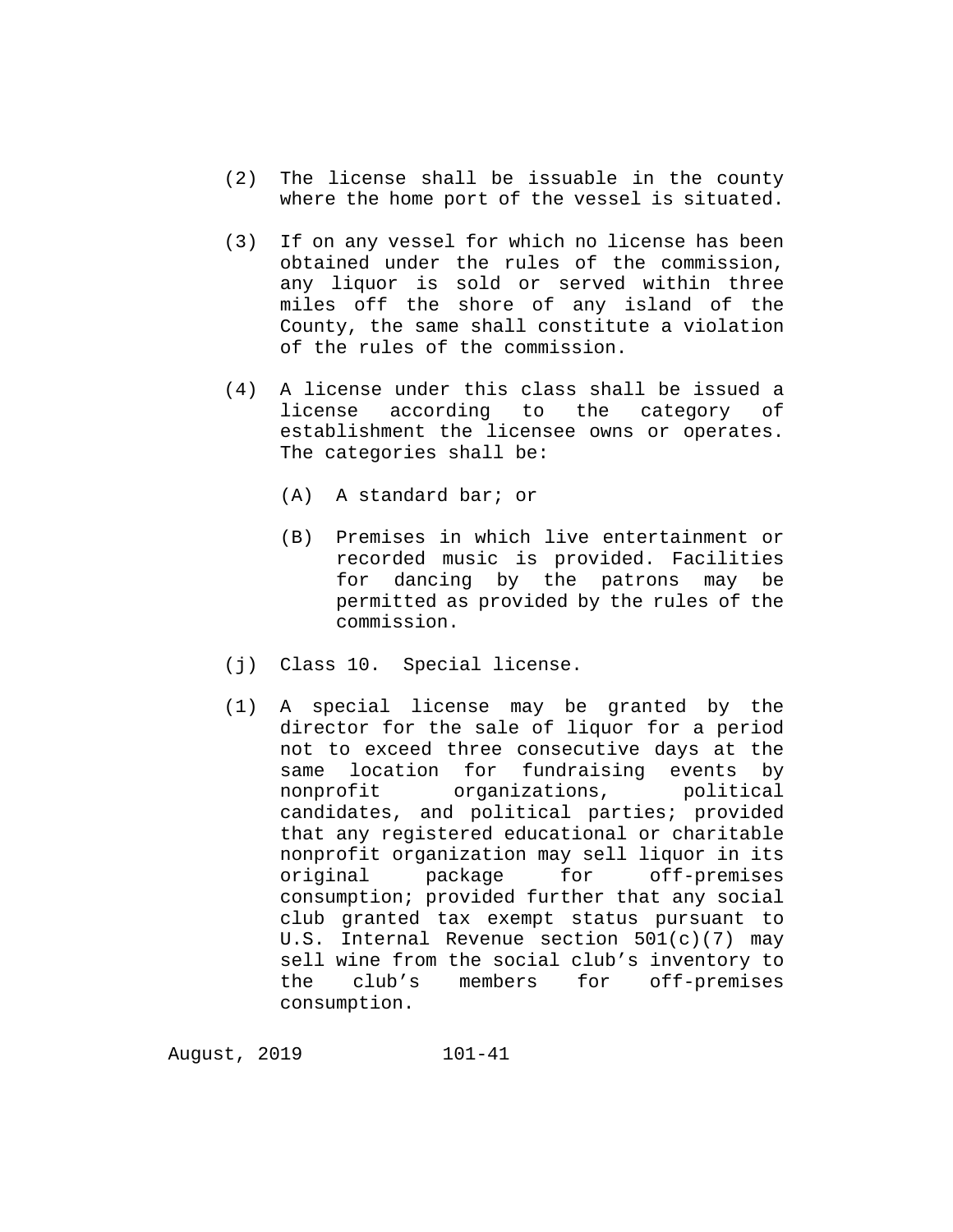- (2) Special licenses shall be issued only to educational organizations, to political parties and to candidates seeking public office from which organization no person is entitled to or takes, directly or indirectly, any share of the profits thereof. Nonprofit charitable or educational organizations shall be required to attach their U.S. Internal Revenue's sections  $501(c)(3)$ ,  $501(c)(4)$ ,  $501(c)(10)$ , or 501(c)(19) exemption letter and political candidates shall be required to attach a copy of their organizational report filed with the State campaign spending commission, to their application.
- (3) Of this class, there shall be the following kinds:
	- (A) General (includes all liquor except alcohol.
	- (B) Beer and wine.
	- (C) Beer.
- (4) Liquor sold under a class 10 license shall be consumed on the premises.
- (5) Notwithstanding any other section of chapter 281, HRS, to the contrary, the commission shall waive any hearings, fees, notarization of documents, submission of floor plans and other requirements for the issuance of a class 10 license. The class 10 license granted under this subsection for fundraising event shall include the ability to auction off, at live or silent auction, liquor in sealed or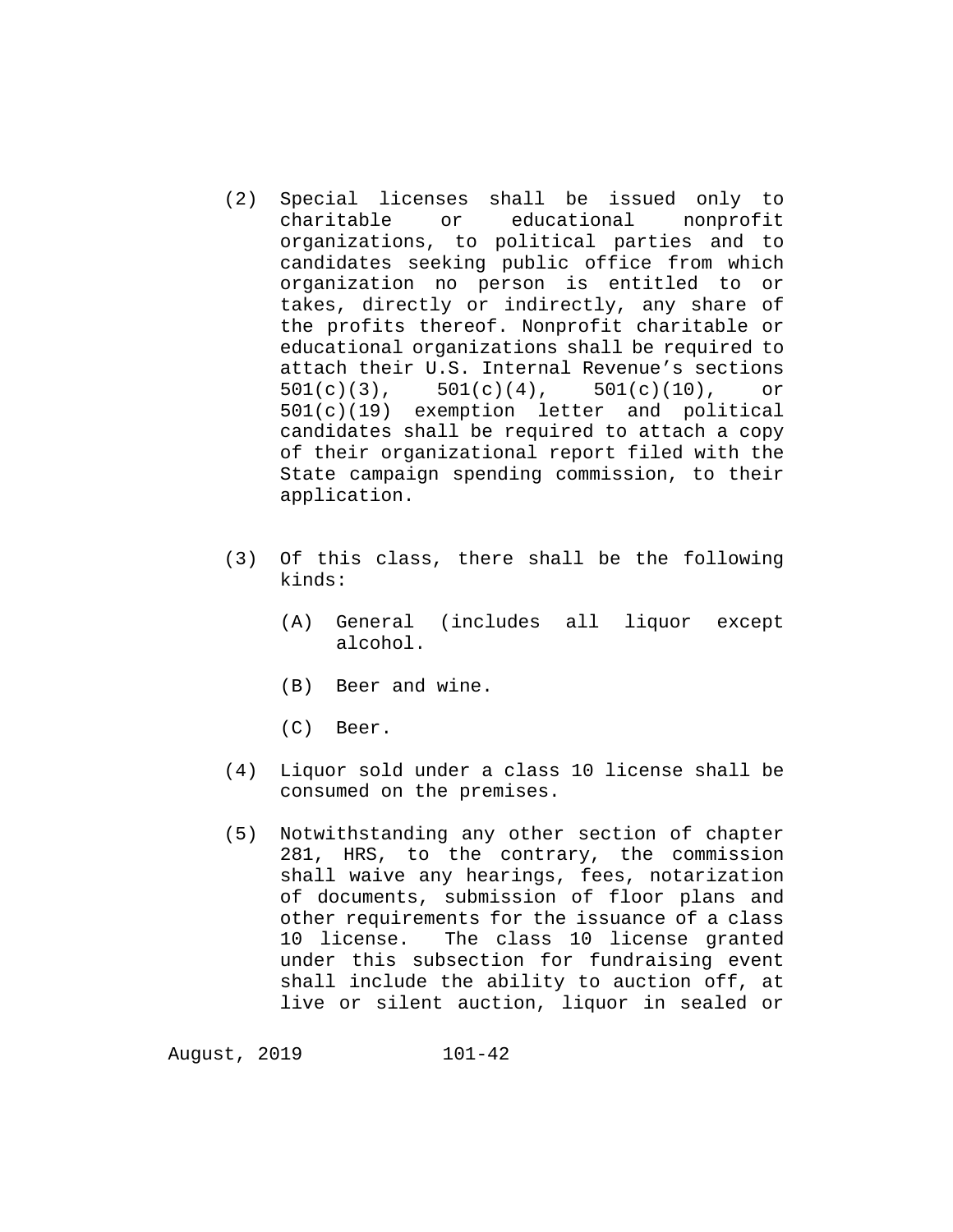covered glass, ceramic, or metal containers or<br>services that provide liquor. No background services that provide liquor. check under section 846-2.7, section 281-53.5, HRS, or any other section of chapter 281, HRS<br>shall be required. The applicant shall shall be required. provide a current list of officers and directors, if the applicant is a nonprofit organization. Unless waived by the commission, proof of liquor liability insurance shall be required.

- (k) Class 11. Cabaret licenses.
- (1) A cabaret license shall be general only but shall exclude alcohol and shall authorize the sale of liquor for consumption on the premises.
- (2) This license shall be issued only for premises where:
	- (A) Food is served.
	- (B) Facilities for dancing by the patrons are provided, including a dance floor of not more than one hundred square feet.
	- (C) Live entertainment other than by a person who performs or entertains unclothed, is visible and audible to all patrons.
- (3) Professional entertainment by persons who perform or entertain unclothed shall only be authorized by:
	- (A) A cabaret license for premises where professional entertainment by persons who perform or entertain unclothed was presented on a regular and consistent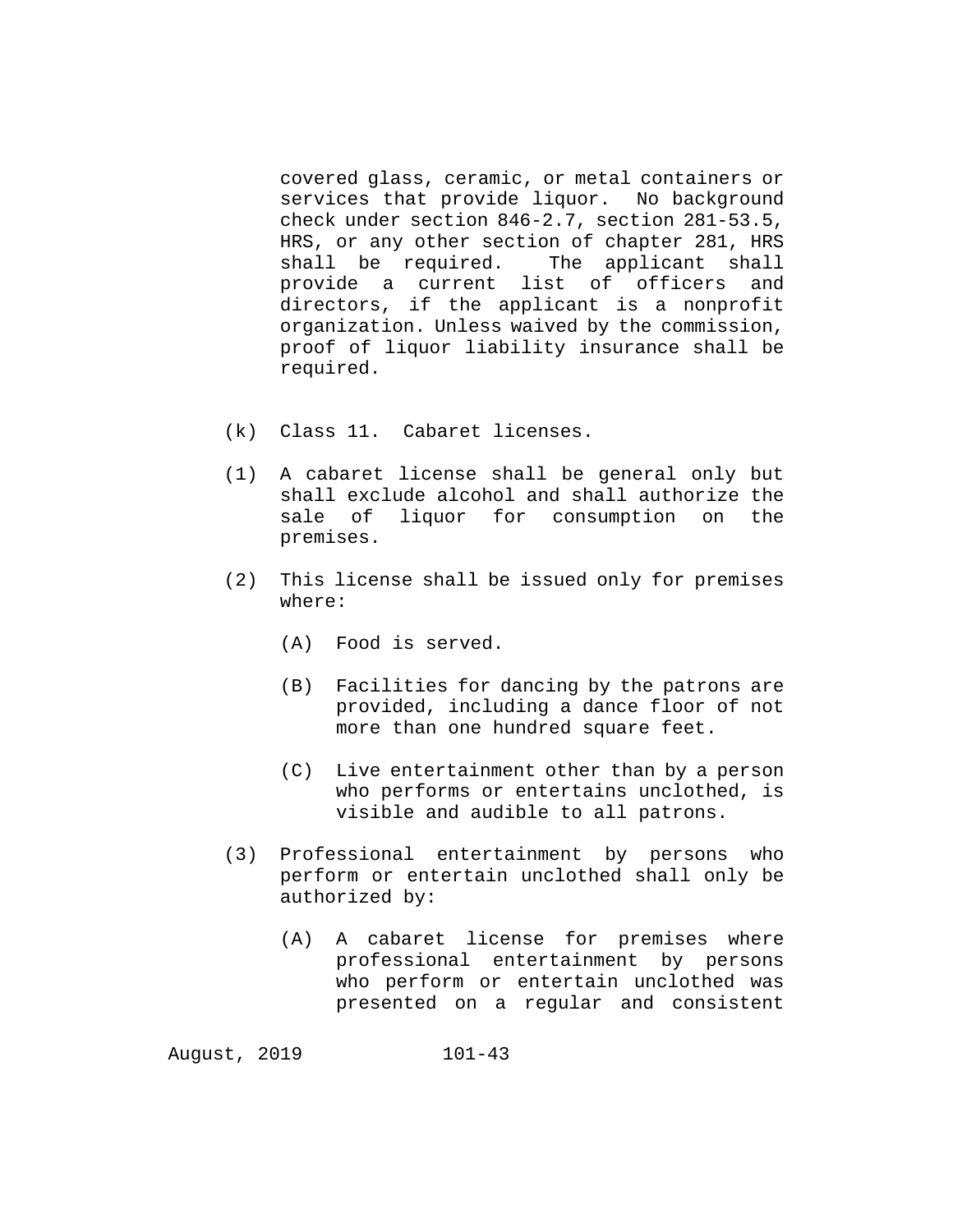basis immediately prior to June 15, 1990; or

- (B) A cabaret license that, pursuant to rules adopted by the commission, permits professional entertainment by persons who perform or entertain unclothed.
- (4) A cabaret license under subparagraphs (3)(A) or (3)(B) of this subsection authorizing professional entertainment by persons who<br>perform or entertain unclothed shall be perform or entertain unclothed transferable through June 30, 2000.
- (5) A cabaret license under subparagraphs (3)(A) or (3)(B) authorizing professional entertainment by persons who perform or entertain unclothed shall not be transferable after June 30, 2000, except upon approval by the commission, and pursuant to rules adopted by the commission.
- (6) A cabaret license in a resort areas may be open for the transaction of business until 4:00 a.m. throughout the entire week.
- (7) Any cabaret premises not located within a county zoned resort district shall operate only during the hours prescribed for dispenser premises.
- (8) All bars in cabaret premises, in order to operate during hours prescribed for cabarets must confine liquor service to patrons within an area where live entertainment is visible and audible to all patrons. Bars in cabaret premises which do not comply with the foregoing requirements shall operate only during the hours prescribed for dispenser premises.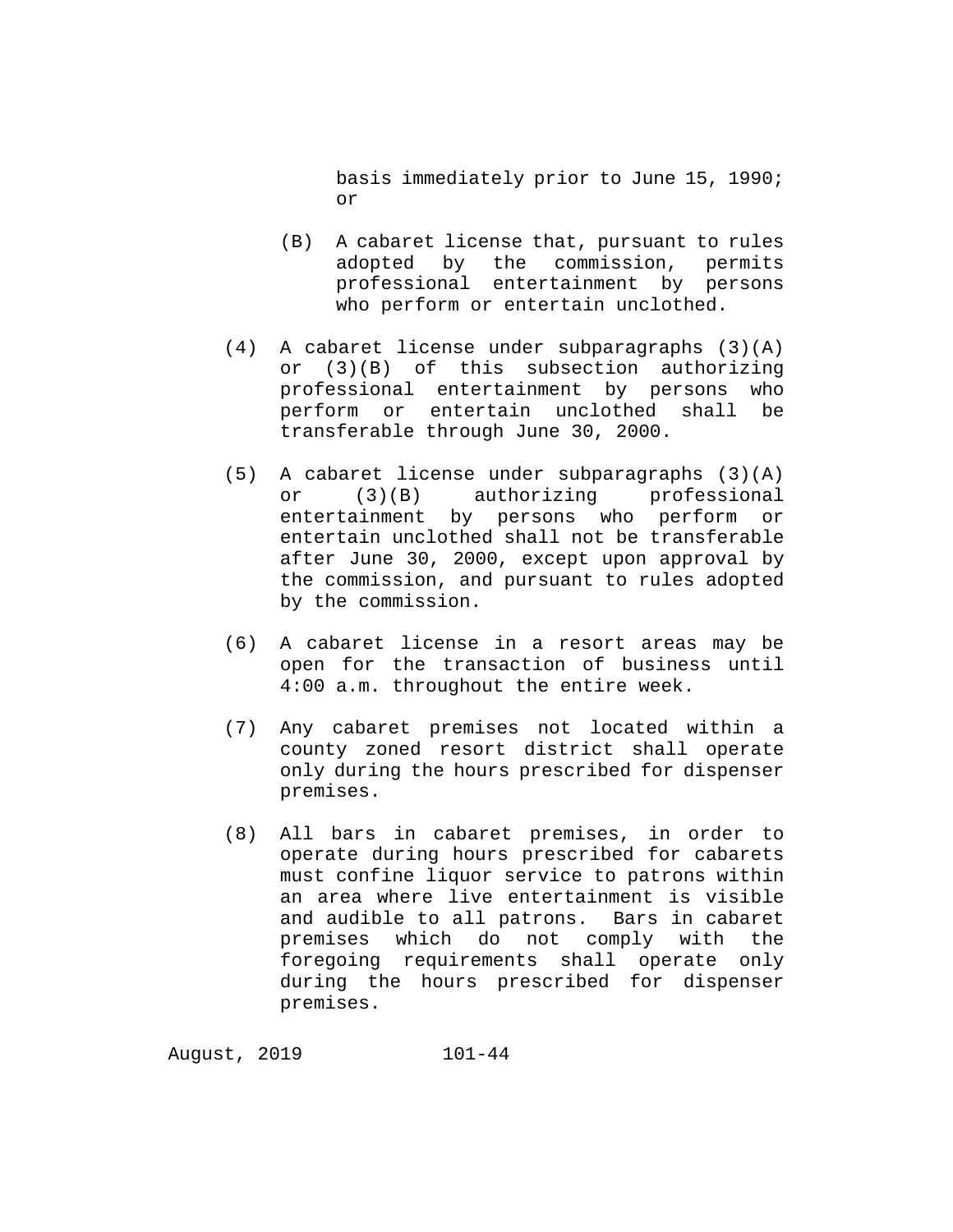- (l) Class 12. Hotel license.
- (1) A license to sell liquor in a hotel shall authorize the licensee to provide entertainment and dancing on the hotel premises and to sell all liquor, except alcohol for consumption on the premises;<br>provided that a hotel licensee, with provided that a hotel licensee, with commission approval, may provide off-premises catering of food and liquor if the catering activity is directly related to the licensee's food service.
	- (A) A hotel licensee may be granted a catering permit while performing food catering functions.
	- (B) No catering service for the sale of liquor will be performed licensee's premises unless prior written application for the service has been delivered to the department and approved by the director. The director shall not approve any catered function unless it includes a written statement signed by the owner or representative of the property that the function will be<br>subject to the liguor laws and to subject to the liquor laws and<br>inspection by investigate investigators. Application shall be submitted at least seven days prior to the catered function.
	- (C) The director will not approve catering functions on premises not zoned to allow commercial activities thereon unless the catered function is requested and hosted by the owner or the lessee or its like of the property or anyone with written authorization for the use of the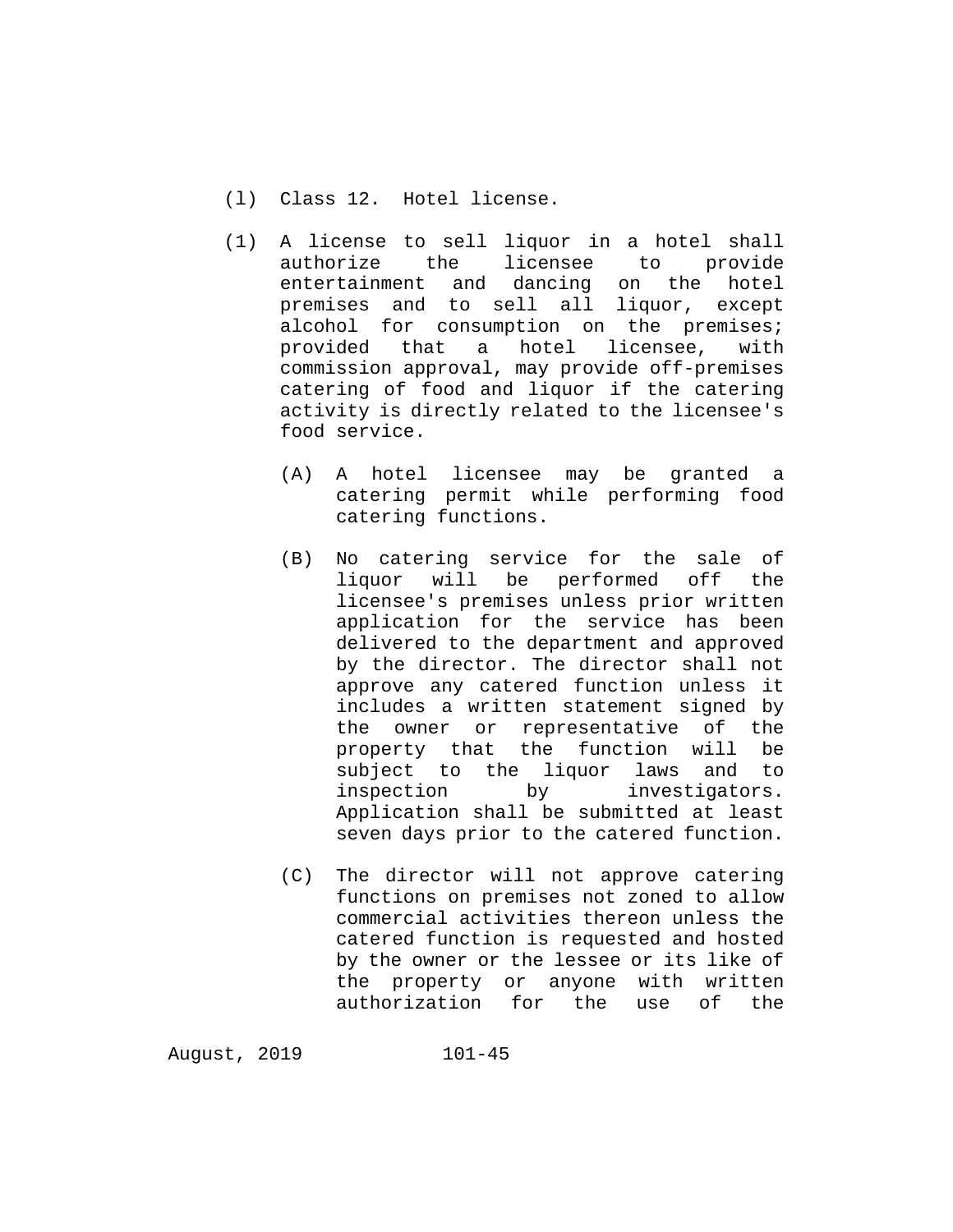## property.

- (2) Procedures such as room service, self-service no-host minibars, or similar service in guest rooms, and service at parties in areas that are the property of, and contiguous to the hotel are permitted subject to liquor laws, rules of the commission, and the following conditions:
	- (A) Except as provided in paragraph (3) of this subsection, hotel licensees are prohibited from selling liquor as authorized by retail dealers' licenses.
	- (B) Room service:
		- (i) Liquor may be sold by the individual<br>drink, or in its original original manufacturer sealed container for consumption within a registered guest's room.
		- (ii) Current prices of alcoholic beverages shall be conspicuously posted and exposed to view or within the guest's room service menu at all times within the interior of each guest room.
		- (iii)The sale and service of liquor shall be made by an employee approved by the director.
- (3) A license to sell liquor within a hotel shall, upon written approval of the commission, authorize the sale of liquor of any kind or brand to hotel guests for consumption within their respective hotel rooms, subject to the following conditions: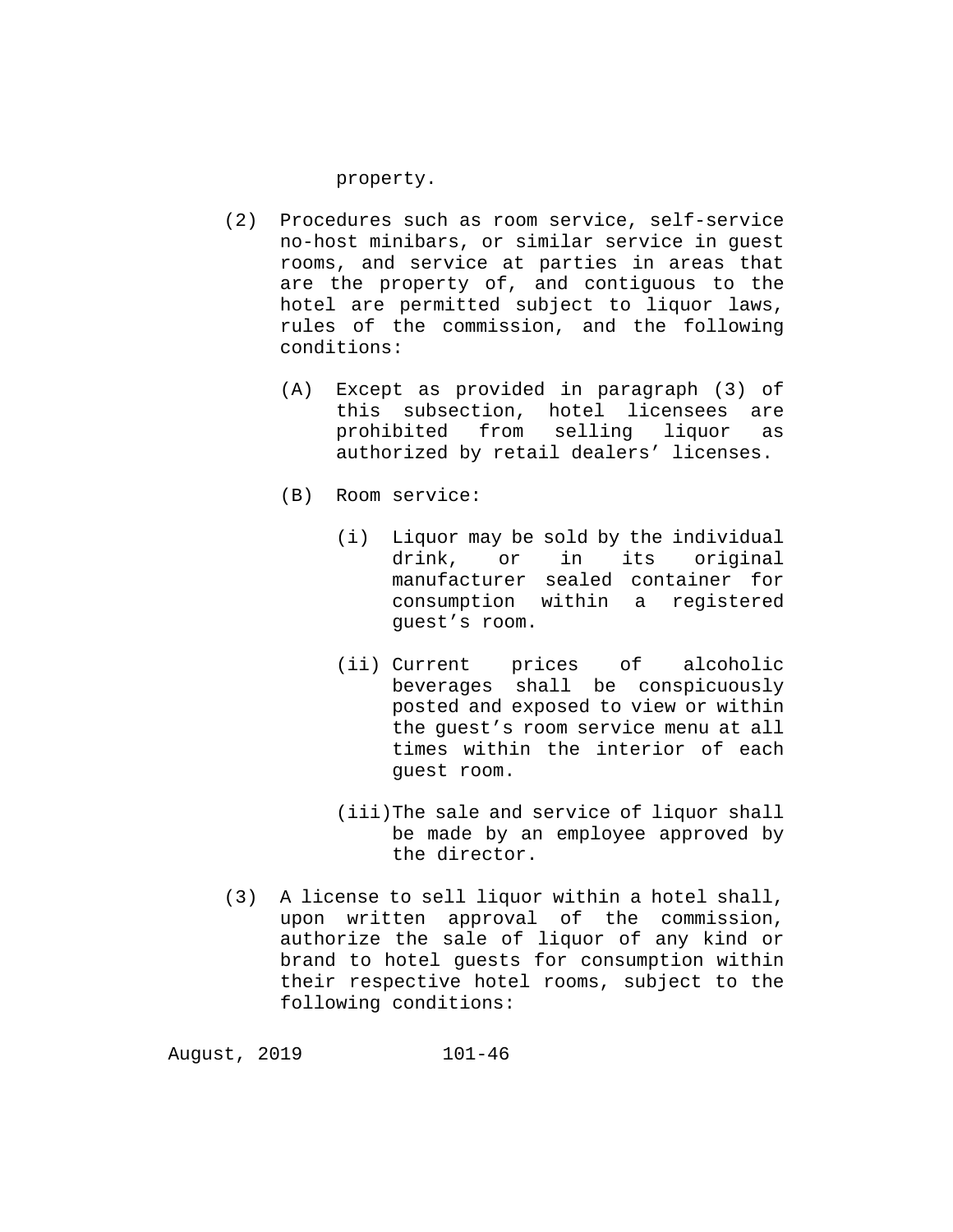- (A) Minibars or honor bars:
	- (i) Storage of any liquor authorized for sale under this rule shall be completely enclosed in a secured cabinet or other suitable container and shall be accessible by means of a key or other similar device provided to the hotel guests.
	- (ii) A written schedule of selling prices shall be conspicuously posted in a manner convenient for inspection within the hotel rooms or selling prices shall be affixed to each bottle of liquor.
	- (iii)Retail sales shall be limited to not more than the following container<br>sizes: distilled spirits. 50 sizes: distilled spirits, milliliters; beer, 12 ounces; and wine, 375 milliliters.
	- (iv) At no time nor under any circumstances shall any licensee or its employee issue the key or similar device to the enclosed liquor cabinet or other suitable liquor container to anyone under twenty-one years of age.
- (B) At no time nor under any circumstances shall a licensee permit liquor to be furnished:
	- (i) To any person under twenty-one years of age;
	- (ii) To any person, who at the time, is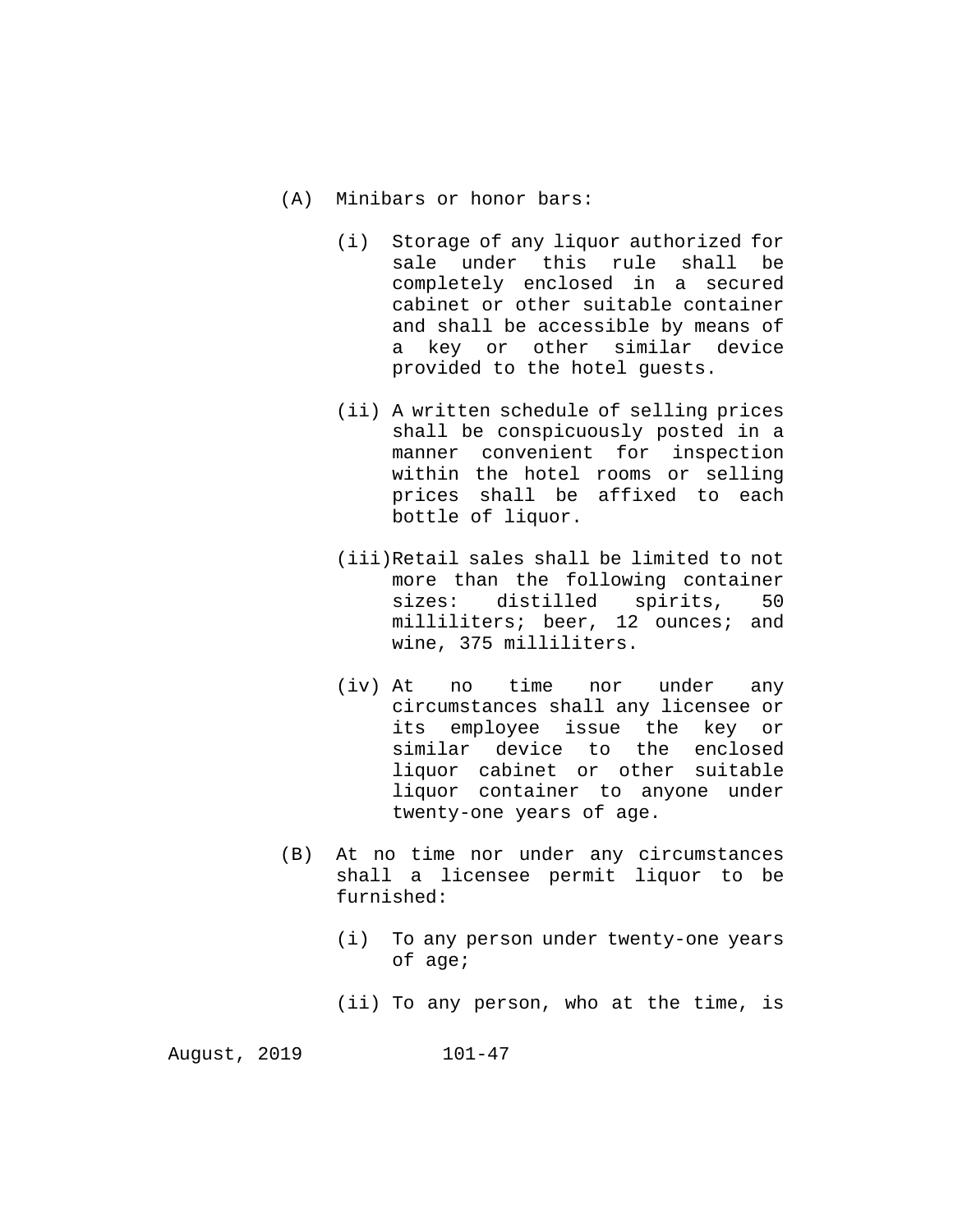## under the influence of liquor; or

- (iii)To any person when there is reasonable grounds to believe that such person is permitting any person under twenty-one years of age to consume said liquor.
- (C) The licensee shall fully comply with any additional condition or restriction which the commission, in its discretion, may impose to protect the health, safety, and welfare of the public.
- (4) Licensees shall be restricted from selling liquor in its original packages except via room service and in minibars installed in hotel guest rooms. Said service shall be initiated at the request of the adult guest.<br>Minibar and room service sales shall be Minibar and room service sales shall restricted to registered guests of the hotel of legal drinking age and consumption of liquor shall be restricted to the hotel guest room.
- (5) Unless authorized by law, hotel licensees shall not sell liquor in the manner authorized by the retail dealer's licenses.

Notwithstanding section 281-57, HRS, the commission may approve at one public hearing and without notice the change to a class 2 restaurant license(s) of a licensee holding and operating a class 12 hotel license, who meets the requirements of a class 2 license.

- (m) Class 13. Caterer license.
- (1) A general license may be granted to any class 2 restaurant licensee, or any applicant, who is authorized to sell liquor for on-premises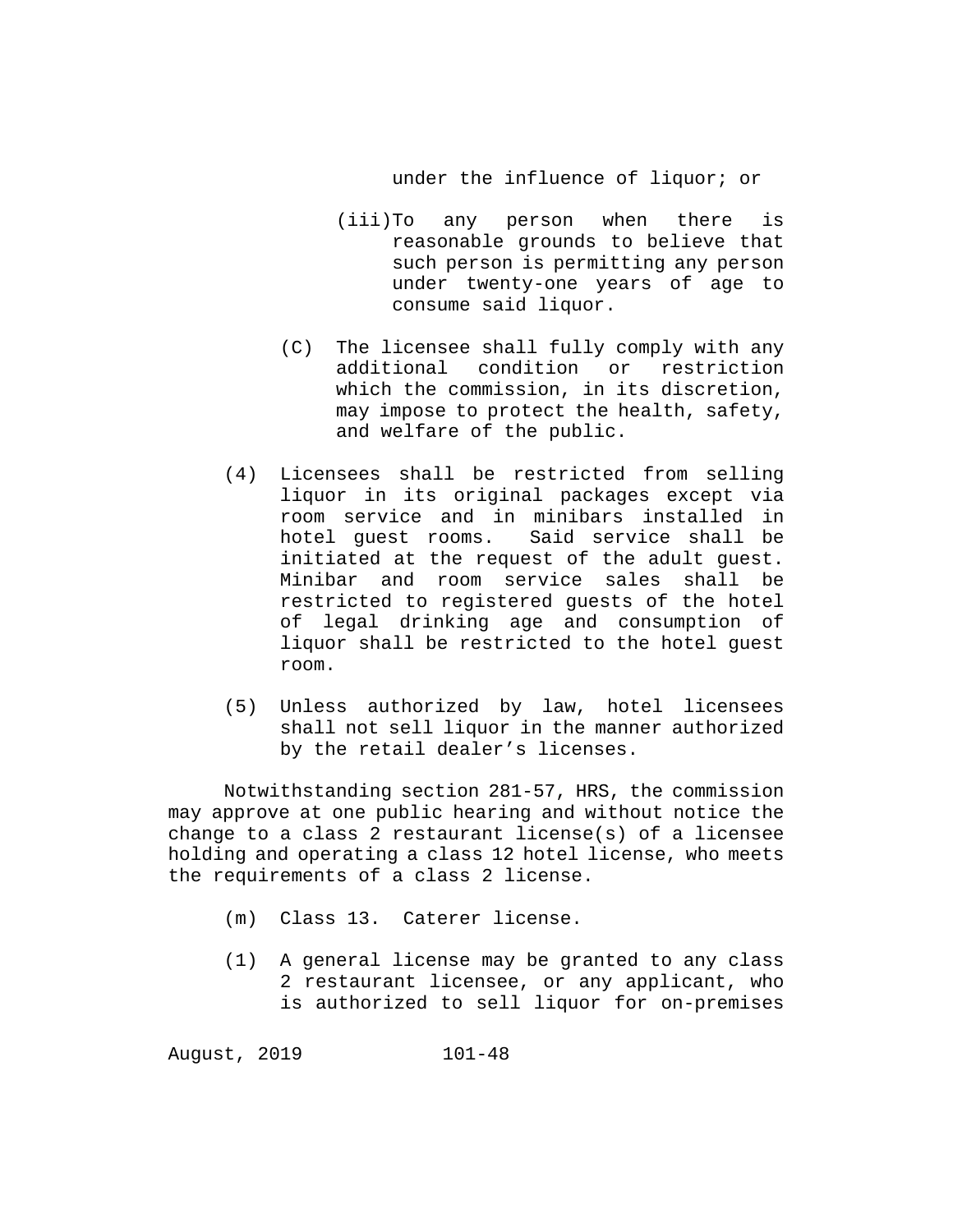consumption who has on file with the department an approved one year financial<br>report showing thirty percent of the showing thirty establishment's gross revenue is derived from the sale of food that is prepared and cooked within its department of health and department of fire control approved kitchen facilities and served for consumption by patrons within its premises, and who serves food as part of their operation for the sale of liquor (other than alcohol) while performing food catering<br>functions. At least thirty percent of the At least thirty percent of the gross revenues of the catered event shall be food sales.

- (2) No catering service for the sale of liquor shall be performed off the licensee's premises unless prior written application for the service has been delivered to the department and approved by the director. Off premises catering will only be authorized upon issuance by the department and the licensee receiving a class 13 caterer's license. The commission shall not approve any catered function unless it includes a written statement signed by the owner or representative of the property that the function will be subject to the liquor laws and to inspection by investigators.
- (3) The commission shall not issue a caterer's license to any licensee whose original license does not authorize the licensee to sell and serve alcoholic beverages for consumption on the premises.
- (4) The commission shall not approve catering functions on premises not zoned to allow commercial activities thereon unless the catered function is requested and hosted by the owner of the property or anyone authorized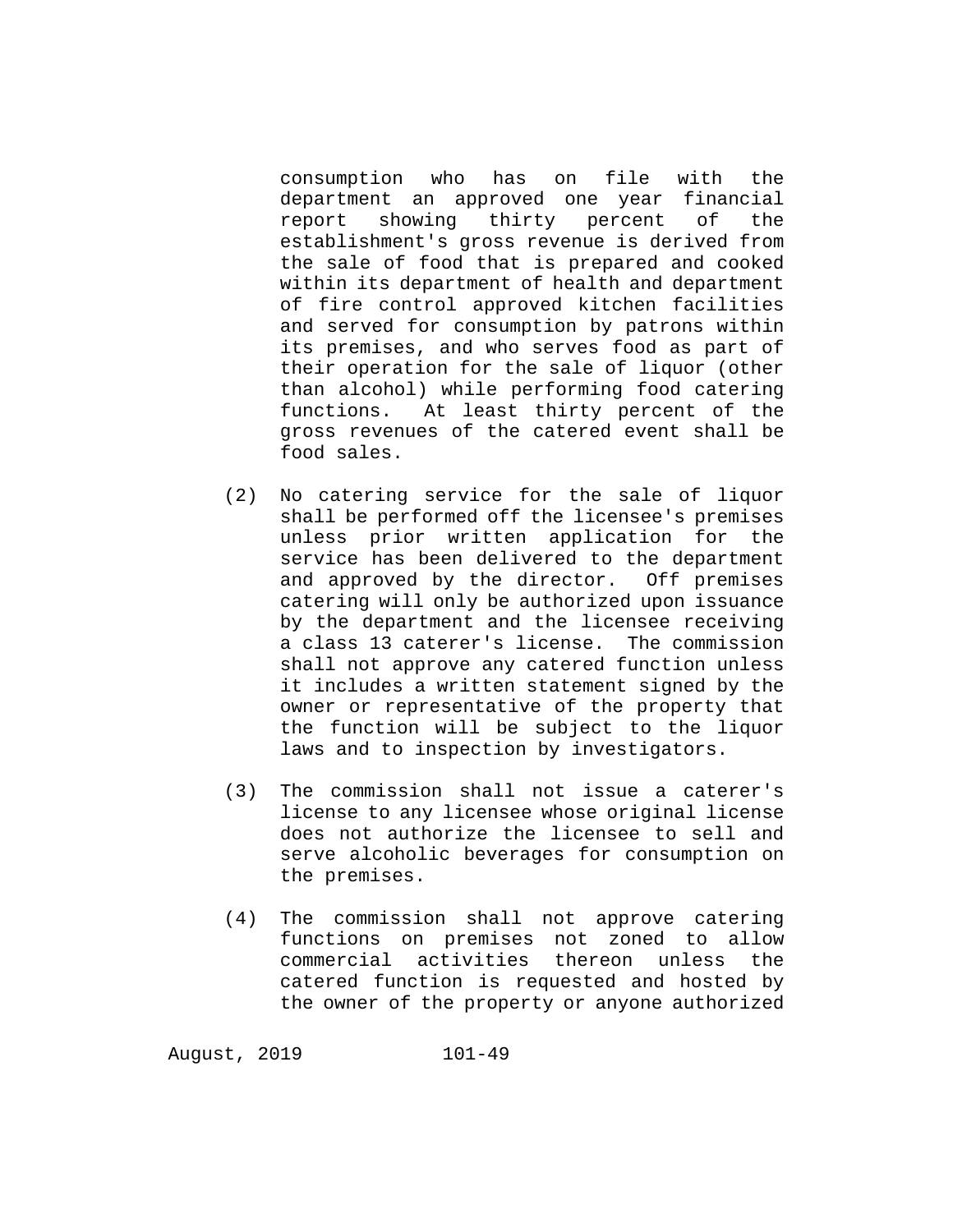the use of the property. Catered functions for which the owner or the lessee or its like of the property is being compensated for the use of the property shall be limited to properly zoned property.

- (5) The application for a caterer license shall be submitted to the department at least seven working days prior to the catered function and shall include, but not be limited to, a floor plan showing the boundaries of the proposed catered licensed premises; the date, times, and location of the event; a lease, rental agreement or authorization which allow the applicant the use and exclusive control of the property for the sale, service and consumption of liquor, and obtaining a statement from the licensee that all required governmental clearances were obtained for the catered function.
- (6) A caterer license may be granted by the director for the sale of liquor for a period not to exceed one day for any occasion or location, provided a class 12 hotel licensee, may be granted a caterer license by the director for sale of liquor for a period not to exceed three consecutive days for any occasion or location, whose catering function is directly related to its operation and the<br>catered group consists of permanent or catered group consists of permanent or transient hotel guests that registered for and<br>provided sleeping accommodations at the provided sleeping accommodations licensed premises.
- (7) Catered functions for which patrons are being assessed a fee is prohibited. The privilege of catering is to permit legitimate catered functions and is not intended to be utilized to circumvent the liquor laws by allowing a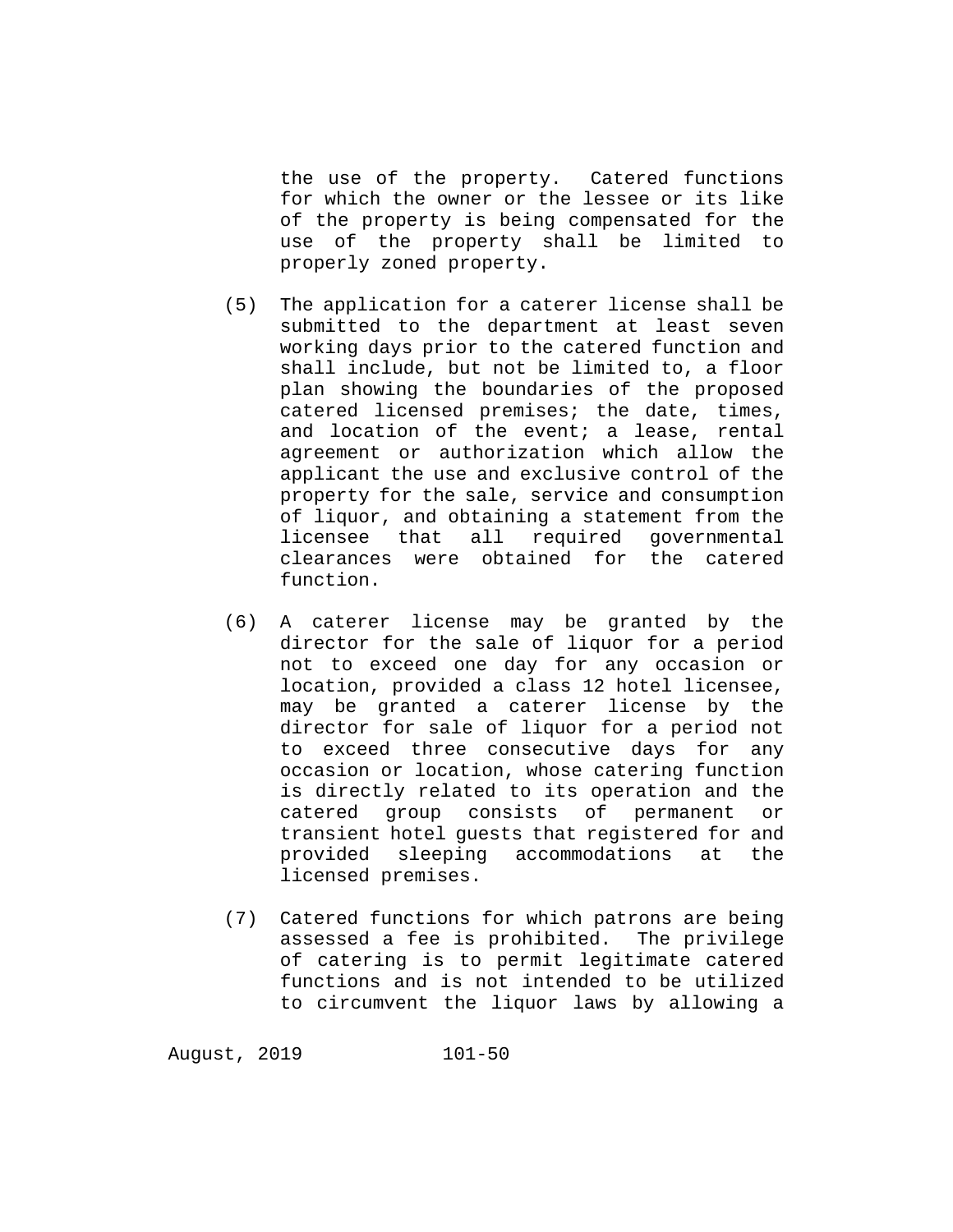licensee to operate its liquor license outside of its licensed premises. Any use of property for catered events by a licensee which appears to be an extension of the licensee's premises, place the health, safety and welfare of the public at risk, or appears to be excessive where a liquor license for class 2, class 5 or a similar class which allows consumption at its premises should be obtained, applications for use of said premises may be denied by the director.

- (8) A licensee who is authorized to provide catering shall report the gross sales of liquor and pay the applicable fees pursuant to section 08-101-50 of the rules of the commission.
- (n) Class 14. Brewpub license.
- (1) A brewpub licensee:
	- (A) May sell malt beverages manufactured on the licensee's premises for consumption on the premises.
	- (B) May sell malt beverages manufactured by the licensee in brewery-sealed packages to class 3 wholesale dealer licensees pursuant to conditions imposed by the County by ordinance or rule.
	- (C) May sell intoxicating liquor purchased from a class 3 wholesale dealer licensee to consumers for consumption on the licensee's premises.
	- (D) May, subject to federal labeling and bottling requirements, sell malt beverages manufactured on the licensee's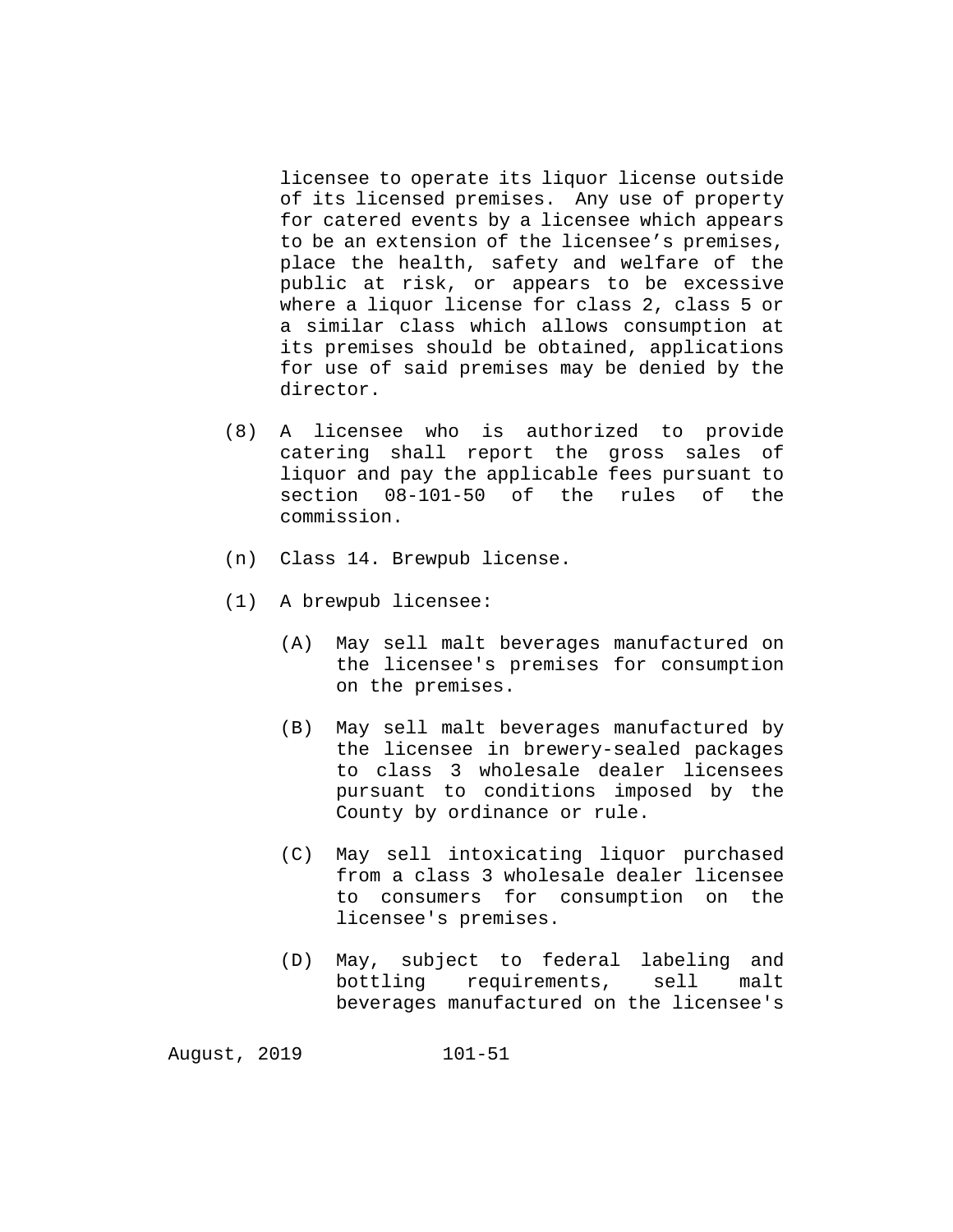premises to consumers in brewery-sealed<br>kegs and growlers for off-premise growlers for off-premise consumption; provided that for purposes of this paragraph, "growler" means a glass or metal container, not to exceed one half-gallon, which shall be securely sealed.

- (E) May, subject to federal labeling and bottling requirements, beverages manufactured on the licensee's<br>premises in recyclable containers in recyclable containers provided by the licensee or by the consumer which do not exceed one gallon per container and are securely sealed on the licensee's premises to consumers for off-premises consumption.
- (F) Shall comply with all regulations pertaining to class 4 retail dealer licensees when engaging in the retail sale of malt beverages.
- (G) May, subject to federal labeling and bottling requirements, sell malt beverages manufactured on the licensee's premises in brewery-sealed containers directly to class 2 restaurant licensees, class 3 wholesale dealer licensees, class 4 retail dealer licensees, class 5<br>dispenser licensees, class 6 club licensees, class 6 club licensees, class 8 transient vessel licensees, class 9 tour or cruise vessel licensees, class 10 special licensees, class 11 cabaret licensees, class 12 hotel licensees, class 13 caterer licensees, class 14 brewpub licensees, class 15 condominium hotel licensees, class 18 small craft producer pub licensees, and consumers pursuant to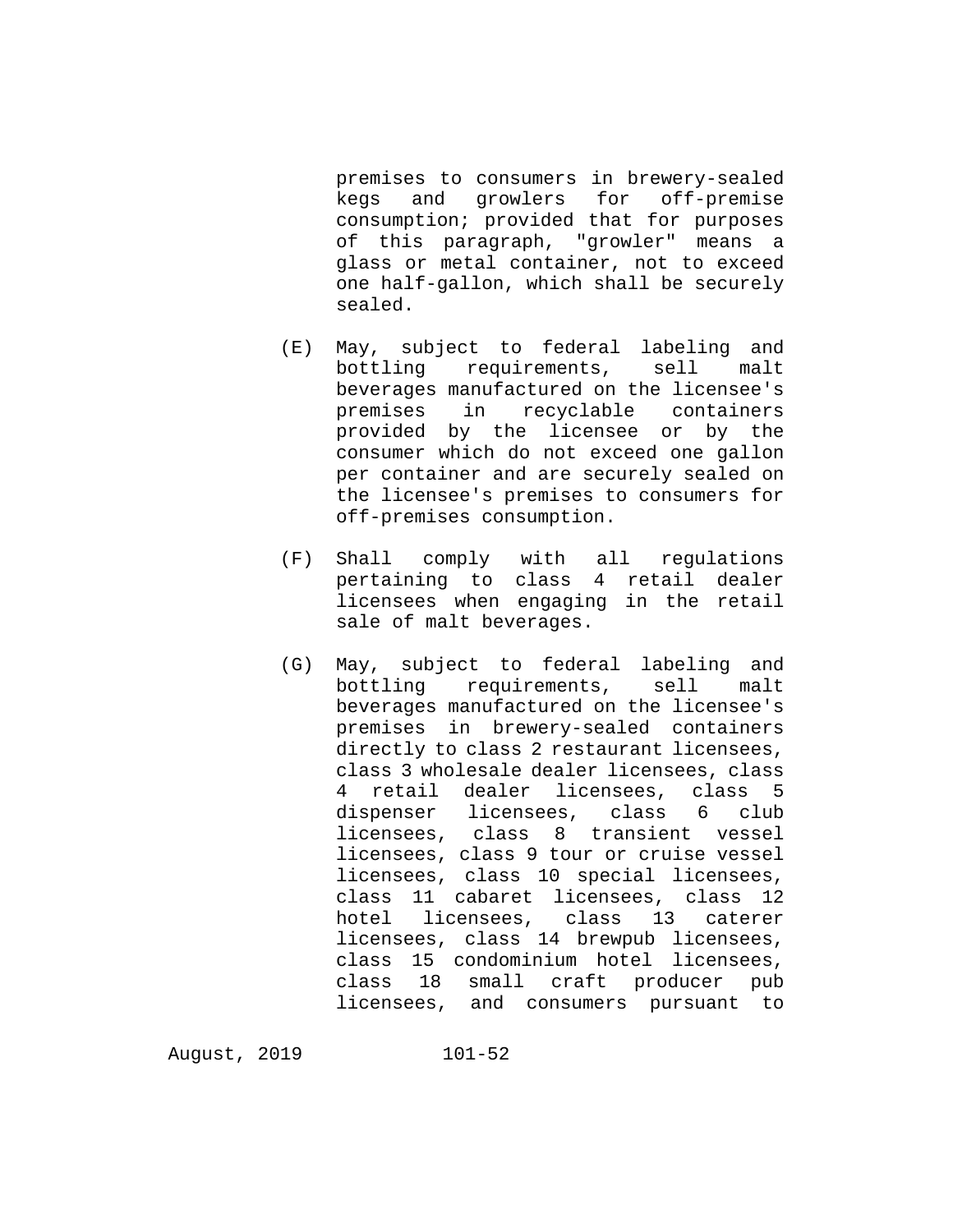conditions imposed by the county departments of planning, public works,<br>and environmental management and environmental management and<br>cions governing class 1 regulations governing class 1 manufacturer licensees and class 3 wholesale dealer licensees.

- (H) May conduct the activities under paragraphs (A) through (G) at one location other than the licensee's premises; provided that:
	- (i) The manufacturing takes place in Hawaii.
	- (ii) The other location is properly licensed under the same ownership.
- (I) May allow minors, who are accompanied by a parent or legal guardian of legal drinking age on the premises.
- (2) The categories of establishments shall be as follows:
	- (A) A standard bar.
	- (B) Premises in which live entertainment or recorded music is provided. Facilities for dancing by the patrons may be permitted as provided by the rules of the commission. The subcategories of this category shall be:
		- (i) Premises in which recorded music is provided.
		- (ii) Premises in which live entertainment or recorded music is provided; provided that facilities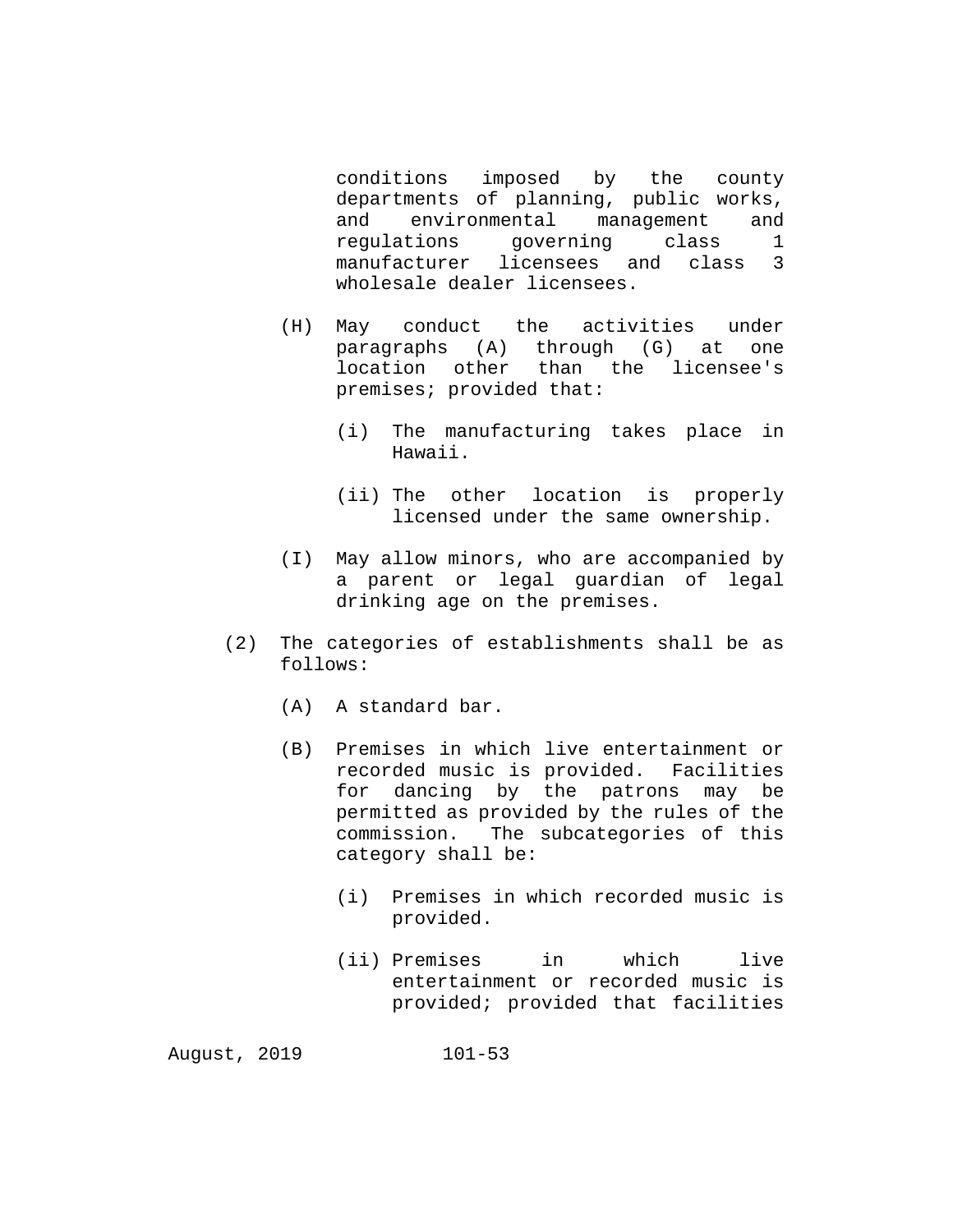for dancing by the patrons may be permitted as provided by the rules of the commission.

- (o) Class 15. Condominium hotel license.
- (1) A license to sell liquor in a condominium hotel shall authorize the licensee to provide entertainment and dancing on the condominium hotel premises and to sell all liquor except alcohol for consumption on the premises; provided that a condominium hotel licensee, with commission approval, may provide offpremises catering of food and liquor if the catering activity is directly related to the licensee's food service by applying and obtaining approval for a catering permit while performing food catering functions.
	- (A) A condominium hotel licensee may be<br>
	oranted a catering permit while granted a catering permit performing food catering functions.
	- (B) No catering service for the sale of liquor will be performed off the licensee's premises unless prior written application for the service has been delivered to the department and approved by the director. The director shall not approve any catered function unless it includes a written statement signed by the owner or representative of the<br>property that the function will be property that the subject to the liquor laws and to<br>inspection by investigators. investigators. Application shall be submitted at least seven days prior to the catered function.
	- (C) The director will not approve catering functions on premises not zoned to allow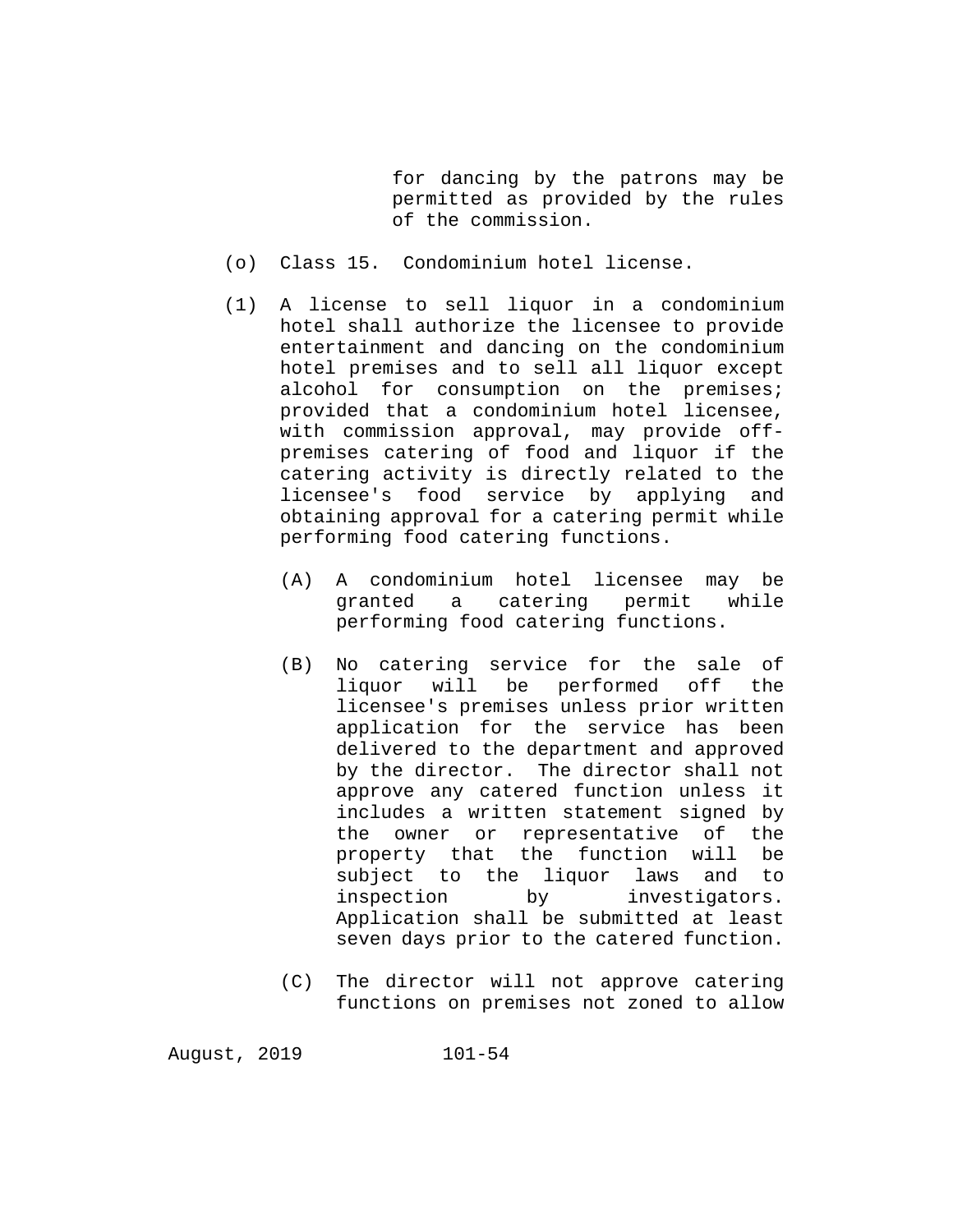commercial activities thereon unless the catered function is requested and hosted by the owner or the lessee or its like of the property or anyone with written authorization for the use of the property.

- (2) Room service, self-service no host minibars, or similar service in apartments, and service at parties in areas that are the property of and contiguous to the condominium hotel are permitted with commission approval and subject to the following conditions:
	- (A) Room service:
		- (i) Liquor may be sold by the individual drink, or in its original manufacturer-sealed container for consumption within a registered guest's apartment.
		- (ii) Current prices of alcoholic beverages shall be conspicuously posted and exposed to view or within the apartment's room service menu at all times within the interior of each guest apartment.
		- (iii)The sale and service of liquor shall be made by an employee approved by the director.
	- (B) Minibars or honor bars:
		- (i) Storage of any liquor authorized for sale under this rule shall completely enclosed in a secured cabinet or other suitable container and shall be accessible by means of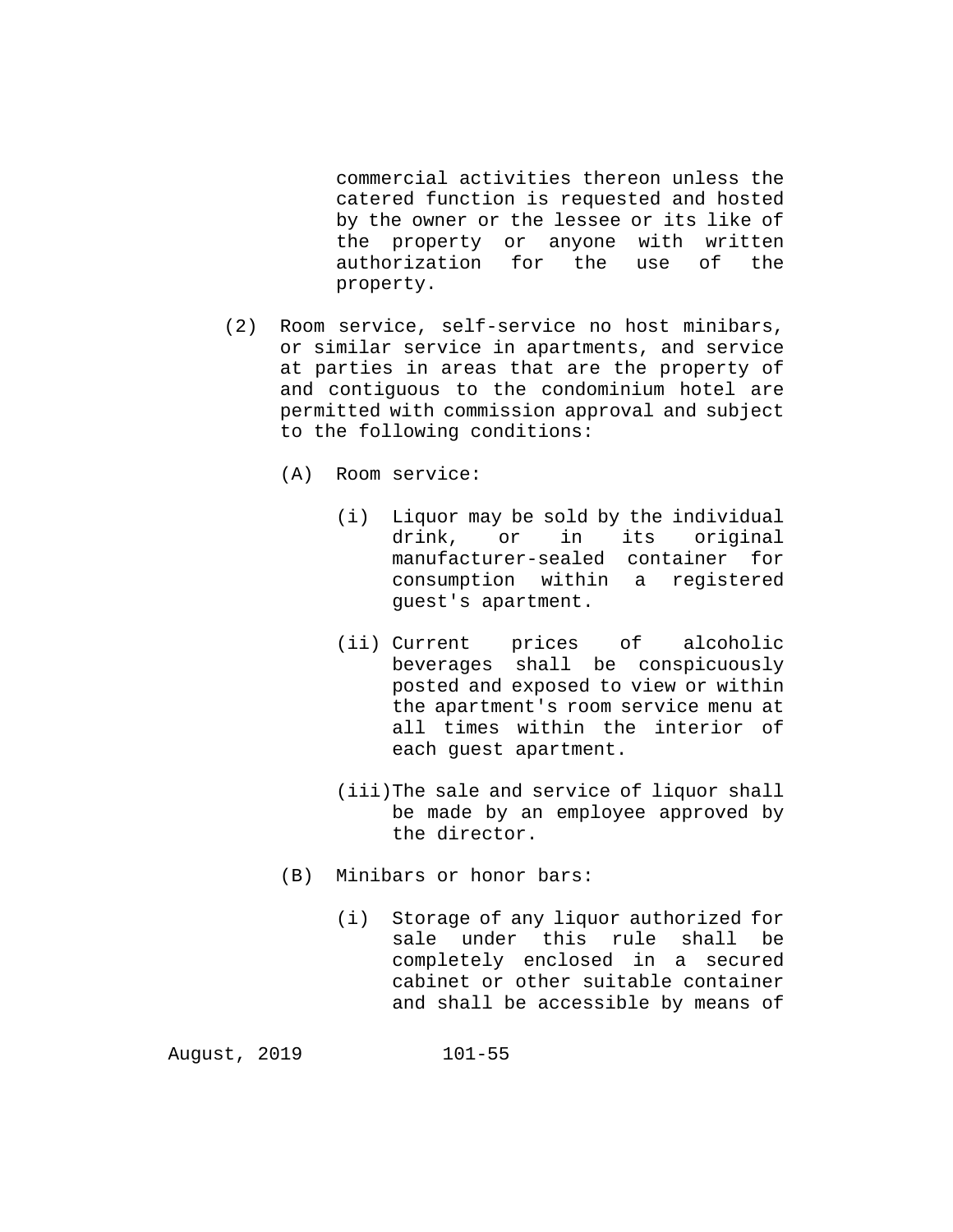a key or other similar device provided to the hotel guests.

- (ii) A written schedule of selling prices shall be conspicuously posted in a manner convenient for inspection within the hotel rooms or selling prices shall be affixed to each bottle of liquor.
- (iii)Retail sales shall be limited to not more than the following container<br>sizes: distilled spirits, 50 distilled spirits, 50 milliliters; beer, 12 ounces; and wine, 375 milliliters.
- (iv) At no time or under any circumstances shall any licensee or its employee issue the key or similar device to the enclosed liquor cabinet or other suitable liquor container to anyone under twenty-one years of age.
- (3) At no time or under any circumstances shall a licensee permit liquor to be furnished:
	- (A) To any person under twenty-one years of age;
	- (B) To any person, who at the time, is under the influence of liquor; or
	- (C) To any person when there are reasonable grounds to believe that such person is permitting any person under twenty-one years of age to consume said liquor.
- (4) The licensee shall fully comply with any additional condition or restriction which the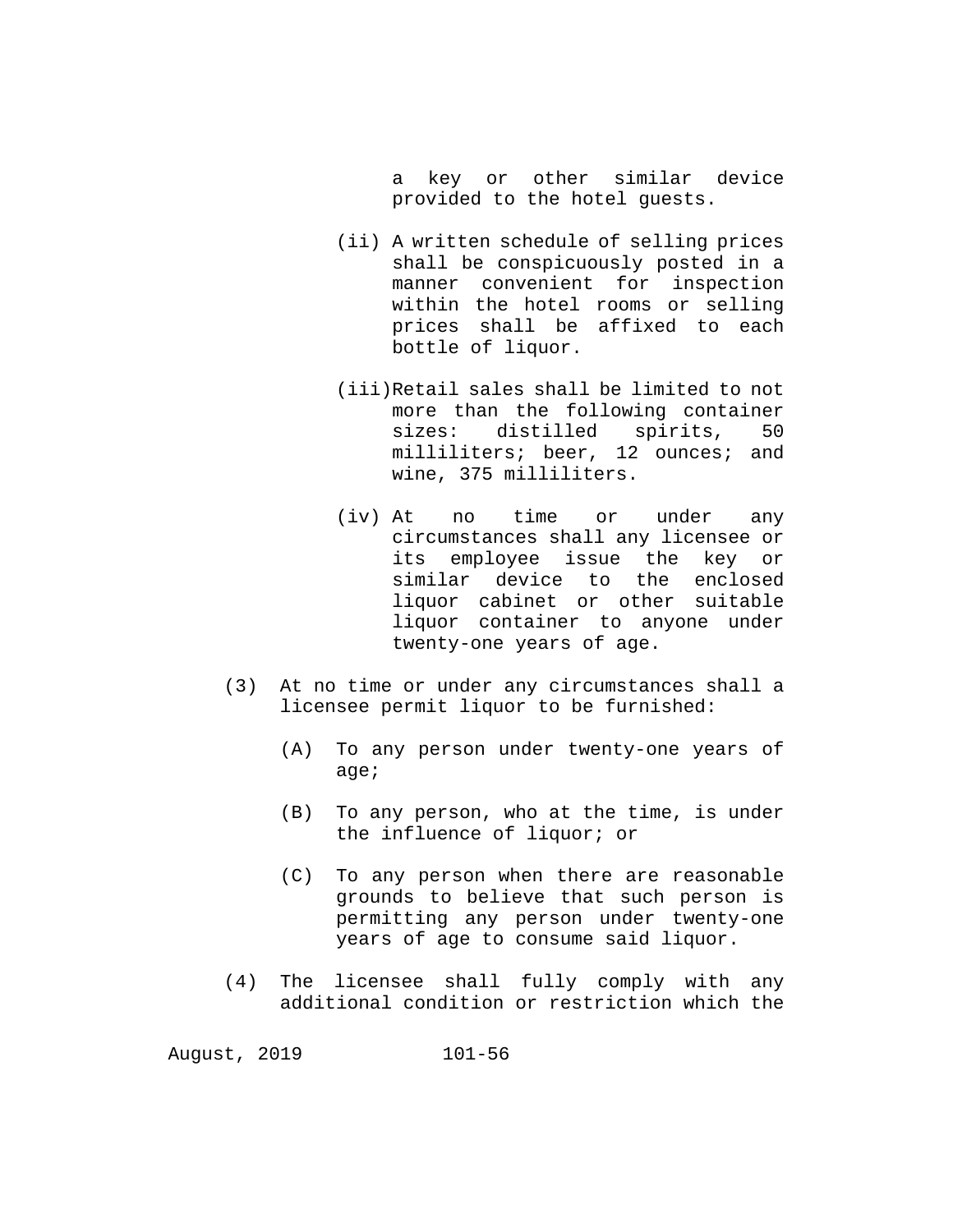commission, in its discretion, may impose to protect the health, safety, and welfare of the public.

- (5) Licensees shall be restricted from selling liquor in its original packages except via room service and in minibars installed in condominium hotel guest rooms. Said service shall be initiated at the request of the adult guest. Minibar and room service sales shall be restricted to registered guests of the condominium hotel of legal drinking age and consumption of liquor shall be restricted to the condominium hotel guest room.
- (6) Unless authorized by law, a condominium hotel licensee shall not sell liquor in the manner authorized by a class 4 retail dealer license.
- (7) Any licensee who would otherwise meet the criteria for the condominium hotel license class but holds a different class of license may be required to apply for a condominium hotel license.
- (p) Class 16. Winery license.

A winery licensee:

- (1) Shall manufacture not more than twenty thousand barrels of wine on the licensee's premises during the license year.
- (2) May sell wine manufactured on the licensee's premises for consumption on the premises.
- (3) May sell wine manufactured by the licensee in winery-sealed packages to class 3 wholesale dealer licensees pursuant to conditions imposed by the county by ordinance or rule.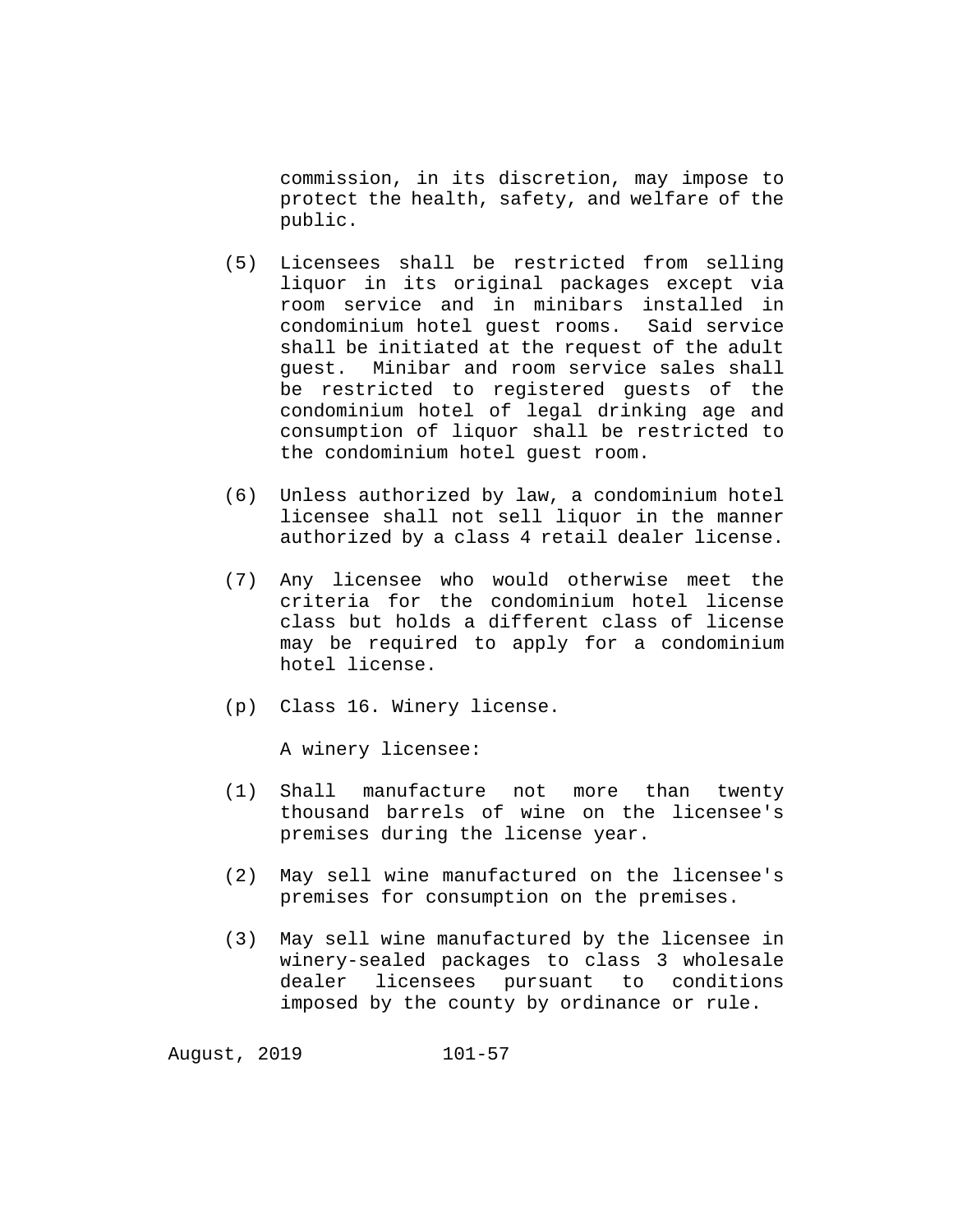- (4) May, subject to federal labeling and bottling requirements, sell wine manufactured on the licensee's premises to consumers in winerysealed kegs and magnums to consumers for offpremises consumption; provided that for purposes of this paragraph, "magnum" means a glass container not to exceed one half-gallon, which may be securely sealed.
- (5) May, subject to federal labeling and bottling requirements, sell wine manufactured on the licensee's premises in recyclable containers provided by the licensee or by the consumer which do not exceed one gallon per container and are securely sealed on the licensee's premises to consumers for off-premises consumption.
- (6) Shall comply with all rules pertaining to class 4 retail dealer licensees when engaging in the retail sale of wine.
- (7) May sell wine manufactured on the licensee's premises in winery-sealed containers directly to class 2 restaurant licensees, class 3 wholesale dealer licensees, class 4 retail dealer licensees, class 5 dispenser licensees, class 6 club licensees, class 8 transient vessel licensees, class 9 tour or cruise vessel licensees, class 10 special licensees, class 11 cabaret licensees, class 12 hotel licensees, class 13 caterer licensees, class 14 brewpub licensees, class 15 condominium hotel licensees, and class 18 small craft producer pub licensees, pursuant to conditions imposed by the county departments of planning, public works, and environmental management and rules governing class 3 wholesale dealer licensees.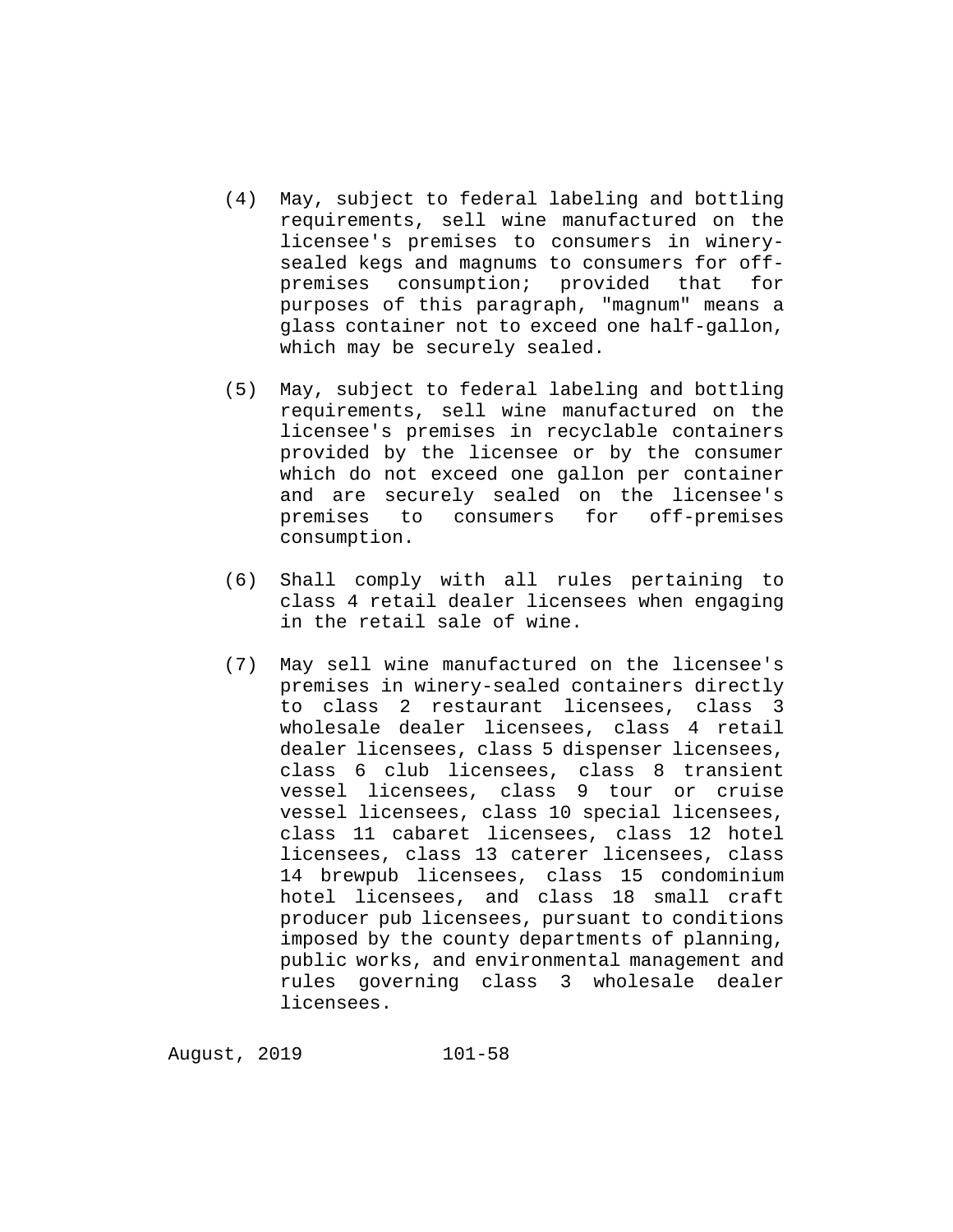(q) Class 18. Small craft producer pub license.

A small craft producer pub licensee:

- (1) Shall manufacture not more than:
	- (A) Sixty thousand barrels of malt beverages;
	- (B) Twenty thousand barrels of wine; or
	- (C) Seven thousand five hundred barrels of alcohol on the licensee's premises during the license year; provided that for purposes of this paragraph, "barrel" means a container not exceeding thirty one gallons or wine gallons of liquor.
- (2) May sell malt beverages, wine, or alcohol manufactured on the licensee's premises for consumption on the premises.
- (3) May sell malt beverages, wine, or alcohol manufactured by the licensee in producersealed packages to class 3 wholesale dealer licensees pursuant to conditions imposed by the County by ordinance or rule.
- (4) May sell intoxicating liquor purchased from a class 3 wholesale dealer licensee to consumers for consumption on the licensee's premises. The categories of establishments shall be as follows:
	- (A) A standard bar; or
	- (B) Premises in which live entertainment or recorded music is provided. Facilities for dancing by the patrons may be permitted as provided by commission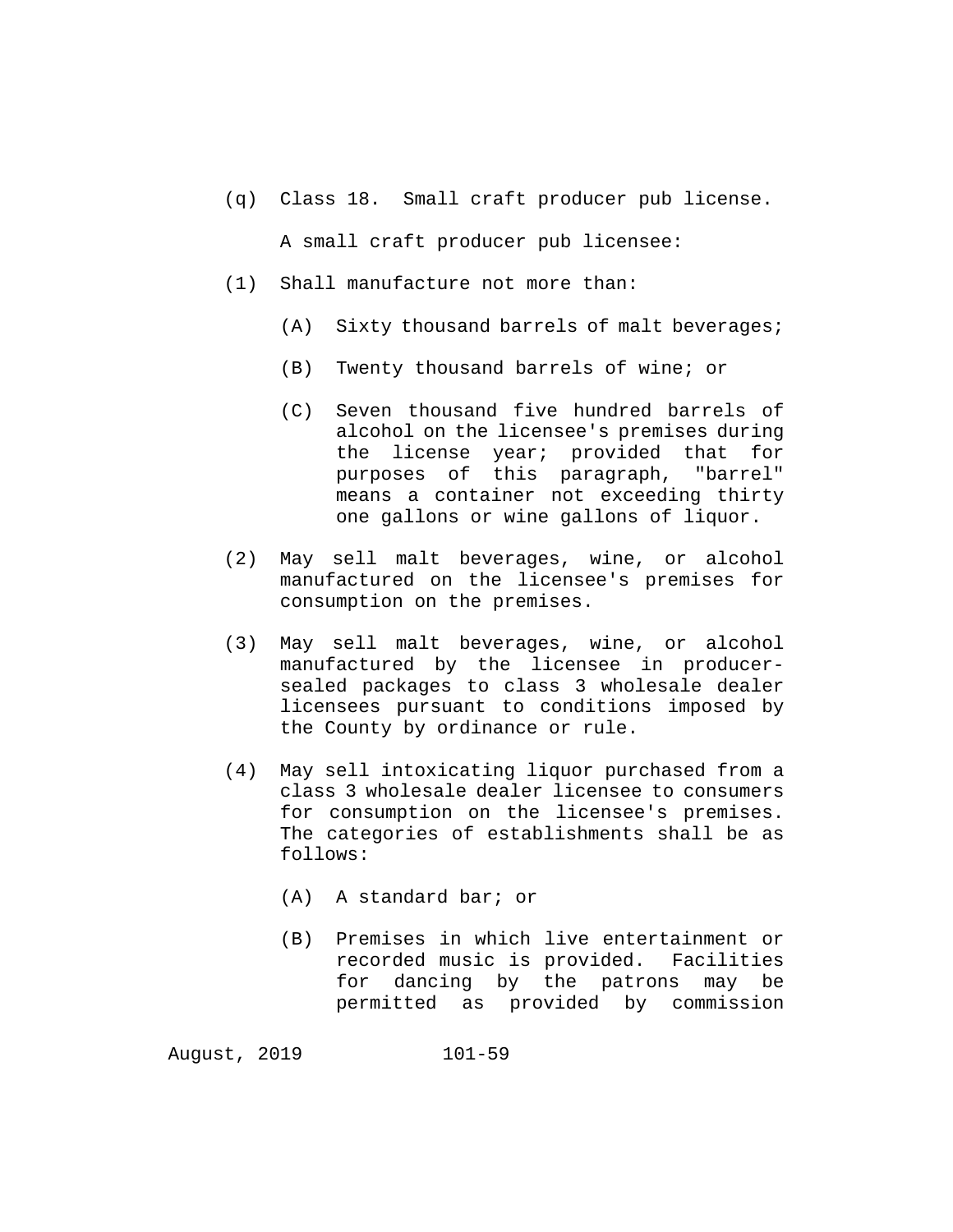rules.

- (5) May, subject to federal labeling and bottling requirements, sell malt beverages manufactured on the licensee's premises to consumers in producer-sealed kegs and growlers for off-premises consumption; provided that for purposes of this paragraph, "growler" means a glass or metal container, not to exceed one half-gallon, which shall be securely sealed.
- (6) May, subject to federal labeling and bottling requirements, sell malt beverages, wine, or alcohol manufactured on the licensee's premises in recyclable containers provided by the licensee or by the consumer which do not exceed:
	- (A) One gallon per container for malt beverages and wine.
	- (B) One liter for alcohol; and are securely sealed on the licensee's premises to consumers for off-premises consumption.
- (7) Shall comply with all regulations pertaining to class 4 retail dealer licensees when engaging in the retail sale of malt beverages, wine, and alcohol.
- (8) May, subject to federal labeling and bottling requirements, sell malt beverages, wine, and alcohol manufactured on the licensee's<br>premises in producer-sealed containers premises in producer-sealed directly to class 2 restaurant licensees, class 3 wholesale dealer licensees, class 4 retail dealer licensees, class 5 dispenser licensees, class 6 club licensees, class 8 transient vessel licensees, class 9 tour or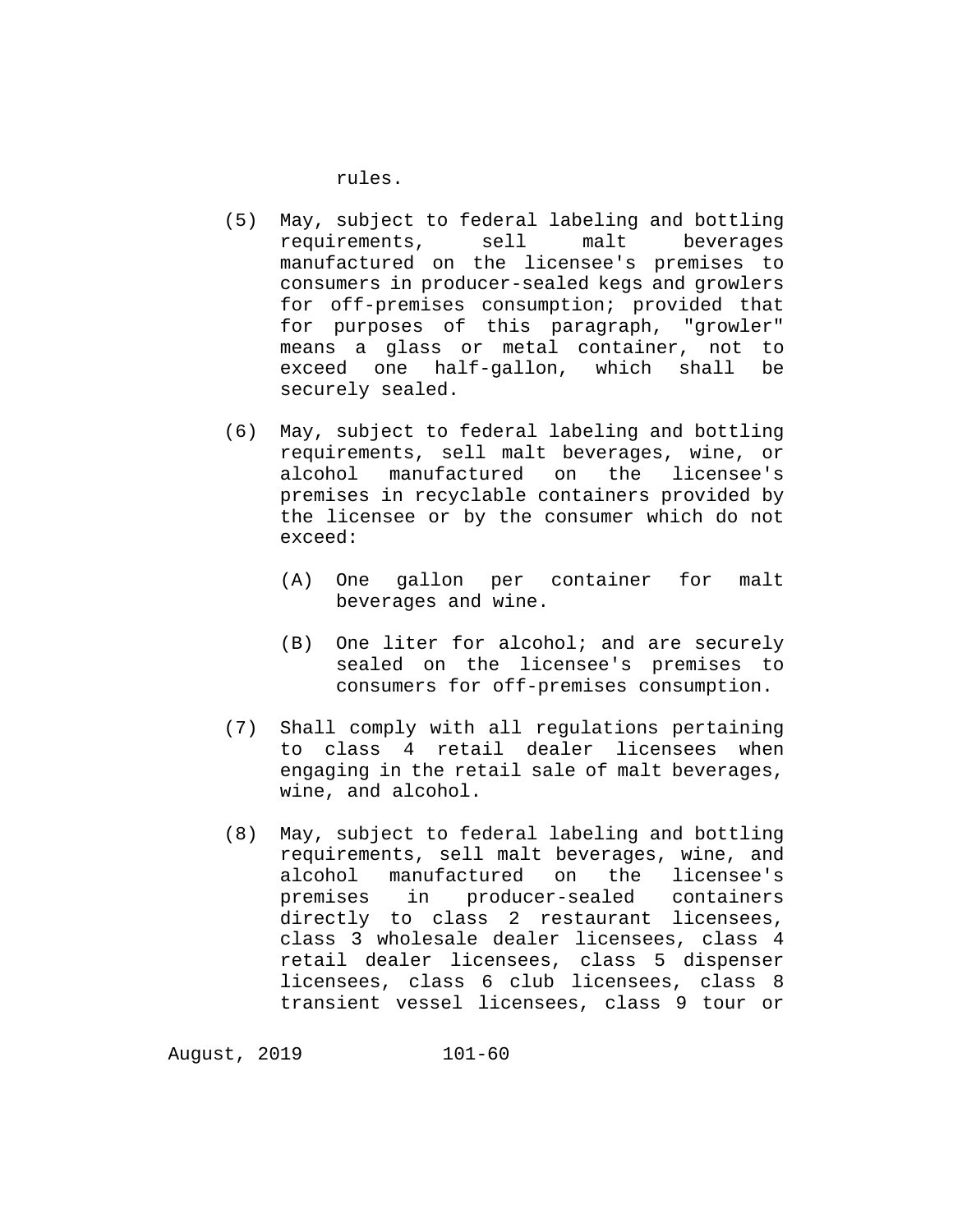cruise vessel licensees, class 10 special licensees, class 11 cabaret licensees, class<br>12 hotel licensees, class 13 caterer licensees, licensees, class 14 brewpub licensees, class 15 condominium hotel licensees, class 18 small craft producer pub licensees, and consumers pursuant to conditions imposed by county regulations governing class 1 manufacturer licensees and class 3 wholesale dealer licensees.

- (9) May conduct the activities under paragraphs (1) through (8) at one location other than the licensee's premises; provided that:
	- (A) The manufacturing takes place in Hawaii.
	- (B) The other location is properly licensed under the same ownership.
- (10) May allow minors, who are accompanied by a parent or legal guardian of legal drinking age, on the licensee's premises.

(r) Restaurants, retail dealers, dispensers, clubs, cabarets, hotels, caterers, brewpubs, condominium hotels, and small craft producer pubs licensed under class 2, class 4, class 5, class 6, class 11, class 12, class 13, class 14, class 15, and class 18 shall maintain at all times liquor liability insurance coverage in an<br>amount not less than \$1,000,000; provided that  $$1,000,000;$  provided that convenience minimarts holding a class 4 license shall not be required to maintain liquor liability insurance coverage in that amount. Proof of coverage shall be kept on the premises and shall be made available for inspection by the commission at any time during the licensee's regular business hours. In the event of a licensee's failure to obtain or maintain the required coverage, the commission shall refuse to issue or renew a license, or shall suspend or terminate the license as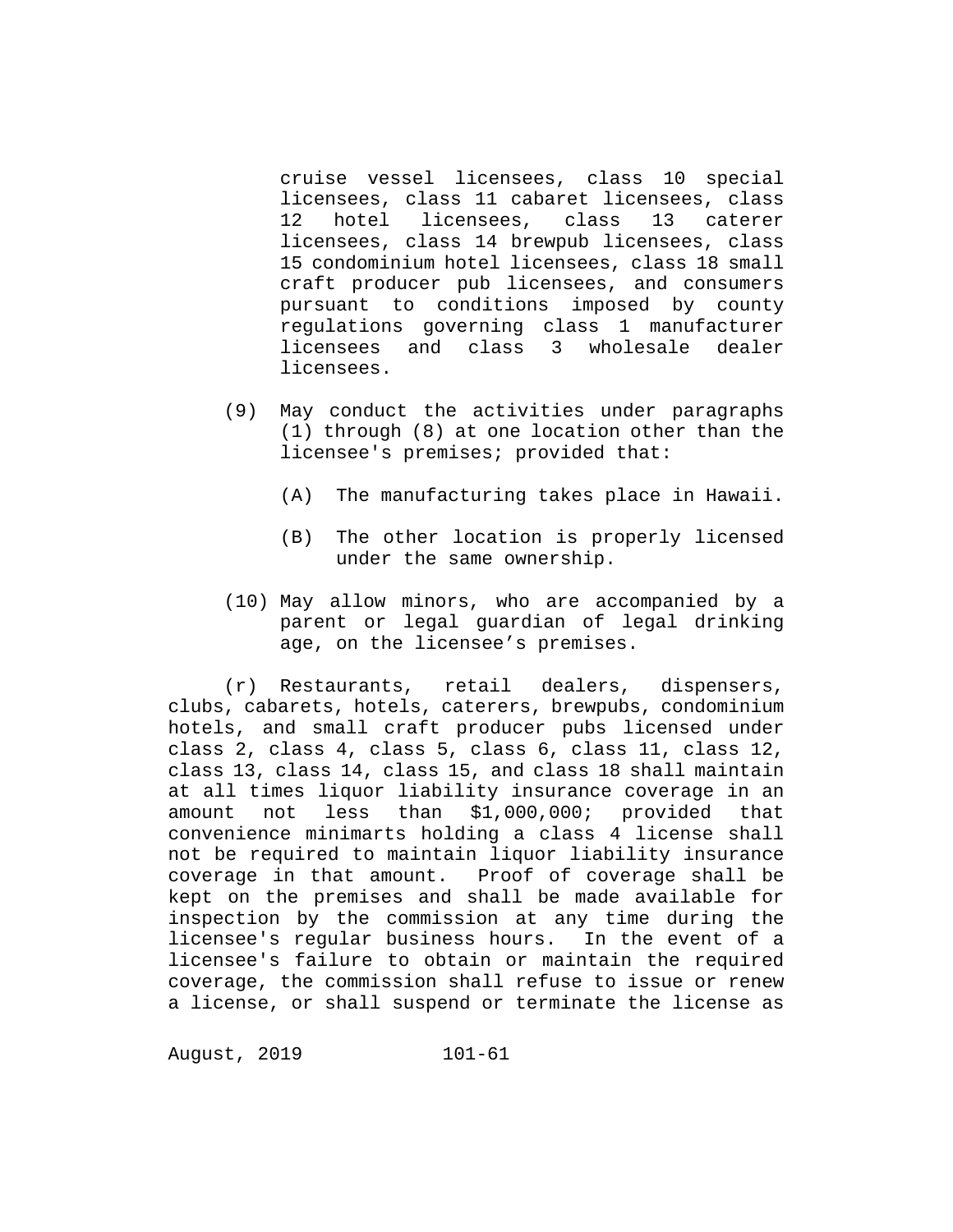appropriate. No license shall be granted, reinstated, or renewed until after the required insurance coverage is obtained.

(s) It shall be unlawful for any licensee to utilize any liquor, acquired or purchased from a class 1 manufacturers' licensee, or a class 3 wholesale dealers' licensee, or a person authorized by the commission as a solicitor or representative of a manufacturer or for personal or private use or consumption, except as authorized by the commission. All liquor shall be sold as authorized by the license issued.

(t) A patron may remove from a class 2 restaurant licensee, class 5 dispenser licensee, class 6 club licensee, class 12 hotel licensee, class 14 brewpub licensee, class 15 condominium hotel licensee, and class 18 small craft producer pub licensee, licensed premises, who has on file with the department a current yearly approved financial report that shows at least thirty percent of establishment's gross revenue is derived from the sale of food that is prepared and cooked at the time of ordering within its State of Hawaii department of health and County of Maui, department of fire and public safety approved kitchen facilities, any portion of wine, liquor, or beer that was purchased on or brought onto the premises of the licensee, for consumption with a meal; provided that it is recorked or resealed in its original container as provided in section 281-31(u), HRS. A licensee wishing to exercise this privilege shall inform the patron of the State of Hawaii "open container" law as stated in sections 291-3.1, 291-3.2, 291-3.3 and 291-3.4, HRS.

## §08-101-23 Special conditions.

(a) Any dancing or entertainment provided shall be in areas designated and approved by the director.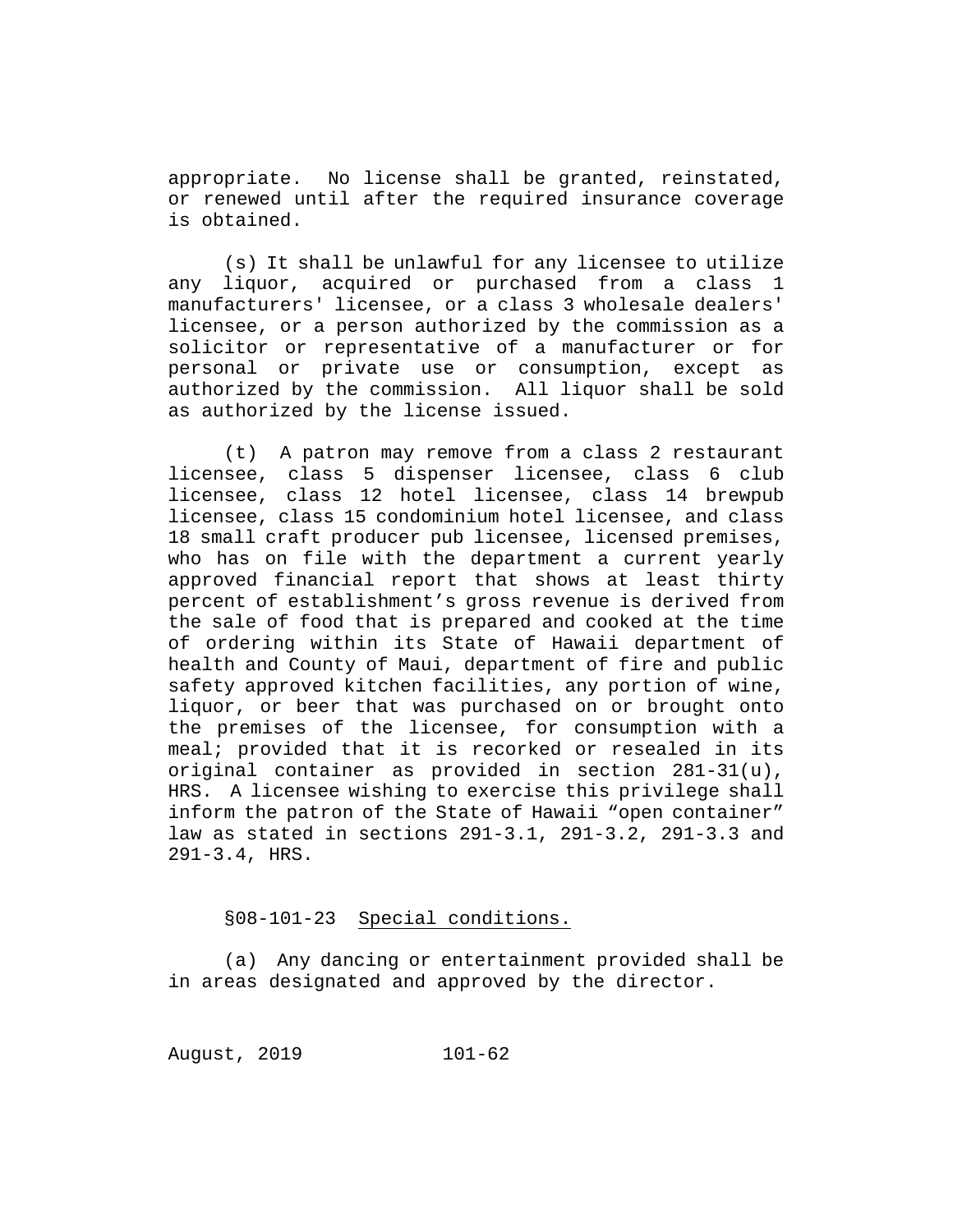(b) An approved area for dancing shall have, when utilized, a minimum area of one hundred square feet, be a non-consumption area, and shall be clearly designated for dancing.

(c) No obscene public or exhibition dancing either with or without partners, or obscene language, songs, or entertainment shall be permitted.

(d) Entertainers shall not expose to view any portion of the pubic hair, anus, cleft of the buttocks, vulva or genitals, or any portion of the female breast below the top of the areola.

(e) Any entertainment such as burlesque or strip tease shall be conducted upon a stage or platform which is at least twenty-four inches above the level of the floor and removed at least six feet from the nearest patron and shall be limited to class 5, category B, dispenser licensees, and to class 12, hotel licensees.

(f) No licensee shall permit any person to perform acts of or acts which simulates:

- (1) Sexual intercourse, masturbation, sodomy, bestiality, oral copulation, or flagellation.
- (2) The touching, caressing or fondling of the breast, buttocks, anus or genitals.
- (3) The displaying of any portion of the pubic hair, cleft of the buttocks, anus, vulva, genitals, or any portion of the female breast below the top of the areola.

(g) No licensee shall permit showing of film, still pictures, electronic reproduction, or other visual reproductions depicting:

(1) Acts or simulated acts of sexual intercourse,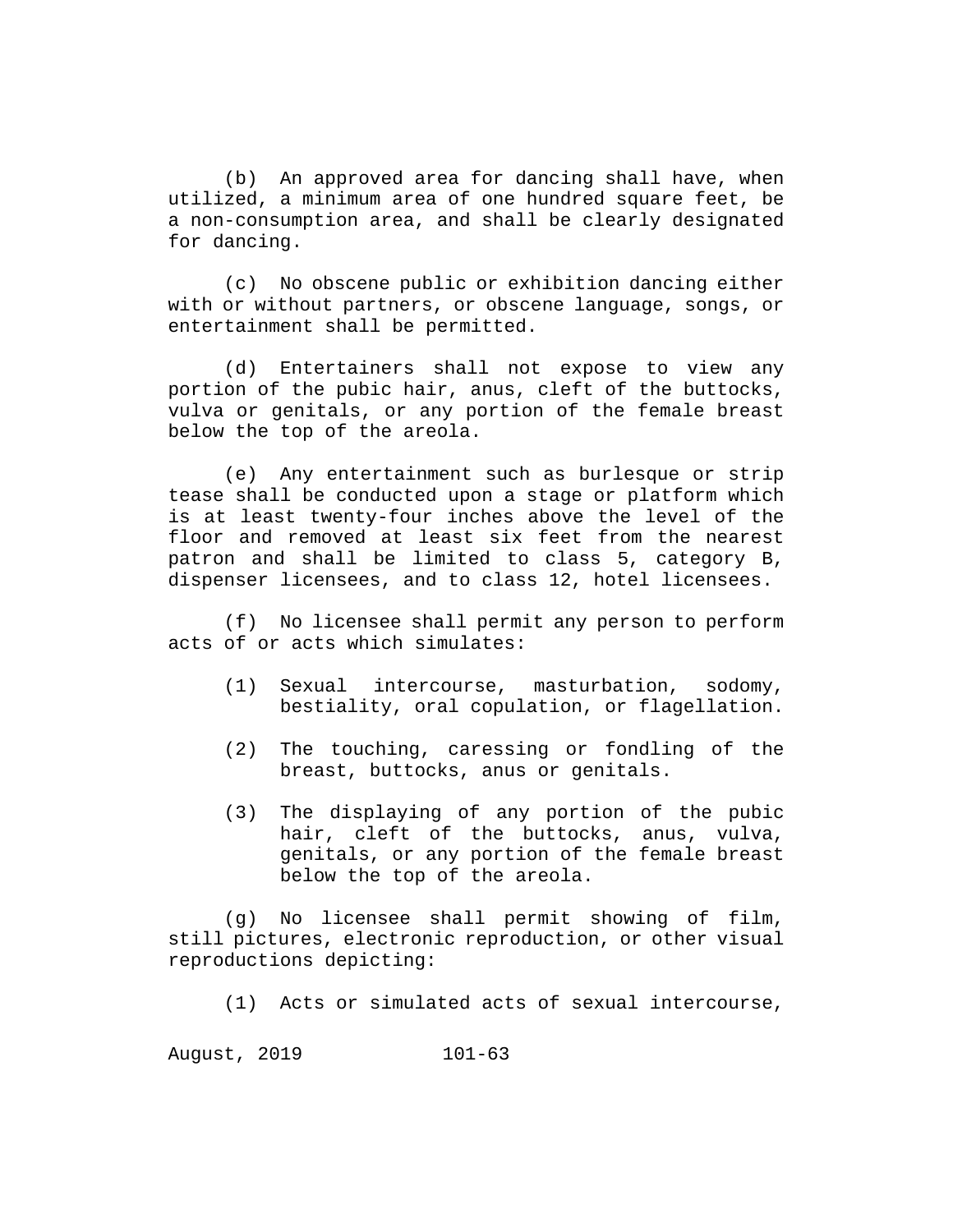masturbation, sodomy, bestiality, oral copulation, or flagellation.

- (2) Scenes wherein a person displays any portion of the vulva, anus, genitals, cleft of the buttocks, or any portion of the female breast below the top of the areola or any of the prohibited activities within this section.
- (3) Scenes wherein artificial devices or inanimate objects are employed to depict, or drawings are employed to portray, any of the prohibited activities within this section.

(h) No licensee shall encourage or permit any person on the licensed premises to touch, caress or fondle the breast, buttocks, anus or genitalia of any other person, whether directly or through the clothing or any other material.

(i) No licensee shall encourage or permit any person on the licensed premises to wear or use any device or covering, exposed to view, which simulates the breast, genitalia, anus, pubic hair or any portion thereof.

(j) All music, dancing, and entertainment shall cease not later than the hours during which a licensed premises may be open for the transaction for the sale, service and consumption of liquor.

(k) No licensee shall permit any female impersonator to perform acts of or acts wherein such person displays any portion of the breast below the top of the areola.

(l) No licensee shall permit any person from displaying any portion of any artificial pubic hair, cleft of the buttocks, anus, vulva, genitals, or any portion of the female breast below the top of the areola.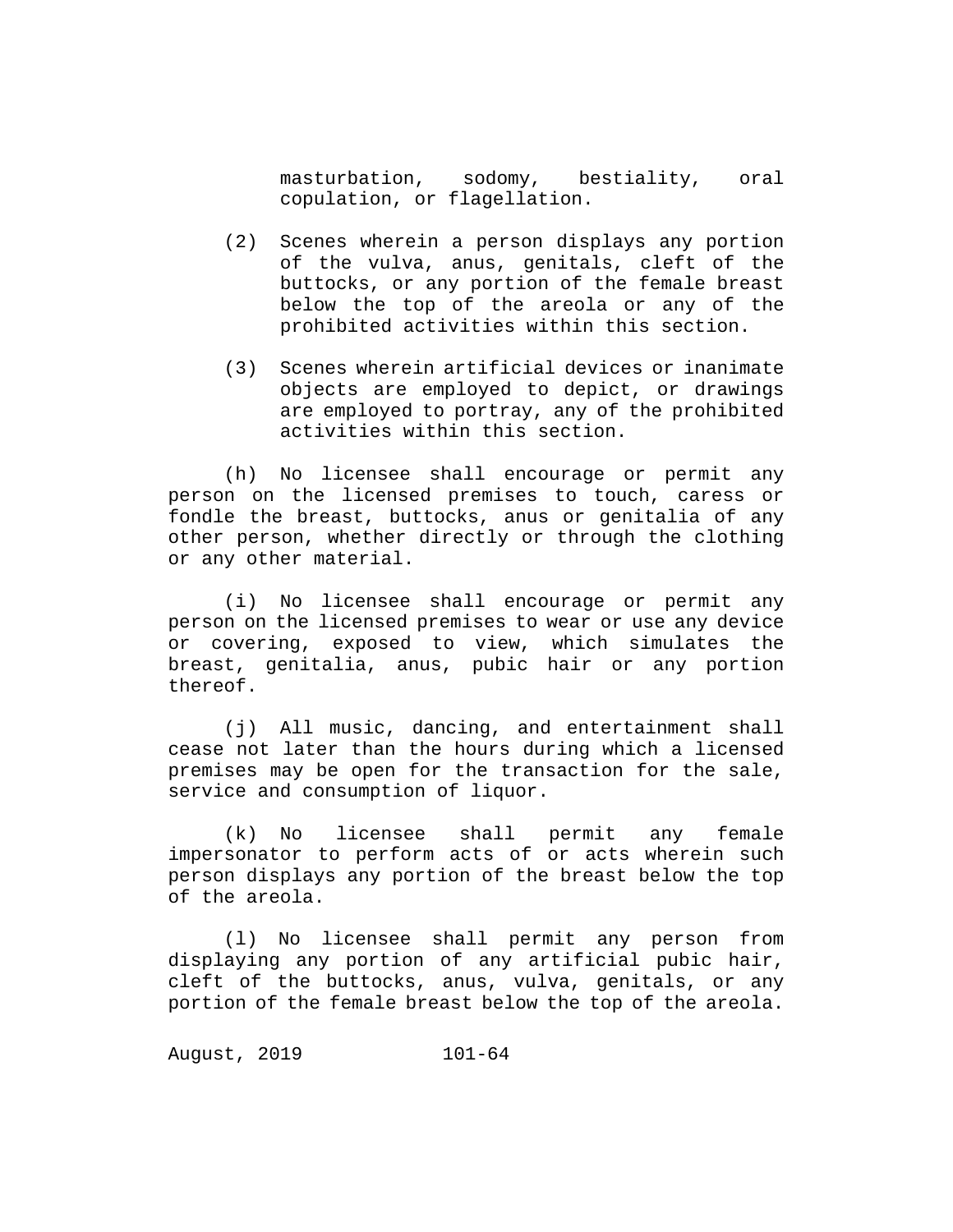§08-101-24 Temporary licenses. (a) A temporary license of any class and kind may be granted under the following conditions:

- (1) The premises shall have been operated under a license of the same class, kind, and category issued by the commission at least one year immediately prior to the date of filing of the application for temporary license, except as otherwise approved by the commission; or to any premises that have been operated under a license of the same class, kind, and category issued by the commission at least one year prior to the license being revoked or canceled, provided that the license application must be filed within ninety days of the surrender of the previous license or the closing of business.
- (2) The license of the same class, kind, and category then in effect for the premises shall be surrendered in such manner and at such time as the commission shall direct.
- (3) The applicant for a temporary license shall have filed with the commission an application for a license of the same class, kind, and category currently or previously in effect for the premises.
- (4) The application for a temporary license shall be accompanied by a license fee in such amount<br>as may be prescribed by the commission. If as may be prescribed by the commission. the application is denied or withdrawn, the fee which accompanied the application shall become a realization of the county liquor fund.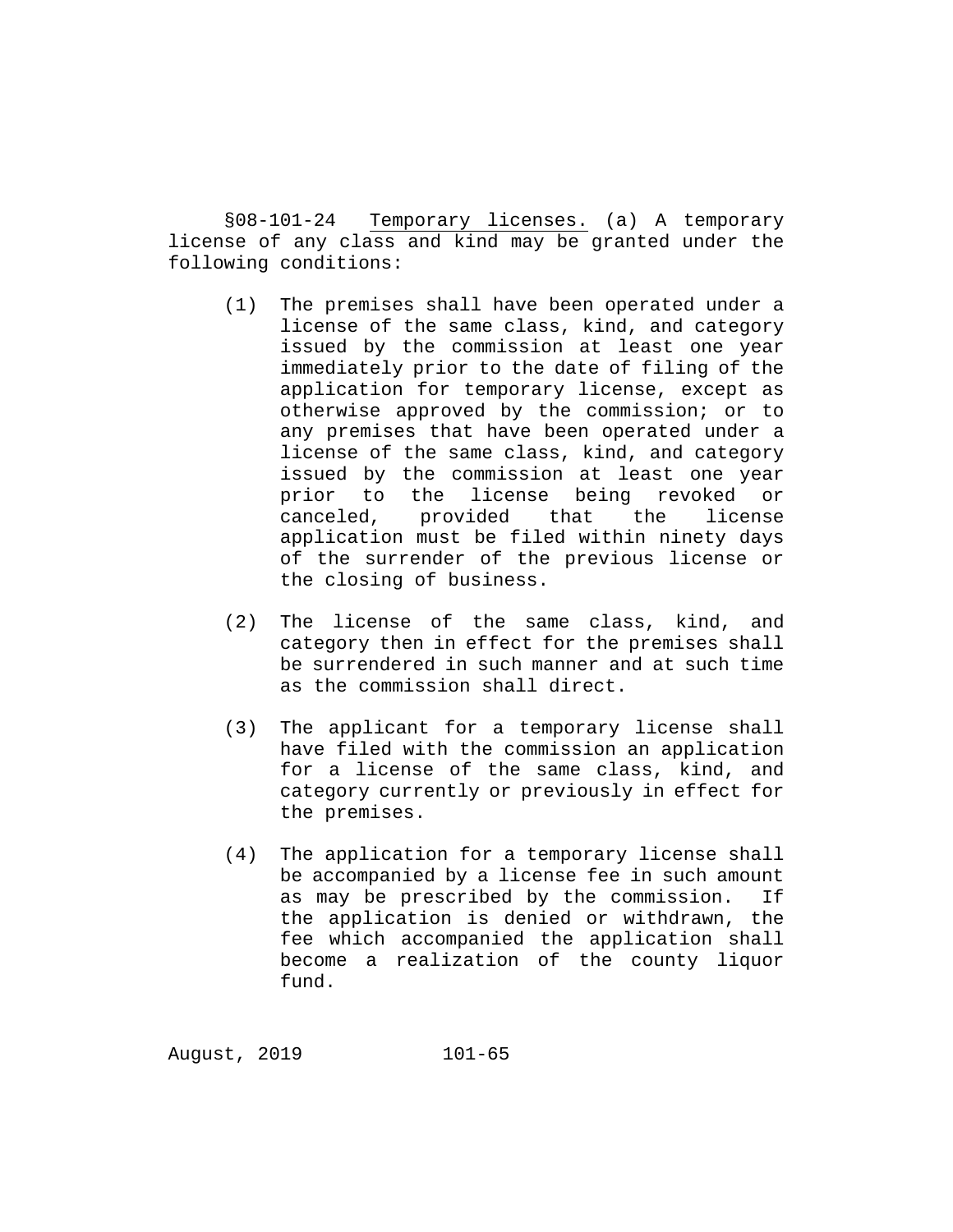- (5) A temporary license shall be for a period of not in excess of one hundred twenty days. The license may be renewed at the discretion of<br>the commission for not more than one commission for not more than one additional one hundred twenty-day period upon payment of such additional fee as may be prescribed by the commission and upon compliance with all conditions required in<br>this rule. When a temporary license has When a temporary license has expired and no permanent license has been issued, the sale and service of liquor shall cease until the permanent license is issued; provided that, when applicable, the license shall be properly renewed.
- (6) A temporary license shall authorize the licensee to purchase liquor only by payment in currency, check or certified check for the liquor before or at the time of delivery of<br>the liquor to the licensee, except as liquor to the licensee, except as otherwise provided by commission rule.
- (7) A temporary license shall contain the same restrictions and/or conditions as placed on the previous license.
- (8) A temporary license shall terminate upon the issuance of the transferred or new license, denial or withdrawal of the transfer or new application, or at midnight on the one hundred twentieth day on the first temporary license or midnight on the one hundred twentieth day on the second temporary license after being effected or issued.

(b) Notwithstanding any other law to the contrary, the commission shall reduce submission requirements, including the waiving of hearings, fees, notarization of documents, submission of floor plans and other requirements, to provide for the issuance of temporary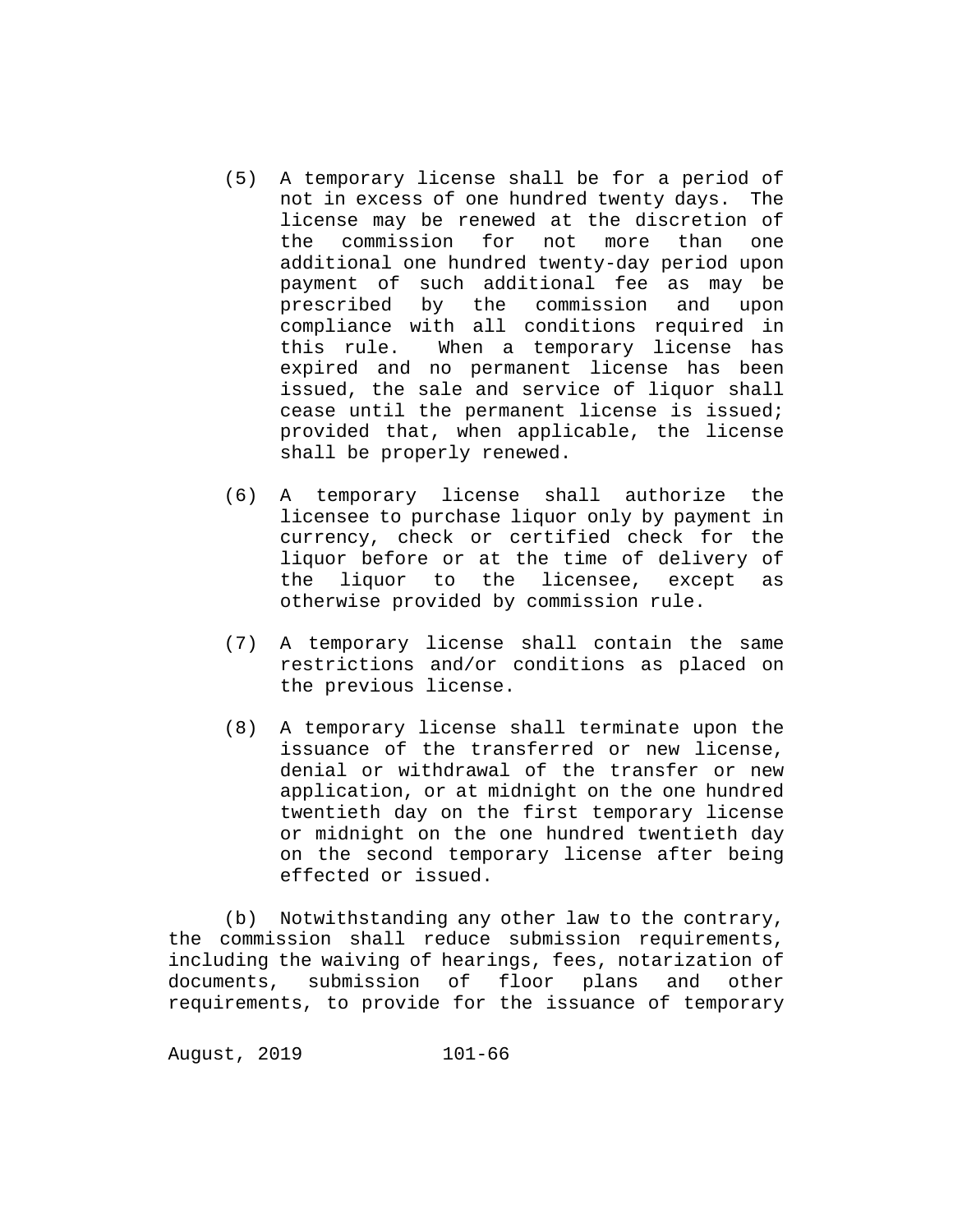licenses for the sale of liquor for period not to exceed<br>one day for fundraising events by nonprofit one day for fundraising organizations. The temporary license granted under this subsection to nonprofit organization for a fundraising event shall enable the nonprofit organization to auction off at live or silent auction, liquor in sealed or covered glass, ceramic, or metal containers or services that provide liquor. No criminal history record checks under section 281-53.5, HRS, shall be required.

For purpose of this subsections, "nonprofit<br>organization" means those charitable organizations those charitable organizations recognized under State or federal law and exempt from federal taxes under section  $501(c)(3)$  of the Internal Revenue Code.

§08-101-25 Hours for the sale, service, and consumption of liquor in licensed premises.

(a) Hours during which licensed premises may be open for the transaction of business shall be as follows:

- (1) Dispensers, clubs, transient vessels, tour or cruise vessels, and specials: any hour of the day from 8:00 a.m. to 2:00 a.m., the following day, and 6:00 a.m. to 11:00 p.m. for off-premises retail liquor sales for special license only.
- (2) Cabarets: any hour of the day from 8:00 a.m. to 4:00 a.m., the following day.
- (3) Hotels and condominium hotels: from 6:00 a.m. to 4:00 a.m., the following day, and any hour of the day for room service.
- (4) Retailers: any hour of the day from 6:00 a.m. to 11:00 p.m.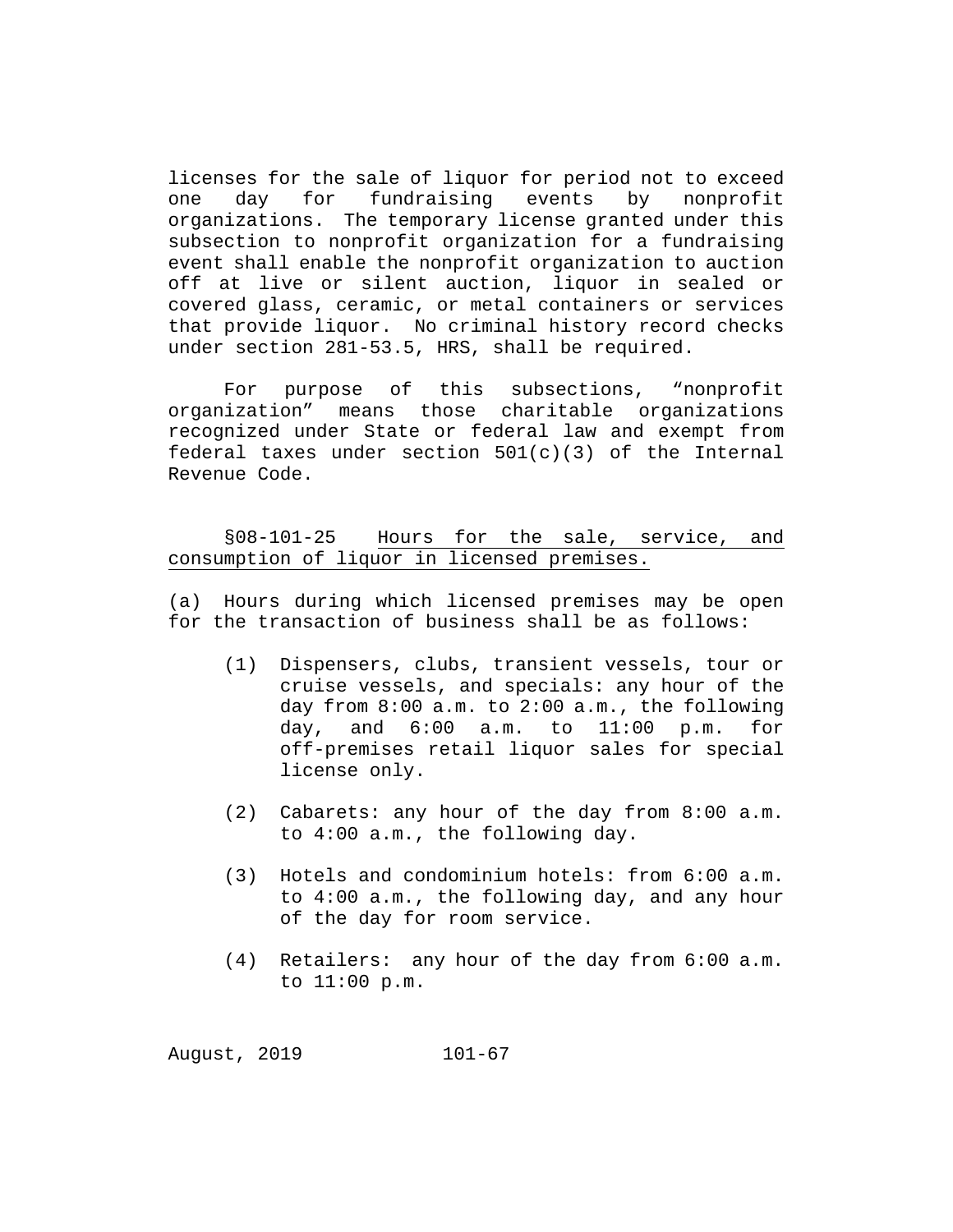- (5) Manufacturers: from any hour of the day for manufacture and wholesale, 6:00 a.m. to 11:00 p.m. for off-premises retail liquor sales, and any hour of the day from 8:00 a.m. to 2:00 a.m., the following day for on-premises consumption liquor sales.
- (6) Brewpubs: any hour of the day from 8:00 a.m. to 2:00 a.m., the following day for onpremises consumption liquor sales, any hour of the day for manufacture and wholesale, and 6:00 a.m. to 11:00 p.m. for off-premises retail liquor sales.
- (7) Small craft producer pubs: any hour of the day from 8:00 a.m. to 2:00 a.m., the following day for on-premises consumption liquor sales, any hour of the day for manufacture and wholesale, and 6:00 a.m. to 11:00 p.m. for off-premises retail liquor sales.
- (8) Caterers: any hour of the day from 6:00 a.m. to 2:00 a.m., the following day.

(9) Wineries: any hour of the day for manufacture and wholesale, and from 6:00 a.m. to 11:00 p.m. for offpremises retail sales and on premises wine tasting activities.

(10) Restaurants: any hour of the day from 8:00 a.m. to 2:00 a.m., the following day for on-premises consumption liquor sales, and 6:00 a.m. to 11:00 p.m. for off-premises retail sales, pursuant to Section 281- 31(c), Hawaii Revised Statutes.

(11) Wholesalers: any hour of the day.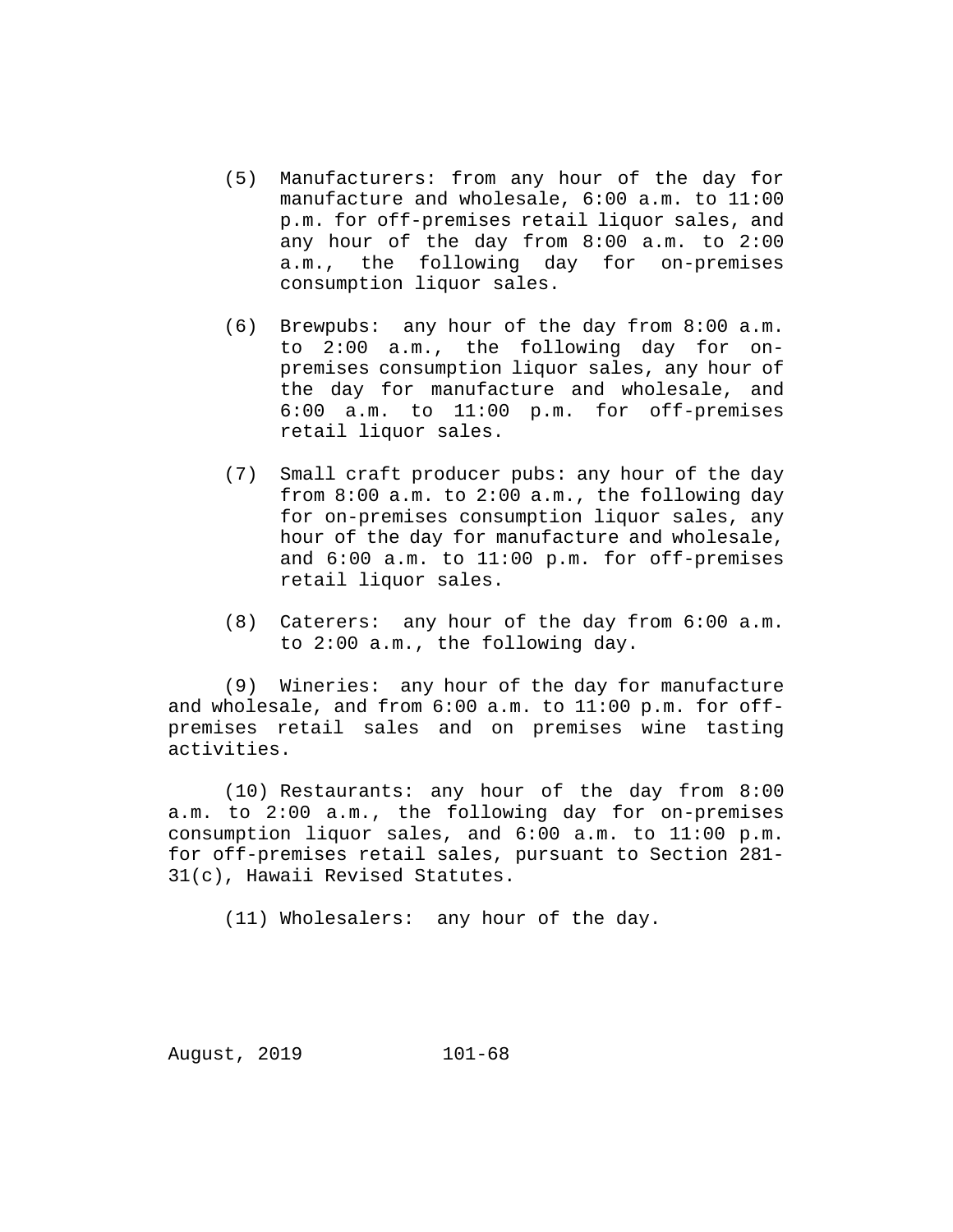(b) Adjustment of hours on emergencies: the commission may, by resolution, extend or curtail hours for the transaction of liquor business on any legal holiday or any other occasion when such action is deemed<br>advisable. The commission shall further have the The commission shall further have the authority to order the closing of licensed premises in a riot area for the protection of life and property for the hours and days it deems necessary.

(c) There shall be no sale, service, or consumption of liquor on or within any licensed premises before or after the hours prescribed by the commission.

(d) There shall be no sale or consumption of liquor on board any vessel licensed premises except while en route unless otherwise authorized by law.

(e) Licensee may operate or be open for business for other than the sale, service, or consumption of liquor prior to or beyond the hours prescribed by the commission, provided an "employee approved by the Director" shall be within and in active charge of the premises at all times.

## §08-101-26 Restrictions or conditions on licenses.

(a) The commission may, at any time, revoke, suspend, or place conditions, or restrictions on any license issued under the rules of the commission for the purpose of preventing activities within the licensed premises or adjacent related area, such as stages, entertainment areas, lanais, and parking areas, which are potentially injurious to the health, safety, and welfare of the public.

(b) These restrictions or conditions may be placed upon the license at the time the license is initially issued or at any other time upon petition of the director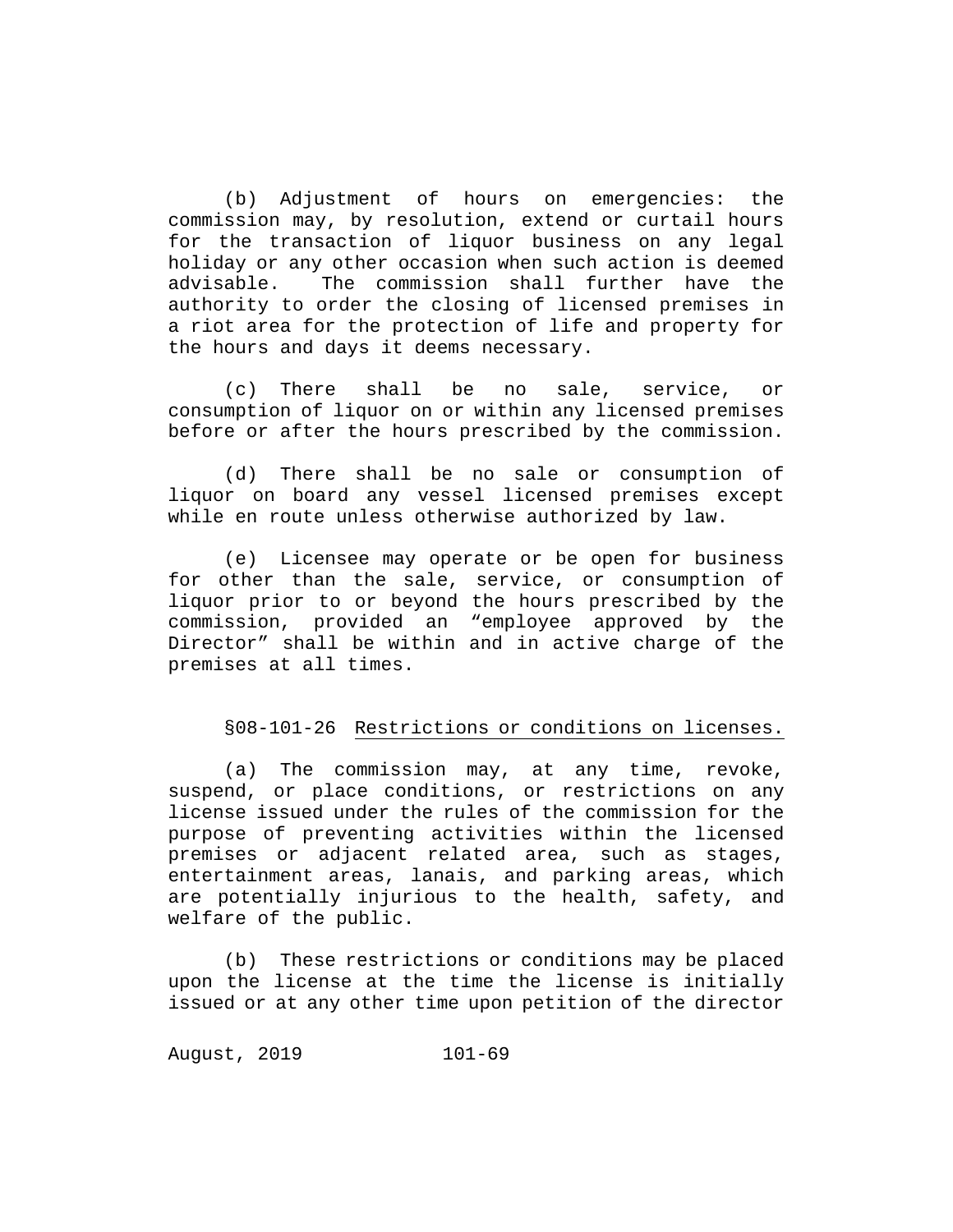and proper notice to the licensee.

(c) No restrictions or conditions shall be placed on any license under this section without a hearing before the commission.

(d) Licensee shall comply with any restrictions or conditions placed on the license by the commission.

§08-101-27 Permits.

(a) Permits are required, but not limited to the following:

- (1) Outside warehousing and storage areas;
- (2) Individual permit for importation of liquor;
- (3) Trade shows;
- (4) Installation of any game device;
- (5) Reduction or increase of licensed premises;
- (6) Area(s) for music, entertainment, and dancing, provided that no food, beverages, or empty service containers shall be allowed on the approved areas for dancing;
- (7) Fashion shows or beauty pageants;
- (8) Catering;
- (9) Product tasting;
- (10) Modification to licensed premises other than what was submitted to and approved by the commission at the time of application.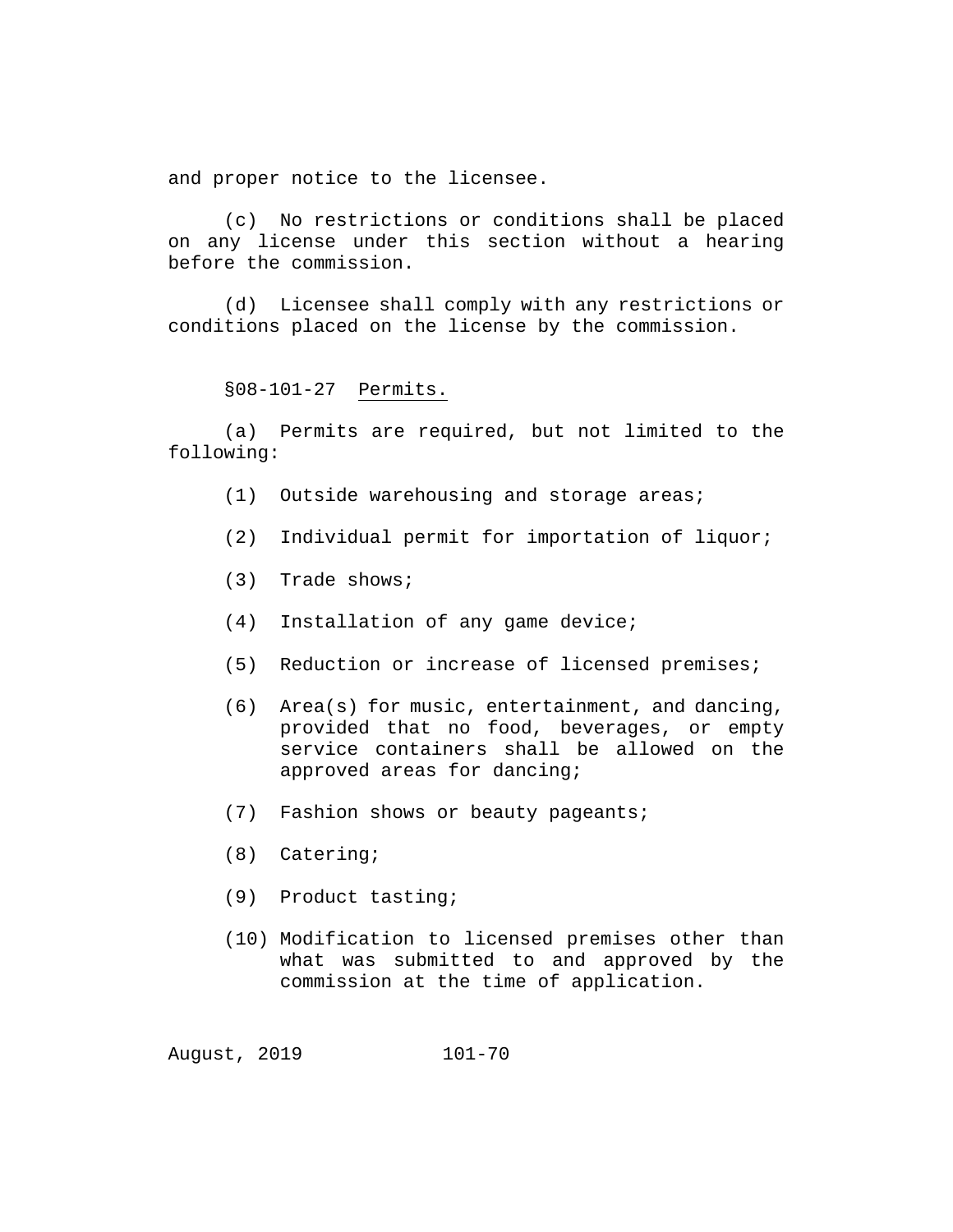(b) Permit conditions. The director shall establish conditions for the use of permits, copies of which shall be available in the department.

(c) Licensee shall comply with all conditions placed on any permit issued by the department or the commission. Any permit issued shall be subject to immediate modification, suspension, or revocation upon the issuance of a written notification and without<br>hearing, should the licensee violate any permit should the licensee violate condition.

(d) The director shall grant or deny any permit<br>cation within sixty calendar days upon the application within sixty calendar days applicant filing a complete application with all required documents, governmental clearances, and fees for a permit and the acceptance of the application by the director, or the application shall be deemed approved. The maximum period of time of sixty calendar days established for the approval or denial of the permit application shall be extended in the event of a national disaster, State emergency, or union strike, which would prevent the applicant, the department, or the director from fulfilling the application or review requirements, or may be extended at the request of the applicant with the approval of the director.

(e) Notwithstanding any provision to the contrary herein, a licensee may permit, by special permit, liquor purchased by a guest to be removed by such guest from its licensed premises to the licensed premises of another licensee if such licensees:

- (1) Hold in good standing either a class 2 restaurant license, class 5 dispenser license, class 12 hotel license, or a class 15 condominium hotel license;
- (2) Are on the same parcel of real property; and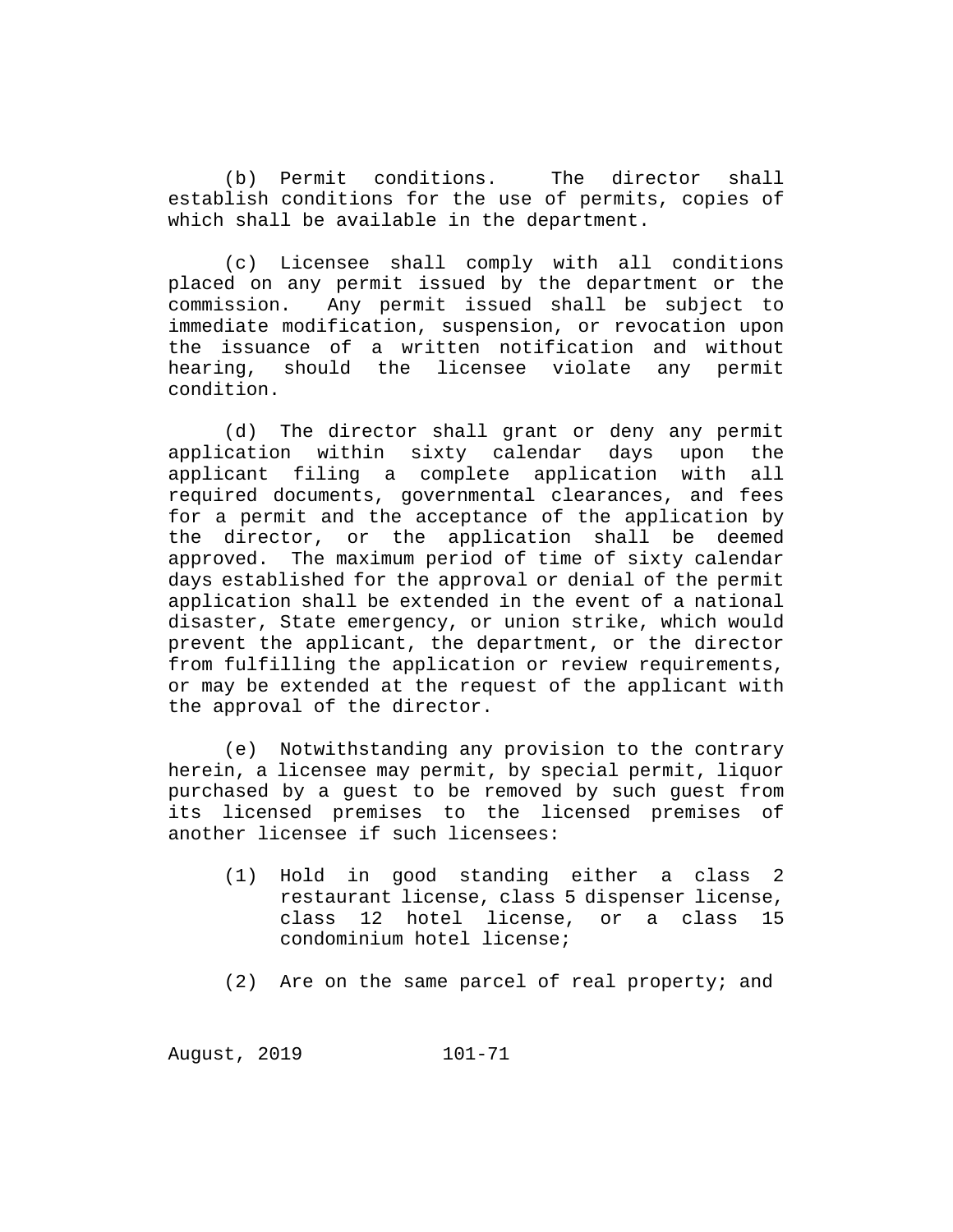(3) Submit a written agreement, signed by both licensees, consenting to the movement of liquor by guests between their licensed<br>premises. Such agreement shall contain a Such agreement shall contain a statement that any violation of any liquor regulation shall be issued to the licensee where the violation occurred regardless of where the liquor was purchased.

§08-101-28 Special conditions for class 4 retail dealer's licenses.

(a) Every retail licensee shall display and expose for view, within the liquor sales area of the licensed premises, a price for each size of each brand of liquor sold.

(b) If a retail dealer's licensed premises are open to the public during hours when the sale of liquor is not permitted, the licensee shall post conspicuous signs in the area or areas where liquor sales are usually made, giving notice to customers that the sale of liquor is prohibited during that time.

(c) Customers making purchases at retail premises must enter the licensed premises to purchase liquor. The drive-in method whereby the customer orders from a motor vehicle or the licensee delivers liquor to the vehicle, or both, is prohibited.

(d) This section shall not be construed to prohibit assistance to any person who is physically unable to walk, lift, or carry purchases of liquor due to a disability, or allowing the delivery of liquor product to a physically challenged person's vehicle by a class 4 retail dealers' licensee provided:

(1) An employee of the licensee, who is approved by the director pursuant to section 08-101-70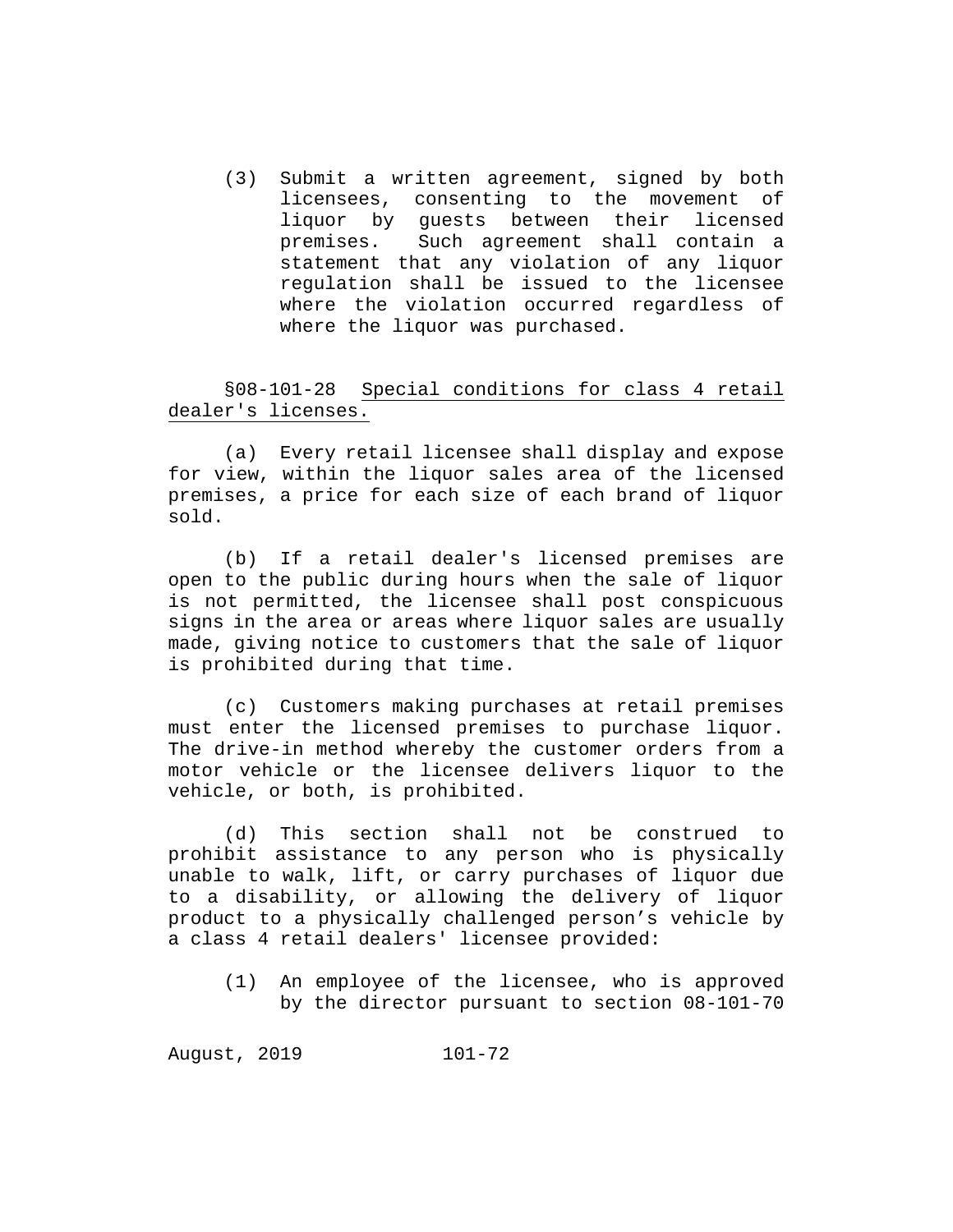of the rules of the commission, makes the delivery of the liquor product directly to the vehicle of the purchaser.

- (2) That the employee ensures that the person receiving the delivery is twenty-one years of age or older and not under the influence of liquor or drug(s).
- (3) The licensee or employee is not in violation of any rules or State laws.

(e) It shall be unlawful for any holder of a retail dealers' license, or any person acting as an agent or representative for any holder of a retail dealers' license, directly or indirectly, or through any subsidiary or affiliate to solicit or obtain any financial assistance, or anything of value from any industry member.

(f) Retail licensee shall be permitted to offer discounts on liquor in connection with the sale of the same or other liquor provided the discount price shall be posted and liquor shall not be sold below cost of liquor. Cost of liquor shall mean the licensee's wholesale purchase price including any tax, shipping, and handling cost.

§08-101-29 Special conditions for class 15, condominium hotel licenses.

A condominium hotel operator shall submit to the commission a copy of the information on the initial application for registration of the condominium hotel operator approved by the real estate commission pursuant to section 467-30, HRS, if the condominium hotel operator is required to be registered with the real estate commission. The condominium hotel operator shall maintain for inspection at the condominium hotel by any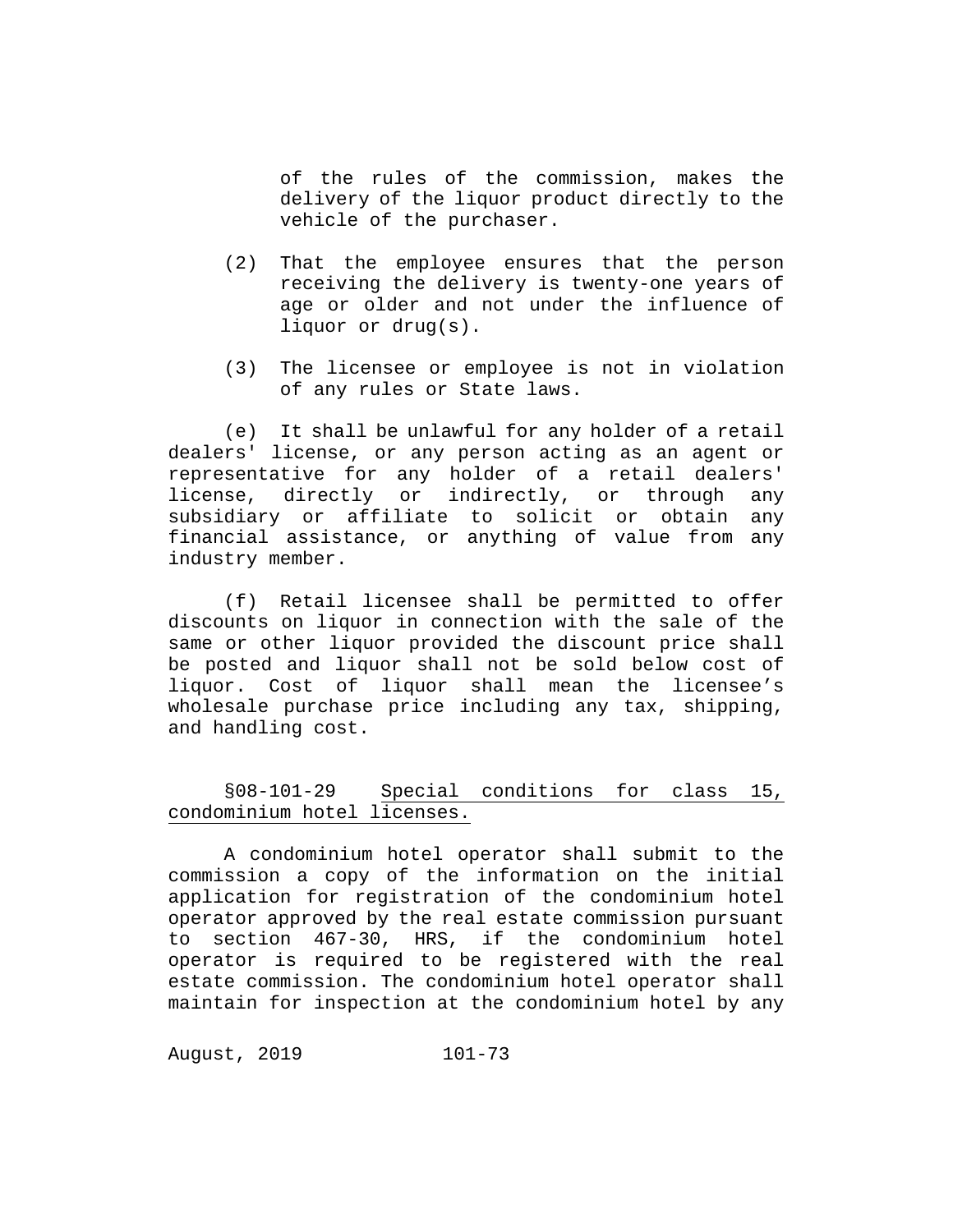authorized employee of the commission a list of the units being utilized for transient lodgings from time to time as part of the condominium hotel.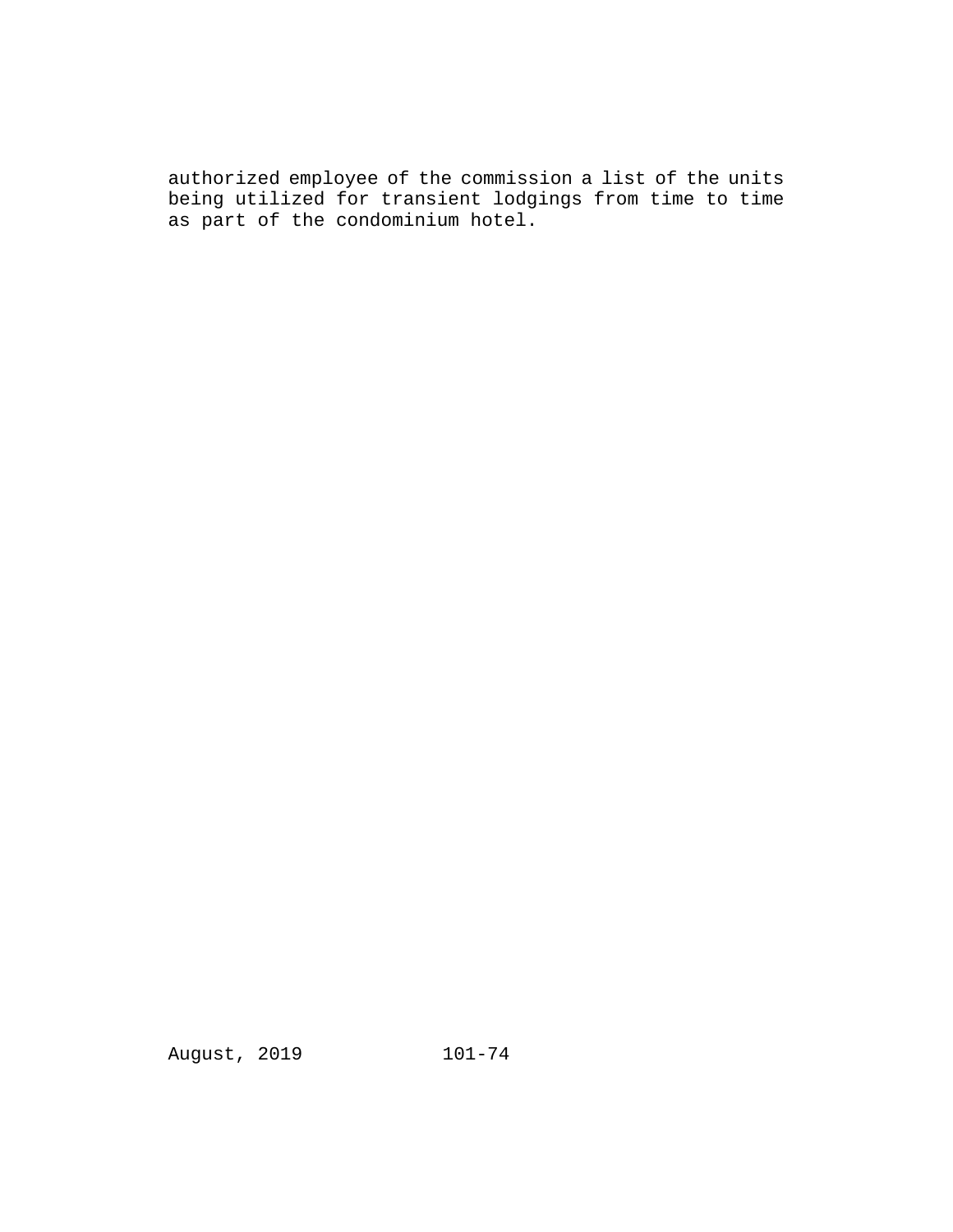#### SUBCHAPTER 4

#### LICENSING PROCEDURES

| $$08-101-30$   | Application                                 |
|----------------|---------------------------------------------|
| $$08-101-31$   | No license issued, when                     |
| $$08-101-32$   | Transfer of license                         |
| $$08-101-33$   | Renewal of license                          |
| $$08-101-34$   | Term of license                             |
| $$08-101-35$   | Temporary or permanent closing<br>of        |
|                | licensed premises                           |
| $$08-101-36$   | Unauthorized use of trade name; change      |
| $$08-101-37$   | Representation of licensee                  |
| $$08-101-38$   | Authorized signature                        |
| $$08-101-39$   | Notice of public hearing;<br>license        |
|                | application                                 |
| $$08-101-40$   | Condition of license                        |
| $$08-101-41$   | Criminal history record check               |
| $$08-101-42$   | Address for service of process              |
| $$08-101-43$   | Further application                         |
| $$08-101-44$   | Application for individual permits<br>to to |
|                | receive shipments of liquor                 |
| $$08-101-45$   | Direct shipment of wine by wineries         |
| $$08-101-45.1$ | Repealed                                    |
| $$08-101-46$   | Reduction or increase in area of licensed   |
|                | premises                                    |
| $$08-101-47$   | Hearing; amending conditions                |
| $$08-101-48$   | Repealed                                    |
| $$08-101-48.1$ | Liquor license prohibited; where            |
| $$08-101-49$   | (Reserved)                                  |

# §08-101-30 Application.

(a) Applications for liquor licenses, renewals, transfers, management agreement, solicitor's permit, or change of partner(s) in a partnership, limited liability partnership, member, manager, organizer or any person of a limited liability company, or officer(s), director(s), and stockholder(s) owning or controlling twenty-five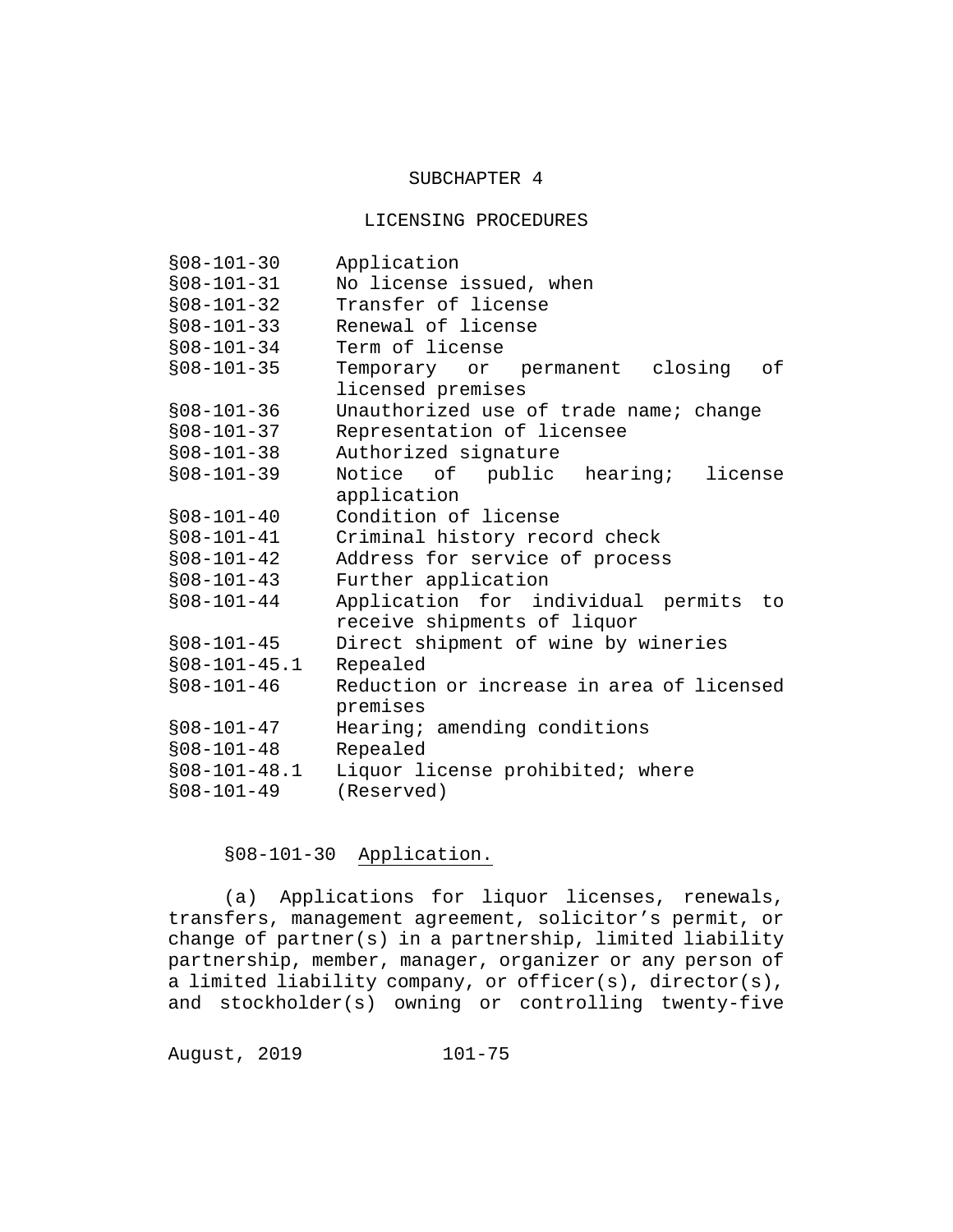percent or more of the outstanding stock or ownership of a corporation, thereof, and all notices of public hearing sent, and affidavits filed by applicants in connection with and part of such applications, shall be in the respective original forms and accompanied by the following necessary documentation and any other original forms or documents which may be prescribed from time to time by the commission, which shall be considered as part of the application.

- (1) State tax clearance or that the applicant has entered into and is complying with an installment plan agreement with the department of taxation for the payment of delinquent taxes in installments;
- (2) Floor plans (not construction plans) drawn to scale;
- (3) Tax map (drawn to scale) and list of all tax map key numbers, names and addresses of property owners, and lessees and owners of record of shares in a cooperative apartment situated within a radius of five hundred feet of the proposed premises;
- (4) Personal history statement;
- (5) Verification of any corporation, partnership, association, limited liability company, limited liability partnership, or any other entity;
- (6) Affidavit of mailing of notices of public hearing and certificate of mailing as verified by the United States Postal Service;
- (7) Transferor's gross sales report;
- (8) Transferor's endorsement of transfer;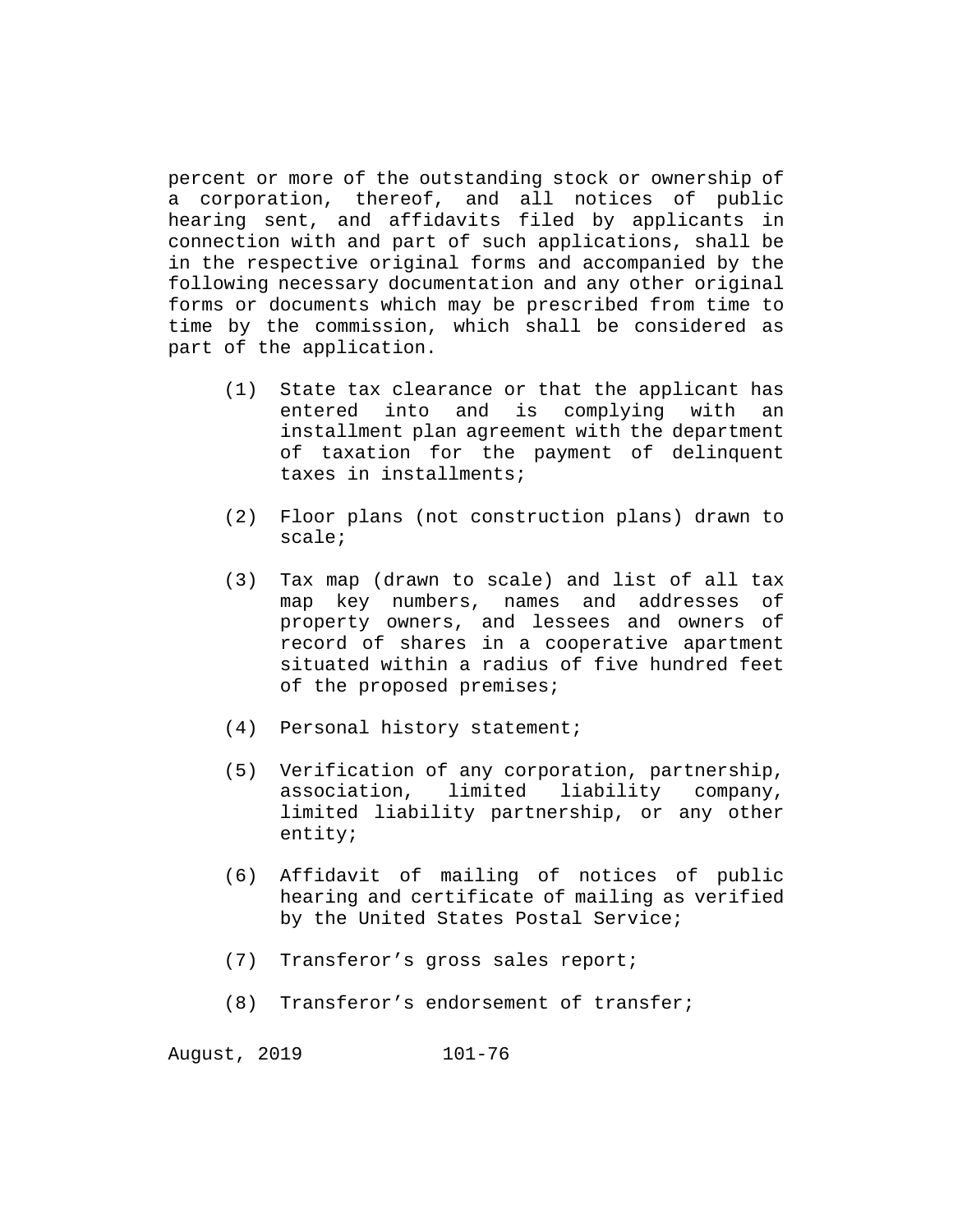- (9) Executed copy of agreement of sale, lease, rental agreement, which states that the premises and its operation must be under the licensee's exclusive control at all times;
- (10) Additional fee assessment agreement;
- (11) Coast guard documentation;
- (12) Zoning clearance;
- (13) Building permit;
- (14) Criminal history record check;
- (15) Stockholder's list;
- (16) Certificate of occupancy, miscellaneous inspection report, and clearance from the department of fire control (miscellaneous inspection report and clearance from the department of fire control shall indicate that all governmental regulations and administrative rules have been complied with) and
- (17) Copy of a federal or State governmental picture identification and social security card for each person.

(b) The certificate of occupancy and other clearances or executed copies of other documents, as approved by the commission, may be submitted after filing the application and hearing thereon, but must be<br>filed before issuance of the license. State tax filed before issuance of the license. clearance shall be dated within ninety days of the acceptance of any application by the department.

(c) The applicant or an authorized representative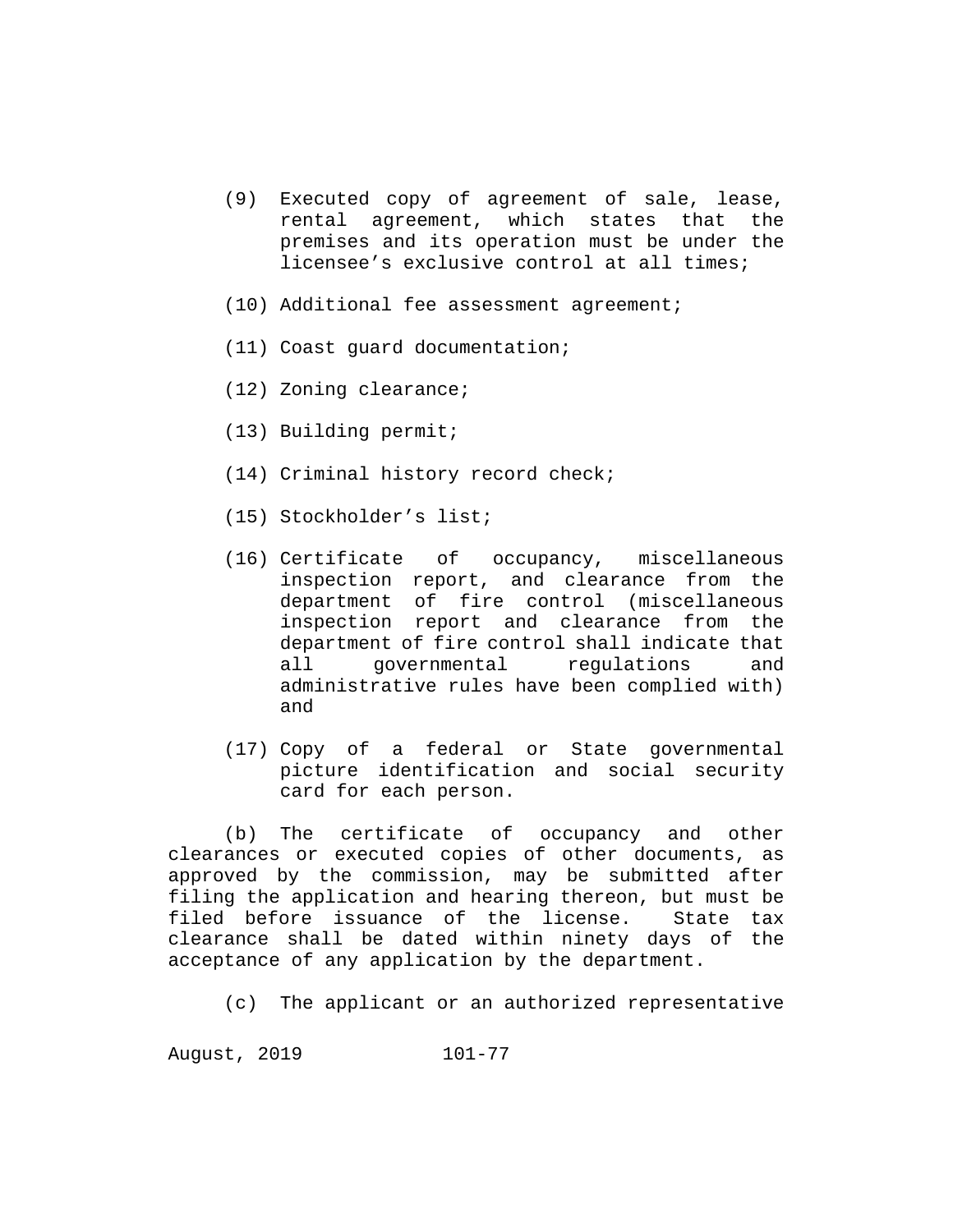as provided in section 08-101-31 of the rules of the commission shall appear in person before the commission on the date set for any hearing on his application or license, or both. Any application for a license or the transfer thereof may be denied unless the applicant or its authorized representative appears in person on the date set for the hearing thereupon. The commission may require a specific applicant, officer or director of the corporation, or partner of a partnership to appear in person.

(d) The commission may deny any application or cancel any hearing or revoke any action taken after discovering that any information contained within the application, any document submitted or affidavit is false.

(e) The director may reject, refuse to accept, or return any application or request that is incomplete, illegible, or does not meet any requirement(s) of or not in compliance with any rule of the commission or section of chapter 281, HRS, or revoke any action taken after discovering that any information contained within the application, any document submitted or affidavit is false.

(f) Licensee shall apply for and secure the commission's approval, in writing, prior to a change in ownership of any number of shares of the stock which results in a person thereof becoming the owner of twentyfive percent or more of the outstanding voting capital stock. In addition, the partnership, limited liability limited liability company, licensee, or any other person, or any person in a subdivision, or management agreement thereof, shall, on the proper application forms and the filing of all required documents, within thirty days from the date of admission, election, or withdrawal of any partner in a partnership or limited liability partnership, officer, or director of a corporation, or member, manager,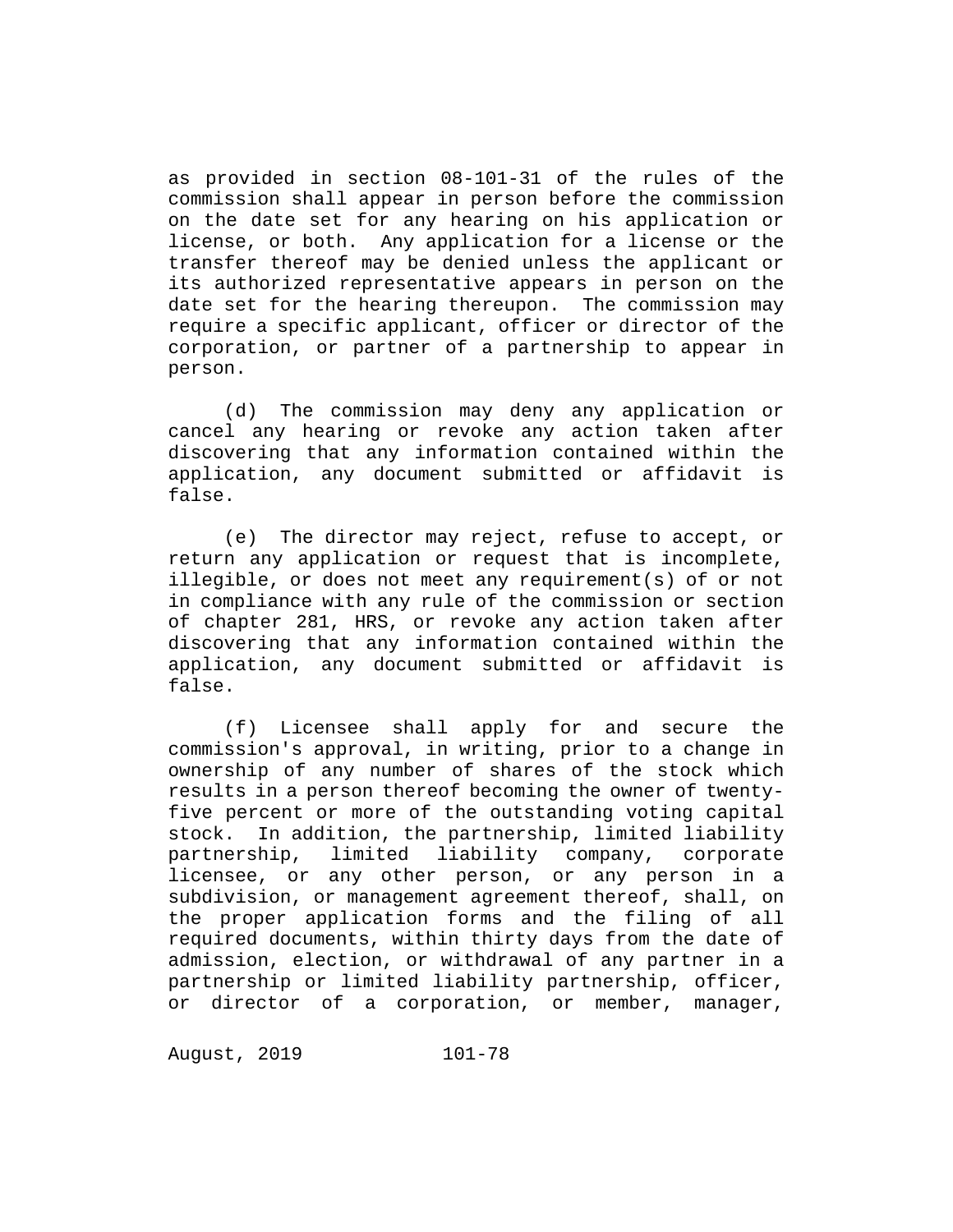organizer, or person of a limited liability company, or any other person, or any person within a subdivision, or management agreement thereof, notify the commission in writing of the change. If the commission finds any<br>partner in the partnership, limited liability partner in the partnership, limited liability partnership, member, manager, organizer, or any other person of a limited liability company, or officer, director, or any person owning or controlling twentyfive percent or more of the outstanding stock of the corporation, or any subdivision, or management agreement thereof, an unfit or improper person to hold a license in their own right pursuant to section 281-45, HRS, or the rules of the commission, it may revoke the license or suspend the license until a new transfer of such capital stock or ownership is effected to a fit or proper person pursuant to section 281-45, HRS, or the rules of the commission, or until the unfit or improper partner, officer, member, manager, organizer, director, or any person, or any person in a subdivision, or management agreement thereof, is removed or replaced by a fit and proper person pursuant to section 281-45, HRS, or the rules of the commission.

Application for the admission, election, or withdrawal of any officer, director, or a person owning or controlling twenty-five percent or more of the corporate stock, member of a limited liability company, or partner in a partnership or limited liability<br>partnership, or any person, or any person of a partnership, or any person, or any person of a subdivision, or management agreement thereof, shall include, but not limited to, the application form, corporate minutes, secretary's certification of the minutes, or its like submitted by the licensee which shall include the listing of all the officers, directors, and any person owning or controlling twentyfive percent or more of the corporate stock, members in<br>a limited liability company, or partners of a a limited liability company, or partners of a partnership or limited liability partnership, or any person, or any subdivision or any person of a subdivision, or management agreement thereof, and all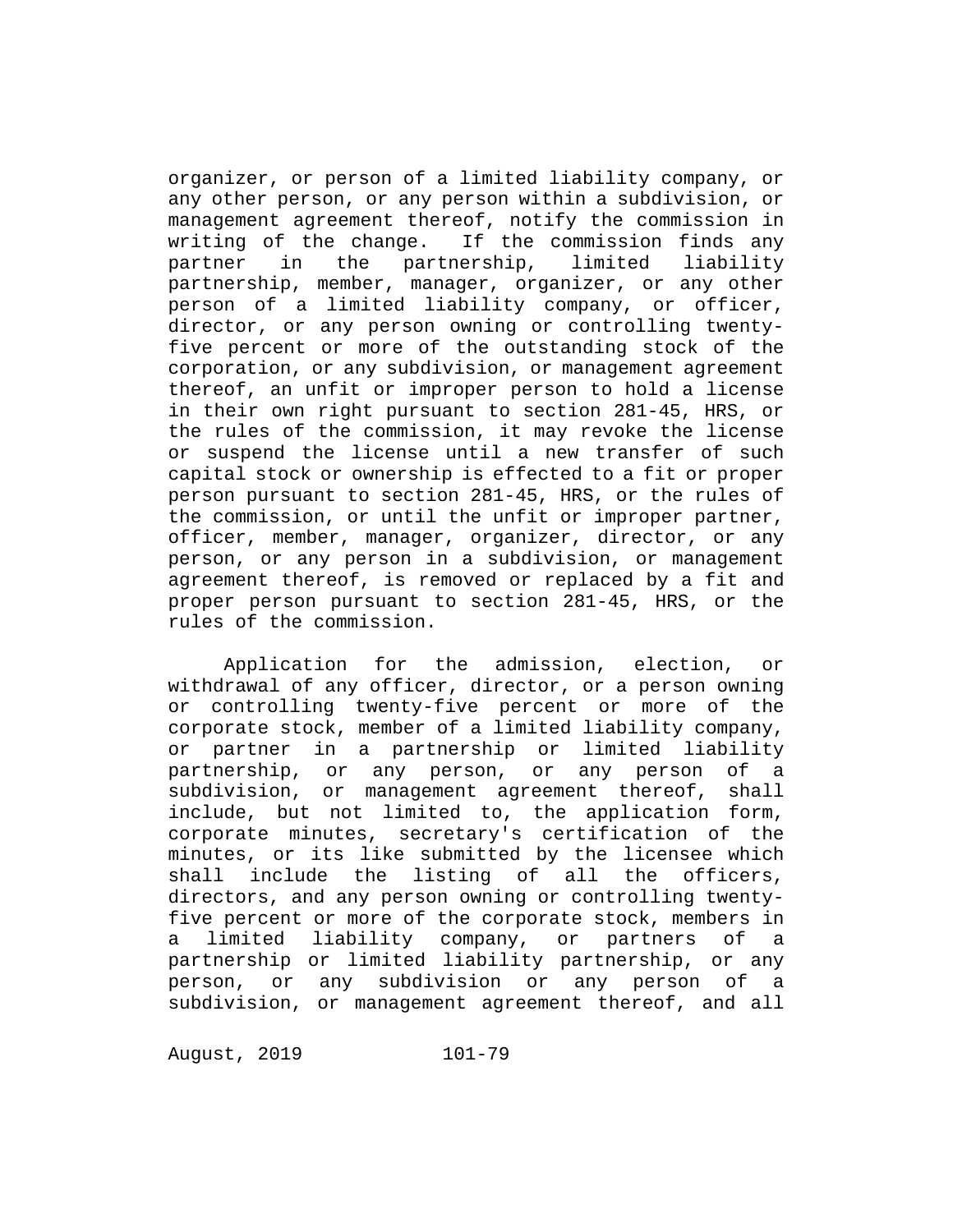other requirements.

All applications, forms, or documents, and any information submitted to the department, shall be true and accurate and shall not contain any false or<br>misleading information. Applicant shall provide any Applicant shall provide any documentation requested by the department to verify any information submitted on any application, form, or document.

(h) A change of location application is subject to all requirements and hearings as a new application for a license, provided the Director may approve a change of location within the County without hearing upon the filing of the application for change of location and any required documents for a Class 9 tour or cruise vessel license and for a Class 8, transient vessel license. The liquor license for the existing premises shall become void upon the issuance of the license for the new location. Licensee shall meet all requirements as a new<br>license, pay the prorated license fee, and if license, pay the prorated license fee, applicable, file a gross sales report on all liquor sold under the original license and pay the assessment fee prior to the issuance of the license. All records of the original license shall be part of the licensee's change of location application and record.

(i) Whenever an applicant or licensee is a partner in any partnership, limited liability partnership, corporation, limited liability company, or any other person, and consist of any partnership, corporation, limited liability company, or any other person, each partner, officer, director, member, manager, agent, organizer, or any person, or any person of a subdivision, or management agreement thereof, shall be subject to all requirements in holding a liquor license in their own right, pursuant to section 281-45, HRS, or the rules of the commission.

(j) The commission shall grant or deny any liquor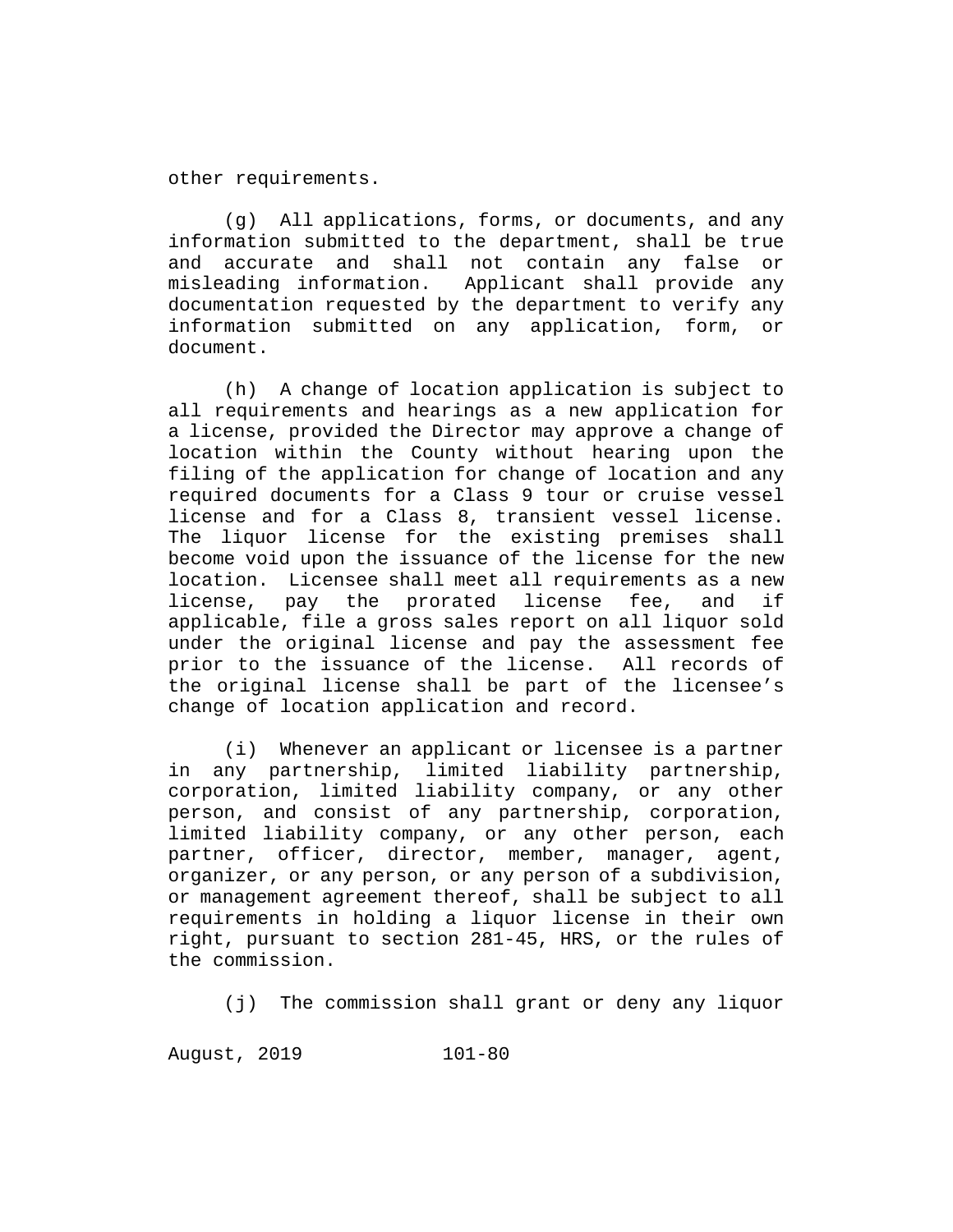license application within ninety calendar days after<br>the hearing, or within one hundred twenty days the hearing, or within one hundred twenty days thereafter if in its discretion the commission extends the ninety days to one hundred twenty days, and gives public notice of same.

(k) All applications and documents submitted to the department shall contain full legal name of the applicant, individual licensee, a general partner representing the partnership or limited liability partnership, officer or director of a corporation, trust, or association, member, manager, or organizer of a limited liability company, or the licensed attorney or agent authorized in writing to represent the applicant.

(l) Any application approval by the commission or director shall be subject to the applicant obtaining all necessary clearances from other governmental agencies prior to exercising its license and/or permit.

### §08-101-31 No license issued, when.

No license shall be issued:

(1) To any minor or to any person who has been convicted of a felony and not pardoned, or to any other person not deemed by the commission to be a fit and proper person to have a license; provided that the commission may grant a license under the rules of the commission to a partnership, trust, association, limited liability partnership, limited liability company, corporation, or any other person, that has been convicted of a felony where the commission finds that the partner, member, manager, organizer, or any person of a limited liability partnership, limited liability company or organization's officers, directors, and any person owning or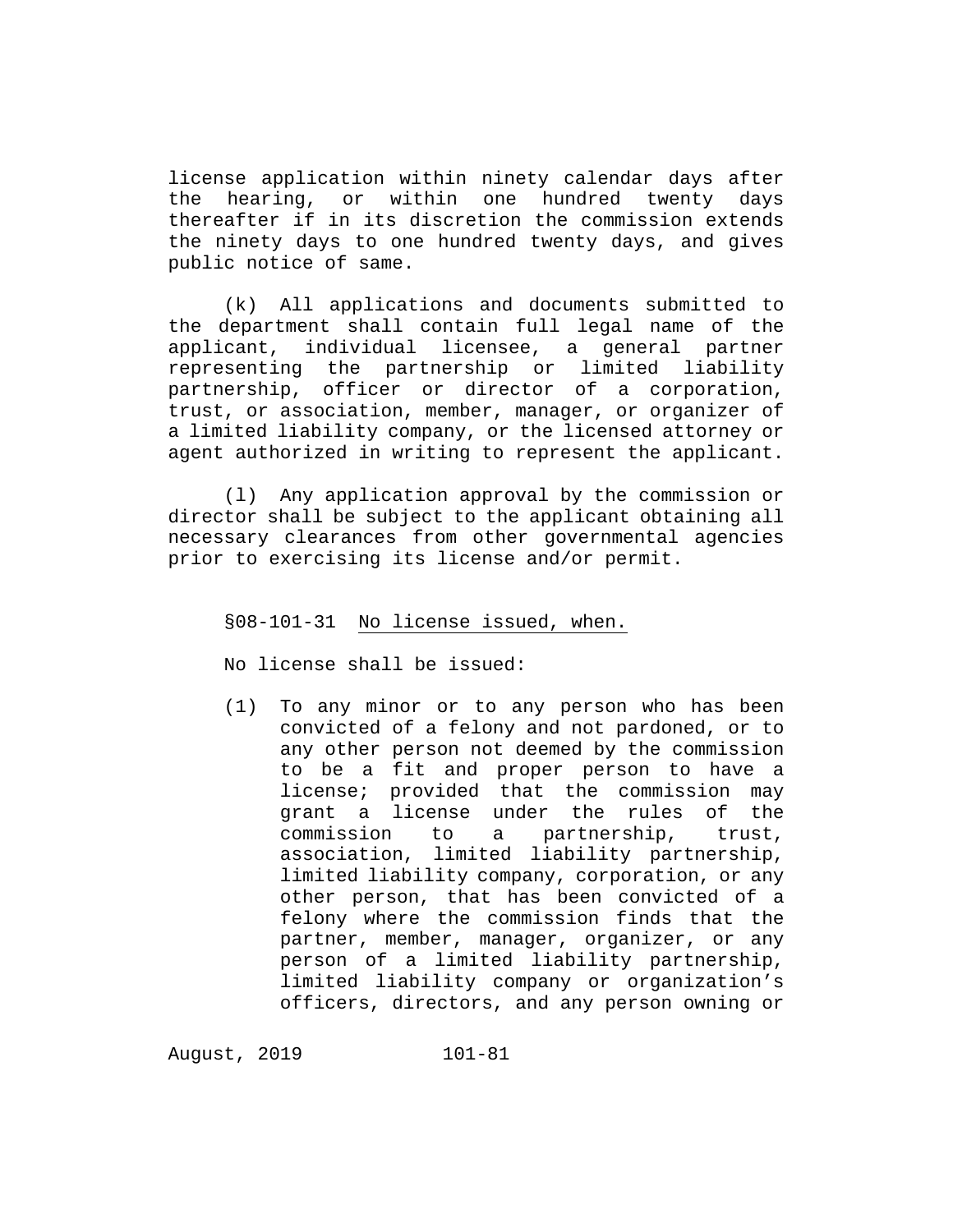controlling twenty-five percent or more of the outstanding stock are fit and proper persons to have a license;

- (2) To any partner in a partnership, or a corporation, trust or association, the officers, directors, or any other person of which, or any of them, would be disqualified under subsection (1) from obtaining the license individually, or any person of which, owning or controlling twenty-five percent or more of the outstanding capital stock, or any other person, would be disqualified under such subsection (1) from obtaining the license individually; provided that for publiclytraded companies or entities ultimately solely owned by a publicly traded company, only the officers and directors designated as primary<br>decision-makers shall be considered to decision-makers shall be considered to determine disqualification under paragraph  $(1)$ ;
- (3) To any applicant for a license, or a renewal of a license, or in the case of a transfer of a license, where both the transferor and the transferee, failed to present to the issuing agency a tax clearance certificate from the department of taxation showing that the applicant or the transferor and transferee do not owe the State government any delinquent taxes, penalties, or interest; or that the applicant, or in the case of a transfer of a license, the transferor or transferee, has entered into an installment plan agreement with the department of taxation for the payment of delinquent taxes in installments and that the applicant is or the transferor or transferee is, in the case of a transfer of a license, complying with the installment plan agreement or when the applicant or the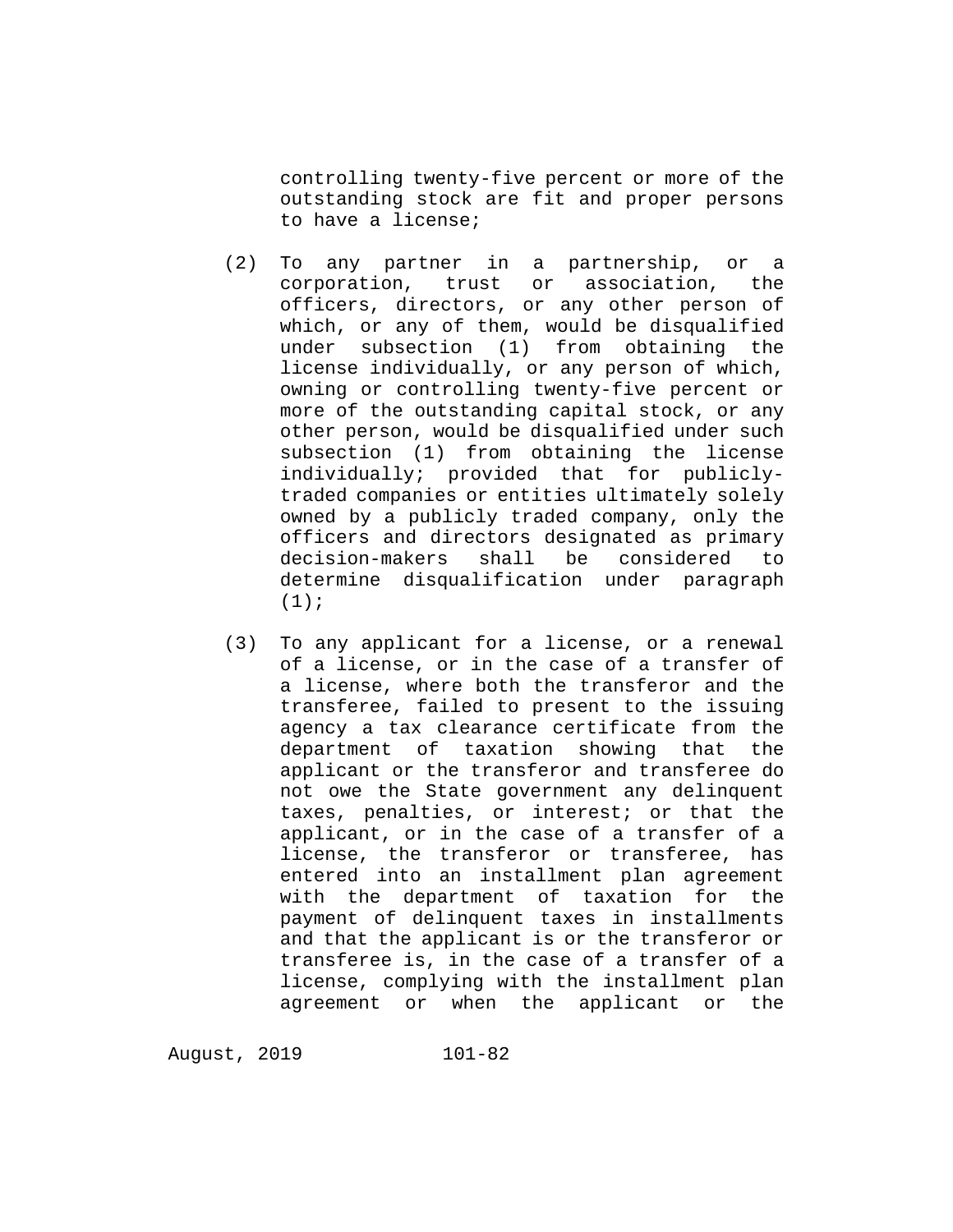transferor or transferee, in the case of a transfer of a license, is validly challenging a tax assessment, penalty, or other proceeding that prevents the issuance of a signed certificate from the state tax agency, the commission shall issue a license that is valid for the period of time necessary to resolve the challenge;

- (4) To any applicant who has a partner in the partnership, limited liability partnership, member, manager, agent, organizer, or any person owning or controlling twenty-five percent or more of a limited liability company, or any officer, director or any person owning or controlling twenty-five percent or more of the outstanding stock of any corporation, trust, or association, or any other person, who has had any liquor license revoked less than two years previous to the date of the application for any like or other license under the rules of the commission;
- (5) To any person owning or controlling twentyfive percent or more of the outstanding stock of the corporation, trust, or association of a licensee, who is currently delinquent in filing the gross liquor sales report of any license that was issued, or currently owing any fees or monies due to the department, or<br>both. "Any fees or monies" shall include but "Any fees or monies" shall include but not be limited to license fees, publication fees, and any assessment of a penalty imposed by the department, commission, or board. Any licensee, who has any person, or person owning or controlling twenty-five percent or more of the outstanding stock of a corporation, trust,<br>or association of a licensee, who is or association of a licensee, who is delinquent in filing the gross liquor sales report of any other license that was issued,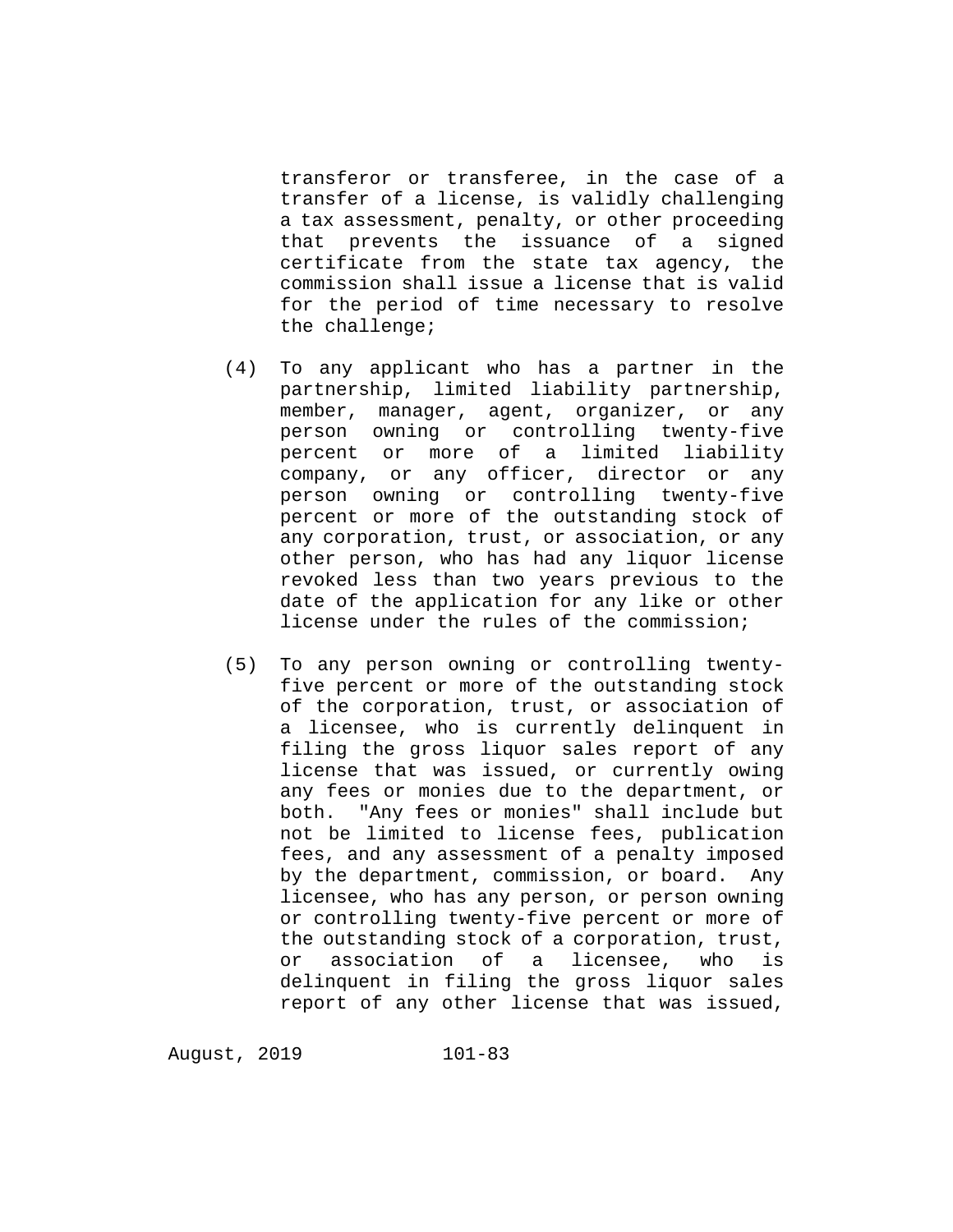or currently owing any fees or monies to the department, shall not exercise its license until the gross sales report is filed and percentage fee paid;

- (6) To a limited liability company, the members, managers, organizers, or any person, of which or any of them, would be disqualified under subsection (1) from obtaining the license individually, would be disqualified under that paragraph from obtaining the license individually;
- (7) To a limited liability company, partnership, limited liability partnership, or corporation, that may consist of a limited liability company, partnership, limited liability partnership, corporation, or any other person or any combination thereof, the members, managers, organizers, partners, officers, directors, or any person thereof, of which any of them would be disqualified under subsection (1) from obtaining the license individually, or a person owning or controlling twenty-five percent or more of the outstanding stock of such corporation would be<br>disqualified under that paragraph from disqualified under that paragraph obtaining the license individually; or
- (8) To an applicant for a class 2, class 4 except for convenience minimarts, class 5, class 6, class 11, class 12, class 13, class 14, class 15, or class 18 license, unless the applicant for issuance of a license or renewal of a<br>license, both the transferor and the license, both the transferor transferee, present to the issuing agency proof of liquor liability insurance coverage in an amount of \$1,000,000.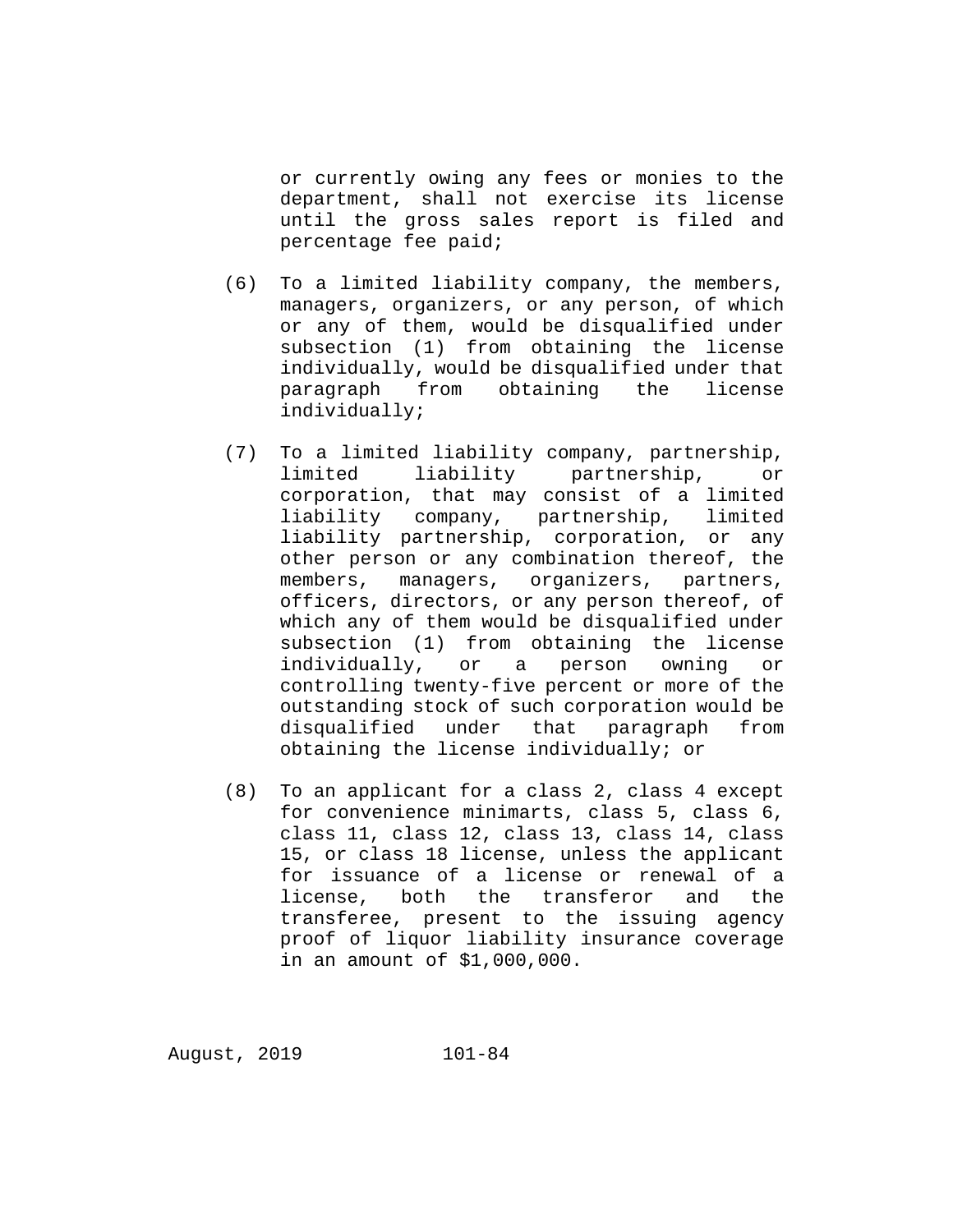# §08-101-32 Transfer of license.

(a) The commission will not consider the transfer of any license unless it meets the provisions of section 281-41, HRS.

(b) No license shall be transferred unless the transferor's licensed premises was operated and open for business throughout the year prior and up to the filing of the application for transfer, except for good cause shown to the commission.

(c) No license issued shall be transferable or be transferred to other than the same class, kind, and category.

# §08-101-33 Renewal of license.

(a) Other than for good cause, the renewal of an existing license shall be granted upon the filing of a completed application, payment of the basic fee, submission of State tax clearance, and other required documents. State tax clearance shall be dated within ninety days of the acceptance of the application by the department.

(b) If complaints from the public, reports from the commission's investigators, or adjudications of the commission, or the board indicate that noise created by patrons departing from the premises disturbs residents on the street, or of the neighborhood in which the premises is located, or that noise from the premises, or adjacent related outdoor areas under the licensee's control, such as parking lots or lanais, exceed standards contained in State, County, or commission noise codes, and intrudes into nearby residential units, the commission may withhold the issuance of a renewed license until corrective measures meeting the commission's approval are taken.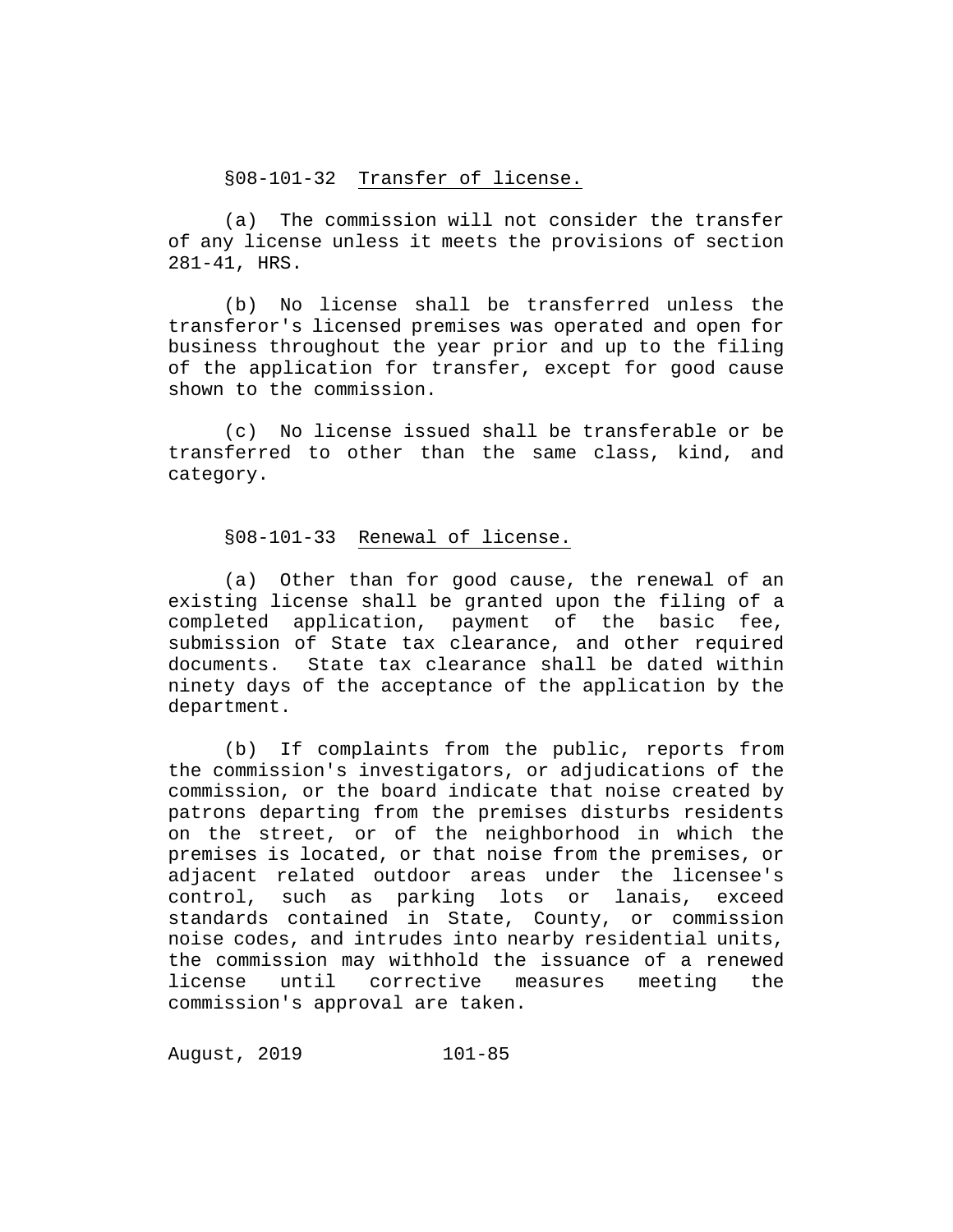(c) The commission, at the time of renewal or at any time, may revoke, suspend, or place conditions or restrictions on any license issued under the rules of the commission for the purpose of preventing activities within the licensed premises or adjacent areas under the licensee's control that are potentially injurious to the health, safety, and welfare of the public including, but not limited to, criminal activity, including assault, drug dealing, drug use, or prostitution, upon petition of the administrator of the appropriate county agency, proper notice to the licensee, and a hearing before the commission pursuant to chapter 91, HRS.

(d) The commission shall deny renewal of a class 2, class 4, class 5, class 6, class 11, class 12, class 13, class 14, class 15, or class 18 license if the applicant for renewal fails to present proof of the liquor liability insurance required by section 281-31(s), HRS.

(e) In no case shall any application for renewal of a liquor license be accepted for filing by the department prior to the 1st day of April or after 4:30 p.m. of the 15th day of June next preceding the date of expiration of the existing license. If the 15th of June falls on Saturday, Sunday, or legal County of Maui holiday, the last day for the application for renewal of a liquor license shall be 4:30 p.m. on the first County of Maui working day following.

(f) In no case shall any application for renewal of a liquor license be accepted unless it includes the completed application, basic fee payment, State tax clearance and all other required documents.

(g) Subject to the provisions of the liquor laws of the State, the director may act on any application for the issuance, renewal, or the transfer of any license or permit for which public hearing is not required.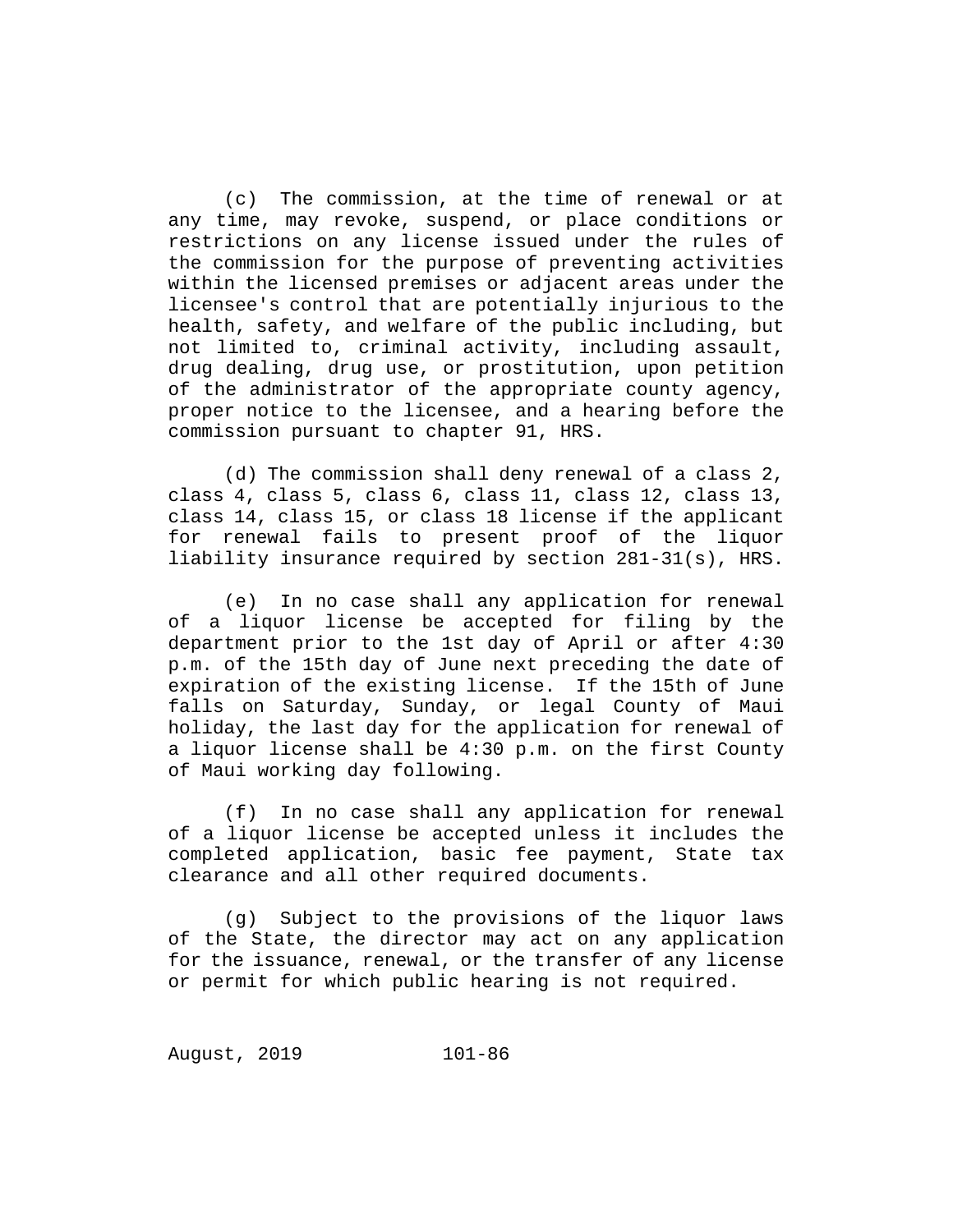§08-101-34 Term of license.

(a) Every license whenever issued, unless sooner revoked or canceled (except transient vessel, special and temporary license), shall expire with the close of June 30, next succeeding its issuance.

(b) The expiration date of transient vessel, special, and temporary licenses shall be determined by the director and stated on the license at the time of their issuance.

(c) All licenses not exercised within one hundred eighty days of approval by the commission shall, except for good cause, become void. Commission approval for the extension to exercise the license must be granted prior to the expiration of the one hundred eighty days, or of any extension.

(d) Should any licensee expire, cease to exist, or cannot legally operate, the license shall become void.

# §08-101-35 Temporary or permanent closing of licensed premises.

(a) The holder of any license must immediately surrender the license to the department upon suspension or revocation thereof, or within five days after closing<br>the business if it be otherwise permanently be otherwise discontinued.

(b) No licensee shall temporarily close its licensed premises for five days or more, without first notifying the department in writing of its intention to do so, the approximate period that such premises shall be so closed and the reason, if any, for such action.

(c) If the use of the premises covered by any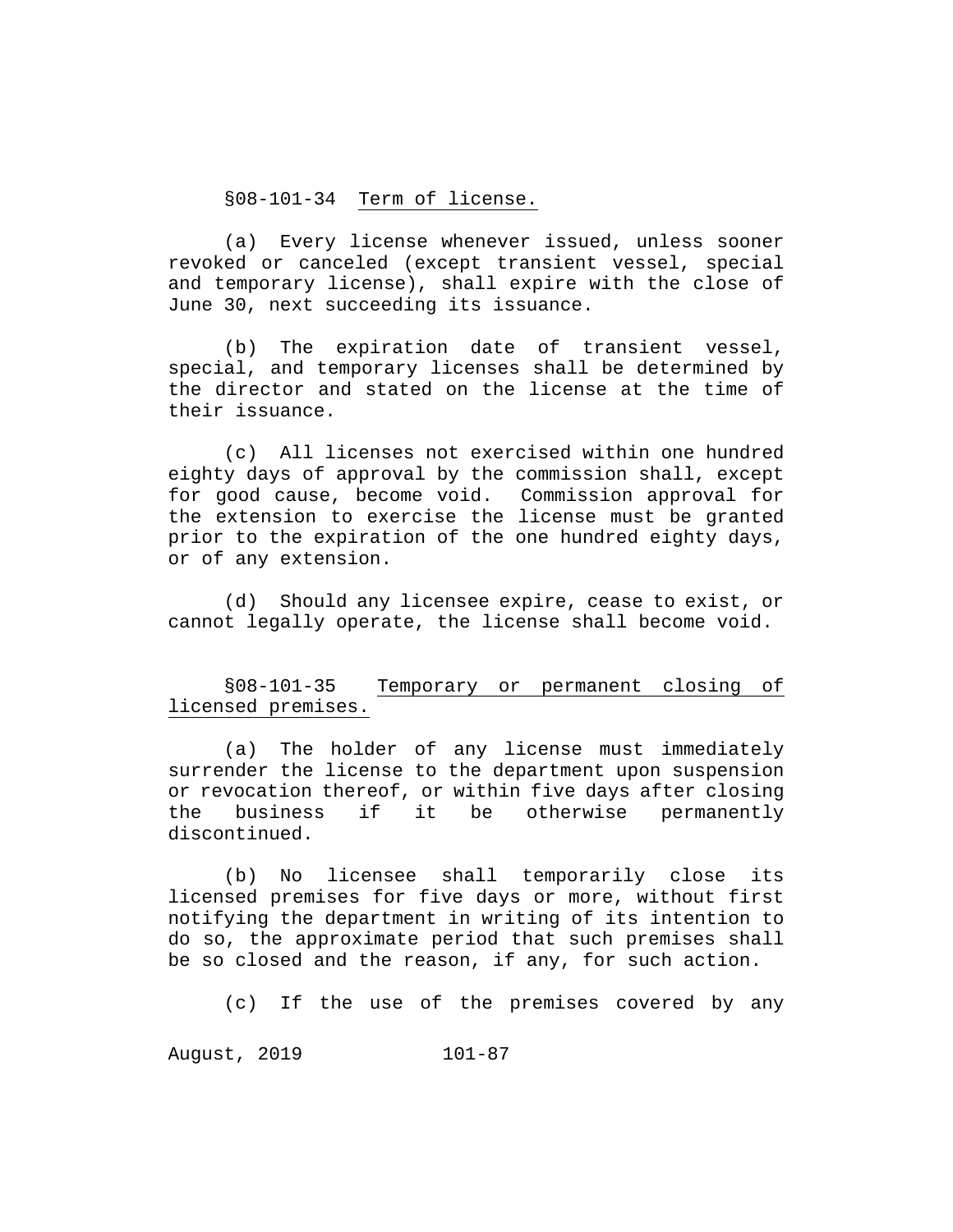license becomes lost to the licensee by reasons of being sold under foreclosure proceeding, or a civil execution, or other legal process, or for any other cause, which shall force the loss of the exclusive control by the licensee or a cessation of the business of the license thereon under the license (other than by a revocation or suspension of the licensee's license), the commission shall cancel or suspend the license.

(d) If a licensee closes out of the business for which the license is held, during the term for which the license was issued, the licensee shall within five days from the date of closing the same, give commission notice<br>thereof and surrender the licensee's license for thereof and surrender the licensee's license cancellation, unless the licensee obtains prior approval from the commission to place its license with the commission for safekeeping. For the purposes of this subsection, "safekeeping" means the holding of a liquor license at the commission office while the licensee is not operating or expired.

§08-101-36 Unauthorized use of trade name; change.

(a) A new licensee or transferee shall have a choice of trade name, however, such trade name must be registered with the state department of commerce and consumer affairs.

(b) Any licensee desirous of changing an existing trade name shall submit to the commission a certificate of registration of trade name issued by the state department of commerce and consumer affairs, showing approval of such registration.

(c) Use of any trade name without prior approval<br>le commission is prohibited. Any publication or of the commission is prohibited. advertising or sign with an unauthorized trade name will be considered prima facie evidence of use of such trade name.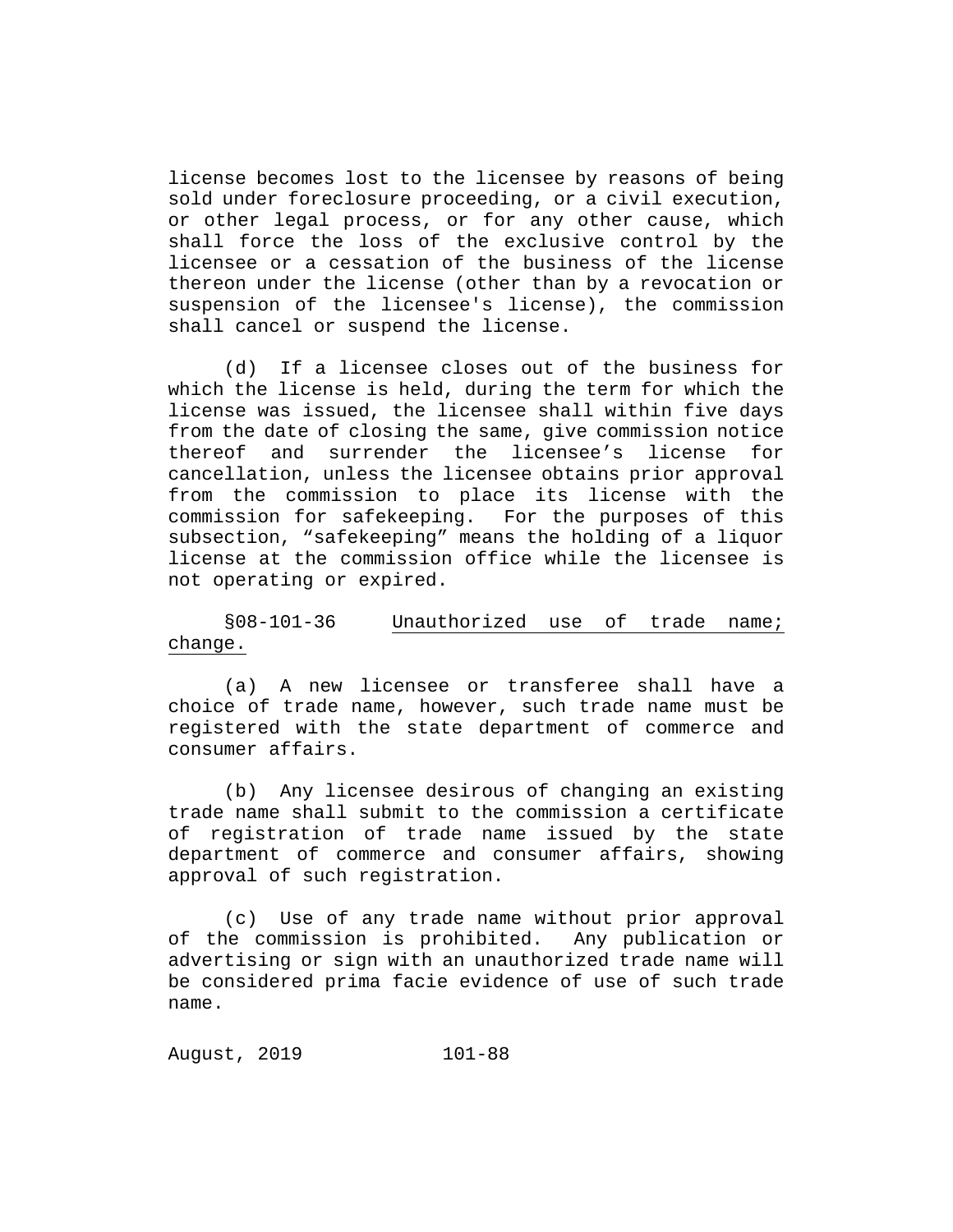#### §08-101-37 Representation of licensee.

Except as otherwise provided by law, in any proceeding involving an application for issuance or transfer of a license, the applicant shall be represented at the commission hearing only by the individual applicant, a general partner representing the partnership or limited liability partnership, an officer or director of a corporation, trust, or association, a member, manager, or organizer of a limited liability company, a licensed attorney, or an agent authorized in writing to represent the applicant.

# §08-101-38 Authorized signature.

All applications and documents submitted to the department shall be signed by the individual licensee, a general partner representing the partnership or limited liability partnership, an officer of a corporation, trust, or association, a member, or manager of a limited liability company, or a licensed attorney or an agent authorized in writing to represent the applicant. "Authorized in writing" means the original notarized document signed by the individual, partner in the partnership or limited liability partnership, a member, or manager of a limited liability company, or an officer or director of the corporation of the applicant or licensee, identifying the applicant's agent(s) or licensed attorney, the signature(s) of the applicant's agent(s) or licensed attorney and their specific powers of authorization. Facsimile or a reproduction of the original document shall not be accepted. The department reserves the right not to accept any documents signed by any person authorized in writing and/or require any person, applicant, or licensee to personally fill out and sign any forms or documents submitted to this department. Any violation or omission of information or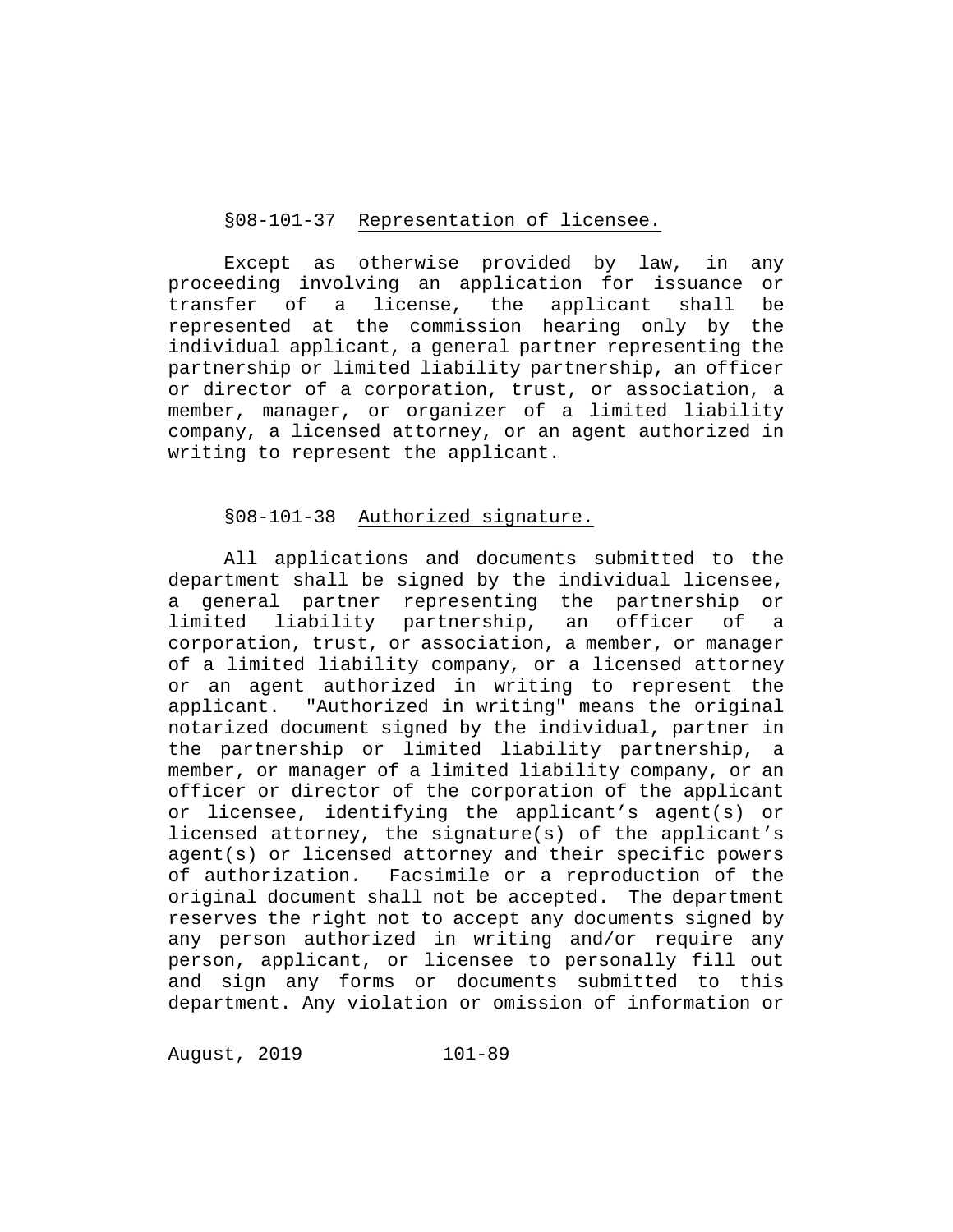documents by any person authorized in writing shall be deemed committed by the licensee or applicant.

# §08-101-39 Notice of public hearing; license application.

(a) Upon the filing of the investigator's report upon any license application, the commission shall<br>conduct a preliminary hearing for all license a preliminary hearing application, except for an alcohol license or a license in classes 7 through 10 and 13, and upon such preliminary hearing it may deny the application. A notice of preliminary hearing on a previously denied, refused, or withdrawn application shall be given seven days before the preliminary hearing to any person who submitted a written request for notice. If the application is not denied upon a preliminary hearing, the commission shall fix a day for the public hearing of the application (other than an application for an alcohol license or a license in classes 7 through 10 and 13) and shall give public notice of the public hearing at least once in each of two consecutive weeks in the English language in the County, the date of the public hearing to be not less than forty-five days after the first notice. The notice shall require that all protests or objections against the issuance of the license applied for shall be filed with the director at or before the time of public<br>hearing. Before giving such notice, the commission Before giving such notice, the commission shall collect from the applicant the cost of giving the notice or require a deposit to cover the same.

(b) Immediately upon the commission's fixing a day for the public hearing of the application, the applicant shall mail a notice setting forth the time and place of the hearing on the application to each of the following:

(1) Not less than two-thirds of the owners of record of real estate, lessees of record of real estate and owners of record of shares in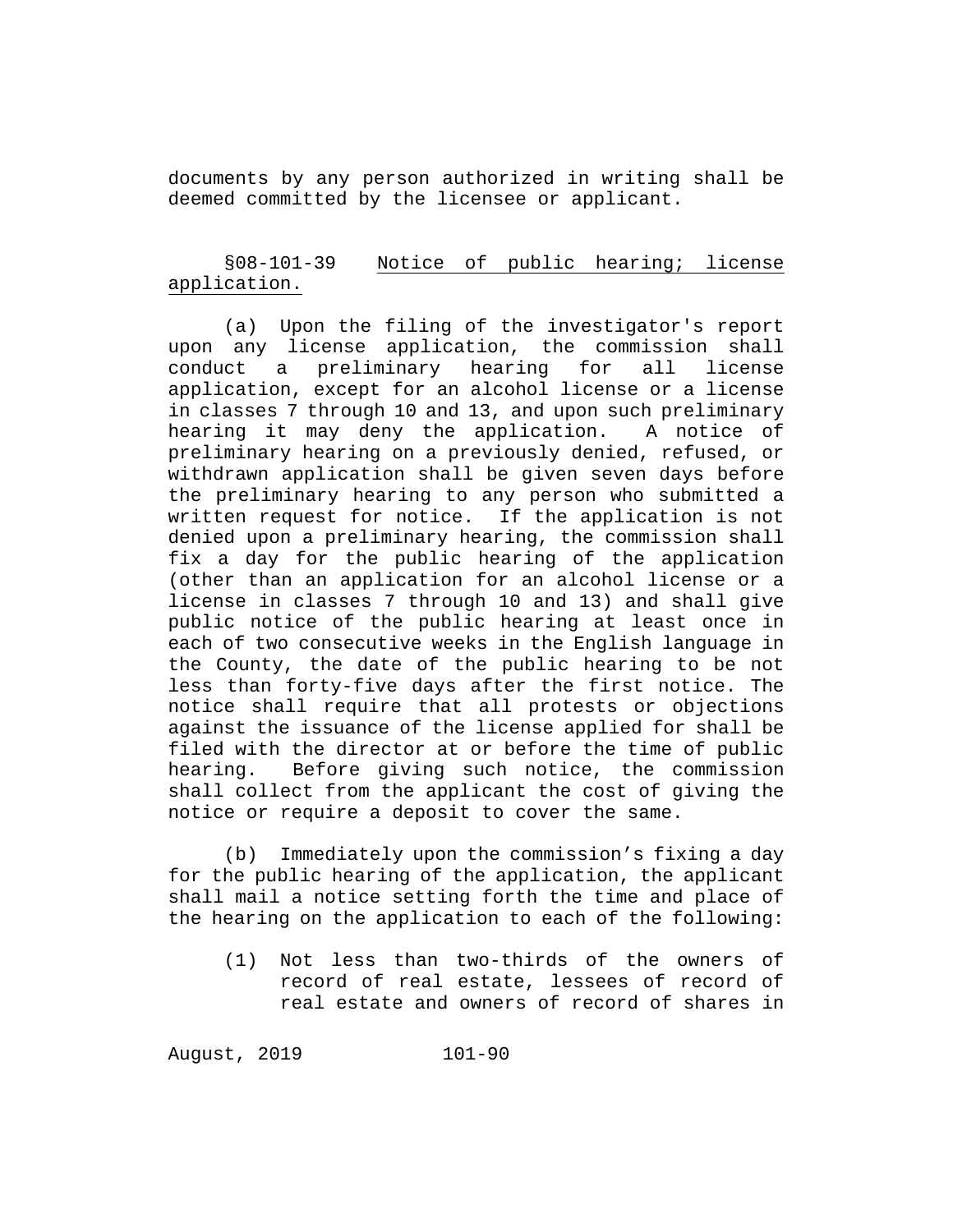a cooperative apartment or to those individuals on the list of owners as provided by the managing agent or governing body of the shareholders' association situated within a distance of five hundred feet from the nearest point of the premises for which the license is asked to the nearest point of such real estate or cooperative apartment; provided that in meeting this requirement, the applicant shall mail a notice to not less than three-fourths of the owners of record of real estate and lessees of record of real estate and owners of record of shares in a cooperative apartment situated within a distance of one hundred feet from the nearest point of the premises for which the license is asked. Notice by mail shall be addressed to the last known address as shown in the records with the county department of finance, real property tax division, as filed by the person or the person's agent or representative; if address is unavailable, to the last known address of the person concerned;

(2) If the County reaches a population of five hundred thousand or more, not less than twothirds of the registered voters residing within, and small businesses situated within, a distance of five hundred feet from the nearest point of the premises for which the license is asked; provided that in meeting this requirement, the applicant shall mail notices to not less than three-fourths of the registered voters residing within, and small businesses situated within, a distance of one hundred feet from the nearest point of the premises for which the license is asked. This paragraph shall not apply to applications for class 2, class 4, and class 15 licenses. A notice sent pursuant to this paragraph shall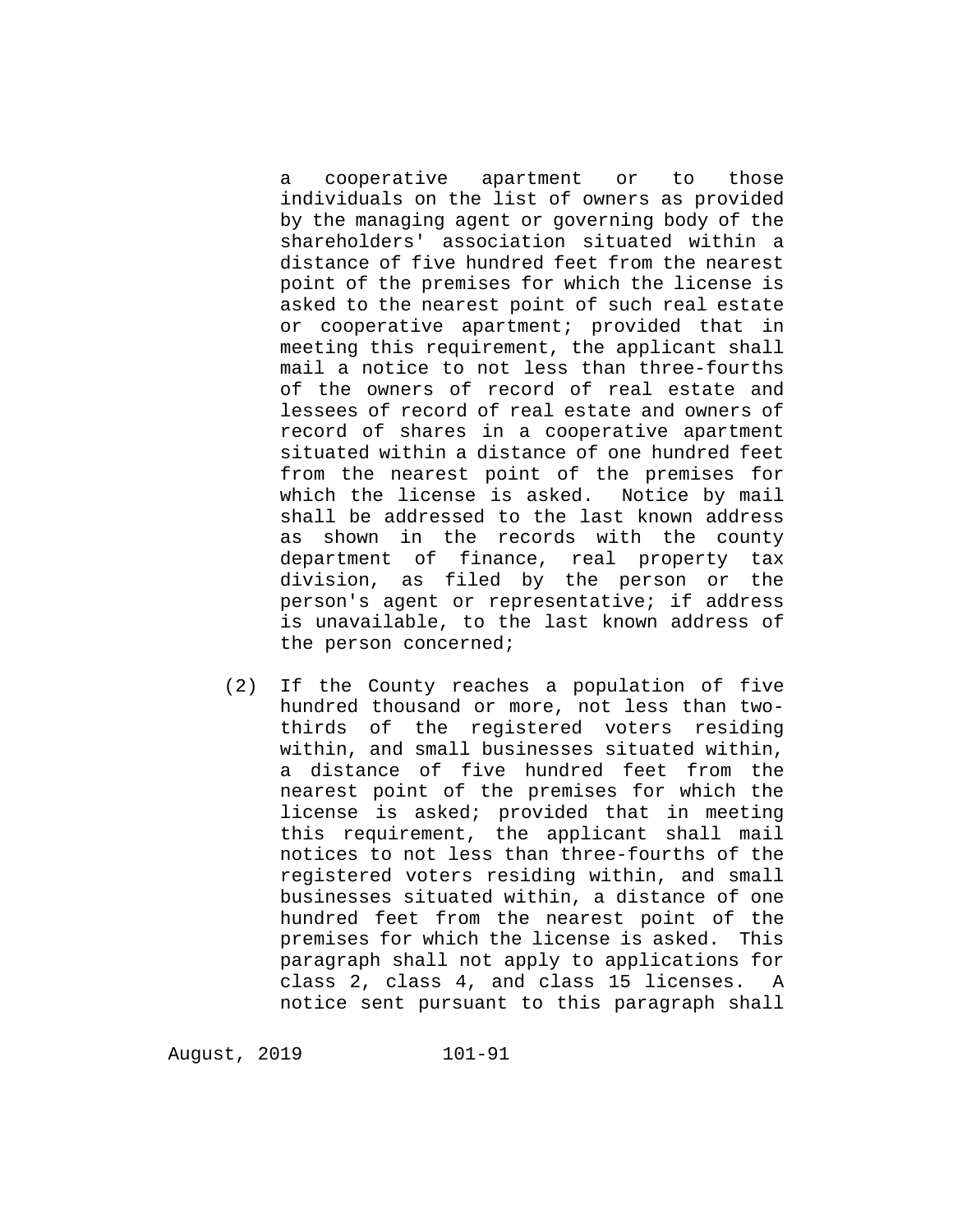be addressed to the "occupant" of the residential unit or small business; and

(3) For each condominium project and cooperative apartment within the five hundred foot area, one notice of the hearing shall be sent by mail addressed "To the Residents, Care of the Manager," followed by the name and address of the condominium or cooperative apartment involved.

The notices required under this subsection shall be mailed at least forty-five days prior to the date set for the hearing. No promotional information shall be allowed on, or accompany, the notice. Before the hearing, and within seven business days of having mailed the notices, the applicant shall file with the commission an affidavit that the notices have been mailed in compliance with this subsection. In addition to the affidavit (which shall be made available within the same seven-business-day period with proof of having mailed the notices), the applicant shall include both a master list of one hundred percent of addressees and addresses required by paragraphs (1), (2), and (3), and another mailing list consisting of the portion of addressees and their respective addresses who were mailed the notice pursuant to the requirements of paragraphs (1), (2), and (3). The affidavit, master list, and mailing list shall be made available within seven business days (of the mailing of the notice by the applicant) by the commission for public review upon request. For purposes of this section, "master list" means every owner and lessee who would otherwise be required to receive notice of the public hearing according to the requirement of paragraphs (1), (2), and (3), even if they were not actually included in the twothirds and three-fourths requirement (as the case may be) of paragraph (1) or (2), and every condominium project and cooperative apartment qualifying in paragraph (3). When the requirements of this section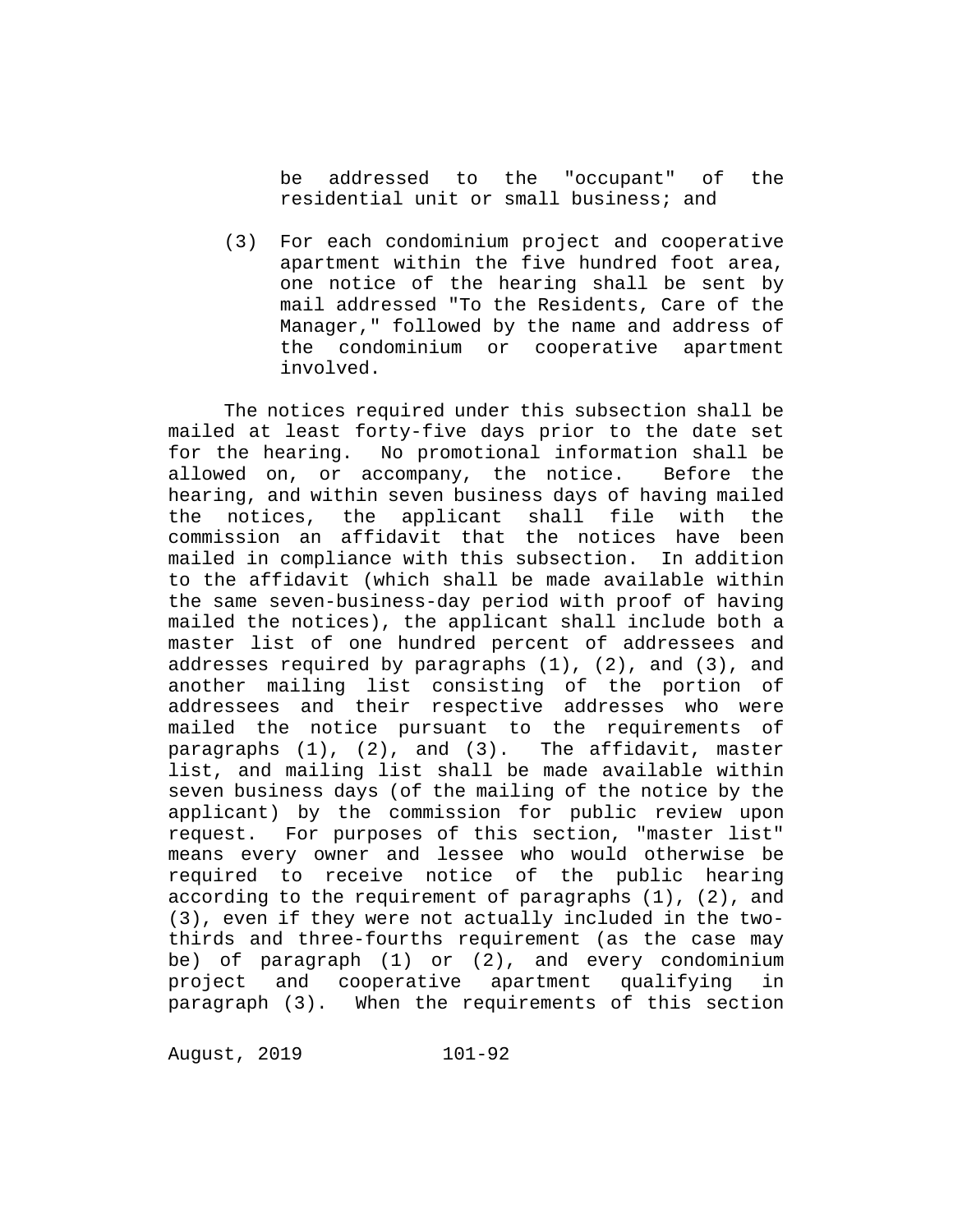have not been met, the commission may cancel the hearing or continue the public hearing subject to the provisions of section 281-57, HRS, and this section.

(c) Notice to one co-owner and one co-lessee of real estate shall be sufficient notice to all co-owners and all co-lessees of that real estate; and one notice is sufficient to an owner or lessee of multiple parcels; except that one notice shall be sent to each individual unit of a cooperative apartment as provided in this section.

(d) For purposes of this section, "owner of real estate" means one who has ownership of real estate. "Lessee" means one who holds real estate under lease. "Of record" means being documented or attested at the county department of finance, real property tax division. Any owner of real estate who has ownership in one or more real estate shall be considered and counted as a separate property owner for each ownership of real estate, be sent a separate notification for each ownership of real estate and shall have the right to lodge support for or protest against the granting of the license for each ownership of real estate. Any lessee leasing one or more real estate shall be considered and counted as a separate lessee for each leased real estate, be sent a separate notification for each leased real estate and shall have the right to lodge support for or protest against the granting of the license for each leased real estate. Notification mailed to owners of record of real estate, lessees of record of real estate and owners of record of shares in a cooperative apartment or to those individuals on the list of owners as provided by the managing agent or governing body of the shareholders association shall be considered and counted for that specific real estate only and may not signify, be construed, or inferred as notification for any other real estate one may have ownership or lease of.

(e) Protests against the granting of a license may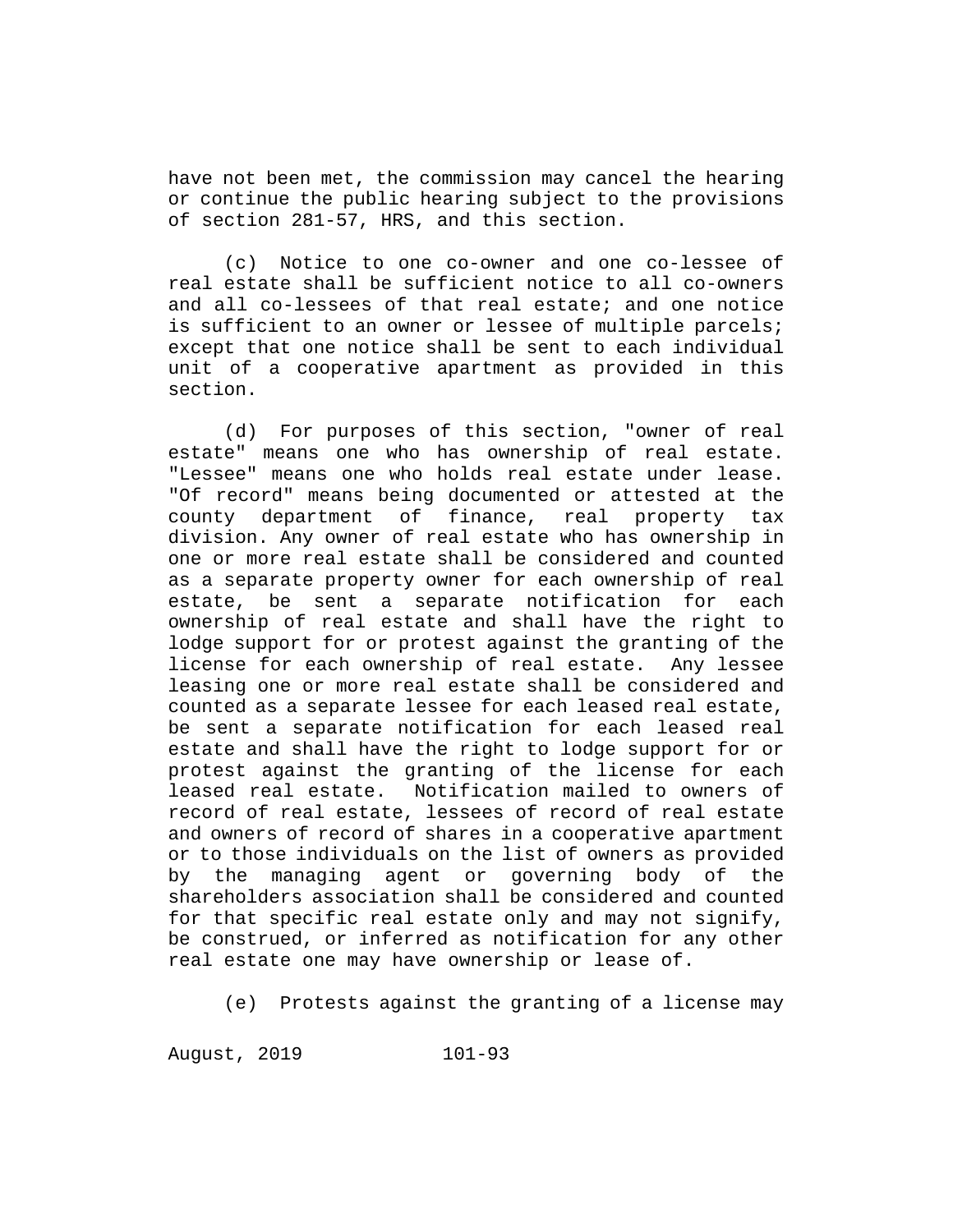be filed by any person. Protests against the granting of a license upon such application, which qualifies for an automatic refusal pursuant to section 281-39.5, HRS, or 281-59, HRS, may be so filed by any registered voter residing in a legal place of residence that is on file at the office of the county clerk, and which is located within five hundred feet of the nearest point at which the applicant proposes to establish or continue the applicant's business under the license applied for, or by any owner or lessee of record of real estate or by any owner of record of a share in a cooperative apartment situated within a distance of five hundred feet from the nearest point of the premises for which the license is asked to the nearest point of such real estate or cooperative apartment or by any governmental agency; provided that if a majority of the registered voters residing in the area within five hundred feet of the nearest point of the premises for which the license is asked, or a majority of the owners and lessees of record of real estate and owners of record of shares in a cooperative apartment within five hundred feet of the nearest point of the premises for which the license is asked have duly filed or caused to be filed their protests against the granting of the license, or if there appears any other disqualification under the rules of the commission, the application shall be refused. Any registered voter who is deceased prior to the filing of the application or no longer residing in a residence, or any owner or lessee of real estate of record who is deceased or no longer in existence prior to or at the time of the filing of the application, or any owner or lessee of real estate of record who is deceased or no longer in existence prior to or at the time of the hearing, within five hundred feet of the nearest point at which the applicant proposes to establish or continue the applicant's business under the license, shall not be included in the count in support for or protest against, or of the total registered voters or total owners or lessees of real estate of record located within five hundred feet for which the license is asked. The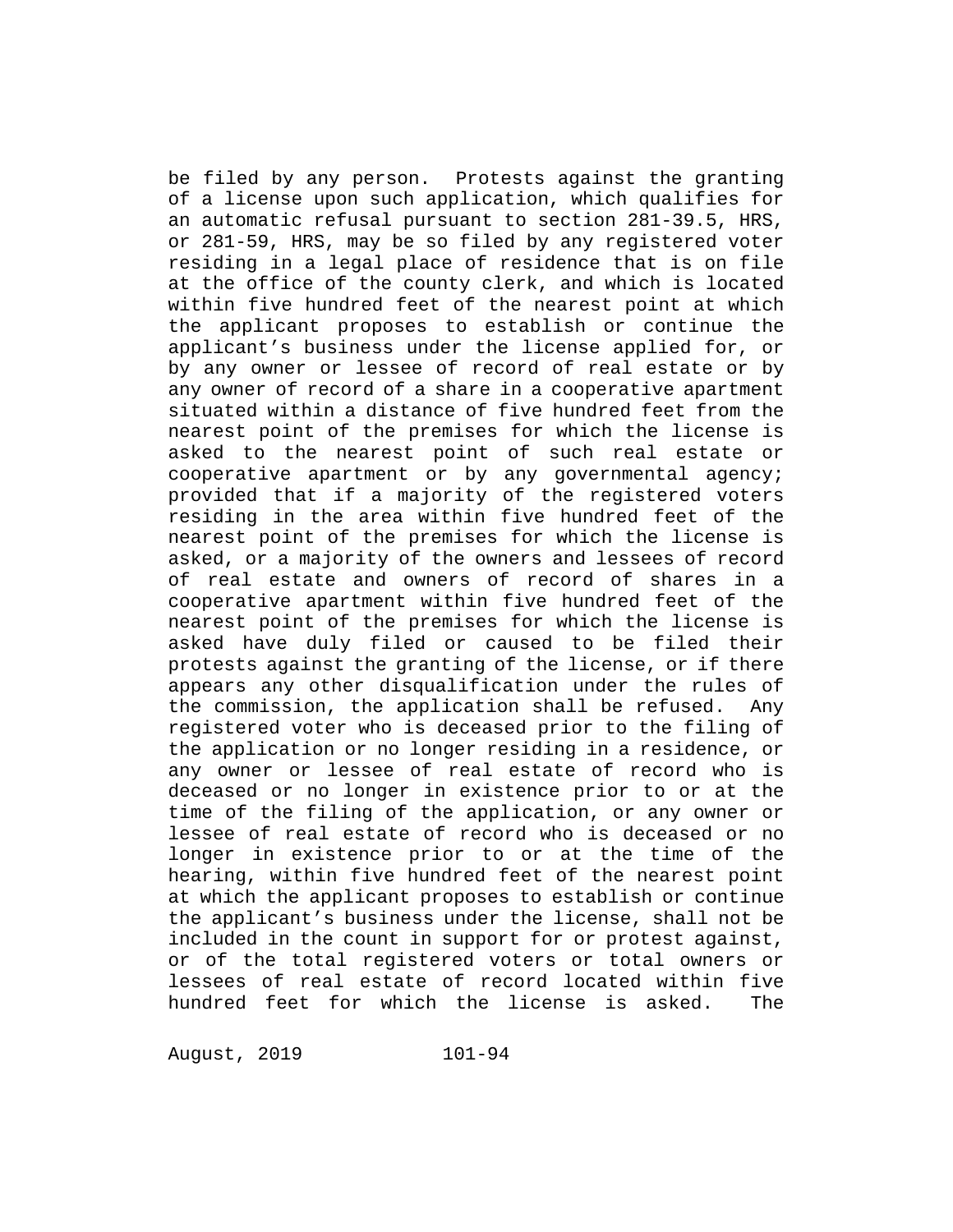commission may consider any testimony for or protest against the granting of the license filed by a duly appointed trustee or representative of any owner or lessee of real estate of record.

(f) Any person may file a formal protest on behalf of any owner or lessee of record of real estate or registered voter situated within a distance of five hundred feet from the nearest point of the premises for which the license is asked, provided that the owner, lessee, or registered voter, furnish to the commission, a notarized affidavit authorizing such person to protest against a specific application or specific matter before the commission. The affidavit must be filed with the commission prior to or at the time of the public hearing. A separate affidavit must be filed for each application and for each real estate of record.

(g) Any owner or lessee of real estate of record or registered voter located within any parcel whose boundary is located within the one hundred foot or five hundred foot radius from the nearest point from which the license is asked, shall be considered a property owner or lessee, or registered voter within that radius, and the owner or lessee of real estate shall be considered within the one hundred foot radius should the boundary of their parcel overlap the one hundred foot and five hundred foot radius.

(h) For purposes of this section, protest from one co-owner of record of real estate shall be considered one protest, provided however that protest submitted by the majority of co-owners of record of that real estate shall constitute a protest by all of the owners of record of that property, and protest from one lessee of record of real estate shall be considered one protest, provided however that protest submitted by the majority of colessee of record of that real estate shall constitute a protest by all of the lessees of record of that property.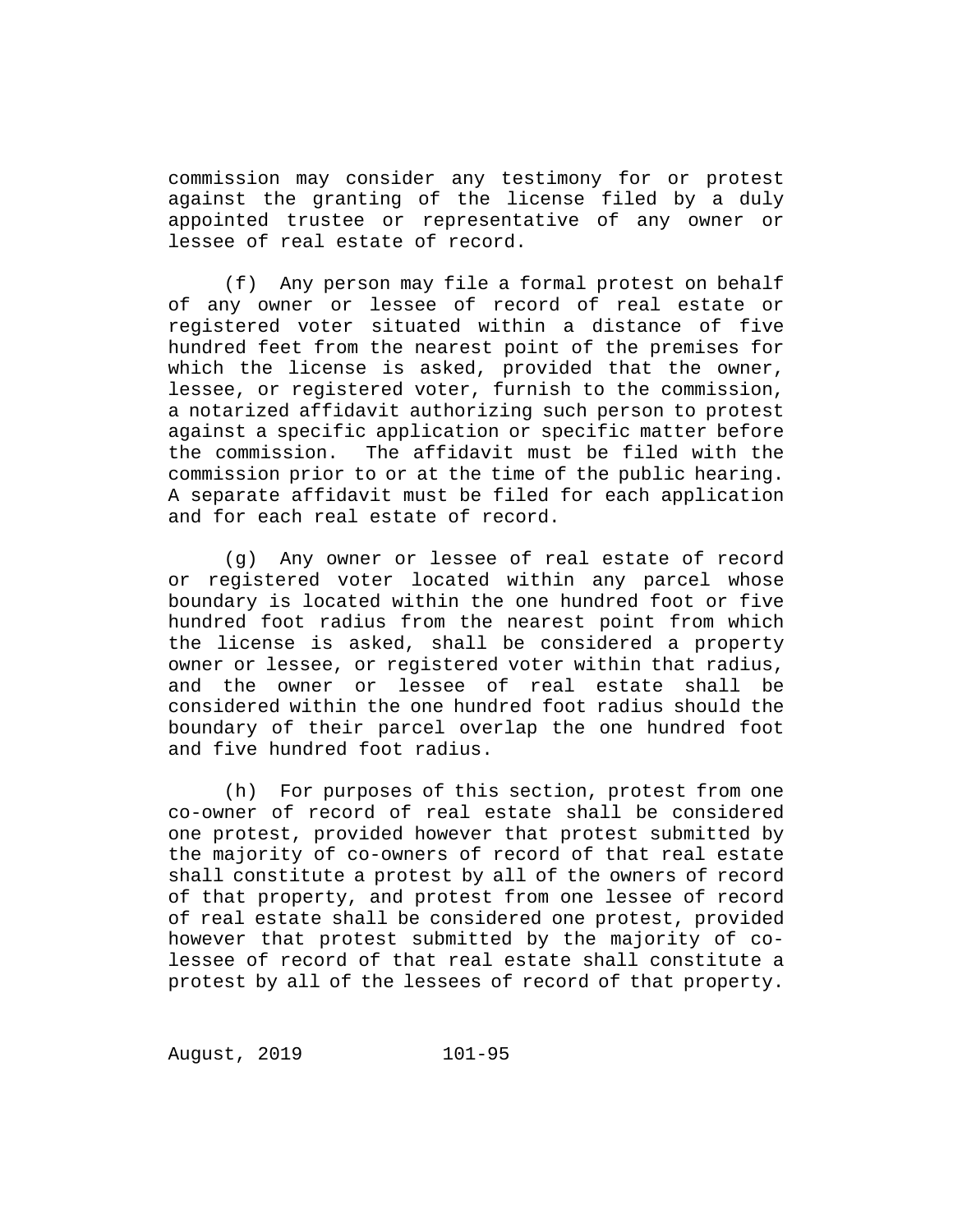(i) The commission may approve the granting of the liquor license at the public hearing on the condition that all necessary documents, governmental clearances, final inspection, and payment of fees are submitted. The department shall not issue said license until all requirements for the issuance of a liquor license have been complied with.

# §08-101-40 Condition of license.

(a) Every license issued shall contain the condition that it is subject to the rules of the commission, and any other laws or rules applicable to the business of the licensee including, but not limited to, the obtaining of all necessary clearances from all other governmental agencies, whether in existence at the time of the issue of such license or enacted, adopted, or amended from time to time thereafter, and to all applicable rules of the commission as the same may exist or be adopted or changed from time to time.

(b) All licensees and licensed premises shall be subject to the liquor laws and the rules of the commission, which shall be in effect twenty-four hours a day, seven days a week, throughout the year for which the license is issued.

(c) The commission may suspend or cancel the license, or change the class or category of any licensee who fail to meet the minimum requirements of or fail to operate its business in compliance with its authorized class or category or cease to provide an activity permitted by its class or category after proper notice and hearing in conformance with chapter 91, HRS.

#### §08-101-41 Criminal history record check.

(a) The commission shall request a background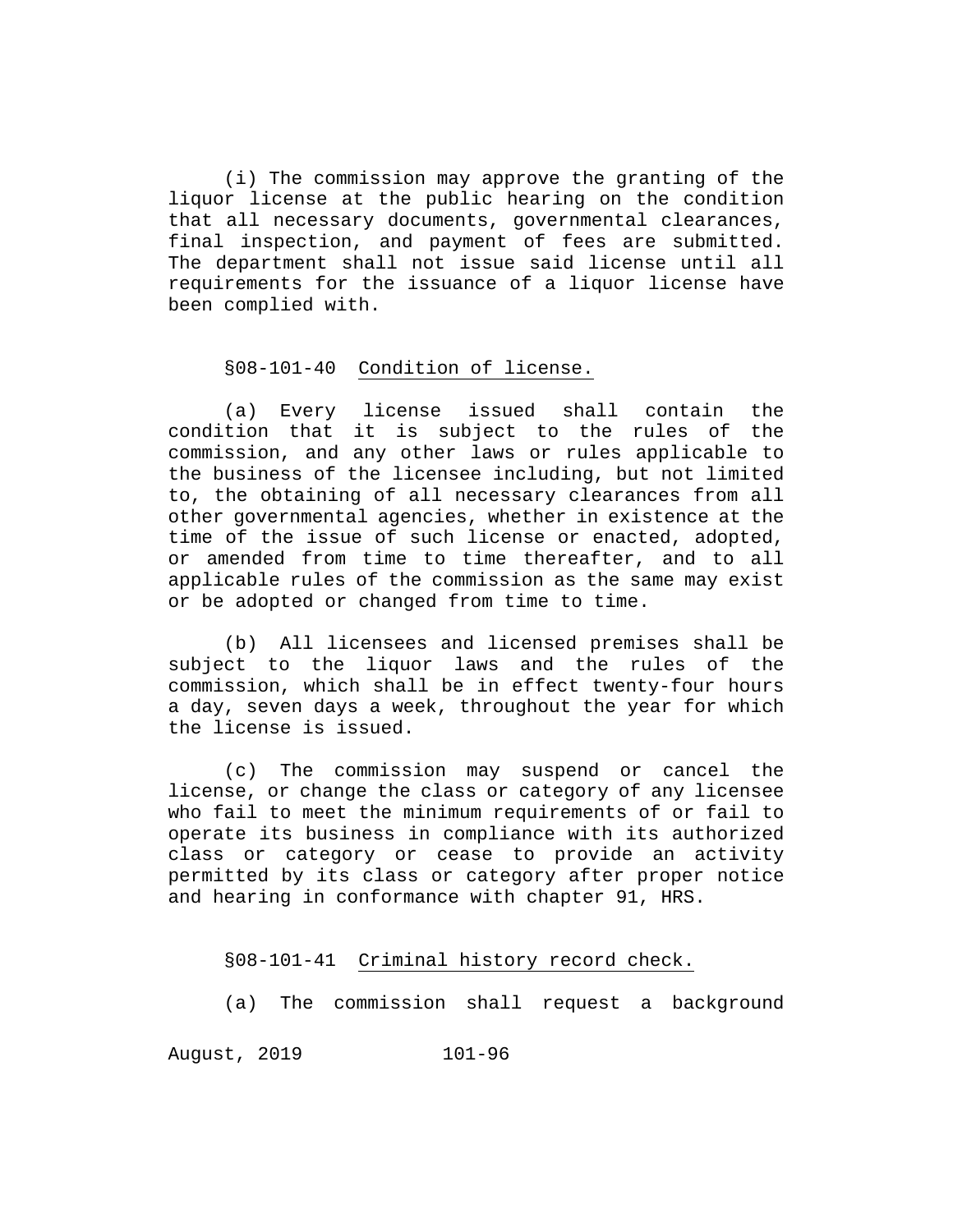check on an applicant for a liquor license, provided that neither a criminal history record check shall be required for the officers and directors of publiclytraded companies or entities ultimately solely owned by a publicly-traded company, who are not designated as primary decision-makers regarding the sale or purchase of liquor. For the purposes of this section, "criminal history record check" means an examination or search for evidence of an individual's criminal history by means of:

- (1) A search for the individual's fingerprints in the national criminal history record files and, if found, an analysis and any other information available pertaining thereto.
- (2) A criminal history record check conducted by the Hawaii criminal justice data center, Maui police department, or any governmental agency; provided that the Hawaii criminal justice data center, Maui police department, or any other governmental agency may charge a reasonable<br>fee for criminal history record checks for criminal history record performed.

The background check, at a minimum, shall require the applicant to disclose whether:

- (A) The applicant has been convicted in any jurisdiction of a crime that would tend to indicate the applicant may be unsuited for obtaining a liquor license.
- (B) The judgment of conviction has not been vacated.

For the purpose of this section, the criminal history disclosure made by the applicant may be verified by the commission by means of information obtained through the Hawaii criminal justice data center, Maui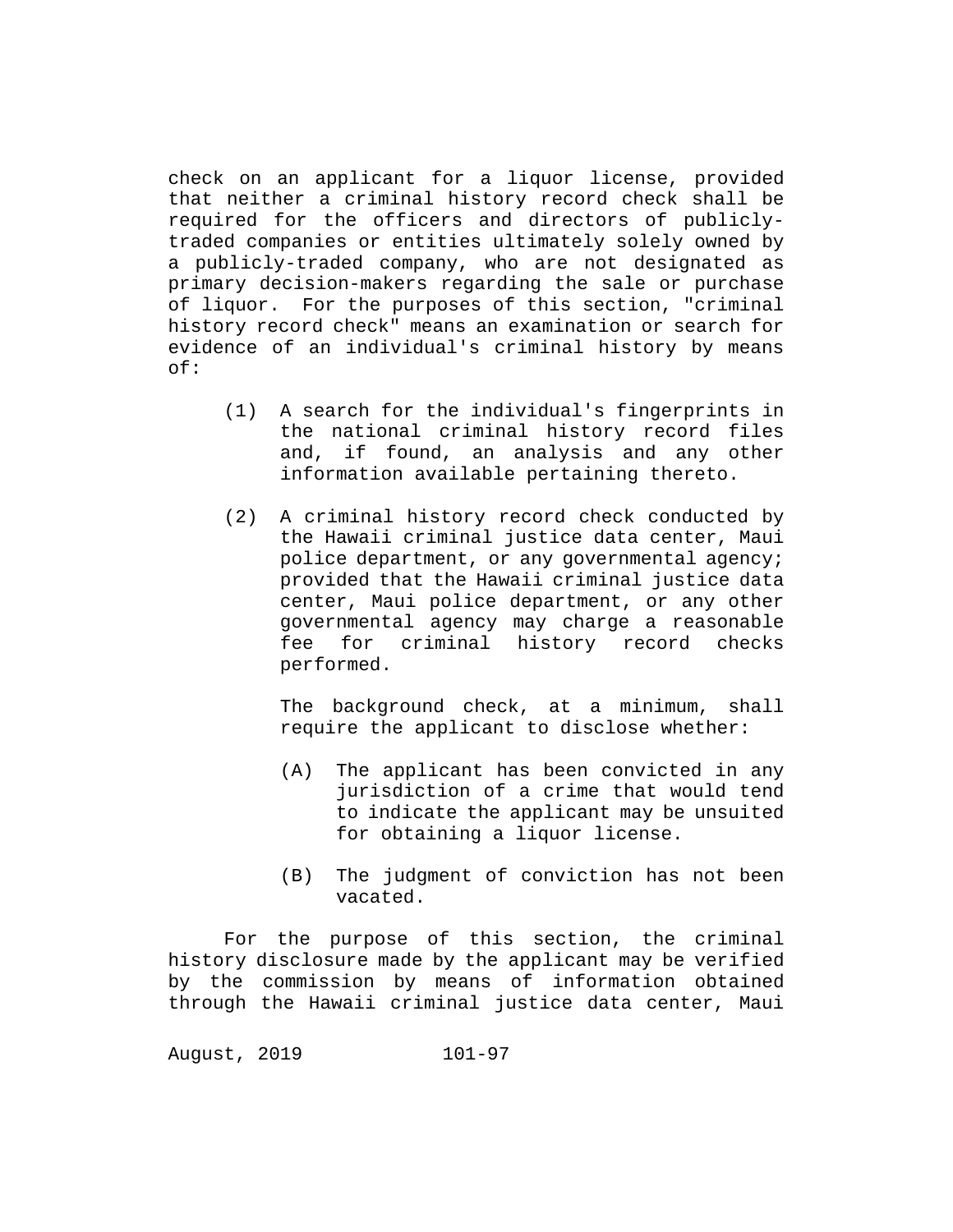police department, or any other governmental agency. The applicant shall provide the Hawaii criminal justice data center, Maui police department, or any other<br>governmental agency with personal identifying personal identifying information which shall include, but not limited to, at a minimum, the applicant's name, social security number, date of birth, sex, and the applicant's fingerprints. This information shall be secured only for the purpose of conducting the criminal history record check authorized by this section.

- (b) The applicant shall submit to the commission:
- (1) A statement signed under penalty of perjury whether the applicant has ever been convicted of a crime other than a minor traffic violation;
- (2) Written consent to the commission to request and obtain criminal history record information for verification;
- (3) Permission to be fingerprinted and completed fingerprint card;
- (4) Any reasonable fee assessed for criminal history record checks performed by the Hawaii criminal justice data center, Maui police department, or any governmental agency, which shall be submitted at the time of the submittal of application and made payable to the governmental agency performing the criminal history record check.

(c) The commission shall obtain criminal history record information through the Hawaii criminal justice data center, Maui police department, or any other governmental agency on the applicant. The information obtained shall be used exclusively for the stated purpose for which it was obtained and shall be subject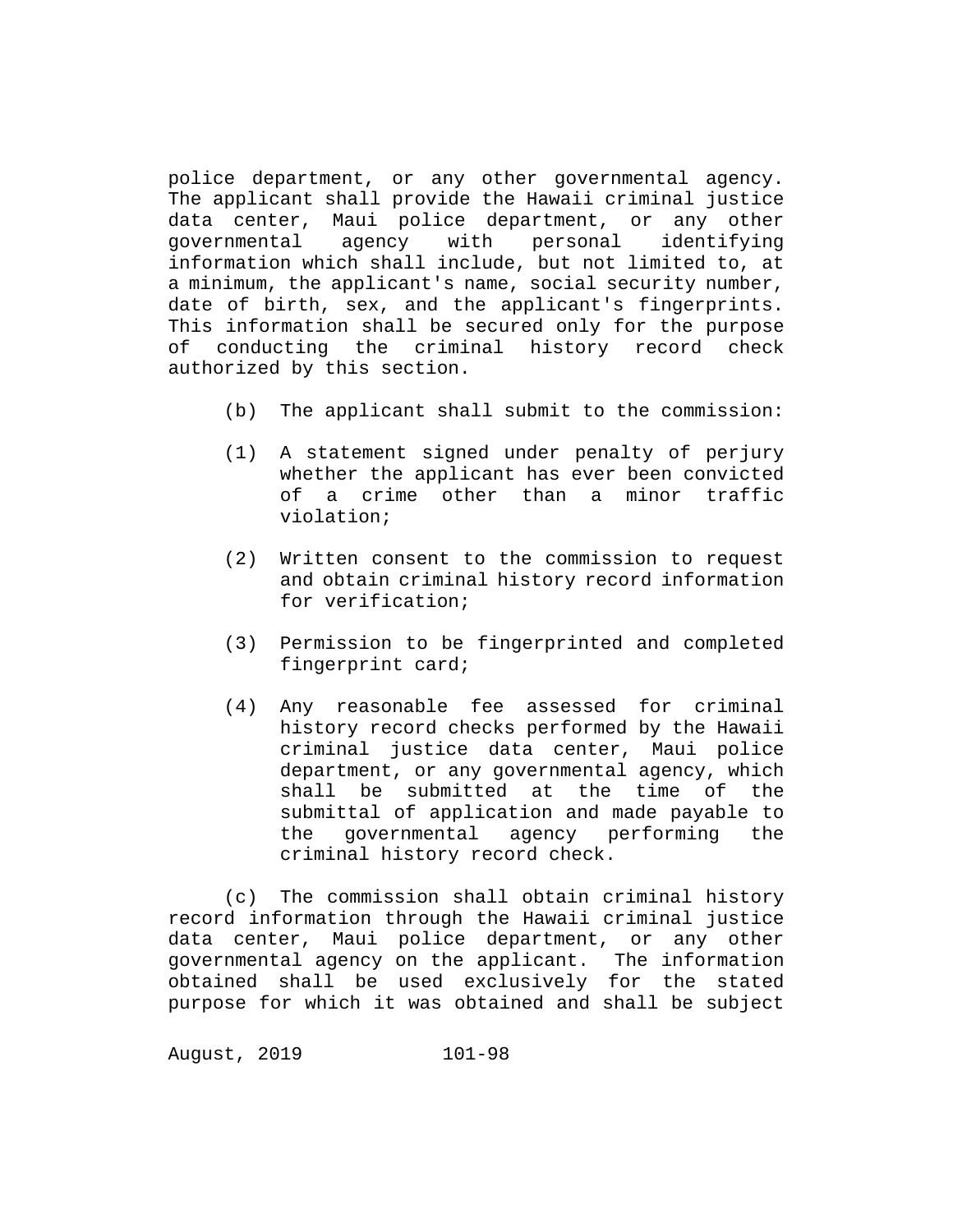to applicable State or federal laws or rules currently or hereafter in effect.

(d) Any applicant, including but not limited to, all persons, partners in the partnership or limited liability partnership, officers, directors, or persons owning or controlling twenty-five percent or more of the<br>applicant's outstanding corporate stock, members, applicant's outstanding corporate stock, members, managers, organizers, or any persons of a limited liability company, or any person, or entity or any person within an entity or its subdivision, that is in good standing and can legally do business in the State is required to submit all completed criminal history request(s) and fingerprint card(s) at the time of filing of the application to the department and to have local, State, and national criminal law enforcement agencies provide such person's criminal history abstract directly to the department, if said abstracts cannot otherwise be obtained by the department. The commission may waive this requirement upon the applicant showing of good cause. Good cause shall include, but not limited to, applicant's inability to obtain the necessary clearance after due diligence, or have on file with the department a criminal record check that is less than two years old, had the criminal record check process through the Federal Bureau of Investigation "Rap Back" program, or the applicant's fingerprints are not adequate for accurate classification and/or identification due to applicant's age, medical reason, disfigurement, or other abnormalities.

(e) Fingerprint cards. All fingerprint cards submitted by the applicant shall contain the required fingerprints and be completely filled out. Those fingerprinted by any personnel other than from the department or the Maui police department, must be accompanied by a letter from the fingerprint technician which contains the following:

(1) Fingerprint technician's name, signature,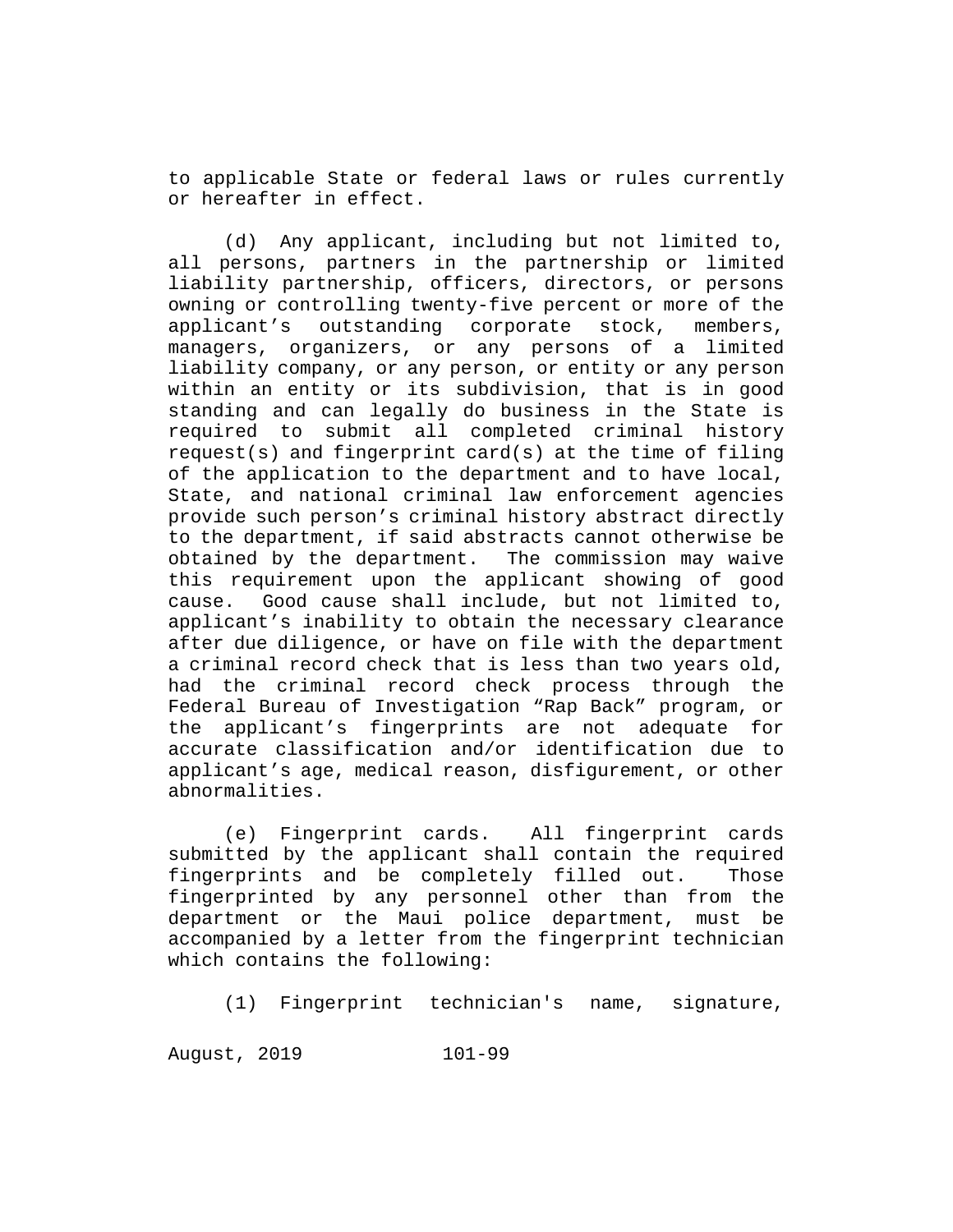address, telephone number, and fingerprint technician's certification issued by a law enforcement agency; and identity, social security number, and date the person was fingerprinted;

- (2) The identity of the law enforcement agency that the fingerprint technician represents, the law enforcement agency's address, and telephone number; or
- (3) Fingerprint technician's name, signature, address, telephone number, identity of the entity the fingerprint technician represents, and a letter of certification issued by a law enforcement agency that the entity the fingerprint technician is employed at is in good standing and have provided fingerprinting service to, and the fingerprints have been accepted by the law enforcement agencies within the State.

(f) Any applicant may utilize the department's electronic livescan fingerprinting or Field Print Hawaii services following conditions and requirements set forth by the commission and Hawaii criminal justice center in lieu of submitting fingerprint cards for criminal background check.

(g) The department may utilize criminal history record clearance obtained from an approved governmental agency.

(h) Licensee or any applicant shall submit, within thirty calendar days, a completed fingerprint card of any person whose fingerprints appearing on the fingerprint card or result of the electronic fingerprint<br>scanner that was not adequate for accurate scanner that was not adequate for accurate classification and/or identification by the Federal Bureau of Investigation or Hawaii Criminal Justice Data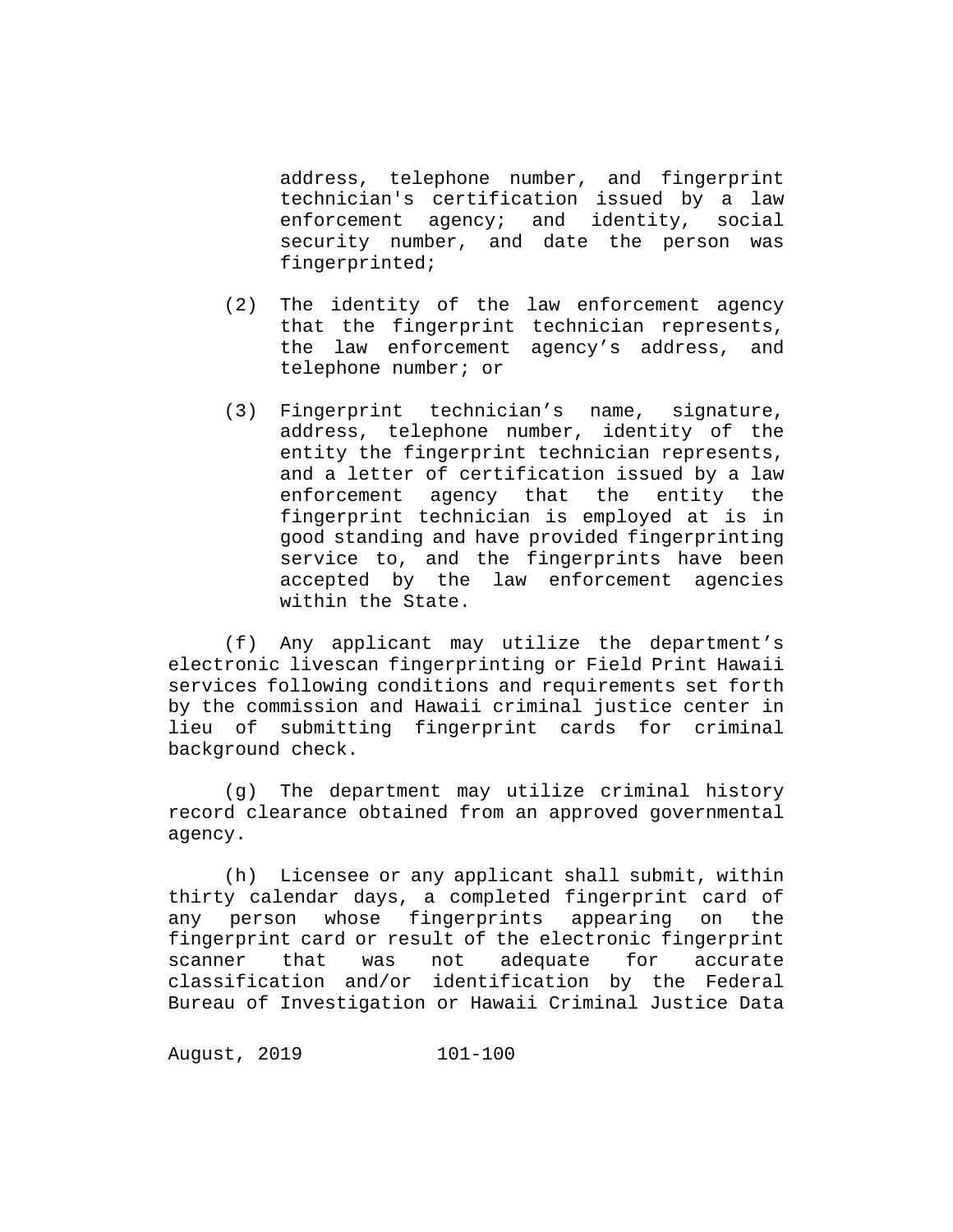Center, and the required processing fee, upon receipt of notification. Any licensee who fails to comply shall notification. Any licensee who fails to comply shall license until fingerprint card is duly processed by the department.

(i) The license applicant or licensee shall be responsible to ensure that every person named in an application discloses to the commission any felony conviction. The obligation to disclose such information shall be continuing even after the license is issued.

# §08-101-42 Address for service of process.

Address for service of process shall be that of the licensed premises unless otherwise indicated in writing. In all instances, the address for service of process shall be at a business address in the County and the mailing of any document by certified mail to the address for service of process shall meet the requirement of proper service.

#### §08-101-43 Further application.

(a) Except as provided for in section 281-13, HRS, if an applicant has at any time been denied or refused a license, no further application from the applicant pertaining to the same premises or building location shall be considered for one year from the denial or<br>refusal. For the purpose of this section, no further For the purpose of this section, no further application pertaining to the same premises or building location shall be accepted from the applicant including any partner of the partnership, or officer, director, or stockholder owning twenty-five percent or more of the outstanding stock of the corporation that has been denied, refused, or withdrawn due to protests of any application for a liquor license. "Building location" shall mean any building or portion thereof located within the same tax map key parcel of the original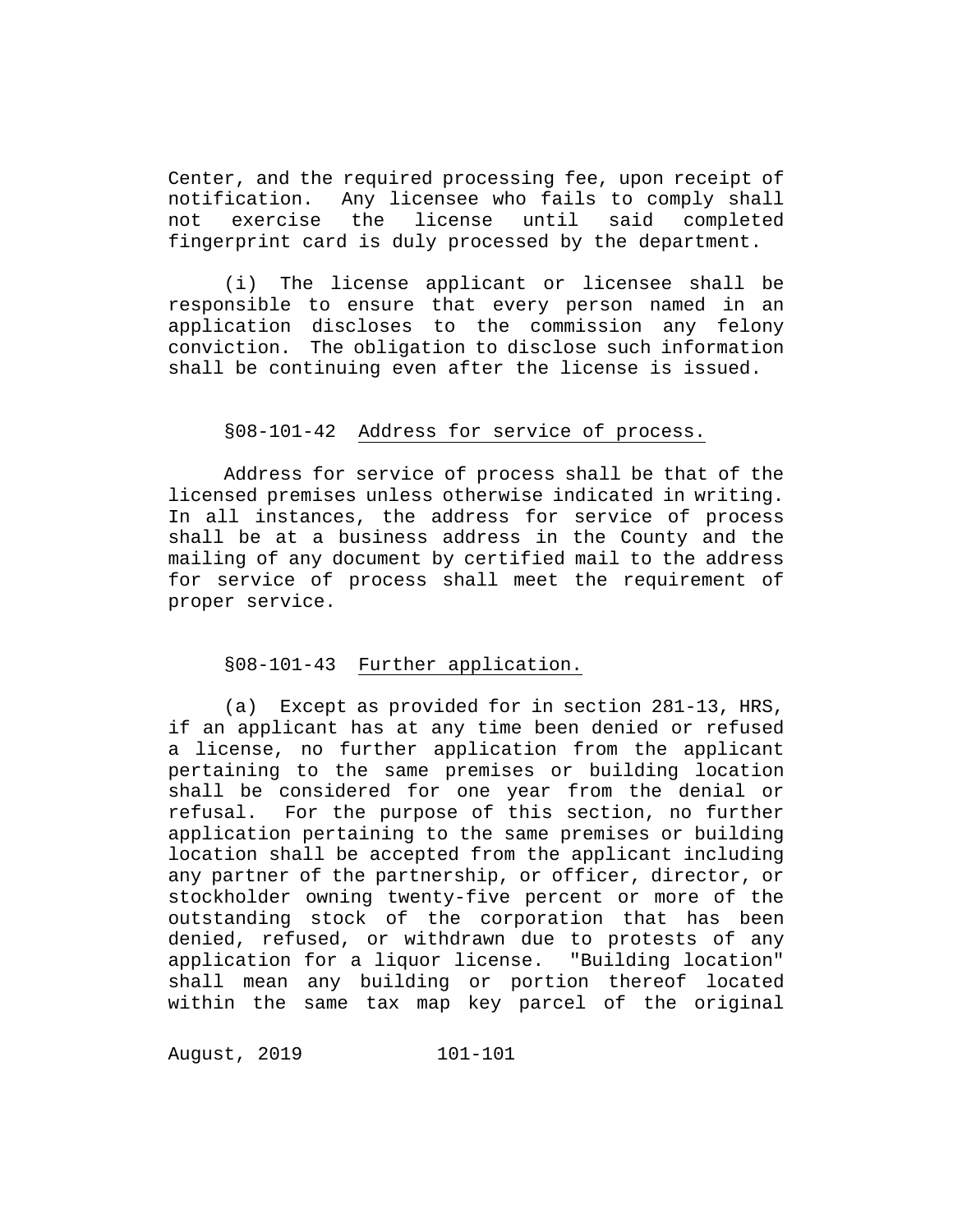application, which was denied, refused, or withdrawn.

(b) If an application pertaining to a particular premises or building location is denied, refused, or withdrawn, the applicant for that same premises or building location shall submit a report explaining substantial changes from the circumstances that caused the previous denial, refusal, or withdrawal. The commission shall deny the application at the preliminary hearing unless the commission finds that substantial changes exists.

(c) The commission may consider the following factors in deciding whether to grant an application pertaining to a premises or building location for which an application has previously been denied, refused, or withdrawn:

- (1) Whether a majority of the registered voters residing within five hundred feet of the nearest point of the premises or building location for which the license is asked, or a majority of the owners and lessees of record of real estate and owners of record of shares in a cooperative apartment within five hundred feet of the nearest point of the premises or building location for which the license is asked, no longer oppose the granting of the license;
- (2) Whether plans for the construction, building design, use, or operation of the proposed establishment have been altered such that they will not conflict with the character of the surrounding area. In evaluating the character of an area for the purposes of this section, the commission may consider the following factors:
	- (A) The usual and existing types of business,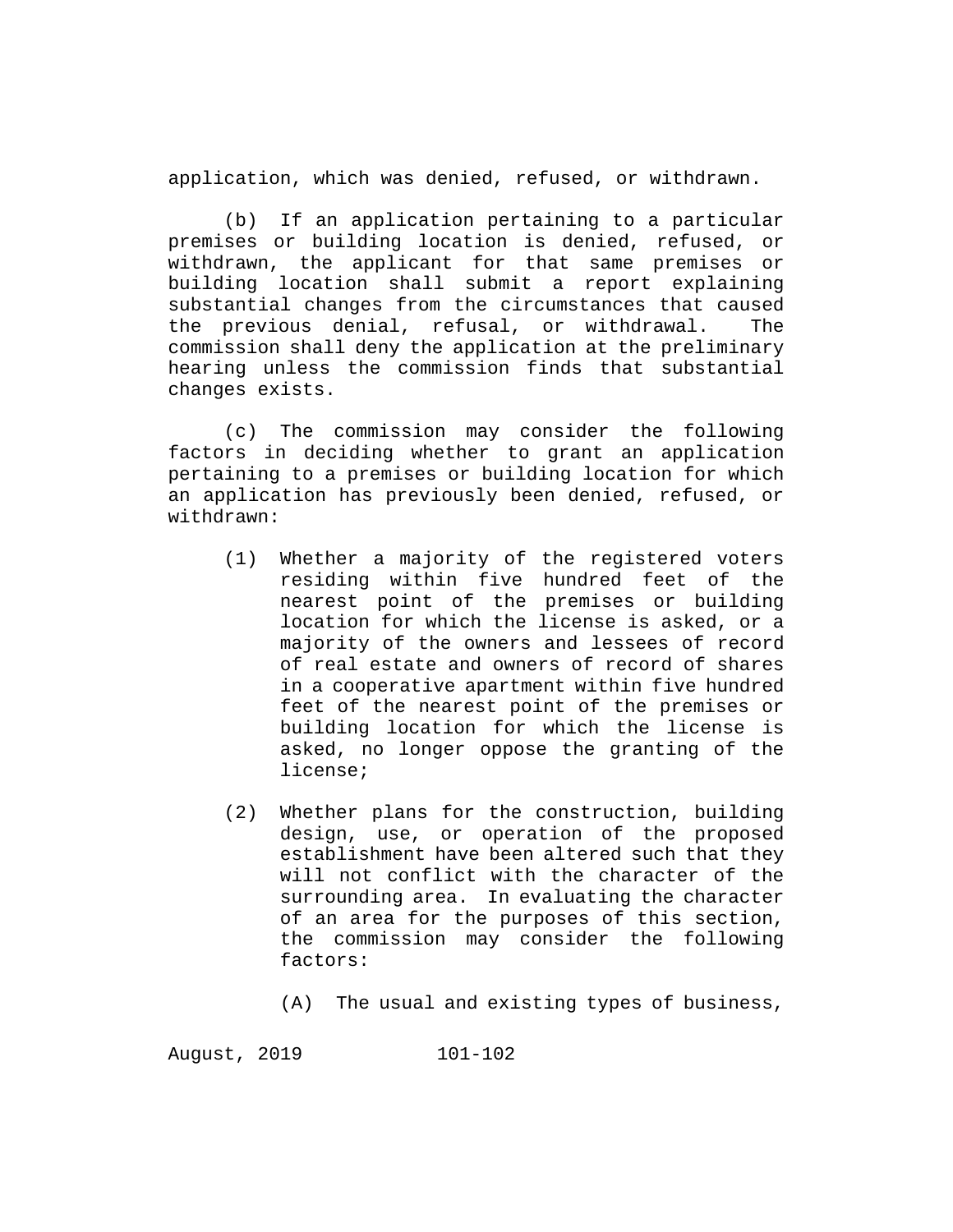residential, and recreational uses and activities within the area;

- (B) The proximity of residential areas;
- (C) The population density of the area;
- (D) The typical or ambient noise levels of the area;
- (E) The motor vehicle traffic volume, congestion, and noise; and
- (F) Any other factors the commission finds relevant;
- (3) Whether the neighborhood board for the area where the premises is located has rendered a decision on the granting of the license;
- (4) Whether the applicant is a fit and proper person to have a license; and
- (5) Any other considerations deemed by the commission to affect the matter of the application, the issuance, or the exercise of the license applied for.

(d) The applicant shall submit a report evidencing a substantial change in the circumstances which caused the original denial, refusal, or withdrawal which must be submitted to the department at least fifteen calendar days prior to the date of the preliminary hearing or such hearing shall be canceled.

§08-101-44 Application for individual permits to receive shipments of liquor.

(a) Any unlicensed individual twenty-one years of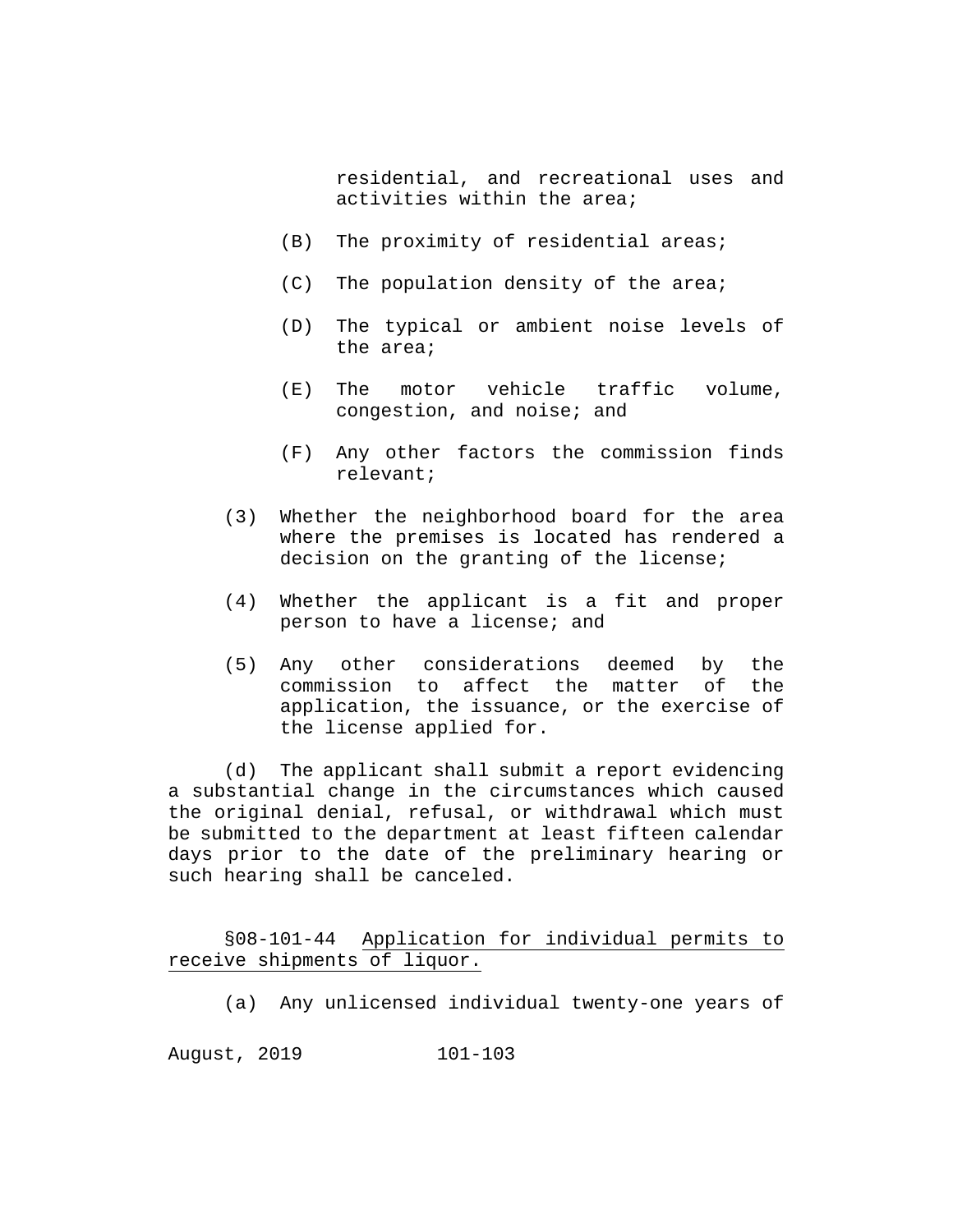age or older may apply to the commission on the form prescribed by the commission and upon payment of a nominal fee for a permit to receive a shipment of liquor from outside of the State within the limits allowed by chapter 281, HRS, and the rules of the commission.

(b) The application form shall include but not be limited to the following information:

- (1) A description of the liquor as to type, brand, or trade name, domestic or imported, and quantity;
- (2) Whether the liquor is an unsolicited gift unavailable in the State or part of the applicant's household goods;
- (3) The person the liquor is to be or has been received from.

#### §08-101-45 Direct shipment of wine by wineries.

(a) A manufacturer of wine who desires to ship wine to persons twenty-one years of age or older in the county shall obtain a direct shipment of wine permit. The term of the permit shall be for one calendar year. The applicant shall submit:

- (1) Application form prescribed by the commission;
- (2) Copy of the state department of taxation general excise tax license;
- (3) Copy of the class 1, class 16, or class 18 license to manufacture wine, or the license to manufacture wine issued by another state;
- (4) Copy of the basic permit issued by U.S. Alcohol and Tobacco Tax and Trade Bureau;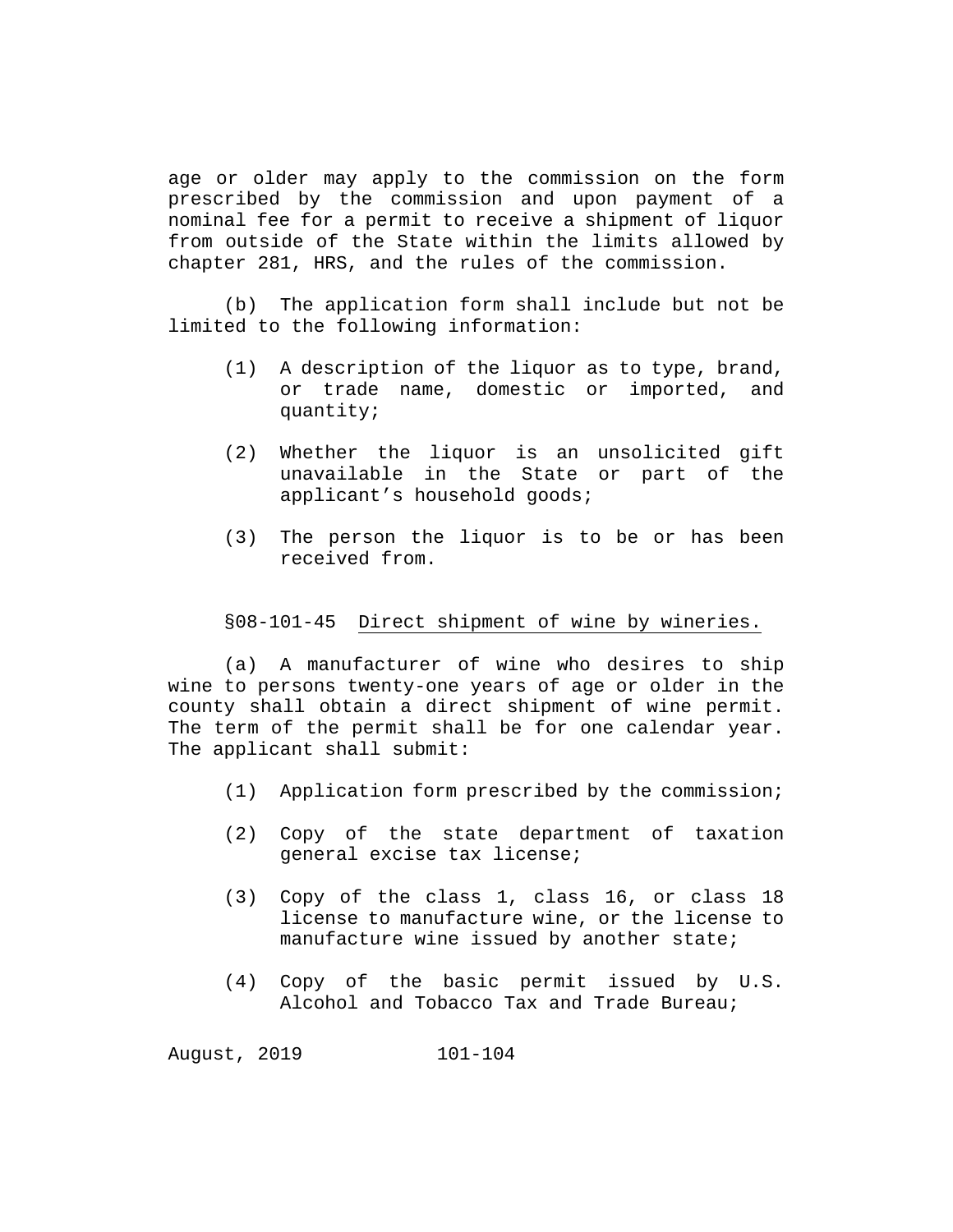- (5) Letter of authorization (if using a compliance agent/agency); and
- (6) Payment of applicable fees.

(b) The holder of a direct shipment of wine permit may sell and annually ship to any person twenty-one years of age or older in the county not more than six, nineliter cases of wine per household for personal use only and not for resale, and shall:

- (1) Ship wine directly to the person only in containers that are conspicuously labeled with the words: "CONTAINS ALCOHOL; SIGNATURE OF PERSON AGE 21 YEARS OR OLDER REQUIRED FOR DELIVERY.";
- (2) Require that the carrier of the shipment obtain the signature of a person twenty-one years of age or older before delivering the shipment;
- (3) Report no later than January 31st of each year to the department the total amount of wine shipped to persons in the county during the preceding calendar year. The report shall include:
	- (i) Winery name and address;
	- (ii) Direct shipment of wine permit number;
	- (iii)Name, address, telephone number, email address and facsimile number of the person submitting the report for the winery;
	- (iv) Name, address, and date of birth of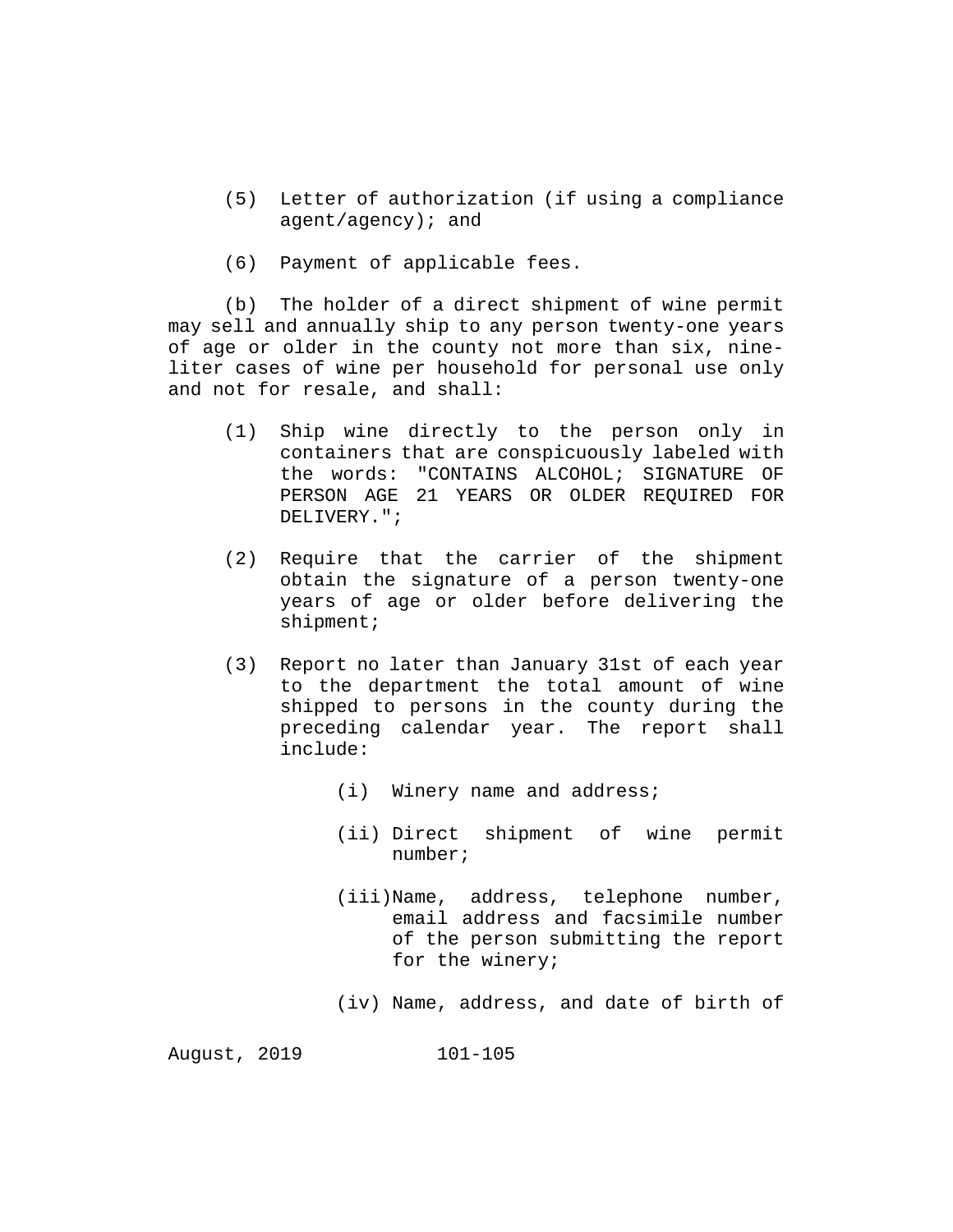the purchaser(s) of wine;

- (v) Name and address of the receiver(s) of wine;
- (vi) Product name(s), quantity  $(bottles/liters)$ , and  $price(s)$ ; and

(vii)Date of shipment(s);

- (4) The holder of a direct shipment of wine permit may annually re-apply for a permit to continue with shipments into the county;
- (5) The sale and shipment of wine directly to a person in the county by a person that does not possess a valid direct shipment of wine permit is prohibited.

§08-101-45.1 REPEALED.

§08-101-46 Reduction or increase in area of licensed premises.

The commission may, in its discretion, permit the reduction or the increase in the area of the licensed premises of any licensee without publication of notice at a public hearing; provided that, where an increase in<br>premises may significantly impact the public, the premises may significantly impact the public, commission may require hearings pursuant to sections 281-39.5 and 281-57 to 281-60, HRS. The licensee shall be subject to notice requirements of sections 281-57,<br>58, and 59, HRS, whenever there is a substantial 58, and 59, HRS, whenever there is a substantial increase of the licensed premises and there are any owners or lessees of real estate of record or owners of<br>record of shares in a cooperative apartment or shares in a cooperative apartment or individuals on the list of owners as provided by the managing agent or governing body of the shareholders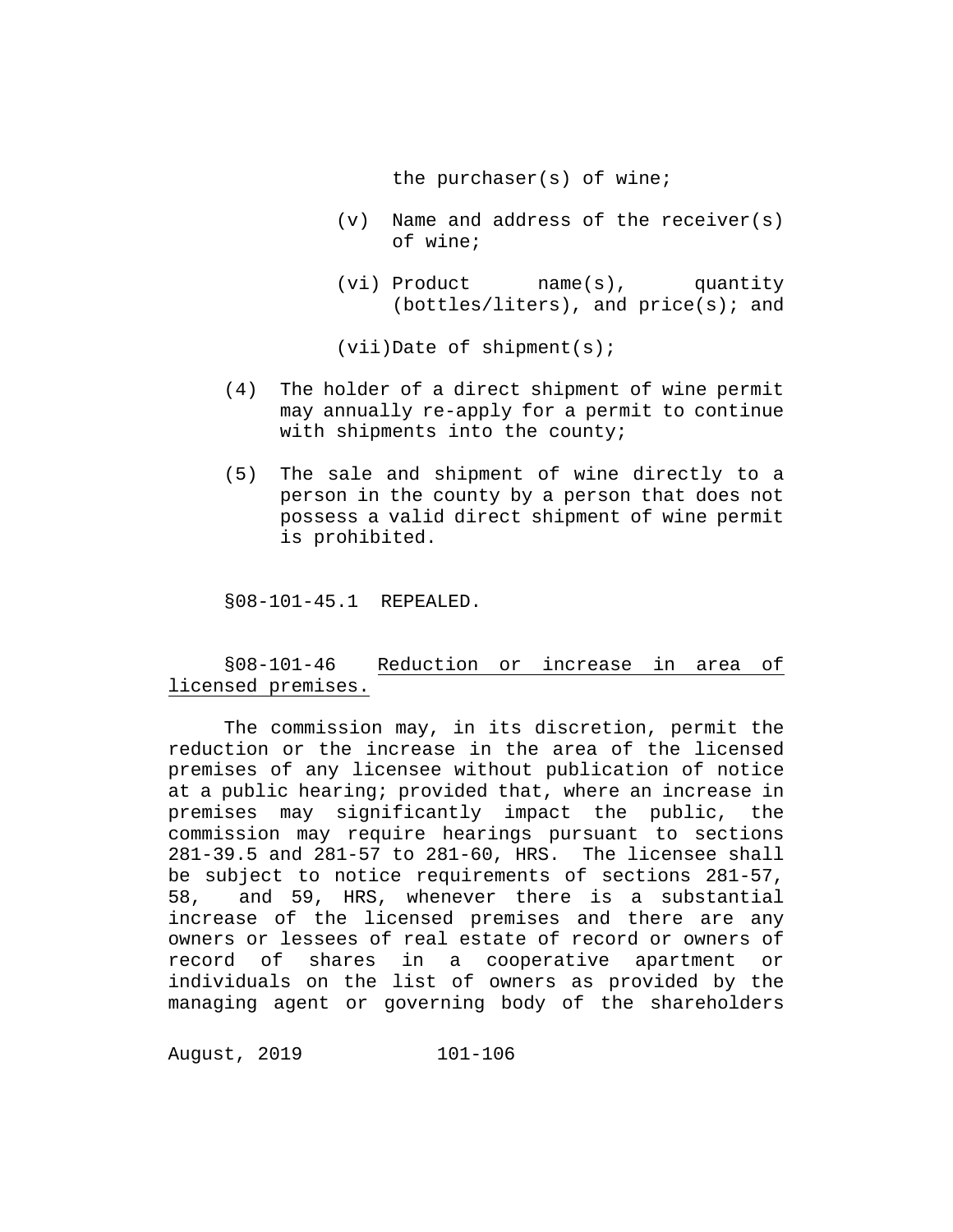association situated within a distance of five hundred feet from the nearest point of the premises for which the extension is asked to the nearest point of such real estate or cooperative apartment that were not previously notified. Whenever any reduction or increase is<br>permitted, the same shall be endorsed in some same shall be endorsed in some appropriate manner upon the license.

### §08-101-47 Hearing; amending conditions.

(a) Any request for removing or amending condition(s) placed on a license shall not be considered for one year from the date of the commission's placement of the condition(s) or the denial of any request to remove or amend the condition(s). The commission may, after one year, consider a request to remove or amend condition(s) placed on the license if the licensee presents evidence of a substantial change in the circumstances that caused the condition(s) to be placed on the license.

(b) Any request for removing or amending condition(s) placed on the license shall include a report prepared by the licensee evidencing a substantial change in the circumstances that caused the conditions<br>to be placed on the license. The commission shall to be placed on the license. schedule a hearing to determine if the evidence submitted is significant to warrant acceptance of the request.

(c) If the commission determines the evidence of substantial change is significant to warrant acceptance, the commission shall schedule a day for a public hearing and shall give public notice of the hearing in a newspaper published in the English language and having a general circulation in the County, setting forth the location, date and time of the hearing. The notice shall require that all protests or objections against amending or removing the condition(s) placed on the license be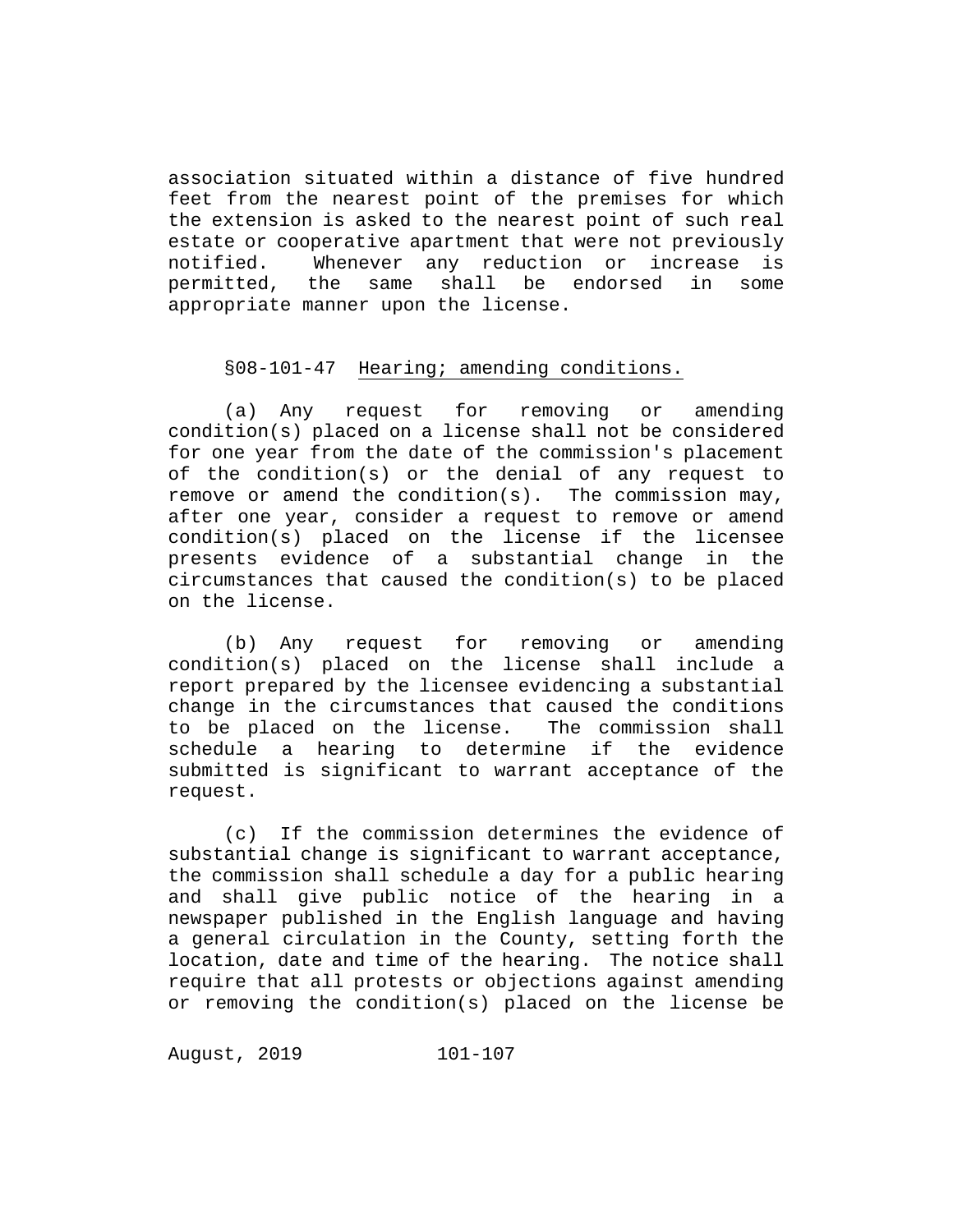filed with the commission at or before the time of<br>hearing. Before giving such notice, the commission Before giving such notice, the commission shall collect from the licensee the cost of giving the notice or require a deposit to cover the same.

(d) The licensee shall mail a notice setting forth the condition(s) placed on the license, the condition(s) to be amended or removed, and the date, time and place of the hearing in compliance with section 281-57, HRS.

§08-101-48 REPEALED.

### §08-101-48.1 Liquor license prohibited; where.

(a) The commission may deny or restrict the issuance of a liquor license for onsite sale and consumption by the drink to any applicant whose establishment is or would be located within five hundred feet of a public or private elementary, intermediate, or high school, or public playground used extensively by minors, as determined by the commission; provided that the commission shall deny the issuance of a liquor license if forty percent of either the:

- (1) Registered voters for the area within five hundred feet of the nearest point of the premises for which the license is asked; or
- (2) Owners and lessees of record of real estate and owners of record of shares in a cooperative apartment within five hundred feet of the nearest point of the premises for which the license is asked;

have duly filed or caused to be filed their protests against granting the license. The distance of five hundred feet shall be measured from the boundary of the school or public playground to the boundary of the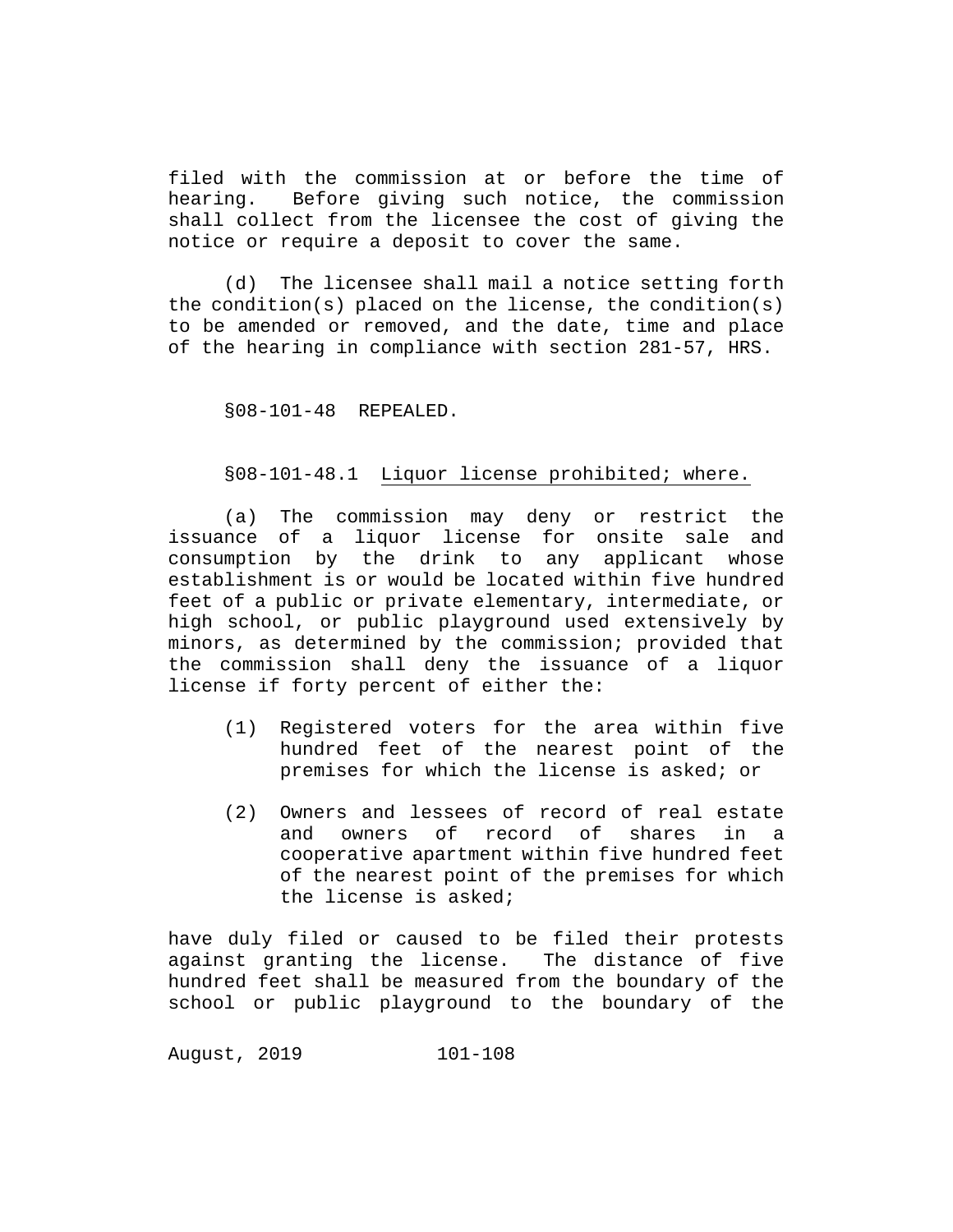applicant's premises. Public or private beaches, and public or private day care centers located in or adjacent to commercial areas, shall not be deemed schools or public playgrounds for purposes of this section. This section shall not apply to establishments located within areas designated by the appropriate counties for resort purposes, or to hotel or condominium hotel liquor license applicants.

(b) This section shall apply only to the issuance of new liquor licenses for onsite sale and consumption by the drink and not to any renewal of such licenses.

§08-101-49 (Reserved)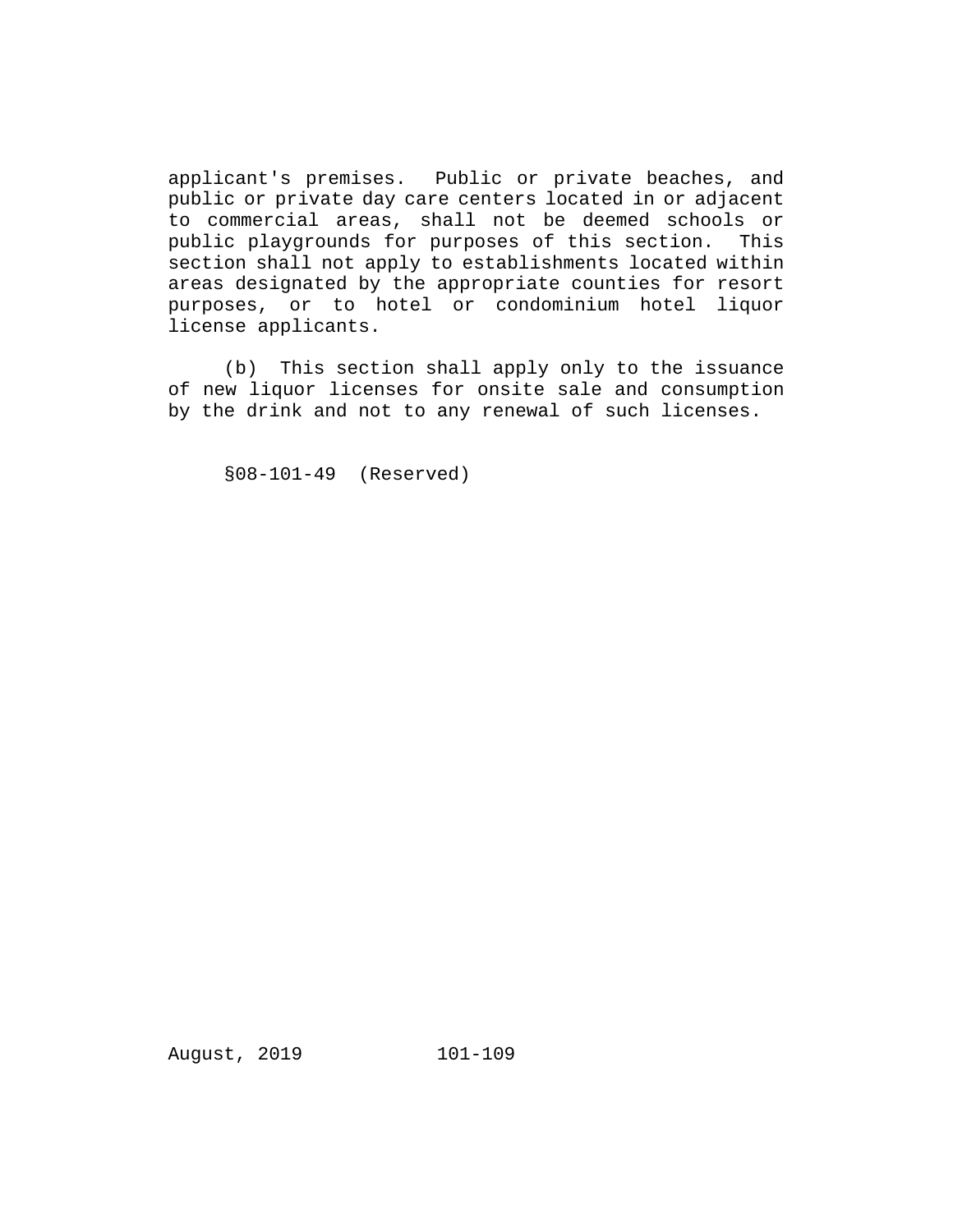#### SUBCHAPTER 5

#### FEES

§08-101-50 Fees for liquor license, temporary license, duplicate license; solicitors'<br>and representatives' permits; and representatives' certificate for registration of employee approved by the director, minor, employee of class 5, category D, or any duplicate thereof; and others and terms §08-101-51 Solicitors' and representatives' permits and terms<br>(Reserved) §08-101-52<br>§08-101-53 Concession agreement §§08-101-54 to 59 (Reserved)

§08-101-50 Fees for liquor license, temporary<br>se, duplicate license; solicitors' and license, duplicate license; solicitors' representatives' permits; certificate for registration of employee approved by the director, minor, employee of class 5, category D, or any duplicate thereof; and others and terms.

(a) All licensees shall pay an annual license fee, which shall be the basic fee as defined in subsection (b) of this section plus the percentage fee as defined in subsection (d) of this section.

(b) Basic fee. This fee shall be paid in advance not later than each June 15th, prior to the fiscal year for which the license is issued. The fee paid for a license issued on any other date shall be reckoned proportionally from the first day of the month in which the business is commenced to the expiration date or to the next payment due date.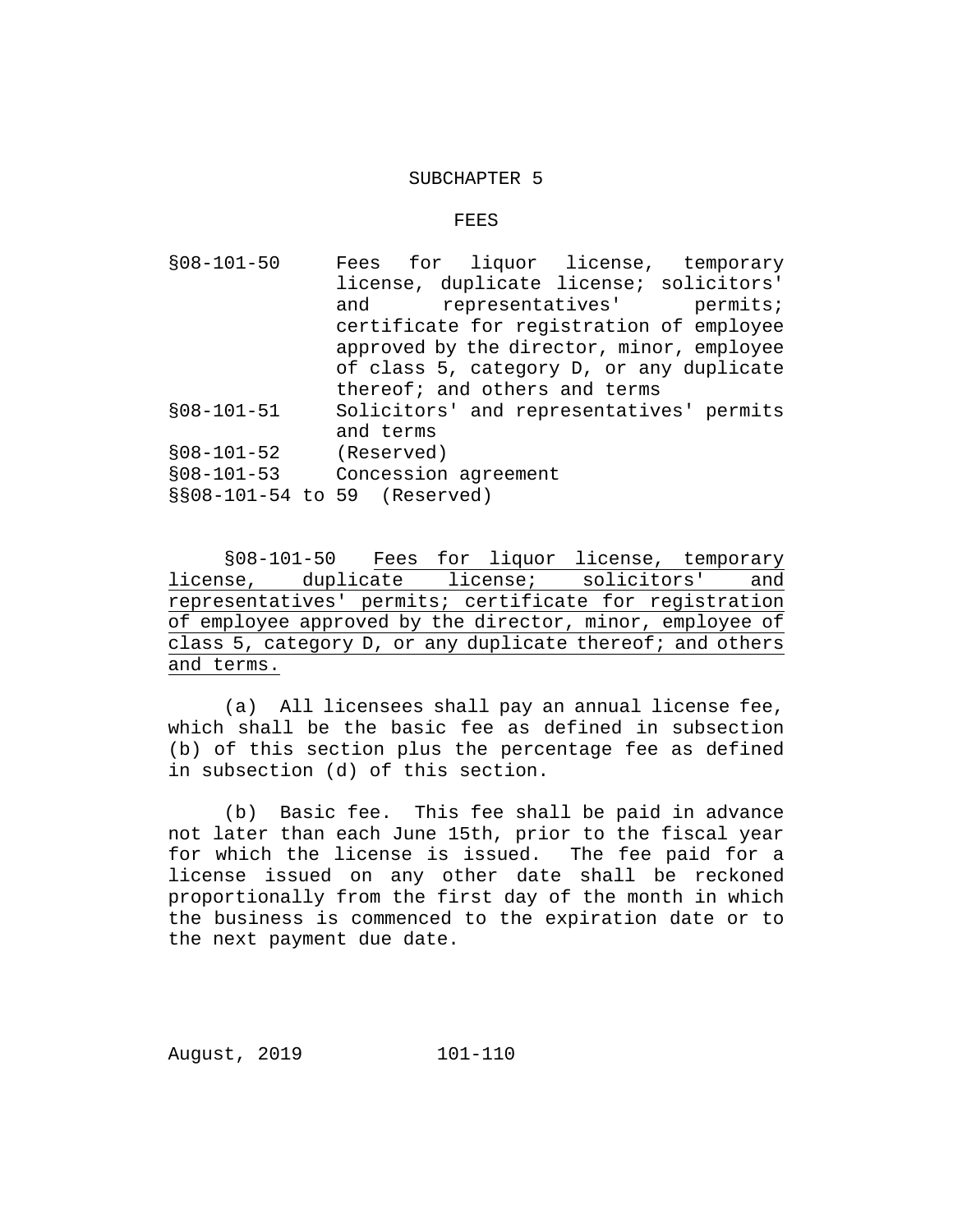|     | Class                                          | Kind                            |                                                                                                    | Basic Fee                             |
|-----|------------------------------------------------|---------------------------------|----------------------------------------------------------------------------------------------------|---------------------------------------|
| (1) | Manufacturers<br>(including<br>rectifiers)     | (A)<br>(B)<br>(C)<br>(D)<br>(E) | Beer<br>Wine<br>Wine manufactured<br>from fruits grown<br>in the State<br>Alcohol<br>Other liquors | \$<br>600<br>600<br>300<br>200<br>640 |
|     | (2) Restaurant                                 | (A)<br>(B)<br>(C)               | General<br>Beer and Wine<br>Beer                                                                   | 600<br>300<br>150                     |
| (3) | Wholesale                                      | (A)<br>(B)<br>(C)               | General<br>Beer and Wine<br>Alcohol                                                                | 2,400<br>1,800<br>200                 |
|     | $(4)$ Retail                                   | (B)<br>(C)                      | (A) General<br>Beer and Wine<br>Alcohol                                                            | 560<br>260<br>200                     |
| (5) | Dispenser                                      | (A)<br>(B)<br>(C)               | General<br>Beer and Wine<br>Beer                                                                   | 600<br>300<br>150                     |
| (6) | Club                                           |                                 |                                                                                                    | 320                                   |
| (8) | Transient Vessel, per day<br>Monthly<br>Yearly |                                 |                                                                                                    | 25<br>100<br>1,200                    |
| (9) | Tour or Cruise Vessel                          |                                 |                                                                                                    | 300                                   |
|     | (10) Special, per day (A) General              | (C) Beer                        | (B) Beer and Wine                                                                                  | 25<br>15<br>10                        |
|     | Fundraising event                              |                                 |                                                                                                    | 0                                     |
|     |                                                |                                 |                                                                                                    |                                       |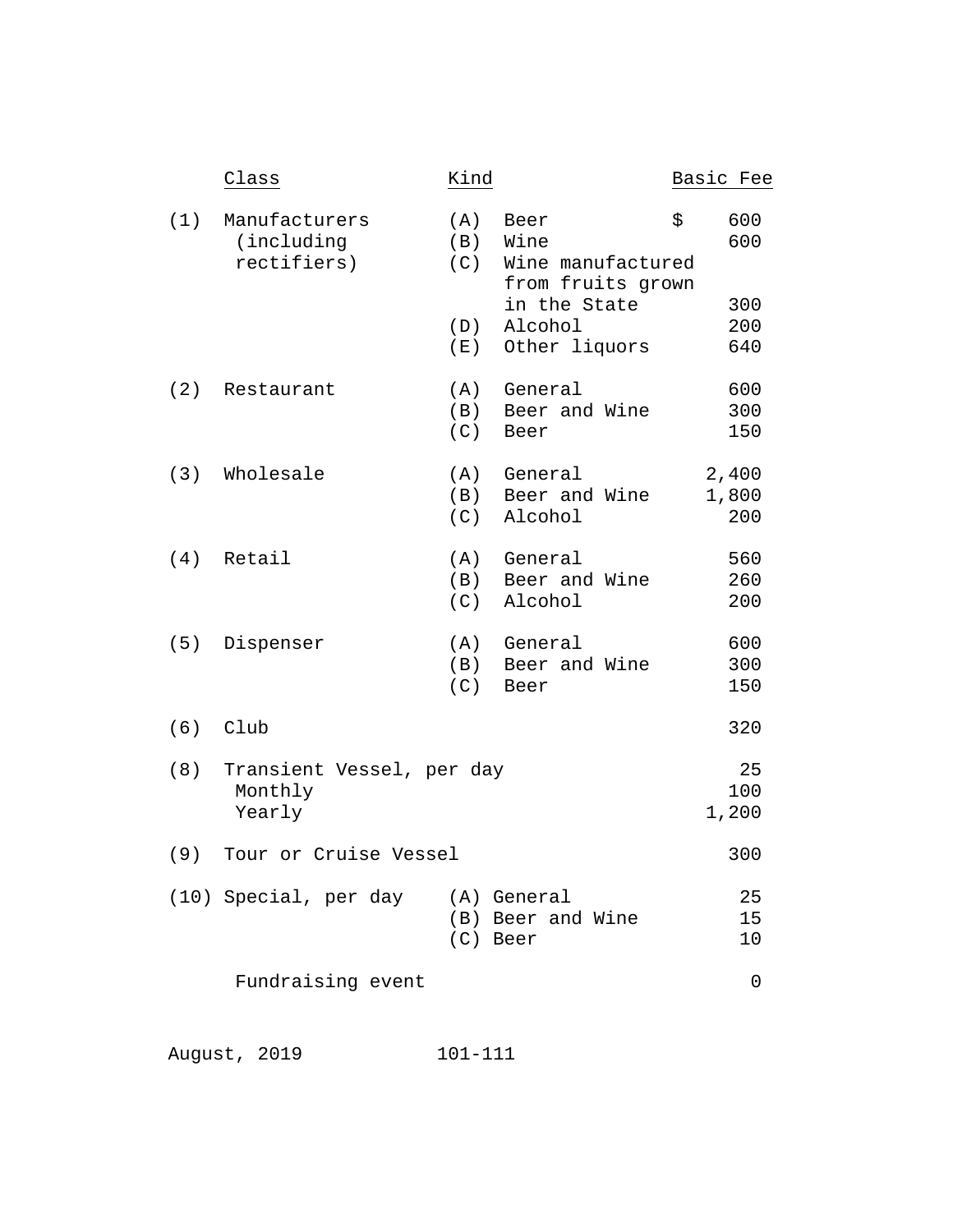| $(11)$ Cabaret                | 1,200 |
|-------------------------------|-------|
| $(12)$ Hotel                  | 1,200 |
| (13) Caterer                  | 600   |
| (14) Brewpub                  | 1,000 |
| (15) Condominium Hotel        | 1,200 |
| (16) Winery                   | 1,000 |
| (18) Small craft producer pub | 1,000 |

(c) Temporary, solicitors', representatives', duplicate license, certificate for registration of employee approved by the director, minor, employee of class 5, category D, or any duplicate thereof, alcohol, and other fees.

- (1) Temporary license. The fee for a temporary license of any class and kind shall be \$200 for an initial period of one hundred twenty (120) days, or any part of such initial period, and an additional \$200 for one additional one hundred twenty (120) day renewal or any part of such renewal period of such license.
- (2) The fees for solicitors' and representatives' permits shall be for each license year commencing July 1 and ending on the succeeding June 30 or fraction thereof and shall be in the following amounts:
	- (A) General \$1,800
	- (B) Beer and Wine \$1,200
	- (C) Alcohol \$ 200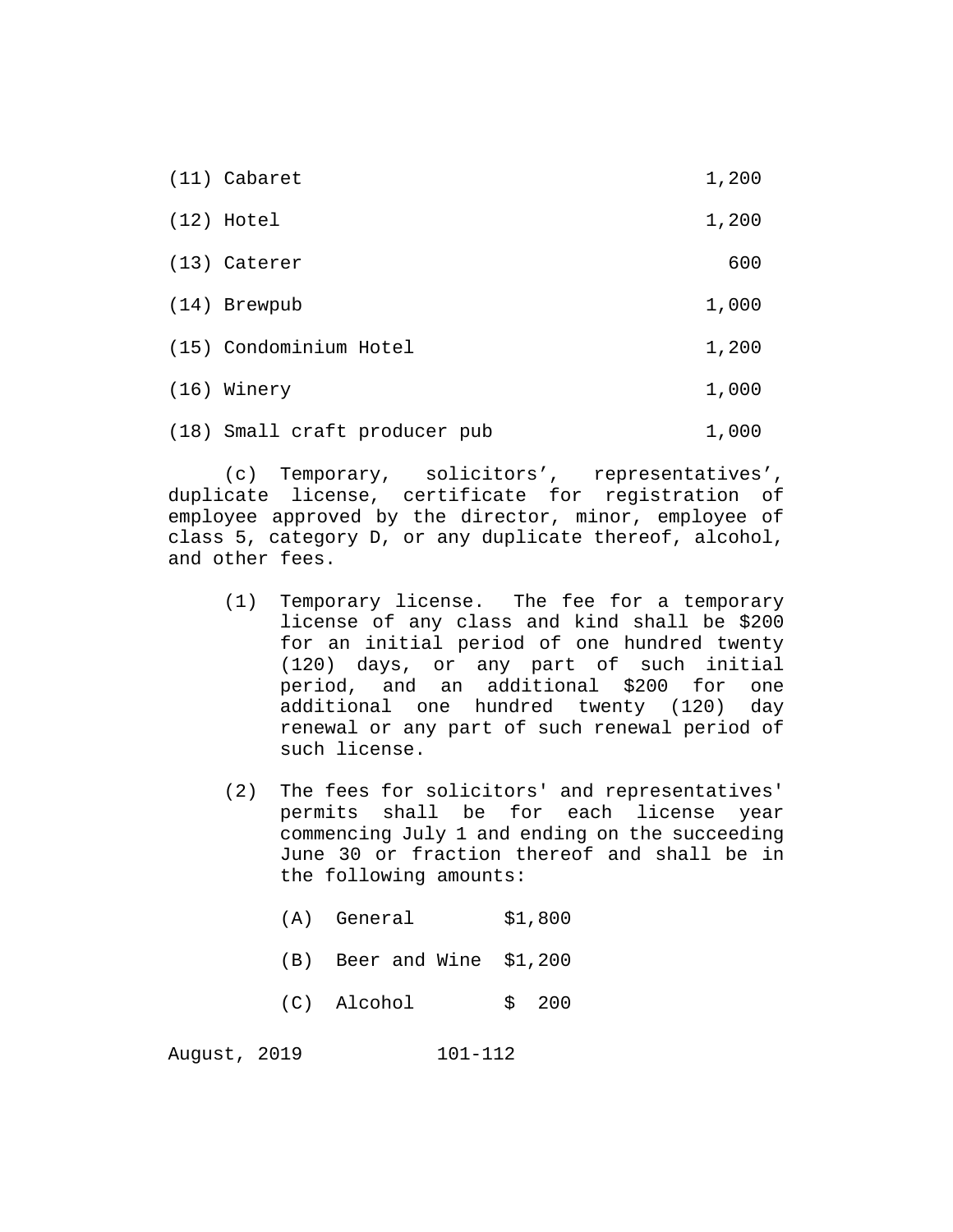Every individual solicitor and or representative is required to obtain an individual permit in his or her name.

- (3) The annual fee for a permit to purchase alcohol for non-beverage purposes shall be \$50 for each fiscal year, commencing July 1 and ending the succeeding June 30, or a fraction thereof. The director may waive the fee for a permit to purchase alcohol for non-beverage purposes for any County or State governmental agencies.
- (4) The fee for issuance of a duplicate liquor license in place of one alleged to have been lost or destroyed shall be \$10 plus any cost incurred for postage and handling.
- (5) The fee for the certification examination, a certificate for registration of employee approved by the director, minor, employee of class 5, category D, or any duplicate thereof shall be \$10 plus any cost incurred for postage and handling.
- (6) The fee for a permit to import liquor shall be \$5.
- (7) The fee for a Rule Book or List of Licensees shall be \$10 plus cost for postage and handling.
- (8) The fee for permit for direct shipment of wine by wineries shall be \$48 per calendar year.
- (d) Percentage fee.
- (1) Licensees in classes 2(A), (B) and (C), 4(A)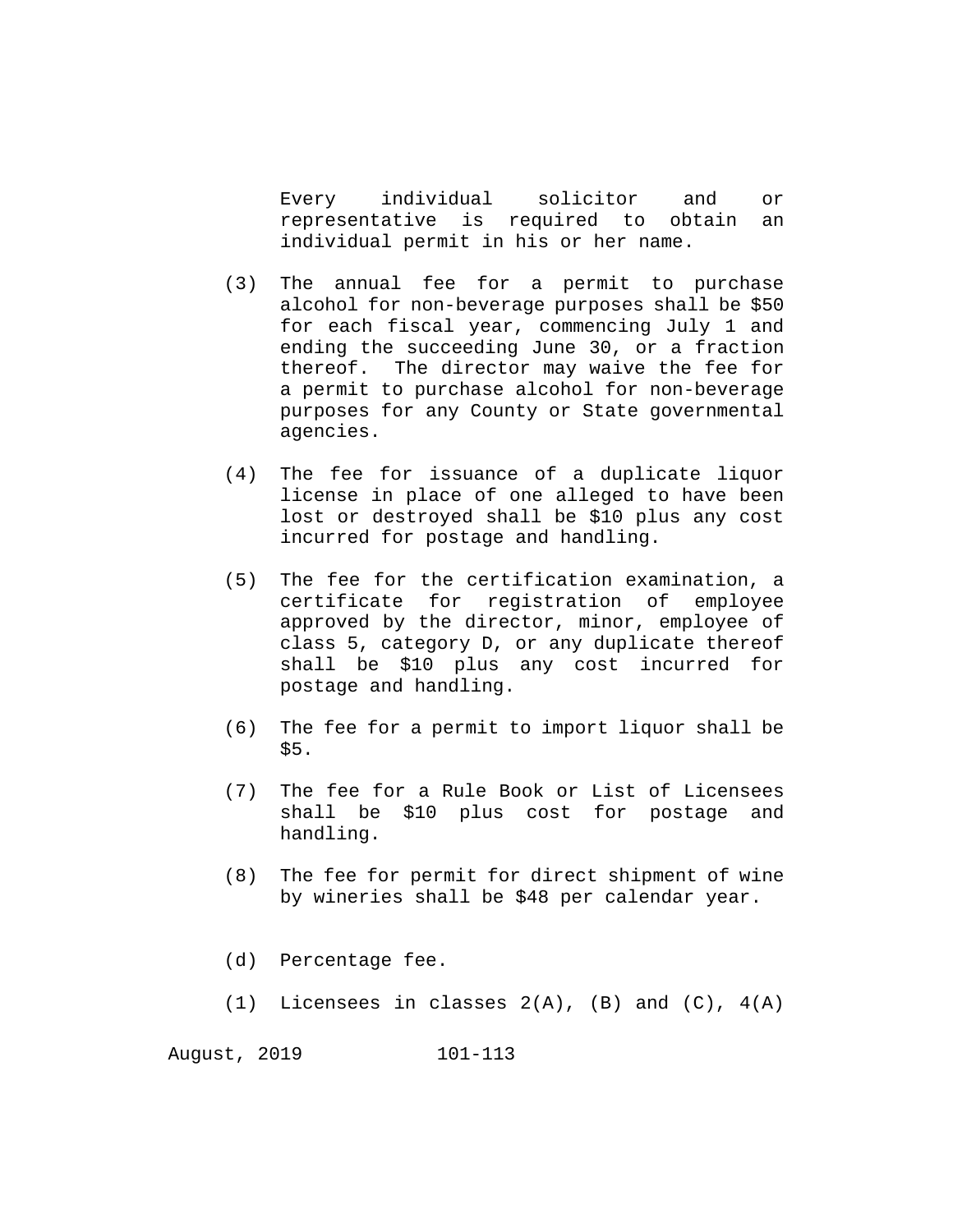and (B), 5(A), (B) and (C), 6, 9, 11, 12, 13, 15, and temporary license, as defined in subsection (b) of this section, shall be subject to the basic fee plus a percentage fee. Licensees in class 1 (other than a class 1 manufacturer, whose wine is manufactured from fruits grown in the State), and class 3, class 14, class 16 and class 18, as defined in subsection (b) of this section, shall be subject to basic fee plus the percentage fee of retail (on premises and or off premises) liquor sales to any person for private use and consumption. Licensees in class 9, as defined in subsection (b) of this section, shall be subject to basic fee plus percentage fee of four times the total amount of liquor purchased from class 1 manufacturers' licensee, class 3 wholesale dealers' licensee, class 14 brewpub licensee, class 16 winery licensee, and class 18 small craft producer pub licensee. Licensee shall report the retail value of any complimentary drinks or donated liquor, or both, in their annual gross sales report.

(2) The percentage fee for each current fiscal year shall be based upon the following formula, which shall establish the percentage to be applied to the gross sales or four times the total amount of liquor purchased of each licensee:

$$
\frac{EE - BF - C}{EGS} = Percentage
$$

EE = Estimated Expenditures (current fiscal year)

BF = Basic Fees (current fiscal year)

C = Carryover (prior fiscal year) (Carryover in excess of twenty per cent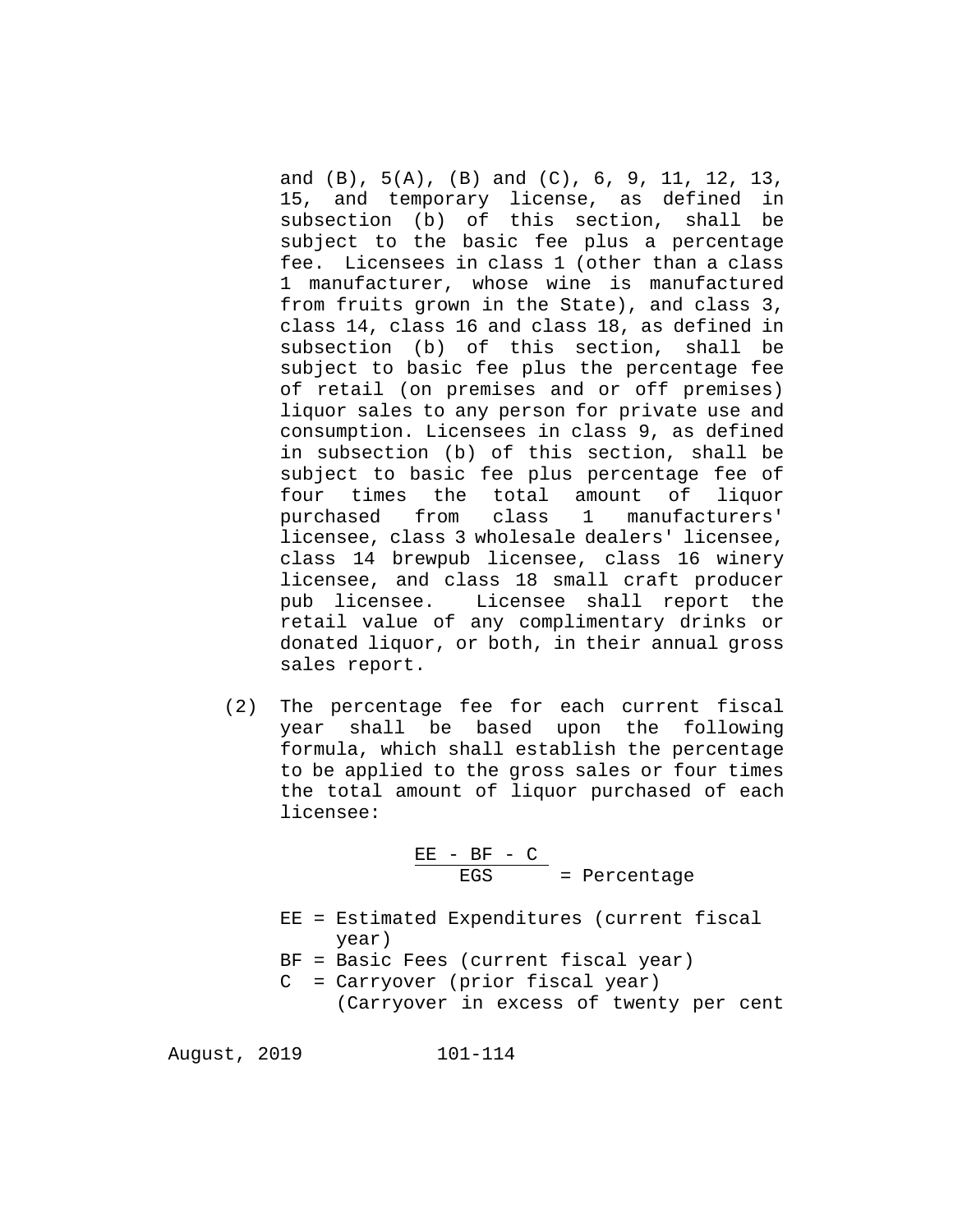as provided in section 281-17.5, HRS) EGS= Estimated Gross Sales (prior fiscal year)

(3) Licensees in the above-mentioned classes shall file with the director on a form prescribed by the commission a report showing true and accurate gross sales of liquor and any other pertinent record or records requested therein. The form shall be furnished by the director and shall be completed, filed at, and accepted by the department not later than 4:30 p.m. on July 31 after the date of expiration of such licenses, and at such other times or intervals<br>as the director may require. If the 31st of as the director may require. July falls on Saturday, Sunday, or legal County of Maui holiday, the last day for the filing of the gross liquor sales report shall be 4:30 p.m. on the first County of Maui<br>working day following. The gross sales of working day following. liquor report shall be on the original form(s) and contain the original signature; duplicates or copies shall not be accepted.

The director may reject, refuse to accept, or return any gross liquor sales report that is inaccurate, incomplete, illegible, or does not<br>meet any requirement(s) of or not in meet any requirement(s) of or not in compliance with any rule of the commission or chapter 281, HRS.

- (4) After a tally of all total gross liquor sales filed by the due date by the licensees, the percentage fee due and payable shall be assessed each licensee and shall be paid within thirty-one calendar days of receipt of said assessment.
- (5) In case of transfer of such licenses, the report shall be filed and paid by the transferor immediately after approval by the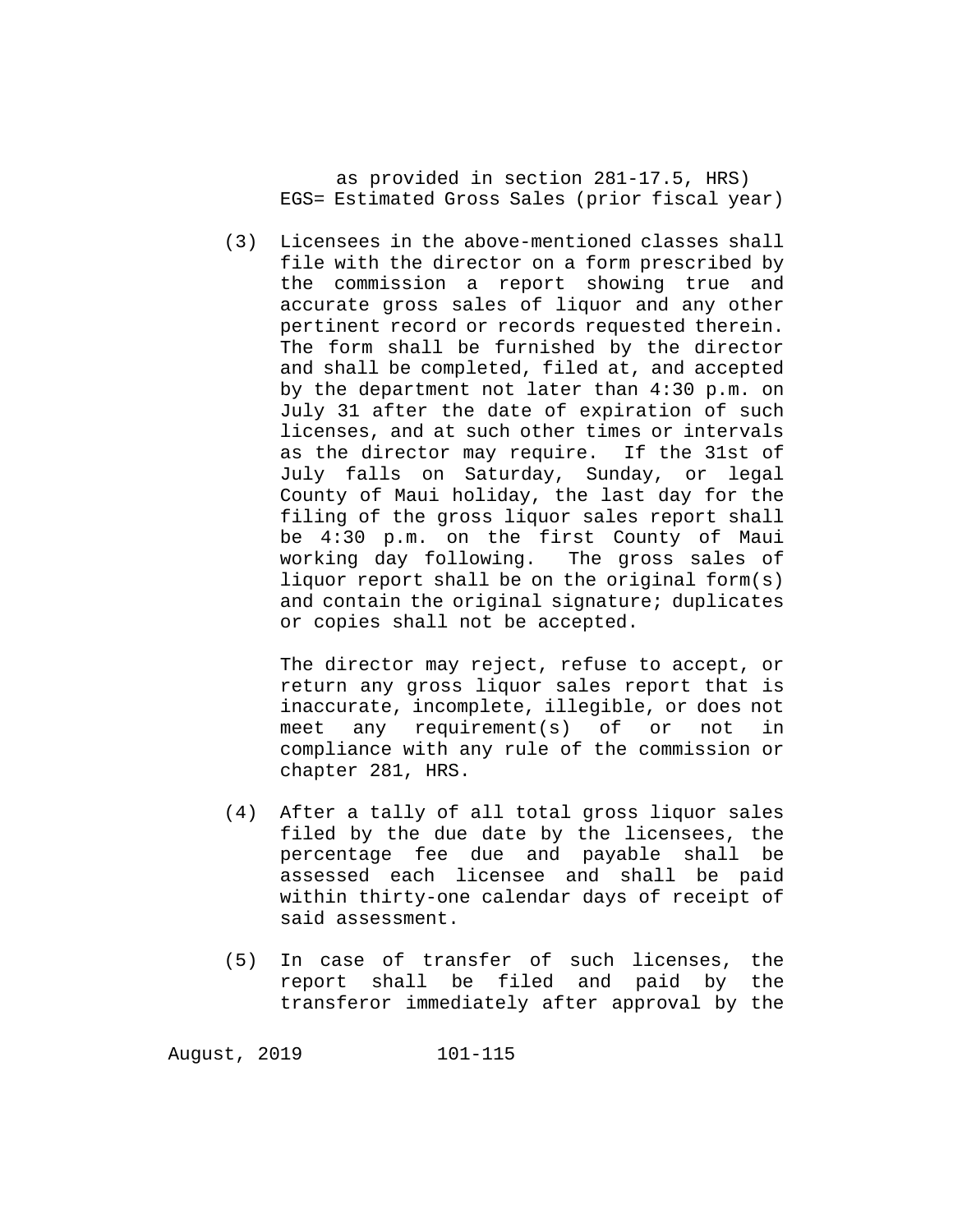commission and before the actual transfer of and the licensee-transferor. The percentage fee based on the current applicable percentage fee shall be paid prior to the issuance of the license.

- (6) Any licensee who fails to file the report or fails to pay the percentage fee due on or before the due date shall not exercise his license after the due date and until said report has been filed or percentage fee paid, or both.
- (7) Where licenses are revoked, expired, or canceled, or the licensee closes out the business for which the license is held, the report shall be filed and the percentage fee due paid within five calendar days of the<br>revocation, expiration, cancellation or expiration, cancellation or closing out the business. The percentage fee due shall be based on the current applicable percentage.
- (8) Any licensee who fails to pay the percentage fee by the due date shall be assessed a late charge of five percent per month on the balance due until such fees are paid in full. The five percent late charge shall be a flat fee (not be prorated) that will be charged for any portion of the month payment is due.
- (9) Any licensee who fails to pay the percentage fee within ninety days of the due date, shall be notified and scheduled for hearing. Upon<br>satisfactory proof of such prohibited satisfactory proof of activity, the license shall be revoked.
- (10) No licensee shall fail to accurately report revenues from gross liquor sales or to properly complete the gross liquor sales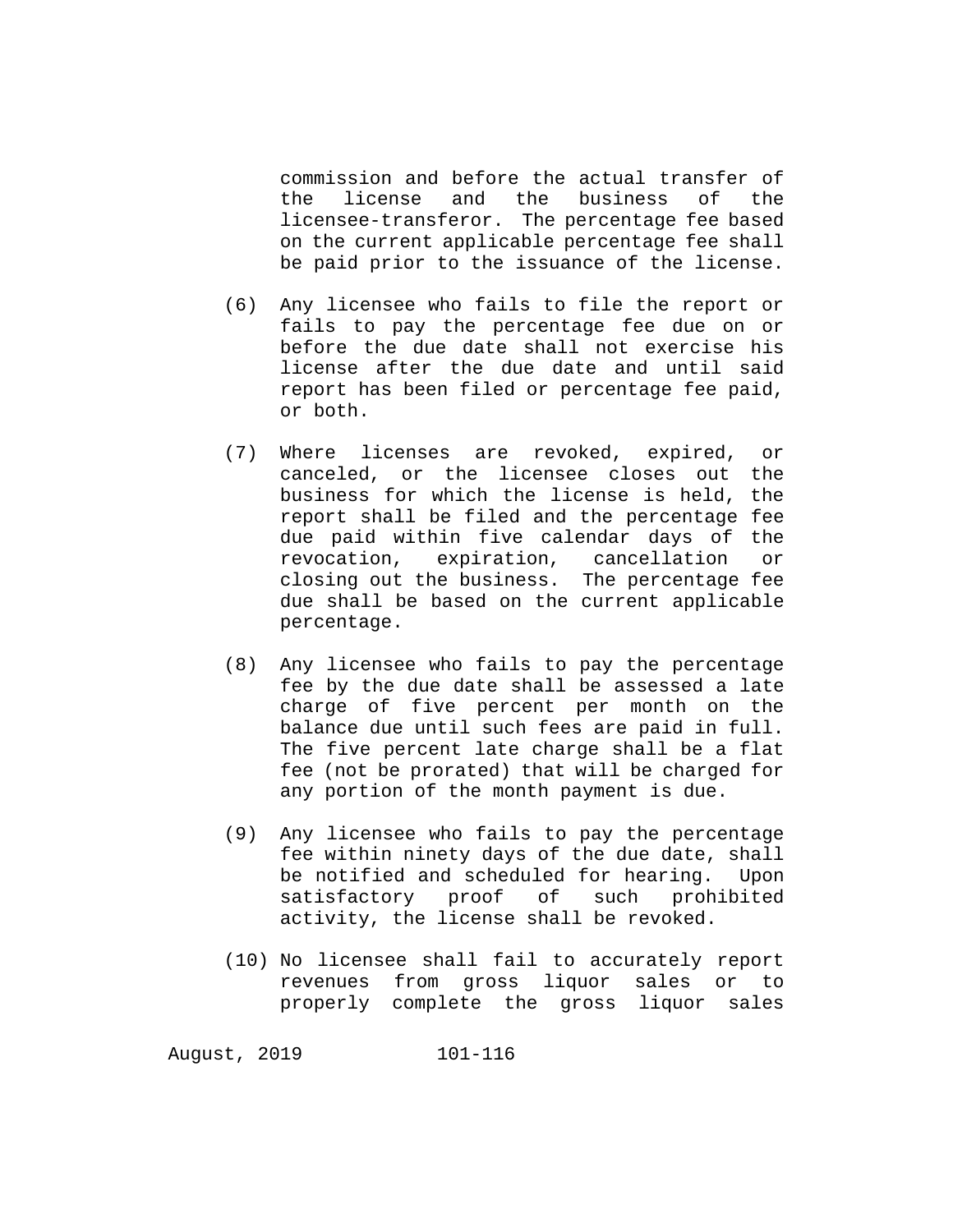report. It shall be the licensee's responsibility to maintain complete and accurate records in order to properly complete and submit the gross liquor sales report pursuant to the rules of the commission. Records shall be maintained for a period of four years.

- (11) All licensees shall have available for inspection within the County, books or records, or both, showing all income, purchases, and expenses of their liquor license business. These books and records, including but not limited to daily sales records, price lists, employee time sheets, and invoices, shall be made available for inspection or auditing, or both, by the department, through its auditor(s) or otherwise, at any time upon demand and shall be preserved for a period of four years, except that the commission may, in its discretion, consent to destruction of such books and records within such period or may require that they be kept longer. Licensee or its employees shall record the sale of liquor at the time of the transaction on its daily sales records.
- (12) Any licensee who fails to pay any fee due on or before the due date or when any check, money order, or the like that is utilized by the licensee for payment of such fee is returned by any financial institution for non-payment due to insufficient funds or for any other reason, shall not exercise the license until said fee and any related service charges are paid in cash, certified check, or money order, and such payment is duly processed by the department.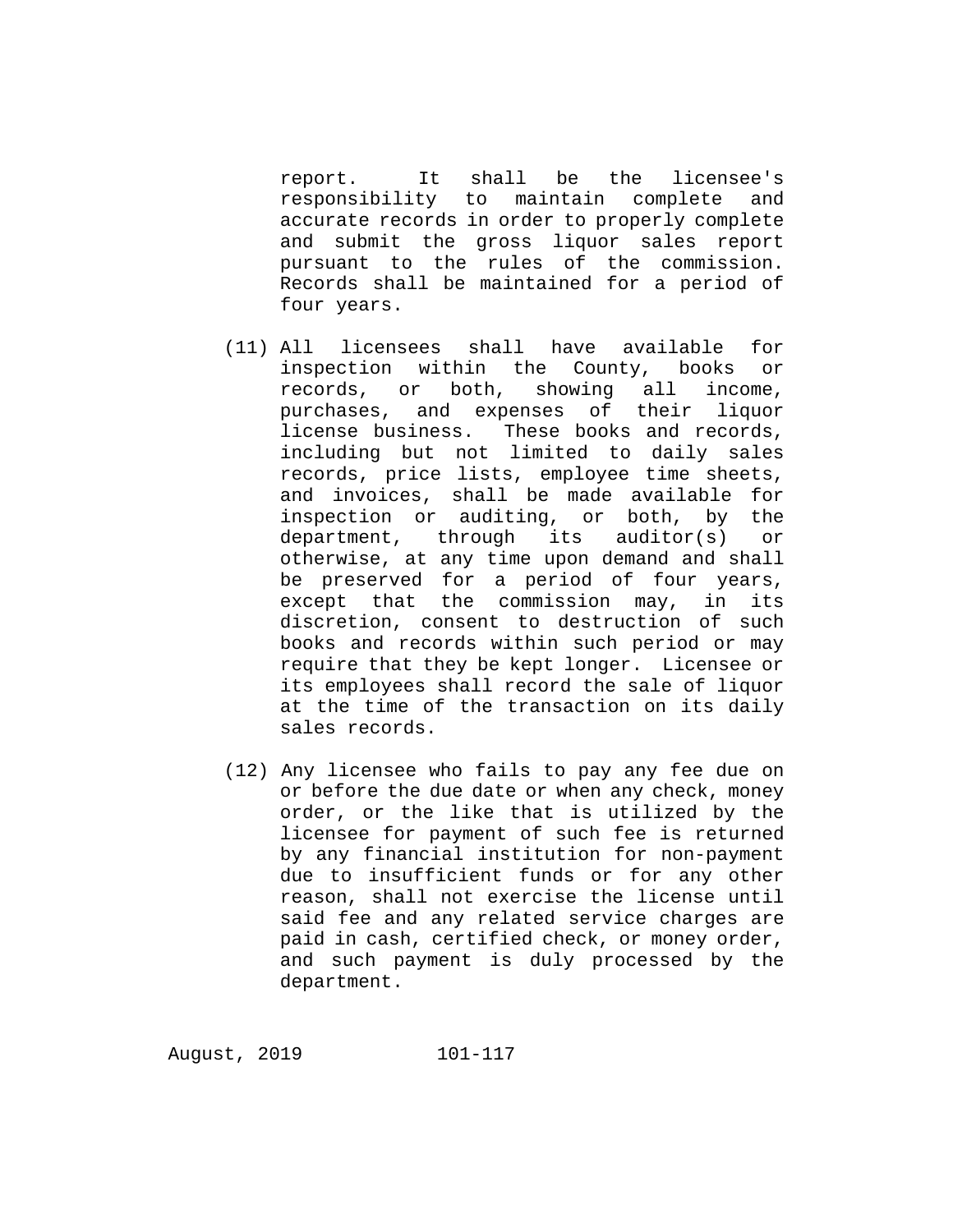(13) Any licensee who failed to file the gross sales of liquor report by the due date, shall be assessed the percentage fee equal to the highest percentage fee due and payable by the licensee of the same class or the highest percentage fee due and payable by any licensee if there is no licensee in the same class.

(e) Filing fees with application. A filing fee of \$50 shall be paid with any application for an initial issuance of a license or for a transfer of a license in accordance with and in the manner prescribed by law.

(f) Where a license is granted, the filing fee deposited with the application shall become part payment of the fee required for such license.

(g) Forfeiture of fee paid. If any license or application is canceled or withdrawn by the licensee or applicant or the license is revoked or canceled by the commission or the board, the fee paid for the application or license shall be forfeited to the department as respect to the application or unexpired portion of the fee paid for the license.

(h) Any licensee who fails to pay any penalty ordered by the board for the violation of the liquor laws of the State or of the rules of the commission by the due date shall be assessed a late charge of five per cent per month on the balance due until such fees are paid in full. The five per cent late charge shall be a flat fee (not be prorated) that will be charged for any portion of the month payment is due.

(i) Any licensee who fails to pay any monetary assessment due on or before the due date or whose check or the like that is utilized for payment of such assessment is returned by any financial institution for non-payment due to insufficient funds or for any other reason, shall not exercise the license until said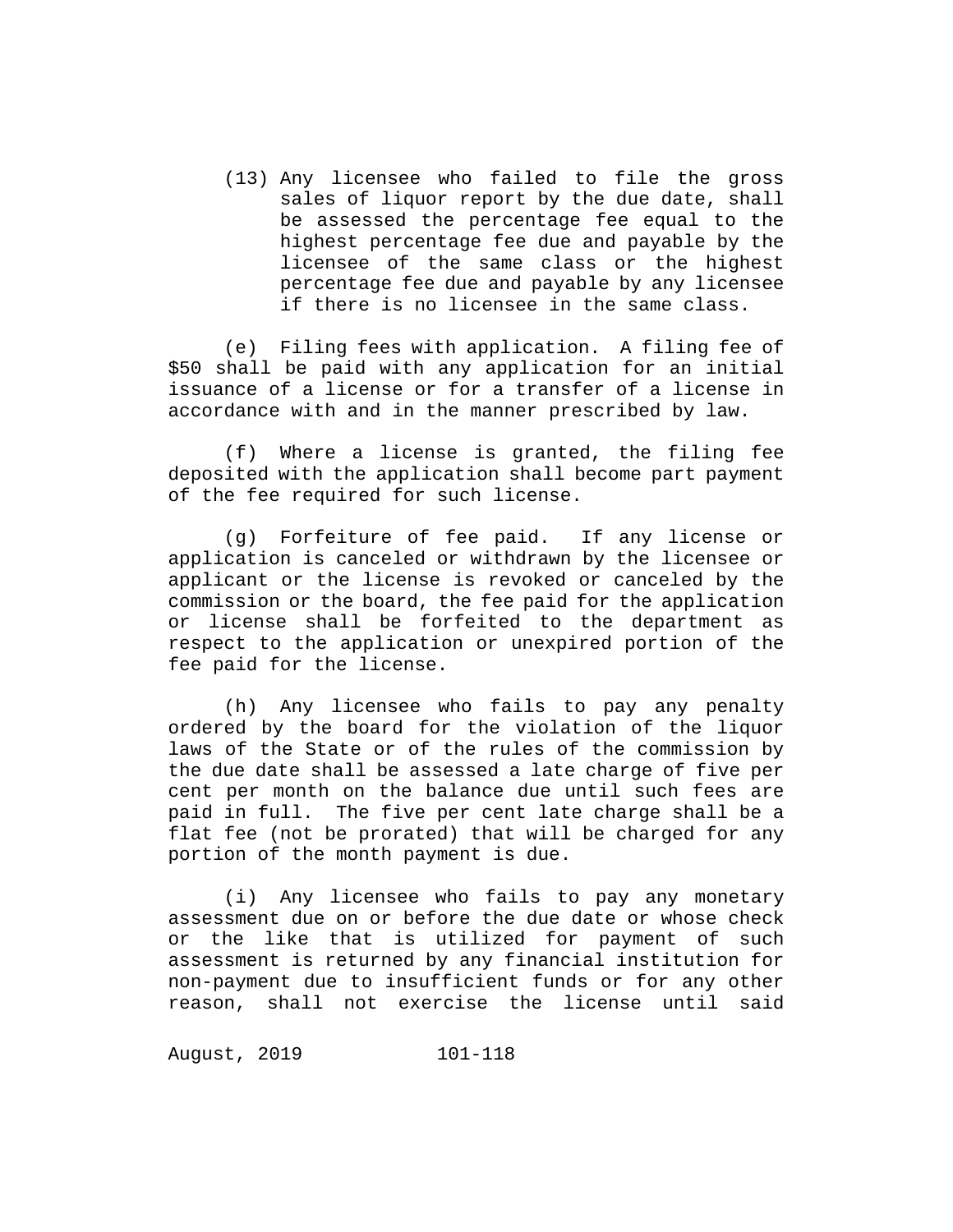assessment and any related service charges are paid in cash, certified check, or money order, and such payment is duly processed by the department.

# §08-101-51 Solicitors' and representatives' permits and terms.

(a) Every solicitor's and representative's permit, whenever issued, shall expire with the close of June 30, next succeeding its issuance and shall be renewable each July 1.

(b) No solicitor or representative shall be permitted to have, own, possess, or control any liquor.

(c) Solicitors or representatives shall keep separate and distinct records of account wherein shall be entered the name of the licensee, license number, place of business, the day, month, and year in which the sale was made, and the quantity and price of liquor sold to each licensee, and which shall be made, at all times, available immediately upon demand for inspection by the commission, director, or any investigator of the department. Records must be maintained for a period of four years.

(d) All holders of any manufacturers' license or a wholesale dealers' license issued by the commission of any county within the State, is prohibited from soliciting or take any orders from licensees within the County, for direct shipment for liquor unless such manufacturer or wholesale dealer or its representative apply for and obtain a solicitors' or representatives' permit from the commission.

(e) Any manufacturer or wholesale dealer who obtained a solicitors' or representatives' permit or have a solicitor or representative who solicits or takes orders for liquor, shall accurately report revenues from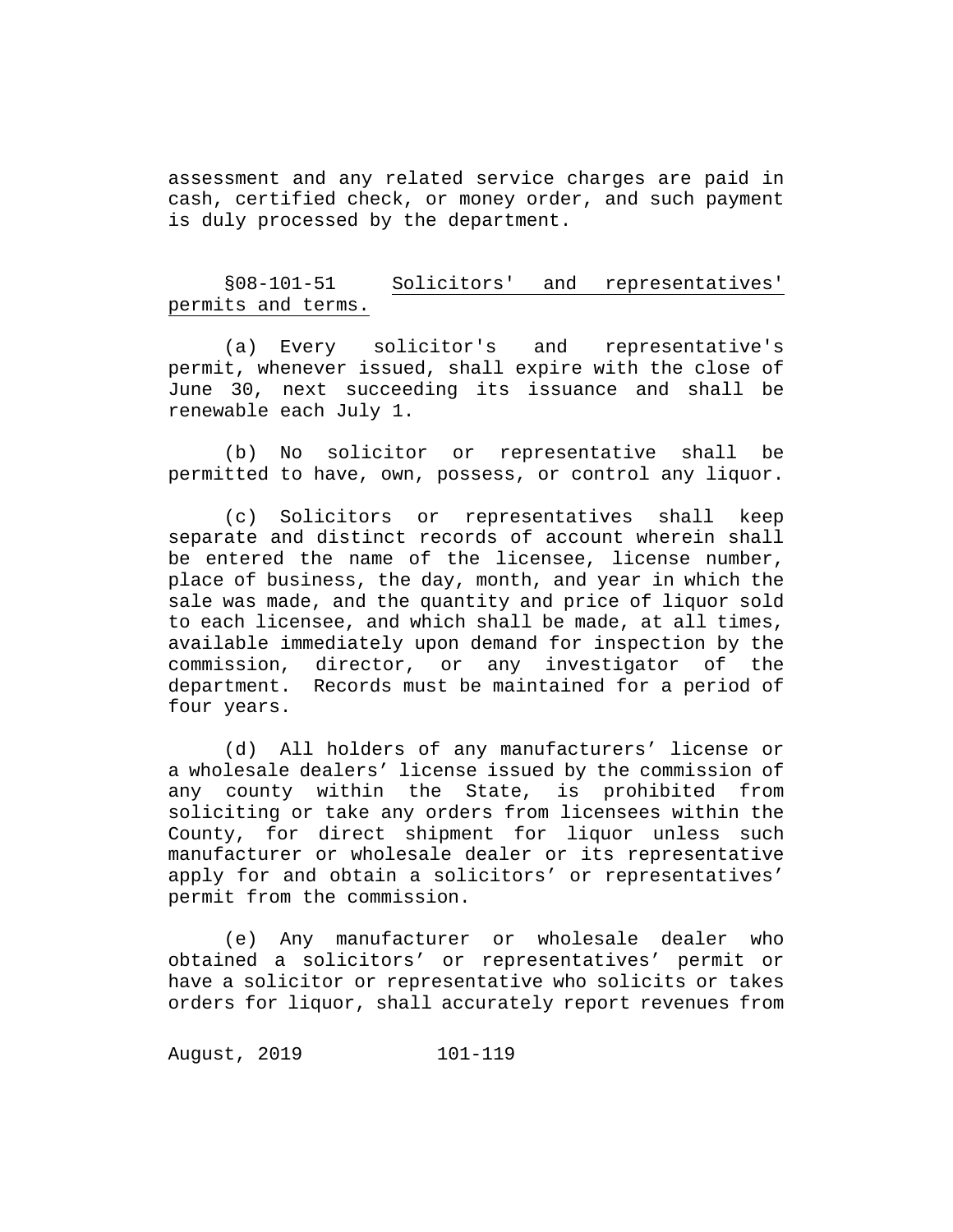gross liquor sales within the County and/or properly<br>completes the gross liguor sales report. It shall be completes the gross liquor sales report. the manufacturer or wholesale dealer's responsibility to maintain complete and accurate records in order to properly complete and submit the gross liquor sales report. Records shall be maintained for a period of four years.

(f) Any manufacturer or wholesale dealer who obtained a solicitors' or representatives' permit or have a solicitor or representative who solicits or takes orders for liquor shall have available for inspection within the County, books or records, or both, showing all income, sales, purchases, and expenses of their<br>liquor license business. These books and records These books and records including but not limited to, daily sales records, price lists, employee time sheets, and invoices, shall be made available for inspection or auditing, or both, by the department, through its auditor(s) or otherwise, at any time upon demand and shall be preserved for a period of four years, except that the commission may, in its discretion, consent to destruction of such books and records within such period or may require that they be kept longer. Solicitors or representatives or its employees shall record the sale of liquor at the time of the transaction on its daily sales records.

§08-101-52 (Reserved)

§08-101-53 Concession agreement.

(a) Licensee shall apply for and secure approval for any concession agreement from the commission, in writing, prior to such concession agreement taking effect. If the concession agreement is made without the prior approval of the commission, the commission may, in its discretion, revoke or suspend the license.

The concession agreement shall include, but not be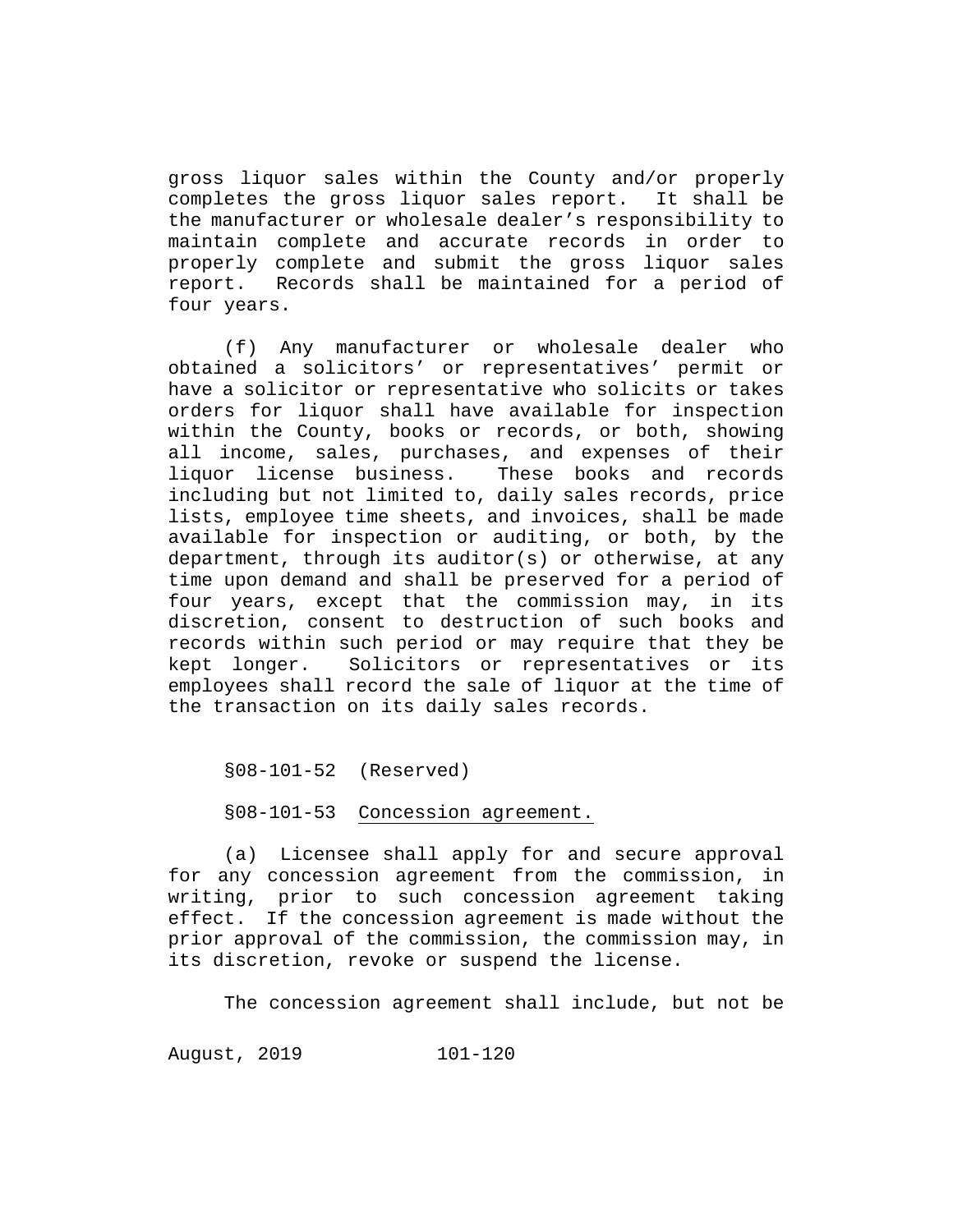limited to, the following:

- (1) Concessionaire cannot possess, sell, serve, or allow the consumption of any liquor within the concession area.
- (2) Concessionaire shall comply and obtain all necessary clearances from other governmental agencies.
- (3) Ingress and egress of the concessionaire, its employees, agents, servants, or business patron shall be limited to the business hours of the liquor licensee. An on-duty certified manager, assistant manager, or supervisory personnel of the licensee shall be within the licensed premises whenever the<br>concessionaire, its employees, agents, its employees, agents, servants, or patrons are within the premises.
- (4) The concession area shall be subject to, at any time, inspection by the department's personnel or by any personnel of other governmental agencies.
- (5) The licensee shall be responsible for any conduct and operation of the concessionaire. Any violation of the liquor laws or rules of<br>the commission within the area of the commission within the area of concessionaire or by the concessionaire, its employees, and patrons, shall be construed as a violation committed by the liquor licensee.
- (6) The concession area shall be considered part of the licensed premises.

§§08-101-54 to 59 (Reserved)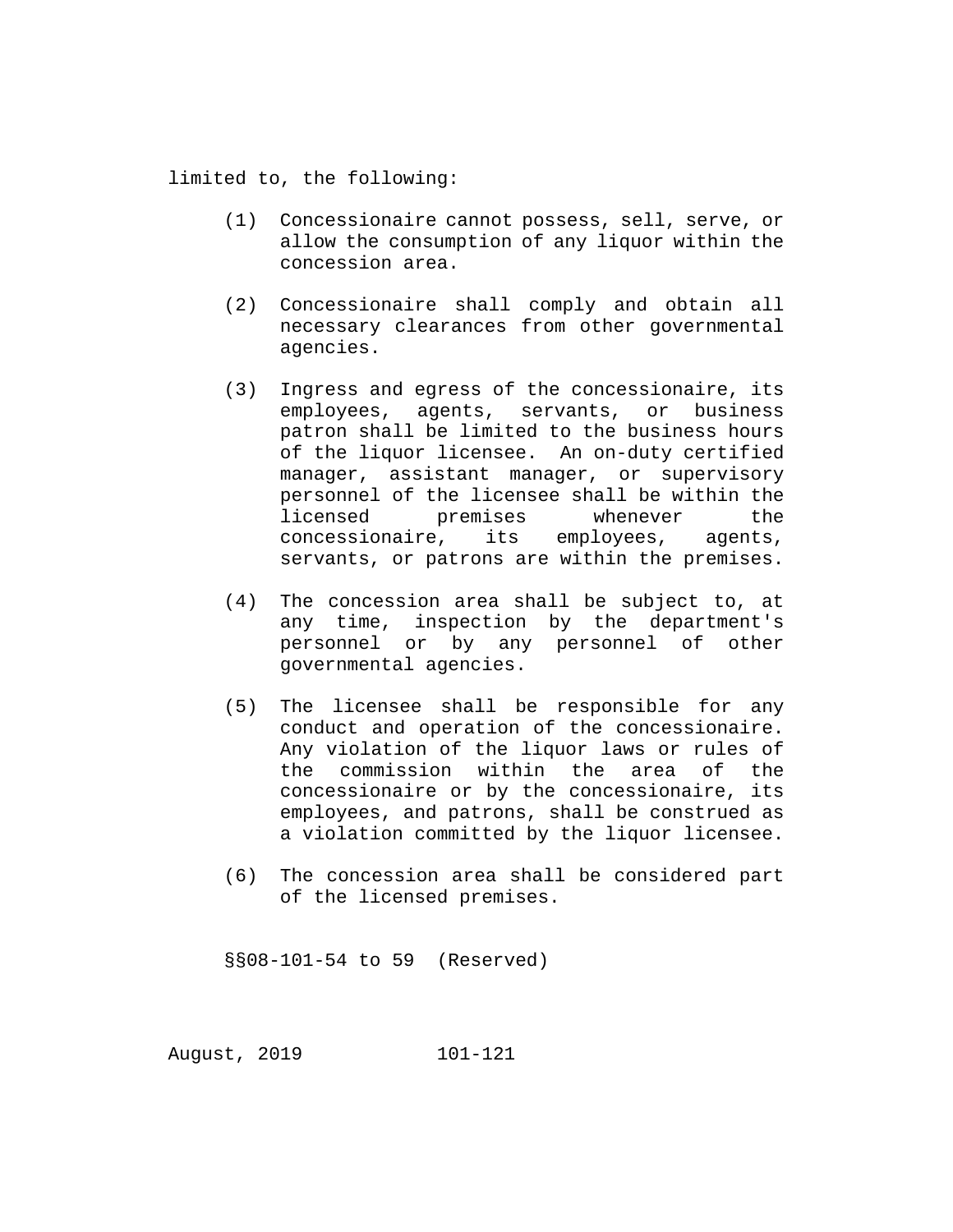## SUBCHAPTER 6

#### PROHIBITIONS

| $$08-101-60$   | Prohibitions                        |     |                                     |           |
|----------------|-------------------------------------|-----|-------------------------------------|-----------|
| $$08-101-61$   | Minors                              |     |                                     |           |
| $$08-101-62$   | Prizes, gifts, premiums, and        |     |                                     | other     |
|                | inducements                         |     |                                     |           |
| $$08-101-63$   |                                     |     | Illegal liquor on licensed premises |           |
| $$08-101-64$   | Noise levels                        |     |                                     |           |
| $$08-101-65$   | Refusal or tampering with evidence  |     |                                     |           |
| $$08-101-65.1$ | Obstructing departmental operations |     |                                     |           |
| $$08-101-66$   | Labeling                            |     |                                     |           |
| $$08-101-67$   | Refilling                           |     |                                     |           |
| $$08-101-68$   | Drugs                               |     |                                     |           |
| $$08-101-69$   | Practice                            | to. | promote                             | excessive |
|                | consumption of liquor; prohibited   |     |                                     |           |

§08-101-60 Prohibitions.

(a) No person shall, except as permitted in section 291-3.4, HRS, consume any liquor on any public highway or any public sidewalk.

(b) At no time under any circumstances shall any licensee or its employee:

- (1) Sell, serve, or furnish any liquor to, or allow the consumption of any liquor by:
	- (A) Any minor;
	- (B) Any person at the time under the influence of liquor, drugs, or any combination thereof;
	- (C) Any person known to the licensee to be addicted to the excessive use of intoxicating liquor; or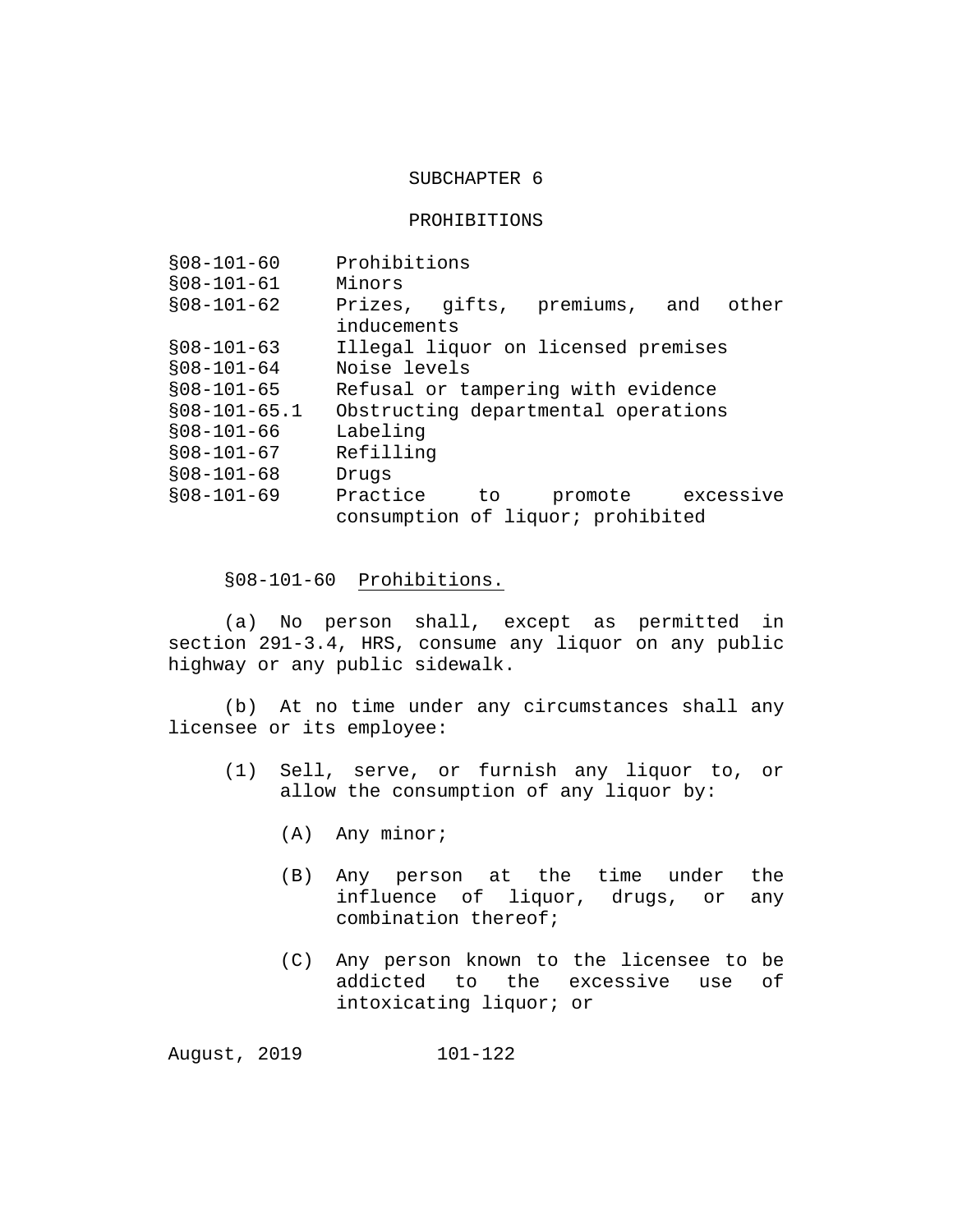(D) Any person for consumption in any vehicle that is licensed to travel on public highways;

Provided that the consumption or sale of liquor to a minor shall not be deemed to be a violation of this subsection if, in making the sale or allowing the consumption of any liquor by a minor, the licensee was misled by the appearance of the minor and the attending circumstances into honestly believing that the minor was of legal age and the licensee acted in good faith. It shall be incumbent upon the licensee to prove that the licensee so acted in good faith.

- (2) Permit any liquor to be consumed on the premises of the licensee or on any premises connected therewith, whether purchased or not, except as permitted by the terms of its license;
- (3) Permit any liquor to be sold or served by any person eighteen to twenty years of age except in licensed establishments where selling or serving the intoxicating liquor is part of the minor's employment, and where there is proper supervision of these minor employees to ensure<br>that the minors shall not consume the that the minors shall not consume intoxicating liquor;
- (4) Permit any liquor to be sold or served by any person below the age of eighteen years upon any licensed premises, except in individually specified licensed establishments found to be otherwise suitable by the commission in which an approved program of job training and employment for dining room waiters and waitresses is being conducted in cooperation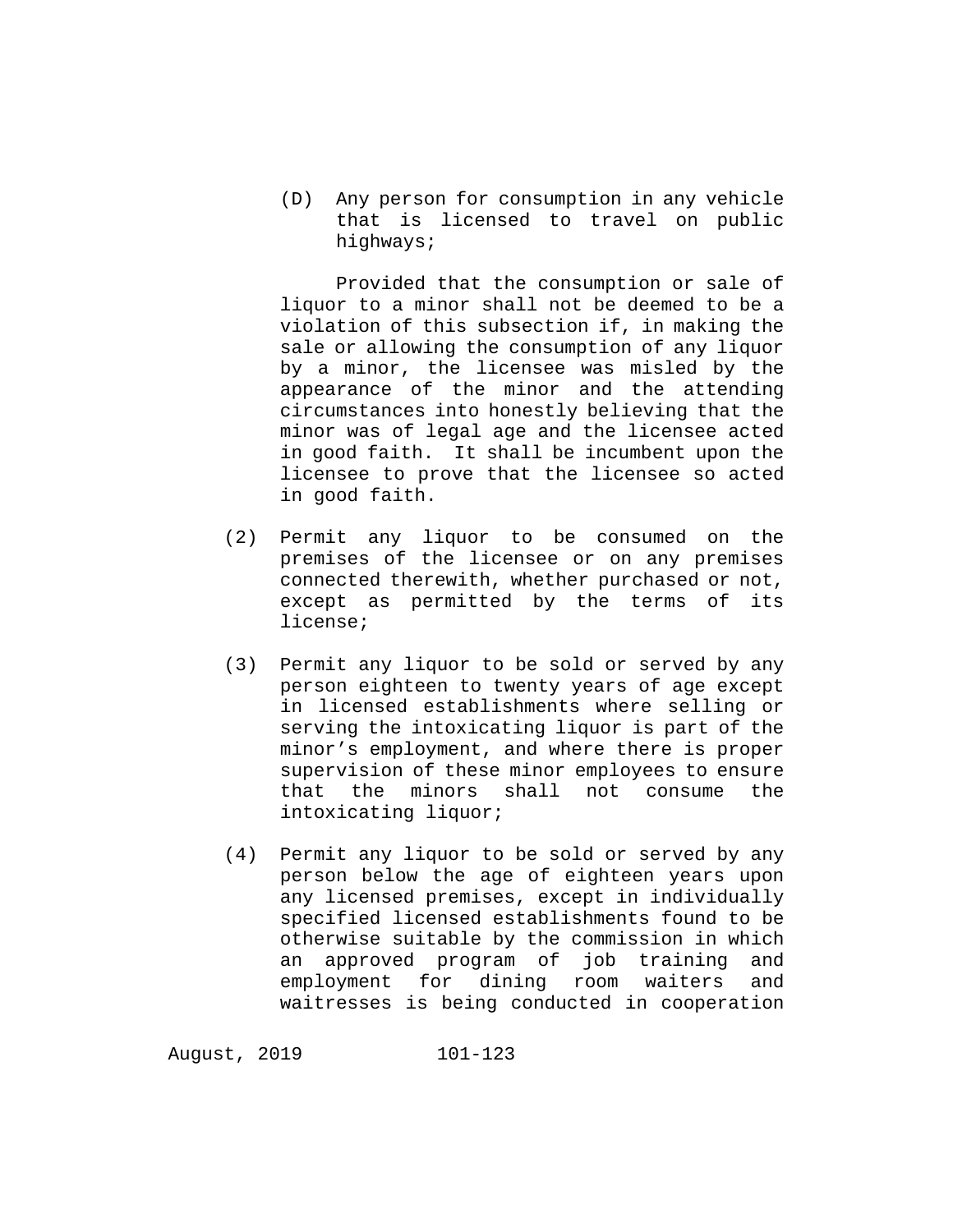with the University of Hawaii, the state community college system, or a federally sponsored personnel development and training program, under arrangements that ensure proper control and supervision of employees;

- (5) Knowingly permit any person under the influence of liquor, drugs, or any combination thereof, or disorderly person to be or remain in or on the licensed premises;
- (6) Fail immediately to prevent or suppress any violent, quarrelsome, disorderly, lewd, immoral, or unlawful conduct of any person on the premises;
- (7) Permit or fail immediately to prevent or suppress on any premises licensed for the consumption of alcoholic beverages thereon, any obscene public exhibition dancing, either with or without partners, or any entertainment using or employing any obscene gesture, language, or songs;
- (8) Sell any draught beer unless upon the faucet, spigot, or outlet wherefrom the beer is drawn there is attached a clear and legible notice, placard, or marker which in the English language indicates and declares the name or brand adopted by the manufacturer of the draught beer, so situated as to be clearly legible for a distance of at least ten feet from the spigot, faucet, or outlet, to a purchaser with normal vision;
- (9) Receive from a person as payment or as a consideration for liquor, any personal or household goods, including clothing and food, or any implements of trade. Any person violating this paragraph shall be guilty of a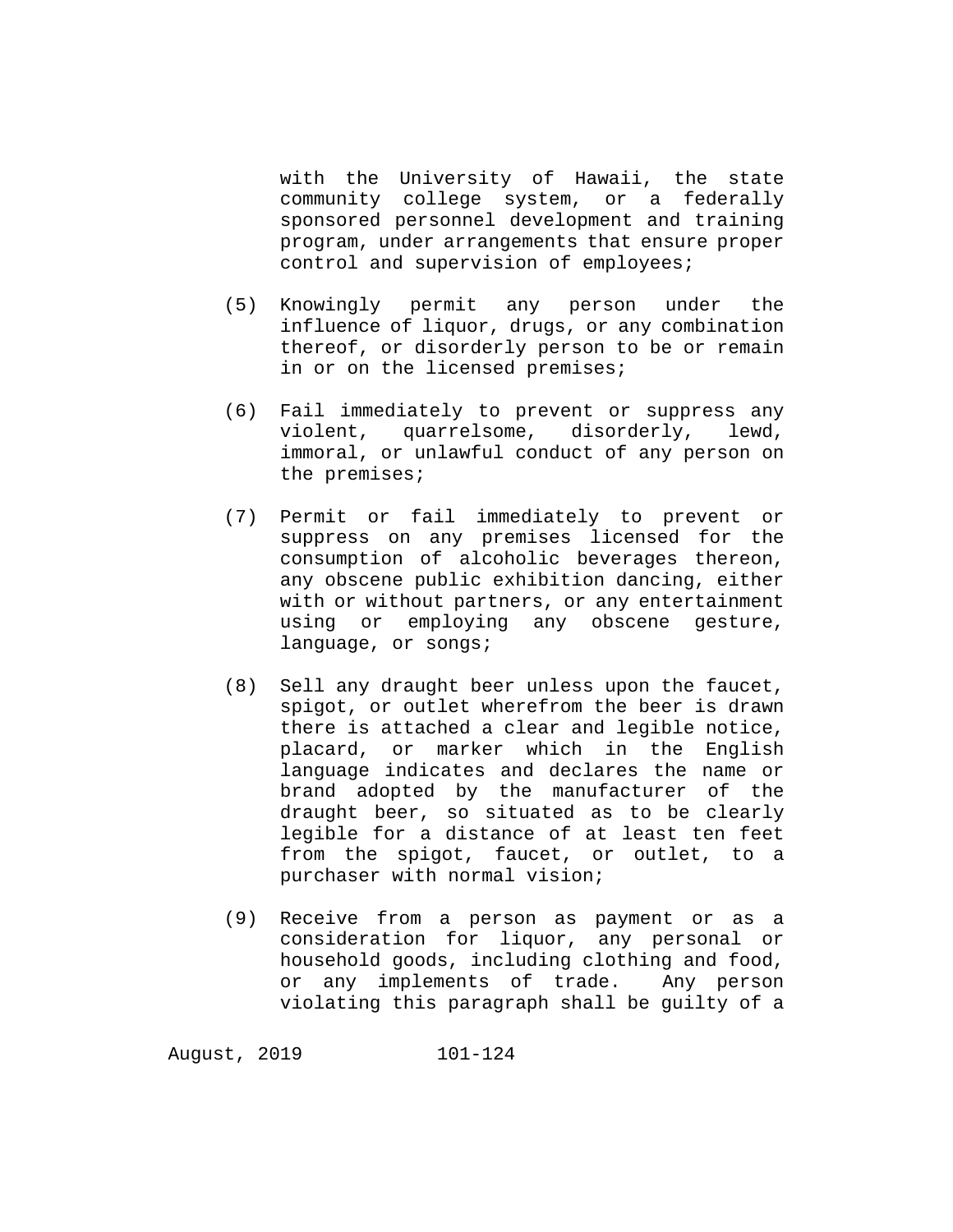misdemeanor and upon conviction shall be punished as provided in section 281-102, HRS;

- (10) Permit any liquor to be removed from the premises of the licensee or permit any liquor to be removed by a patron from the designated area for liquor consumption regardless whether or not it was purchased;
- (11) Fail to exercise due care in determining whether a person is under the influence of liquor, drugs, or a combination thereof;
- (12) Conduct or allow any activity unless it is specifically allowed by chapter 281, HRS, or the rules of the commission;
- (13) Have any minor in possession of any open container of liquor. This paragraph shall not apply to any minor participating in a job training or employment program approved by the commission;
- (14) Fail to provide any information, documents, books, or records requested by the commission, board, or the department.

§08-101-61 Minors.

(a) A minor is any individual under the age of twenty-one years of age.

(b) The sale or service of liquor to a minor or the consumption of liquor by a minor on any licensed premises is prohibited.

(c) For the purpose of determining whether someone is twenty-one years of age or older, licensees are responsible for the proper checking of personal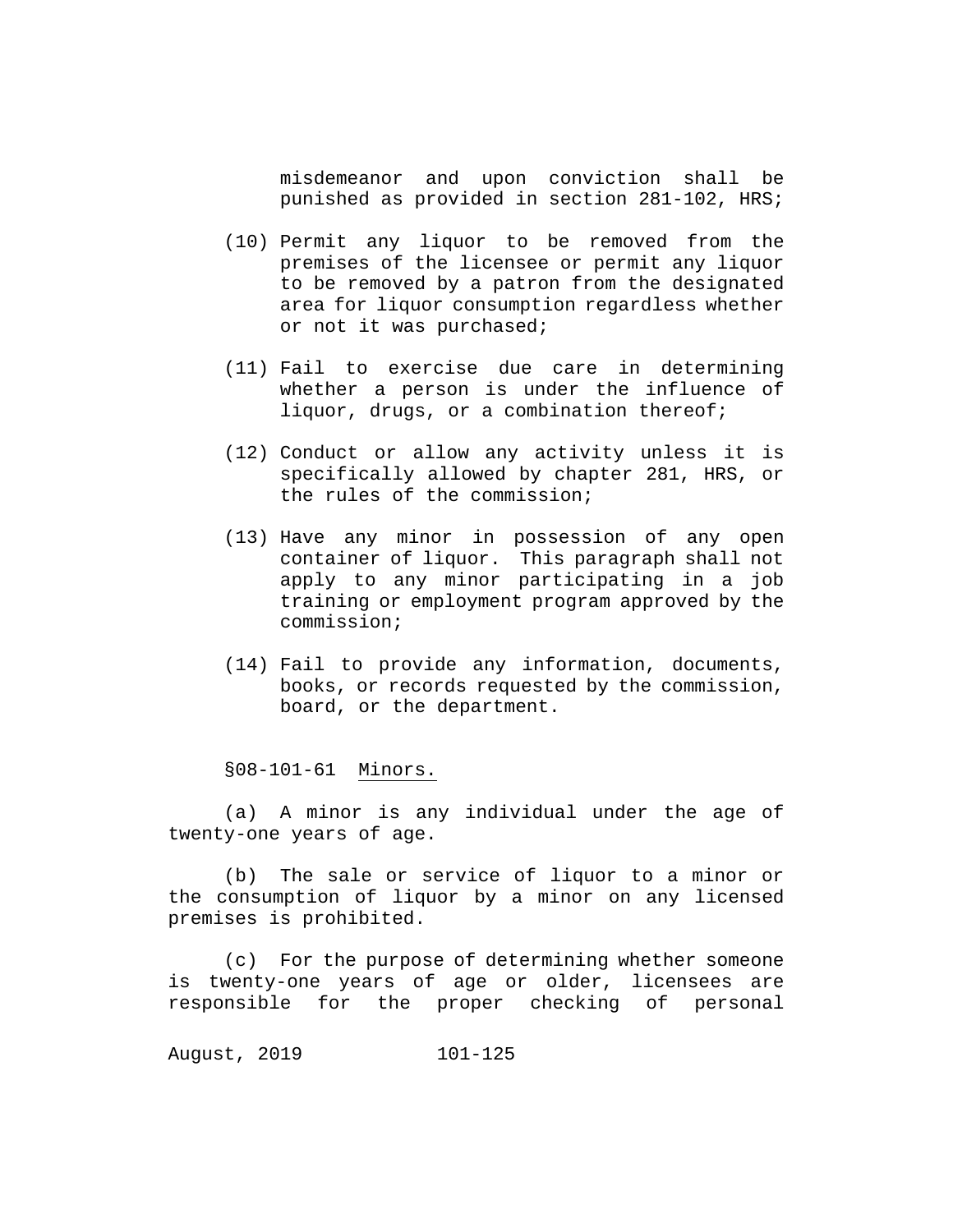identification. Documents acceptable as personal identification shall be limited to:

- (1) A valid federal or state identification card; or
- (2) A passport; or
- (3) A valid state or international driver's license.

(d) Such documents shall contain a photograph and be unexpired, unaltered, and undamaged.

(e) No licensee shall employ or permit any minor to entertain in any licensed premises upon which liquor is consumed without first registering such minor in accordance with the procedure prescribed by the commission.

(f) No licensee shall permit any minor to remain in or about any portion of the licensed premises used or set aside for the sale or consumption of liquor, except as provided by law or under the following circumstances:

- (1) When the licensee establishes, at a hearing on an alleged violation, that the appearance of the minor and the attending circumstances would cause a reasonable belief that such minor was of legal age; or
- (2) When all of the following apply:
	- (A) The minor is waiting to order or be served, or is consuming food;
	- (B) Which shall be consumed before 12 midnight;
	- (C) In a licensed premises which: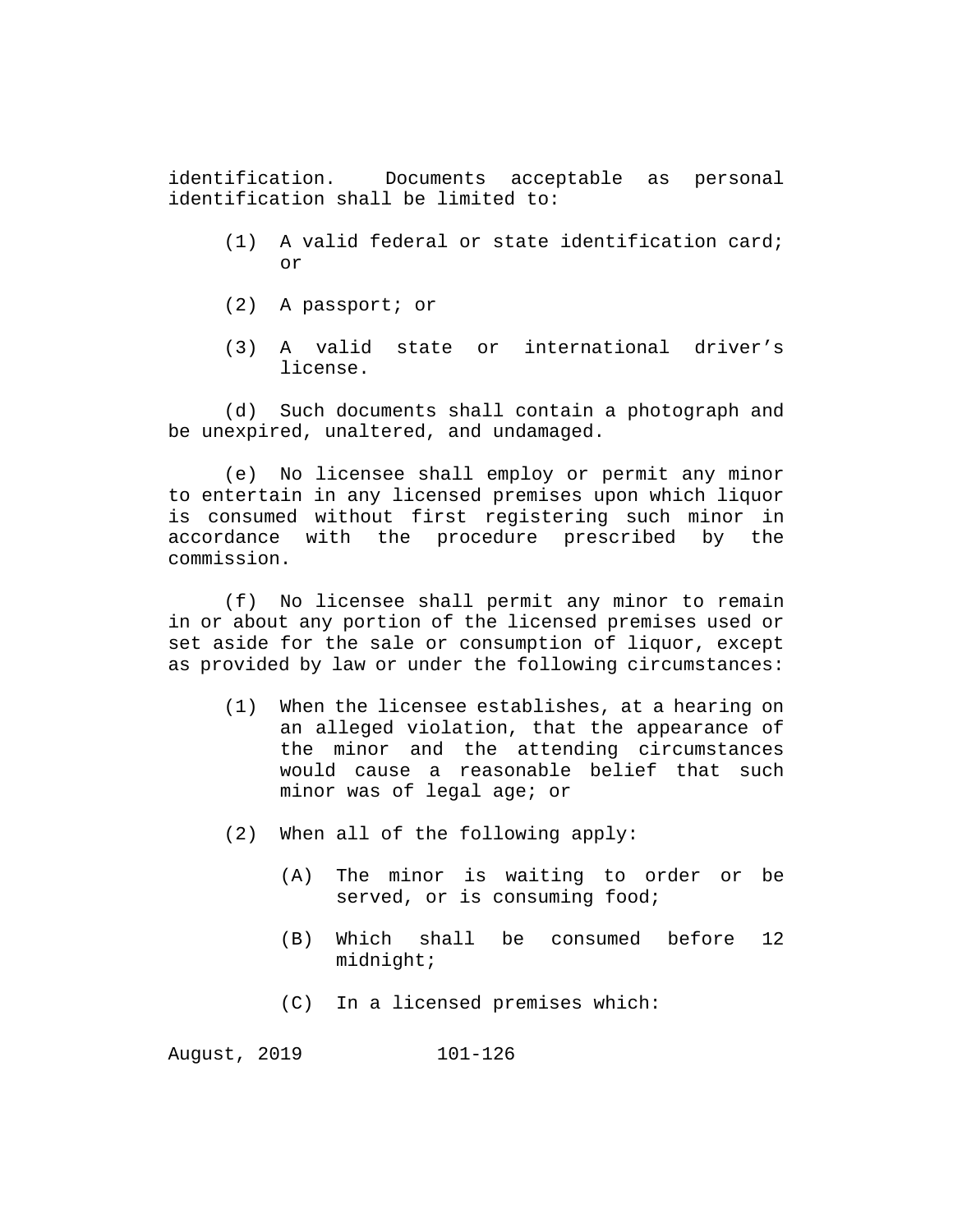- (i) the licensee has on file at the department, a current approved financial report that shows at least thirty per cent of the establishment's gross revenue is derived from the sale of food that is prepared and cooked within its kitchen facilities and served to patrons within the premises;
- (ii) has kitchen facilities within the licensed premises which require department of health and department of fire control approval; and
- (iii)is offering at the time the minor is present, meals composed of protein,<br>carbohydrate, and fruit or carbohydrate, and fruit or vegetable, which are prepared and<br>cooked within its kitchen cooked within facilities at the time of ordering; or
- (3) When, except as provided by law, and under all of the following:
	- (A) In a licensed premises which the licensee has on file with the department a current yearly approved financial report that shows at least thirty per cent of the establishment's gross revenue is derived from the sale of food that is prepared and cooked at the time of ordering within its department of health and department<br>of fire control approved kitchen control facilities and served for consumption by patrons within its premises, except as provided by law;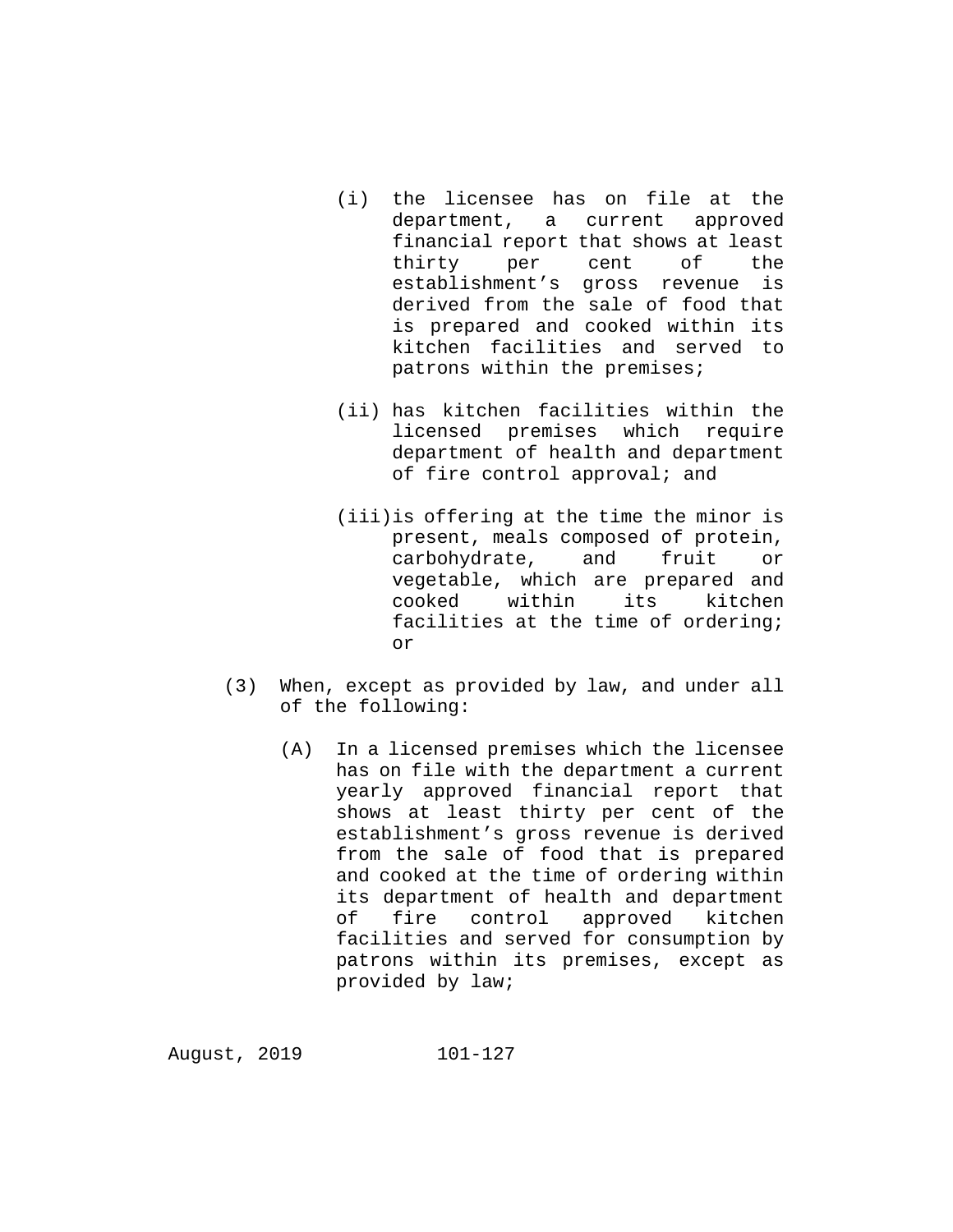- (B) The minor is accompanied by his or her parent, legal guardian, or person authorized by the parent or legal guardian, twenty-one years of age or older;
- (C) Food service, music, or entertainment are being provided;
- (D) The minor may not be within the premises after 12 midnight; and
- (E) It shall be incumbent upon the licensee to prove that the person accompanying the minor is the legal guardian of the minor or person authorized by the parent or legal guardian.

(g) Public dancing by minors in licensed premises shall be permitted only when:

- (1) Accompanied by a legal, responsible adult; and
- (2) Food service, music, and entertainment are being provided; and
- (3) An approved area is set aside and designated a non-consumption area where minors shall remain; and
- (4) The dancing concludes by 10:00 p.m.

(h) The commission may authorize an extension of hours for special occasions, events, or circumstances upon application by the licensee for minors to dance or remain, or both, within the premises.

§08-101-62 Prizes, gifts, premiums, and other inducements.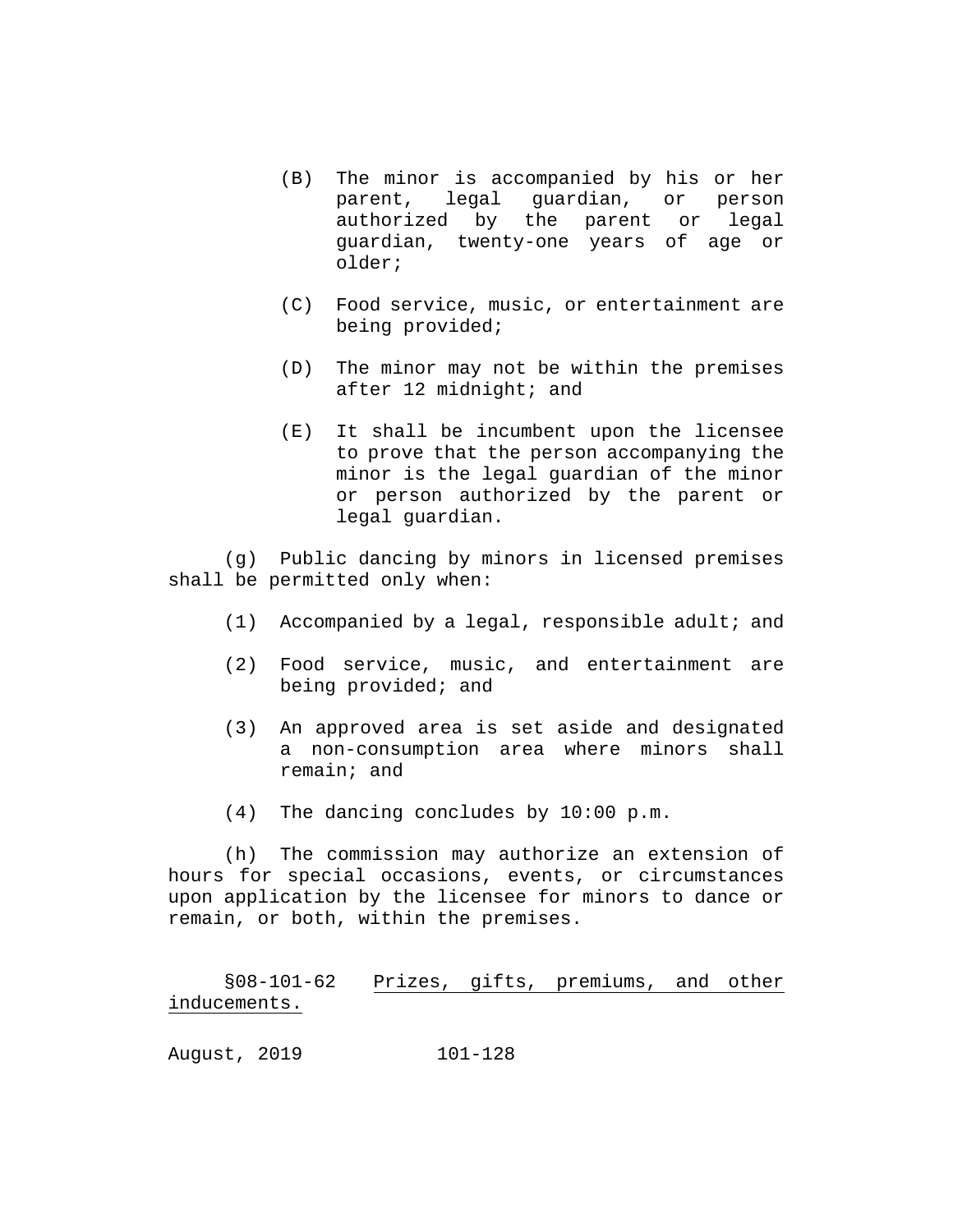(a) Unless otherwise provided by this rule, it shall be unlawful for any person to offer or to provide any intoxicating liquor as a prize or inducement at any public amusement, public gathering, or place open to the public.

(b) It shall be unlawful for any person acting as agent or representative of a nonresident principal or for any licensee directly or indirectly, or through any subsidiary or affiliate, to give any premium or free goods of intoxicating liquor or other merchandise in connection with the sale of any intoxicating liquor; or to offer or to provide any premium or free goods of intoxicating liquor in connection with the sale of other merchandise.

(c) No retail dealer and no licensee who is authorized to sell liquor for consumption on the licensee's premises shall solicit or accept, either directly or indirectly, a premium or free goods of any nature in connection with the retail dealer's or licensee's purchase of liquor from a manufacturer or wholesale dealer.

# §08-101-63 Illegal liquor on licensed premises.

(a) No licensee shall have any illegal liquor or liquor not purchased from a class 3 wholesale dealers' licensee, or a class 1 manufacturers' licensee, class 14 brewpub licensee, class 16 winery licensee, and class 18<br>small craft producer pub licensee, or a person small craft producer authorized by the commission as a solicitor or representative of a manufacturer or wholesale dealer, on any portion of the licensed premises; provided that a class 2 restaurant licensee, class 5 dispenser licensee, class 12 hotel licensee and class 15 condominium hotel licensee may allow patrons to bring wine onto the licensed premises for consumption with a meal.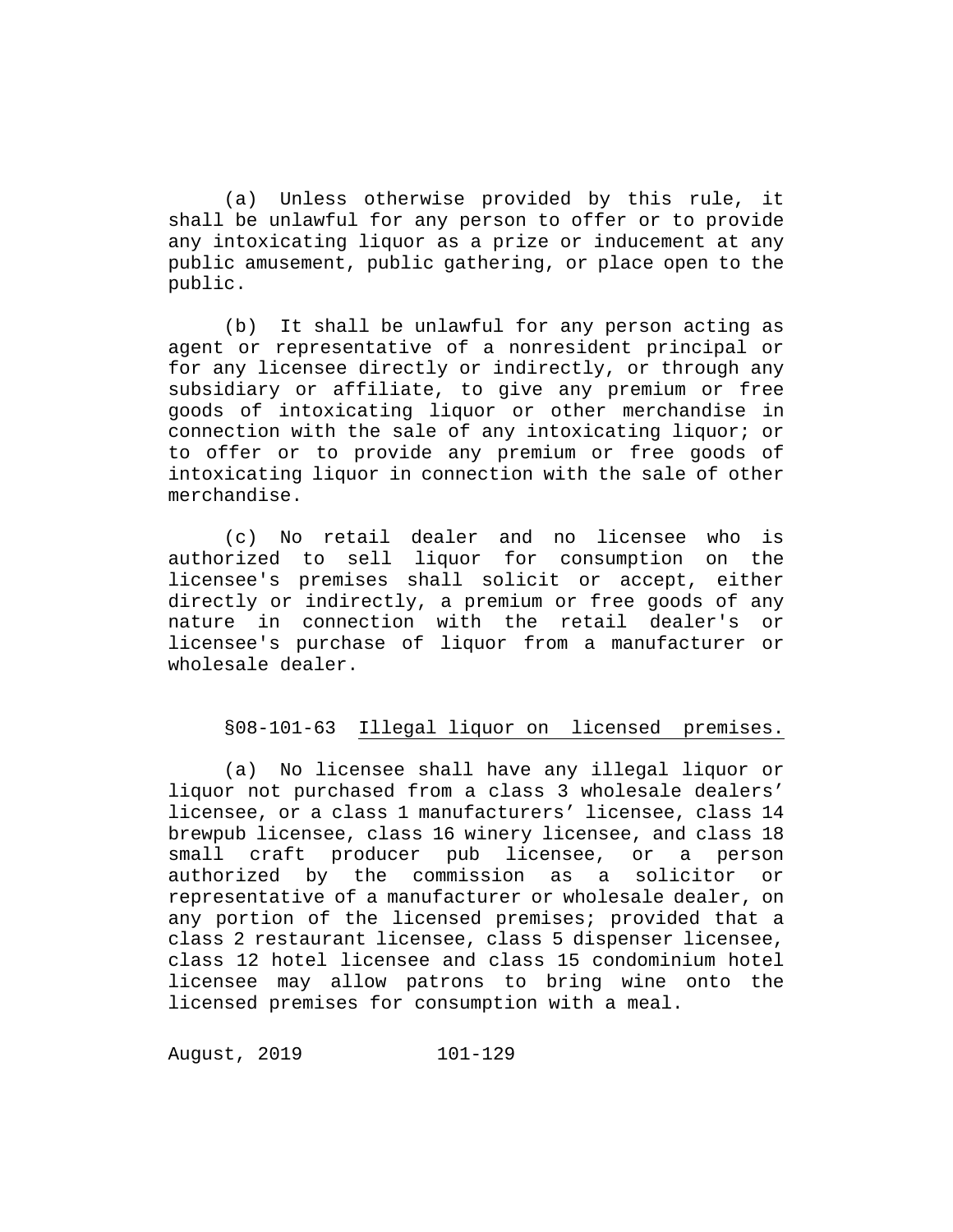(b) The finding of any illegal liquor or liquor not purchased through the liquor license issued from a<br>class 3 wholesale dealers' licensee, class 1 class 3 wholesale dealers' licensee, class 1 manufacturers' licensee, class 14 brewpub licensee, class 16 winery licensee, or class 18 small craft producer pub licensee, on a licensed premises under circumstances warranting the belief that it is being kept, served, or distributed by the licensee shall be sufficient evidence for summary suspension or revocation of the license covering such premises.

(c) The licensee ordering, acquiring, or purchasing any liquor product under the licensee's name or its trade name, or having any liquor product listed on any receipt or purchase summary or its like with the licensee's name or trade name, or any combination thereof, shall be construed as prima facie evidence that such liquor product was purchased or acquired through the licensee's liquor license.

§08-101-64 Noise levels.

(a) Definitions.

"Ambient noise" means the totality of sounds in a given place and time, not including the specific source being measured. The ambient noise level may be estimated from the sound levels measured during non-operation of the noise source or by sound levels measured at one or more points near the point of measurement where the noise source is inaudible.

"Complainant" means a person owning, leasing, renting, or residing at a property within the vicinity of a licensee, who files a complaint with the department against the licensee alleging a violation(s) of this section.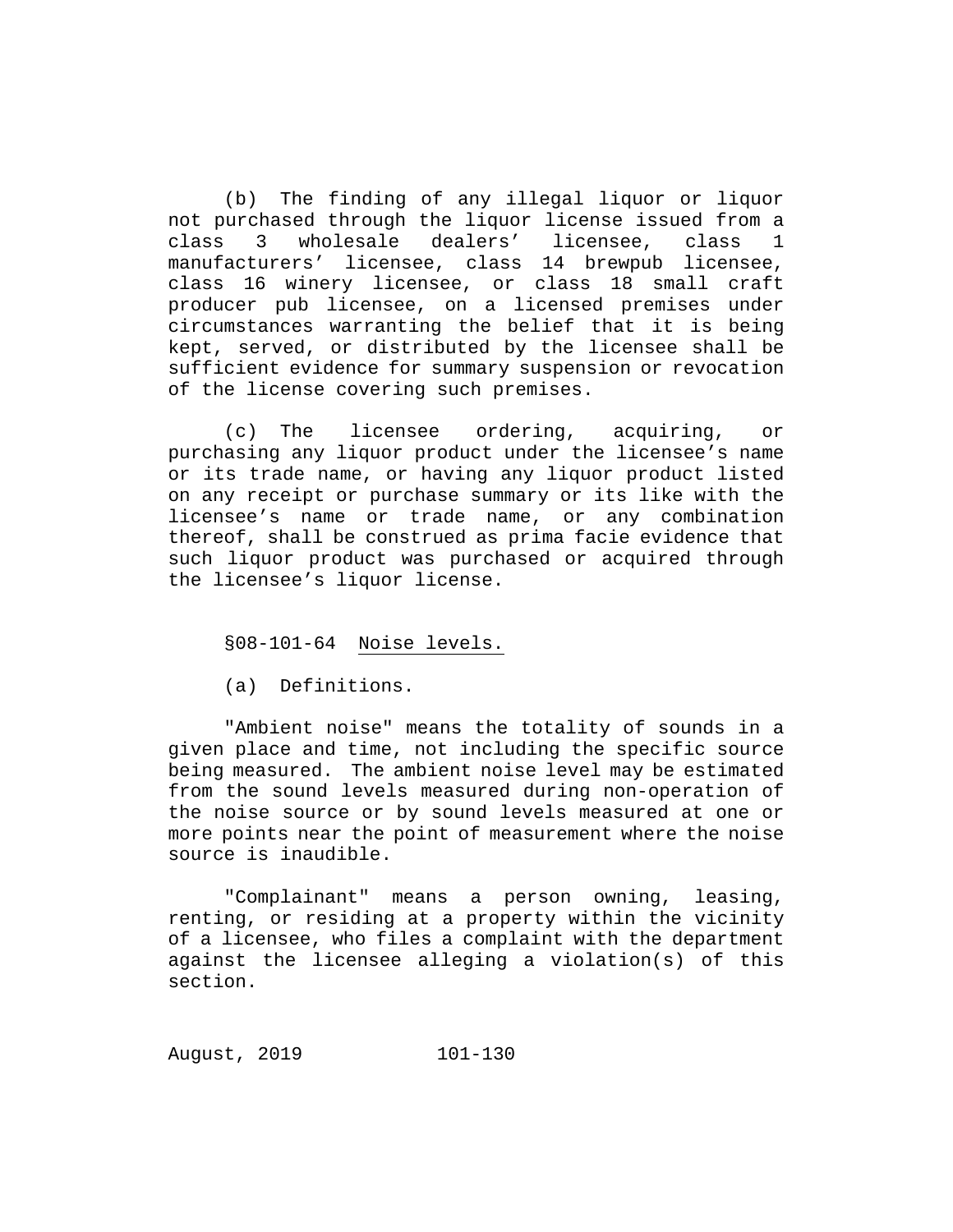"dBA" means a unit of measurement of decibels at the "A" level. "A" level means the total sound level of all noises as measured with a sound level meter using the "A" weighting network.

"Decibels" (dB) means the unit for measuring the volume of sound, equal to twenty times the logarithm to the base ten of the ratio of the pressure of the sound measured to the reference pressure, which is twenty micropascals (twenty micronewtons per square meter).

"MPSL" means maximum permissible sound levels.

(b) No licensee within the County shall make, cause the making of, continue to make, suffer, permit to be made, or permit the continuance of, from its licensed premises or any adjacent premises under the licensee's control any noise which results in a complaint from one or more resident(s) or tenant(s) in the vicinity and exceeds the maximum permissible sound levels as set forth in this section.

(c) Maximum permissible sound levels in dBA.

The maximum permissible sound levels in dBA are:

| Zoning Districts | Daytime            | Nighttime         |  |
|------------------|--------------------|-------------------|--|
|                  | $7 a.m. - 10 p.m.$ | 10 p.m. $-7$ a.m. |  |
| Class A          | 55                 | 45                |  |
| Class B          | 60                 | 50                |  |
| Class C          | 70                 | 70                |  |

(d) There shall be a violation of this section when: by measurement at, or if appropriate within, the property lines of the complainant, for a combined total of two minutes in any twenty minute period, noise levels exceed the pertinent MPSL for the complainant's zoning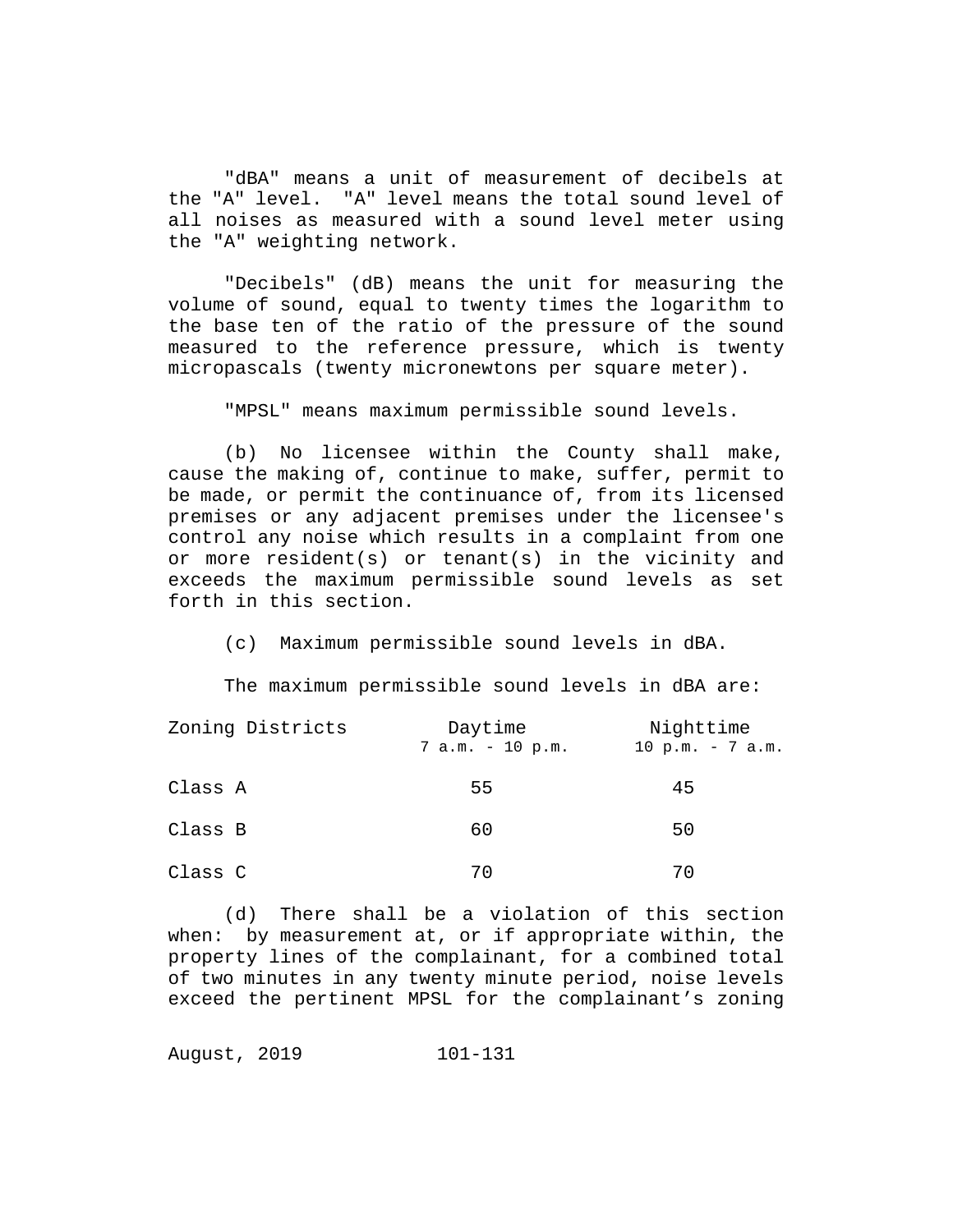and exceed the ambient noise level by three or more decibels.

(e) Classification of zoning districts. Zoning districts shall be:

- (1) Class A zoning districts shall include all areas equivalent to County lands zoned conservation, residential (R1, R2 or R3) or similar.
- (2) Class B zoning districts shall include all areas equivalent to County lands zoned apartment (A1 & A2), business (B1 to B3 & B-CT), commercial, hotel (H1, HM & H2), resort (B-R), or similar.
- (3) Class C zoning districts shall include all areas equivalent to County lands zoned agriculture, industrial (M1 & M2), or similar.
- (4) For any area not zoned or interim zoned, the comparable State land use classification shall apply.

(f) In mixed zoning districts, the lowest MPSL shall apply. For example the residential MPSL shall apply in a business mixed use, which allows for residential uses.

(g) The commission may, by a two-thirds majority vote, set a lower MPSL for a license upon finding that the location of the licensed premises and the unusual nature of the pre-existing surrounding uses are such that the standard MPSL are insufficient to permit reasonable conduct of the pre-existing uses, including but not limited to hospitals, nursing homes, or residential health care facilities, and that without such lower MPSL, the license application or renewal will more likely than not be denied.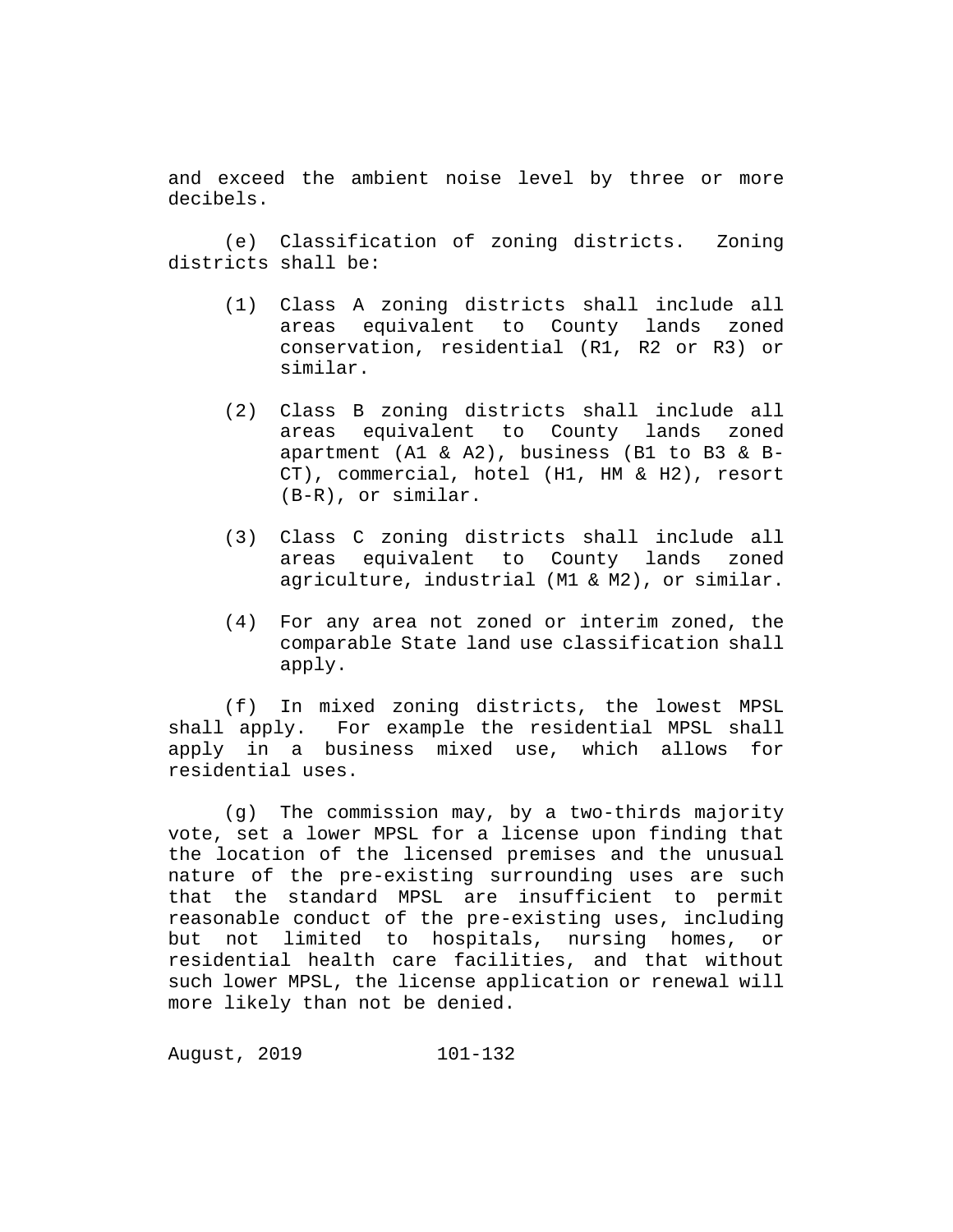- (h) Enforcement procedures:
- (1) A complaint shall be valid for a period of thirty calendar days from the date the complaint was filed with the department.
- (2) Upon receipt of a complaint, the department shall have thirty days from the date the complaint was filed with the department to investigate the complaint which shall include the monitoring of the noise emanating from the premises.
- (3) Any investigation(s) conducted of the complaint within thirty days from the date the complaint was filed, its findings, and any violation of this section by the licensee shall be considered part of the original complaint.
- (4) The department may issue a complaint and accusation against the licensee if, by measurement at or within the property lines of the complainant, noise levels exceed the pertinent MPSL for the complainant's zoning and exceeds the ambient noise level by three or more decibels for a combined total of two minutes in any twenty minute period.
- (i) Enforcement standards.
- (1) Investigators conducting noise level measurements for the enforcement of this rule shall have been trained in the techniques of sound measurement and the operation of sound<br>level meters and other sound metering meters and other sound metering instruments and shall have been certified by the State of Hawaii, Department of Health.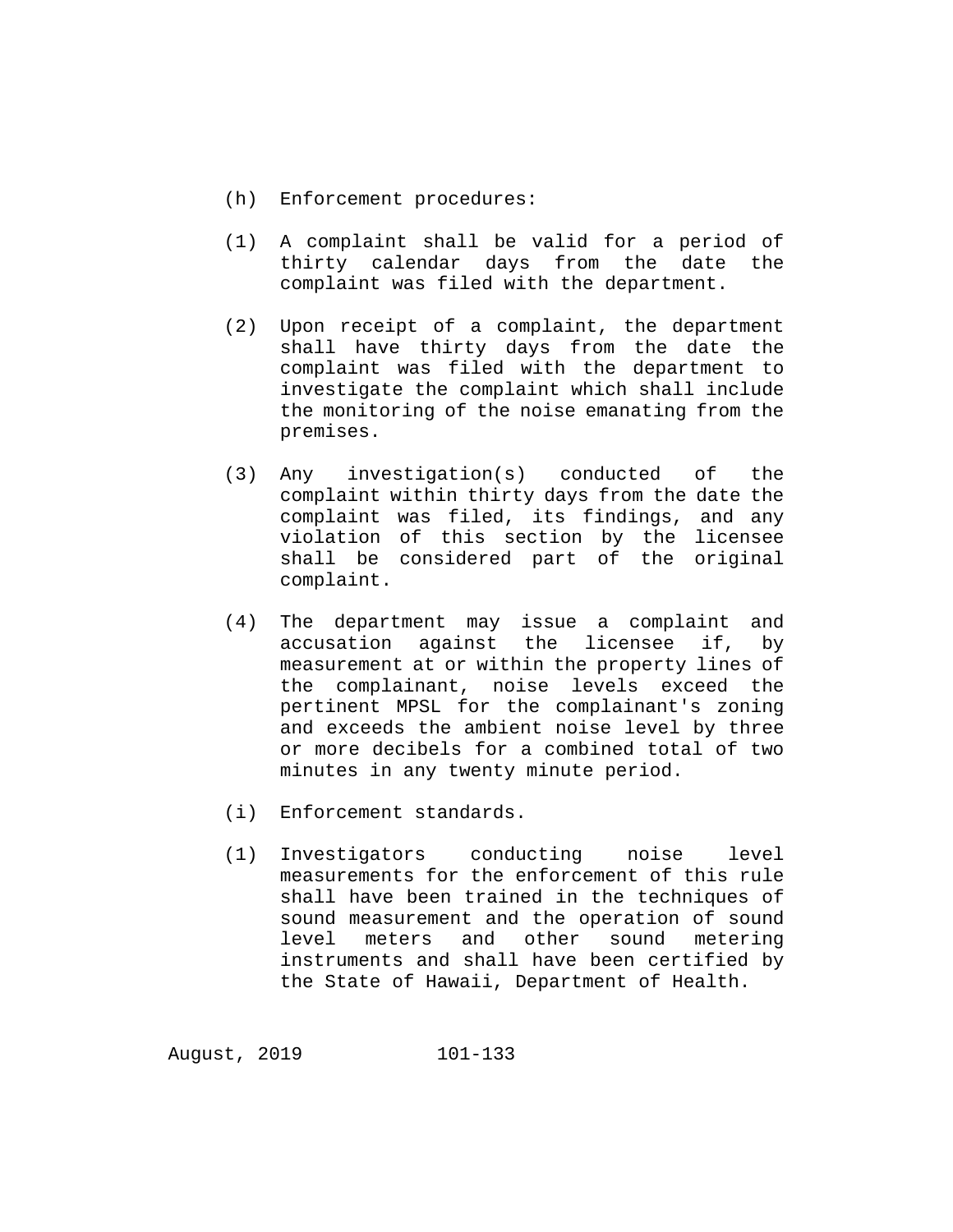(2) Sound level meters and calibrators shall conform to specifications provided in the American National Standard, ANSI S1.4-1983, specification for sound level meters."

### §08-101-65 Refusal or tampering with evidence.

At no time under any circumstances shall any licensee or its employee refuse to deliver or accede to the taking of any evidence, or tamper with any evidence, requested or taken by the commission or investigator thereof, who has reason to believe or suspect on complaint or otherwise, or in any of its investigation that the conditions of any license are being violated.

### §08-101-65.1 Obstructing departmental operations.

No licensee shall allow the obstruction, hampering, or interfering with investigation and inspections or any of the department's operation in any way, including but not limited to, the sounding of alarms, flashing of lights, or use of a public address system or other advance warning announcing the arrival or presence of the department's liquor control officers.

## §08-101-66 Labeling.

(a) It shall be unlawful for any licensee or its employee(s) to possess or sell any liquor with labels not approved by the Department of Treasury, Bureau of Alcohol, Tobacco and Firearms or is not in conformity with chapter 281, HRS.

(b) There shall be no misrepresentation of any type on the label.

(c) Labels shall not permit the showing of: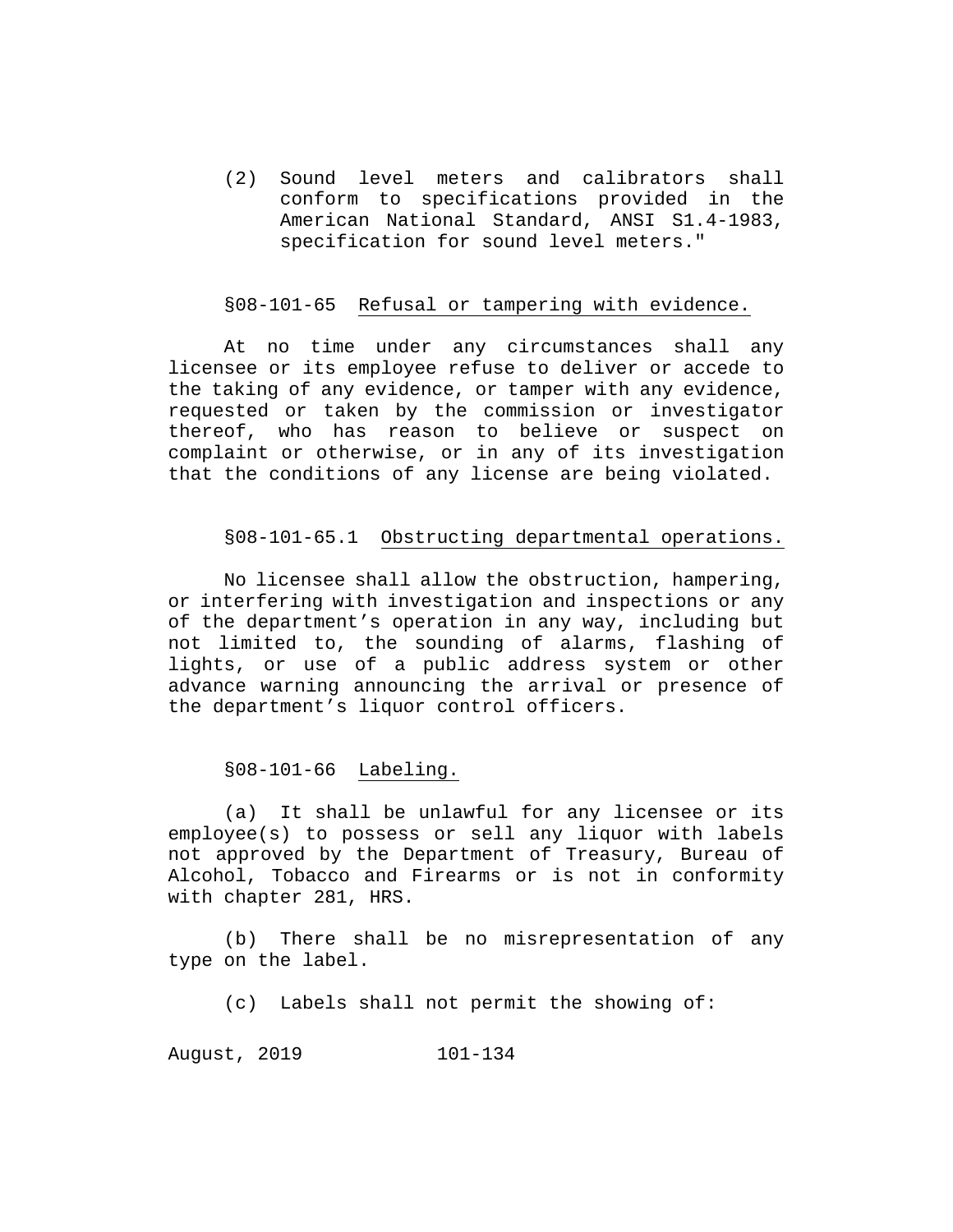- (1) Acts or simulated acts of sexual intercourse, masturbation, sodomy, bestiality, oral copulation, or flagellation.
- (2) Scenes wherein a person displays any portion of the vulva, anus, genitals, cleft of the buttocks, or any portion of the female breast below the top of the areola or any of the prohibited activities within the rules of the commission, or any State, Federal or local laws, ordinance or codes.
- (3) Scenes wherein artificial devices or inanimate objects are employed to depict, or drawings are employed to portray, any of the prohibited activities within this section.

§08-101-67 Refilling.

(a) No licensee shall offer for sale or possess on its licensed premises:

- (1) Any original package of liquor which contains any kind or quantity of liquor other than that liquor that has been sealed and labeled by the manufacturer of the liquor to contain and to convey said liquor.
- (2) Any original package of liquor to which there has been added any water or other substance.
- (3) Any bottles, casks, or other containers<br>containing liquor which contain any containing liquor which contain deleterious, contaminated, filthy, putrid substance, or insects.

(b) Liquor must be served from the original manufacturer sealed container, provided beer or wine may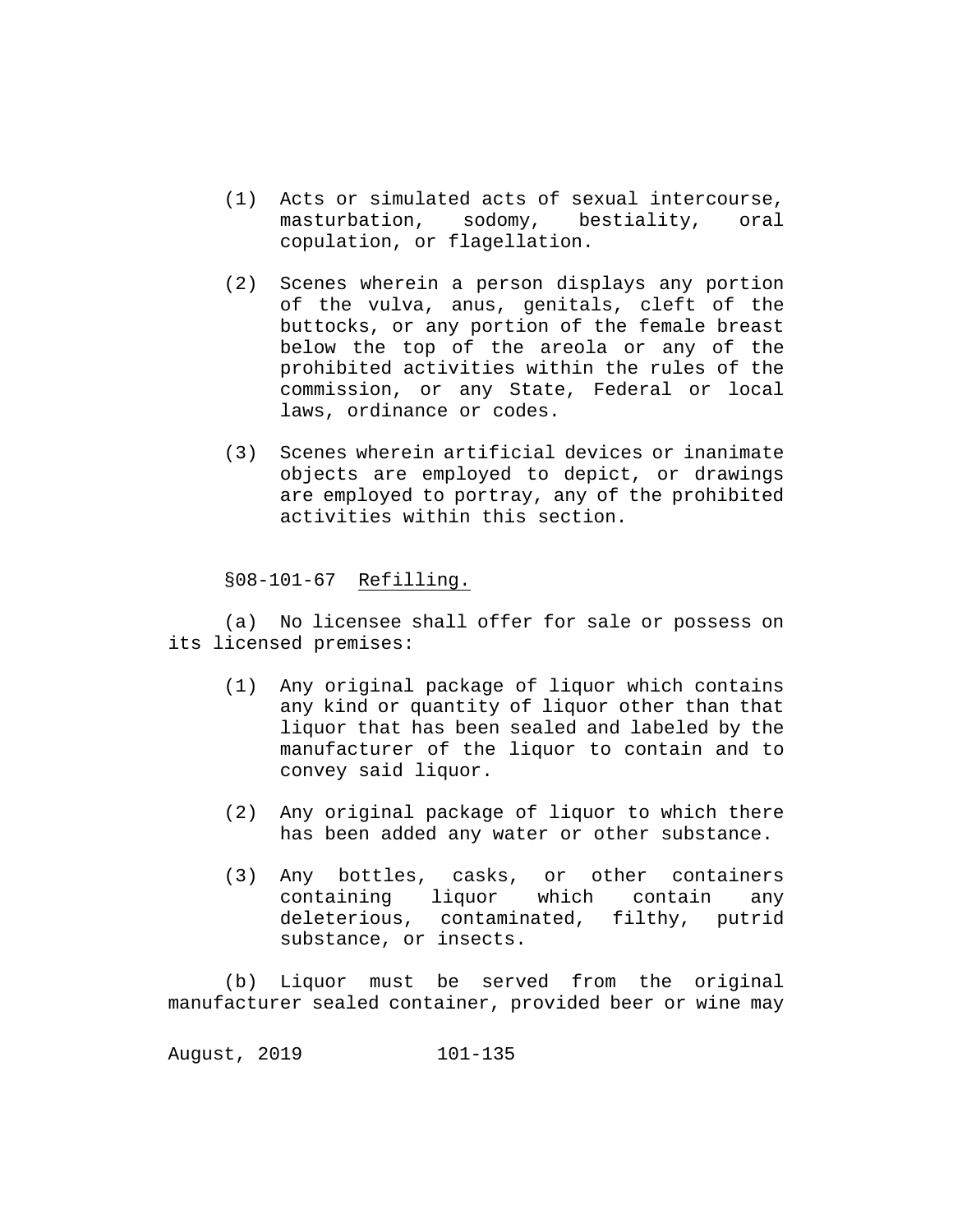be poured from the original manufacturer sealed container into a container such as a pitcher, carafe, or<br>its like, and shall be immediately served for immediately served for consumption.

(c) Licensee or its employees are prohibited from refilling an original manufacturer container with the same or different brand of liquor.

### §08-101-68 Drugs.

(a) The possession, distribution, or use of any illegal drugs or narcotics on the licensed premises by any person is strictly prohibited.

(b) No licensee shall promote, encourage, or permit any person on the licensed premises to possess, distribute, or use illicit or illegal drugs.

# §08-101-69 Practice to promote excessive consumption of liquor; prohibited.

(a) No licensee of any premises licensed to sell liquor for consumption on the premises shall:

- (1) Sell, advertise, or offer to sell "all the liquor you can drink", or more than two drinks of alcoholic beverage for a fixed price; or<br>encourage, sponsor, permit or have any sponsor, permit or have any promotion, game or contest that involves the consumption of liquor or the awarding of liquor as a prize.
- (2) Serve an unlimited amount of liquor during a set period of time for a fixed price, provided this provision does not apply to class 2, class 9, class 10, and class 12 licensees: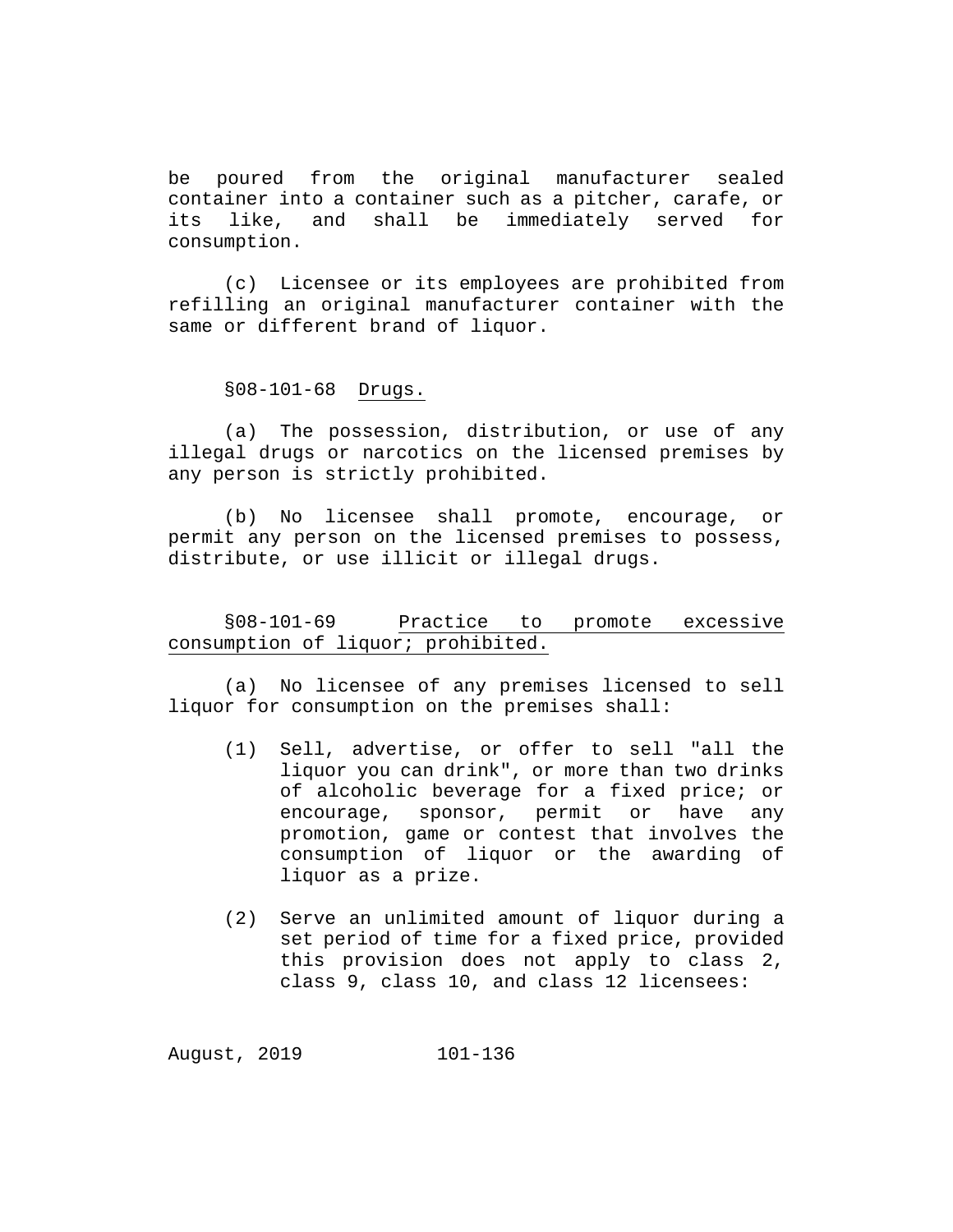- (A) When such function is not open to the general public and for which a hosted bar is utilized such as weddings, private parties, and fundraising functions;
- (B) Where champagne may be inclusive with brunch;
- (C) Where liquor may be inclusive with luaus;
- (D) Where liquor may be inclusive with tour or cruise vessel operations; or
- (E) Where at a Class 2, 10, 12 or 18 one day fundraising event, a set amount of alcoholic beverages may be sold at a fixed price as well as an open bar may be utilized provided at a pairing (food and liquor) fundraising event, Section 08- 101-86(d) of the Rules of the Liquor Commission shall not apply.
- (3) Employ any person for the purpose of selling, furnishing or serving liquor under any scheme, plan, or arrangement involving the payment for such services on the basis of any commission, percentage, or such similar method of payment without the prior approval of the commission.

(b) No licensee shall sell, serve, or furnish liquor to any person at a cost below licensee's cost of liquor purchased at wholesale, except as may be provided in the rules of the commission. For this section, cost of liquor shall mean the licensee's wholesale purchase price including any tax, shipping and handling cost.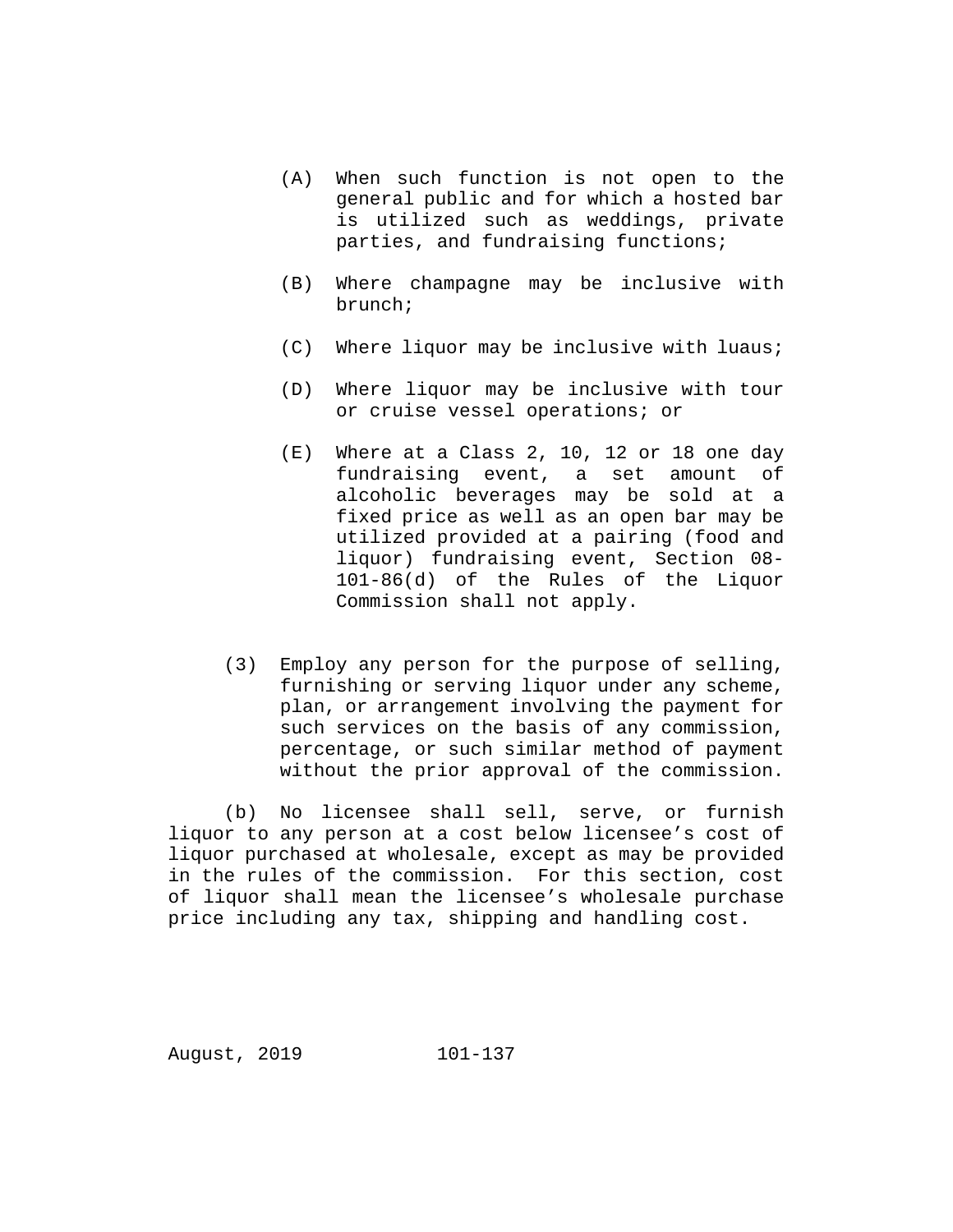### SUBCHAPTER 7

REGISTRATION OF PERSONNEL

| $$08-101-70$                 | Employee approved by the director       |  |
|------------------------------|-----------------------------------------|--|
| $$08-101-71$                 | Registration of employees of class 5,   |  |
|                              | category D, licensees                   |  |
| $$08-101-72$                 | (Reserved)                              |  |
| $$08-101-73$                 | Employment and registration of minors   |  |
| $$08-101-74$                 | Requirement for registration<br>of      |  |
|                              | employees or as an employee approved by |  |
|                              | the director                            |  |
| $$08-101-75$                 | Repealed                                |  |
| $$08-101-76$                 | Registration certificate                |  |
| §§08-101-77 to 79 (Reserved) |                                         |  |

# §08-101-70 Employee approved by the director.

(a) On every licensed premises, an on-duty employee duly approved by the director must be in active charge of each premises during all times that such premises is open for business, provided this section shall not apply to Class 8, transient vessel except for a Class 8, transient vessels that have been issued an annual license.

(b) The term "employee approved by the director" means a managerial or supervisory employee or the holder of the license who is twenty-one years of age or older, has successfully completed an examination administered by the department on liquor laws and rules of the commission, attended a server training program approved by the department and issued a certificate by the department. The certificate shall be valid for a term of four years from date of issue and must be in the employee's possession or be readily available on the premises for inspection at all times, while on duty.

(c) All certificates issued prior to January 16,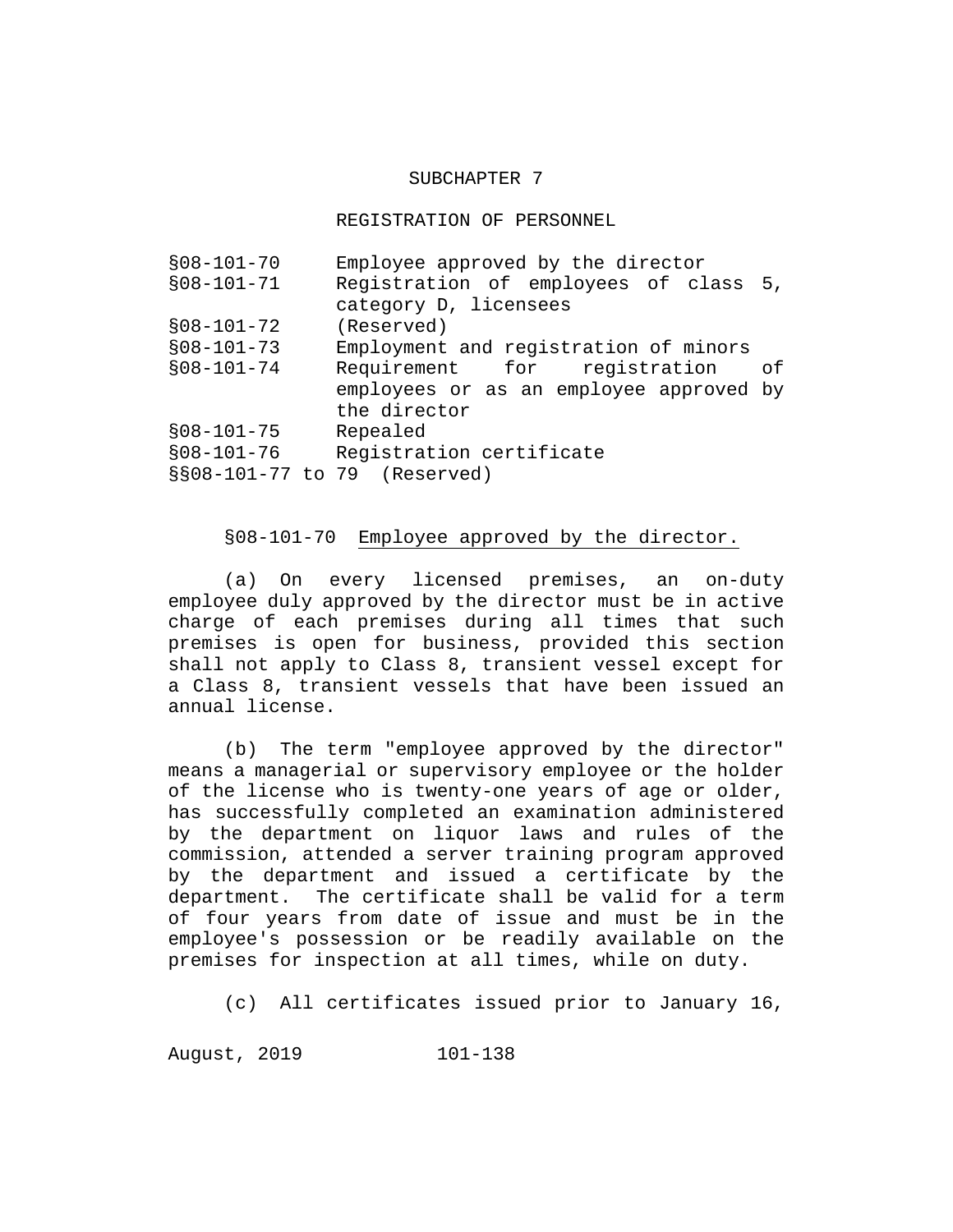1995, shall be valid for four years from the date of issue.

(d) Certificates must be renewed by reexamination.

(e) On class 12, hotel licensed premises, an onduty employee duly approved by the director must be in active charge and be at each liquor dispensing area at<br>all times whenever there is sale, service, or times whenever there is sale, service, or consumption of liquor.

(f) Licensee shall have available on the licensed premises a time sheet showing in English the legal first name and surname of all employees, including and not limited to managers, assistant managers, and employees approved by the director, when such employee is on duty. Time record entries shall be made at the time the employee reports on duty and again when the employee goes off duty.

(g) Licensee shall be responsible to have all managers, assistant managers, supervisory personnel, or any other person, who performs any type of managerial or supervisory functions in conjunction with the operation, maintenance, supervision or management of the licensed premises, directly or indirectly, meet the minimum requirements set forth by the commission to be an "employee approved by the director."

(h) An on-duty employee duly approved by the director must be in active charge and be within each liquor dispensing or consumption area at all times whenever there is sale, service, or consumption of liquor.

§08-101-71 Registration of employees of class 5, category D, licensees.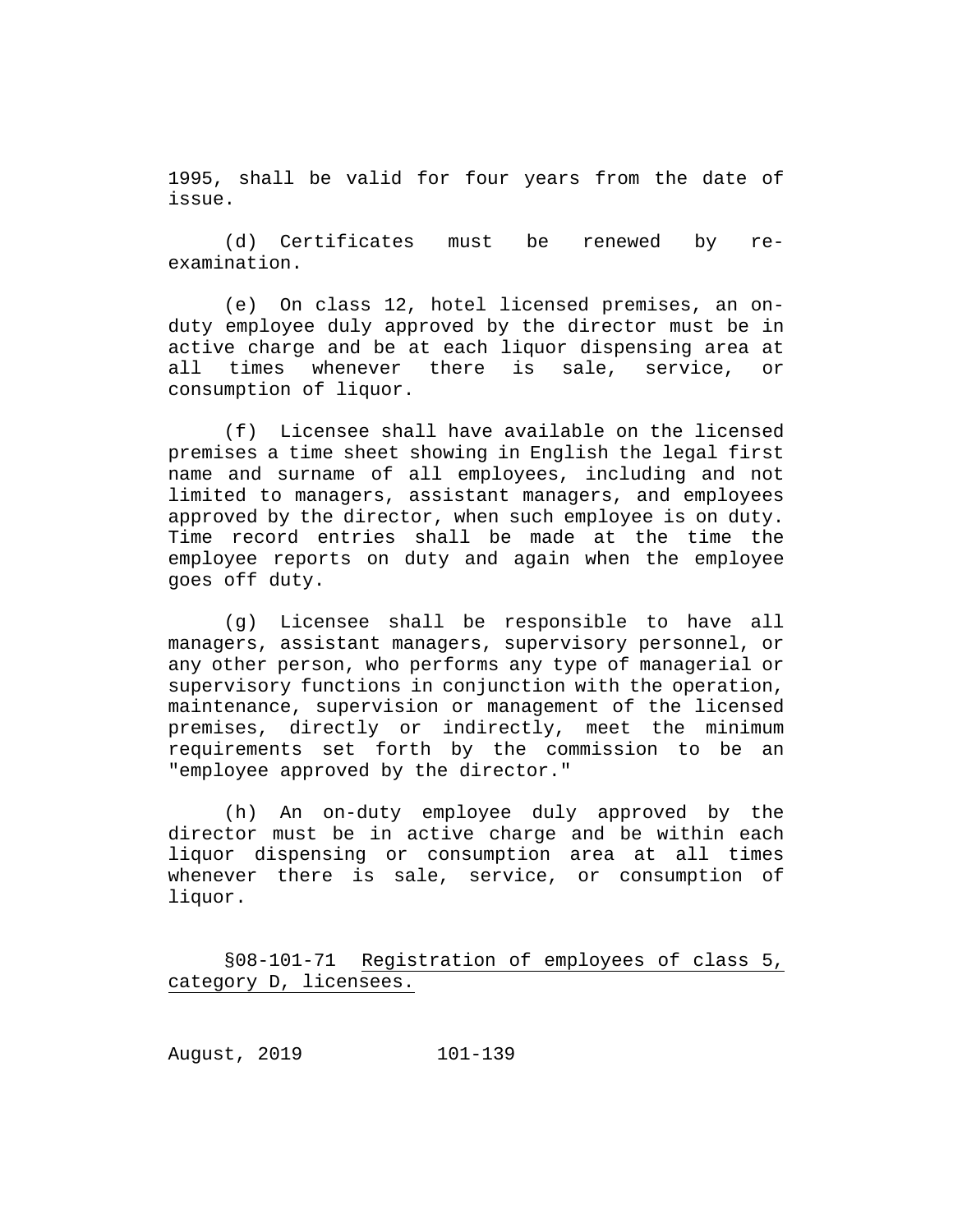(a) In a premises in which employees or entertainers are compensated to sit with patrons whether or not the employees or entertainers are consuming nonalcoholic beverages while in the company of such patrons, the licensee shall cause all employees to be registered with the department at the time of employment. On every licensed premises, an on-duty employee duly approved by the director shall be in active charge of each premises during all times that such premises is open for business. The class 5, category D employee's registration card shall be in the employee's possession or be readily available on the premises for inspection at all times, while on duty.

(b) Employees, entertainers, or any other persons therein shall be twenty-one years of age or older.

(c) Licensee shall have available on the licensed premises a time sheet prescribed by the commission showing in English the legal first name and surname of such employee when such employee is on duty. Time record entries shall be made at the time the employee reports on duty and again when the employee goes off duty.

§08-101-72 (Reserved)

# §08-101-73 Employment and registration of minors.

(a) No person under eighteen years of age shall be employed in any section of a licensed premises where liquor is sold, stored, served, consumed or readily accessible or available unless the licensee has registered and obtained approval from the director for the employment of, or the entertainment by, such minor.

(b) The person under eighteen years of age, and his/her parent or legal guardian shall be interviewed by an investigator, who shall submit a report to the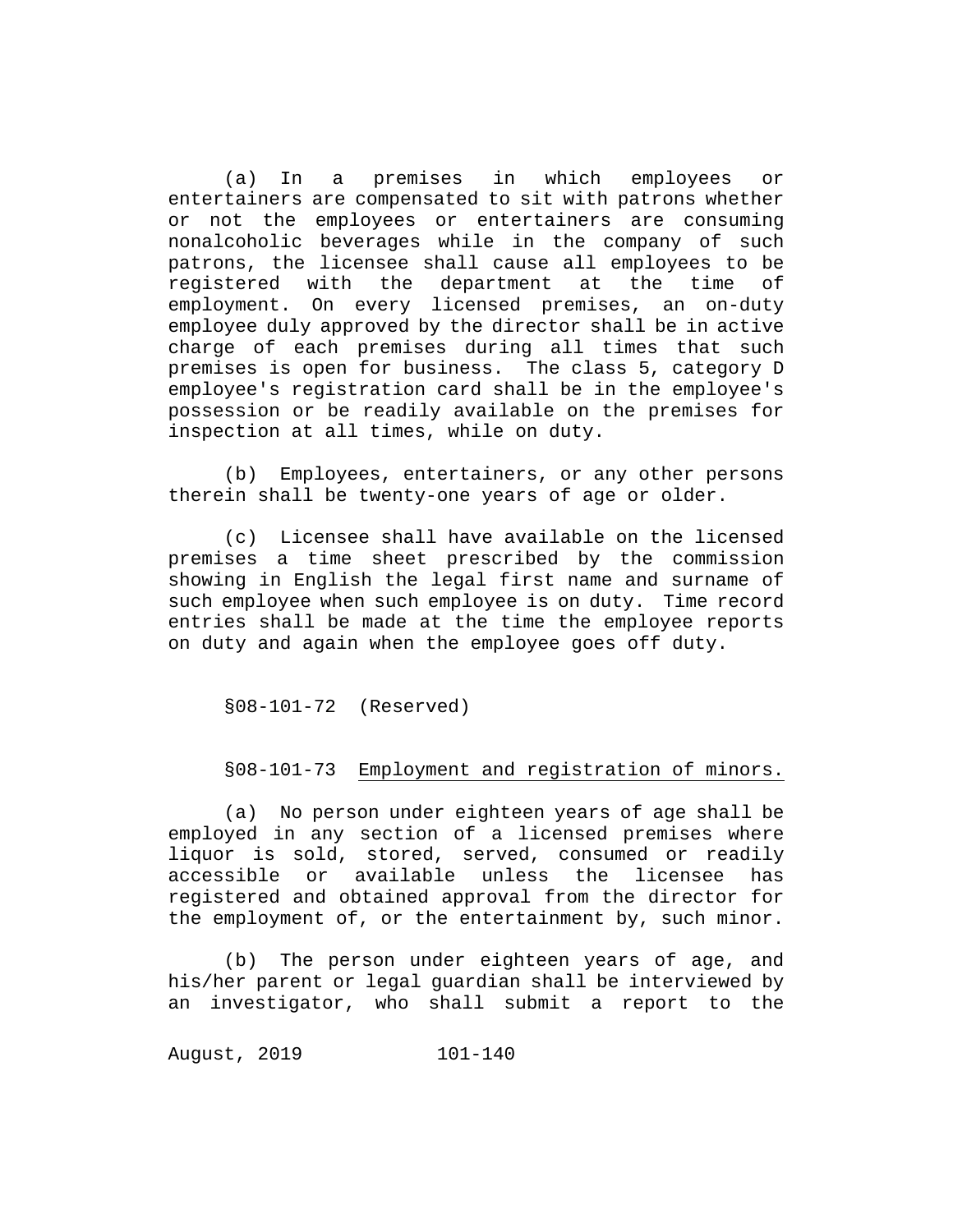director regarding the employment of the individual under eighteen years of age. If the standards set by the commission are complied with, the director may approve the licensee's request and may include any conditions which the director deems necessary for the protection of the person under eighteen years of age.

(c) After employment approval has been obtained, the employee under the age of eighteen shall be registered pursuant to subsection (a) of this section.

(d) Applications for permission for persons under eighteen years of age to work on licensed premises shall be submitted by the parent or legal guardian of the person under eighteen years of age and shall include the following:

- (1) Proof that the proposed employee is at least sixteen years of age.
- (2) Written consent of a parent or guardian.

(e) The duties of a person under eighteen years of age shall not include selling, stocking, handling, coming in contact with, or serving liquor, unless that person is in an approved program under section 281- 78(b)(4), HRS.

(f) The licensee shall provide adequate supervision at all times for any employee under twentyone years of age while such employee is employed on the licensed premises. Supervision shall be by an employee approved by the director.

(g) Any person under the age of eighteen who does not have an approved valid picture governmental<br>identification, and is applying for their initial identification, and is applying for their registration, may be issued a temporary thirty calendar day registration permit. Such person shall complete and submit all required document(s) prior to the expiration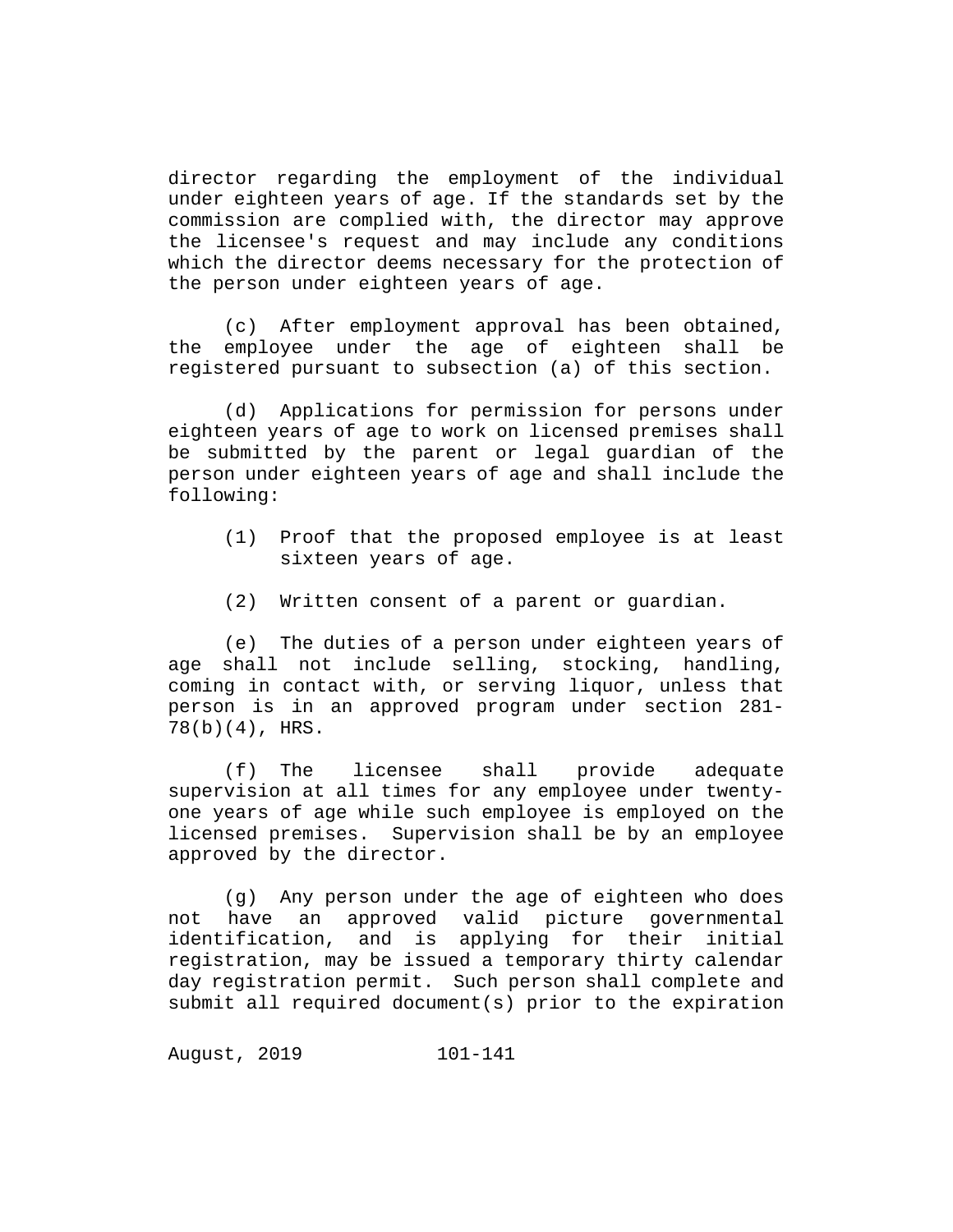of the temporary permit. The temporary permit shall be for one time only and may not be renewed or re-issued.

(h) The minor employee's registration card shall be in the employee's possession or be readily available on the premises for inspection at all times, while the minor is on duty.

(i) The director may accept application for<br>"reqistration of minors for entertainment" or for entertainment" "registration of minors for one day fundraising event(s)", without fee, of any person under twenty-one years of age performing or assisting with a religious, charitable, or educational not for profit organization to entertain on a licensed premises submitted by the licensee on an approved department of liquor control's form which shall be filed with the department seven calendar days prior to the event.

The licensee shall comply with all conditions set forth by the commission, which shall include, but not limited to:

- (1) Proof of religious, charitable, educational, and not for profit status of the organization. The religious, charitable, educational, or not for profit organization shall attach a copy of its U.S. Internal Revenue sections 501(c)(3), 501(c)(4), 501(c)(10), or 501(c)(19) approval letter to the application.
- (2) Registration shall expire on June 30, each year and may be renewed each July 1.
- (3) Minor's name, date of birth, and age.
- (4) Name of chaperone(s).
- (5) Licensees shall obtain all necessary clearances from other governmental agencies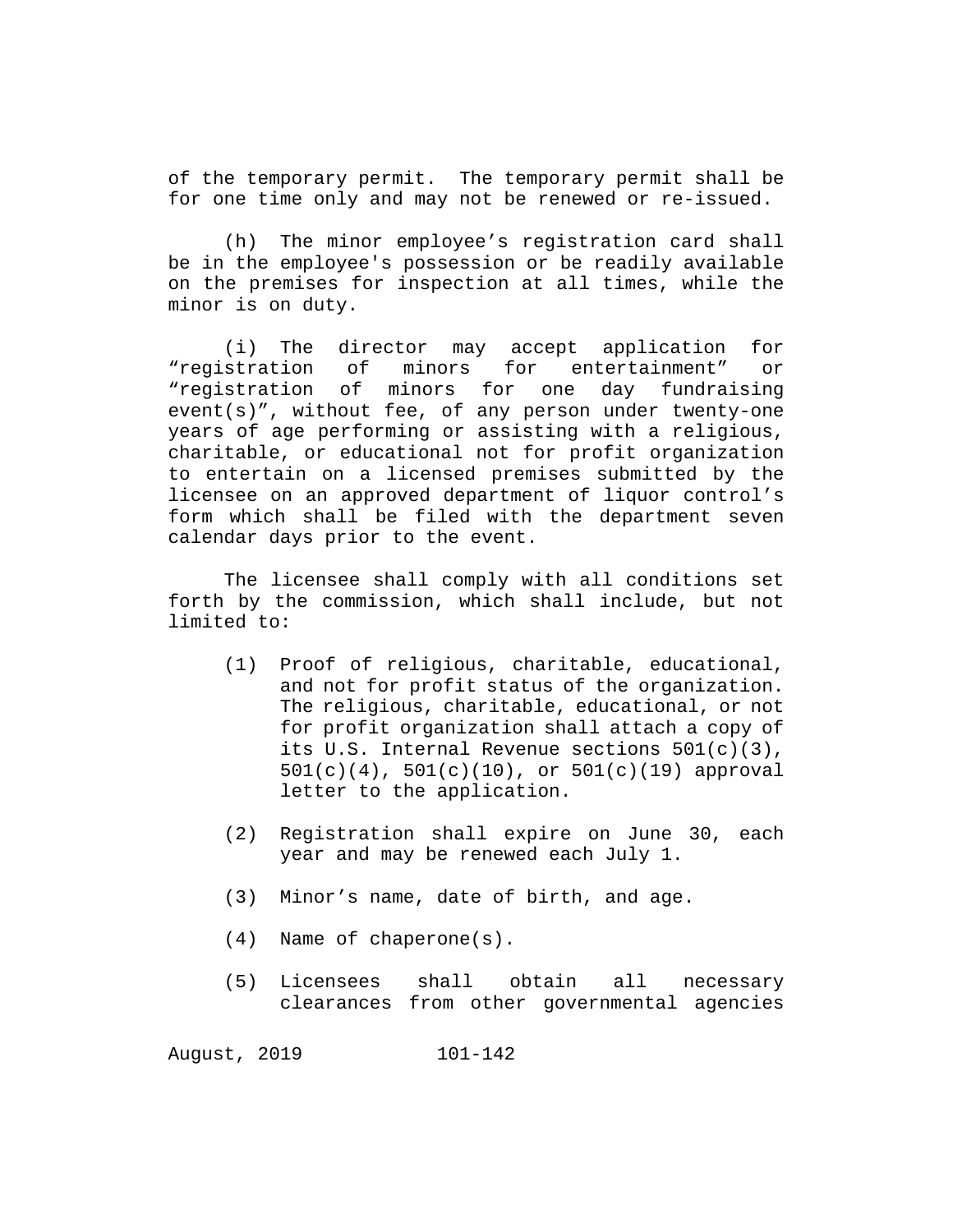including but not limited to be in compliance with "Child Labor" laws.

Licensee shall maintain all the above required documents and information in this section and any other required documents on file and readily available for inspection on its license premises prior to the event and for a period of one year.

For this subsection, religious, charitable, or educational not for profit organization means a legal registered entity under federal and state law, organized and operated exclusively for religious, charitable, or educational not for profit purposes, no part of the net earnings of which inure to the benefit of any private shareholder or individual.

(j) No minors shall be employed or entertain in any licensed premises other than a class 2, 12, and 15 or any licensee that has on file with the department that shows thirty percent of gross liquor and food revenue is derive from food sales, provided any other licensee will be required to obtain commission approval for the employment of and or entertainment by minors.

§08-101-74 Requirement for registration of employees or as an employee approved by the director.

(a) Persons who apply to the commission for registration or as an employee approved by the director shall present:

(1) Valid positive unexpired identification in the form of a passport with photograph, a<br>laminated state driver's license with laminated state driver's photograph, or other laminated government identification with photograph. School identification cards, city or county identification cards, or identification cards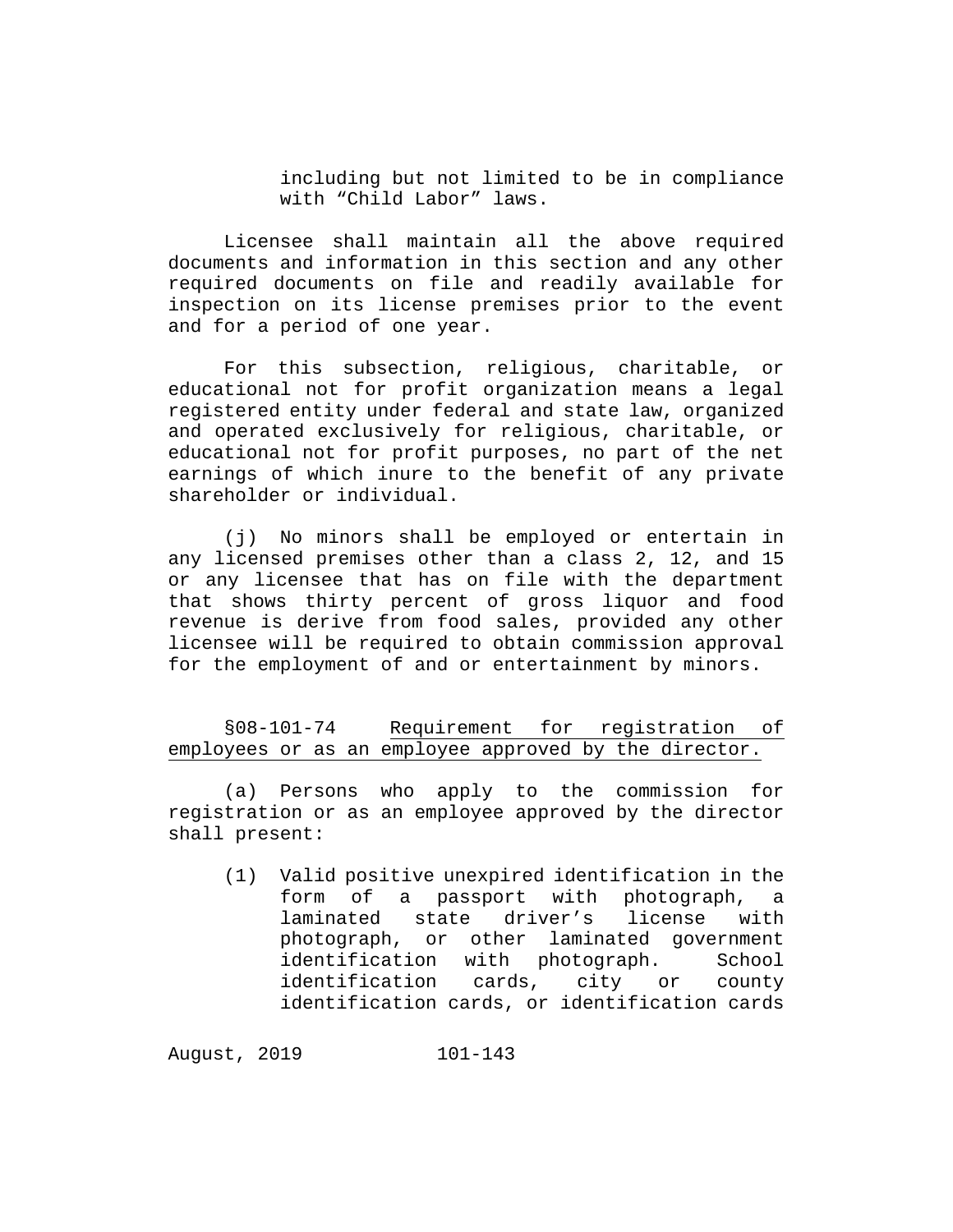issued for the purpose of check cashing or other identification cards not issued by a government agency shall be unacceptable;

- (2) The department may reject any identification<br>presented or require a second valid presented or require a second identification for verification;
- (3) The completed department's registration form as prescribed by the commission.

(b) All licensees shall submit to the department, on a date and in such manner as the director may direct, the name of every person currently employed on the licensed premises who is registered with the department<br>or who is subject to registration. This shall not or who is subject to registration. constitute a registration of any employee and the licensee must register all employees on the prescribed form and proper manner stated in the rules of the<br>commission. The employment of a person who had The employment of a person who had previously registered for a particular premises and whose name does not appear on the licensee's list of employees shall be considered terminated and the registration of that person shall be voided. It shall be prima facie evidence of a violation of sections 08- 101-71 or 08-101-73 of the rules of the commission, when an unregistered employee's name appears on any employee time card, employment record, or the annual registration update.

(c) The department may, for good cause, refuse to register a licensee or employee or refuse to allow a<br>licensee or employee to take the certification employee to take the certification examination or may suspend or revoke a certification or registration which has been issued.

§08-101-75 REPEALED.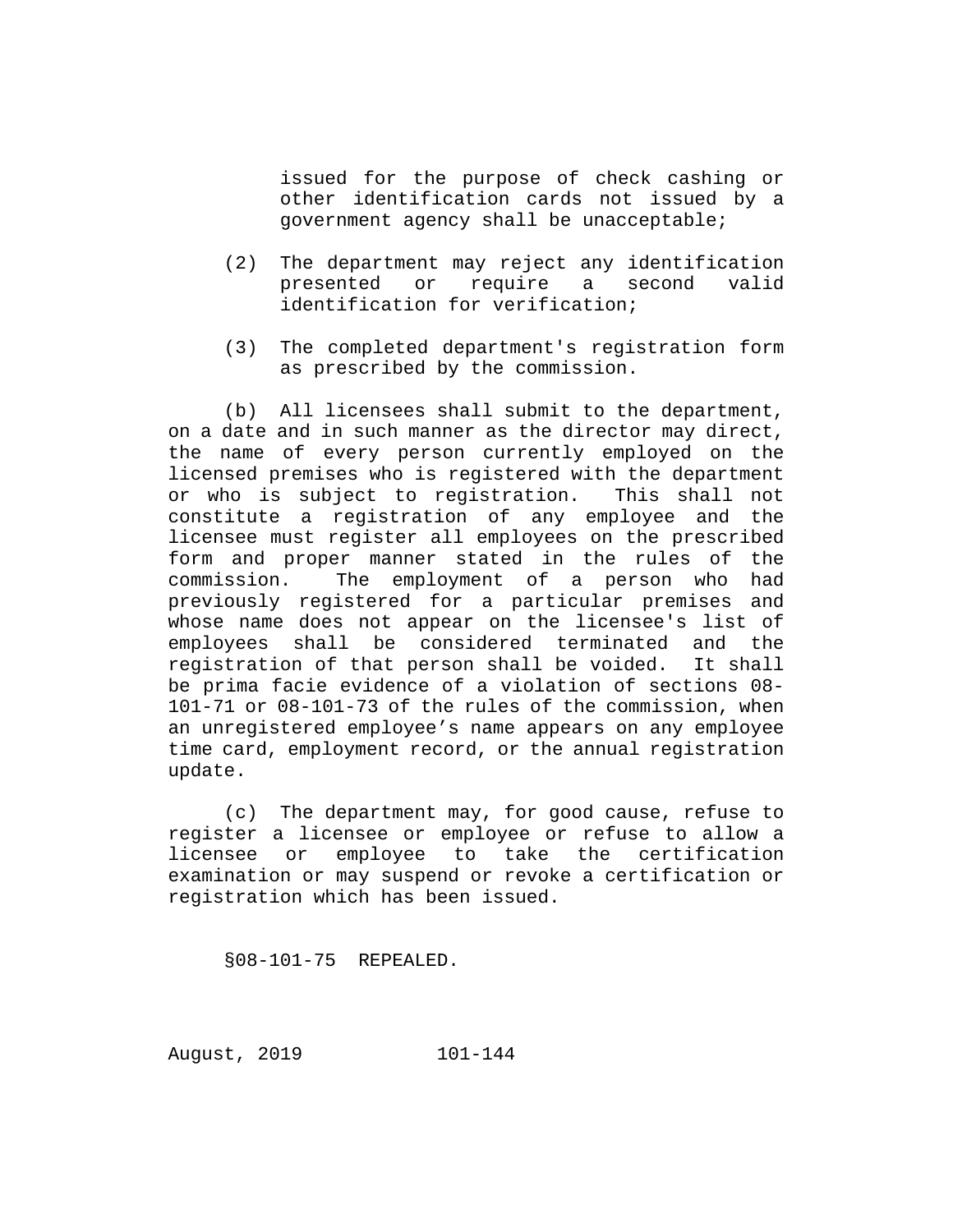# §08-101-76 Registration certificate.

(a) All persons that are required to register with the department including, but not limited to, minors, employees approved by the director, and employees of class 5, category D, shall be required to be photographed and issued a certificate of registration which shall be valid until the expiration date indicated thereon, or when recalled, suspended, or revoked by the commission. A fee shall be charged for each certificate of registration to cover cost of material and processing.

(b) Licensee shall ensure that the certificate is readily available for inspection and in the employee's possession or be readily available on the premises for inspection at all times while on duty.

§§08-101-77 to 79 (Reserved)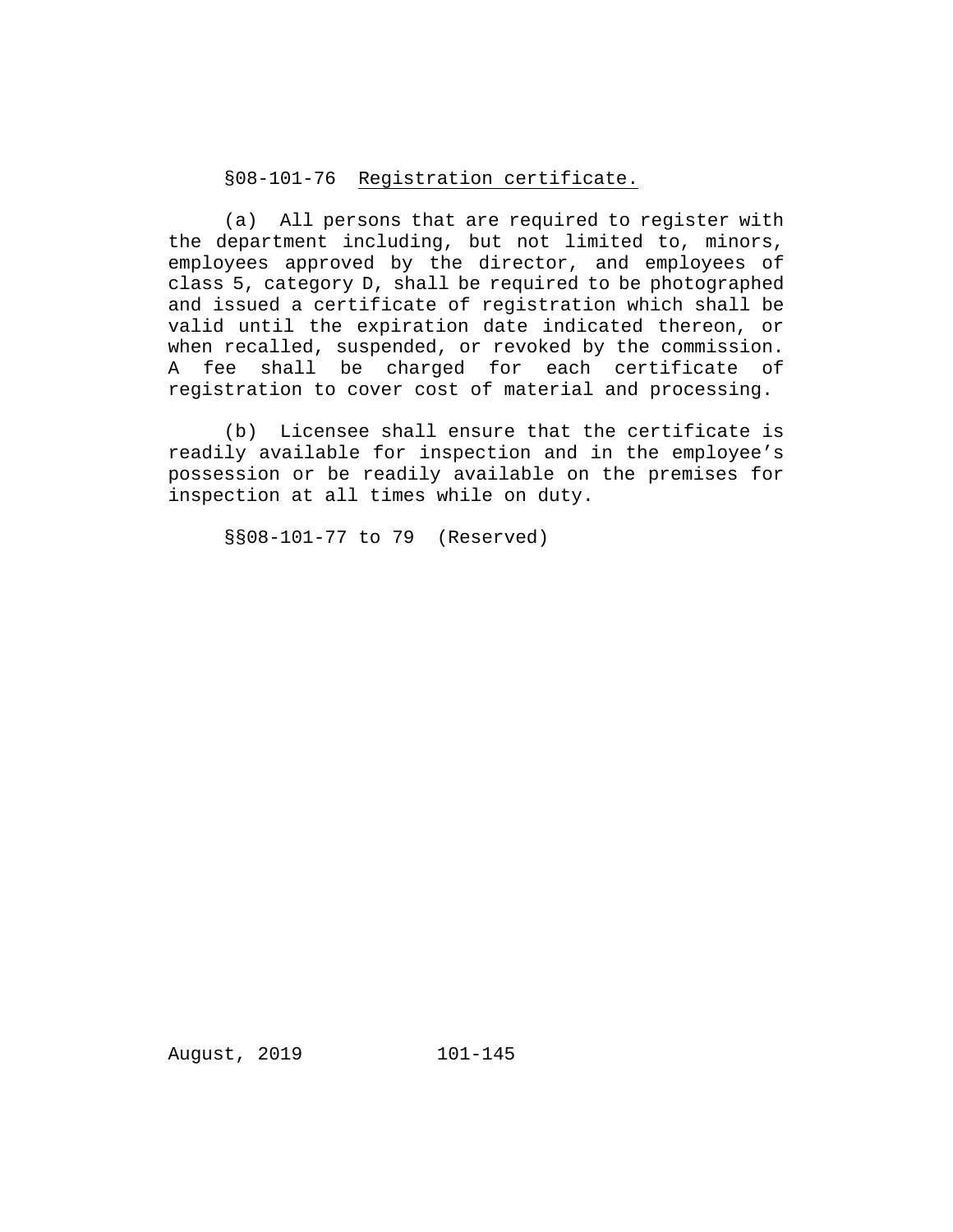#### SUBCHAPTER 8

#### MANAGERIAL REQUIREMENTS

| Conduct of employees                              |
|---------------------------------------------------|
| Approved employee designated to maintain<br>order |
| Rules available at all times                      |
| Knowledge of rules presumed                       |
| Preparation of drinks; clearing of tables         |
| Liquor dispensing system                          |
| Price list posted                                 |
| Disposal of liquor                                |
| Posting of license                                |
| Posting of HRS sanctions                          |
|                                                   |

#### §08-101-80 Conduct of employees.

(a) The licensee of any premises licensed to sell and serve liquor for consumption thereon, shall exercise due care to ensure that no person or employee:

- (1) Actively engaged in the sale or serving of liquor, or while on duty, be permitted to consume any alcoholic beverages, dance, entertain, or to sit with the patrons, except as otherwise provided in section 08-101-  $22(f)(2)(D)$  of the rules of the commission. The violation of this rule by such person shall be deemed to have been committed by the licensee and he shall be liable for such violation;
- (2) Encourage or permit any person on the licensed premises to touch, caress, or fondle the breast, buttocks, anus, or genitals of any other person, whether directly or through the clothing or any other material.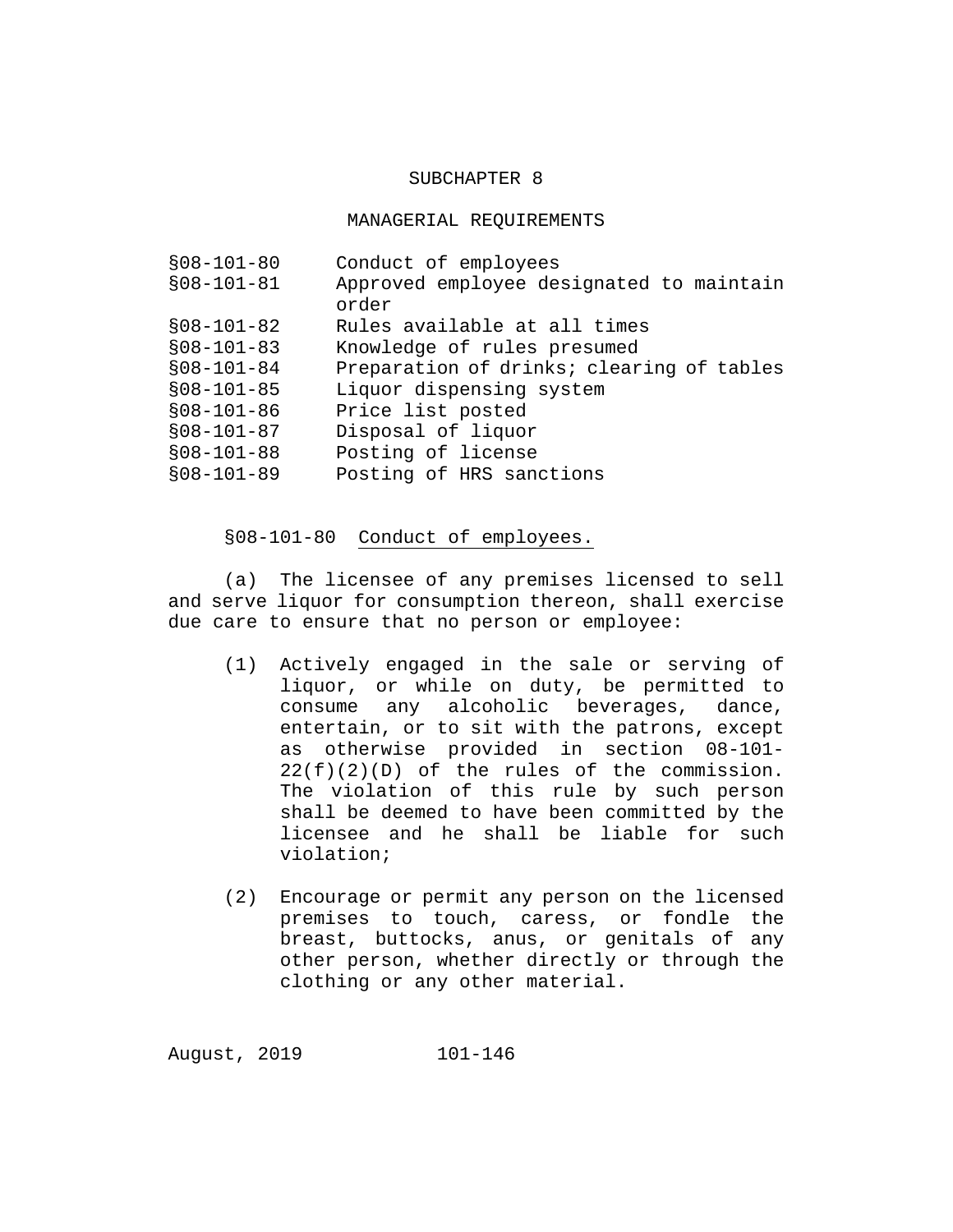(b) At no time under any circumstances shall any licensee or its employee:

- (1) Permit any employee that is disorderly to be or remain in or on the licensed premises;
- (2) Fail immediately to prevent or suppress any violent, quarrelsome, disorderly, lewd, immoral, or unlawful conduct of any employee on the premises;
- (3) Hinder, obstruct, interfere, threaten, oppose, or molest any investigator or officer, or any person called by the investigator or officer to the investigator's or officer's aid, in the performance of the officer's or investigator's duty;
- (4) Solicit or accept any food or beverage, alcoholic or otherwise, as a gift from or at the expense of a customer, while on duty.

## §08-101-81 Approved employee designated to maintain order.

(a) An on-duty employee approved by the director, other than a bartender, capable of maintaining order shall be present in any licensed premises whenever public dancing and/or live entertainment is conducted therein.

(b) On a class 12, hotel licensed premises, an onduty employee approved by the director, other than a bartender, capable of maintaining order shall be present in any liquor dispensing area at all times whenever public dancing and/or live entertainment is conducted therein.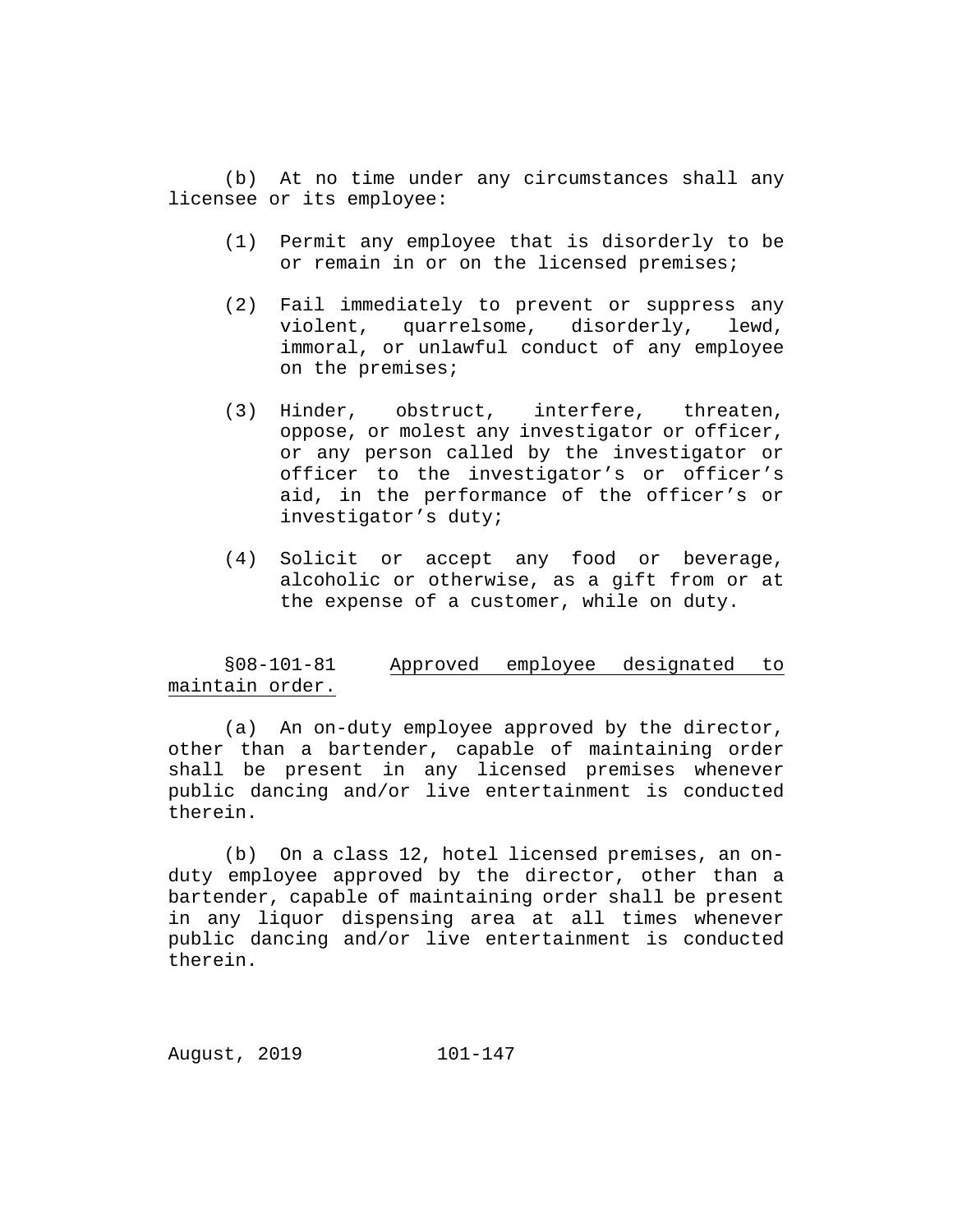#### §08-101-82 Rules available at all times.

Every licensee shall have a copy of the current rules of the commission and chapter 281, HRS, available at all times on the licensed premises for examination by employees and customers.

### §08-101-83 Knowledge of rules presumed.

Every licensee shall be presumed to know the rules of the commission and shall ensure that its employees know the rules of the commission.

# §08-101-84 Preparation of drinks; clearing of tables.

(a) On the premises licensed for the sale and consumption of liquor thereon, liquor service to a customer shall be made by the licensee or an employee of the licensee, except by special permit.

(b) No more than two drinks of distilled spirits at one time to an individual shall be permitted; provided however, distilled spirits may be served in container(s) up to one quart in capacity for any special occasion upon obtaining a special permit therefor from the<br>director. Beer or wine may be served in a container, Beer or wine may be served in a container, not to exceed the U.S. liquid measurement of one quart (.946 liter) to two or more persons or served to a customer in "flights" not to exceed a total volume of thirty-two ounces at any one time.

(c) Any drink consisting of one kind of liquor and a mixer or water without other ingredients, which is prepared, served, sold, or offered for sale by any licensee upon whose premises liquor is permitted to be sold or consumed, shall contain not less than one fluid ounce of liquor, when said liquor is poured into the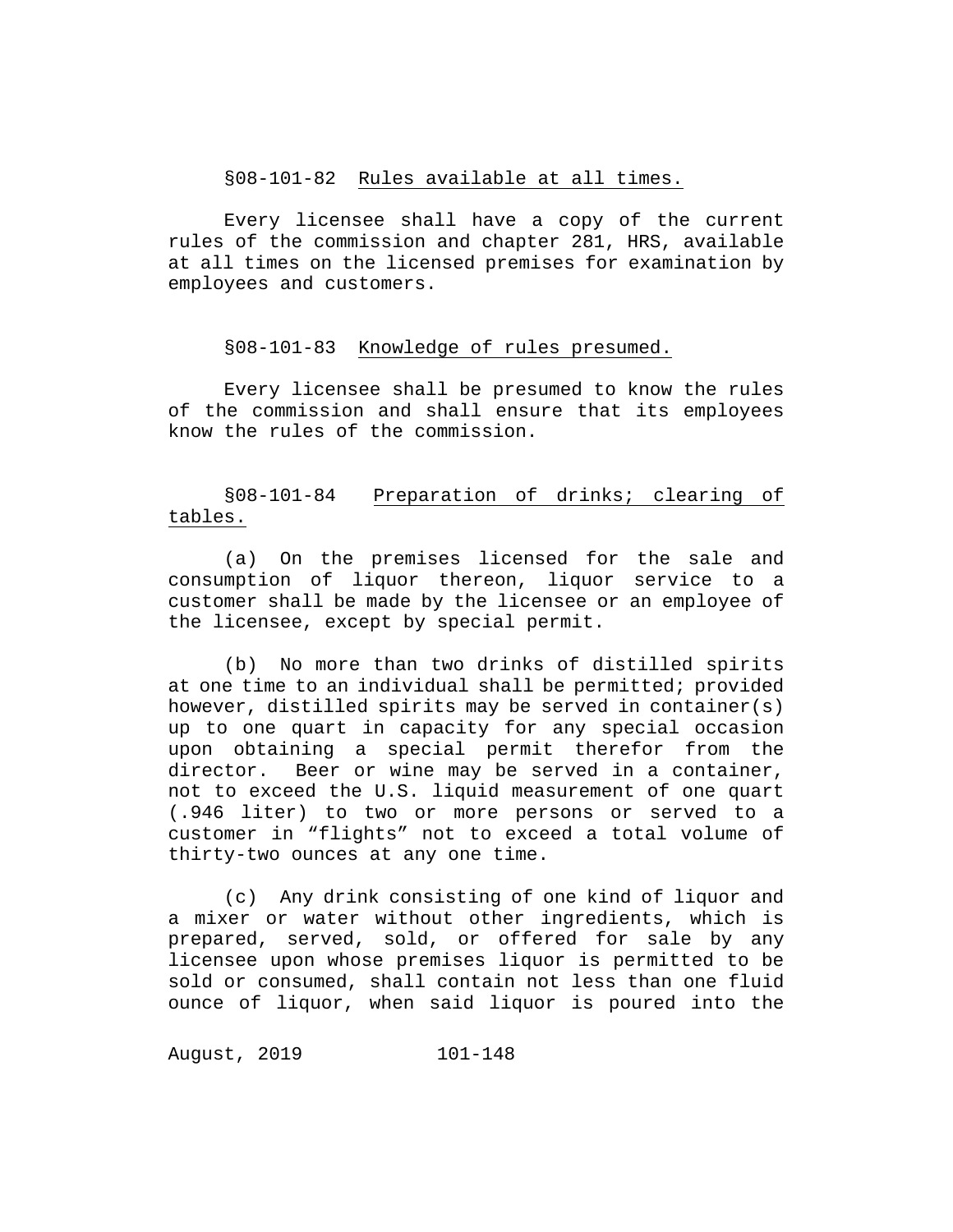service glass by the licensee or any employee the drink shall be presumed to have been prepared for service or sale, notwithstanding the fact that the mixer or water has not been added. A measuring device which measures not less than one fluid ounce shall be utilized at all times in the preparation of any drink consisting of any liquor. The foregoing requirement shall not apply to a drink served in a jigger as a straight drink with or without a chaser. Any straight drink shall be served in a jigger of not less than one fluid ounce capacity.

- (1) Any drink consisting of one kind of liquor and a mixer or water without other ingredients, which is prepared, served, sold, or offered for sale by any licensee upon whose premises liquor is permitted to be sold or consumed, may contain not less than one-half fluid ounce of liquor, when the following apply:
	- (A) The patron requests a drink that contains less than one fluid ounce of liquor and is informed at the time of service that the drink does contain less than one fluid ounce of liquor and the fraction of ounce of liquor that the drink contains; or
	- (B) When all of the following apply:
		- (i) The licensee lists all alcoholic beverages that contains less than one fluid ounce of liquor, which shall at all times be conspicuously posted and exposed to view of patrons within the interior of the licensed premises authorized to sell liquor for consumption on the premises. The listing shall clearly state the fraction of ounce of liquor each drink contains. For the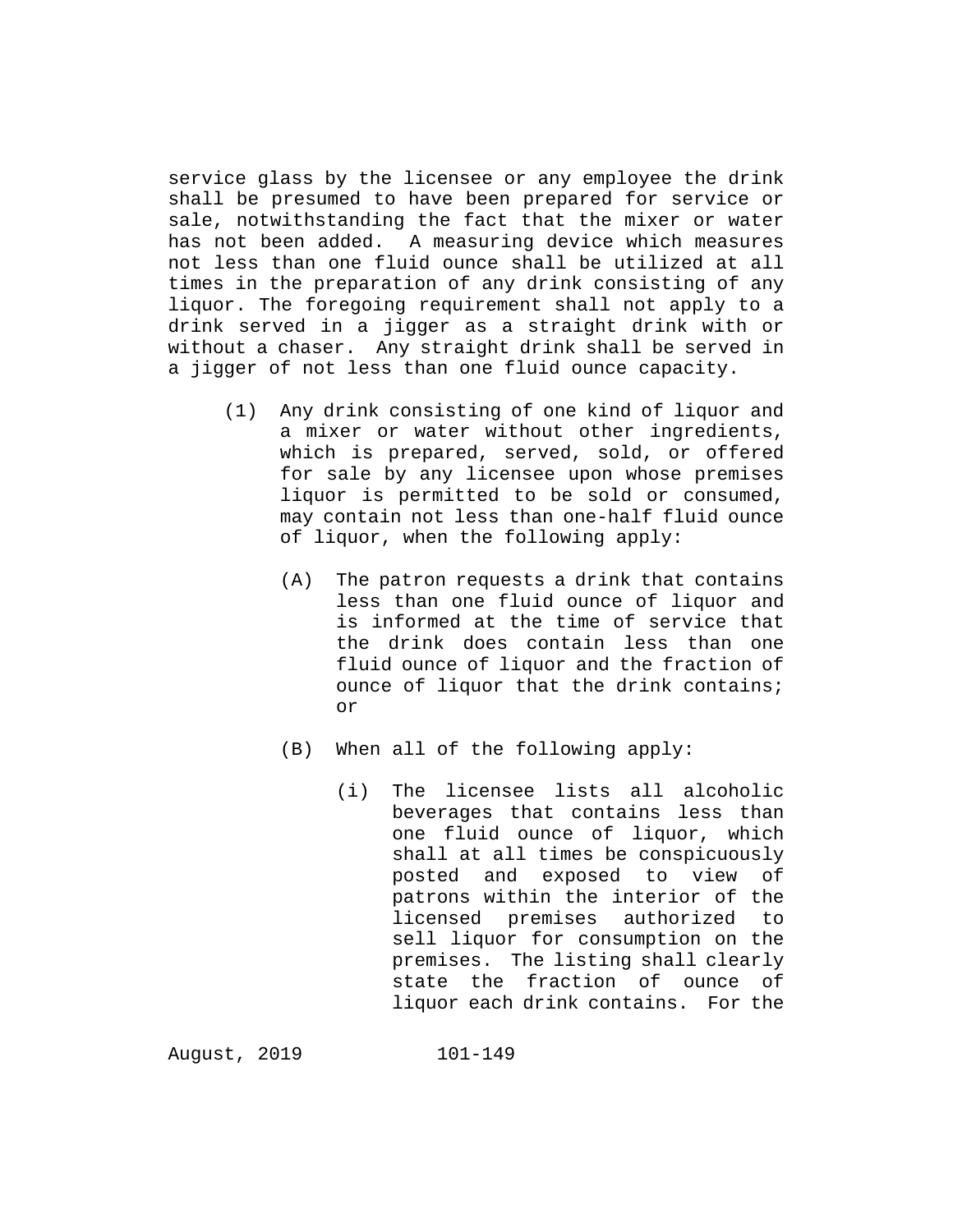purpose of this rule, either legible posters, signs, menus, or table tents are acceptable; and

- (ii) The patron requests a drink that contains less than one fluid ounce of liquor; and
- (iii)The licensee or employee must inform the patron at the time of ordering and time of service that the drink contains less than one fluid ounce of liquor and the fraction of ounce of liquor that the drink contains.

(d) If the portion of the licensed premises open to customers is equipped with a bar, the preparation of all drinks shall be on the top surface of the bar in such manner as to permit any interested customer or customers to have a clear and unobstructed view of the bartender's operations.

(e) All empty glasses and containers shall be removed by the persons serving the customers at the time of or before serving another drink. Any and all containers of liquor including, but not limited to, glasses, cups, or open bottles, shall be removed from all areas of the licensed premises which are open to the public no later than the legal closing time for liquor sales.

(f) All mixed alcoholic drinks shall be freshly made for immediate consumption. Pre-mixed drinks may be utilized by obtaining a permit, pursuant to subsection (b), or an approval letter from the Department of the Treasury, Bureau of Alcohol, Tobacco and Firearms, or both, and filing such document(s) with this department.

§08-101-85 Liquor dispensing system.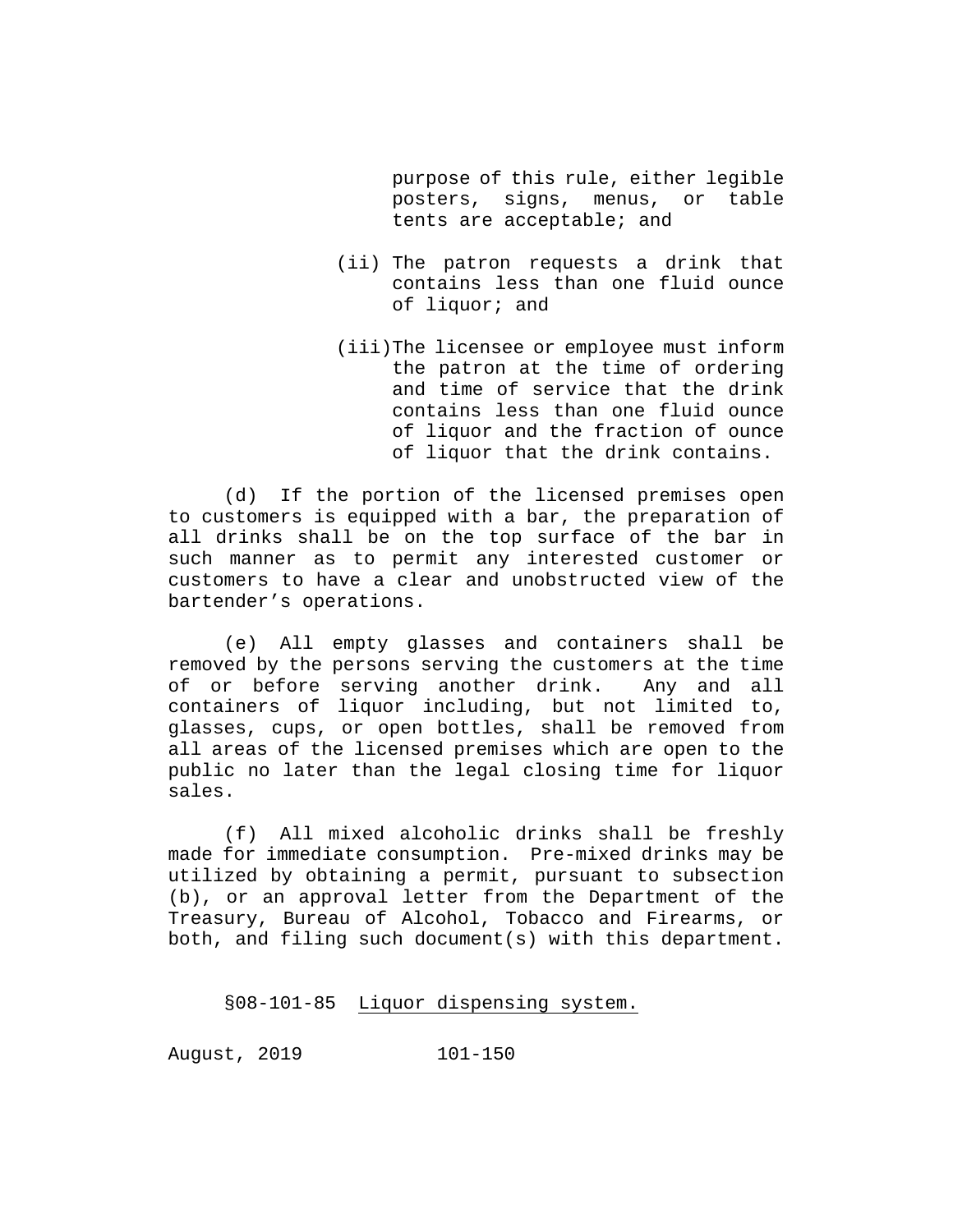(a) Draught beer sold or served shall be freshly drawn. The sale or service of stale beer, or both, is strictly prohibited. Distilled spirits, beer and wine<br>taps shall be cleaned daily. Licensee shall be taps shall be cleaned daily. Licensee shall be responsible to clean and sanitize the interior and exterior of tri-tap valve(s), valve(s), lines, coils, and faucets at least every twenty-one days.

(b) Each licensee selling malt beer, distilled spirits, or wine on draught or through a dispensing system for consumption on premises shall display a sign on, over, or near each tap or faucet showing the trademark, brand, or name of the alcoholic liquor. This sign must be visible for a distance of at least ten feet by a person with normal or corrected vision.

(c) No licensee shall substitute any other brand of malt beverages, distilled spirits, or wine in place of the brand designated by such visible sign, and the licensee shall be prepared at all times to serve any malt beverages, distilled spirits, or wine that are advertised by such sign, or signs upon the premises.

### §08-101-86 Price list posted.

(a) Current prices of alcoholic beverages shall be at all times posted and exposed to view of patrons within the interior of a licensed premises authorized to sell liquor for consumption on the premises.

(b) All class 5, category D licensees shall post all beverage prices, alcoholic or non-alcoholic, and any other price for services or commodities that may be charged to the patrons.

(c) For the purpose of this section, there shall be a clear and legible sign, menu, table tents, placard, or marker which shall be in the English language,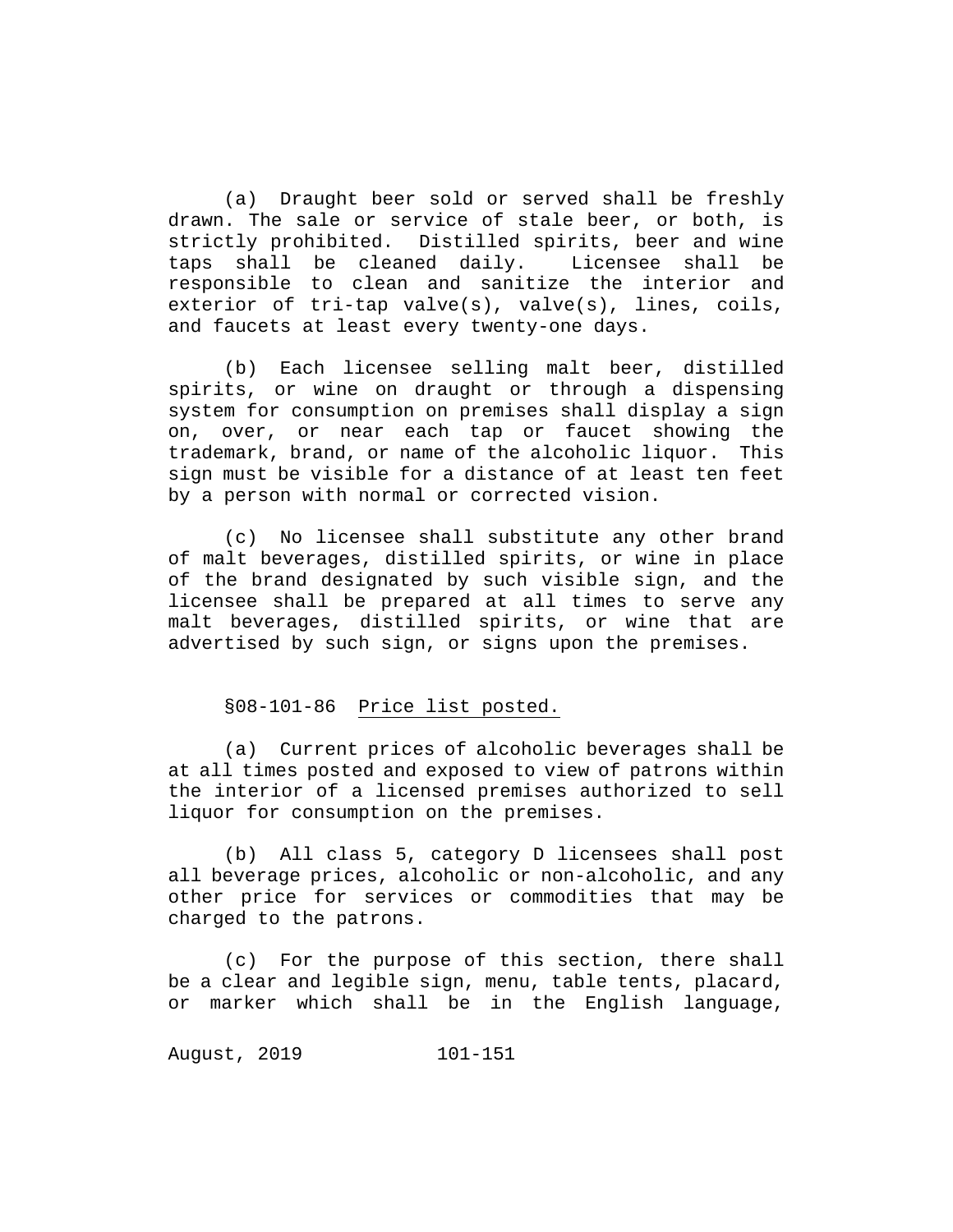situated in a conspicuous location and clearly legible from the distance of where any patron is situated.

### §08-101-87 Disposal of liquor.

(a) In case a license is revoked, cancelled, or not renewed, the remaining liquor inventory shall be offered for credit to the wholesaler or manufacturer authorized to sell such liquor. In the event the wholesaler or manufacturer declines the offer, a written request shall be made to the director for approval to sell or transfer the remaining liquor inventory to the transferee in a transfer of a license, or to utilize the remaining liquor inventory for personal use, or to destroy the remaining liquor inventory or to sell or transfer to a licensee as approved by the director. The<br>value of the remaining liguor inventory shall be value of the remaining liquor inventory shall indicated on the request.

(b) In the case of a liquor licensee transfer, the transferor may transfer the remaining liquor inventory to the transferee, or utilize the remaining liquor inventory for personal use, or return for credit to the wholesaler or manufacturer authorized to sell such product. A request shall be submitted to the director indicating the total value of the remaining liquor and the requested disposition thereof. If the transferee agrees to accept the remaining liquor inventory, a written confirmation shall be submitted to the director.

## §08-101-88 Posting of license.

The original license issued and in effect under this chapter shall at all times be conspicuously posted and exposed to view, convenient for inspection, and on the licensed premises. For failure thereof the license may be suspended or revoked by the liquor commission or liquor control adjudication board pursuant to section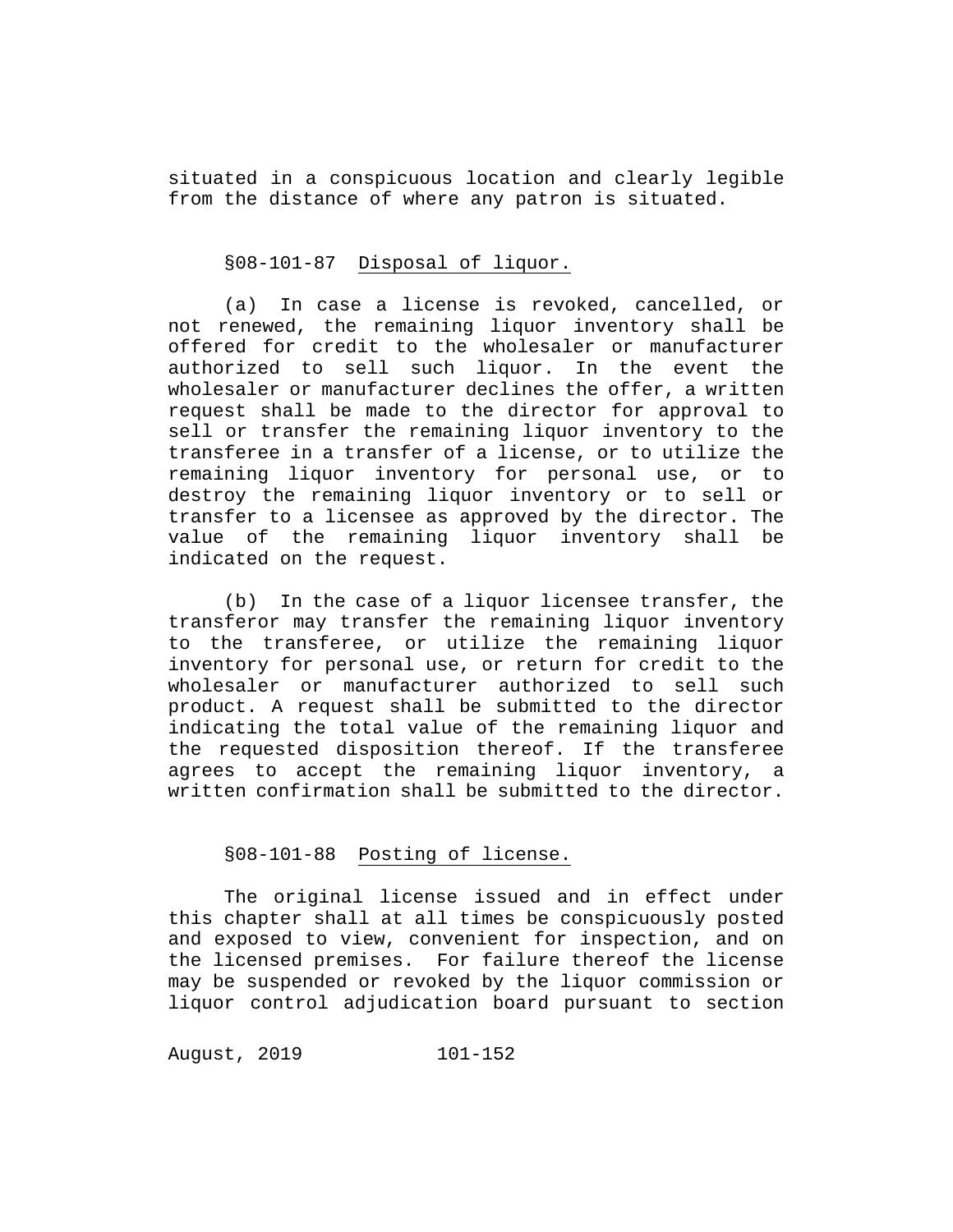281-71, HRS.

§08-101-89 Posting of HRS sanctions.

All licensed premises shall post a sign in or about the premises containing and notifying all customers and other persons of the possible sanctions that may be imposed for operating a vehicle under the influence of an intoxicant under sections 291E-41 and 291E-61, HRS. The sign shall be conspicuously positioned in order to be seen by an ordinarily observant person.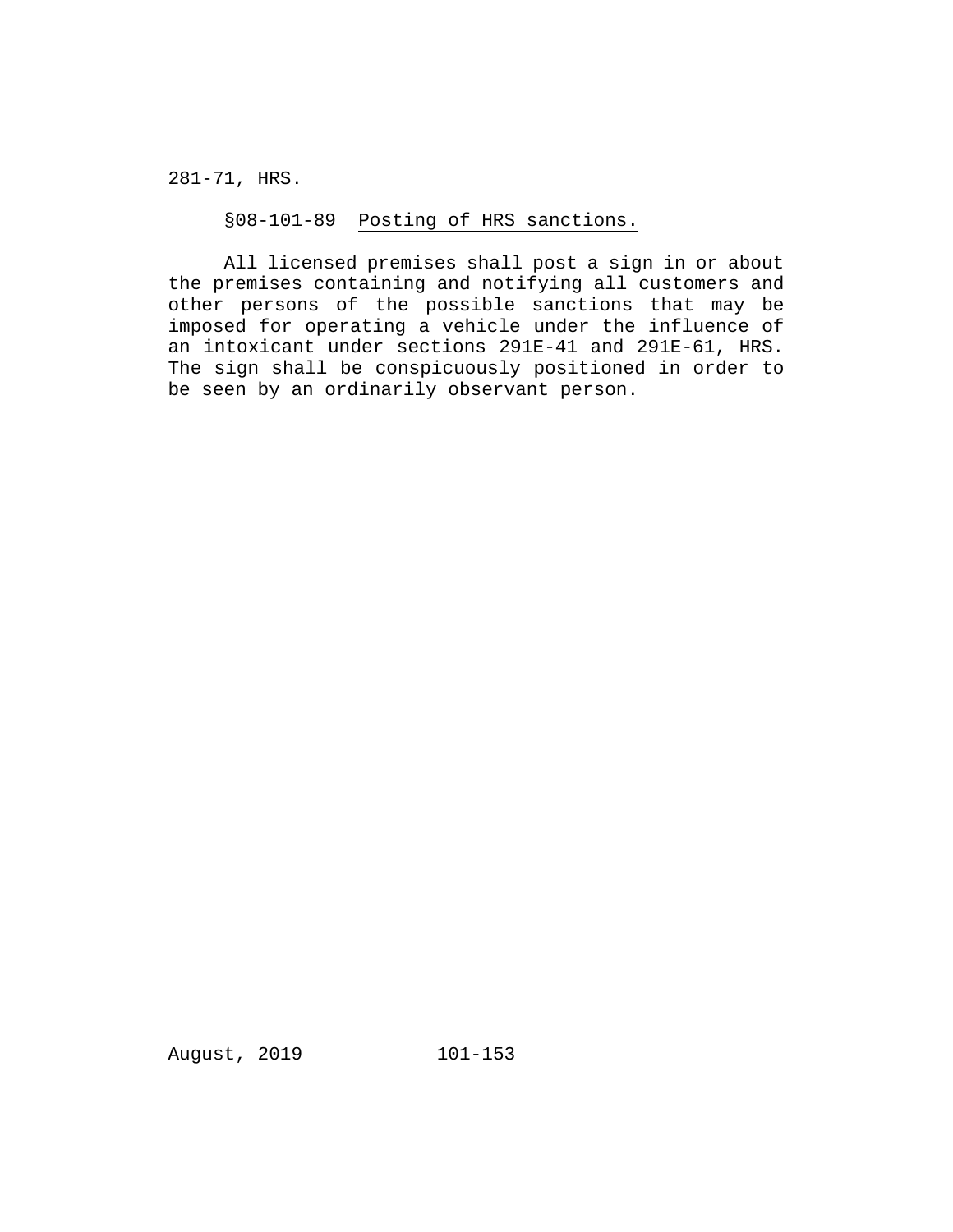#### SUBCHAPTER 9

#### REGULATION OF PREMISES

| Entrances, aisles, or walkways        |
|---------------------------------------|
| Partitions                            |
| Lighting                              |
| displays,<br>Posters, signs,<br>and   |
| advertisements                        |
| Sanitation                            |
| Interior rooms                        |
| Unauthorized access                   |
| Exclusive control                     |
| Modification or extension of licensed |
| premises                              |
| Non-consumption areas                 |
|                                       |

### §08-101-90 Entrances, aisles, or walkways.

(a) In any premises licensed to sell and serve liquor for consumption thereon, while open for business, main or primary entrances and street entrance doorways to the premises must be kept unlocked, entrances to booths must be open and unobstructed.

(b) Licensee shall ensure at all times that entrances to restrooms, aisles, or walkways within the premises are cleared of any congestion or blockage which would prevent any person entry to or exit from the restrooms, from moving freely within any aisle or walkway, or entry to or exit from the premises.

§08-101-91 Partitions.

Partitions between booths shall be not more than fifty-four inches in height measured from the floor.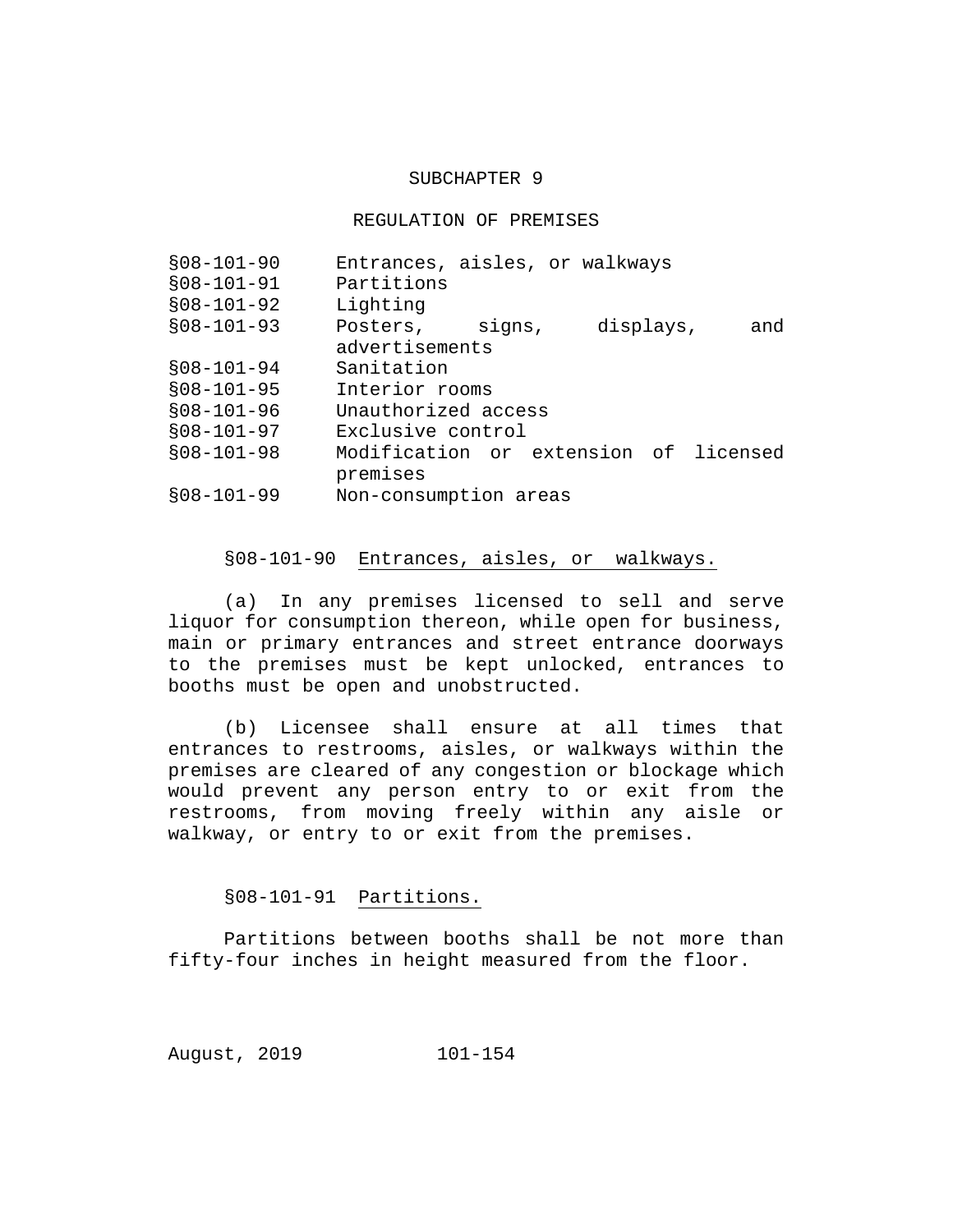#### §08-101-92 Lighting.

The interior lighting shall be sufficient to make easily discernible the appearance and conduct of all persons and patrons in that portion of the premises where liquor is sold, served, delivered, or consumed and the exterior of the licensed premises shall be well and properly lighted.

### §08-101-93 Posters, signs, displays, and advertisements.

Any poster or sign maintained on the exterior of a licensed premises shall conform with the sign ordinances of the County and its amendments as it pertains to the district in which the premises is located.

#### §08-101-94 Sanitation.

(a) All licensed premises, authorized to sell and serve liquor for consumption on premises, shall contain separate and adequate toilet facilities for males and females which have been approved by the State department of health, provided the commission may approve the use of toilet facilities located outside the licensed premises if located within a reasonable distance from<br>the licensed premises. The entire walkway to the The entire walkway to the approved outside bathroom facilities shall be properly<br>well lighted. Approval of use of toilet facilities Approval of use of toilet facilities located outside of the licensed premises shall be subject to the applicant or licensee obtaining the necessary clearances from the State department of health, and other governmental agencies.

(b) Toilet facilities for males and females shall be available for use at all times during the hours the licensed premises is open for business and be kept in a clean and sanitary condition.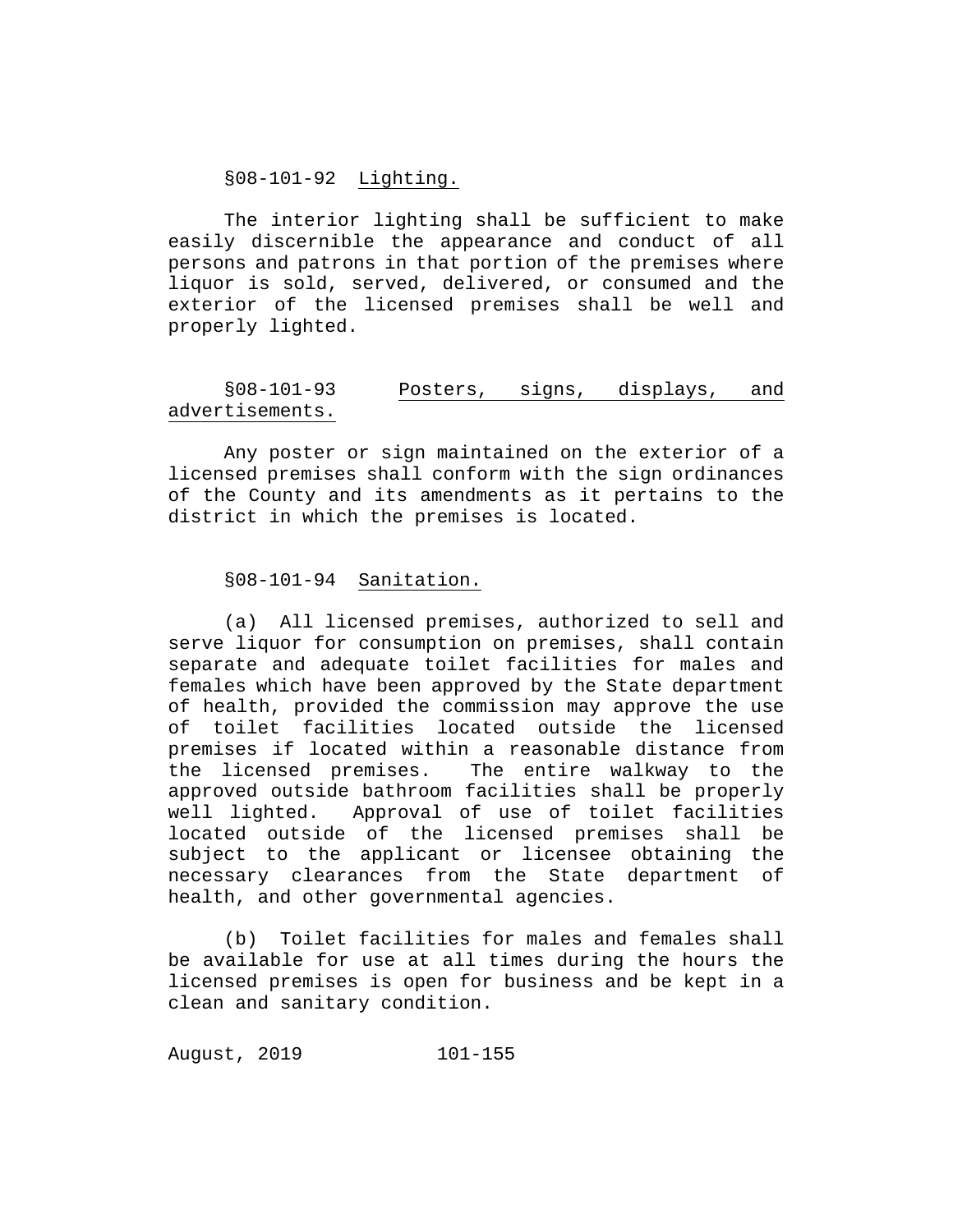§08-101-95 Interior rooms.

(a) All interior rooms or enclosed areas in licensed premises authorized to sell and serve liquor for consumption on their premises shall be constructed in such a manner as to permit a full view of the interior of the room through a transparent window on the entry door and/or on the wall. Tinting of windows is prohibited.

(b) The commission may waive this requirement for good cause for a class 12 licensee. A request for a waiver shall be in writing and specifically state why an exception to this rule is justified.

#### §08-101-96 Unauthorized access.

The premises shall not be connected to or have access to any other business or area except as authorized by the commission.

#### §08-101-97 Exclusive control.

(a) Licensee must have and maintain exclusive control of the premises and shall be subject to all State laws and rules of the commission, at all times. Licensee must conduct, maintain and operate all its business including the payment of all taxes, liquor purchase, and all related monies due under the license issued, unless otherwise authorized by the commission.

(b) All licensed premises shall be considered open for business whenever there is a private party, business meeting, or its like.

(c) Licensee may not discriminate or exclude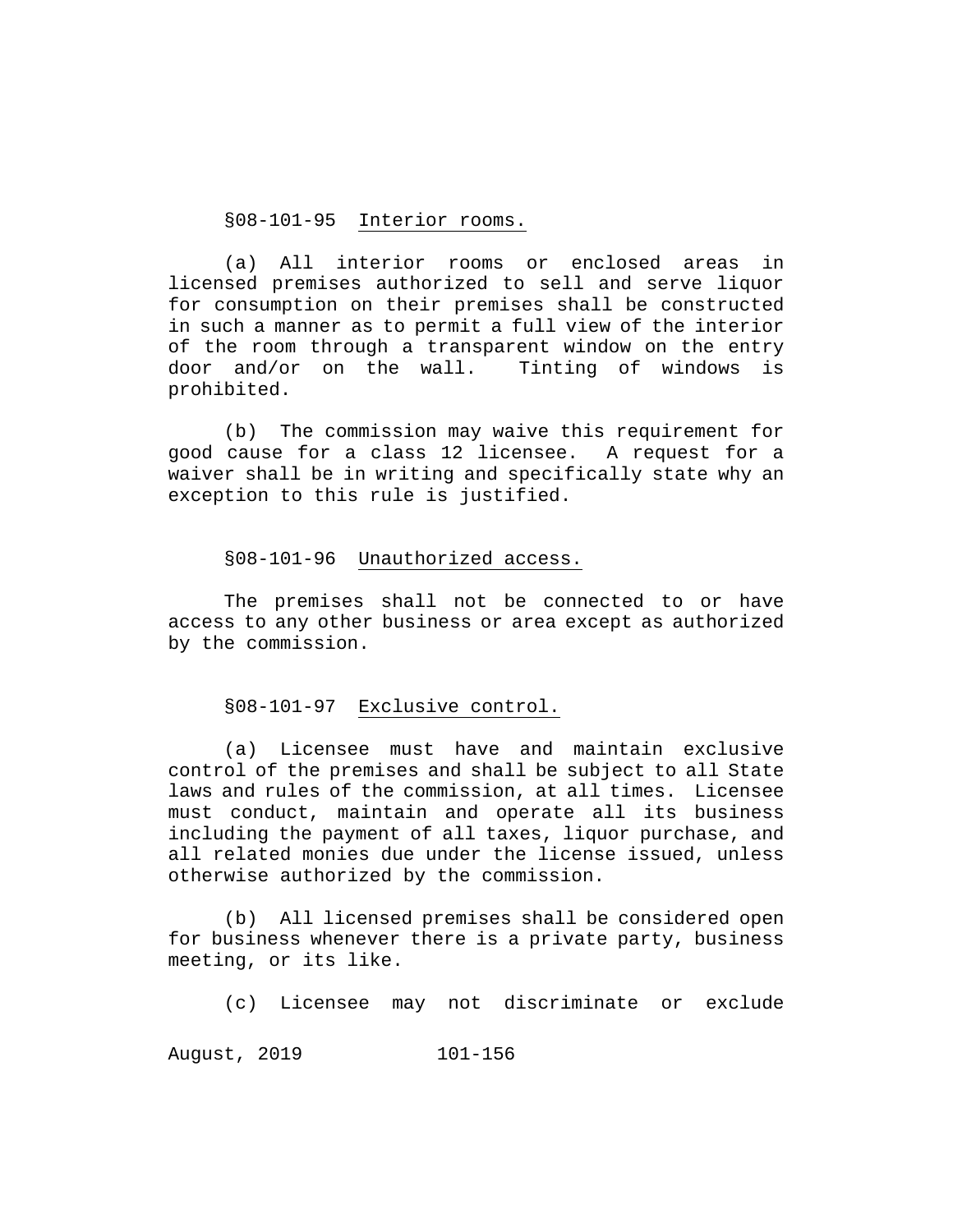anyone due to race, gender, or any other discriminating classification.

(d) Licensed premises shall be open to the general public at all times unless otherwise authorized by the Commission.

(e) Nothing in this rule shall be construed or interpreted to prohibit a licensee from exercising the right to deny service to any person for failure to conform to the usual and regular requirements, standards, and regulations for the licensed premises so long as the denial, requirements, standards and regulations are uniformly applied to all persons without regard to race, color, disability, religion, sex, sexual orientation or ancestry.

§08-101-98 Modification or extension of licensed premises.

(a) Modification to the licensed premises other than what was submitted to the commission at the time of application is strictly prohibited.

(b) Extension of premises shall not be granted unless such area requested is adjacent to and connected to the licensed premises and meet all governmental requirements.

#### §08-101-99 Non-consumption areas.

(a) No liquor consumption and/or service shall be allowed in the following areas, except as otherwise approved by the commission:

(1) Food and beverage preparation areas, except for Chef's Table events approved by special permit;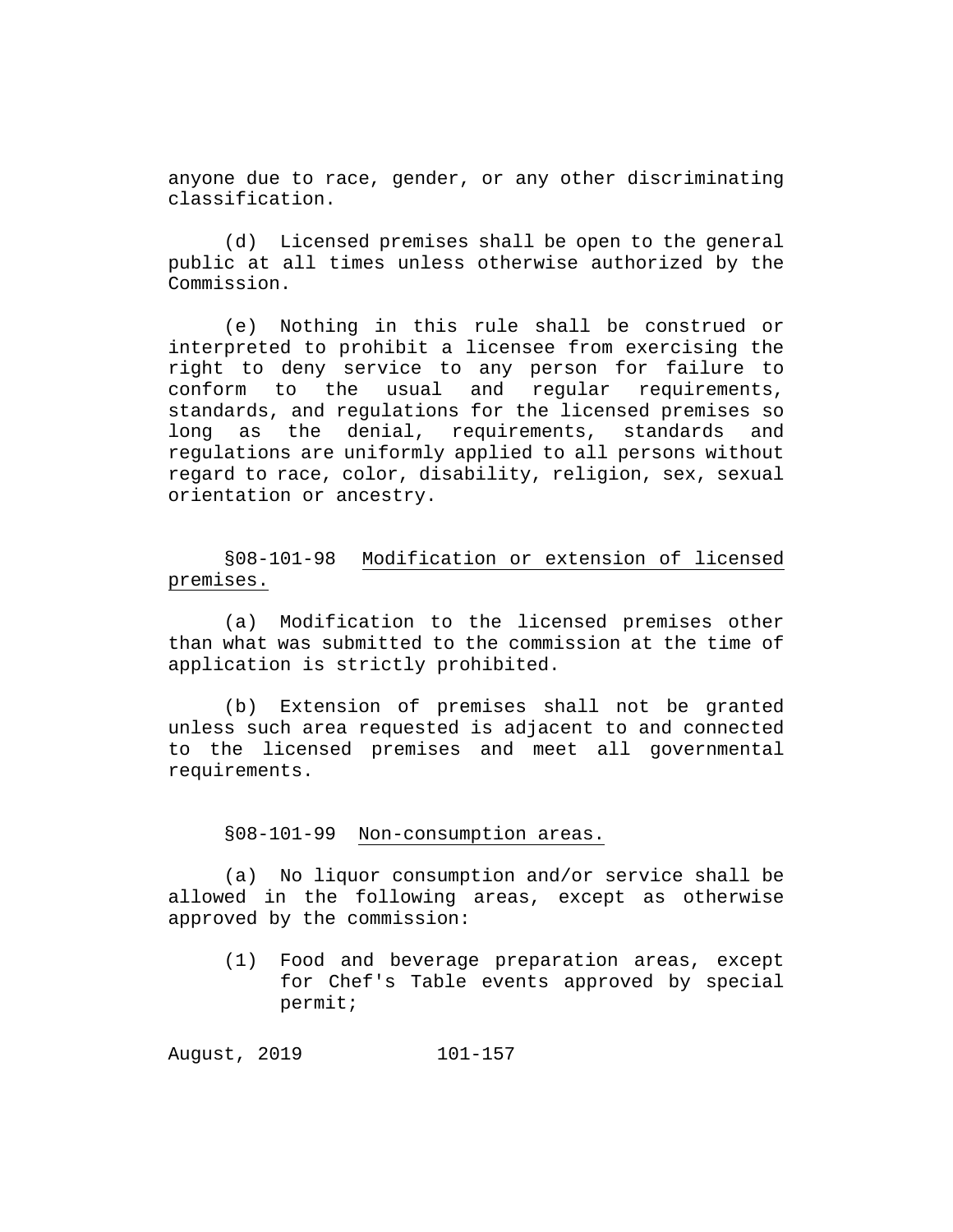- (2) Storerooms, walk-in refrigerators and freezers, except for wine cellar events approved by special permit;
- (3) Elevators and stairwells;
- (4) Employee and service corridors;
- (5) Employee lounges, employee dining rooms and employee locker rooms;
- (6) Restrooms; and
- (7) Areas for dancing, music, and entertainment, when utilized for dancing, music and entertainment.

(b) Additional non-consumption areas for class 12 hotel licensees:

- (1) Parking areas;
- (2) Roadways;
- (3) Main lobby areas up to ten feet from check-in counter;
- (4) Retail outlets;
- (5) Swimming pool slides and saunas, except by commission approval; and
- (6) Tennis courts.

(c) Notwithstanding subsections (a) and (b),<br>mption areas within a golf course shall be consumption areas within a golf course designated at the time a license is granted.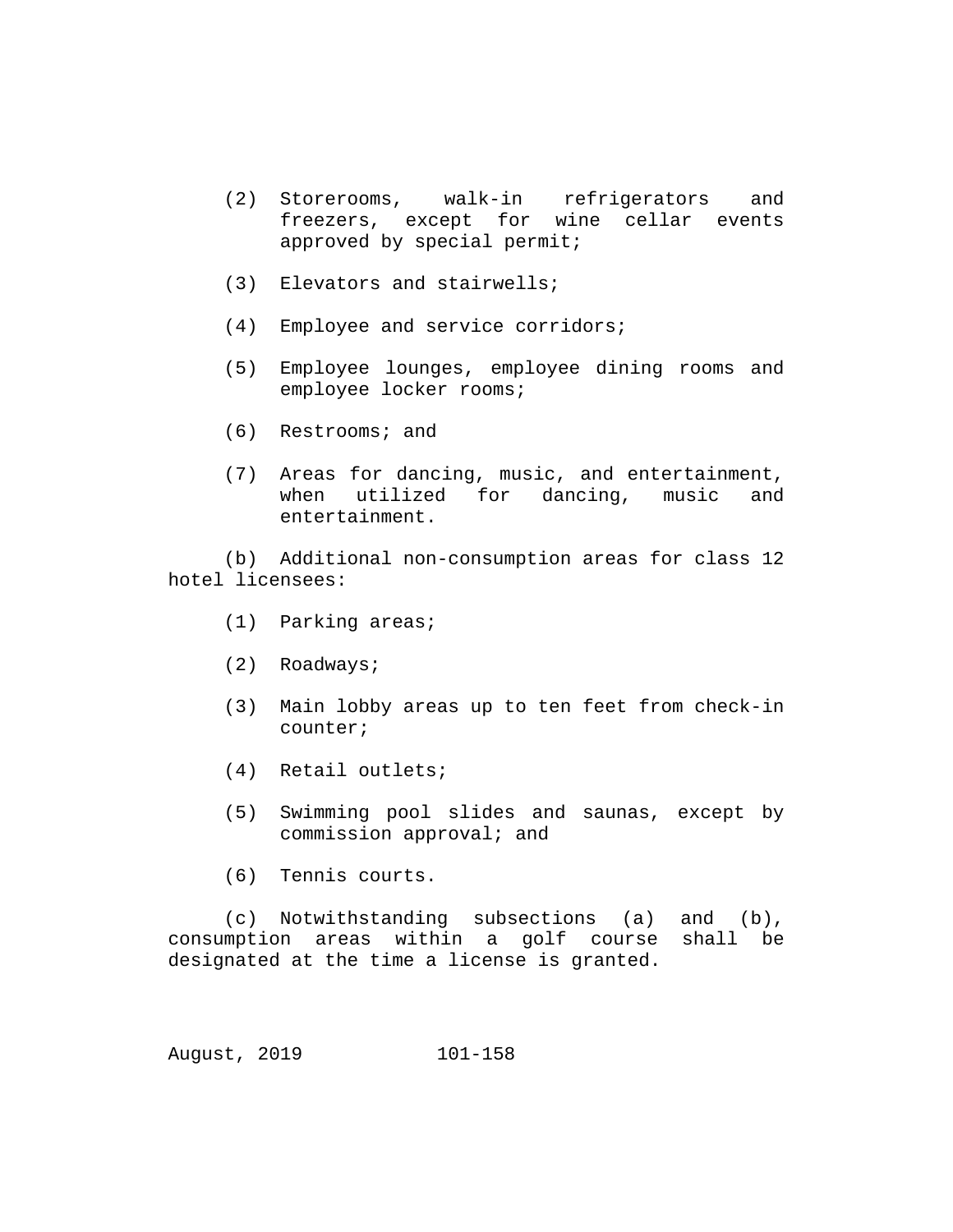#### SUBCHAPTER 10

#### MISCELLANEOUS

| $$08-101-100$ | Deliveries by industry<br>member<br>and   |
|---------------|-------------------------------------------|
|               | retailers; peddling prohibited;           |
|               | exception                                 |
| $$08-101-101$ | Sale of alcohol for non-beverage purposes |
| $$08-101-102$ | Minor decoy; requirements                 |
| $$08-101-103$ | Assessment of penalty; hearing            |
| $$08-101-104$ | Mandatory minimum penalties               |
| $$08-101-105$ | Disposal of liquor                        |
| $$08-101-106$ | Industry members; special restrictions    |
| $$08-101-107$ | Industry member; special<br>license       |
|               | exception                                 |
| $$08-101-108$ | Retailer's independence at risk           |
| $$08-101-109$ | Consumer promotions                       |
| $$08-101-110$ | Merchandise                               |
| $$08-101-111$ | Violation                                 |
| $$08-101-112$ | Pool buying                               |
| $$08-101-113$ | "Growlers" or containers used for off-    |
|               | premises consumption                      |
| $$08-101-114$ | Trade shows and/or other exhibitions      |
|               | §§08-101-115 to 149 (Reserved)            |
| $$08-101-150$ | Severability                              |

## §08-101-100 Deliveries by industry member and retailers; peddling prohibited; exception.

(a) Except as specifically allowed herein, peddling in any sense is strictly prohibited. Before removing any liquor from a licensed premises for delivery to a customer under the industry member's and/or retail dealer's license, the licensee must have in hand in his office, store, or warehouse, a bona fide<br>order therefor. Provided, however, duly licensed Provided, however, duly licensed wholesale dealers may, without a bona fide and specific order therefor, remove beer from licensed premises to delivery vehicles for the purpose of selling said beer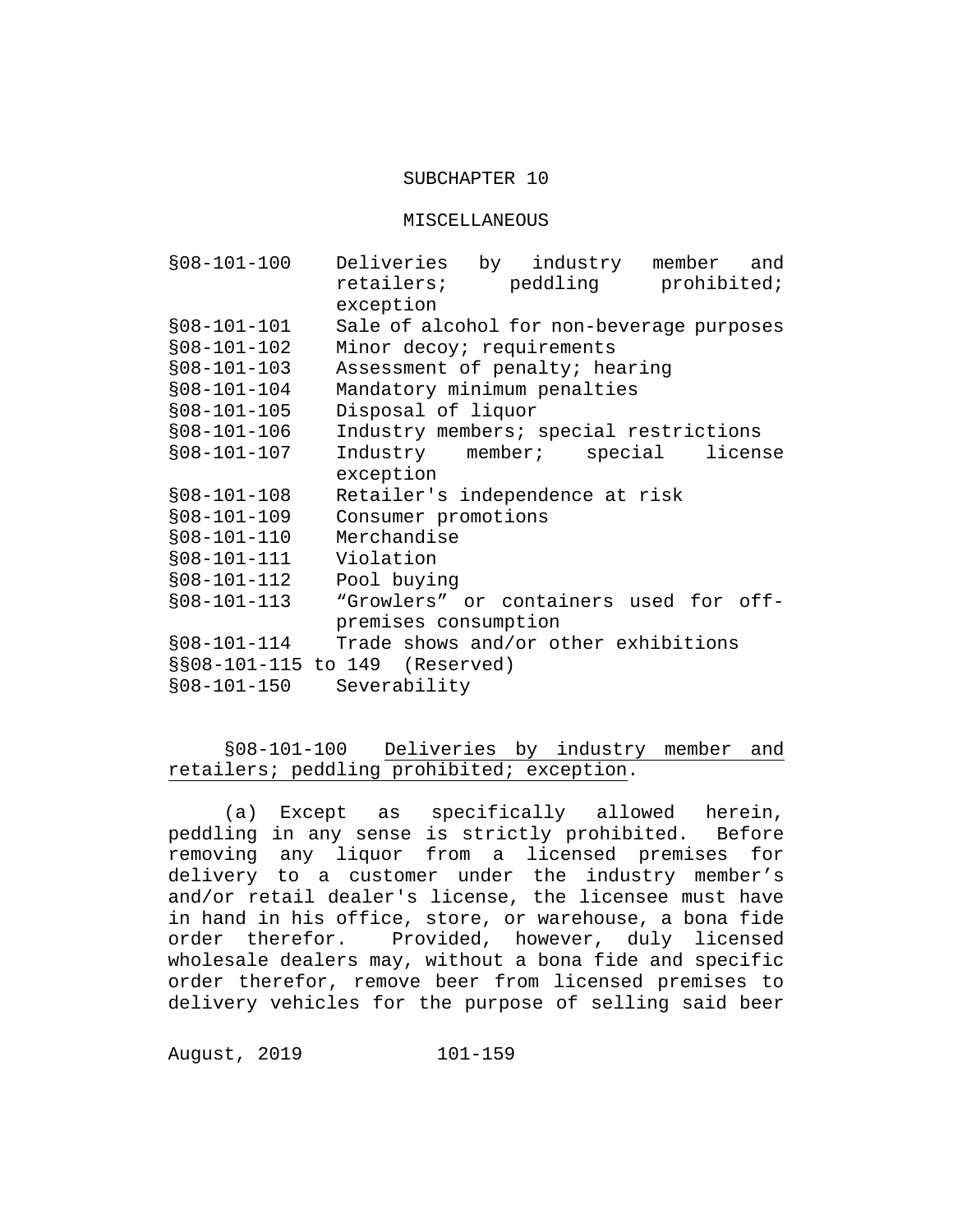directly to persons who may lawfully sell liquors at retail in their original packages or dispense liquor for consumption on the premises.

(b) An industry member shall deliver any liquor ordered or purchased by a retailer into the retailer's premises. Delivery of any liquor to any other location except the retailer's licensed premises is strictly prohibited. Provided, however, any retailer or its duly authorized employee may pick up any order of liquor directly from the industry member's licensed premises, and such liquor must come to rest within the retailer's premises prior to any sale.

(c) An industry member may make deliveries to a licensee's catered or other location by permit.

### §08-101-101 Sale of alcohol for non-beverage purposes.

Alcohol may be sold for non-beverage purposes, upon the prescription of a duly licensed physician, by a person holding a retail alcohol license. Such sale shall be in a maximum quantity of one quart at any one time, and the alcohol must be in a standard original package. Each such prescription shall be preserved by the seller who shall further keep a permanent record of every such sale, including the name of the prescribing physician and of the person to whom such alcohol was sold and delivered and the quantity so sold and delivered.

#### §08-101-102 Minor decoy; requirements.

(a) The department and any law enforcement agency may use a person under the age of twenty-one years of age to attempt to purchase alcoholic beverages and to apprehend licensees, who sell alcoholic beverages to minors.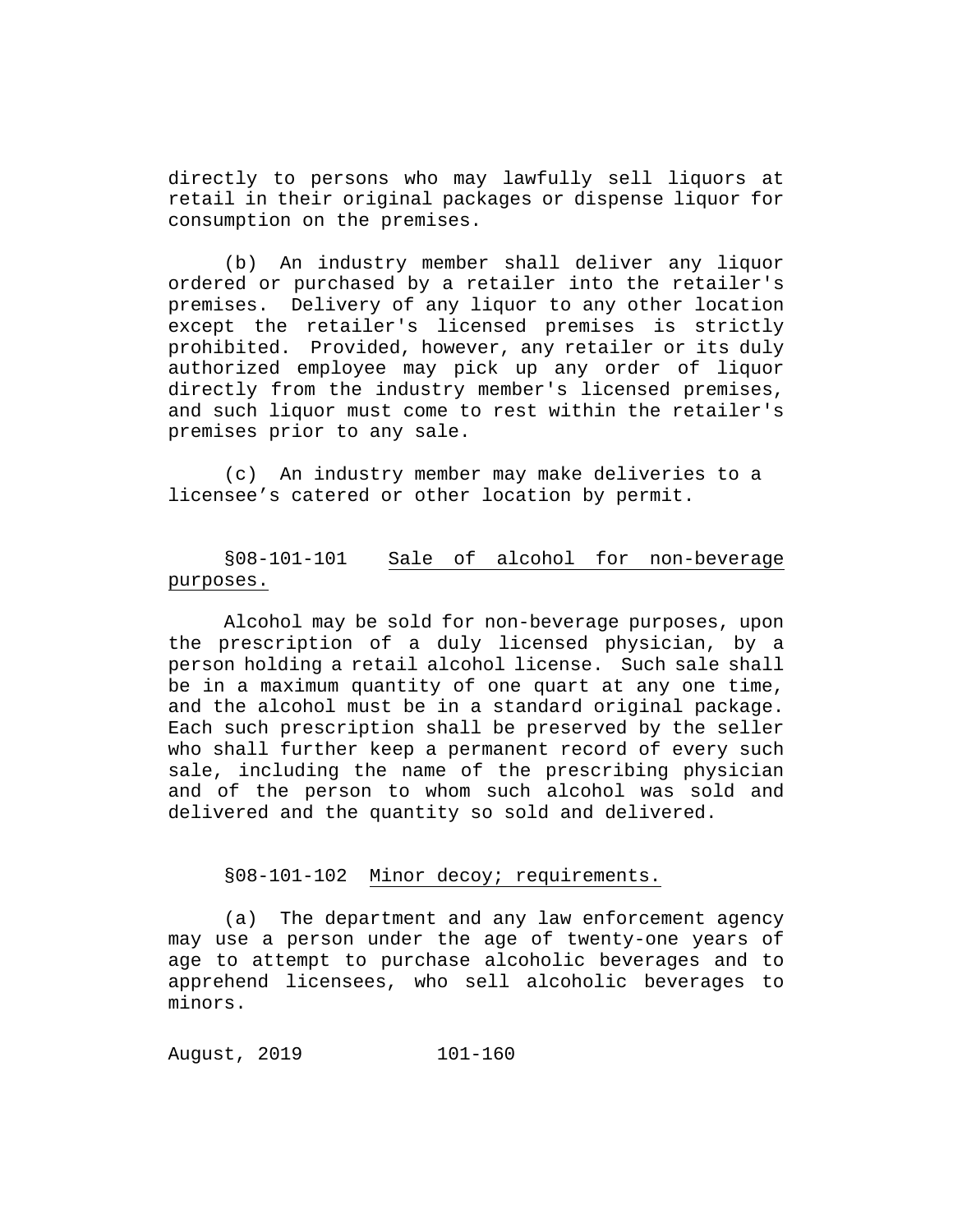(b) The following minimum standards shall apply to actions filed against any licensee, who has allegedly sold liquor to a minor under this covert operation.

- (1) At the time of the covert operation, the decoy shall be younger than twenty-one years of age;
- (2) The decoy shall display the appearance which could generally be expected of a person under twenty-one years of age, at the time of the alleged offense;
- (3) A decoy shall either carry his or her own identification showing the decoy's correct<br>date of birth or shall carry no date of birth or shall carry no identification; a decoy who carries identification shall present it upon request to any seller of alcoholic beverages;
- (4) A decoy shall answer truthfully any questions about his or her age;
- (5) Following any completed sale, the liquor control officer or any law enforcement officer directing the decoy shall make a reasonable attempt to enter the licensed premises to have the minor decoy, who purchased alcoholic beverages, make a face-to-face identification of the alleged seller of the alcoholic beverages.

(c) Any licensee who sells to a decoy shall be prosecuted under section  $08-101-60(b)(1)(A)$  of the rules of the commission, section 281-78(b)(1)(A), HRS, or any other related rules or laws governing the sale, service, possession, or consumption of liquor by a minor.

§08-101-103 Assessment of penalty; hearing.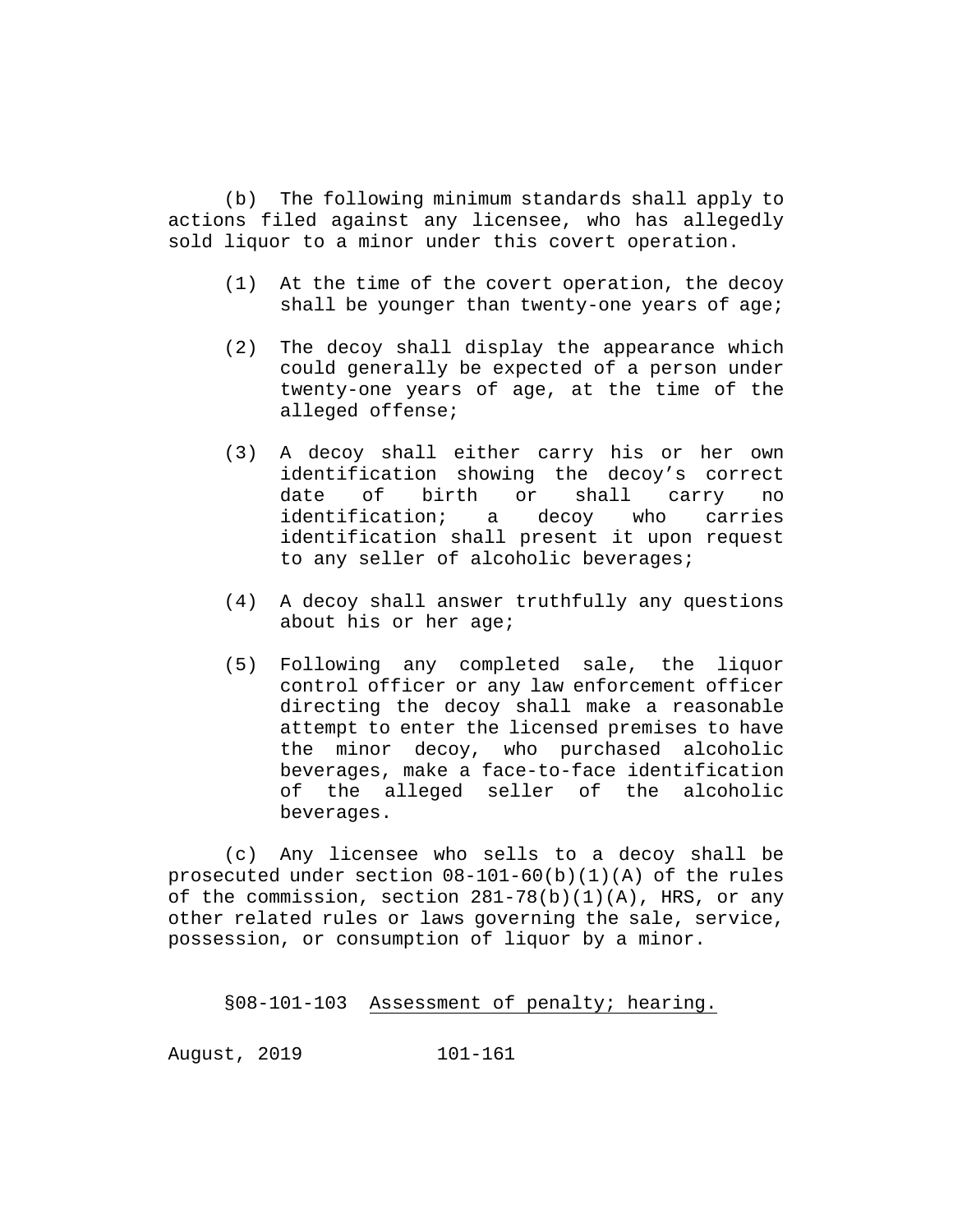(a) The commission or board may revoke any license at any time issued, or suspend the right of the licensee to use the licensee's license, or assess and collect a penalty, or reprimand the licensee, either for the violation of any condition of the license, or of any provisions of chapter 281, HRS, or of any rule of the commission, applicable thereto, or upon the conviction in a court of law of the licensee of any violation of chapter 281, HRS, or of any other law relative to the licensee's license or the proper exercise thereof, or of any violation of law in any other respect on account whereof the commission may deem the licensee to be an unfit or improper person to hold a license, or for any other cause deemed sufficient by the commission.

(b) In every case where it is proposed to revoke or suspend the exercise of any license or assess and collect a penalty for any cause other than a conviction at law of the licensee as above specified, the licensee shall be entitled to notice and hearing in conformity with chapter 91, HRS, the notice to be given at least five calendar days before the hearing, except that any special license shall be subject to summary revocation for any violation of or evidence of intent to violate the proper exercise thereof, without hearing before the commission or board.

(c) At the hearing, before final action is taken by the commission or board, the licensee shall be entitled to be heard in person or through counsel and shall be given a full and fair opportunity to present any facts showing that the alleged cause or causes for the proposed action do not exist, or any reasons why no penalty should be imposed. The testimony taken at the<br>hearing shall be under oath and recorded hearing shall be under oath and recorded stenographically, or by machine, but the parties shall not be bound by the strict rules of evidence; certified copies of any transcript and of any other record made of or at the hearing shall be furnished to the licensee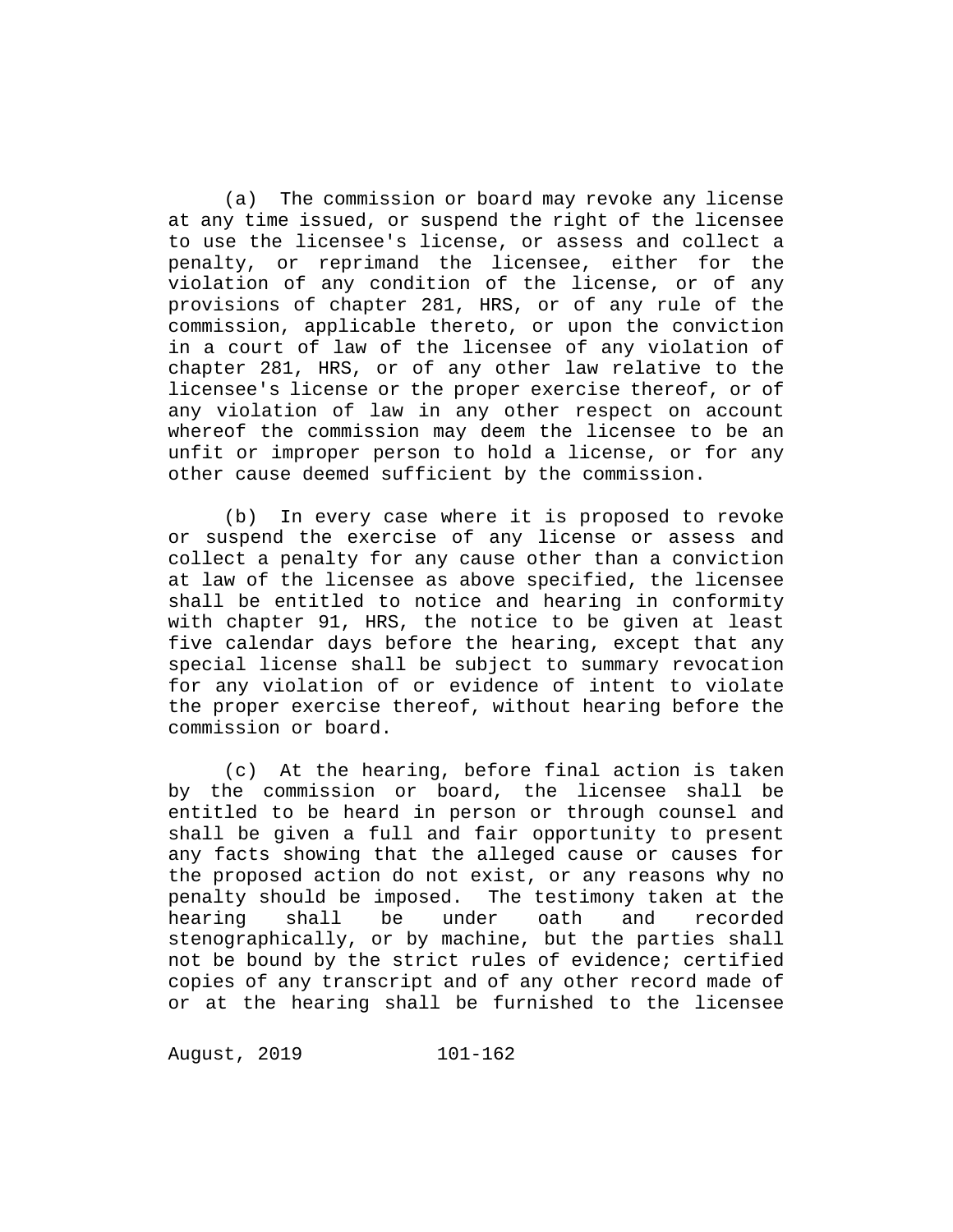upon the licensee's request and at the licensee's expense.

(d) Any order of revocation, suspension, fine, or reprimand imposed by the commission or board upon the licensee shall be in addition to any penalty that might be imposed upon the licensee upon the licensee's conviction at law for any violation of chapter 281, HRS. No licensee shall be subject to both the penalty assessed<br>and collected by the commission or board, and to and collected by the commission or board, revocation or suspension of license. The amount of penalty assessed and collected by the commission or board from any licensee for any particular offense shall not exceed the sum of \$2,000.

### §08-101-104 Mandatory minimum penalties.

(a) Excessive service. If the licensee has been convicted of committing the offense defined in section 281-78(b)(1)(B), HRS; or section 08-101-60(b)(1)(B) of the rules of the commission, the licensee shall be sentenced as follows:

- (1) If the licensee has not been convicted of committing the offense in section 281-<br>78(b)(1)(B), HRS, or section 08-101- $78(b)(1)(B)$ , HRS,  $60(b)(1)(B)$  of the rules of the commission during the previous five years, the minimum sentence shall be a fine of not less than \$1,000, no portion of which may be suspended.
- (2) If the licensee has been once convicted of committing the offense in section 281-<br>78(b)(1)(B), HRS, or section 08-101- $78(b)(1)(B)$ ,  $60(b)(1)(B)$  of the rules of the commission during the previous five years, the minimum sentence shall be a fine of \$2,000, no portion of which may be suspended.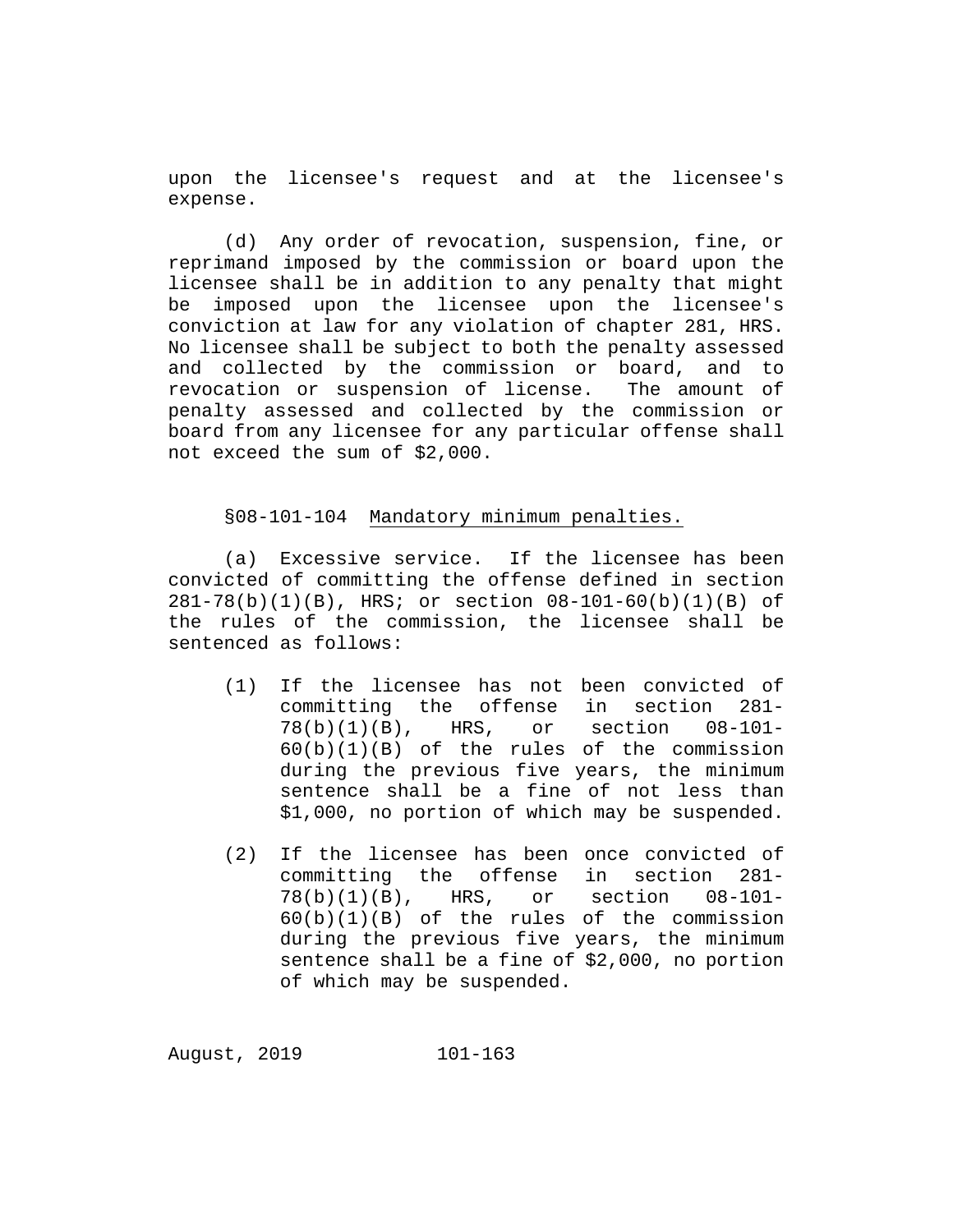- (3) If the licensee has been twice convicted of committing the offense in section  $281 - 78(b)(1)(B)$ , HRS, or section  $08-101 78(b)(1)(B)$ , HRS, 60(b)(1)(B) of the rules of the commission during the previous five years, the minimum sentence shall be a suspension of the license.
- (4) If the licensee has been thrice convicted of committing the offense in section  $281 - 78(b)(1)(B)$ , HRS, or section  $08-101 78(b)(1)(B)$ , HRS,  $60(b)(1)(B)$  of the rules of the commission during the previous five years, the sentence shall be a revocation of the license.

(b) Minors. If the licensee has been convicted of committing the offense defined in section 281- 78(b)(1)(A), HRS, or section 08-101-60(b)(1)(A) of the rules of the commission, the licensee shall be sentenced as follows:

- (1) If the licensee has not been convicted of committing the offense in section  $281 - 78(b)(1)(A)$ , HRS, or section  $08-101 78(b)(1)(A)$ , HRS, or  $60(b)(1)(A)$  of the rules of the commission during the previous five years, the minimum sentence shall be a fine of not less than \$1,000, no portion of which may be suspended.
- (2) If the licensee has been once convicted of committing the offense in section  $281 - 78(b)(1)(A)$ , HRS, or section  $08-101 78(b)(1)(A)$ , HRS,  $60(b)(1)(A)$  of the rules of the commission during the previous five years, the minimum sentence shall be a fine of \$2,000, no portion of which may be suspended.
- (3) If the licensee has been twice convicted of committing the offense in section 281- 78(b)(1)(A), HRS, or section 08-101- 60(b)(1)(A) of the rules of the commission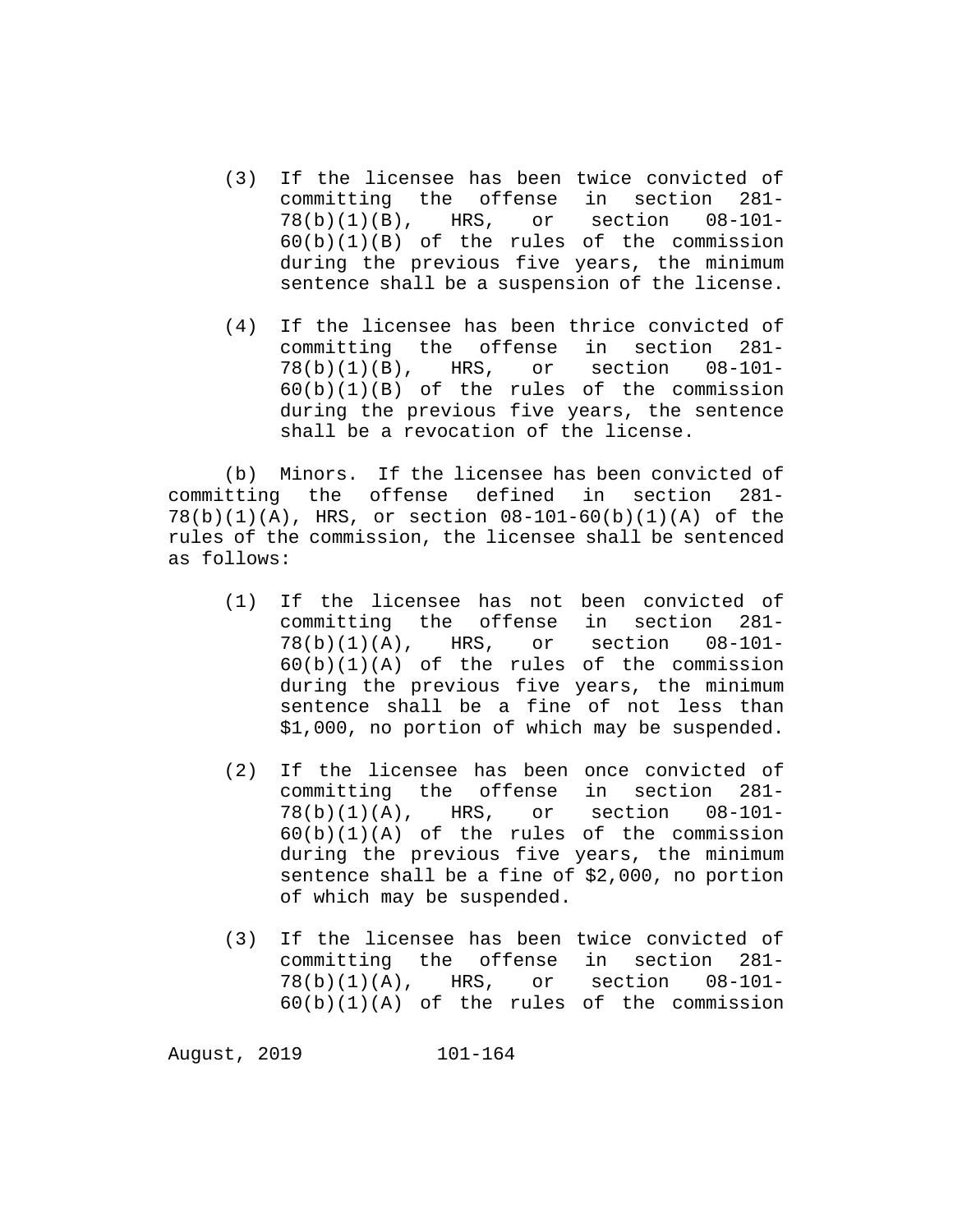during the previous five years, the minimum sentence shall be a suspension of the license.

(4) If the licensee has been thrice convicted of committing the offense in section 281-<br>78(b)(1)(A), HRS, or section 08-101- $78(b)(1)(A)$ ,  $60(b)(1)(A)$  of the rules of the commission during the previous five years, the sentence shall be a revocation of the license.

#### §08-101-105 Disposal of liquor.

(a) Any licensee may sell any liquor for offpremises consumption, provided such liquor is first offered to the wholesaler authorized to sell such liquor. In the event the wholesaler declines the offer, a written application may be made to the department for<br>approval to sell the liguor as a closeout item. The approval to sell the liquor as a closeout item. request shall include a description of the liquor in sufficient detail as to distinguish it from all other liquors, the size of containers, type, brand, number of cases or bottles of each size, and any information that may be required by the department.

(b) A licensee, who discontinues to offer any brand of liquor by closeout, shall not purchase, sell, or offer for sale any brand or items of the closeout liquor for a period of twelve months after the date of return of such liquor or the sale of the last container of such liquor. Wines bearing labels of the same brand, but of different types, such as port, sherry, or zinfandel, or of different vintage years, shall be considered different items provided that such types or vintage years appear on the labels affixed to the containers of such wines.

(c) Any licensee may be granted permission, upon application, to utilize any liquor for personal use or the destruction of any liquor that any wholesaler or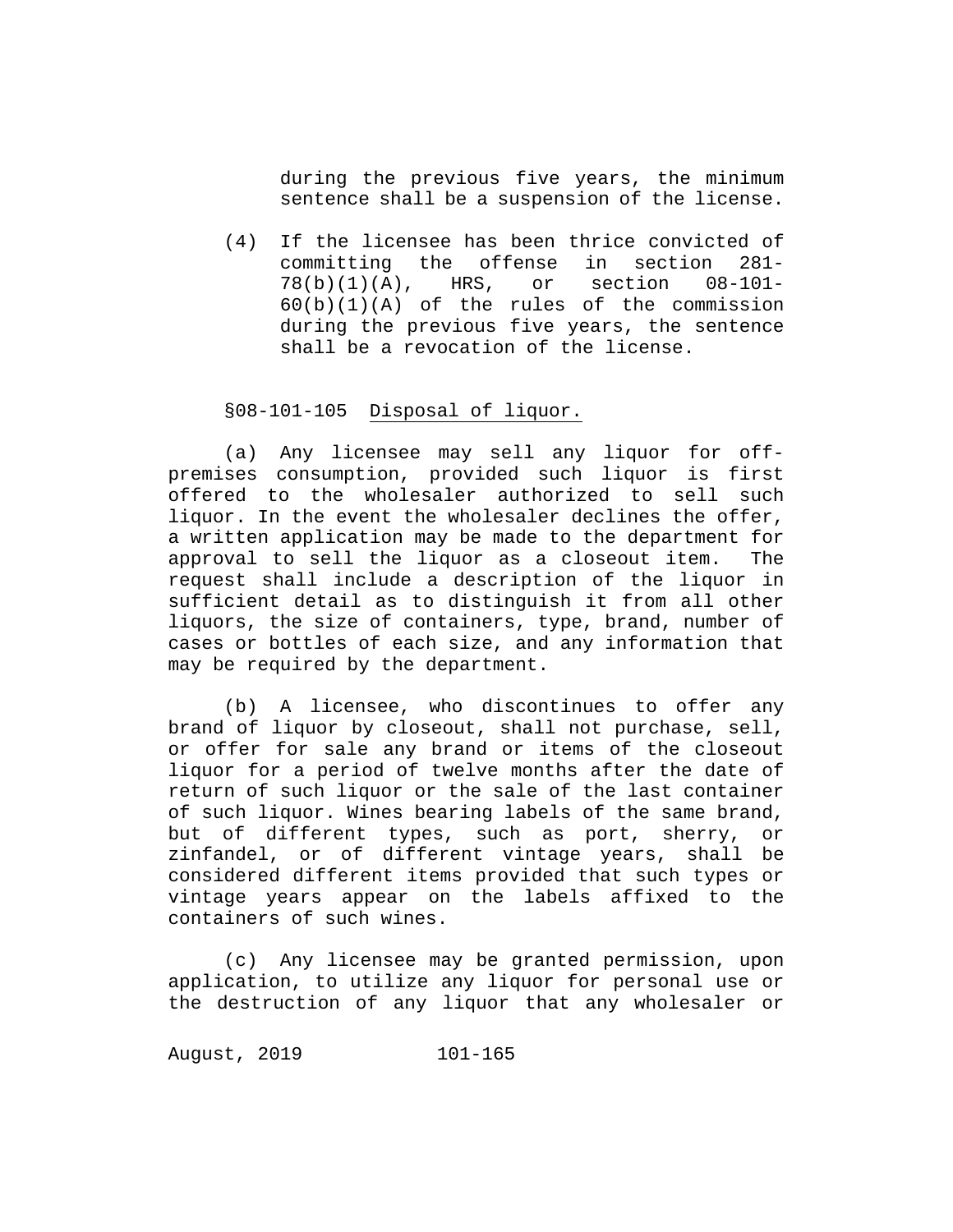manufacturer, authorized to sell such liquor, refuse to accept the return of such liquor for credit, or which cannot be sold.

(d) In the case of a liquor license transfer, the transferor may be granted permission, upon application to the director, to sell or transfer any remaining liquor to the transferee that any wholesale dealer or manufacturer refuses to accept the return of for credit.

## §08-101-106 Industry members; special restrictions.

The control of alcoholic beverages in the County has been established by the commission, as a "three-tier system." The three tiers of this system are designated as manufacturer, wholesaler, and retailer. Each of these three tiers shall operate separately and apart from each other for the purpose of control. In order for this control to be effectively administered, it is necessary to prevent any type of direct interlocking interest by and between the three separate levels.

(a) It shall be unlawful for any person holding a manufacturers' license, or a wholesale dealers' license, within or without the County or State, or any person acting as an agent or representative for any manufacturer or wholesale dealer licensee, within or without the County or State, directly or indirectly, or through any subsidiary or affiliate, to:

- (1) Acquire or hold any interest in any license of a retailer;
- (2) Acquire any interest in the real or personal property owned, occupied, or used by retailer in the conduct of its business, unless the holding of such interest is permitted under the rules of the commission;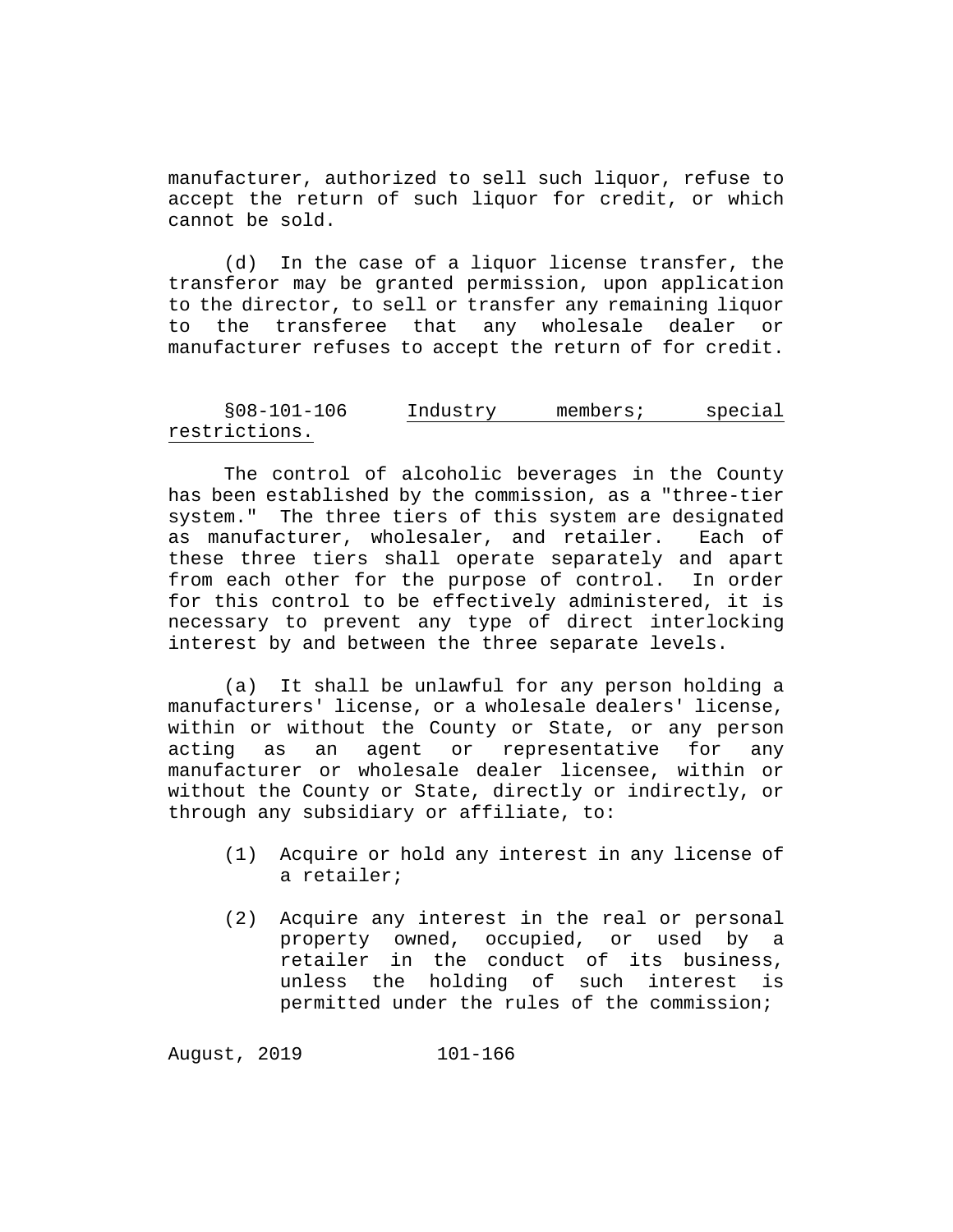- (3) Furnish, give, rent, lend, or sell to any<br>licensee any equipment, fixtures, signs, licensee any equipment, fixtures, supplies, money, services or anything of value, subject to the exceptions contained in<br>this section. Any service or anything of Any service or anything of value as provided by the exceptions contained in this section, shall be offered to all retailers on the same terms without business reasons present to justify the difference in treatment; or
- (4) Deliver, traffic in, ship or cause to be shipped, any liquor to any person who is not a liquor licensee within the County for display, sampling, or tasting on a not-forsale basis, who:
	- (A) Is not permitted or authorized to receive such shipments of liquor, pursuant to chapter 281, HRS, or the rules of the commission; and
	- (B) Who has not applied for and received approval from the commission or its director to receive such shipment of liquor.

Liquor shipped into the County under this subsection shall be in 750 milliliter-sized containers, be appropriately marked "Sample - Not For Resale," and shall come to rest at the warehouse of a holder of a class 3 wholesale dealers' licensee, within the County, and be held in the licensed premises for at least forty-eight hours before delivery to or picked up by the person who was issued a permit to receive such liquor.

(b) It shall be unlawful for any person holding a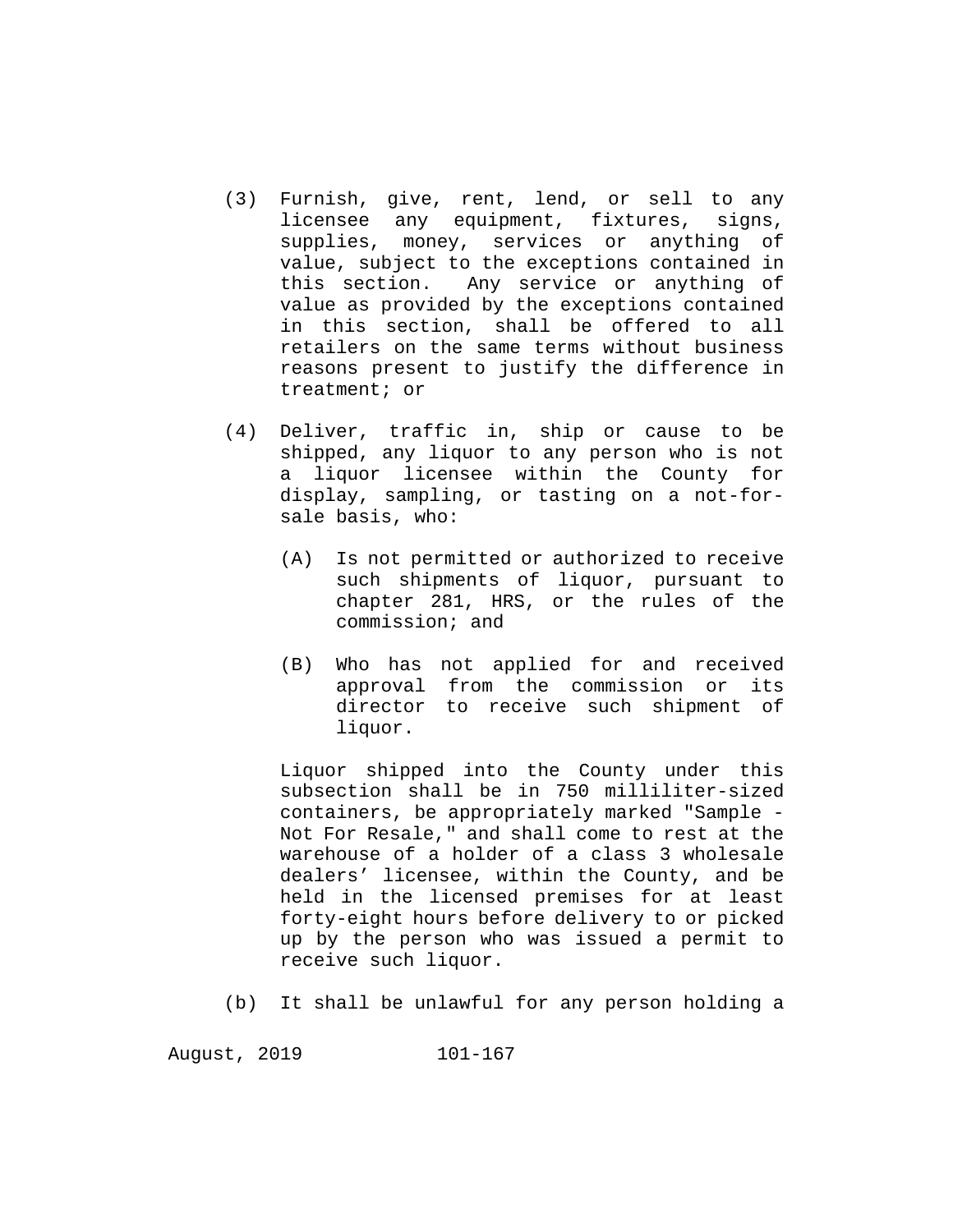brewpub license from within or without the County or State, to:

- (1) Acquire or hold any interest in any license of a class 3 wholesale dealers' license, or a class 2 or class 4 through 13 license; or
- (2) Acquire any interest in the real or personal property owned, occupied, or used by a class 3 wholesale dealers' license, or a class 2 or class 4 through 13 license in the conduct of its business, unless the holding of such interest is permitted under the rules of the commission or statement thereof has been filed with and approved by the commission.

(c) Non-beer manufacturer licensee. Section 08- 101-22(b)(4) of the rules of the commission shall not apply to the holder of a non-beer manufacturer license under the rules of the commission, chapter 281, HRS, under the law of another jurisdiction, or from within or<br>without the County, from maintaining an indirect without the County, from maintaining an interest in the license or licensed premises of a wholesale dealer licensee. The holder of any non-beer manufacturer license, from within and without the State, is prohibited from having a direct ownership of a wholesale dealers' license, or direct ownership of a partnership share, one or more shares of stock, or similar proprietary stake in the wholesale dealers' license; or having any interlocking officers or directors in the corporation, managers or members in any limited liability company, partner in a partnership, or<br>its like, in the establishment, maintenance, or establishment, maintenance, or operations in the business of any wholesaler; except as may be provided in the rules of the commission, or in section 281-97, HRS.

(d) Beer manufacturer licensee. Section 08-101- 22(b)(4) of the rules of the commission shall not apply to the holder of a beer manufacturer license under the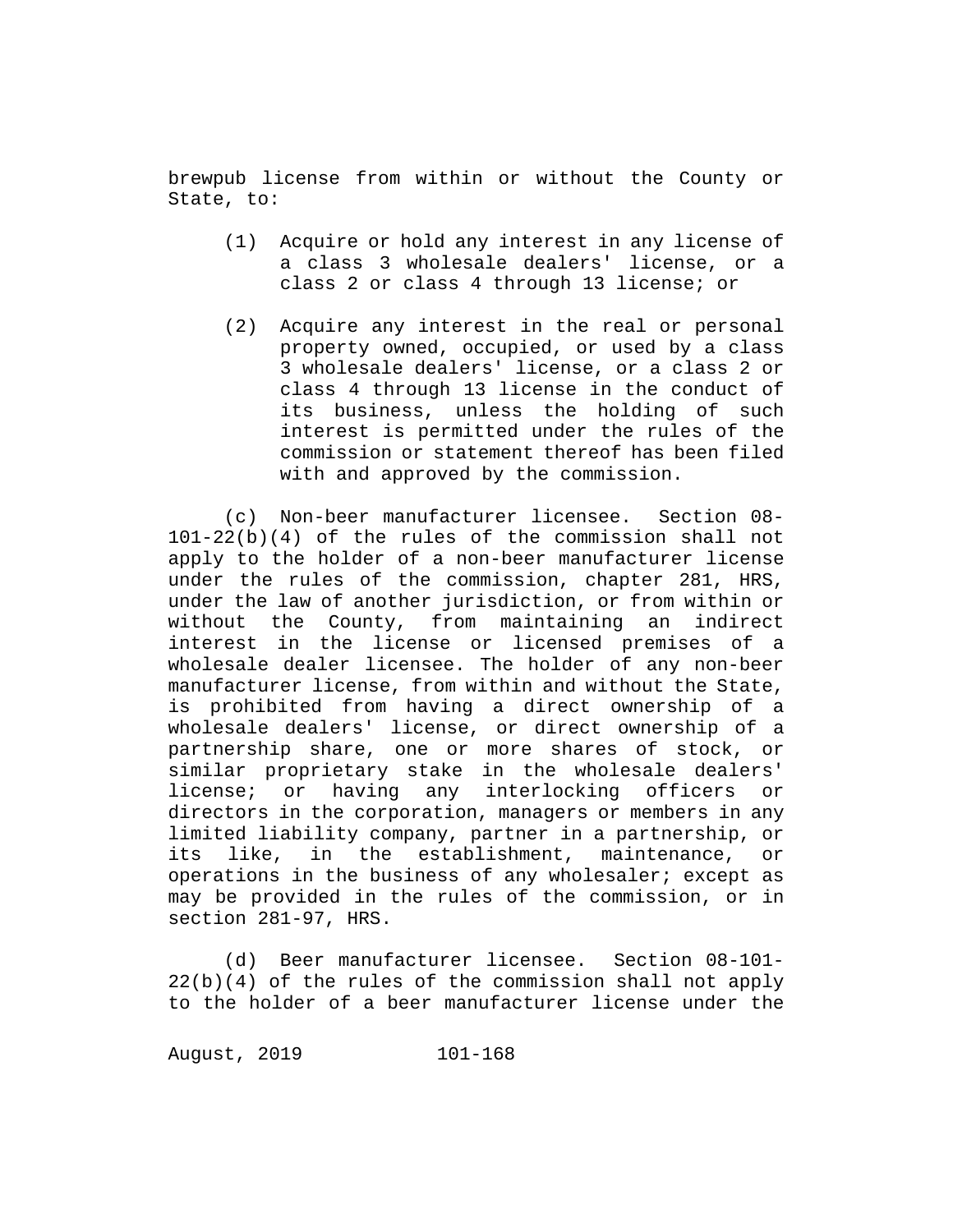rules of the commission, chapter 281, HRS, under the law of another jurisdiction, or from within or without the County or State, from maintaining an indirect interest in the license or licensed premises of a beer and wine wholesale dealers' licensee. Any beer manufacturer from<br>within and without the State, is restricted to and without the State, is restricted to maintaining an indirect interest in the license or licensed premises of a beer and wine wholesale dealer, who shall be limited to wholesale distribution of beer. The holder of any beer manufacturer license, from within and without the State, is prohibited from having a direct ownership of a wholesale dealers' license, or direct ownership of a partnership share, one or more shares of stock, or similar proprietary stake in the wholesale dealers' license; or having any interlocking officers or directors in the corporation, managers or members in any limited liability company, partner in a partnership, or<br>its like, in the establishment, maintenance, or like, in the establishment, maintenance, or operations in the business of any wholesaler; except as may be provided in the rules of the commission, or in section 281-97, HRS.

(e) No manufacturer or wholesaler, within or without the County or State, shall have any financial interest, directly or indirectly, by stock ownership, or through interlocking partners, officers, directors, or any person owning outstanding stock in the corporation, any member or manager of a limited liability company, partner in a partnership or its subdivision thereof, or<br>otherwise in the establishment, maintenance, or otherwise in the establishment, maintenance, or operation in the business of any retail licensee, except as may be provided in section 281-97, HRS, or this<br>section. No manufacturer or wholesaler, within or No manufacturer or wholesaler, within or without the County or State, shall acquire, by ownership, leasehold, mortgage, or otherwise, directly or indirectly, any interest in the premises of a retailer.

(f) No employee of an industry member from within or without the State, shall be employed by a retailer in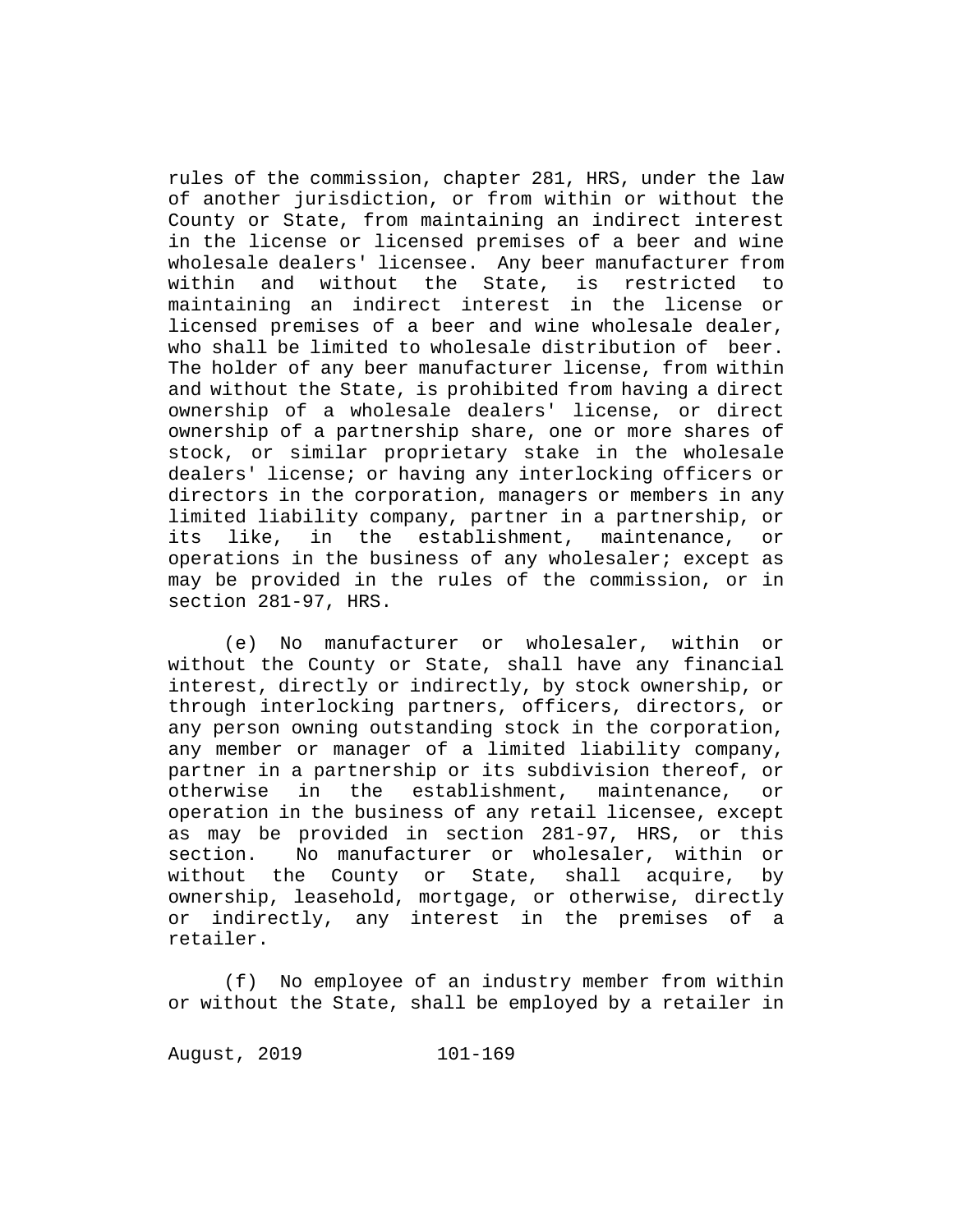any managerial capacity or in a position where such employee, directly or indirectly, place orders for, orders, or purchase any liquor from any industry member, or representative or solicitor of an industry member.

(g) No industry member, within or without the County or State, shall:

- (1) Directly or indirectly pay or credit any retailer for using or distributing point of sale advertising materials or consumer advertising specialties.
- (2) Require a retailer to take and dispose of any quota of distilled spirits, wine, or malt beverages.
- (3) Sell, offer to sell, or contract to sell to any retailer or for any such retailer to purchase, offer to purchase, or contract to purchase any liquor product that have any back end discounts on liquor products sold. All discounts shall be given or credited directly to the licensee's account at the time of the initial purchase. Back end discount shall mean any discount given after the time of the initial purchase of the liquor product by the retailer or any discount offered or given contingent on the amount of liquor sold.
- (4) Sell, offer to sell, or contract to sell to any retailer, or for any such retailer to purchase, offer to purchase, or contract to purchase any liquor products on consignment; or under conditional sale; or with the privilege of return; or on any basis other than a bona fide sale, except as provided in this section.
- (5) Rearrange or reset of all or part of a retail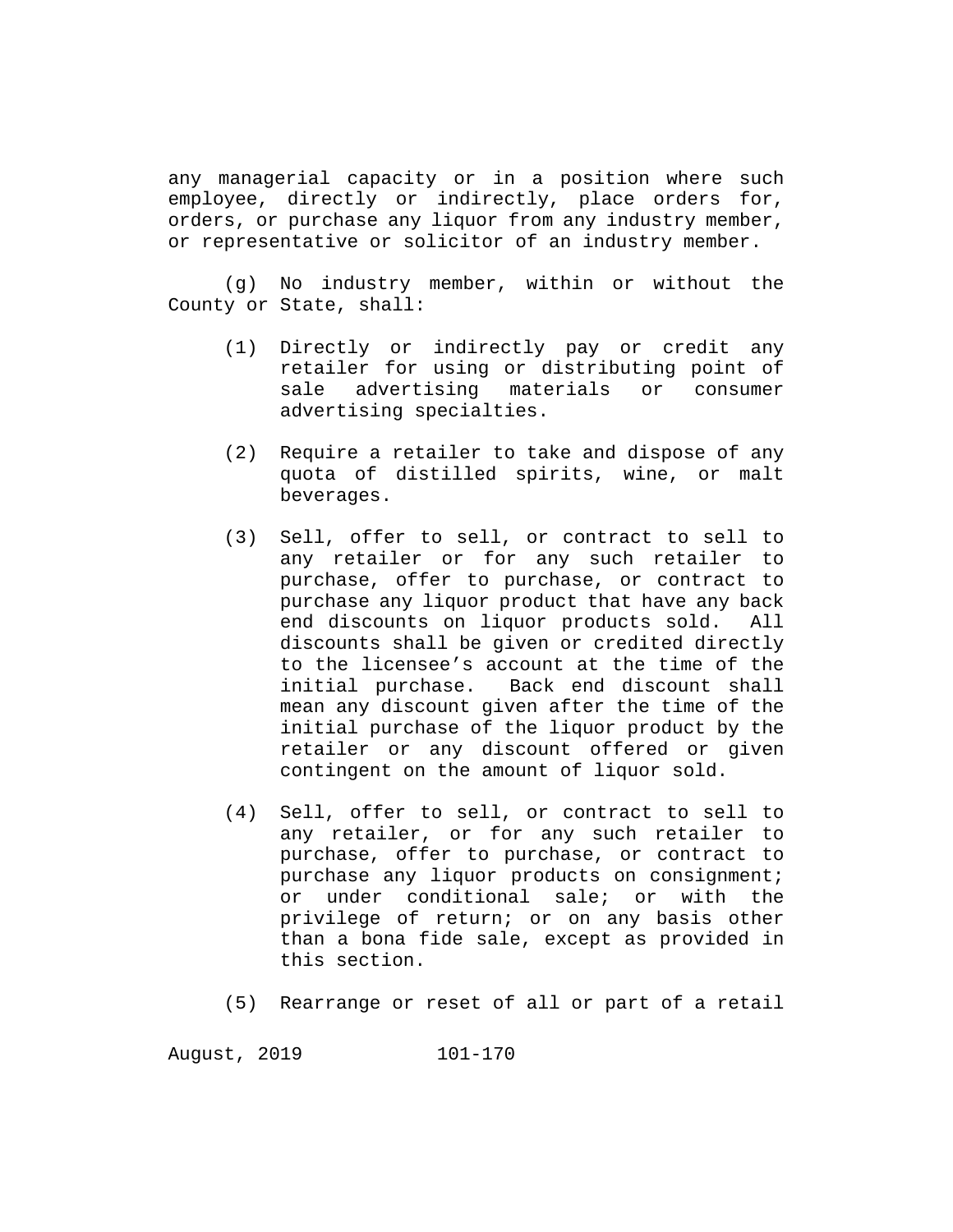dealers' licensee's store or department.

- (6) Block access in a retailer's premises to other manufacturer's or wholesaler's product.
- (7) Subsection (g) applies only to transactions between industry members and retailers. It does not apply to transaction between industry members, for example, manufacturer and a wholesaler.
- (8) Furnish, give, rent, lend, or sell, directly or indirectly, equipment, fixtures, signs, supplies, money, services, or other things of value by an industry member to a third party, where the benefits resulting from such things of value flow to individual retailers, and such act(s) is considered furnishing of things of value within the meaning of the rules of the commission. Furnishing of a thing of value includes, but is not limited to, making payments or furnishing any thing of value for advertising to a retailer association, any media company, a display company, or any person where the resulting benefits flow to individual retailers, or the industry member's payment or furnishing any thing of value to a third party, where the thing of value benefits an individual retailer.
- (9) Directly or indirectly, furnish or pay for any advertising for, or with respect to, any one<br>or more retailer by means of radio, more retailer by means of television, magazine, or any type of media<br>advertising, or pay for any media advertising, or pay announcements of any on-site product sales promotion.
- (10) Deliver or ship to any licensee any liquor product that was not ordered by the licensee.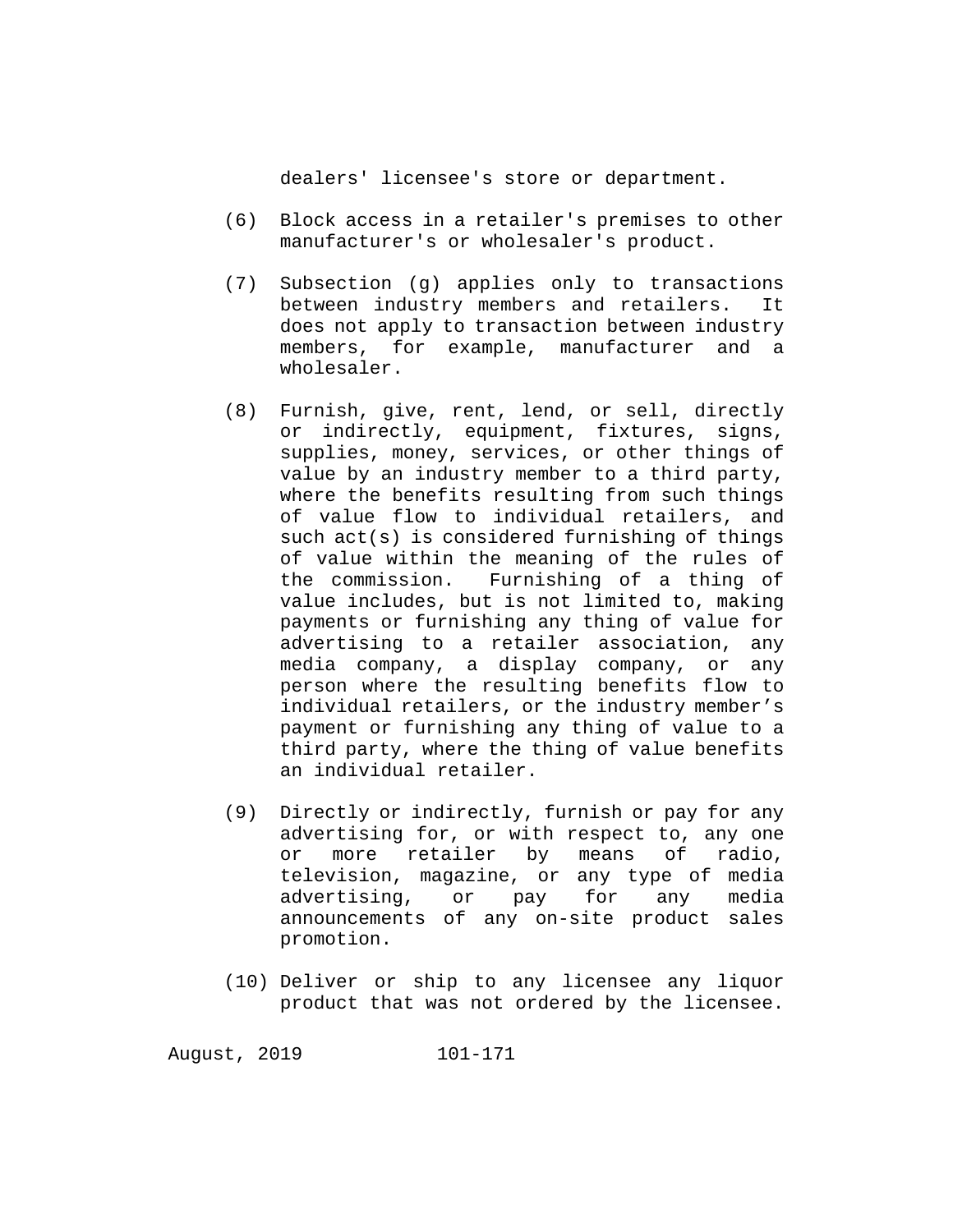Upon receiving notification by the licensee of receiving liquor product not ordered, the industry member shall, within five calendar days, retrieve the liquor products, return monies to, credit, or adjust the billing of the licensee for products delivered that were not ordered. Industry member shall not assess any cost for shipping, handling, restocking or its like to any licensee for any products<br>delivered that were not ordered. Industry delivered that were not ordered. member shall be responsible for any cost, including, but not limited to, shipping, handling, transportation, labor or its like which the retailer may incur to return any product delivered that was not ordered. Any product that was delivered and not ordered by the licensee which has not been retrieved by the wholesale dealers' licensee or the manufacturers' licensee within five calendar days from the date of notification by the retailer, shall become the property of the retailer without cost.

- (h) Industry member, may:
- (1) Furnish or give a sample of distilled spirits, wine or malt beverages to a retailer who has not purchased the brand from that industry<br>member within the last twelve months. member within the Industry member may give a sample of not more than three gallons of malt beverage, not more than three liters of any brand of wine, and not more than three liters of distilled spirits, which shall be invoiced and clearly marked "sample" on each container.
- (2) Conduct tasting and sampling activities at a licensed premises authorized for on-premises consumption. Industry member must purchase the products used from the licensee, but may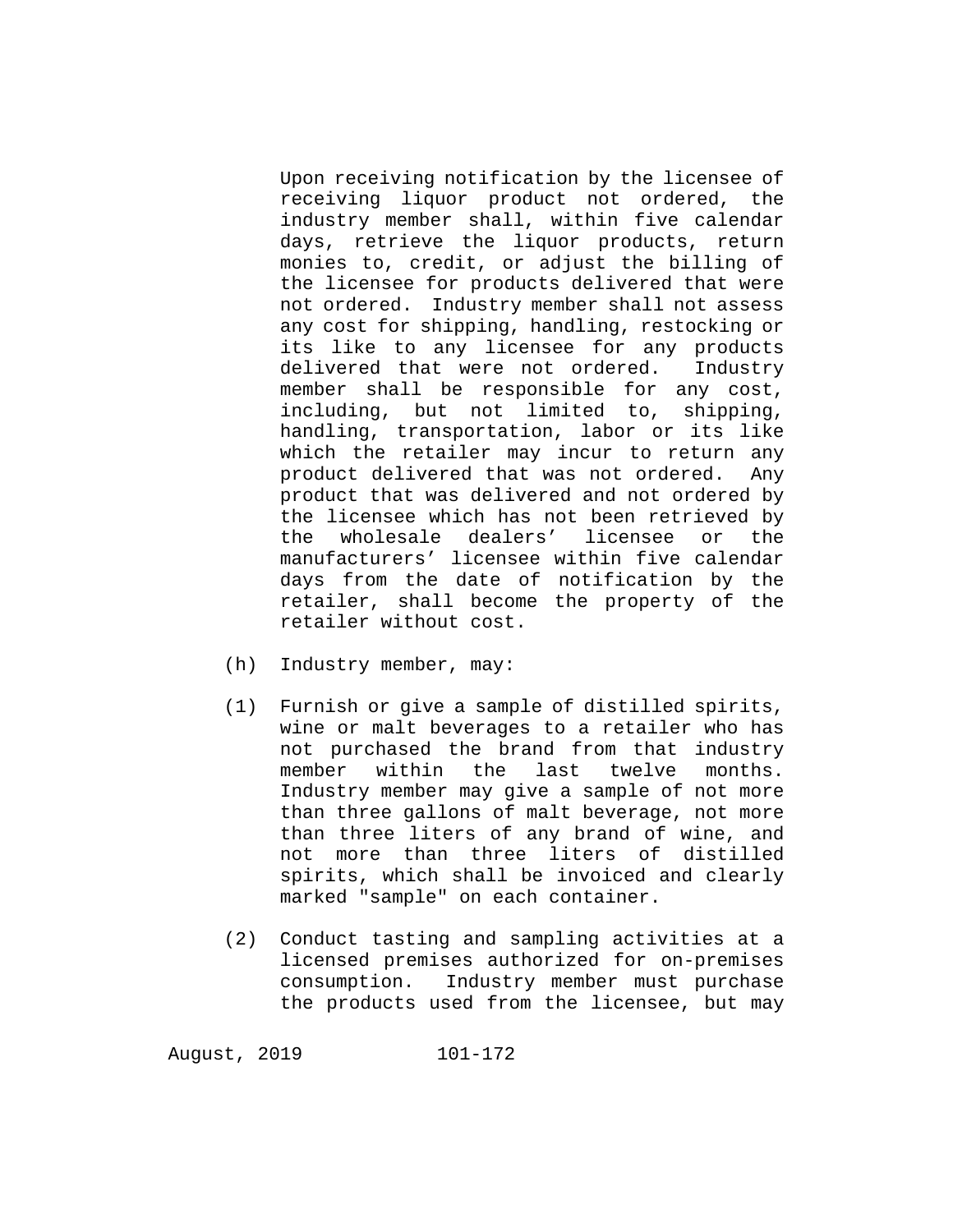not purchase them from the licensee for more than the ordinary retail price. Industry members may, conduct tasting and sampling activities upon its licensed premises for the introduction of new products, upon obtaining a permit from the director. Industry member staff may taste sample liquor while conducting the tasting and sampling activities or education seminar to assess the quality controls, blending decision, the various other attributes of the liquor for quality control, training or education seminar purposes by permit from the director. Taste shall mean taking a sip of said sample of liquor, and swirling within one's mouth, without swallowing or consuming of said liquor.

- (3) Give or sponsor educational seminars for employees of retailers either at the industry member's premises or at the retailer's premises. Examples would be seminars dealing with the use of a retailer's equipment, training seminars for employees of retailers, or tours of wholesaler's or manufacturer's premises. This section does not authorize the wholesaler or manufacturer to pay a retailer's or its employee's expense in conjunction with an educational seminar such as travel and lodging, nor does it allow the consumption of liquor by any on-duty employee. This does not preclude providing nominal hospitality during the event.
- (4) Give or sell point of sale advertising specialties to a retailer if these items bear advertising matter and are primarily valuable<br>to the retailer as point of sale to the retailer<br>advertisement. Th These items include such things as posters, placard, designs, inside signs (electric, mechanical or otherwise),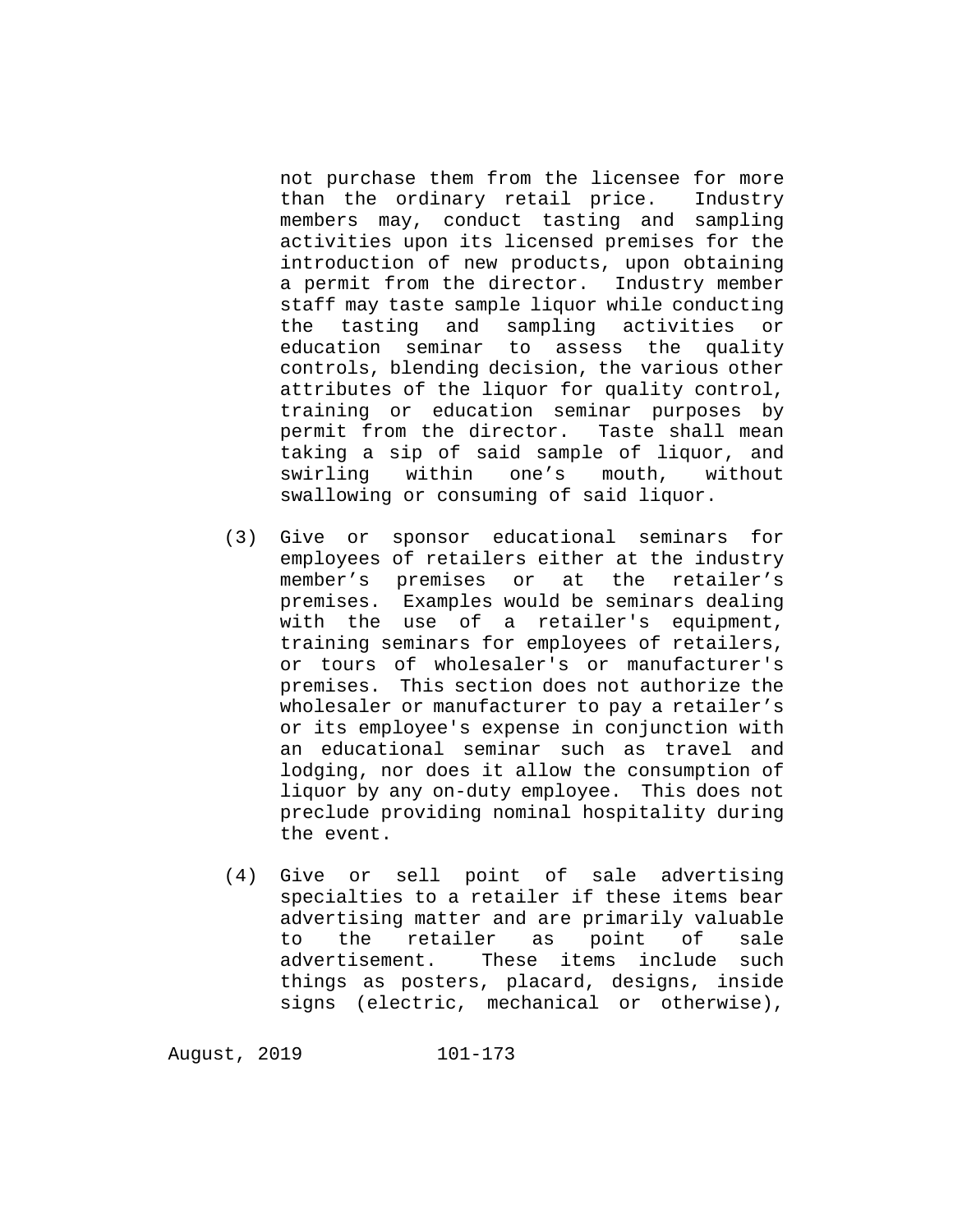window decorations, trays, coasters, mats, menu cards, meal checks, paper napkins, foam scrapers, backbar mats, thermometers, clocks, t-shirts, hats, and calendars. An industry member may add the name or name and address of the retailer to the advertising specialty.

- (A) The total value of all advertising specialties furnished by an industry member to a retailer may not exceed \$300 per brand in any one calendar year per licensed premises. The value of the advertising specialty is the actual cost of that item to the industry member who initially purchased it. Transportation and installation costs are excluded;
- (B) Industry members may not pool or combine their dollar limitation in order to<br>provide a retailer with retail retailer with advertising specialties valued in excess of \$300 per brand;
- (C) All point of sale advertising materials and consumer advertising specialties must bear conspicuous and substantial advertising matter about the product or the industry member which is permanently inscribed or securely affixed; or
- (D) Industry members and retailers are required to keep and maintain records on the licensed premises for a three-year period of all items furnished to retailers.
- (5) Accept the return of any liquor product from a retailer for "ordinary and usual commercial reasons" after the product has been purchased, so long as the product meets the following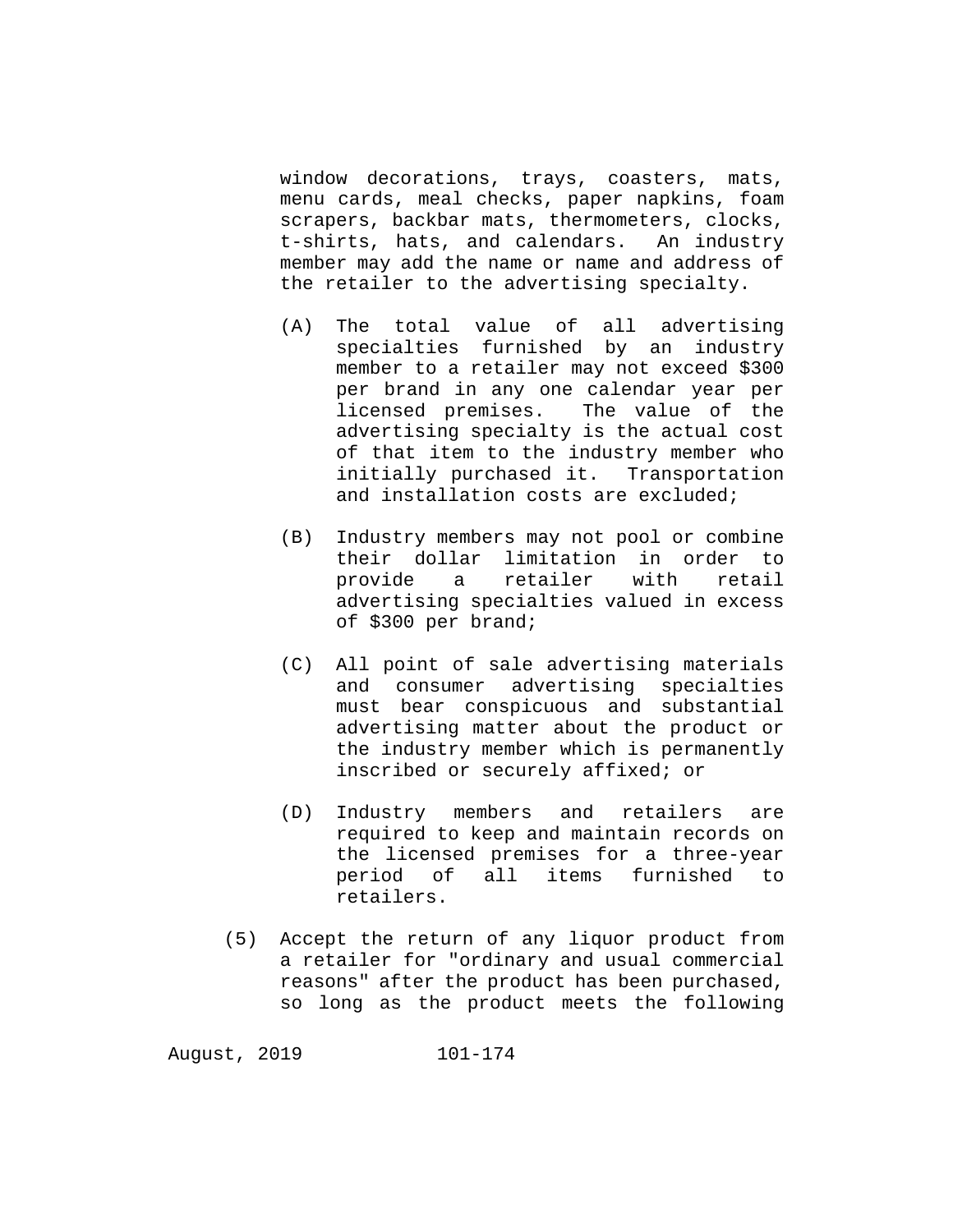conditions and limitations for such returns:

- (A) Defective products which are unmarketable due to product deterioration, leaking containers, damaged labels, or mutilated and missing strip stamps;
- (B) Error in products delivered where there is a discrepancy between products ordered and delivered may be corrected within a reasonable period of time of not more than five calendar days;
- (C) Products which may no longer be lawfully sold due to a change in law or regulation, a particular size or brand is no longer permitted to be sold; or there is a change in the formula, proof, label or container of the product, or where the industry member has discontinued the production or importation of a product; or
- (D) Termination of business where the licensee may return products on hand at the time the licensee terminates the operation of the business.

An industry member is under no obligation nor required to accept the return of products for the reasons listed.

- (6) Give or sell product displays to a retailer, subject to the following limitations:
	- (A) The total value of all product displays furnished by an industry member under this section may not exceed \$300 per brand in use at any one time in any one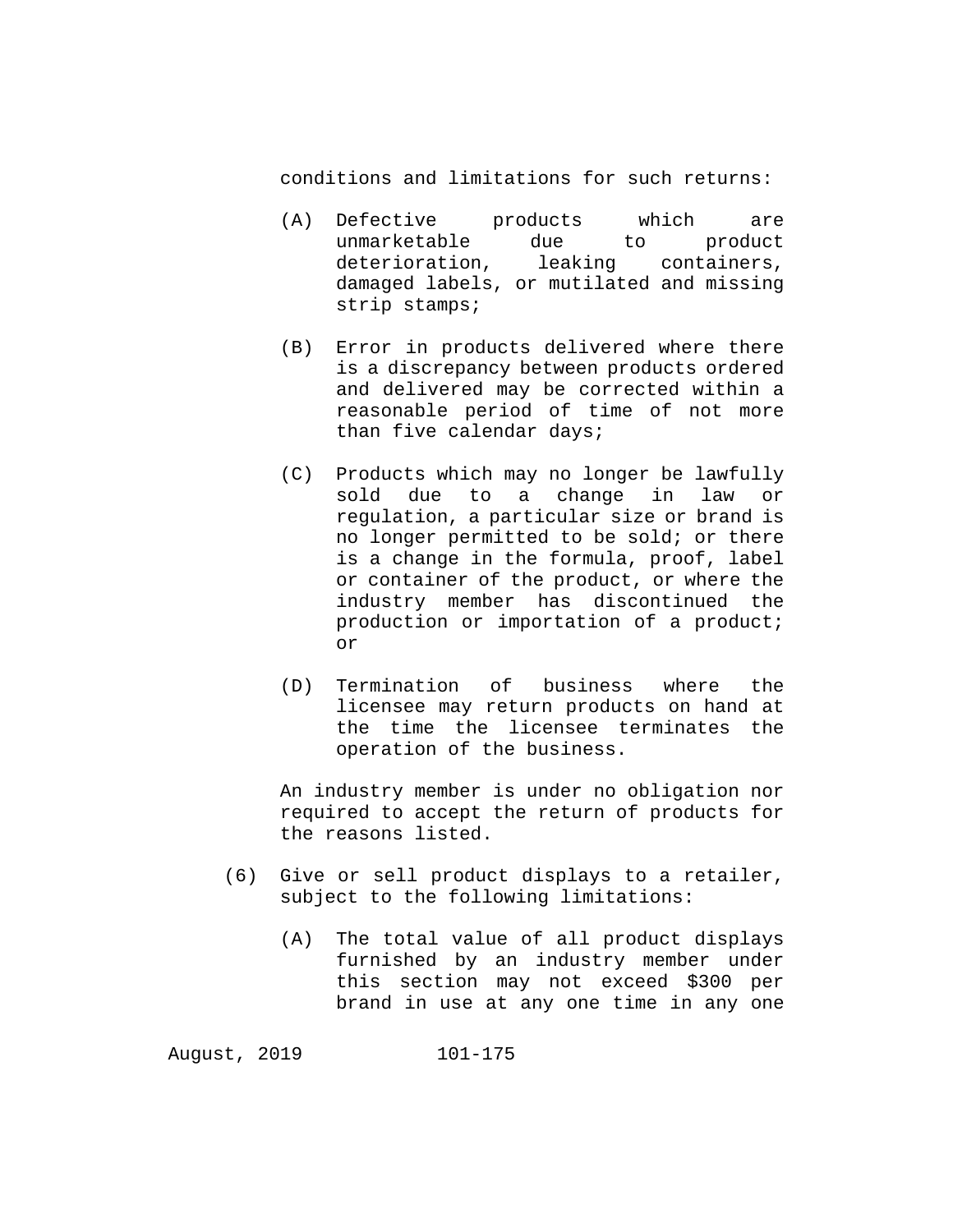retail establishment. The value of a product display is the actual cost to the industry member who initially purchased it with transportation and installation costs excluded;

- (B) Product display means any wine racks, bins, barrels, casks, shelving and the like from which distilled spirits, wine, or malt beverages are displayed on and sold;
- (C) Industry member may not pool or combine their dollar limitations in order to provide a retailer a product display in excess of \$300 per brand;
- (D) Product display shall bear conspicuous and substantial advertising matter; and
- (E) Industry member may assist a retailer in setting a product display in a retail premises.
- (7) Give or sell outside signs to a retailer, providing:
	- (A) The sign must bear conspicuous and substantial advertising matter about the product or the industry member which is<br>permanently inscribed or securely permanently inscribed affixed;
	- (B) The retailer is not compensated, directly or indirectly, such as through a sign company, for displaying the signs; and
	- (C) The cost of the signs may not exceed \$400.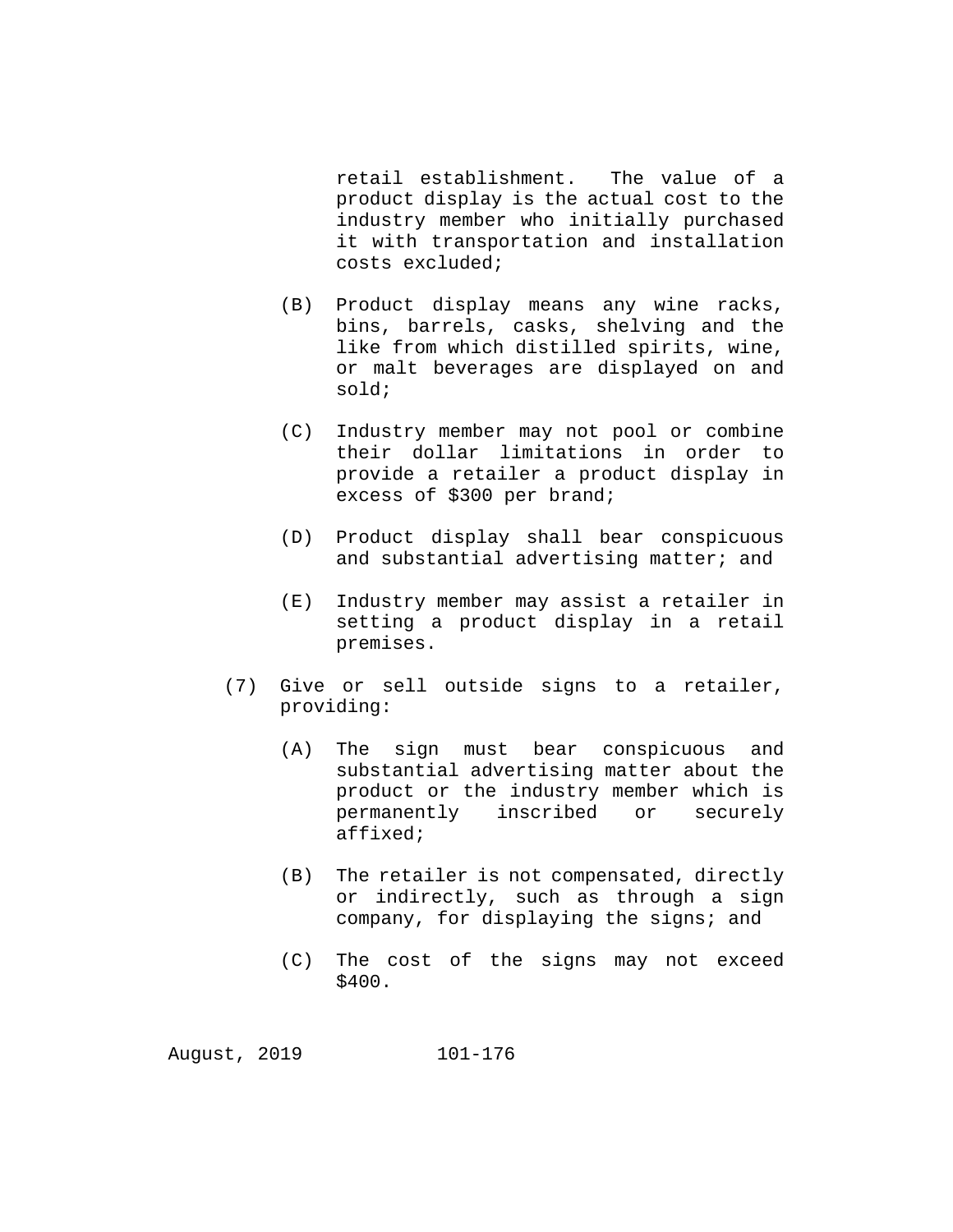(8) Provide a recommended shelf plan or shelf schematic for distilled spirits, wine or malt beverages.

(i) Manufacturers' or wholesale dealers' licensee, shall, at all liquor establishments, stock, rotate, and affix the prices to distilled spirits, wine, or malt beverages which they sell, and check for outdated or spoiled liquor products, at least once a month and at the time of delivery of any liquor product, unless the retailer requests in writing that this service not be provided or be discontinued.

# §08-101-107 Industry member; special license exception.

The rules of the commission do not prohibit any industry member from giving financial or other forms of event sponsorship assistance to any charitable or educational nonprofit organization which are issued a class 10 special license, by this department for purposes of charitable fundraising. This section does not prohibit such suppliers from advertising their sponsorship at such special events.

### §08-101-108 Retailer's independence at risk.

Industry members are prohibited from placing retailer independence at risk. The criteria specified in this section are indications that a particular<br>practice places retailer independence at risk. A practice places retailer independence at risk. practice need not meet all of the criteria specified in this section in order to place licensee independence at risk.

(1) The practice restricts or hampers the free economic choice of a retailer to decide which products to purchase or the quantity in which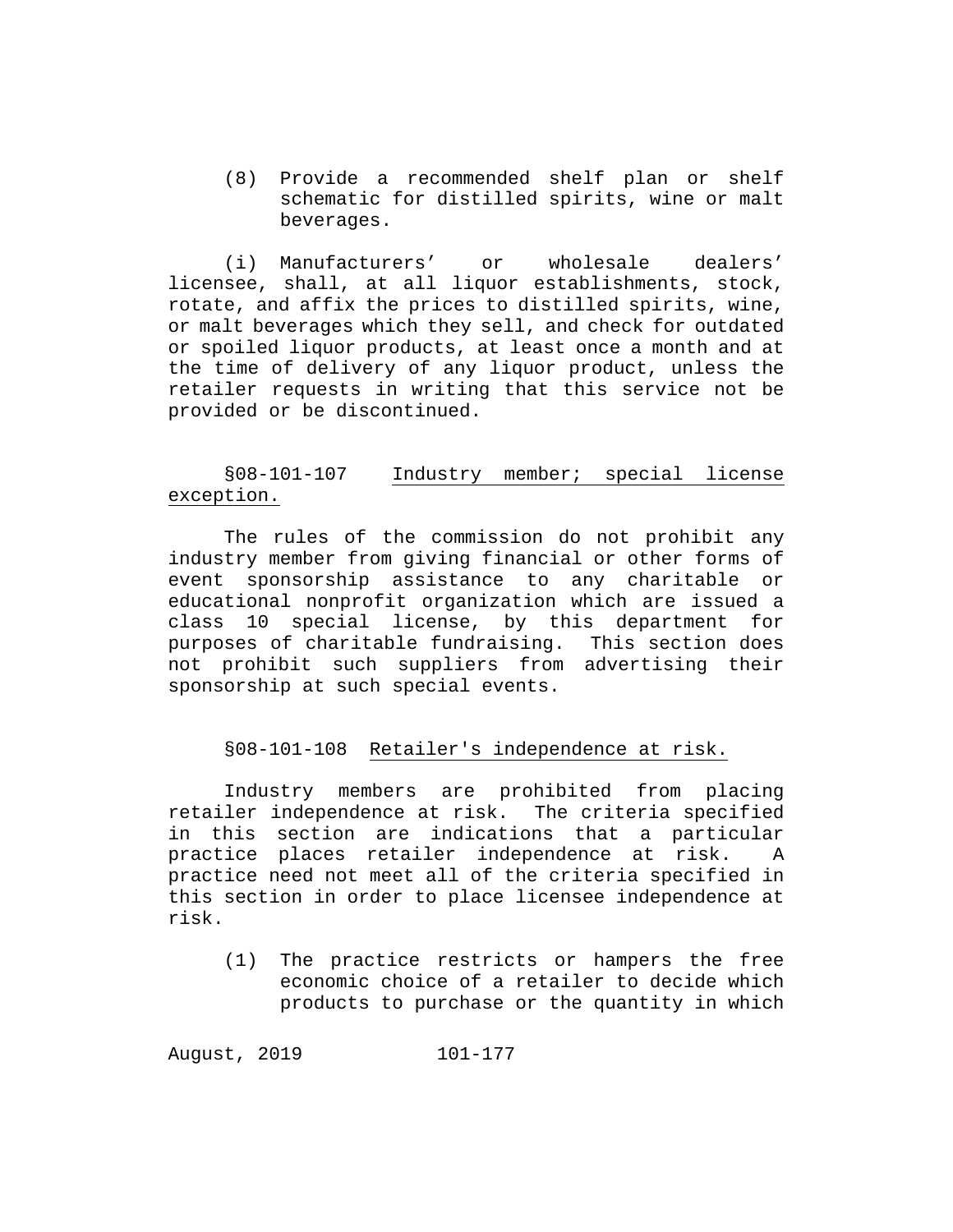to purchase them for sale to consumers.

- (2) The industry member obligates the retailer to participate in the promotion to obtain the industry member's product.
- (3) The retailer has a continuing obligation to purchase or otherwise promote the industry member's product.
- (4) The retailer has a commitment not to terminate its relationship with the industry member with respect to purchase of the industry member's products.
- (5) The practice involves the industry member in the day-to-day operations of the retailer. For example, the industry member controls the retailer's decisions on which brand of products to purchase or the manner in which the products will be displayed on the retailer's premises.
- (6) The practice is discriminatory in that it is not offered to all retailers within the County the same terms without business reasons<br>present to justify the difference in present to justify the difference treatment.

§08-101-109 Consumer promotions.

(a) Coupons. An industry member may furnish to consumers, coupons which are redeemable at a retail licensee premises under the following conditions:

(1) The coupons may not specify a particular retailer or group of retailers where such coupons can be redeemed.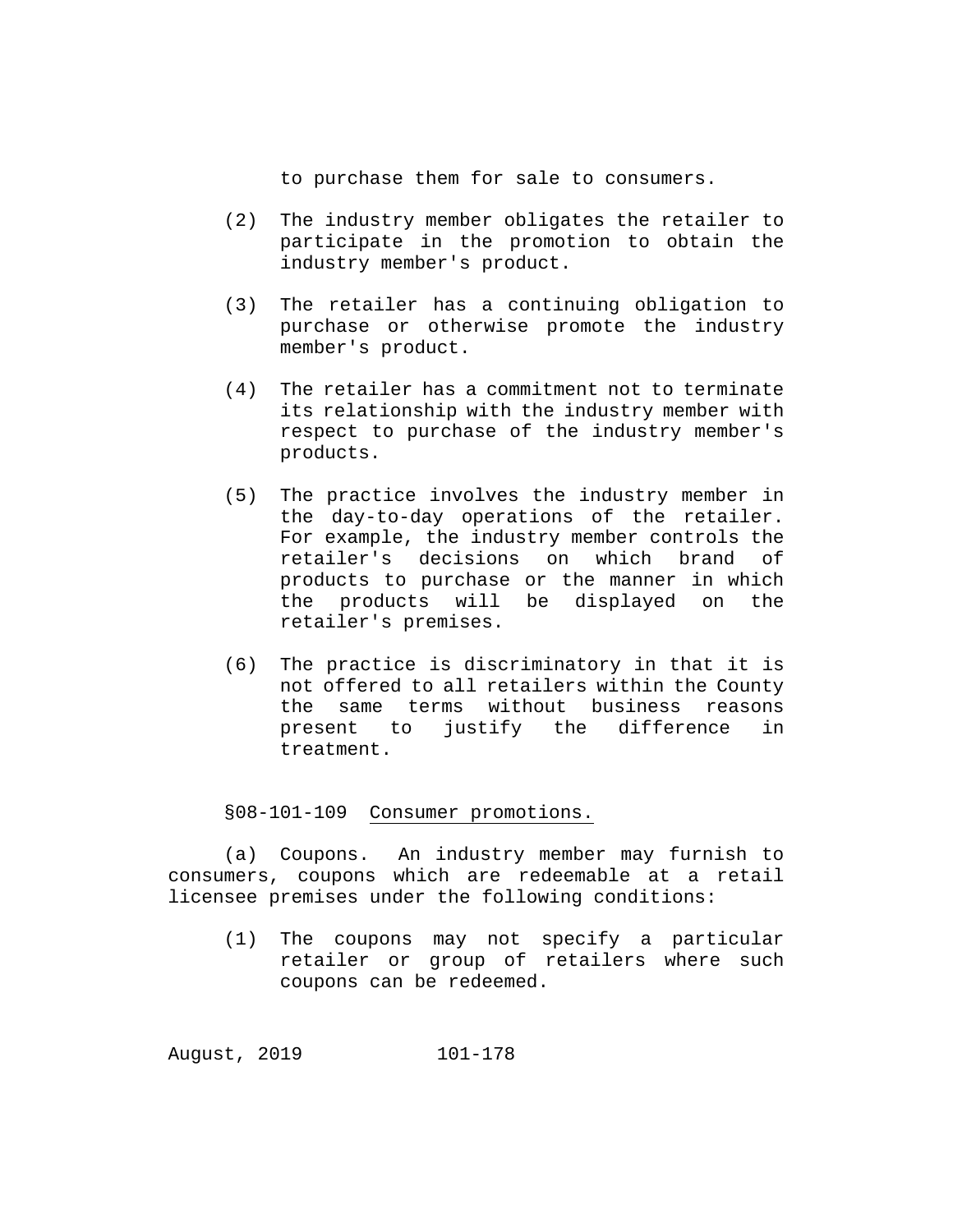- (2) An industry member may reimburse a retail licensee for the face value of all coupons redeemed and pay a retailer the usual and customary handling fee for the redemption of coupons.
- (3) Payments for the redemption of coupons shall be made directly to the retail licensee to reduce the cost of sales. An industry member<br>may not pay officers, employees, or may not pay officers, employees, or representatives of the retailer or wholesaler for the redemption of coupons.

(b) Direct offering. Contest prizes, premium offers, refunds, and like items may be offered by industry members or retailers directly to consumers under the following conditions:

- (1) Officers, partners, employees and representatives of wholesalers or retailers are excluded from participation.
- (2) The following requirements for participation of any direct offering are prohibited:
	- (A) The requirement of proof of purchase of any liquor products;
	- (B) The public is required to purchase a liquor product to participate or purchase a liquor product to obtain the entry form for participation, unless the entry form with the instructions on how to enter is made available without the necessity of a consumer making a purchase of any liquor product within the licensed premises. The use of hang tag coupon or entry form that is attached to, or part of the liquor product or the container containing the liquor product is strictly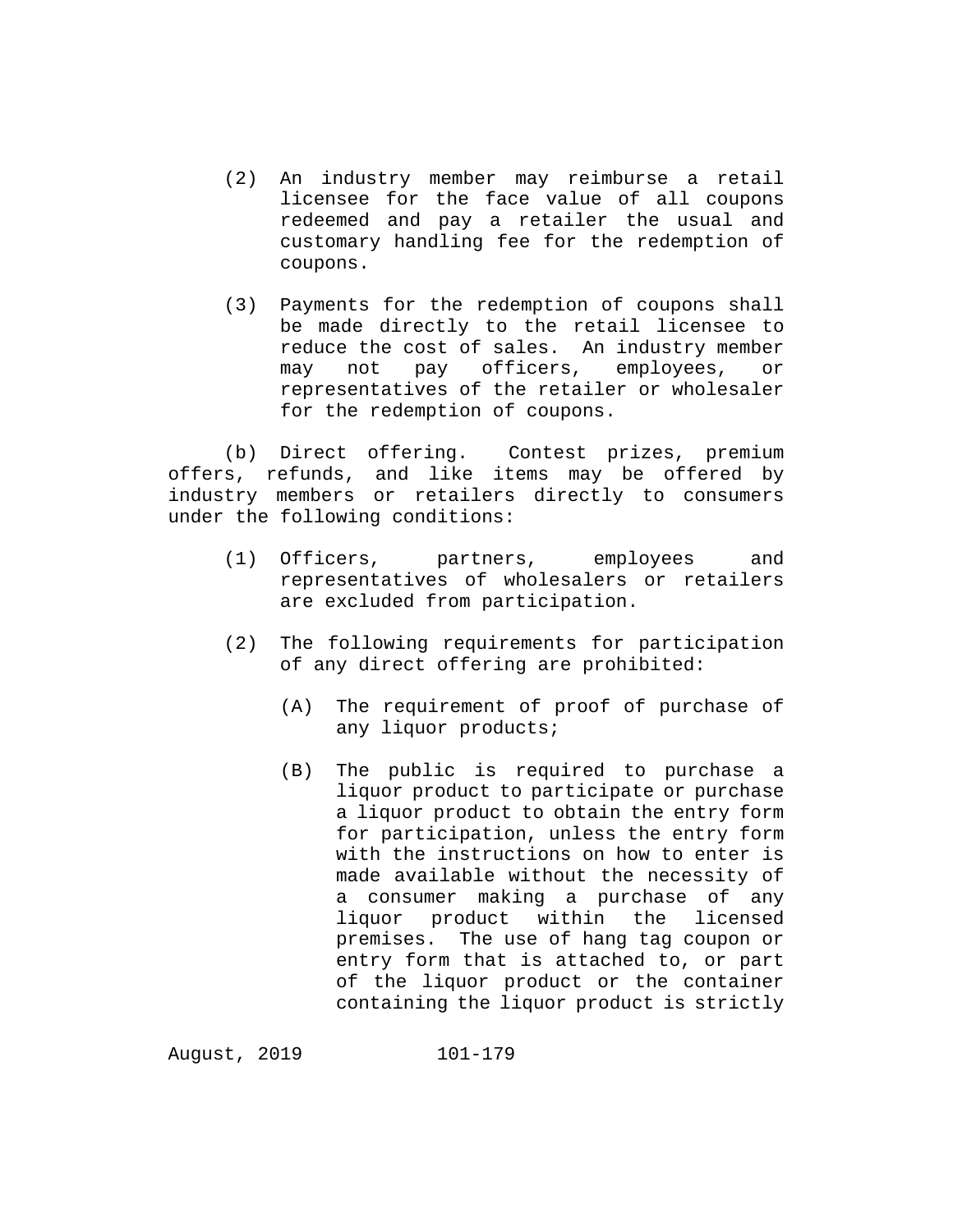prohibited;

- (C) The failure of an industry member and the<br>retailer to have entry forms and retailer to have instructions on how to enter<br>conspicuously posted, and readily conspicuously posted, available to the public at all times within license premises;
- (D) Any requirement which contains discriminatory clauses which prevent any member of the public from participating;
- (E) Any requirement that may be in violation of any Federal, State, or County laws, codes, ordinances, or rules.

### §08-101-110 Merchandise.

An industry member, who is also engaged in business as a bona fide vendor of other than liquor merchandise, may sell that merchandise, such as glassware, tapping accessories, supplies, etc., to a retailer for the licensee's use if:

- (1) The merchandise is sold at its fair market value, but not less than the cost to the industry member who initially purchased them;
- (2) The merchandise is not sold in combination with distilled spirits, wines, or malt beverages;
- (3) The merchandise is itemized separately on the industry member's invoices and other records;
- (4) The price of the merchandise is collected from the licensee within thirty days of the date of sale; and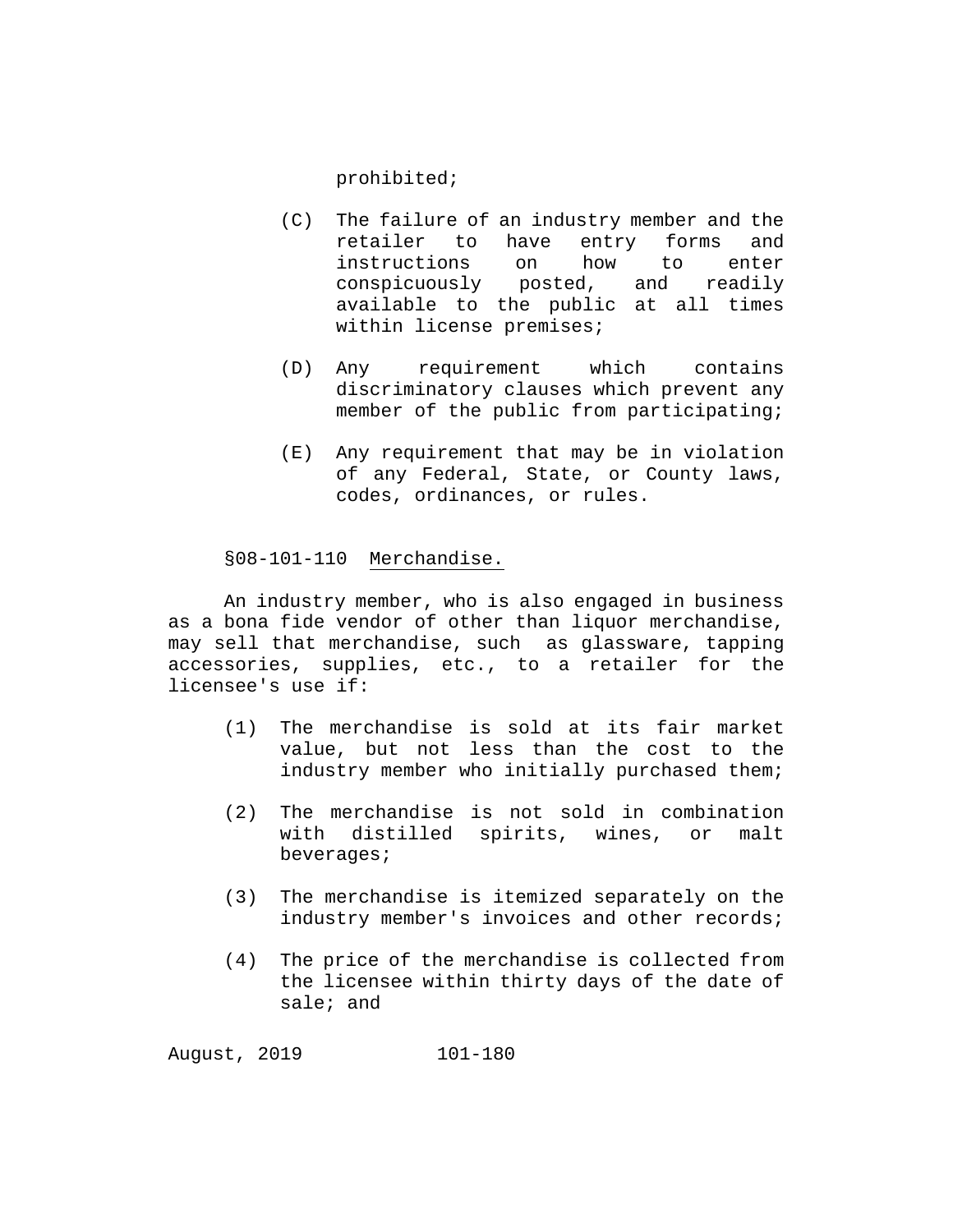- (5) An industry member may rent to a holder of a 10, special license, draft keg dispensing van, draft keg dispensing trailer, draft keg dispensing wagon, beer taps, jockey box, cold pack, and/or tapping accessories provided:
	- (A) That the equipment is itemized separately on the industry member's invoices and other records;
	- (B) That the equipment is rented at fair market value but not less than the cost to the industry member;
	- (C) Industry member or its employee may deliver the draft keg dispensing van, draft keg dispensing trailer, or draft keg dispensing wagon to the class 10, licensee's premises and may assist in the connection and maintenance of the draft kegs and its tapping accessories but may not assist the class 10 licensee in the selling, serving, or furnishing of liquor to patrons.

## §08-101-111 Violation.

Any violation of any liquor laws or rules of the commission by any industry member shall be considered committed by the licensee authorized to import the product into the County.

## §08-101-112 Pool buying.

(a) No holder of a class 3, wholesale dealers' licensee, or a class 1, manufacturer's license shall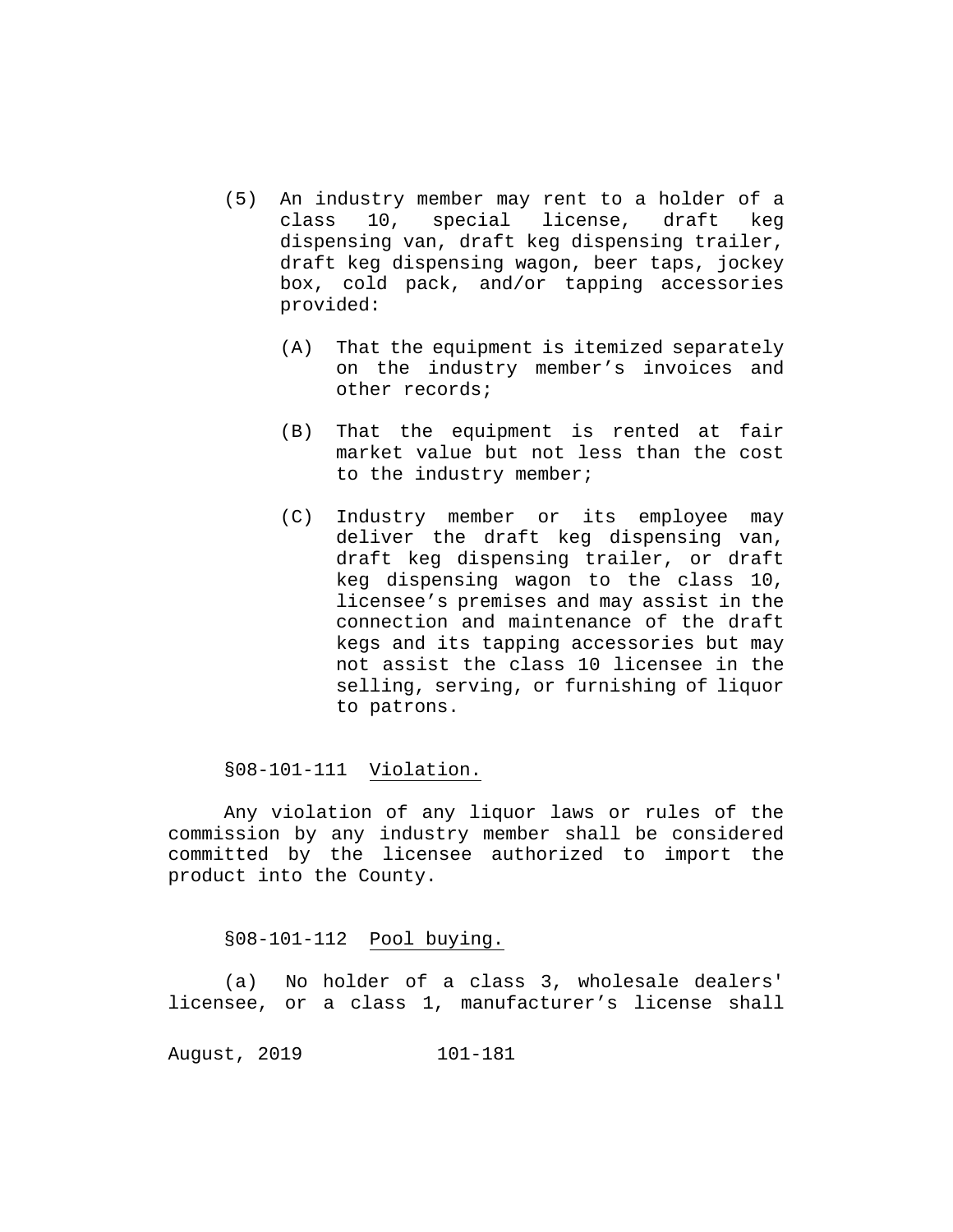refuse to sell liquor to two or more licensees pursuant to any pool buying agreement between licensees which has been filed with and approved by the commission; provided that:

- (1) The pool buying agreement is in writing and designates one of the licensees as the agent of the others for the purpose of pool buying;
- (2) Any order for pool buying from the holder of a manufacturer's license shall be placed by the agent and payment for that order shall be made by the agent;
- (3) Each pool buying order shall contain an inventory and cost of the liquor products purchased by each liquor license number of the different counties;
- (4) The holder of a manufacturer's license in selling to the agent shall follow invoice, record keeping, and delivery procedures which are in compliance with this chapter and the rules of the commission of each county having jurisdiction over the seller;
- (5) Licensee of the pool buying agreement shall maintain invoices and any records of the liquor products purchased pursuant to the pool buying agreement within the licensed premises for a period of four years and shall be made available forthwith for inspection by the department or its authorized personnel; and
- (6) Each pool buying transaction shall be completed on the day transacted, and where the pool buying agreement is between or among<br>licensees from different counties, the different counties, the transaction shall be deemed completed when the product has been delivered to a freight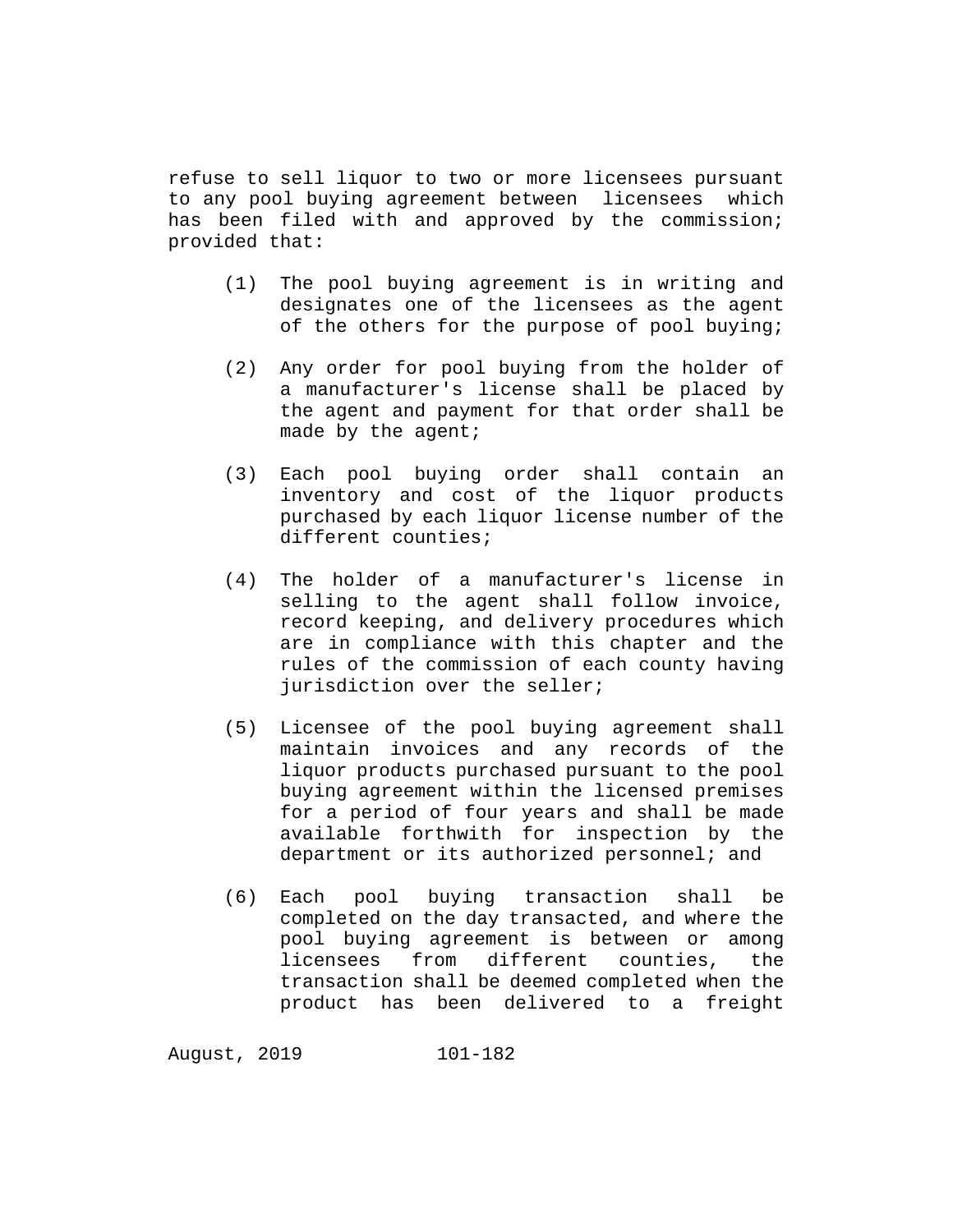forwarder, water carrier or private trucking firm for delivery to the licensees.

(b) As used in this section, "pool buying" means the same licensee holding liquor licenses from different counties sharing the cost of a single purchase of liquor.

(c) Nothing in this section shall be deemed to exempt any licensee entering into any pool buying agreement from any antitrust laws, liquor laws, or rules of the commission.

# §08-101-113 "Growlers" or containers used for offpremises consumption.

A growler or other glass, ceramic, or metal container used by manufacturers, restaurants, retail dealers, brewpubs, wineries, and small craft producer pubs for sale of product for off-premise consumption by patrons shall be a single-use container that is filled on-premises or a container that is resealable once opened, and intended for multiple fills and use.

## §08-101-114 Trade shows and/or other exhibitions.

Any trade exhibitor, trade organization or other exhibitor shall apply for the issuance of a permit, without hearings, fees, notarizing of documents, submission of floor plans, and other requirements, to receive liquor from within or outside the State for display and sampling on a not-for-sale basis at trade exhibitions, shows or other exhibitions, subject to the following terms and conditions:

(1) Liquor shipped into the County under this in containers, appropriately marked "Sample - Not For Sale or Resale," and shall come to rest at the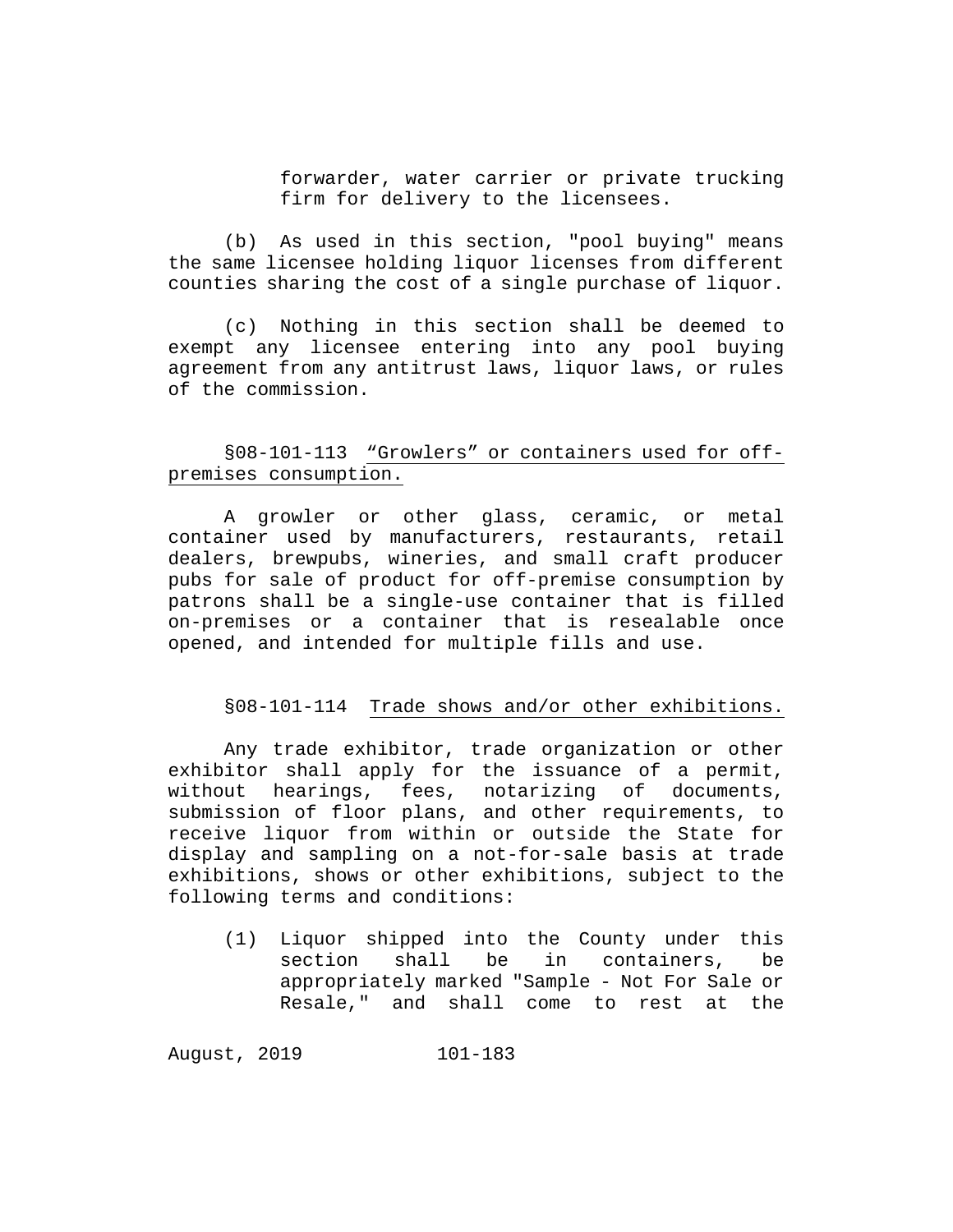warehouse of a holder of a class 3, wholesale dealers' licensee, within the County, and be held in the licensed premises for at least forty-eight hours before delivery to or picked up by the person who was issued a permit to receive such liquor;

- (2) The applicant shall submit an inventory of all liquor shipped into the County at the time of the application, and a closing inventory of all liquor used during the event within five working days after the close of the event. Any liquor not utilized at the event shall become the property of the department and it shall be the permit holder's responsibility to transport all liquor not utilized at the event to this department for disposal;
- (3) The applicant shall obtain and certify that<br>all necessary clearances from other necessary clearances governmental agencies have been obtained for the event;
- (4) The applicant shall be subject to and shall comply with the rules of the commission, State liquor laws, and shall be subject to any penalties as provided by law;
- (5) Sample tasting shall be limited to one ounce per person per brand but not more than three ounces of liquor in total shall be provided to any person;
- (6) Liquor may be sampled on a complimentary basis only and at no time under any circumstances shall any holder of a permit or its employee, directly or indirectly, sell or be compensated for such sample;
- (7) At no time under any circumstances shall any